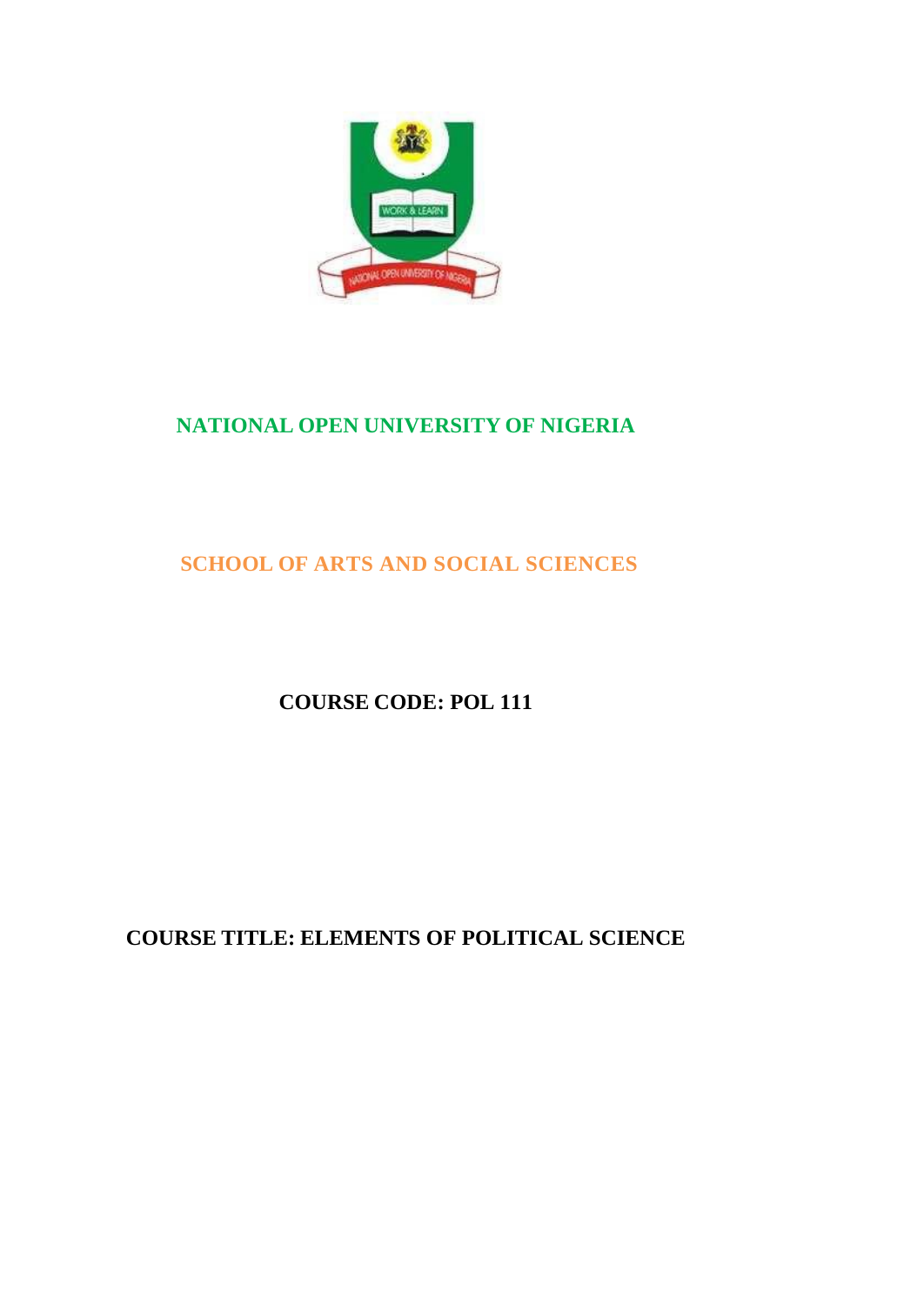# **COURSE GUIDE**

# **POL 111 ELEMENTS OF POLITICAL SCIENCE**

**Course Team** Mr. Sikiru 'Lanre Nurudeen (CourseWriter) - University of Ilorin, Kwara State Prof. Adele Jinadu (Course Editor) - University of Lagos Abdul-Rahoof Adebayo Bello (Course Coordinator) – NOUN Dr. Olu Akeusola (Programme Leader) – NOUN

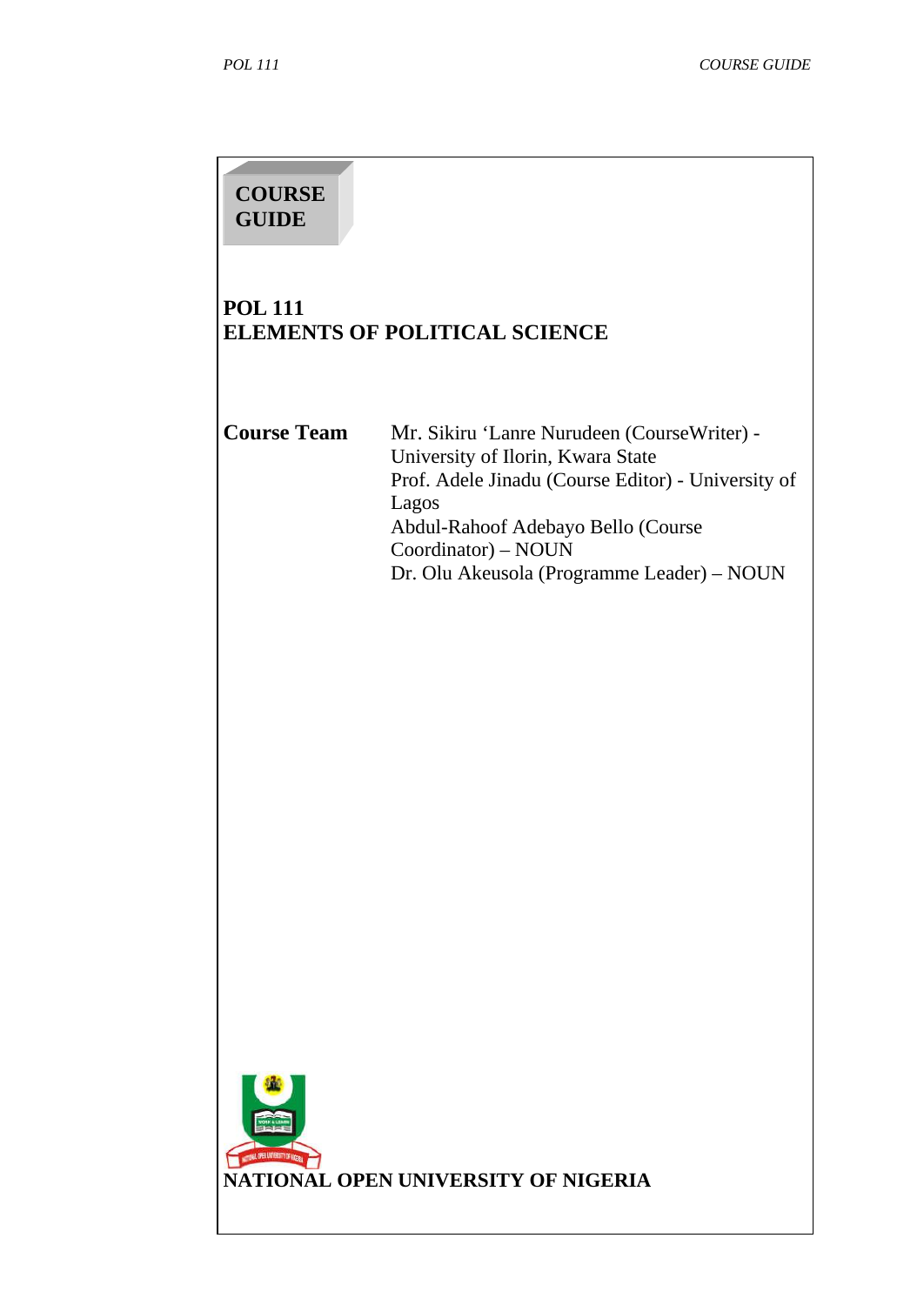National Open University of Nigeria **Headquarters** 14/16 Ahmadu Bello Way Victoria Island, Lagos

Abuja Office 5 Dar es Salaam Street Off Aminu Kano Crescent Wuse II, Abuja

[e-mail:](mailto:centralinfo@nou.edu.ng) centralinfo@nou.edu.ng URL: [www.nou.edu.ng](http://www.nou.edu.ng/)

Published by National Open University of Nigeria

Printed 2013

Reprinted 2014

ISBN: 978-058-949-X

All Rights Reserve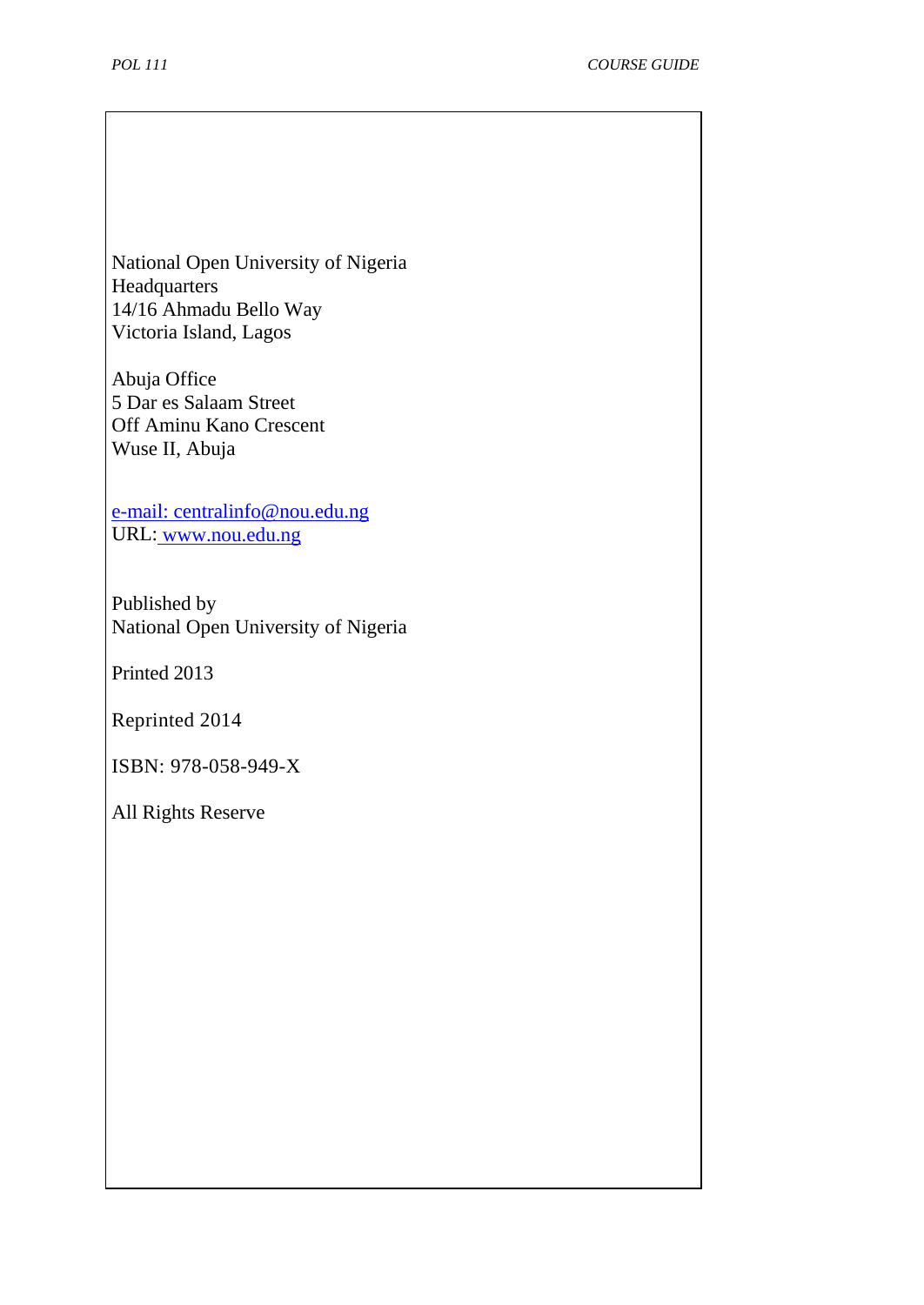# **CONTENTS PAGE**

| 1V             |
|----------------|
| 1V             |
| 1V             |
| $\mathbf{V}$   |
| V              |
| V <sub>i</sub> |
| V <sub>i</sub> |
| vii            |
| <b>V11</b>     |
| V11            |
| viii           |
| 1X             |
| X              |
| X1             |
|                |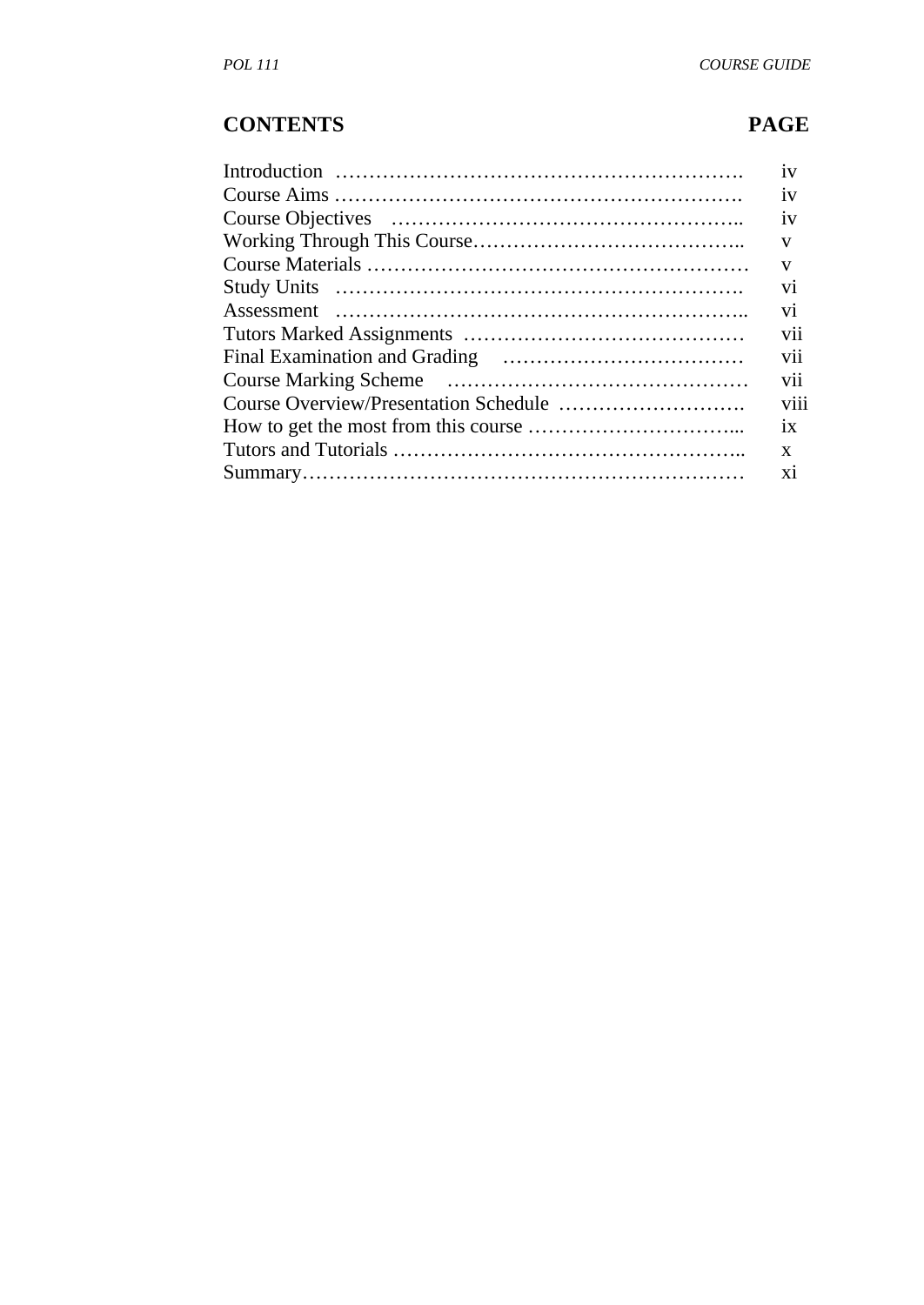# **INTRODUCTION**

#### **Welcome to POL 111: Elements of Political Science**

This course is a three-credit unit course for undergraduate students in Political Science. The materials have been developed to meet global standards. This course guide gives you an overview of the course. It also provides you with relevant information on the organization and requirements of the course.

# **COURSE AIMS**

The aims are to help you understand basic principles and concepts in Political Science. The broad aims will be achieved by:

- (i) Introducing you to Political Science, its nature, scope and subdivisions, as well as the validity or otherwise of the claim of Political Science to the status of a science. Equip you with basic concepts in Political Science such as power, authority and legitimacy as well as sovereignty, including the important place they occupy in any political discourse, and how their use or mis-use can affect the workings of a political system
- (ii) Examining the nature and character of the political systems of major developed countries, the manner they have contributed to relative political stability in these societies and how the knowledge gained from their experience can be applied to the politics of the developing world.
- (iii) Exposing you to the knowledge of different forms of governments and ideologies and how they have contributed either to the expansion or denial of human rights or economic opportunities among different strata of the population
- (iv) Enabling you to understand how peaceful and orderly political change can be brought about through widely acceptable procedure and agreed mechanism.

# **COURSE OBJECTIVES**

To achieve the aims set out above, POL 111 has broad objectives. In addition, each unit also has specific objectives. The unit objectives are at the beginning of each unit. I advise that you read them before you start working through the unit. You may refer to them in the course of the unit to personally monitor your progress.

On successful completion of the course, you should be able to: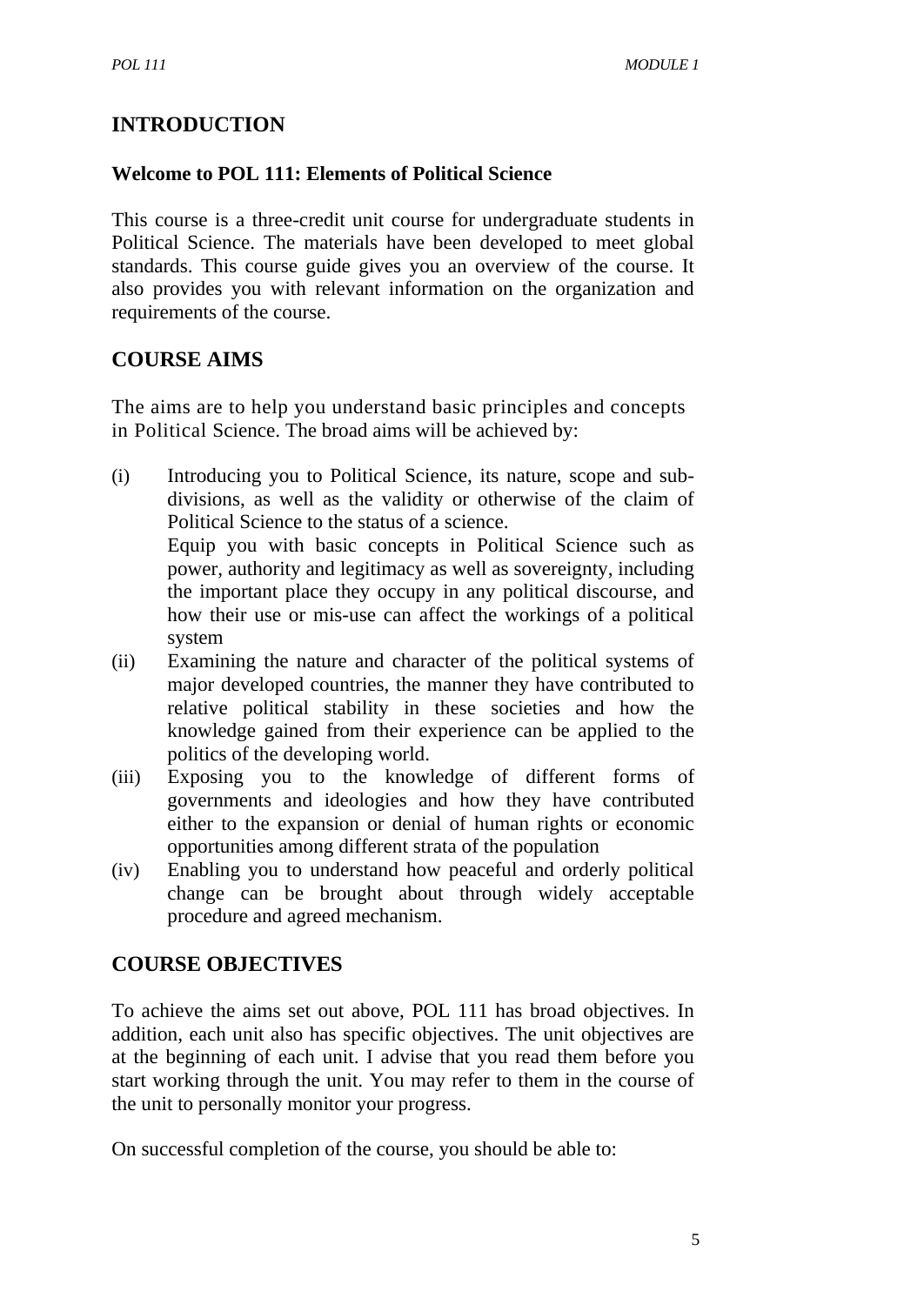- define Political Science, its nature, scope and approaches, and how it developed through its systematic methodology into a Social Science discipline.
- understand the concepts of the state, nation and nation-state, their coercive and integrative roles in societies, as well as their differences and relationships.
- know the meanings of major concepts in Political Science, their usage and how they can be applied in political discourse.
- Understand the meanings and differences between power, authority and legitimacy
- appreciate the intrinsic merits of democracy as a preferable form of government that can facilitate the enthronement of a responsible government
- explain how political change can be brought about either through the conventional electoral process or through unorthodox revolutionary means.

# **WORKING THROUGH THIS COURSE**

To complete the course you are required to read the study units and other related material. You will also need to undertake practical exercises for which you need a pen, a note-book, and other materials that will be listed in this guide. The exercises are to aid you, and to facilitate your understanding of the concepts and issues being presented. At the end of each unit, you will be required to submit written assignments for assessment purposes. At the end of the course, you will write a final examination.

# **COURSE MATERIALS**

The major materials you will need for this course are:

- Course guide
- Study units
- Assignment file
- Relevant textbooks including the ones listed under each unit.

You may also need to listen to programme and news on the radio and television, local and foreign.

As a beginner, you need to read newspapers, magazines, journals and if possible log on to the internet.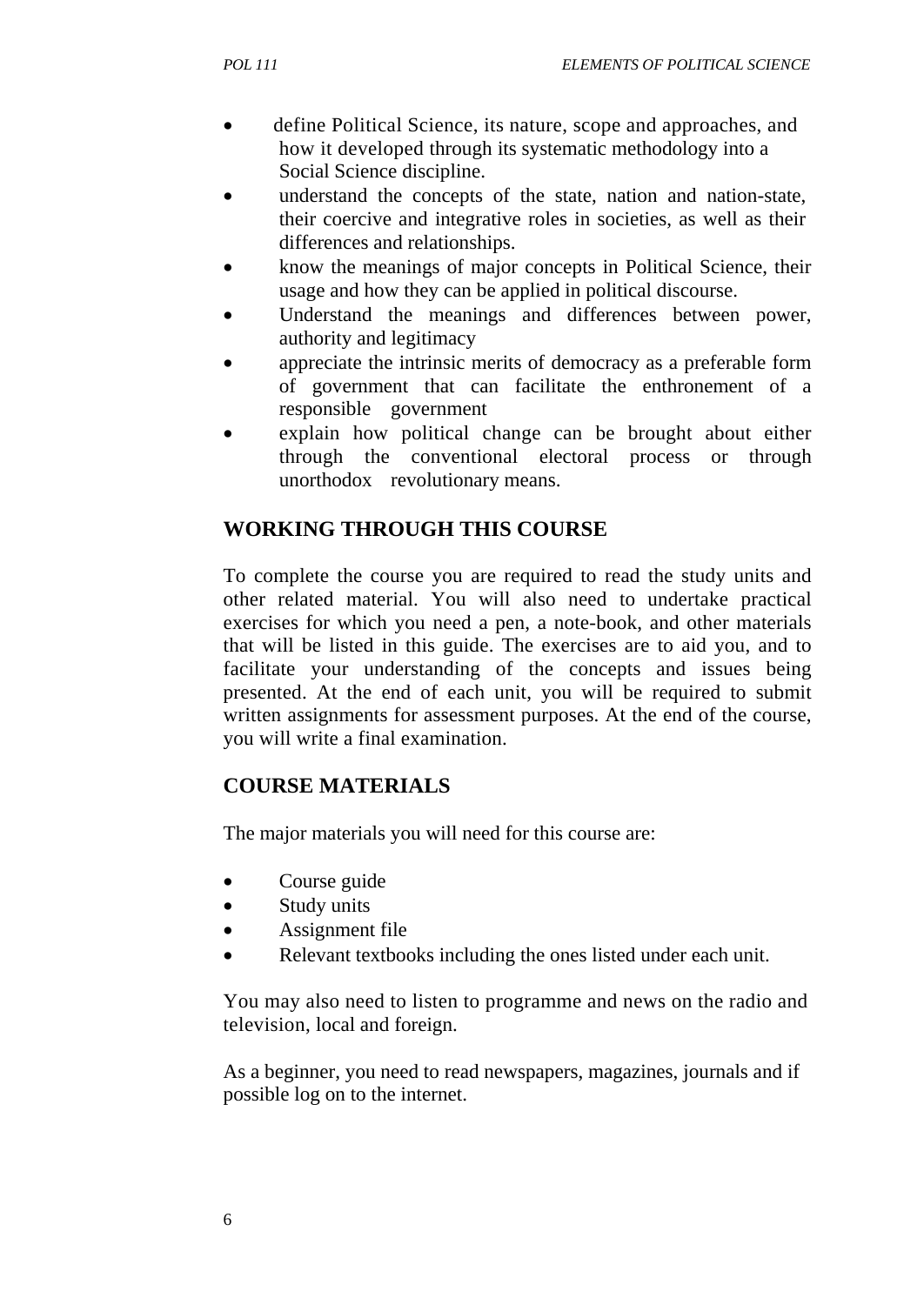# **STUDY UNITS**

There are 21 units (of four modules) in this course. They are listed below.

#### **Module 1 Scope and Methods of Political Science**

- Unit 1 Definition and Scope of Political Science
- Unit 2 Nature and Status of Political Science
- Unit 3 History, Evolution and Methods of Political Science
- Unit 4 Constitution and Constitutionalism

#### **Module 2 Political Ideas and Concepts**

- Unit 1 The Origins and Theories of the State
- Unit 2 The State and Nation-Characteristics and Functions
- Unit 3 The Doctrine of Sovereignty and its Limitations
- Unit 4 Citizenship, Duties and Rights
- Unit 5 Power, Authority and Legitimacy
- Unit 6 Major Forms of Government
- Unit 7 Democracy as a Form of Government

#### **Module 3 Political/Party Systems and Electoral Systems**

- Unit 1 Major Components of a Political System
- Unit 2 Meaning and Nature of Political Parties
- Unit 3 Meaning and Nature of Pressure Groups
- Unit 4 British Political System
- Unit 5 American Political System
- Unit 6 Electoral System and Process
- Unit 7 Electoral Reforms and Democratic Sustainability

#### **Module 4 Theories of Political and Social Change**

- Unit 1 Spectrum of Political Attitudes
- Unit 2 Major Political Ideologies
- Unit 3 Revolution and Social Change

# **TEXT BOOKS AND REFERENCES**

Certain books have been recommended in the course. You will have to supplement them by reading from library, or purchase them.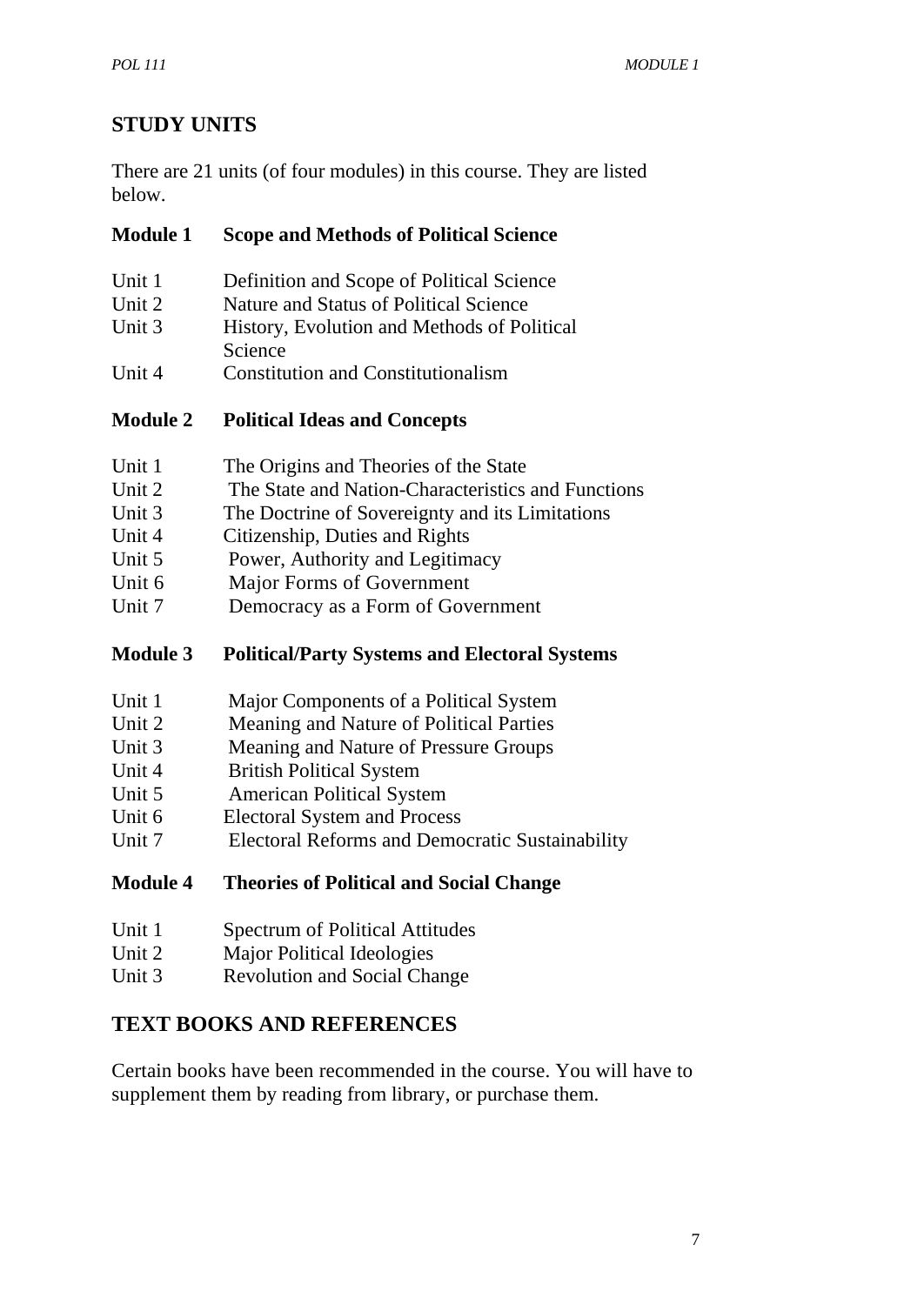#### **ASSESSMENT FILE**

An assessment file and a marking scheme will be made available to you. In the assessment file, you will find details of the works you must submit to your tutor for marking. There are five aspects of the assessment of this courses the tutor marked and the written examination. The marks you obtain in these two areas will make up your final marks. The assignment must be submitted to your tutor for formal assessment in accordance with the deadline stated in the presentation Schedules and the Assignment file. The work you submit to your tutor for assessment will account for 30% of your total score.

#### **TUTOR-MARKED ASSIGNMENTS (TMAS)**

You will have to submit a specified number of the (TMAs). Every unit in this course has a tutor marked assignment. You will be assessed on four of them but the best three performances from the (TMAs) will be used for computing your 30%. When you have completed each assignment, send it together with a Tutor marked Assignment form, to your Tutor. Make sure each assignment reaches your tutor on or before the deadline for submissions. If for any reason, you cannot complete your work on time, contact your tutor for a discussion on the possibility of an extension. Extensions will not be granted after the due date unless under exceptional circumstances.

#### **FINAL EXAMINATION AND GRADING**

The final examination will be a test of three hours. All areas of the course will be examined. Find time to read the unit all over before your examination. The final examination will attract 70% of the total course grade. The examination will consist of questions, which reflect the kind of self-assessment exercise, and tutor marked assignment you have previously encountered. You should use the time between completing the last unit, and taking the examination to revise the entire course.

#### **COURSE MARKING SCHEME**

The following table lays out how the actual course mark allocation is broken down.

#### **Table : Course Marking Scheme**

| <b>ASSESSMENT</b>                                          | <b>MARKS</b> |
|------------------------------------------------------------|--------------|
| Assignments (Best Three) Assignment out of Four Marked $=$ |              |
| <b>Final Examination</b>                                   |              |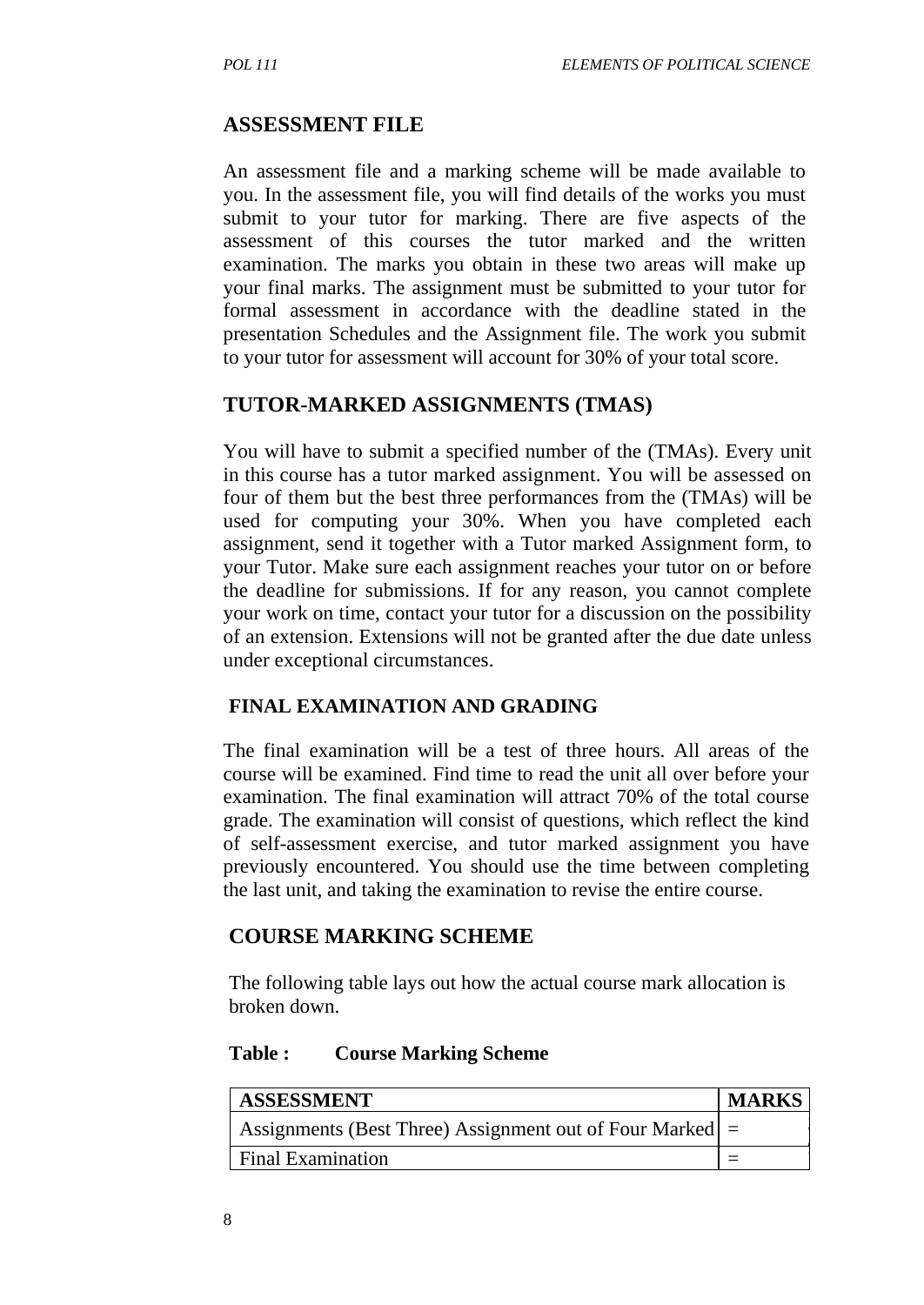|                         | _ |  |  |
|-------------------------|---|--|--|
| DDECENTATION COHEDIII E |   |  |  |

**PRESENTATION SCHEDULE**

The dates for submission of all assignment will be communicated to you. You will also be told the date of completing the study units and dates for examinations.

# **COURSE OVERVIEW AND PRESENTATION SCHEDULE**

| Unit                     | <b>Title of work</b>                                 | <b>Weeks</b><br><b>Activity</b> |              |
|--------------------------|------------------------------------------------------|---------------------------------|--------------|
| Course Guide<br>Module 1 | <b>SCOPE</b><br><b>AND</b><br><b>METHODS</b>         |                                 |              |
| Unit 1                   | Definition and Scope<br>Science                      | Week                            | Assignment 1 |
| Unit 2                   | Nature and Status of                                 | Week                            | Assignment 2 |
| Unit 3                   | History and Evolution of<br><b>Political Science</b> | Week<br>2                       | Assignment 3 |
| Unit 4                   | Constitution and                                     | Week                            | Assignment 4 |
| Module 2                 | <b>POLITICAL</b><br><b>IDEAS</b><br><b>CONCEPTS</b>  |                                 |              |
| Unit 1                   | The Origins and Theories                             | Week                            | Assignment 1 |

| Unit 2            | The State and Nation-Characteristics              | Assignment 2 |  |
|-------------------|---------------------------------------------------|--------------|--|
|                   | and Functions                                     |              |  |
| Unit <sub>3</sub> | Concept of Sovereignty and<br>its                 | Assignment 3 |  |
|                   | Limitations                                       |              |  |
| Unit 4            | Citizenship, Duties and Rights-                   | Assignment 4 |  |
| Unit 5            | Power, Authority and Legitimacy                   | Assignment 5 |  |
| Unit 6            | <b>Major Forms of Government</b><br>Assignment 6  |              |  |
| Unit 7            | Democracy as a form of Government<br>Assignment 7 |              |  |
| Module 3          | POLITICAL/ PARTY SYSTEMS                          |              |  |
|                   | <b>AND ELECTORAL SYSTEMS</b>                      |              |  |
| Unit 1            | Components of a Political System                  | Assignment 1 |  |
| Unit 2            | Meaning and Nature of Political                   | Assignment 2 |  |
|                   | Parties                                           |              |  |
| Unit 3            | Meaning and Nature of Pressure Groups             | Assignment 3 |  |
| Unit 4            | The British Political System                      | Assignment 4 |  |
|                   |                                                   |              |  |
| Unit 5            | The American Political System                     | Assignment 5 |  |
| Unit 6            | <b>Electoral System and Process</b>               | Assignment 6 |  |
| Unit 7            | <b>Electoral Reforms and Democratic</b>           | Assignment 7 |  |
|                   | Sustainability                                    |              |  |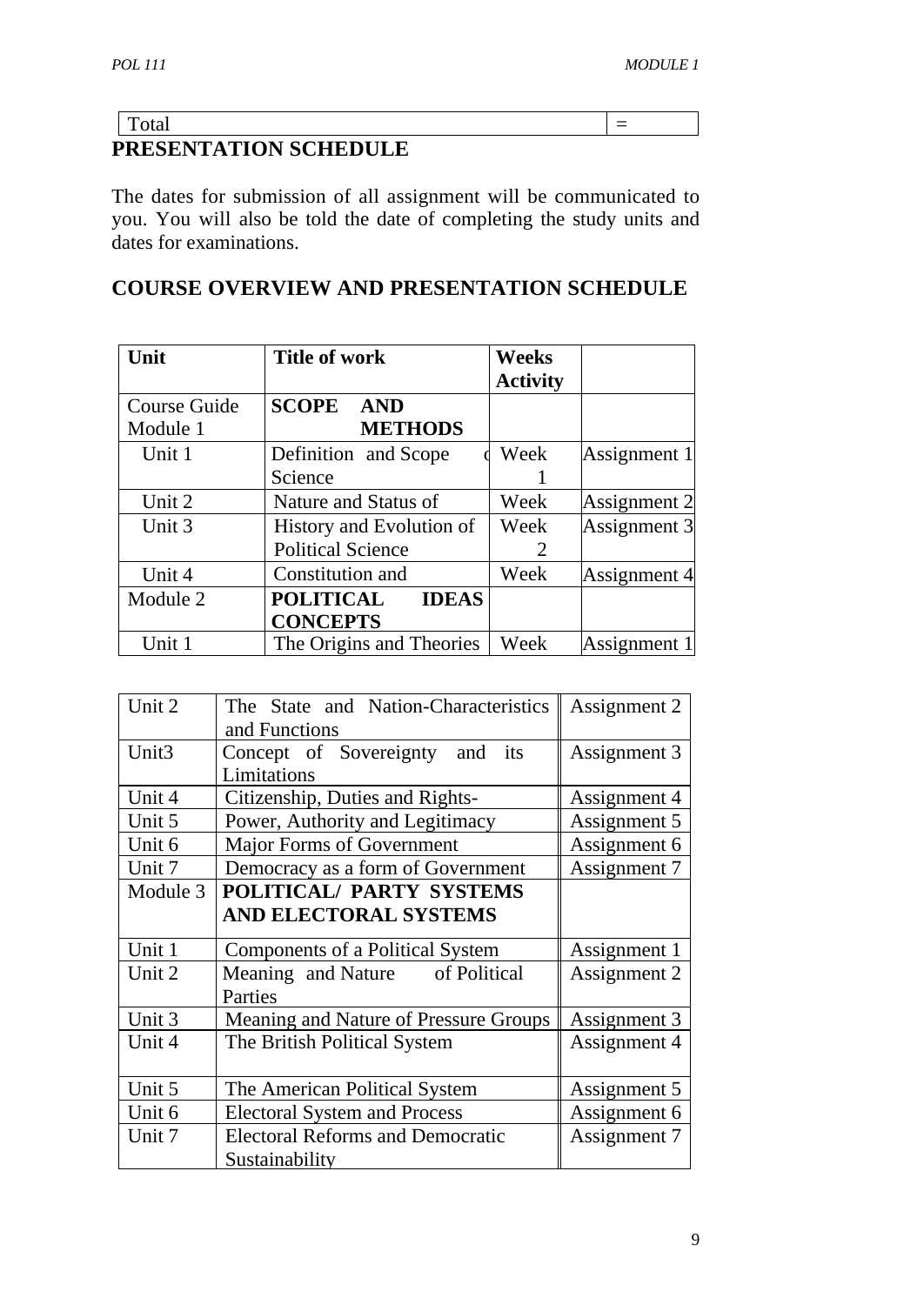| Module 4 | <b>THEORIES OF POLITICAL AND</b>                       |         |              |
|----------|--------------------------------------------------------|---------|--------------|
|          | <b>SOCIAL CHANGE</b>                                   |         |              |
| Unit 1   | Assignment 1<br><b>Spectrum of Political Attitudes</b> |         |              |
| Unit 2   | Week 14<br>Major Political Ideologies                  |         | Assignment 2 |
|          |                                                        |         |              |
| Unit 3   | <b>Revolution and Social</b>                           | Week 15 | Assignment 3 |
|          | Change                                                 |         |              |
|          | <b>REVISION</b>                                        |         |              |
|          | Examination                                            |         |              |
|          | <b>Total</b>                                           | 17      |              |
|          |                                                        |         |              |

#### **HOW TO GET THE MOST FROM THIS COURSE**

In distance learning, the study units replace the university lecture. This is one of the great advantages of distance learning; you can read and work through specially designed study materials at your own pace, and at a time and place that suits you best. Think of it as reading the lecture instead of listening to the lecturer. In the same way a lecturer might give you some reading to do, the study units tell you where to read, and which are your text materials or set books. You are provided exercises to do at appropriate points, just as a lecturer might give you an in-class exercise. Each of the study units follows a common format. The first item is an introduction to the subject matter of the unit, and how a particular unit is integrated with the other units and the course as a whole. Next to this is a set of learning objectives. These objectives let you know what you should be able to do by the time you have completed the unit. These learning objectives are meant to guide your study. The moment a unit is finished, you will significantly improve your chances of passing the course. The main body of the unit guides you through the required reading from other sources. This will usually be either from your set books or from a Reading section. The following is a practical strategy for working through the course. If you run into any trouble, telephone your tutor. Remember that your tutor's job is to help you. When you need assistance, do not hesitate to call and ask your tutor to provide it.

- 1. Read this Course Guide thoroughly, it is your first assignment.
- 2. Organize a Study Schedule. Design a 'Course Over' to guide you through the Course, Note the time you are expected to spend on each unit and how the Assignments relate to the units. Whatever method you choose, you should decide on and write in your own dates and schedule of work for each unit.
- 3. Once you have created your own study schedule, do everything to stay faithful to it. The major reason why students fail is that they get behind with their course work. If you get into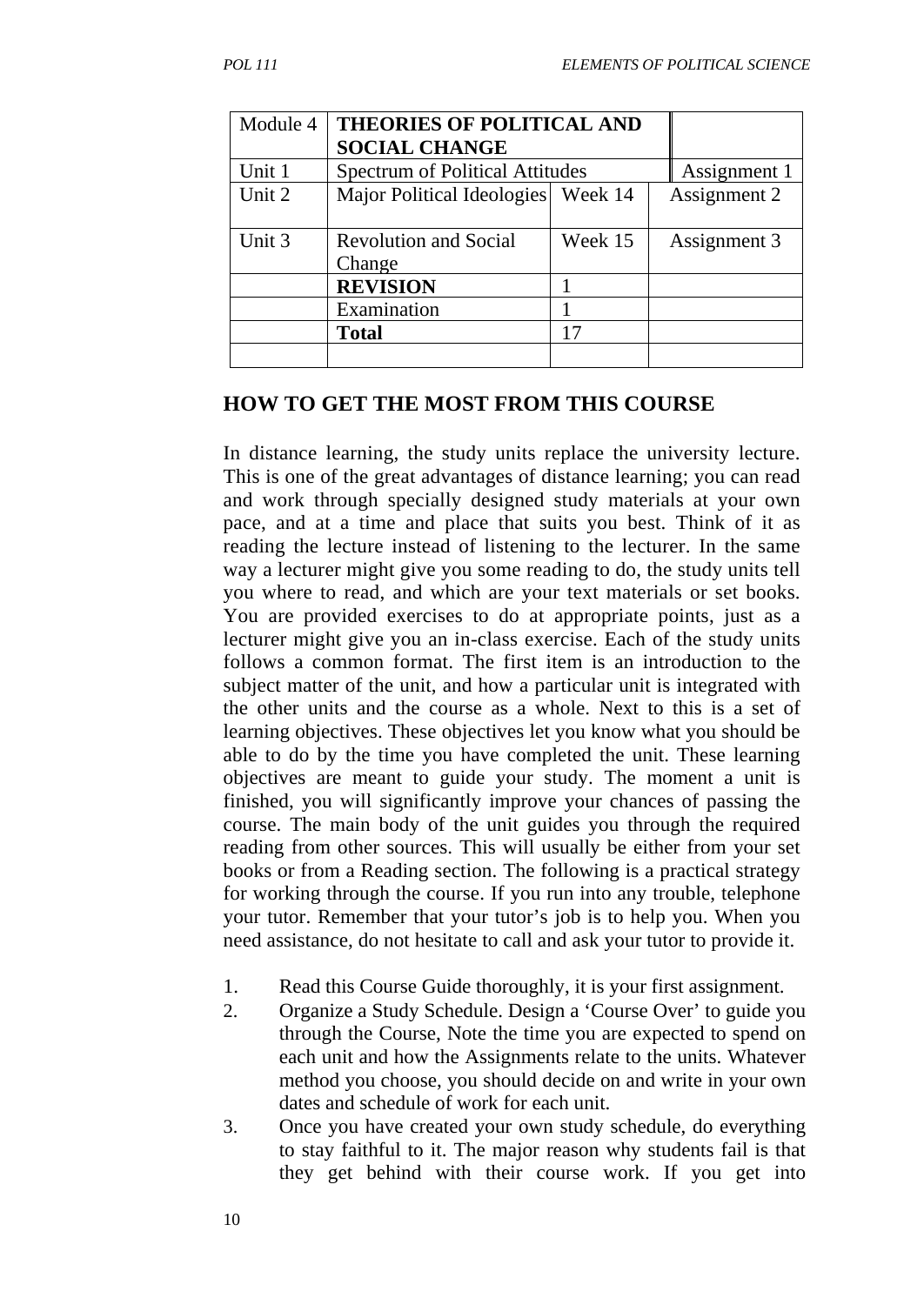difficulties with your schedule, please, let your tutor know before it is too late to help.

- 4 Turn to Unit I, and read the introduction and the objectives for the unit.
- 5. Assemble the study materials. You will need your set books and the unit you are studying at any point in time. As you work through the unit, you will know what sources to consult for further information.
- 6. Keep in touch with your study center. Up-to-date course information will be continuously available there.
- 7. Well before the relevant due dates (about 4 weeks before due dates), keep in mind that you will learn a lot by doing the assignment carefully. They have been designed to help you meet the objectives of the course and, therefore, will help you pass the examination. Submit all assignments not later than the due date.
- 8. Review the objectives for each study unit to confirm that you have achieved them, if you feel unsure about any of the objectives, review the study materials or consult your tutor.
- 9. When you are confident that you have achieved a unit's objectives, you can start on the next unit. Proceed unit by unit through the course and try to pace your study so that you keep yourself on schedule.
- 10. When you have submitted an assignment to your tutor's comments, both on the tutor-marked assignment form and also the written comments on the ordinary assignments.
- 11. After completing the last unit, review the course and prepare yourself for the final examination. Check that you have achieved the unit objectives (listed at the beginning of each unit) and the course objectives (listed in the Course Guide

# **TUTORS AND TUTORIALS**

Information relating to the tutorials will be provided at the appropriate time. Your tutor will mark and comment on your assignments, keep a close watch on your progress and on any difficulties you might encounter and provide assistance to you during the course. You must take your tutor-marked assignments to the study center well before the due date (at least two working days are required). They will be marked by your tutor and returned to you as soon as possible.

Do not hesitate to contact your tutor if you need help. Contact your tutor if you do not understand any part of the study units or the assigned readings

• You have difficulty with the exercises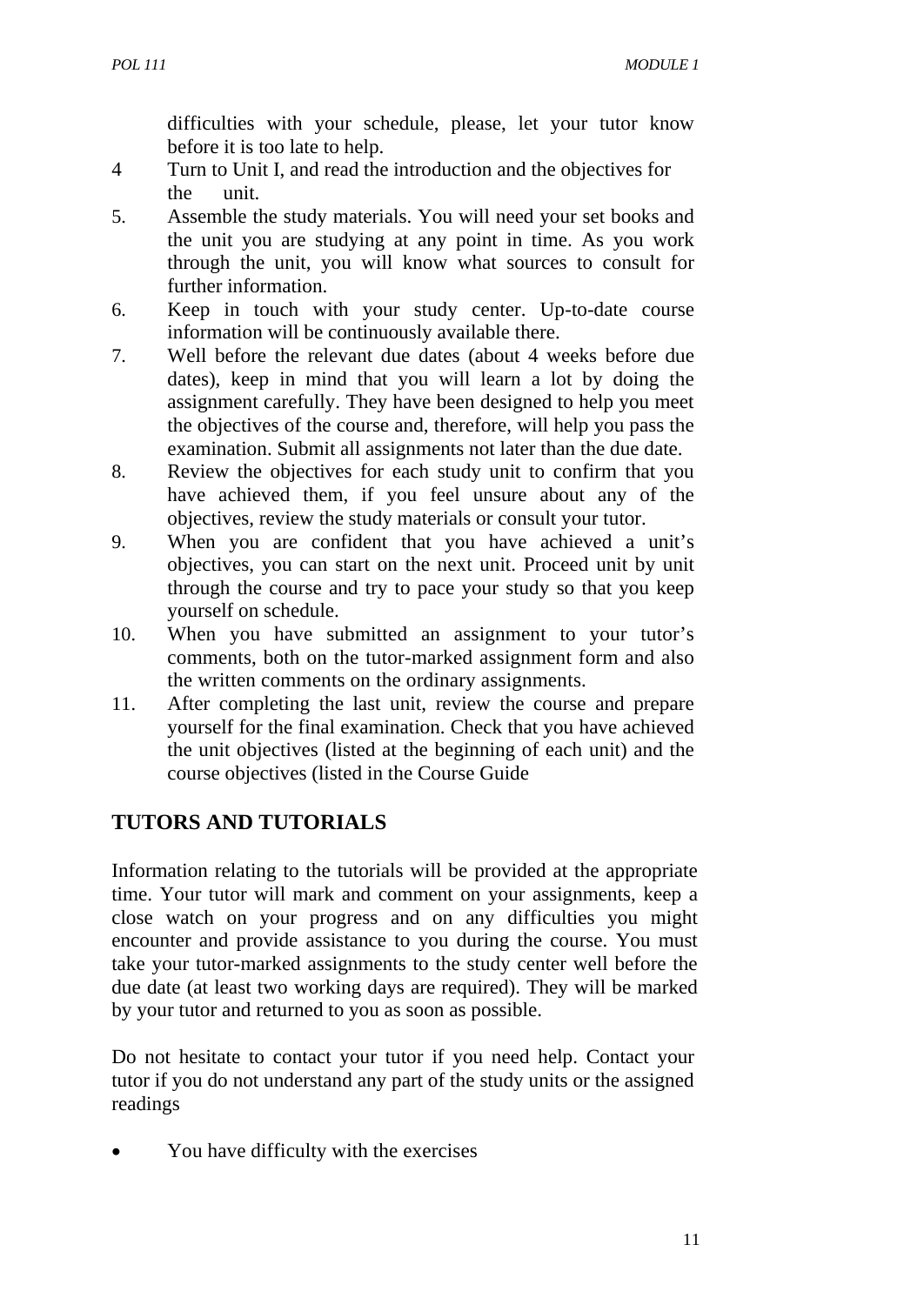• You have a question or problem with an assignment or with your tutor's comments on an assignment or with the grading of an assignment.

You should try your best to attend the tutorials. This is the only chance to have face-to-face contact with your tutor and ask questions which are answered instantly. You can raise any problem encountered in the course of your study. To gain the maximum benefit from course tutorials, prepare a question list before attending them. You will learn a lot from participating in discussion actively.

# **SUMMARY**

The course guide gives you an overview of what to expect in the course of this study. The course teaches you the basic principles and concepts in Political Science. It also acquaints you with the central role of power as well as its limitations within the political process.

We wish you success with the course and hope that you will find it both interesting and useful.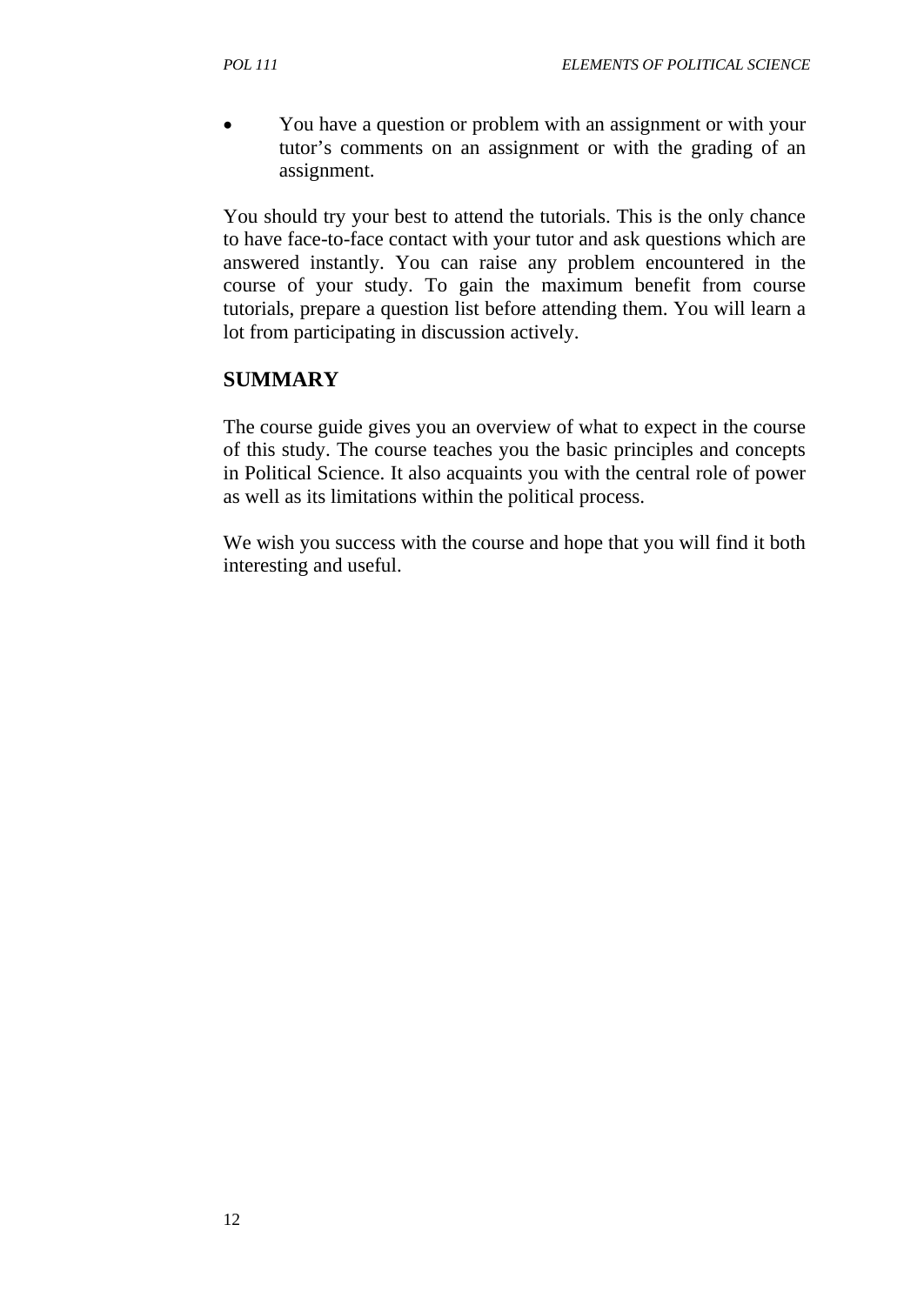# **MAIN COURSE**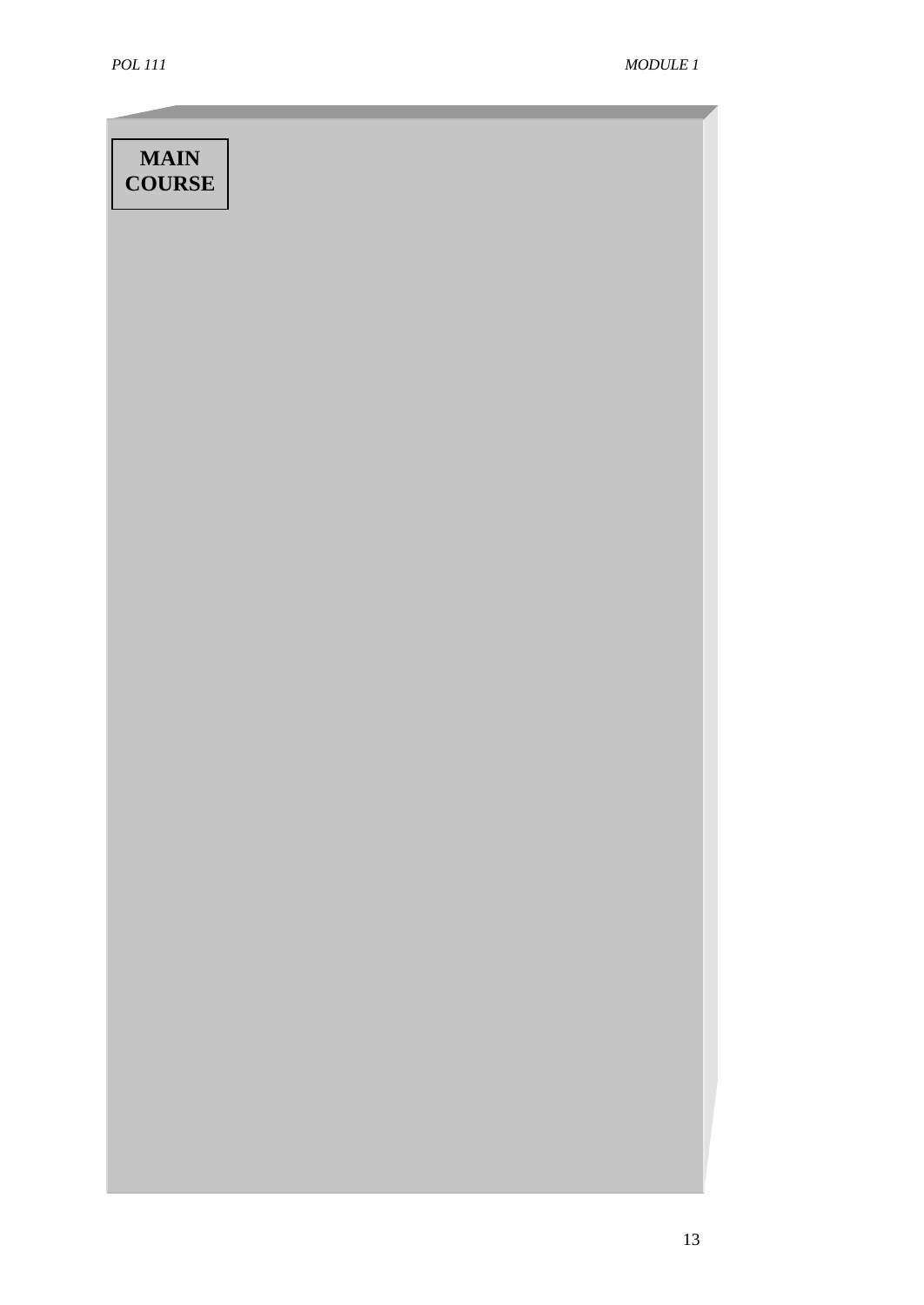# **MODULE 1**

- Unit 1 Definition and Scope of Political Science
- Unit 2 Nature and Status of Political Science
- Unit 3 Evolution and Methods of Political
	- Science
- Unit 4 Constitution and Constitutionalism

# **UNIT DEFINITION AND SCOPE OF POLITICAL SCIENCE**

- 1.0 Introduction
- 2.0 Objectives
- 3.0 Main Contents
	- 3.1 Definitions of Political Science
	- 3.2 Basic Assumptions in Political Science
	- 3.3 Sub-divisions in Political Science
- 4.0 Summary
- 5.0 Conclusion
- 6.0 Tutor-Marked Assignments
- 7.0 References/Further Reading

# **1.0 INTRODUCTION**

In this unit, we will attempt to offer different definitions of Political Science as an academic discipline. The unit also delineates the scope of Political Science to enable you understand and capture the essence and the major areas of concern to you as students of Political Science. The Unit also examines a set of assumptions that are germane and relevant to the understanding of the course. It further discusses the two sub-division of the discipline, which represents a modest attempt to relate the theory, or prescriptions (normative approach) with the practical (empirical approach) to the study of Political Science.

# **2.0 OBJECTIVES**

At the end of this unit, you should be able to:

- define Political Science as an academic discipline
- categorize the discipline into its different components
- analyze the relationships between the different segments or divisions of the discipline, and how they overlap.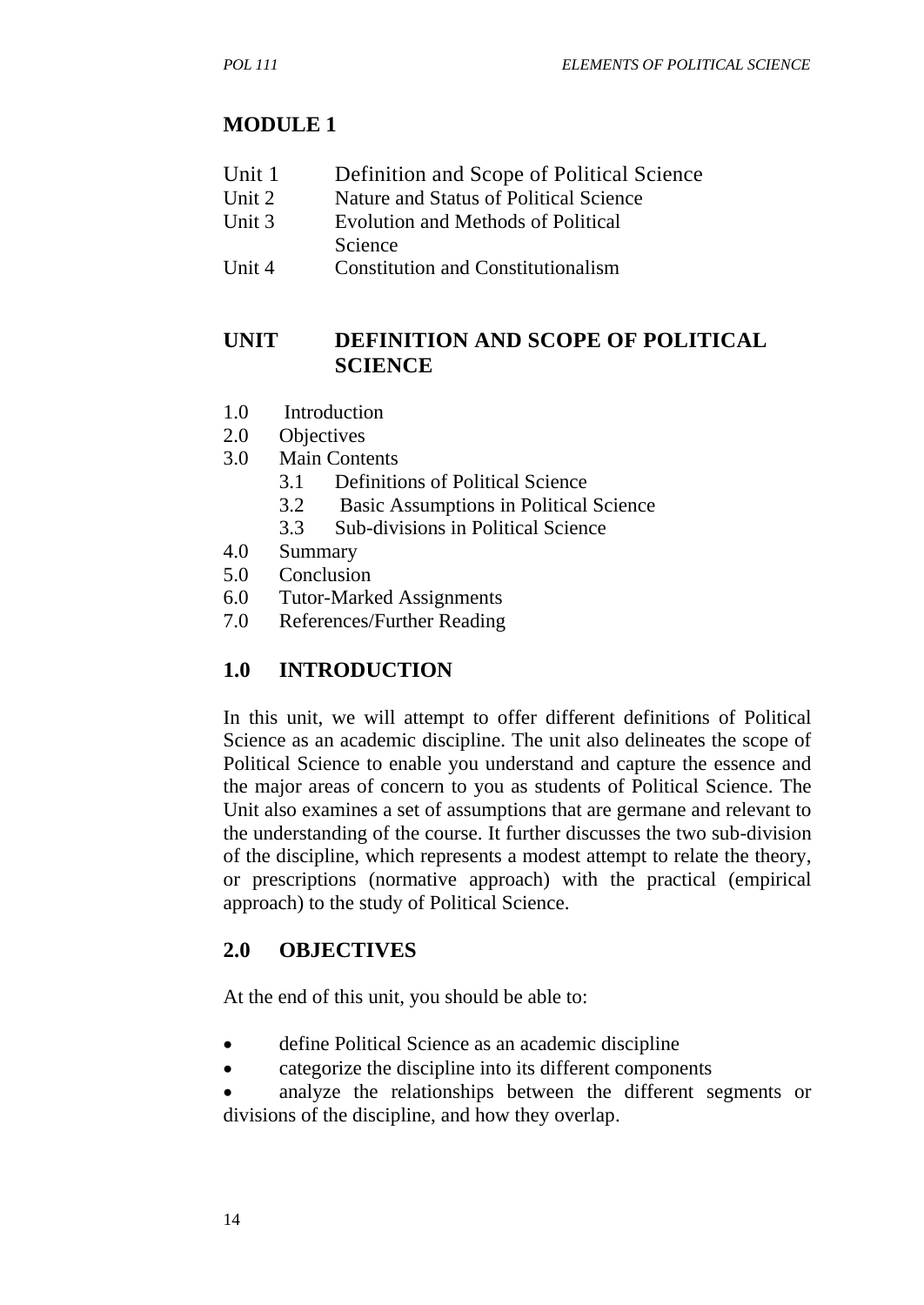# **3.0 MAIN CONTENT**

The whole essence of the first unit is to attempt to seriously examine and explain the component parts of Political Science. In other words, this unit is an attempt to identify what is studied in the discipline or its "content" and its "structure" or how the content is studied. The first thing to know is the concept of "politics" or the "political", while the second the suffix, "science", which will form the subject matter of the next unit. When Political Scientists examine the meanings attached to these concepts, they in effect seek to conceptualize, or understand the discipline and also delineate the boundaries of Political Science.

In the course of the development of the discipline, a number of political philosophers and political scientists has advanced a number of definitions. Most of the definitions can be classified as being of two types. Some scholars associate "politics" with "government", "legal government", or the "state", while others discuss it within the precinct of "power", "authority" and/or "conflict". We shall consider a few of these definitions, offer a critique of them, or their limitations, and leave you to determine which of them have more contemporary relevance to the understanding of Political Science.

# **3.1 Different definitions of Political Science**

A good starting point is to ask the question: what is politics? Every citizen appears to have a commonsense notion of what politics is. However, some Political Scientists are unsatisfied with the common sense meaning of politics as they believe that in order to really gain knowledge of politics one should formulate a more explicit definition of politics as failure to do so, in their view, restrict the growth of Political Science. Their position is that Political Science should be contextually examined. This suggests that the outer limits of Political Science can be determined by listing all the topics, which interest scholars in the field at a given time (Bello-Imam, 2007).

One view is Politics as Government: To an average citizen, politics and government are synonymous. In Alfred de Grazia's view "politics" or the "political" includes the events that happened around the decision – making centres of government. Charles Hyneman also said that most Political Scientists have assumed that legal government is the subject matter of their discipline. However, if Political Scientists equate "politics" with "government" or "legal government", we need to know what we mean by government. Government in this context refers to the legally based institutions of a society, which may make legally binding decisions. This merely shows that Hyneman's definition is more specific than that of de Grazia. Whichever definition a Political Scientist may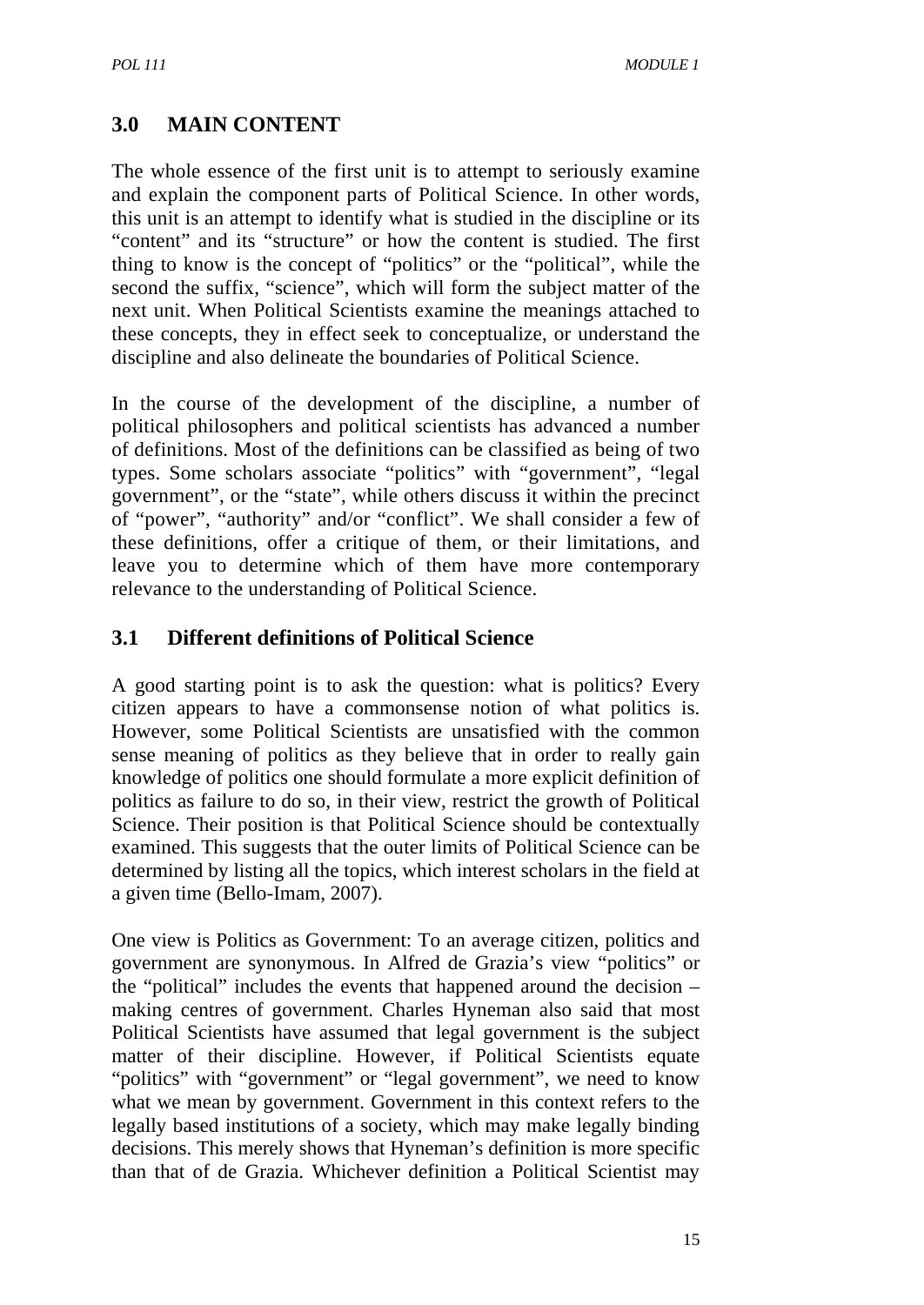eventually decide to adopt, what is obvious is that this definition focuses more on formal institutions than any other thing else.

We must however caution that a definition that equates politics with government has a commonsensical basis, which has serious limitations. This is because it is inadequate and restrictive in scope. For instance, if a Political Scientist elects to study the politics of the pre-colonial African society, he would be examining ethnic societies with no governmental institutions. Yet, the traditional rulers and elders within such societies would be seen to be making political decisions for the community but not within identifiable and elaborate political and legal institutions, such as parliament, congress and courts. Since such actions are taken out of government or state, are they to be classified as nonpolitical? This obviously makes the definition narrow and hence dangerous for you. In an attempt to escape this weakness, there is a need to look beyond governmental institutions for the elements that make or qualify an activity as political. This takes us to David Easton's definition, which emphasizes the kind of activity that expresses itself through a variety of institutions (Oyediran, 2003).

#### **David Easton's view of politics**

The crux of the definition advocated by the Eastonian school is the equation of politics with "power," "authority" or "conflict." Foremost in this school is William Bluhm, a Political Scientist, who defined politics "as a social process characterized by activity involving rivalry and co-operation in the exercise of power, culminating in the making of decision for a group." The appeal of this definition is its apparent flexibility or wider scope. It sees politics wherever power relationships or conflicts situation exist. This means that the Political Scientists can legitimately study the politics of a labour or students union, corporations or Africa tribe/or ethnic group as well as what goes on in the legislature arm, or administrative agency. Here, emphasis is placed on activity or behaviour rather than a particular kind of institution.

A step further from the restrictive "government" definition and the "power" variety takes us to David Easton's definition, which sees politics as the "authoritative allocation of values for a society" within the political system. This definition restricts the Political Scientist to only those decisions, which are authoritative for the society. According to Easton, "a policy is authoritative if when the person to whom it is intended to apply, or who are affected by it considers that they must or ought to obey it" ( ). In other words, such a policy must be considered binding. However, not every authoritative decision is made within the political system. Following from Easton's definition, it means that the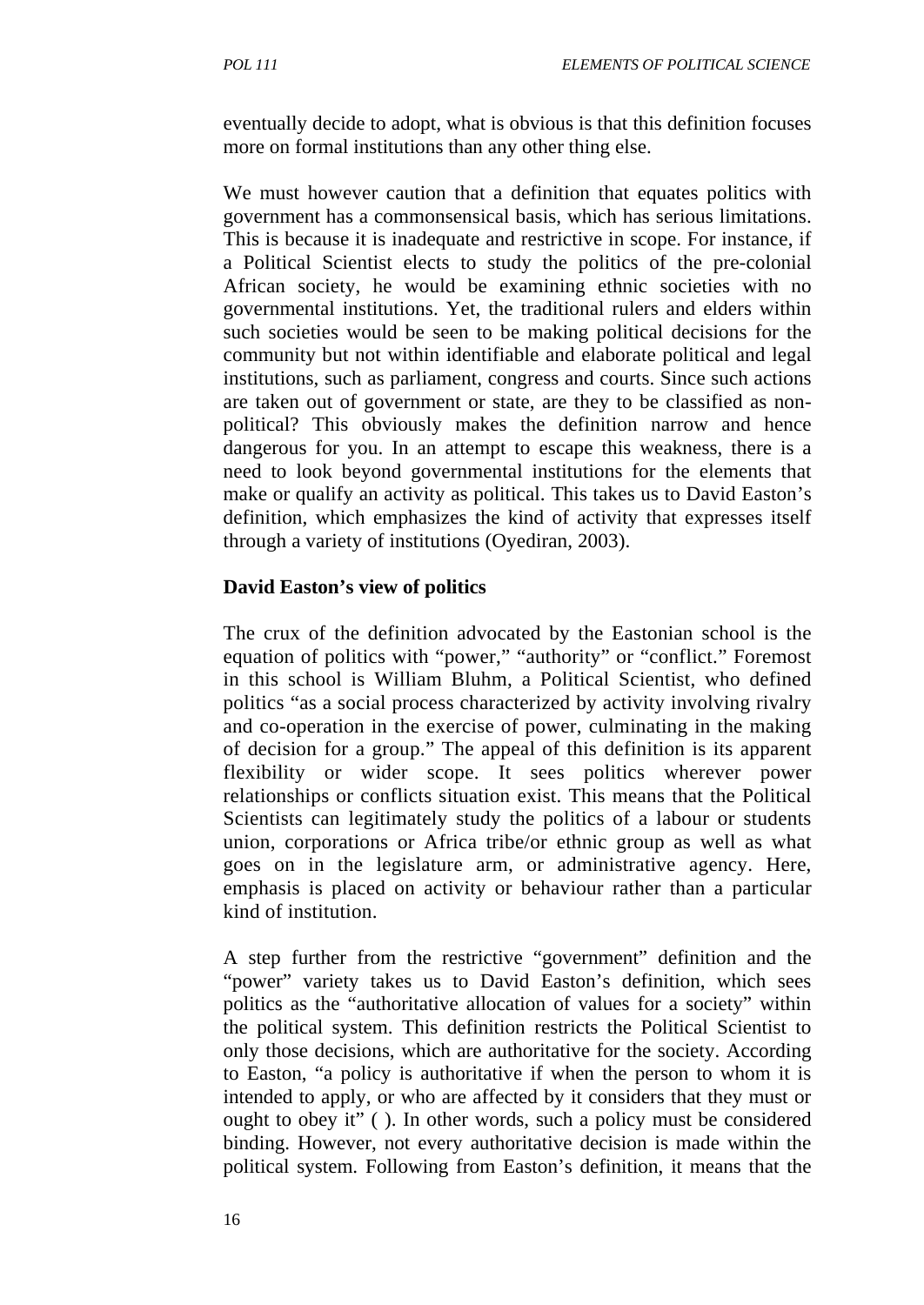Political Scientist is only interested in the authoritative decisions which apply to all members of the society, although only a few might be affected (Dahl 1984).

#### **Harold Laswell view of politics**

Politics, in one of its lucid definitions by Harold Lasswell (1936) is 'the study of who gets what, when, and how"? The unfolding picture is that there is no major difference between Easton's definition and the one based on power. Both of them assume a political world of scarce values and insatiable appetites. The basic question of politics then becomes: "How are values distributed?" or in Harold Laswell's classic phraseology, "who gets what, when, and how?" The difference is mainly one of emphasis. Whereas, the power theorists such as Lasswell emphasise the role of power in the distribution process, the Eastonian variant or typology examines the relationship between what goes into a system "demand" and what comes out as "decision", or "output". Thus, Easton while focuses his attention on the entire political system; Laswell on the other hand concentrates on individuals who have the greatest impact in the distribution process, namely those with power. The over-riding argument for an Eastonian type definition of politics is based on the desirability of a compromise position, which is not too restrictive or overly broad. This does not mean that the Estonian definition is free from criticism. Its critics have asked what is meant by decision "for society", and how this differs from one which is not made for society. To many Political Scientists, any elaborate attempt to answer these questions is a mere academic exercise or even superfluous.

#### **Aristotle's view of Politics**

Politics arises, according to Aristotle, in organized states, which recognize themselves to be an aggregate of many members, not a single tribe, religion, interest, or tradition. Politics arises from accepting the fact of the simultaneous existence of different traditions, within a territorial unit under a common rule. According to Aristotle, politics is a plausible response to the problem of governing, or maintaining order, in a complex society. However, the establishing of order is not just any order at all; politics if properly played marks the end of tyranny and recognition of freedom. To him politics represents as least some tolerance of opposing views and, indeed best conducted, where open canvassing of rival interests is allowed and possible (Crick, 1982:18).

Politics, as Aristotle pointed out, is only one possible solution to the problem of order. Tyranny - the rule of one strong man in his own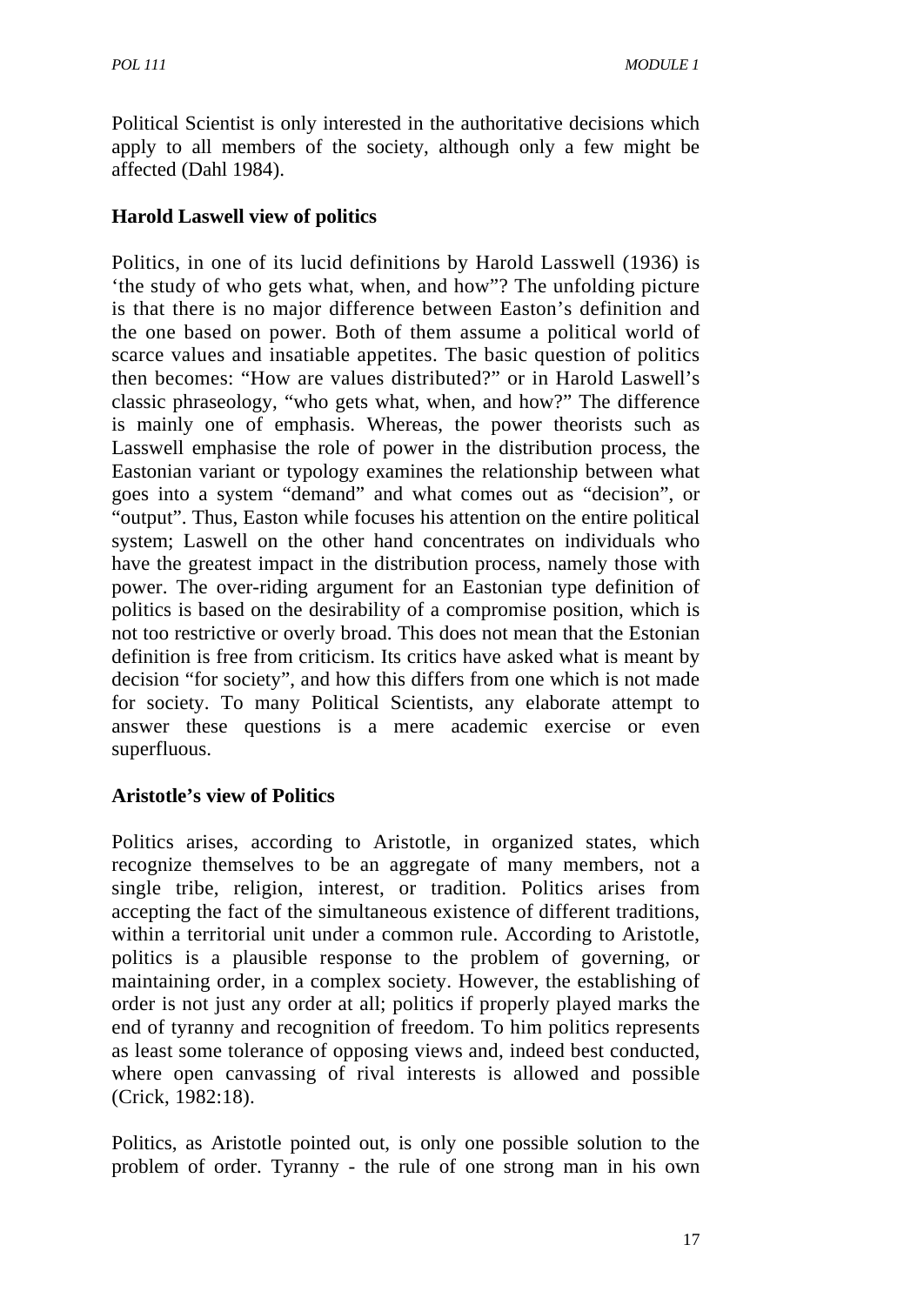interest, oligarchy - the rule of one group in their own interest are alternatives, which he did not approve of. The method of rule of a tyrant and oligarchy is to coerce all or most of these other groups for their own personal benefit. The political method of rule is to listen to these other groups to conciliate, or reconcile them as far as possible, and to give them a legal position, a sense of security, some clear and reasonable safe means of articulation. More importantly, Aristotle view politics as the "master science." Politics is the master science not in the sense that it includes or explains all other sciences, but in that, it gives them some priority. The way of establishing these priorities is by allowing the right institutions to develop by which the various "science" can demonstrate their actual importance in the common task of survival (Crick 1982:23).

#### **SELF-ASSESSMENT EXERCISE 1**

Define Political Science and examine the most significant theme of Aristotle's opinion of Political Science.

#### **3.2 Basic Assumptions in Political Science**

There are some assumptions, if properly noted that will help you in the understanding of political science both as an academic discipline and as a practical endeavor. The first assumption is that all human societies are faced with the problem of scarce resources. Whether the primary resource is wealth, status or power, demand always exceeds supply. The second assumption is that in order to prevent conflict resulting from distribution of scarce resources from destroying the fabric of society, the dominant groups in all societies evolves a mechanism, generally referred to as governments to sort this out. This mechanism, otherwise known as government may range from the massive governments apparatus of modern industrialized states such as United States, Britain, or Japan, or through the simple headship of a simple, undifferentiated ethnic group in Africa.

The third assumption is that government allocates resources to some individuals while depriving others. Accordingly, policies pursued by governments are inherently unequal. This is true in both authoritarian and democratic states. It is equally true of socialist and capitalist societies. The fourth assumption is that constant pressure exists for the re-allocation of scarce resources. Whether it takes the form of civil war, riot, voting, or diffused grumbling, pressure by the 'have-not' for the reallocation of resource is pervasive in all societies. The fifth assumption is that because of the pervasive pressure by the 'have-not' for the allocations of resources, those individuals who benefit from the existing distribution of resources in the society, the 'haves', actively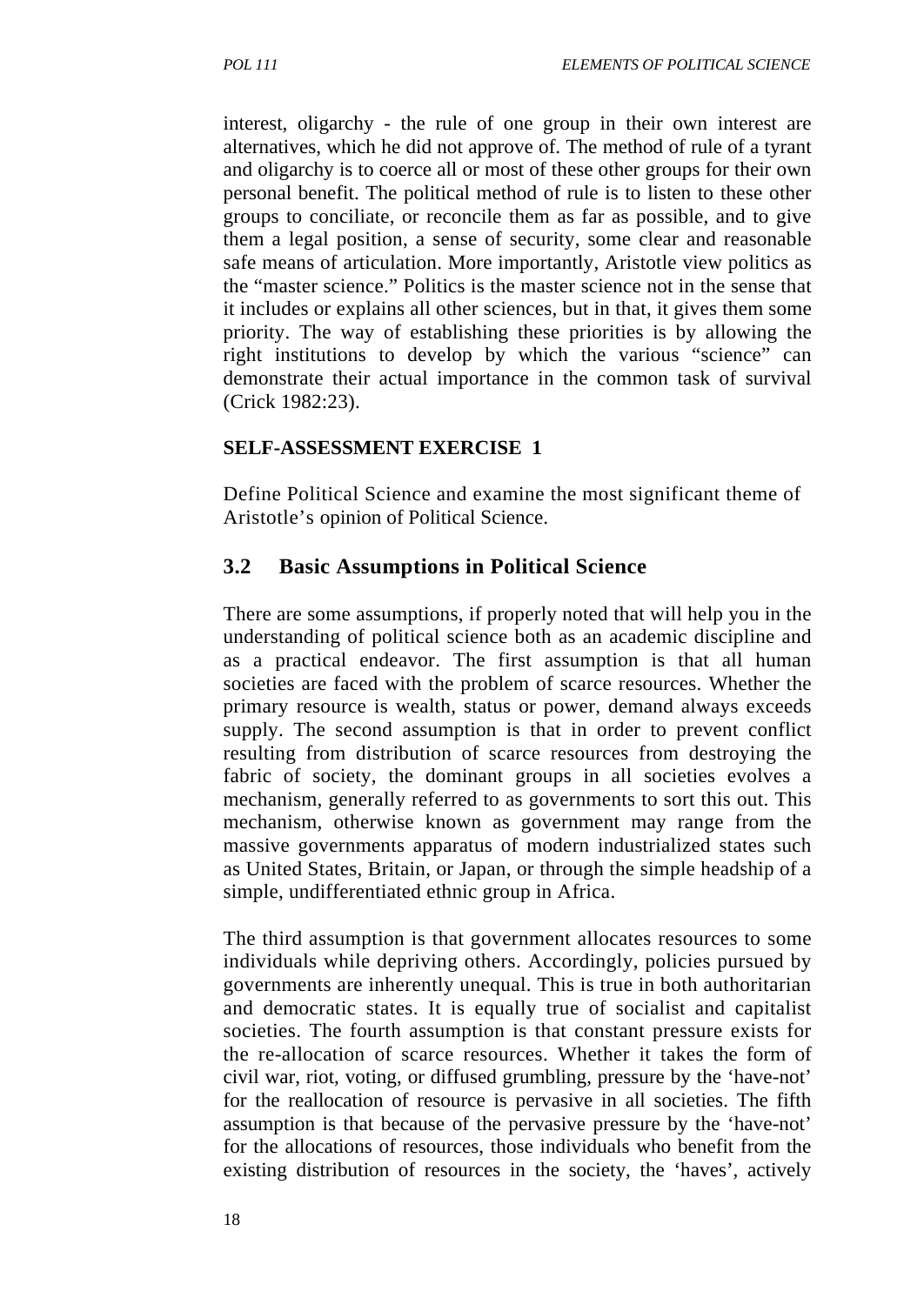engage in pervasive efforts to maintain the *status quo* while the "havenots" seek to overthrow the system.

The sixth assumption is that the more the rulers of a society can persuade the masses that the established system of government is legitimate, just and really serves the best interest of the masses, the more secured the position of the ruler otherwise and the halves will be in a pervasive struggle with the 'have-nots The rulers of all societies thus attempt to secure their privileged positions by justifying their right to rule in terms of a grand religious or national myth, usually developed as a rallying point (Mbah, 2007).

Taken collectively, the above assumptions stress the dynamics nature of the political process. Politics is therefore the constant interplay between the rulers (elite) and the ruled (masses). Politics is also pervasive conflict among competing institutions such as parliaments, political parties; courts etc that are the institutionalized focal points of this struggle. For the elite, formal institution, are the means of controlling the masses and of securing their position against the competing elites. For the masses, formal institutions symbolize the status quo and are primary target of change. Also because formal political institutions are the focal point of political conflict, they too are in a constant pressure to adapt to change, and such changes may be peaceful, as in the evolution of American and Britain political institutions, or abrupt and violent, as in the case of many third world countries in Africa, Asia and Latin America, and may even include the implosion of the political institutions and structures as was witnessed in the former Soviet Union in 1991.

Underlining the assumptions above is the unstated but vital role of human activity, or what is technically called political behaviour in the completely political process. The conflict over scarce resources that lies at the heart of the political process is a conflict between or among human beings. It is human beings (as elites) who utilize control and manipulate the formal political institutions of society and it is human beings (as masses) who are both the object of elite control and the pervasive threat to its existence. The removal of the human element from the political equation would render any political analysis a sterile exercise or endeavor.

#### **SELF-ASSESSMENT EXERCISE 2**

Explain how Political Science is related to Economics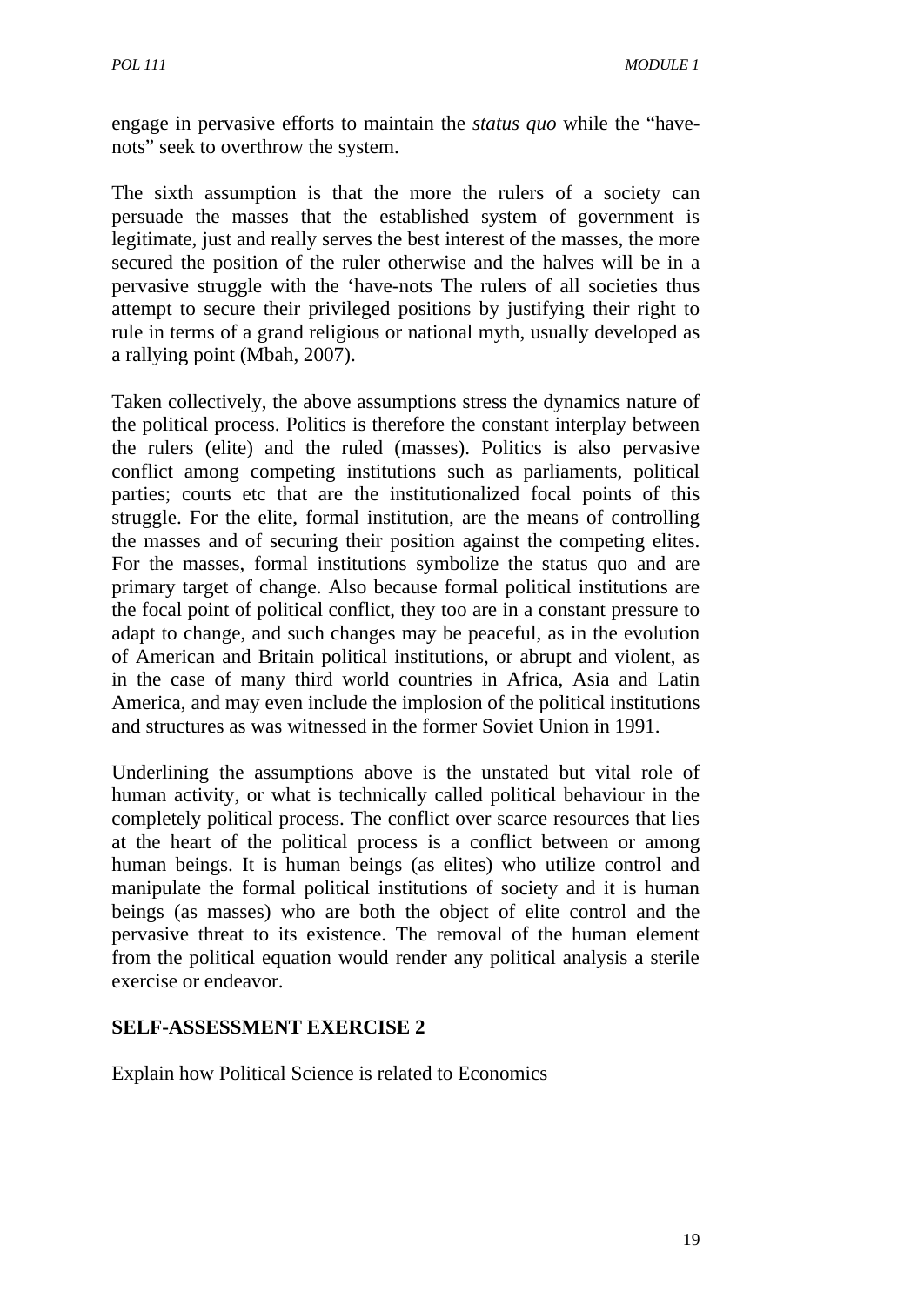#### **3.3 Sub-divisions of Political Science**

Political Science can be broadly grouped into two divisions: political theory and political organization. The concern of political theory, otherwise known as the normative aspect is to provide answers to question like: what are the purposes of political organizations? What are the best means of realizing them? What is the nature of the authority of the state? Has the state unlimited power? How do we reconcile the authority of the state with the liberty of the citizens? The answers to these different posers constitute the pre-occupation of political philosophers such as Plato, Aristotle, Thomas Hobbes, J. J Rousseau etc. In short, these scholars were concerned with the formulation of the ends and limits of authority (Appadiorai, 1981:3- 12).

The second division of Political Science- political organization otherwise known as empirical studies focuses on the organization of government. Government is the instrument by which the purpose of the state is realized. The form and workings of government differ from one country to the other. Over the years, forms of government have ranged from monarchy, aristocracy, through oligarchy to democracy. A country like Britain for example practices constitutional monarchy and yet, to all intents and purposes, qualifies to be described as democratic government. The United States, on the other hand, operates a republican democracy having no room for a king. Before the break-up of the Soviet Union, her form of government was essentially an oligarchy of a select few, who constituted the top hierarchy of the Communist party (Almond et al, 2005: 40-43).

In all forms of government what is common to them is power: how power is acquired, retained, consolidated or lost. While the retention of power is the preoccupation of the rulers, what is of more relevance to the ruled is the use or abuse/misuse of power. History tells us, and as confirmed by Lord Action, that 'power corrupts and absolute power corrupts absolutely'. Therefore, to guard against abuse of power, most societies provide institutional and constitutional safeguards, to check the possible excesses of government. In America, for example, the constitution enshrined the systems of separation of powers and checks and balances while the British unwritten constitution recognizes conventions including parliamentary enactments, meant to secure the liberty of the citizens. Without these forms of restraints on the authority of government as well as the rights of the citizens, the society will degenerate either into rule of men, rather than law, or into the other extreme of anarchy, which Thomas Hobbes described as a "state of nature."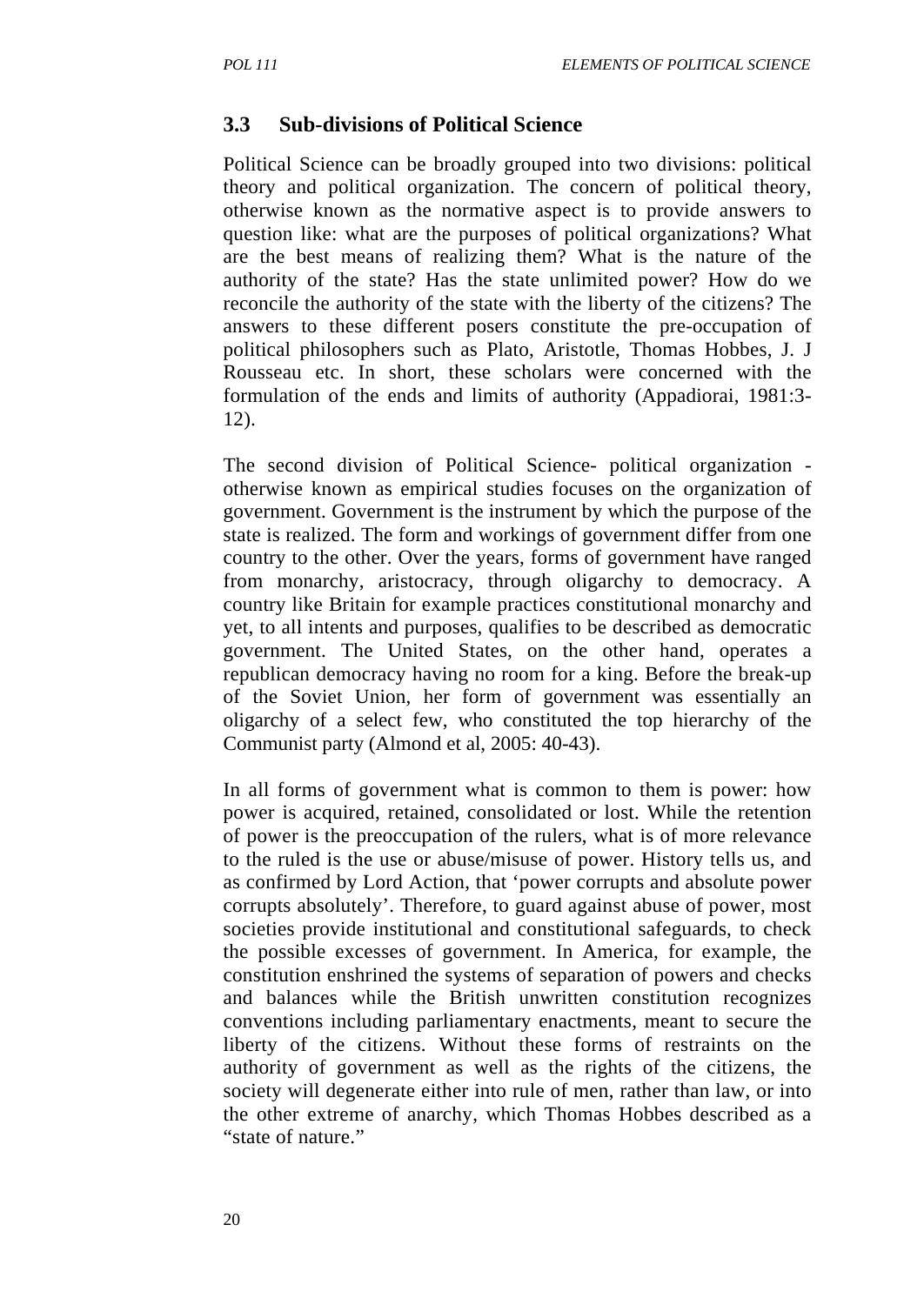#### **SELF-ASSESSMENT EXERCISE 3**

Differentiate between the normative and empirical studies of Political Science

# **4.0 SUMMARY**

In this unit, we gave some definitions of Political Science as an academic discipline. We also discussed some basic assumptions that are made in the study of the course, and without which Political science will be devoid of the rigor that is expected of an academic discipline. The Unit also outlined the two broad divisions of Political Science that has made it a nice blend of the theory and practice of politics.

# **5.0 CONCLUSION**

Like every other course in the Social Sciences or Humanities, it is not possible to have a generally acceptable definition of Political Science. Indeed, every definition no matter how it outwardly claims to approximate the reality of the discipline remains a mere attempt at a formulation. Therefore, in order to do justice to the requirements of this course you need to blend some of these definitions, bearing in mind their respective shortcomings, and hoping that this remains the only way to get at near holistic understanding of the discipline.

# **6.0 TUTOR-MARKED ASSIGNMENTS**

- 1. Explain the relevance of Harold Lasswell's definition in the understanding of Political Science.
- 2. Discuss political science in the normative and positive perspectives.
- 3. Critically analyze the symbiotic relationship between politics and economics.

# **7.0 REFERENCES/FURTHER READING**

- Appadorai, (1968) *Substance of Politics*, Oxford University Press, New Delhi
- Almond, G. A. et al (2005), *Comparative Politics Today*, New Delhi, Pearson Education Ltd.,
- Bello-Imam, I. B. (2007) *Introduction to Political Science*, a monograph for 100 Level Political Science Students, Al Hikmah University.Ilorin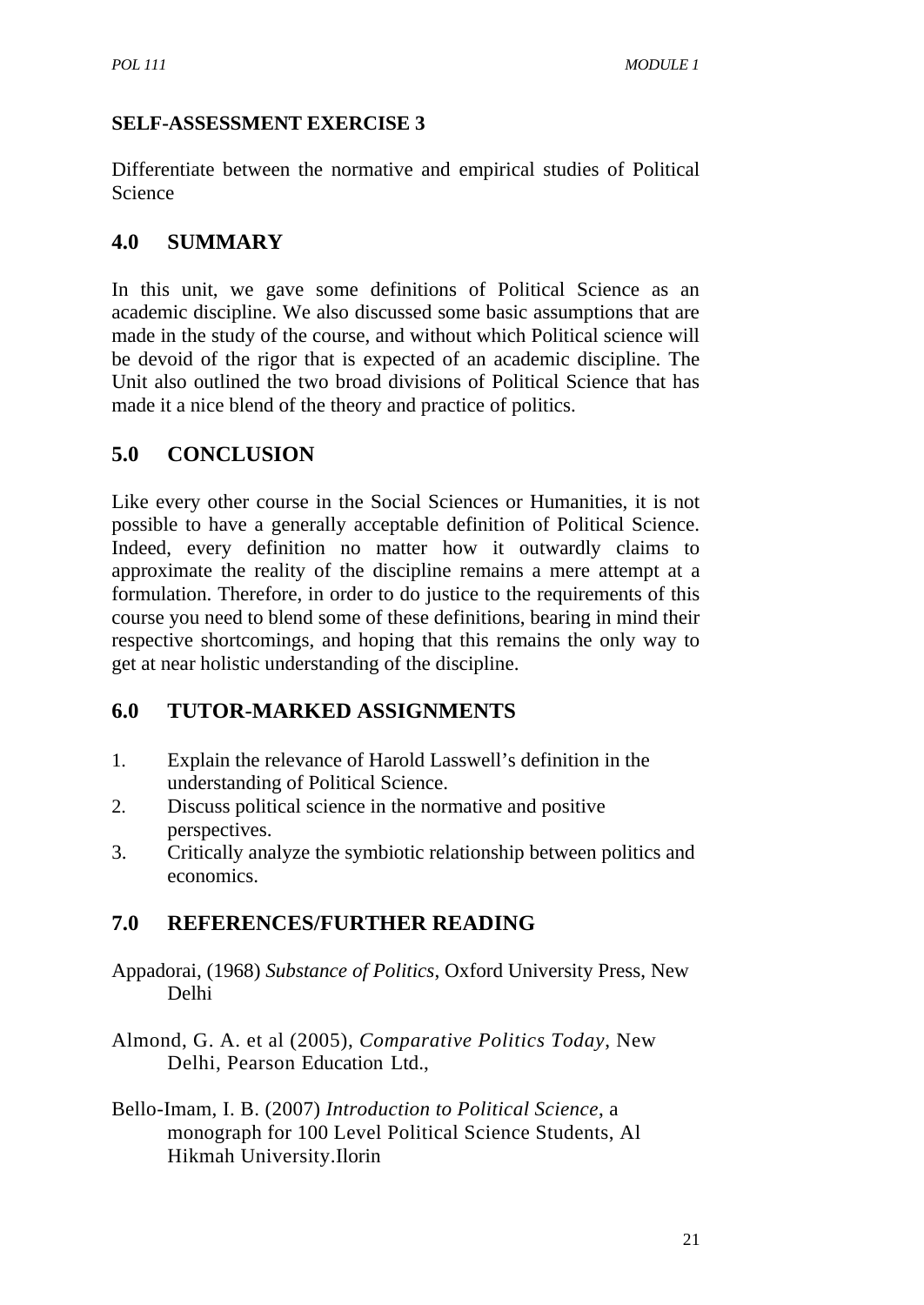Ball, A. & Guy Peter, B. (2000). *Modern Politics and Government*, London, Macmillan Press Ltd.

Crick, B. (1983) *In Defence of Politics*, Penguin Books, New York

Dahl, R. (1984) *Modern Political Analysis*, Prentice-Hall India,

New Jersey Elliot, F. (1973) *A Dictionary of Politics*, 7<sup>th</sup> Edition

Penguin Books, England Heywood, A. (2003), *Politics*, Palgrave, New York

Laski, H. (1982), *Grammar of Politics*, George Allen& Unwin

Lasswell, H. D. (1936), *Politics: Who Gets What, When and How,*  New York, Meridan Books.

Mbah, M. (2007) *Foundation of Political Science*, Rex Charles& Patrick Publication

Nnoli, O. (1986) *Introduction to Politics*, Ikeja, Lagos, Longman Nigeria Ltd.,

Oyediran, O. (2003) *Introduction to Political Science*, Ibadan, Oyediran Consult International.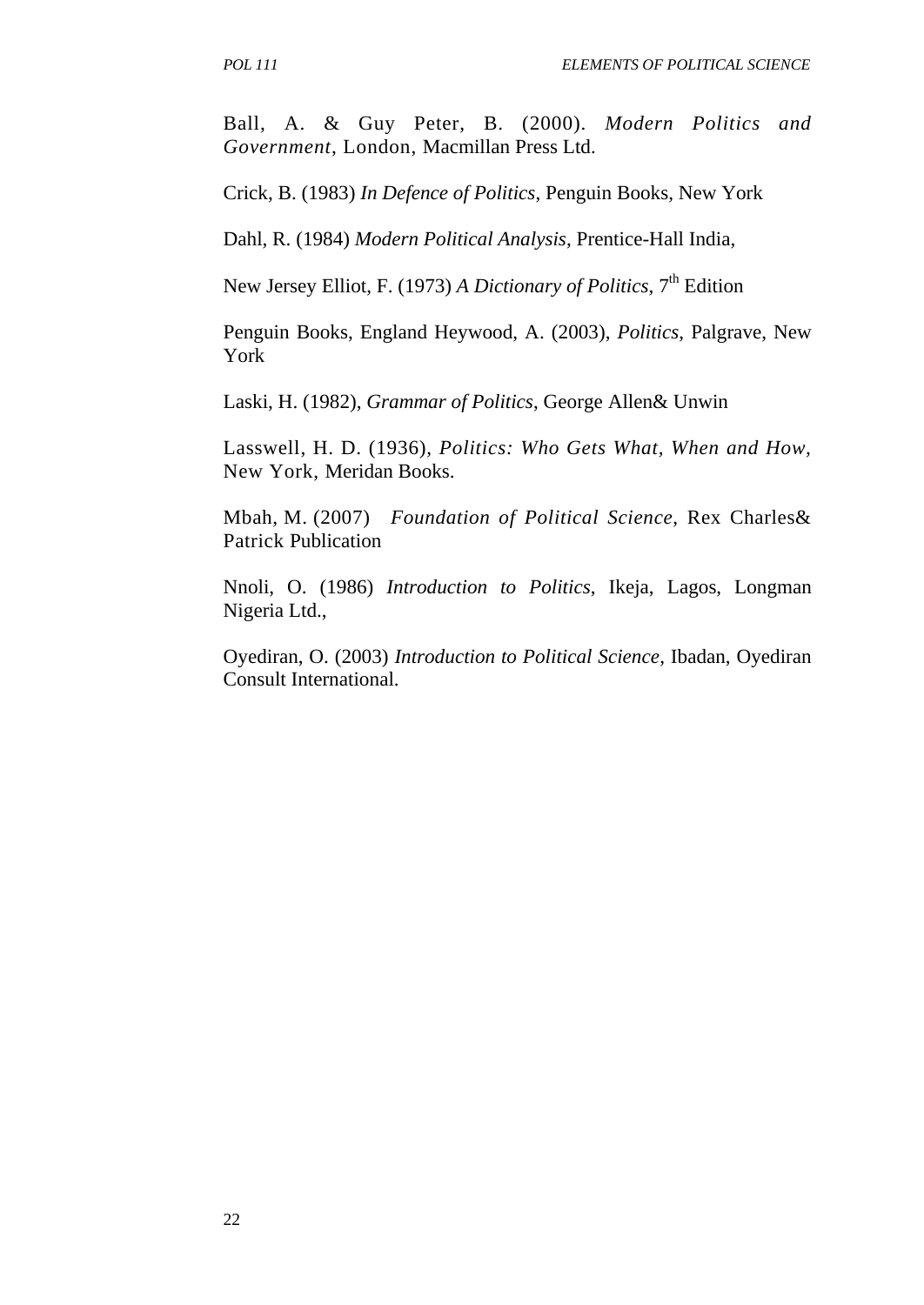# **UNIT 2 NATURE AND STATUS OF POLITICAL SCIENCE**

- 1.0 Introduction
- 2.0 Objectives
- 3.0 Main Contents
	- 3.1 The Subject matter of a science discipline
	- 3.2 The Status of Political Science
	- 3.3 Science or Art controversy on the status of Political Science
	- 3.4 Political Science and other disciplines
- 4.0 Summary
- 5.0 Conclusion
- 6.0 Tutor-Marked Assignments
- 7.0 References/Further Reading

# **1.0 INTRODUCTION**

In spite of many decades of the study of political science, especially the development of the behavioral approach to the discipline, the debate has not subsided on the correct status of the discipline. Notwithstanding its well-developed scientific methodology, there are those who still hold to the view that it is premature to describe political science as a science discipline since several aspects of its teachings, especially its practice, qualifies it as an art. This unit, in its different sections, without attempting to finally resolve the age-long controversy, only seeks to explore further the debate in order to state what appears to be the most plausible or popular view among scholars.

#### **2.0 OBJECTIVES**

- at the end of this unit, you should be able to:
- analyze meaningfully whether politics is a pure or social science discipline
- explain reasonably on its appropriate status as a social science discipline
- discuss the relationships between political science and other disciplines and how its study and teachings have benefitted from them.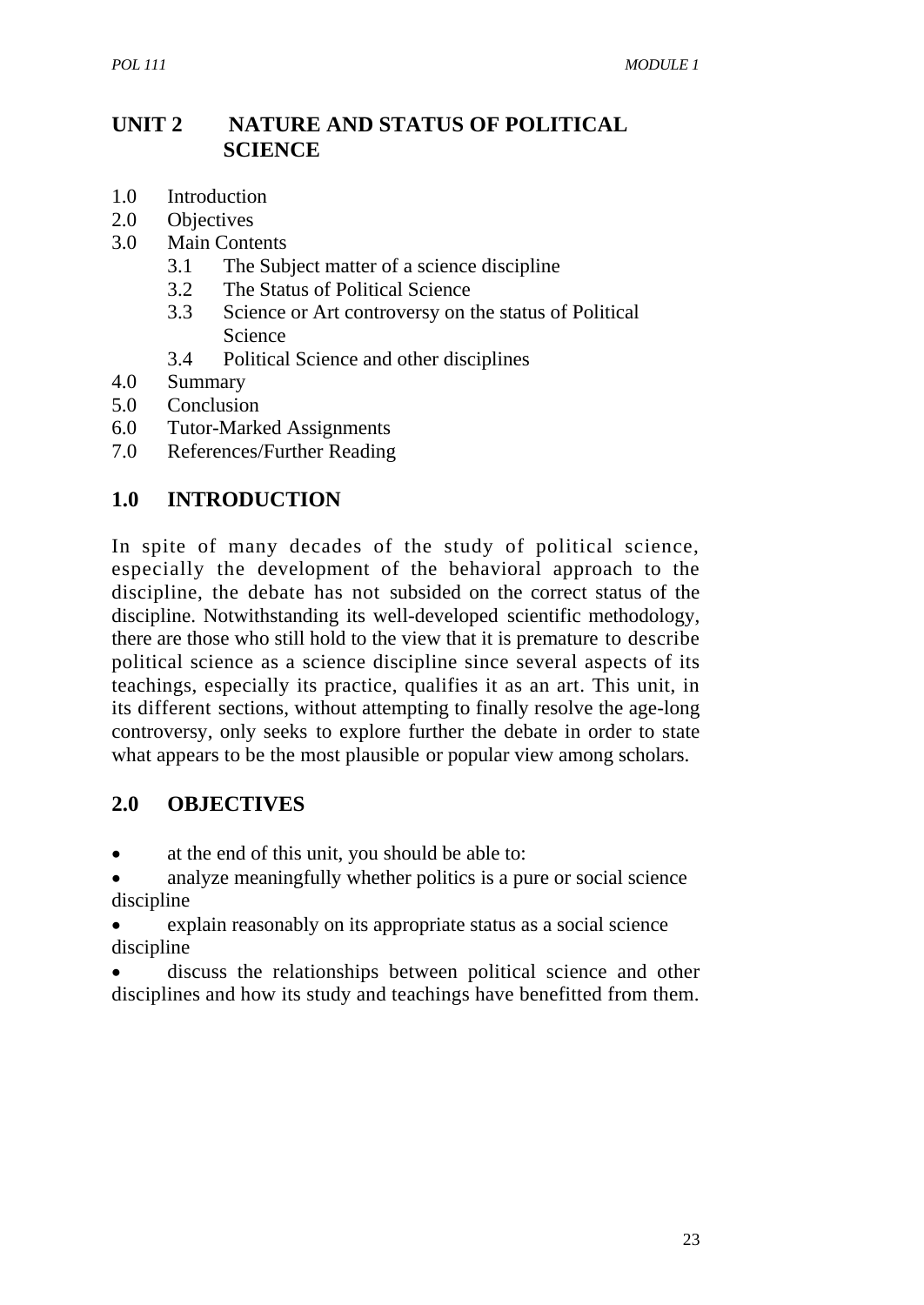#### **3.0 MAIN CONTENT**

#### **3.1 The subject matter of science**

First, we need to know the subject matter of science, or to put it differently what is science? Science is a branch of knowledge or study dealing with a body of facts or truths systematically arranged and showing the operation of general laws. Science therefore collects or gathers facts and links them together in their causal sequence with the objective of drawing valid inferences. A scientific knowledge is therefore based on reason and evidence, as well as conclusions that are verifiable, communicable and can be replicated across national frontiers. Any scientific discipline must therefore possess the following characteristics:

- The possibility of a consistent, concise and connected formulation.
- The capacity to generalize and make predictions.
- The possibility of verification of the data as well as the generalizations.
- An agreement on methods, and
- The adequate training of those who are engaged in scientific work (Mbah, 2007:17).

Comparative Politics, one of the major branches of Political Science is a field of study where the five listed above characteristics of a science discipline best apply; the other three branches are Political Theory, Public administration and International Relations. For example, in Comparative Politics there is what is called some minimal scientific requirements for any comparative analysis. They include definition of terms and accurate description of the subject matter of study, formulation of hypothesis in form of a causal relationship (if A, then B), acceptance, rejection or modification of hypothesis when tested with available data. When an hypothesis is accepted a grand theory of politics may be developed that can be used for either a single country or cross-country study.

The scientific approach in Political Science therefore refers to the methods being employed by the practitioners of the discipline. It should be noted that the methodology which a Political Scientist adopts, and the basic assumptions he makes will, to some extent, influence the image he has of his discipline. This is because "scope" and "method" cannot be completely divorced - they are intertwined. Methodology can and should be studied in its own right but in addition, it ought to be considered as an important influence on the scope of Political Science, especially as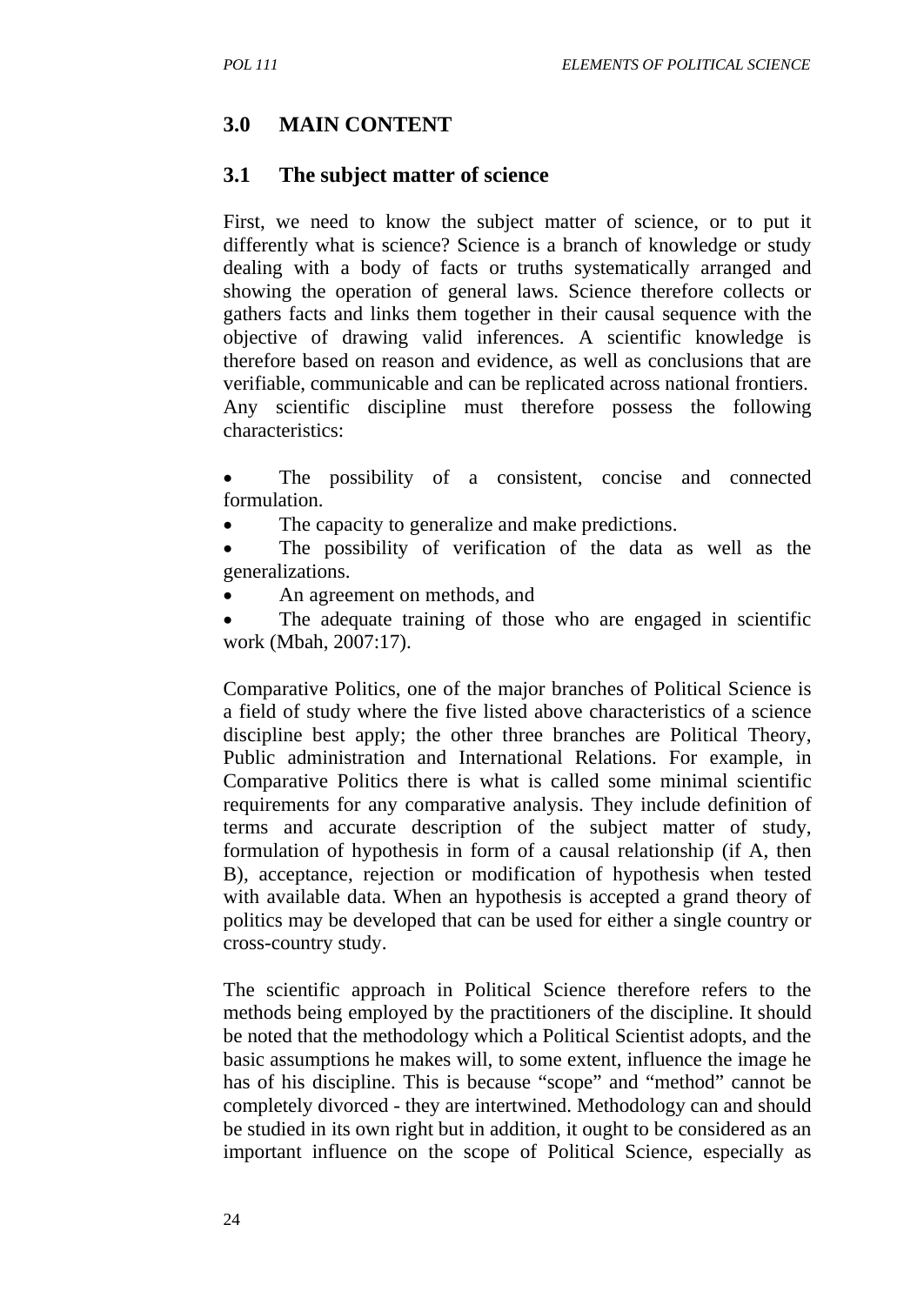methodology indicates, not what the discipline is but, to some extent, what Political Science can and cannot do.

# **SELF-ASSESSMENT EXERCISE 1**

Explain the major criteria or requirements of a scientific discipline**.**

# **3.2 The status of Political Science**

Political science is a social science discipline because it deals with human beings. It is different from the natural or physical sciences, which deal with matters, atoms and molecules. Unlike the natural sciences like physics, chemistry and biology where the laws governing them are uniform, exact and certain; this is not so in the social sciences like Politics, Economics, Geography and Sociology whose central theme is human beings. For these reasons the premises or assumptions of Political Science are weak, its conclusions at best, tentative, and at worst, dubious. In spite of these limitations what qualifies Political Science as a Social Science discipline is its reliance on scientific methods of research. By describing political concepts, testing and using of hypothesis to make forecast or predict future phenomenon, which can be generalized across nations, subject to some environmental variables. Political Science relies on knowledge gained from other disciplines like Economics, Sociology, Geography, History etc. to build hypothesis and formulate theories. History, for example is usually regarded as the laboratory of Political Science. As professor Seeley aptly puts it, "Political Science is the fruit of history and History is the root of Political Science."A number of assumptions and principles characterize Sciences or scientific methods. First, scientists assume some laws or principles of determinism or law of universal causation. This means that Political Scientist who accepts scientific methods plunges into his work assuming that nothing in politics just happens. The second major characteristic of science is its empirical basis. This implies a number of features, including an observational foundation, inter-subjectivity, and the value free nature of science. The objectives of science are summarized in its characteristics of being systematic in nature, its empirical generalizations, development of systematic theory and finally explanations and predictions.

However, the arguments against the possibility of a science of politics invariably attempts to demonstrate that Political Science does not/or cannot have one or more of these characteristics. The controversy generated by this latter view (which we shall return to and examine in detail in the next section) is that political science by its nature does not possess the character of a science discipline. Those who hold this position have gone to the extent of advising behaviorally oriented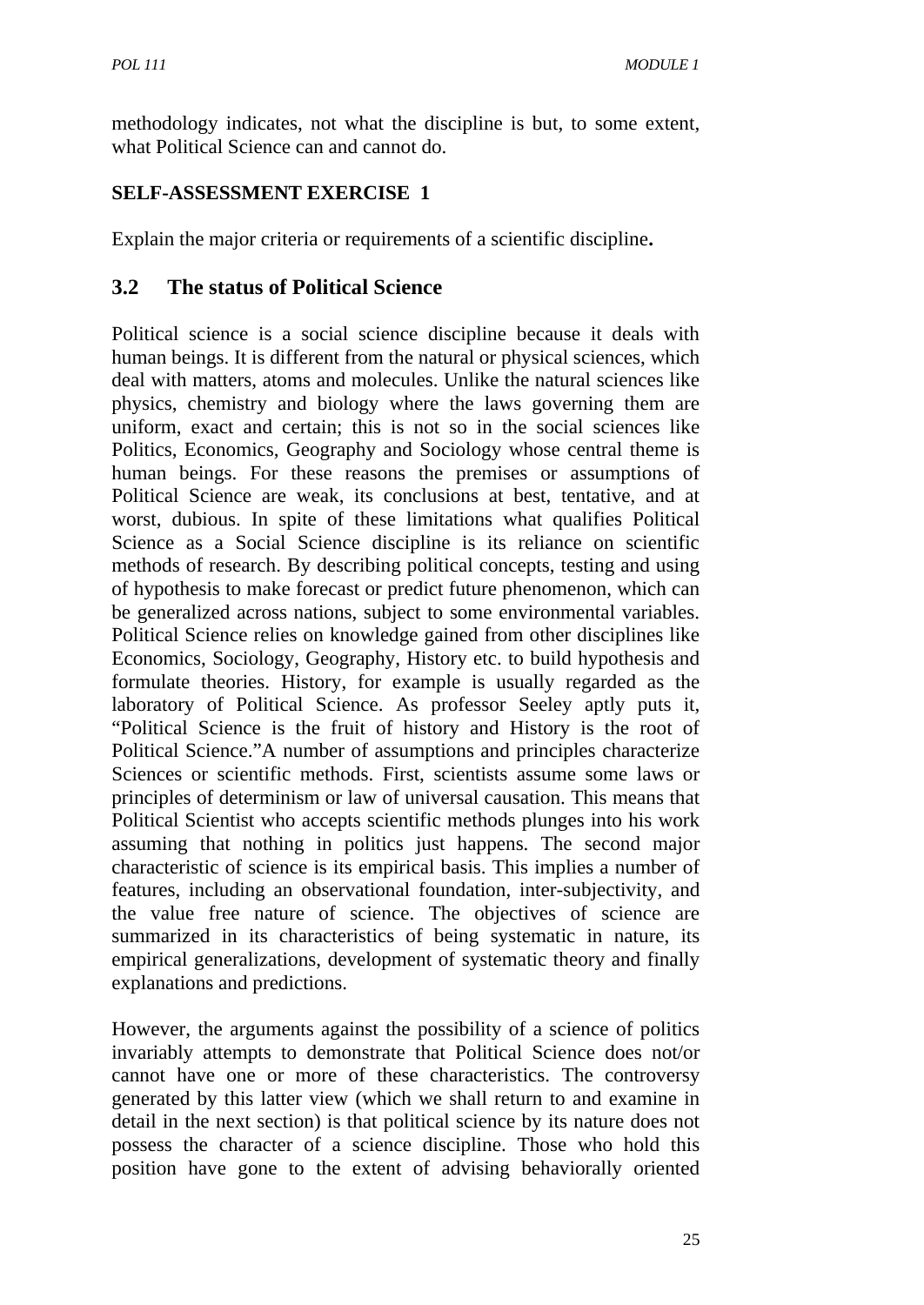political scientists to abandon all pretences, put the brakes on their fantasies, admit the futility of their efforts, and return to the traditional ways of doing things. The table below draws comparisms and contrasts between the Social and Natural Sciences.

| S/N | <b>Social Sciences</b>                                                                 | <b>Natural Sciences</b>                                                                                                                                                                         |
|-----|----------------------------------------------------------------------------------------|-------------------------------------------------------------------------------------------------------------------------------------------------------------------------------------------------|
| 1.  |                                                                                        | Economics, Politics, Physics, Chemistry, Biology,                                                                                                                                               |
|     | Sociology, etc.                                                                        | Mathematics, etc.,                                                                                                                                                                              |
| 2.  | Beings in a given Atoms and Molecules                                                  | Studies Man as SocialStudies nature through Matter,                                                                                                                                             |
| 3.  | as tools of analysis analysis                                                          | Uses scientific methods Uses scientific methods as tools of                                                                                                                                     |
| 4.  | validity of results orand prediction                                                   | No certainty or universal There is universal validity of results                                                                                                                                |
| 5.  | some<br>variables,                                                                     | No precise definition of Concepts are uniform and standard<br>concepts, it is subject to irrespective of the environments, e.g.<br>endogenousLaw of Gravity, Pythagoras Theorem<br>and Formulae |
| 6.  | tools or instruments for<br>the                                                        | Uses the field as Laboratories are in a controlled room<br>laboratory without special with specialized tools and chemicals                                                                      |
| 7.  |                                                                                        | No agreement on There is agreement on methodology of<br>methodology of research research and level of training                                                                                  |
| 8.  | Research work are Research work are not<br>affected by<br>sentiments, habits,<br>moods | affected by sociological, political or<br>any sentiment                                                                                                                                         |

#### **SELF-ASSESSMENT EXERCISE 2**

 Discuss those features, which qualify Political Science as an academic discipline.

#### **3.3 The Science or Art debate or controversy on the status of Political Science**

From what we have discussed above, it is obvious that any scientific discipline is concerned with rational and systematic organization of ideas. You need to understand that to the extent that politics remains the study of human activities and interactions as it relates to the struggle to seek and retain power through legitimate means, we can say it qualifies to be described as a science discipline. In addition, as far as the political behaviour of some practitioners resonate a pattern, which is consistent and easily predictable, we can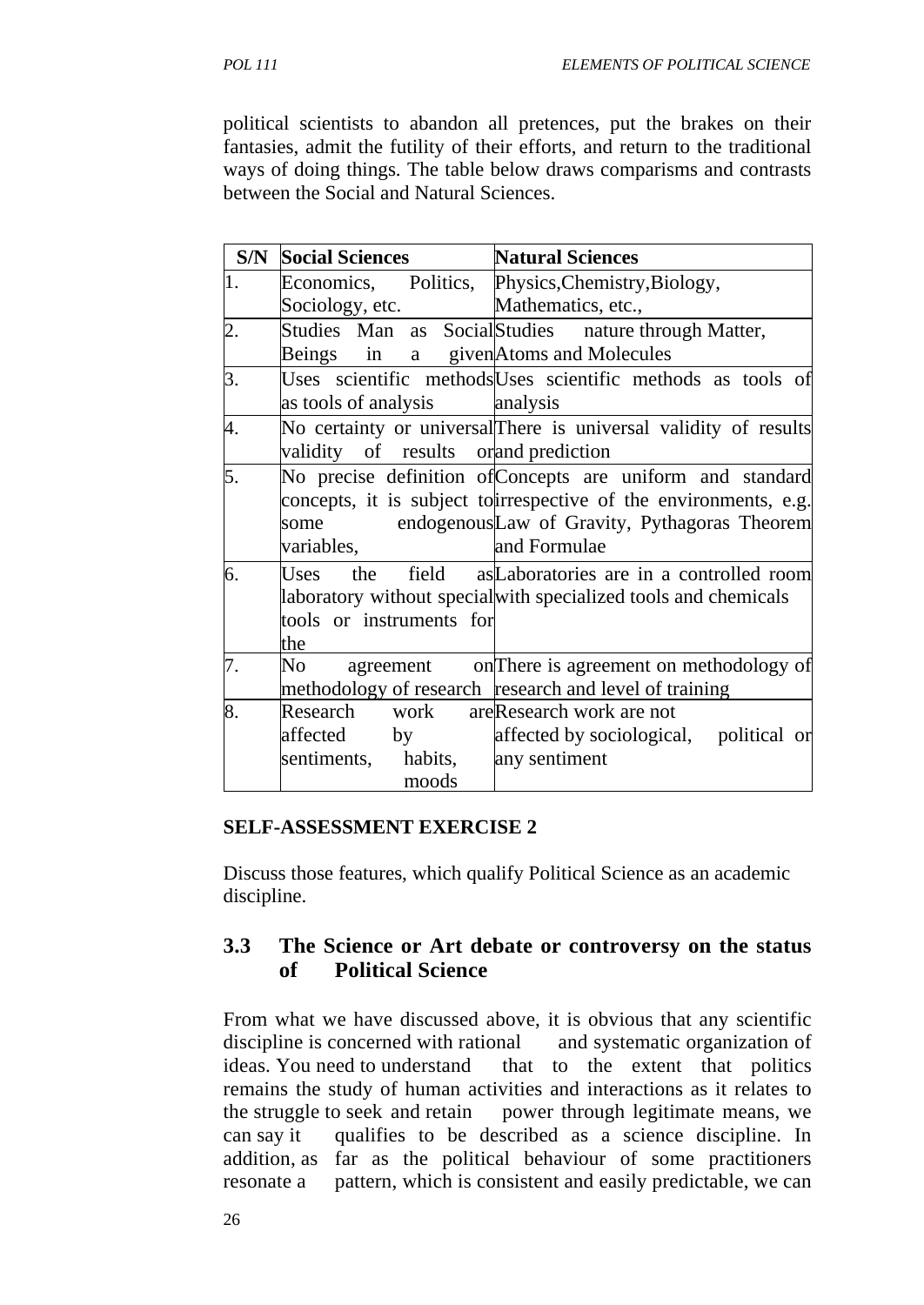also say that the tenets or requirements of science have been met. From the array of studies that are carried out by Political Scientists, it is possible to discern a pattern, or develop a theory from which assumptions, deductions or inferences as well as generalizations and conclusions can be drawn. We can also develop models or idealconstructs, which can be verified or replicated in other societies with little or no modifications. To this extent, we are right to conceive politics as a science discipline.

The interdisciplinary approach also states that there is an inescapable, yet beneficial relationships among the major social science disciplines, be it Economics, Psychology, Sociology or Anthropology. This will be taken on more rigorously in the next section. In spite of this symmetry or linkage among the various disciplines, however, the central issues in the study of Political Science can still be identified. They include power, how it is acquired and used; authority and legitimacy, how it is secured and maintained. Nation-state and supra-national organizations, how they can be made to survive and, Governmental institutions, how they are structured, organized and interrelated.

But, before we jump into the conclusion about the status of political science as a scientific discipline, we must recognise the complexity of political phenomena and what is called "human indeterminacy". First, a major point that has been raised against the science of politics is that it is difficult to discover regularities about political phenomena and this is in addition to a variety of meanings or usages usually ascribed to political concepts, which often makes their meaning unclear or less precise. Second, Russel Kirk is a foremost critic of the science of politics, when he argued: "Human beings are the least controllable, verifiable, law obeying and predictable of subjects". Kirk's argument strikes at the presence of freedom in politics, which makes it possible for individuals to be free to choose their course of action at any given point in the political process. For this reason, it will therefore be difficult for such behaviour to be classified making generations and formulations of theories on such behavior difficult.

In spite of the above, we can still make a proposition on this art or science controversy thus: if the study of Political Science is systematic, the practice of politics appears to have the characteristics of an art in the developed climes, and close to an organized chaos in the developing world. Most rulers in Africa for example, often conceive politics from the perspective of Isaac Disrael who defines politics as the "art of governing mankind by deceiving them" (Crick, 1962:16) or Harold Lasswell who took a trip from his popular and apt definition of politics, and described a politician as "a person with private motives, translated into public objects and rationalized as being in the public interest".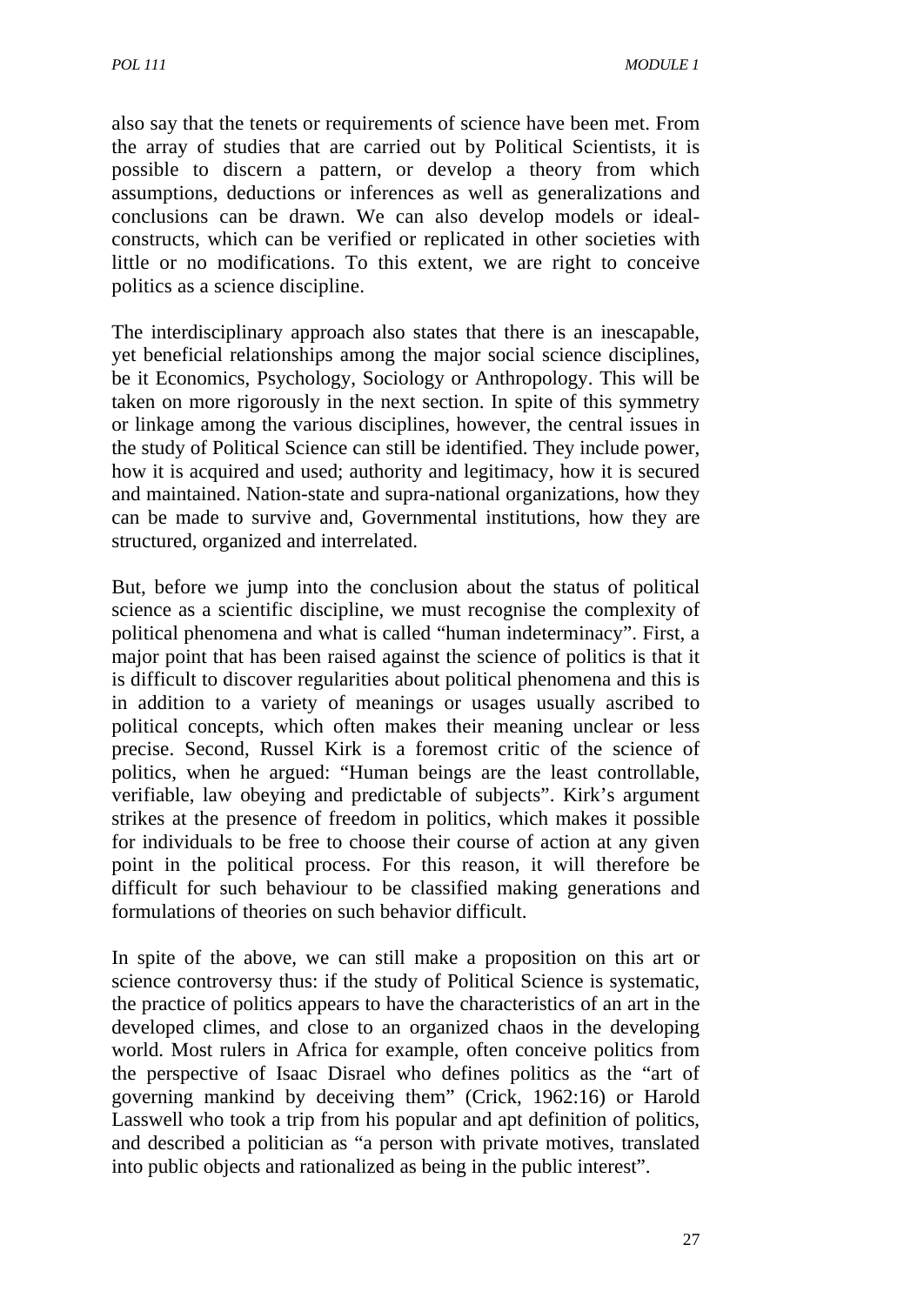Politics thus becomes the rationalization human interests, as embodied in institutional relationships, which are presented to be for the promotion of public good. Indeed, what politics and leadership has been turned into in developing societies are clearly very different from the Aristotle's view of politics as an ennobling and elevating human activity, or that of Jeremy Bentham who conceived politics as "a means of achieving the greatest good for the greatest number."

Even in the advanced democracies, political dishonesty especially during elections, has reached such a height of sophistication that it is possible for political leadership to deceive their people. The manipulation is done by appealing to different primordial sentiments to persuade the populace to become uncritical supporters of the government of the day, no matter how narrow, self-centered or ruinous its policies might be. However, when the trend of deceit becomes persistent, citizens begin to view the government with disdain and may even encourage them to resort to disloyalty. It would be interesting to know why citizens may resort to anarchism. Government is created to strive for the wellbeing of the people in the polity apart from maintaining peace and orderliness in the society. However, when government becomes an impediment to the fulfillment of human potentials, the alternative is to either eliminate the government in parts or abolish it completely. It is also important to note that the institutions and apparatus of the state as well as their operators do not operate in a value free setting, and if they are not properly structured to reflect the common will they may be hijacked by a cabal for selfish ends rather than the interest of the generality of the people. There must be goals, which every society must set for itself that include order, justice and progress. We may want to know who sets the goals for a society and what criteria are used to determine the set goals? It is here that subjectivism, which violates the objective approach of a normal scientific inquiry is introduced. In practical terms, what is accorded primacy will depend on the level already attained by the people of a given society, although no country can endure for too long if any of these goals is consistently sacrificed for another. Therefore, only a carefully scientifically moderated and less mechanical approach to political science can make the discipline become relevant to the specific needs of every society.

It is possible that the undiscerning and less elevated scholar or student will consider the issue of ethics to be outside the purview of political science or even outside the realms of science generally. This is not true in reality. For instance, in spite of the Machiavellian popular phrase that "the end justifies the means", there is also the equally plausible proposition that "what is morally wrong cannot be politically right". Indeed, we cannot separate ethics from politics because the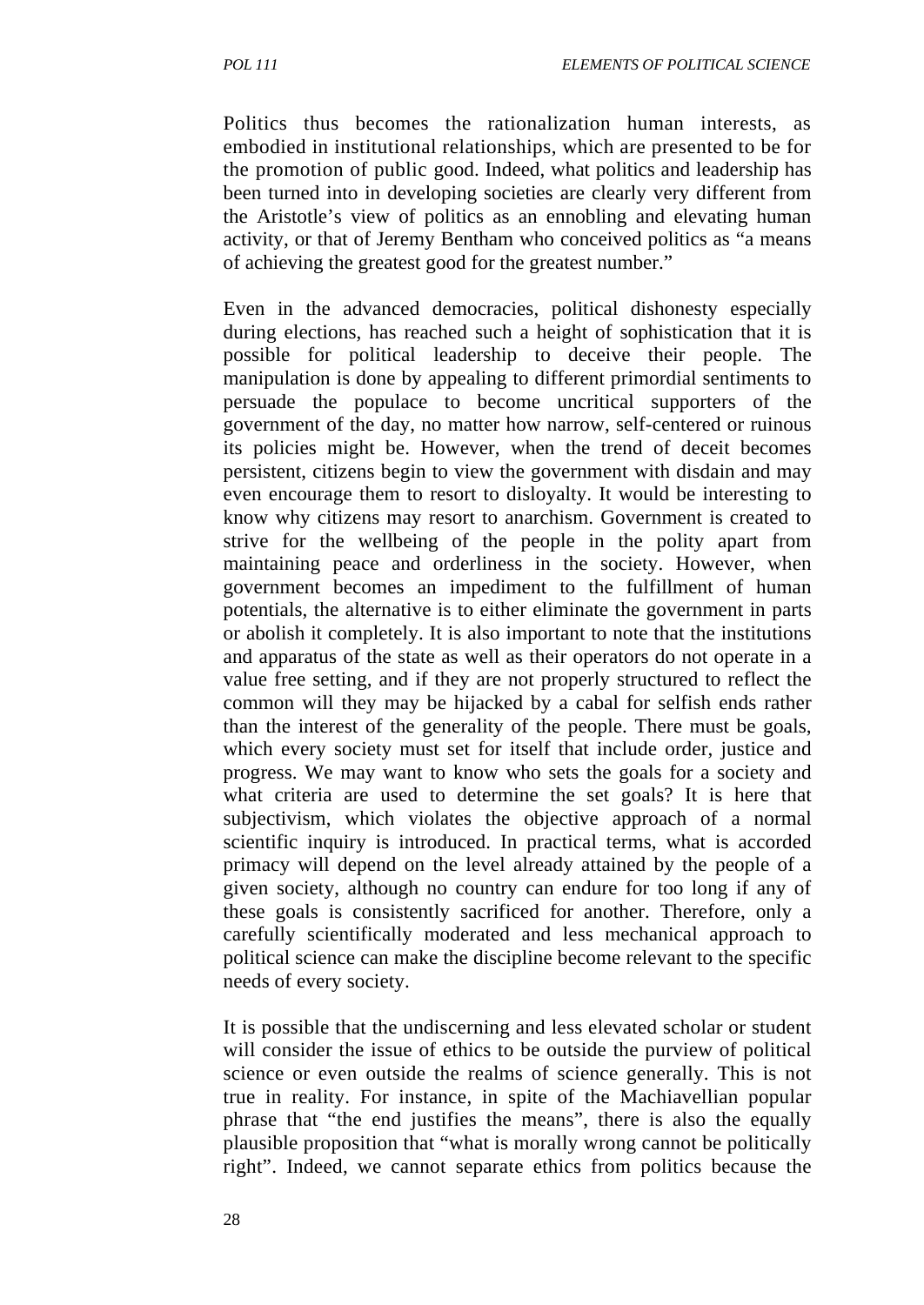foundation of effective human authority over fellow human beings has both moral and ethical content. Where morality is impaired, authority is ineffective. In any case, the goal of justice cannot be attained if the leadership is not attuned to the acceptable moral and ethical norms of the society. We will explore this further when we discuss the relationships between Political Science and other disciplines in the section that follows.

#### **SELF-ASSESSMENT EXERCISE 3**

Critically examine whether Political Science is an art or social science discipline.

# **3.4 Political Science and other disciplines**

# **3.4.1 Political Science and History**

E. H. Carr defined history as "the unending dialogue between the present and the past." Professor Renier laid stress on the social role of history and so defined the discipline as "the memories of societies" (Rao, 2004:1-2). While making comparism between the two disciplines Professor Seely J. R. stated that Political Science is the fruit of history and history is the root of Political Science. For this reason, Political Scientists rely on historical facts to make predictions, and to carry out the whole gamut of the challenges posed in comparative political analysis. Professor R. G. Collingwood conceives the explorative role of history thus: "Science is finding things out: and in that sense history is science". In this vein since political Science also seeks to find things out, we can say the two disciplines do make relentless search for truth.

In his own comparism of Political Science and History, Sidgwick wrote: "The primary interest of history is the presentation of facts; the primary interest of politics is abstract, the formulation of general law and principle." Harold Laski once remarked in his treatise on human rights that "it is a lesson of history that people who are denied a share in political power are also denied a share in the benefit of power." Therefore, history constitutes a consistent and fertile source of political analysis and predictions.

#### **3.4.2 Political Science and Ethics**

Ethics is a branch of study that investigates the laws of morality and formulates the rule of conduct, that is what is right and wrong, the dos and don'ts. The utilitarian doctrine of Jeremy Bentham who prescribes "the greatest happiness of the greatest numbers" as the purpose of government better illustrates the union of ethics and politics. Moreover,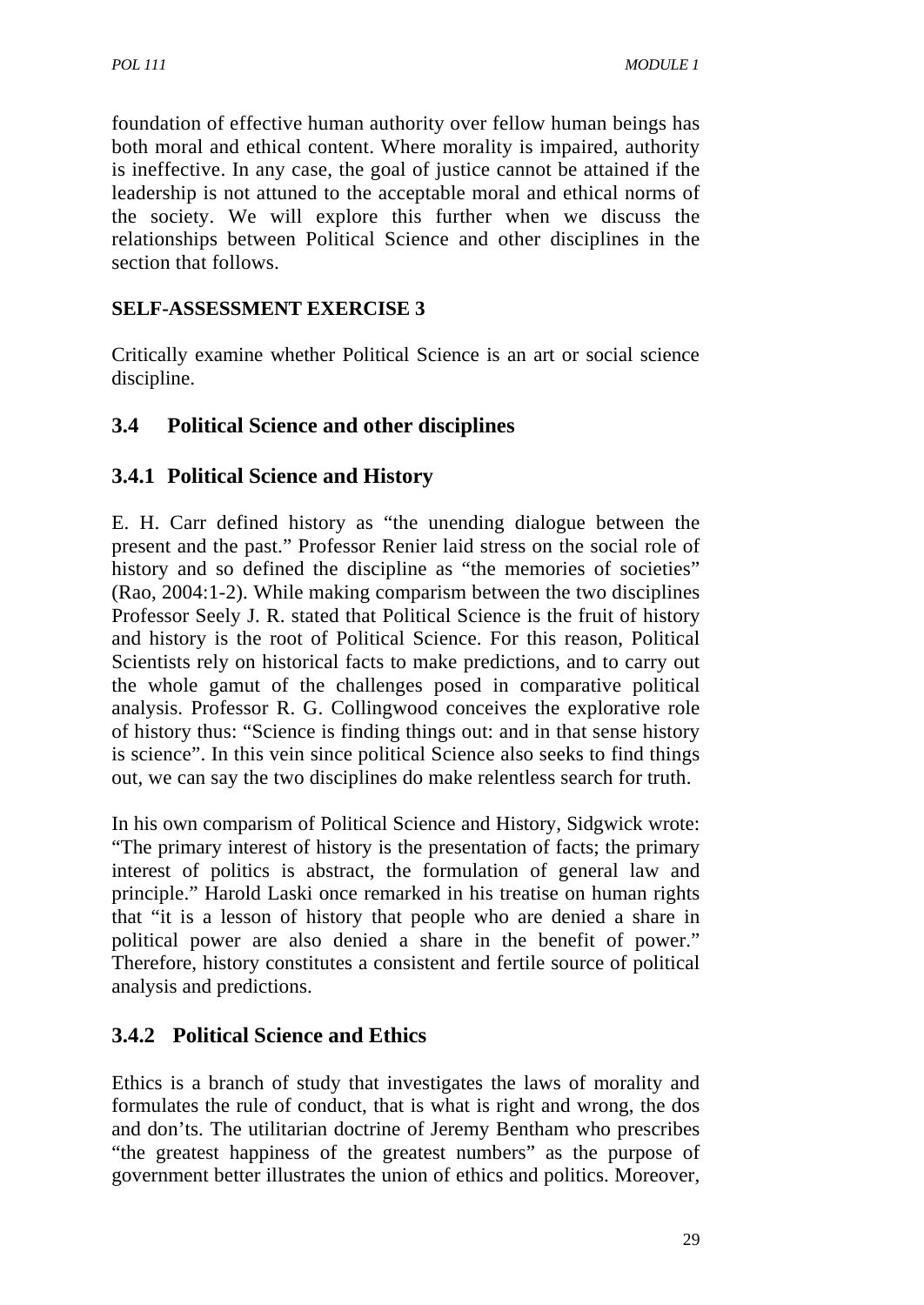when Harold Laski stated that rebellion is a contingent obligation of citizenship, he was only recommending this extreme option to a government that violates the social contract. Indeed, from Socrates to St. Thomas Aquino, the defining characteristic of political thinking was the presumed unity of ethics and politics. However, the general thrust of modern political thought from Machiavelli until date has been to call into question that presumption.

While Socrates said, there is such a thing as moral excellence that will produce, not simply limited happiness, but complete happiness, Aristotle believed that the state ought to possess an ethical character. Indeed, Aristotle believed that while the state comes into existence for the sake of life, it continues to exist for the sake of good life. Ideology, which is a political weapon, therefore seeks to reaffirm the unity of ethics and politics. On the other hand, in advising that the Prince should eschew ethical standards, Machiavelli believes in the actions of men, and especially princes, from where there is no appeal, the end justifies the means. It was in a reaction to Machiavelli's a-moral and desperate bid to deny humanity's essential ethical capacity that led to the development of ideologies. A former United States Secretary of State, James Baker (1995) shared this view of the unity of politics and ethics when he stated, "it is only through politics that we can transform philosophy into policy."

#### **3.4.3 Political Science and Economics**

Briefly defined, Economics is the science of wealth; it is concerned with the allocation and use of limited resources among the various groups in a society. Thus, while money is the currency of economics, power is the currency of politics and both are scarce in relation to the desire for them. The acquisition of both necessarily engenders competition, and setting of the rules to prevent conflict in order to achieve economic prosperity or political stability. Economics and politics intersect at many points because the political leadership takes vital economic decisions in a country, even in a capitalist system. The enduring lesson of the Great Depression of the 1930s and the global economic meltdown of 2007/8 is that it is dangerous for any government to allow a free reign of market forces, there is the need for some forms of regulation or intervention by the state to maintain the equilibrium. Not a few hold the view that American economic prosperity can only be better explained on the account of her stable political system. It is also believed that the more well-to-do a nation is, the greater her chances of political stability, all things being equal. In the immediate post-independence era in Ghana, Kwame Nkrumah was of the opinion that political freedom did not automatically deliver better life to his people, he qualified his often-quoted statement: "seek you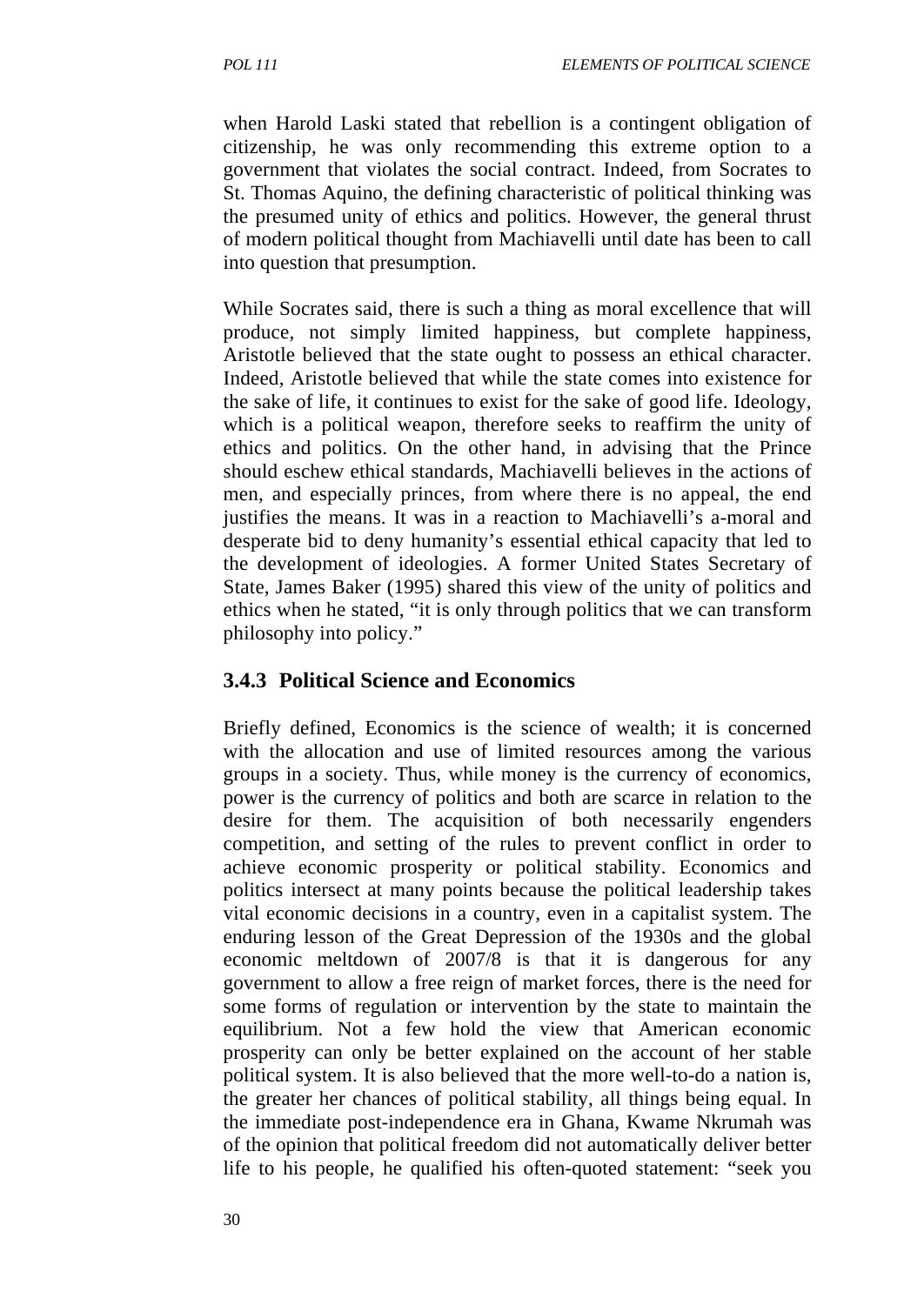first the political kingdom and every other thing shall be added unto it" with "political independence is meaningless without economic selfdetermination." Using democracy as a variable, Nkrumah further explained the link between politics and economics thus: "economic growth is a condition for the growth of democracy, not for its establishment." It is therefore safe to conclude that Politics and Economics are like Siemens twins in that there could hardly be political stability without economic prosperity and the economy can hardly grow without political stability, both must co-operate in order to produce a good result.

# **3.4.4 Political Science and Law**

Political Science as a discipline can also be meaningful within the context of law, or what is known as constitutional order. It is well known that no society can be governed without the constitution either written or unwritten being the legal basis of authority in a society. The legislative processes in the parliament, the enforcement or implementation of law by the executive, as well as the business of interpretation of the constitution by the judiciary are major areas where political science and law intersects.

# **3.4.5 Political Science and Geography**

Since Alfred Thayer and Sir Halford Mackinder coined the term geopolitics to explain the interaction of politics and human geography, the relationships between the two disciplines has not been in doubt, and has become widely accepted. Both scholars have particularly stressed the deterministic relationship between a country's geographical endowments and its foreign policy reflexes. It is a fact today that the wealth and power of a nation is a function, among other factors, of its location. Resources are located within the territorial confines of a state, and territory is an attribute of a state within which its citizens live, over which its government rules and exercises sovereignty.

# **3.4.6 Political Science and Sociology**

Just as political science borrowed concepts such as centripetal and centrifugal forces from physics, or system analysis from biology, it has taken from sociology a popular conceptual framework known as structural functionalism that is particularly relevant in comparative political analysis. Indeed, the idea of socialization of societal norms and values, a major area of study in sociology is of relevance to political science, without which no society will achieve congruence or balance. Political Scientists have also adopted Max Weber's typologies of authority in their common endeavor with sociologists to distinguish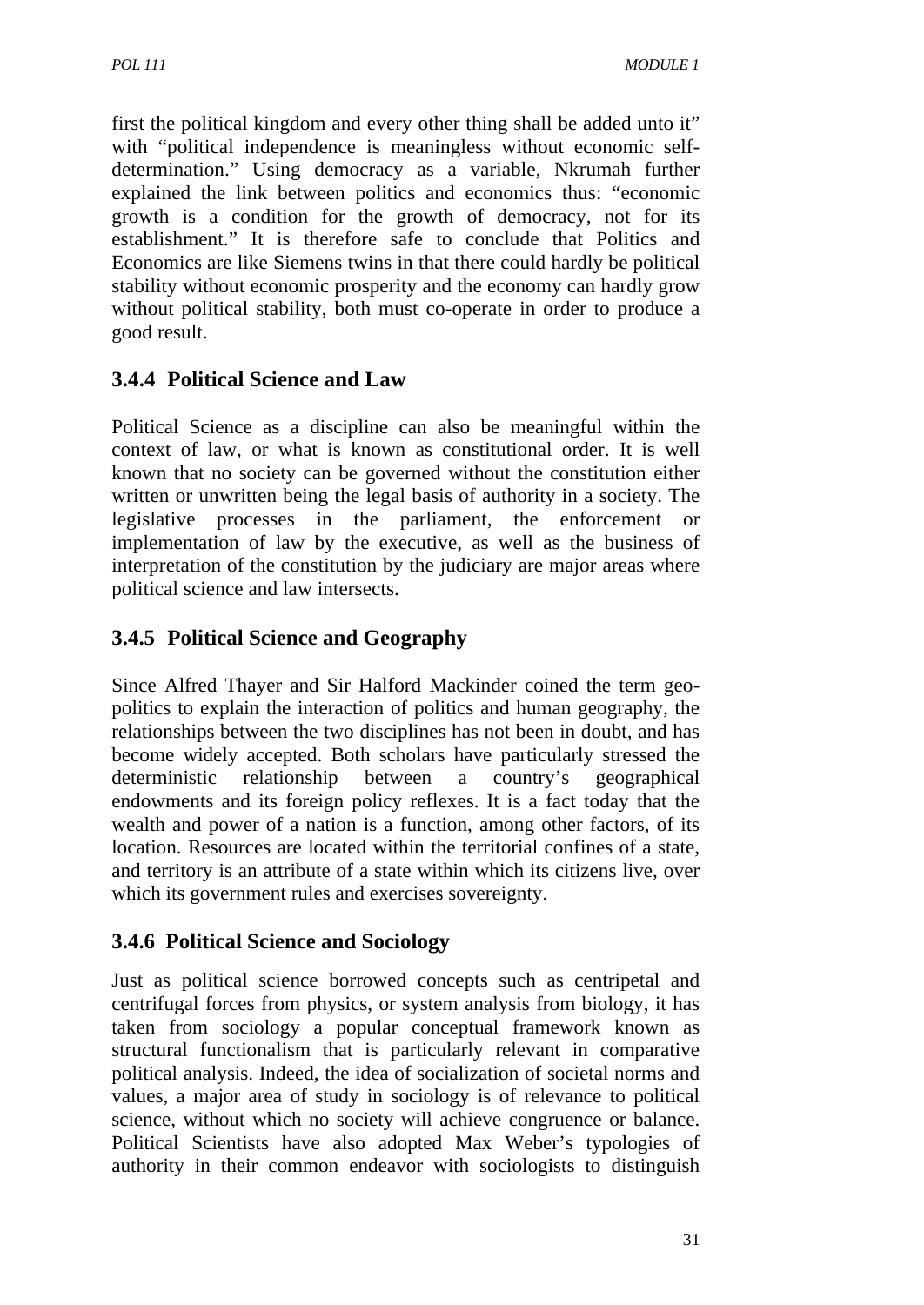between power and authority, the former being a central concept in political science.

#### **SELF-ASSESSMENT EXERCISE 4**

Distinguish between political science and other social sciences.

# **4.0 SUMMARY**

In this unit, we have discussed the nature of political science and established that s is as a social science discipline. We have taken this position notwithstanding, or without prejudice to the debate on whether political science is an art or a science discipline. In line with the interdisciplinary approach often adopted in Social Science faculty, we also examined the relationships between political science and other disciplines, an engagement that has helped to deepen the breadth and rigor of political discourse and analysis.

# **5.0 CONCLUSION**

The debate on whether political science is an art or science discipline may not be resolved quickly; the reason being that the borderlines between disciplines, even those in the natural sciences are fast collapsing. This issue has been a subject of University Inaugural Lectures; perhaps the most prominent is that of Prof. Olu Obafemi of University of Ilorin (1997). What has become clear today is that the whole universe or body of knowledge has its origin from one source, and they became fragmented into different disciplines as the world is evolving in complexity. The need to grapple with specific human problems and challenges has therefore made areas of specialization and narrowing down of fields imperative.

# **6.0 TUTOR-MARKED ASSIGNMENTS**

- 1. Discuss how political science benefits from other academic disciplines.
- 2. Explain the accuracy or otherwise of Aristotle's description of Political Science as "Master Science"
- 3. Enumerate your reasons why we should surrender to the claims that political science is not a science discipline.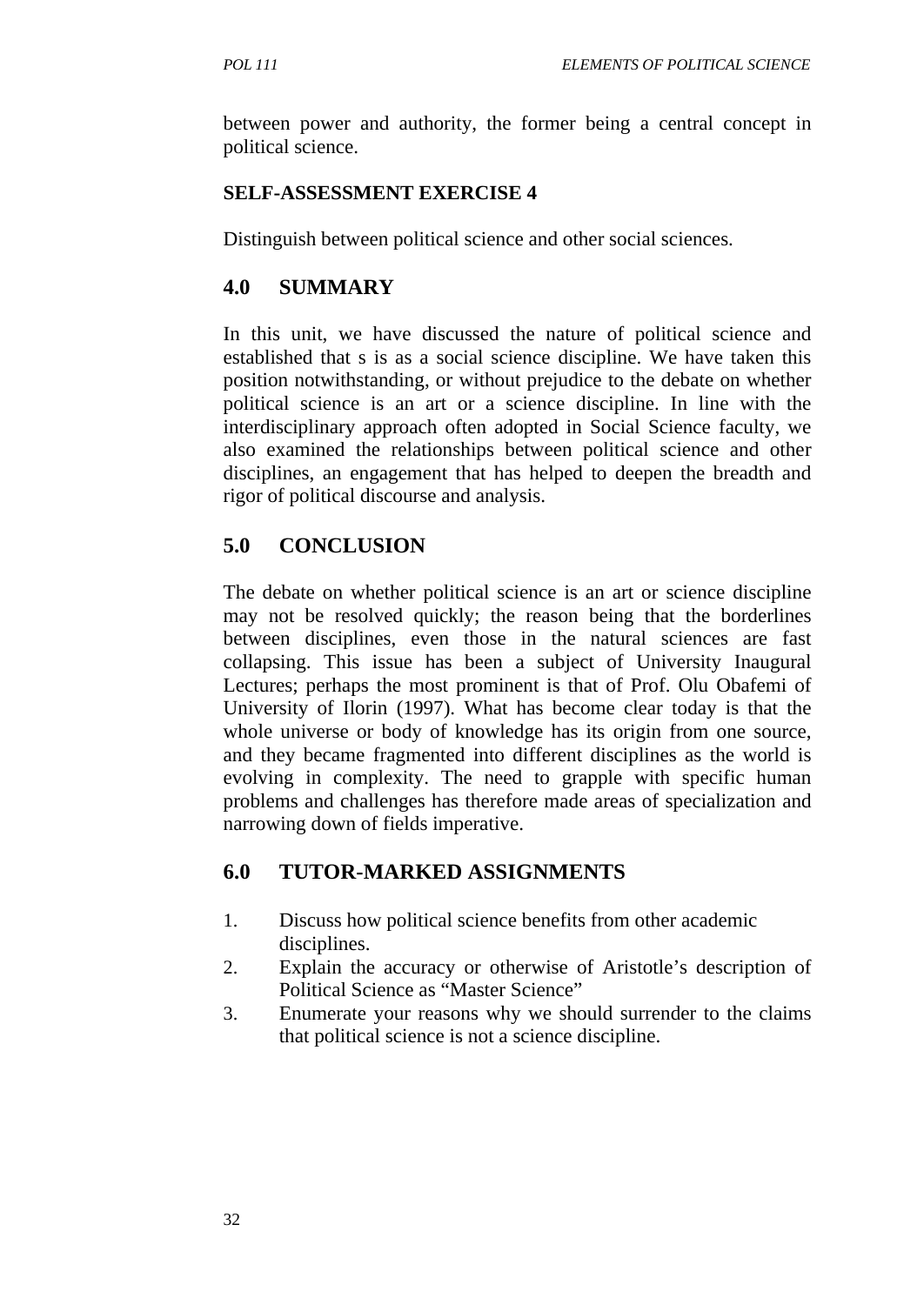#### **7.0 REFERENCES/FURTHER READING**

Ake, C., (1980), *Social Science as Imperialism* University of Ibadan Press, Ibadan. Appadoral, A, (2004), *The Substance of Politics*, London, Oxford University Press,

Ball, R. A., (1979), *Modern Politics and Government,* England, Macmillan Publishers.

Baker, J. (1995), Politics *of Diplomacy*, New York, G. P.

Putnam's Sons. Crick, B. (1962), In *Defense of Politics*, Penguin Books Ltd.

Harris, H. (1992), *Foundation of Political Science*, London, Hutchinson and Co. Publishers.

Harrop, M., (1982), *Comparative Government and Politics: An Introduction,* Macmillan Education Ltd, Hampshire

Laski, H., (1982), *A Grammar of Politics,* London, George Allen and Unwin, Publishers.

Lasswell, H. (1936) *Politics of who gets What, When and How?*  Macmillan Education Ltd, Hampshire,London

Nwabuzor et al (1995), *An Introduction to Political Science for African Students,* Macmillan Education Limited, London

Obafemi, O, (1997), "Literature and Society on the Border of Discourse", The  $49<sup>th</sup>$  Inaugural Lecture of the University of Ilorin, delivered on July 31, 1997

Rao, (2004), *World History,* New Delhi, Sterling Publishers Private Limited.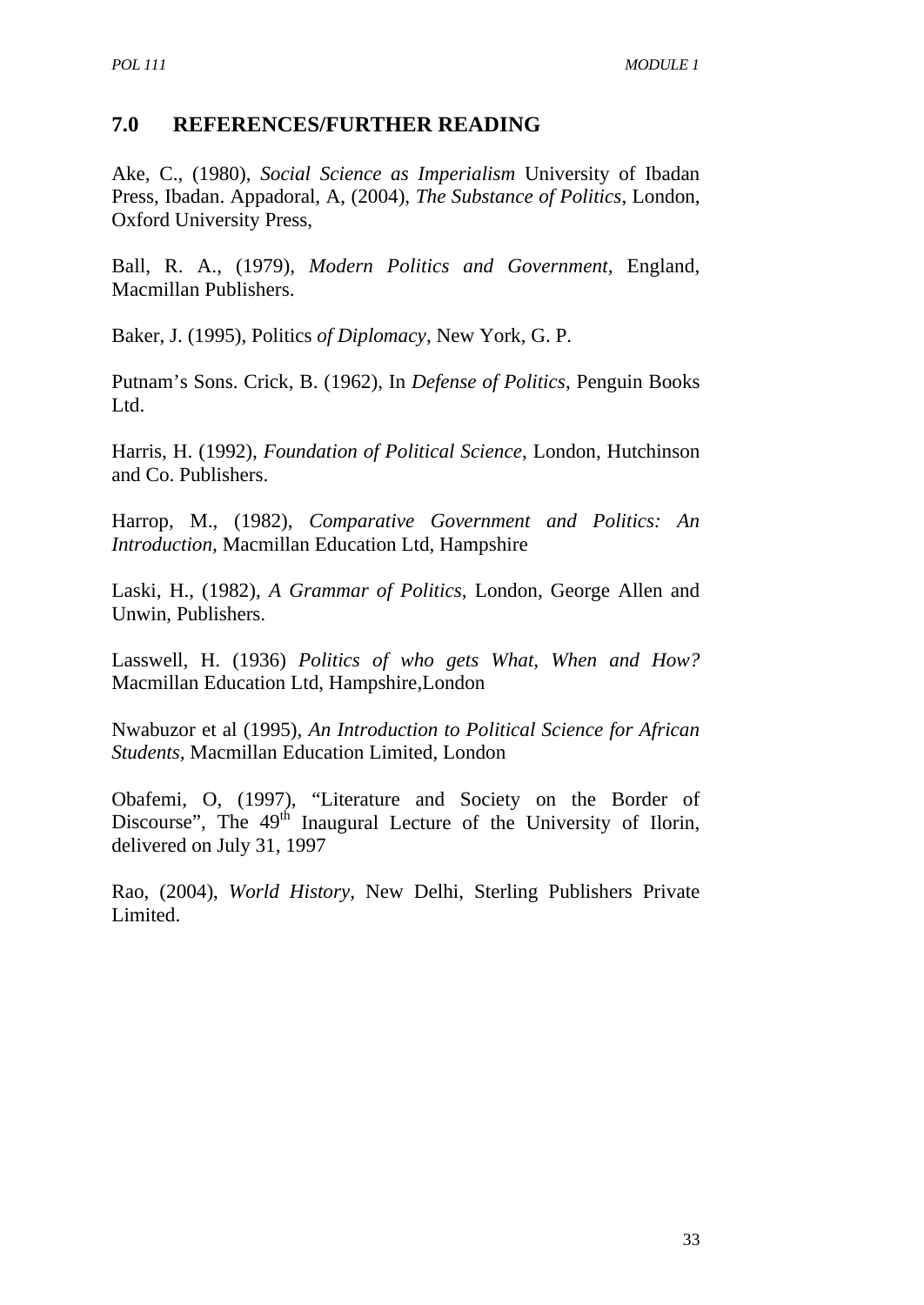#### **UNIT 3 EVOLUTION AND METHODS OF POLITICAL SCIENCE**

- 1.0 Introduction
- 2.0 Objectives
- 3.0 Main Contents
- 3.1 History and Evolution
- 3.2 Approaches to the Study
	- 3.3 Methods of Political Science
- 4.0 Summary
- 5.0 Conclusion
- 6.0 Tutor-Marked Assignments
- 7.0 References/Further Reading

#### **1.0 INTRODUCTION**

Political Science did not start as a full-fledged discipline. Like every other field of study, it began as an adjunct or a branch of a matured, older discipline. But after a deserving period of infancy and tutelage, it was nurtured and developed into maturity, having acquired enrichment both in content and methodology. This Unit examines the history, evolution and methods of political science, with particular reference to the different approaches that have dominated the different phases in the evolution, development and maturity of the discipline.

#### **2.0 OBJECTIVES**

At the end of this unit, you should be able to:

- explain the history and evolution of political science as a discipline from infancy to adulthood
- discuss the different approaches you can adopt to study the disciplines
- analyse other various methods to carry out academic enquiries into different aspects of political science.

#### **3.0 MAIN CONTENT**

#### **3.1 Evolution of Political Science**

#### **3.1.1 The Era of Traditionalism in Political Science**

Political science is a branch of social science. It developed from a mere descriptive and prescriptive area of knowledge to a scientific status, with a wide-ranging techniques and methods of understanding, analyzing and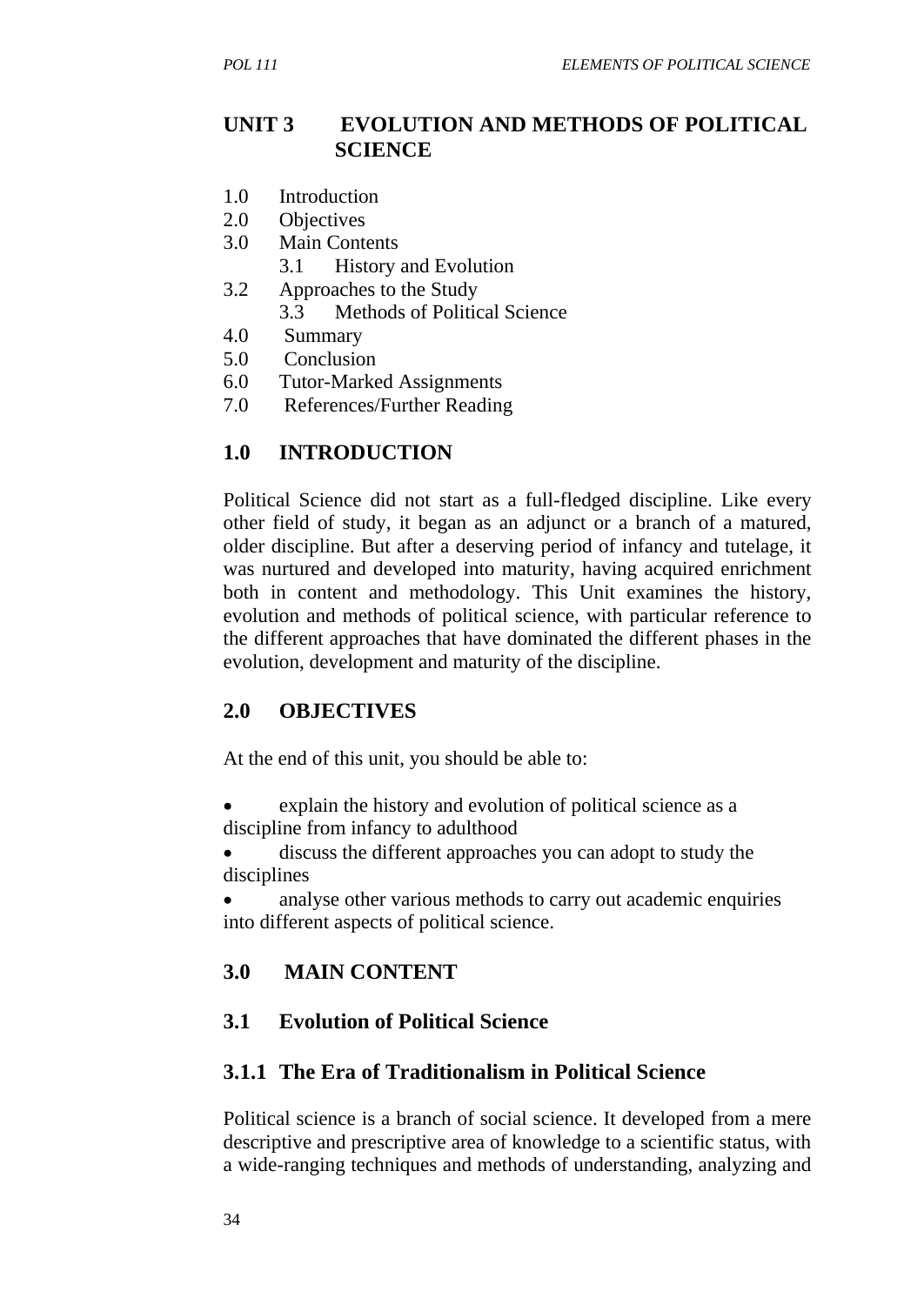predicting political phenomenon. Rodee, et al in their book, *Introduction to Political Science* noted that the term political science could be traced to Jean Bodin (1530-1596), a French political philosopher and lawyer who termed the study of politics "Science Politique" and gave Political science an abiding concern for the organization of institutions related to law. Another French, Philosopher, Montesquieu (1689 - 1755) argued that all functions of government could be encompassed within the categories of legislation, execution and the adjudication of law.

The term Political Science is one of the oldest in the pedigree of social sciences in particular, and sciences in general (Varma, 1975: 1, Dryzek and Leonard, 1988: 1246). In a more deductive sense, we can say that political science as an academic field of study, originated from the works of the ancient Greek philosophers whose major preoccupation was how to create an ideal state (Varma 1975: 1), or to avoid what was later described by social contract theorists as the state of nature. However, this is not to suggest that the study of politics in the ancient Greek city- states was the study of the "Science" of politics, as it is known in modern times. Rather, the main preoccupation of political thinkers of the time was historical and descriptive understanding of political phenomena.

Thus, in order to understand the different phases in the development of the field of political science Varma (1975:1) has clearly delineated four characteristic features of classical tradition to the understanding of political science - the historical - analytical, legal-institutional, normative -prescriptive, and descriptive taxonomy. Mbah (2007:28-9) also identified five main phases in the development and evolution of the discipline: the philosophical and deductive phase, the historical and comparative phase, juridical and constitutional phase, the observational and measurement phase and the psychological phase. Political science has therefore developed from historical perspective of dealing with the study of past and present political phenomena, and with a view to predicting the future of political processes. The first political scientist known to have analyzed information systematically was the Greek philosopher, Aristotle. He compared the constitutions of Greek citystates during the 4th century B.C. and generalized about the political consequences of the different constitutional systems (Appadorai, 2004).

The study of Political Science also flourished in ancient Greece during the 5th and 4th centuries B.C. in the Roman republic from 509 to 31B.C. in the republic of Italy during the 15th and 16th centuries, amidst the political turmoil of 17th century Britain, and during the French and American Revolutions towards the end of the 18th century. The concern of political scientists then was how to provide useful advice to rulers on how to organize government more effectively.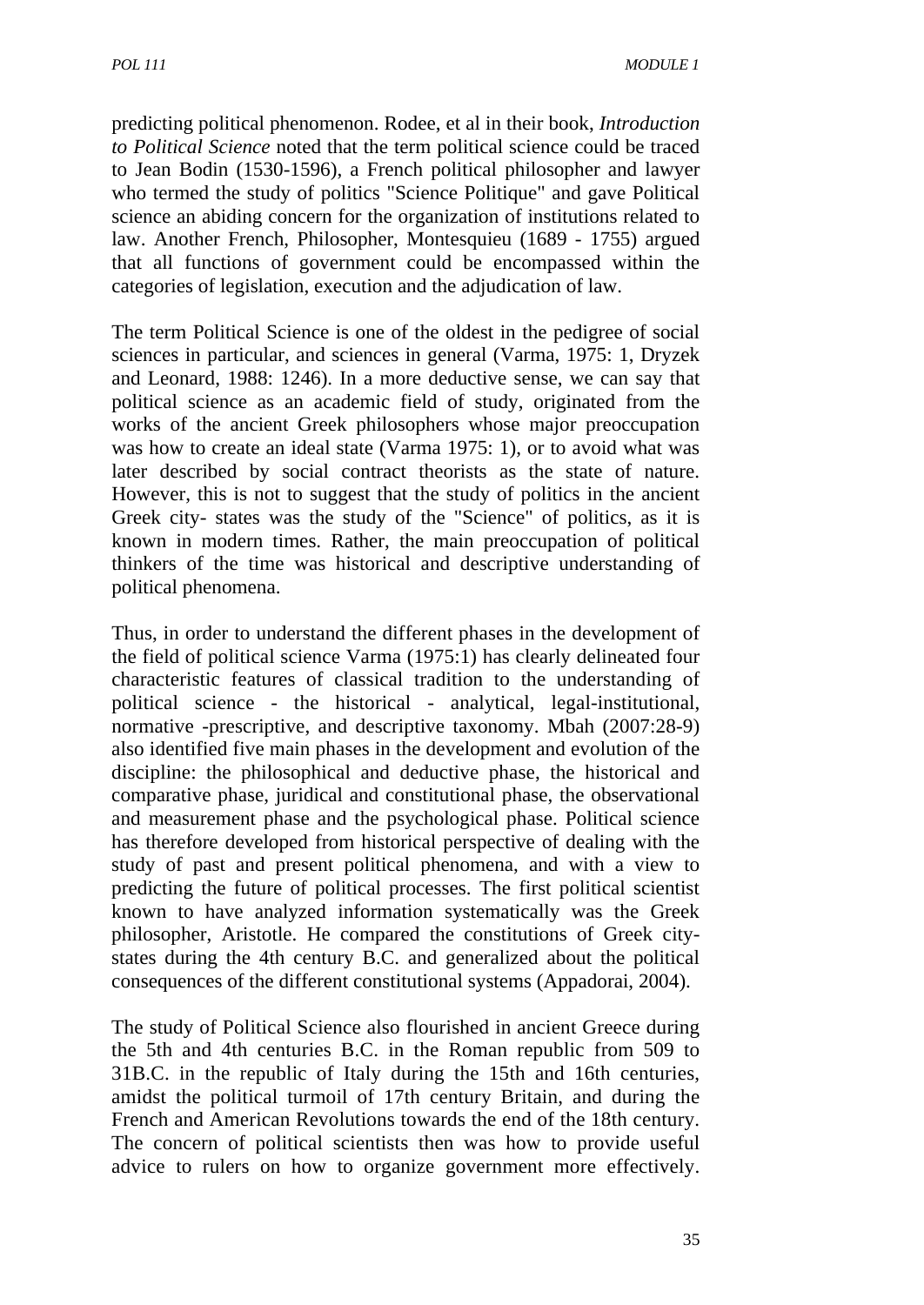However, Political Science as it is studied and taught today was developed more recently. In the 19th century, Germany, academics developed a systematic science called "Staatlehre" to provide useful information to governments. The first Professor of Political Science in the United States was German emigre Francie Lieber, who was appointed Chairman of Political Science at Columbia College (now Columbia University) in New York City, in 1857.

The next generation of Political Scientists sought to establish the discipline's identity and influence in the emerging American university system, rather than through the America government. During 1920s and 1930s, Charles E. Merriam and his colleagues at the University of Chicago in Chicago formed the Chicago School. Merriam's many interests included the history of political thought and education. Most notably Harold Gosnell and Harold Lasswell conducted researches that focused on voting, mass political participation, the psychology of political behavior, leadership and wartime propaganda.

# **3.1.2 The Era of Behavioral Revolution**

The Chicago school was the forerunner of what became known as the behavioral revolution of the 1950s that influenced political science during the last half of the 20th century. Many of the behavioralists served U.S.'s government during World War II (1939 - 1945), and conducted economic and social analysis as part of the war effort. This marked the genesis of the ground-breaking works of behavioral scholars who emphasized the need to introduce new scientific methods and techniques of science. The tradition of scientific methods in political science was also informed by what is considered by the proponents of scientific study of politic as "Behavioral Revolution.

The idea of behaviorism was the development of research in political science using scientific procedure and methods. According to the major founder of the idea of behavioral revolution, David Easton, there are a number of assumptions and objectives upon which the idea of the revolution was built. These are regularities, verification, techniques quantification, values, systematizations, pure science and; integration. Thus, it could be said that while the discipline of political science originated from the works of ancient philosopher such as Plato, Socrates, and Aristotle, the credit for its development as a scientific discipline should go to leading English and American writers of 20th century.

Indeed, since 1930s, the Political scientists of the Chicago University, popularly known as the Chicago school, had made a clean break with the study of philosophical, historical and institutional approaches and,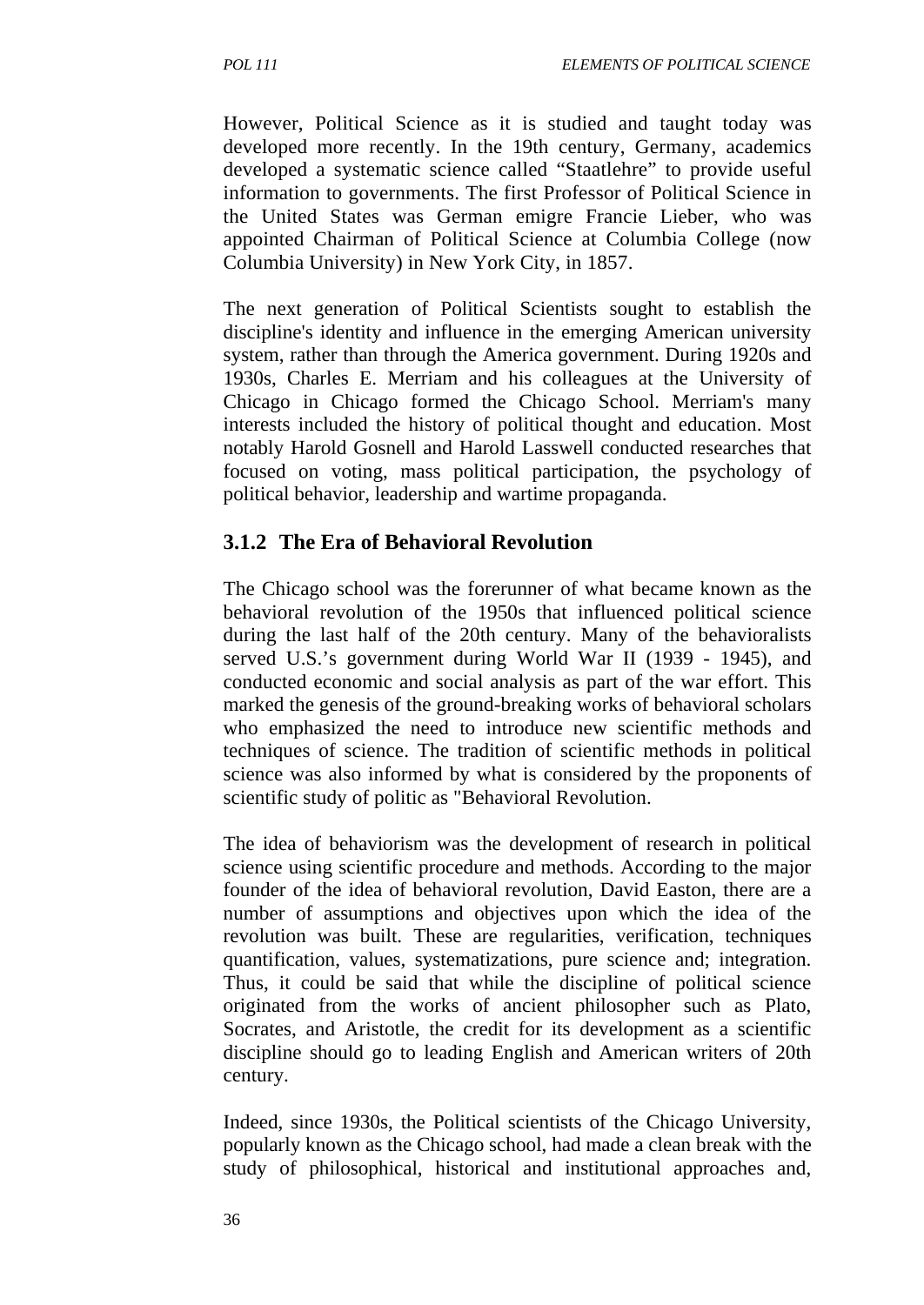instead, began to lay stronger emphasis on the observable behaviour of man as a political creature" (Johari, 1979:79). The result of the works of modern intellectuals in political science led to the development of theories, prominent of which are, general system theories, structuralfunctional analysis, communication group and cybernetic theories.

### **3.1.3 The Era of Post-behaviourism:**

The post-behavioral period is also referred to as the age of action and relevance of the science of politics. Towards the end of the 1960s Political Scientists in the United States became deeply involved in political, social and economic rethinking, especially about the relevance of using scientific theories and tools of political analysis. The goal was to how to employ these new methods and techniques to confront and solve emerging problems and challenges, to prove the continuing relevance of political science to the analysis and understanding of a changing and more complex society. The result of this reawakening was the challenge posed to the behavioralists, and the response to it was the emergence in political science of a paradigm called "post behaviorism".

Since then the focus has been how political science can serve the rich and advanced nations without losing sight of the myriad of socioeconomic problems confronting poor countries of the Third world. The emphasis of post-behaviorism is on values such as democratization and good governance; Human Rights in which the engagements of civil society groups now become more prominent; Global partnership and justice between countries in the North versus those of the South; Change in policy focus and priorities in quest of a new world order, rather than mere formulation of public policies or the development of conceptual frameworks, models and theories, that are value neutral.

In order to realize these noble goals, post-behavioralists argue, "knowledge must be put to work" (Varma 1975: 36). In other words, it is not only what you know but what you do with what you know. To be able to serve this purpose Political Science has now developed into different specialized branches and areas of study which include public administration, political economy, comparative politics, public policy, political sociology, political theory, international relations and development administration.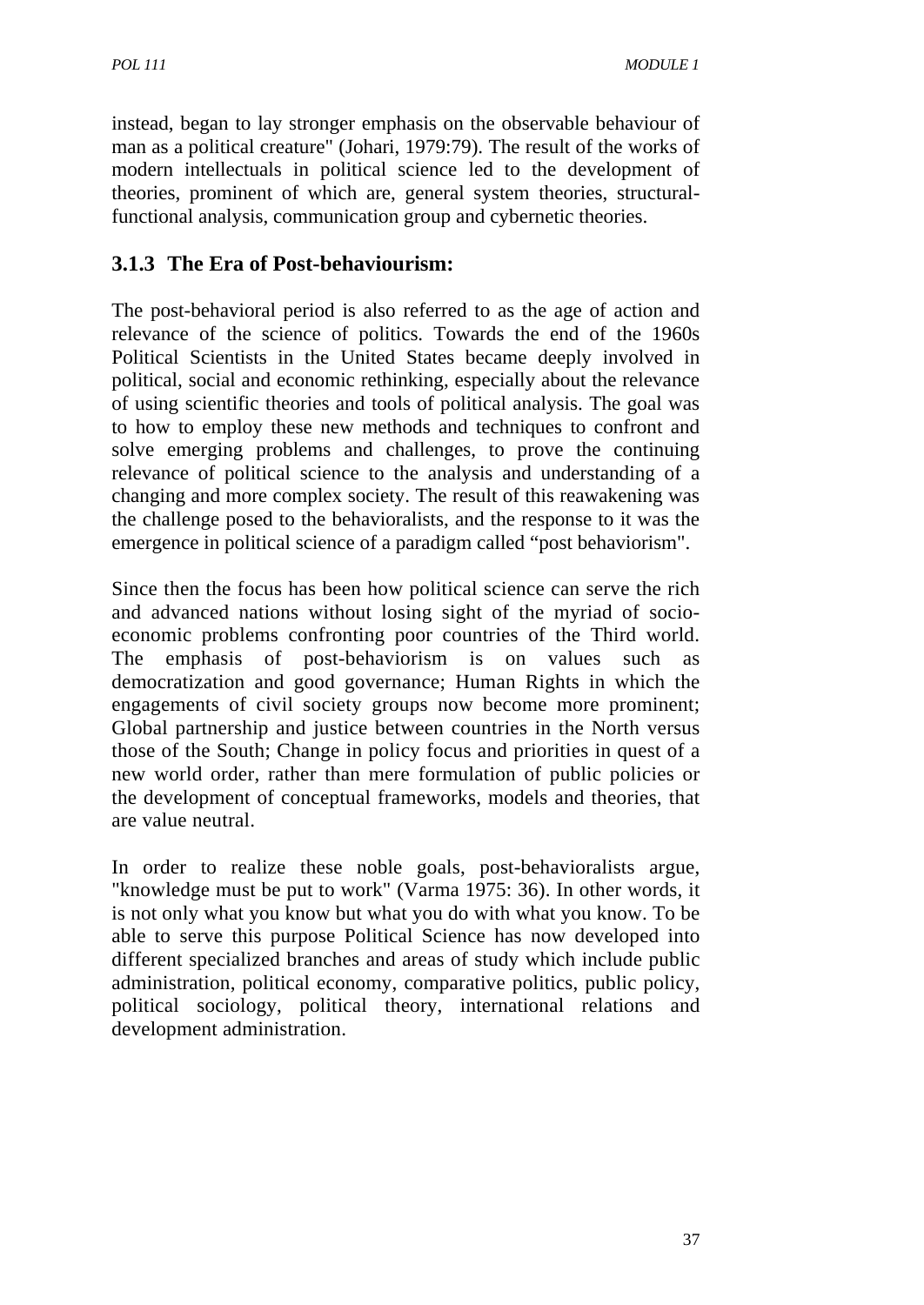#### **SELF-ASSESSMENT EXERCISE 1**

Explain the traditional and the behavioral eras in the development of political science.

### **3.2 Approaches to the Study of Political Science**

From the different epochs in the evolution and development of political science, separate approaches, which also correspond with the dominant theme of each era, also emerged. We will discuss each of these approaches in turn.

### **3.2.1 Philosophical/Traditional Approach**

Under the traditional approach, certain basic questions dominated the attention of such great traditional political philosophers as Plato, Aristotle, Niccolo Machiavelli, Thomas Hobbes, John Locke and Jean-Jacque, Rousseau. They include, what is justice? What makes the exercise of political power legitimate? What should be the proper role of the state in the generation, distribution and regulation of wealth in society? What importance should be given to such political values as justice, natural rights, freedom, obedience and liberty? These questions are understandable since they fall under the normativephilosophical approach, which is the oldest and least scientific approach to the study of politics. The approach is also consistent with the pre-occupation of early scholars with philosophical reflections on those universal political values that were regarded as essential to the just state, and the good citizen. Within the broad traditional school is the other sub-school known as the prescriptive-institutional Approach. It focuses on the discussion of the evolution and operation of legislative, executive and judicial arms, which, respectively, are the institutions for making, executing and interpreting the law. As the approach developed, however, the list of institutions also included political parties, constitutions, bureaucracies, interest groups and other institutions or associations that are more or less permanently engaged in politics. This approach seeks to provide answers to such questions as, what are the historical sources of parliamentary supremacy in Britain. What is the procedure followed before a bill can become law in the United States? By what electoral arrangements are the rulers chosen in a democracy? (Suberu, 1991:4-5)

From the study of these institutions, you as a researcher or student can gain valuable knowledge about their organization and operations make proposals or recommendations for their reforms, and arrive at general conclusion. But it later dawned on the traditional scholars that this approach was no longer adequate for a proper understanding ofpolitical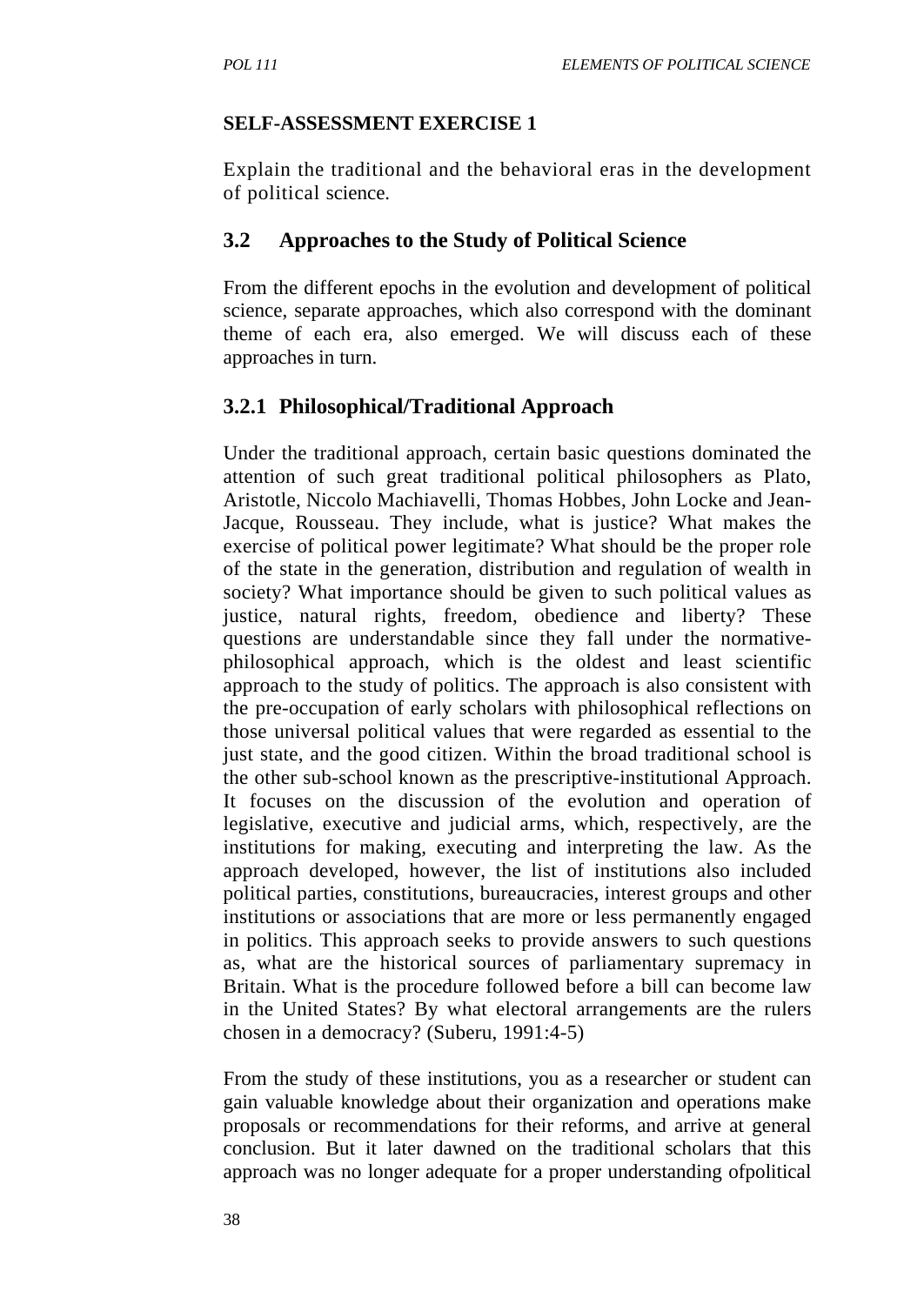science. For that reason, the approach was criticized for being too static, relying too much on history, qualitative, or based on value judgment, and therefore suffers from objective criteria, since it cannot be scientifically or empirically validated. This was the background to the development of the scientific or behavioral approach.

### **SELF-ASSESSMENT EXERCISE 2**

List the major postulates of the Traditional Approach.

### **3.2.2 The Behavioral Approach**

Proponents of this approach not only emphasize facts over values but also argue that it is the behavior of individual operators in the political theatre rather than the institutions within which they operate, which is the essence of politics. The behavioralists also emphasize the use of scientific and empirical methods in political research, and in fact, believe that political science can become as sophisticated and rigorous as the natural and physical sciences. Behavioralists also call for greater integration of political science with other social science disciplines such as psychology, sociology, geography and economics.

The interdisciplinary perspective of the behavioral approach to the study of political science may be traced to the publication in 1908 of *Human Nature in Politics* by Grahan Wallas and *The Process of Government* by Arthur Bentley. Both books focused on the behavioral and informal processes of political activity, rather than on philosophical approach to highlight the complex role of human nature in political conduct. Bentley used a sociological approach to arrive at the new concept of "groups" in politics. With the end of the First World War in 1918, the behavioral revolution blossomed in the United States, which remained the only country where the behavioral approach is most fully developed. Although a relative decline in the popularity of the behavioral approach was noticed from 1925 up to the end of the Second World War, the approach witnessed a tremendous revival after the war in 1945, and dominated the study of politics through the 1950s.

The major behavioralists in this era included such notable intellectuals as David Easton, Robert Dahl, Karl Deutsch, Gabriel Almond, David Truman and others. The behavioralist approach continued to dominate the study of politics, particularly in the United States until the late sixties when some behavioralists argued that the approach should be revised and refined to accommodate new developments in world politics. This revisionist argument was known as the post behavioral movement and was spear headed by David Easton.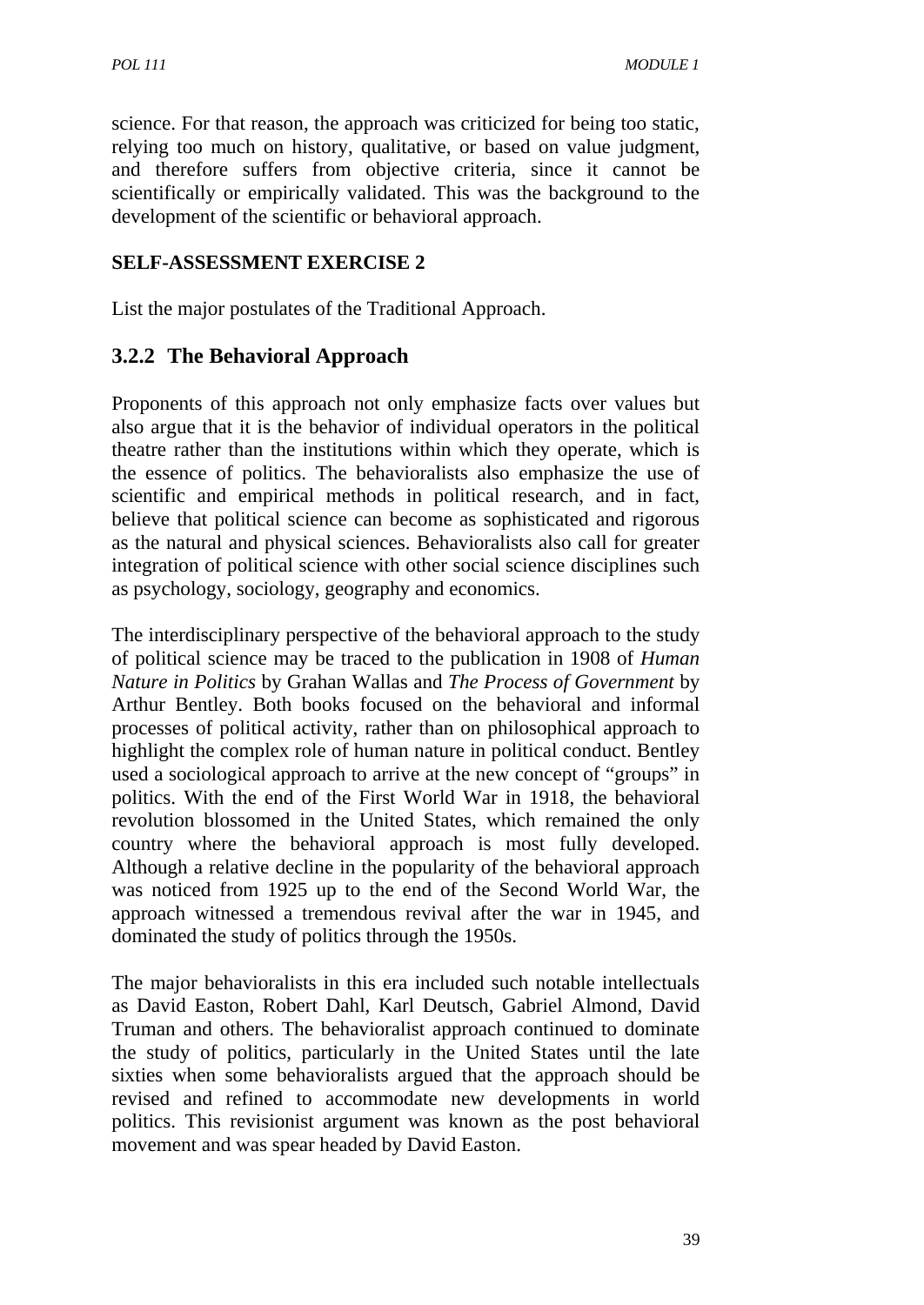#### **SELF-ASSESSMENT EXERCISE 3**

Examine the difference between the Traditional and the behavioral School.

### **3.2.3 Post-Behavioral Approach**

Both the traditionalists and the post behavioralists challenged the major assumptions and premise of the behavioral approach. According to the traditionalist, the assumptions of regularities or uniformities in human behaviour cannot be sustained because human behavior is so complex and fluid in nature that it cannot be subjected to rigorous scientific inquiry. Also due to many forces, including ideology, it is difficult to generalize or make verifications. Rather than offering a mere critique of the behavioral approach, the post-behavioralists sought to remove some of its inadequacies while retaining its more useful assumptions and principles. The four pillars of the post-behavioral approach include:

- i). The need to give greater primacy to the substance or subject of political investigation than the techniques of research and analysis.
- ii). Political science should transcend the social conservatism of the behavioral approach, and instead should concentrate on how to achieve and sustain progressive and constructive change in society.
- iii). Contemporary political science cannot afford to ignore the unfortunate realities of political existence, such as North-South poverty gap and digital divide. Instead,it must address the world crises and conflict situations and contribute towards their resolution.
- iv). The study of politics must be people-centered and be guided by such positive and progressive values of justice, equality and freedom. The idea of value – neutrality in political is not only a myth, but should be discouraged.

#### **SELF-ASSESSMENT EXERCISE 4**

Examine the factors that led to the development of the post-behavioral school**.**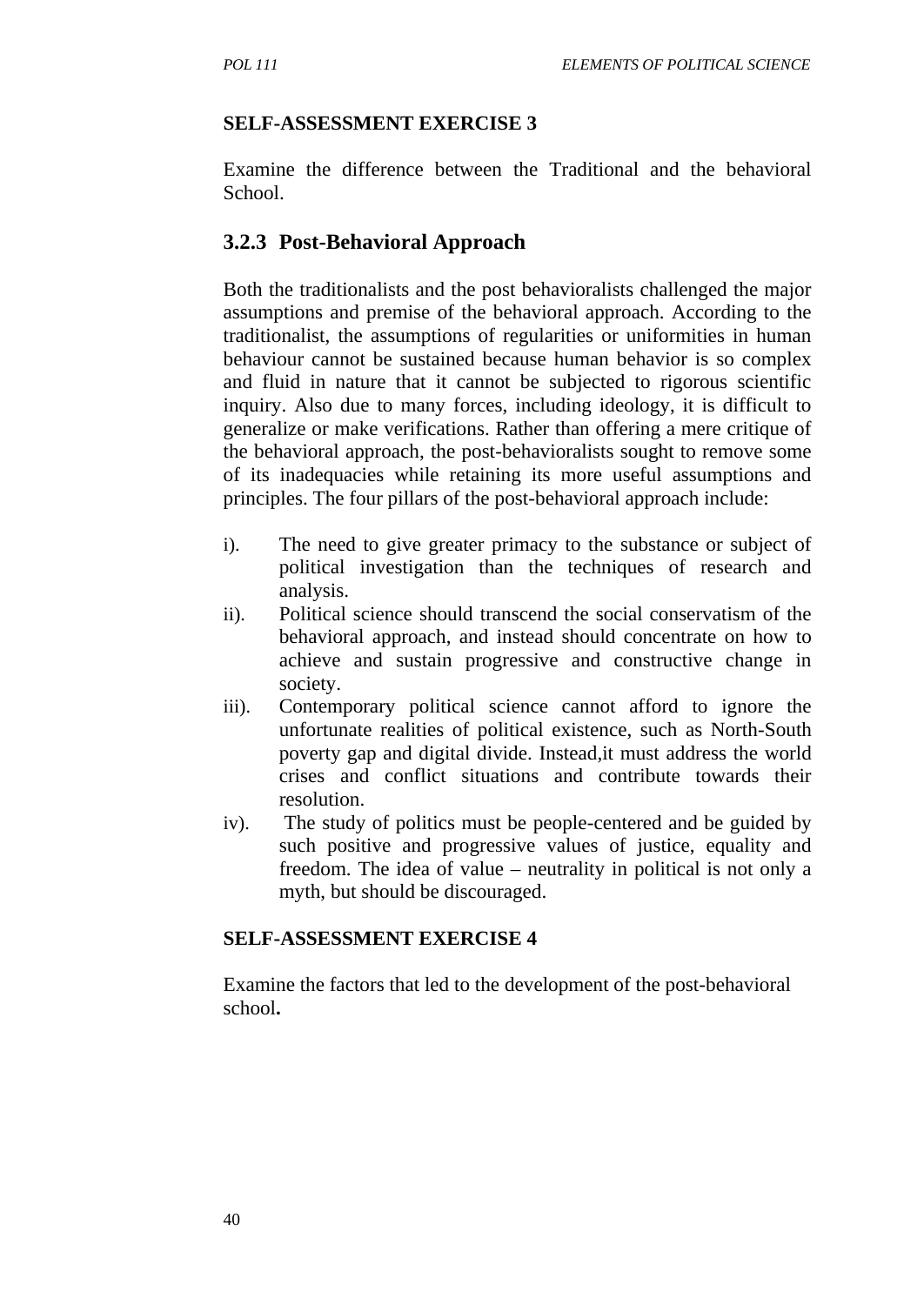# **3.3 Methods of Political Science**

In over a century of the evolution of Political Science as an academic discipline, a number of methods, which may also be called methodology, have been, and are still being used. Without its own method, Political Science will not qualify as a discipline. But over time the methods are changing in order to cope with new challenges, and as John Mason stated "the man who uses yesterday's method in today's world won't be in business tomorrow". Methods of political science can be seen as the rational working of the mind in the quest for knowledge of political realities. It can also be seen as the technical devices for gathering data. Therefore, the general recognized methods of political science include the following:

# **3.3.1 Historical Method**

The central idea here is that the historical method seeks an explanation of what the past institutions are, in order to appreciate what they have been so as to know their enduring value, if any. It is also pointed out that with the experience of the past one will be able to avoid repeating the blunders of the past. The human race draws upon the experience of past generations, the social heritage, and history being a great teacher of wisdom and a record of experience is better placed to provide this. The historical method has the additional advantage of enlarging mental horizon; improve the perspective and builds up an attitude towards past events. The importance of this method lies in the fact that it not only explains the past it also enables us to draw dependable conclusions. The historical method also supplies us with basic principles for interpreting the future.

# **3.3.2 Observational Method**

This method entails a close observation of the political phenomena under study. This is because things are best studied by direct observation, in politics personal conversation or interactions with legislators and administrators may yield many fruitful results. The observational method involves great difficulties because the authentication of facts is far more laborious in political science than in other subjects. This because the process of government presents many perspectives and one may not be able to see all at a time. What appears on the surface may be but a small part of the reality beneath. Also an observer may confuse the personal or accidental causes, or he/she may be lost in a maze of numerous and conflicting facts. He may also introduce value judgment, which may distort observable facts and becloud his capacity for sound judgment.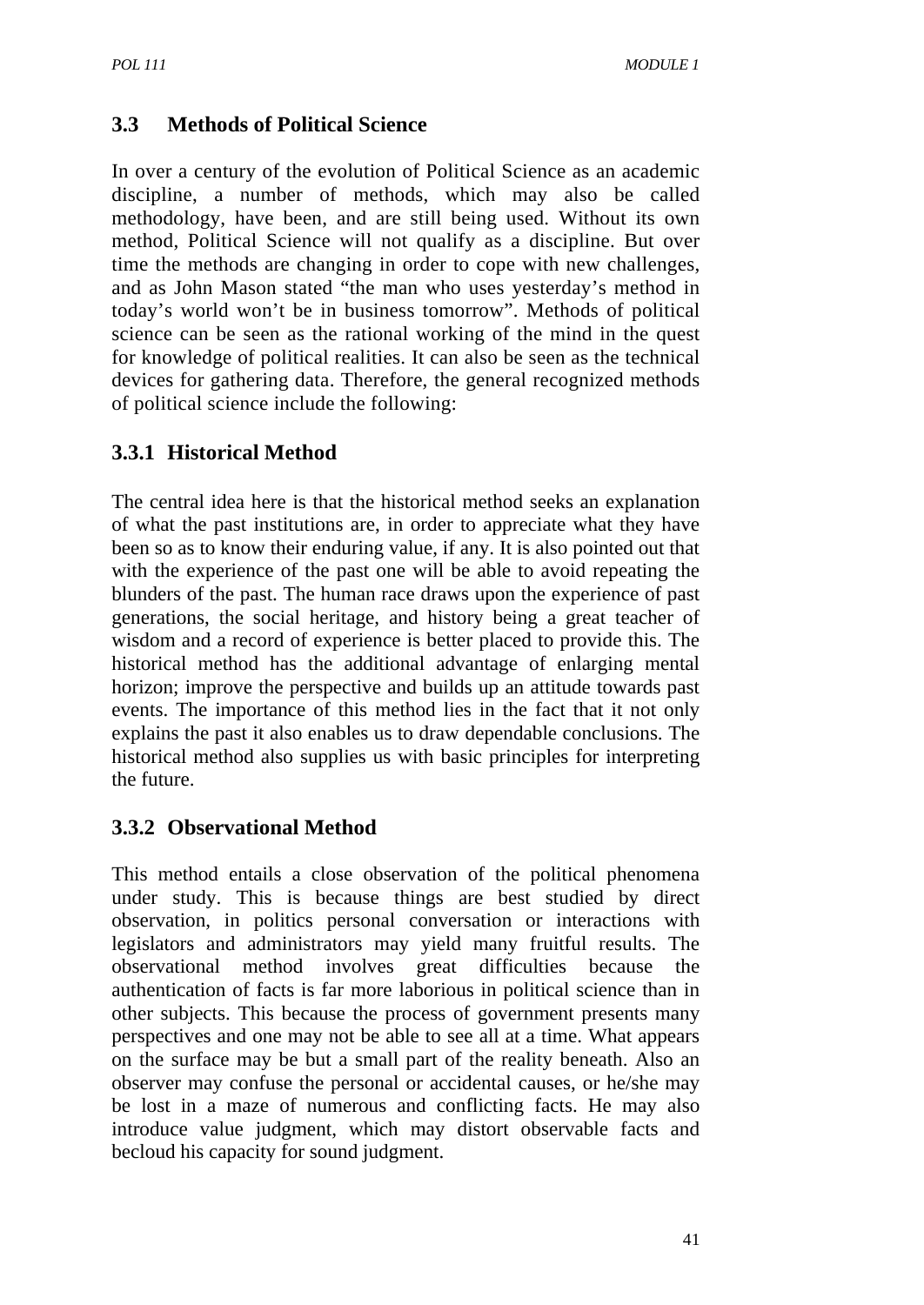# **3.3.3 Experimental Method**

It should be admitted at the onset that "scientific" experimentation as it is done in the natural sciences is not possible in political science. But it should be noted that political experiments are being consciously or unconsciously made at all times. By adopting what is known as counter factual which rely on plausible sequence of historical facts, political scientists can arrive conclusions that are close to verifiable scientific findings. The law of parsimony which enables a scholar to say a lot with few words also allow for precision in presentation of and clarity of expression and analysis. August Comte argues that every political change whether conscious or otherwise, is a sort of experiment. Every new policy, every new law passed and every change made in the political structure and organization is experimental in the sense that such a change is merely tentative or provisional. Political science is therefore experimental not in the sense that laboratory controlled experiments is possible but not only in the very limited sense that conscious and unconscious sex perimental data from direct observation can be collected, hypothesis formulated and valid political theories formulated.

### **3.3.4 Comparative Method**

This method is employed in the study of political phenomena of different countries and environments using similar or dissimilar political concepts. The objective is to note similarities as well as differences that may exist in circumstance and conditions of the states under comparative studying. This method at the beginning relied on single country study when the focus of political science was predominantly countries of similar culture, in Europe and North America. But when in the aftermath of World War II, countries in Latin America, Asia and Africa also became subjects of comparative political analysis the crosscountry approach now became a more acceptable way of distilling facts useful for comparative method.

### **3.3.5 Philosophical Method**

This method is either deductive or inductive. It starts from a premise that it is necessary to construct theories of the state and the purpose of government; while others are inductive method. It thus provides students with the norms or principles based on which political realities can be examined or assessed and suggestions for improvement made. According to Sait, "Philosophical argument develops the intelligence; it impacts resourcefulness and elasticity of mind and it is very doubtful if political science can deal with the multi-various problems confronting it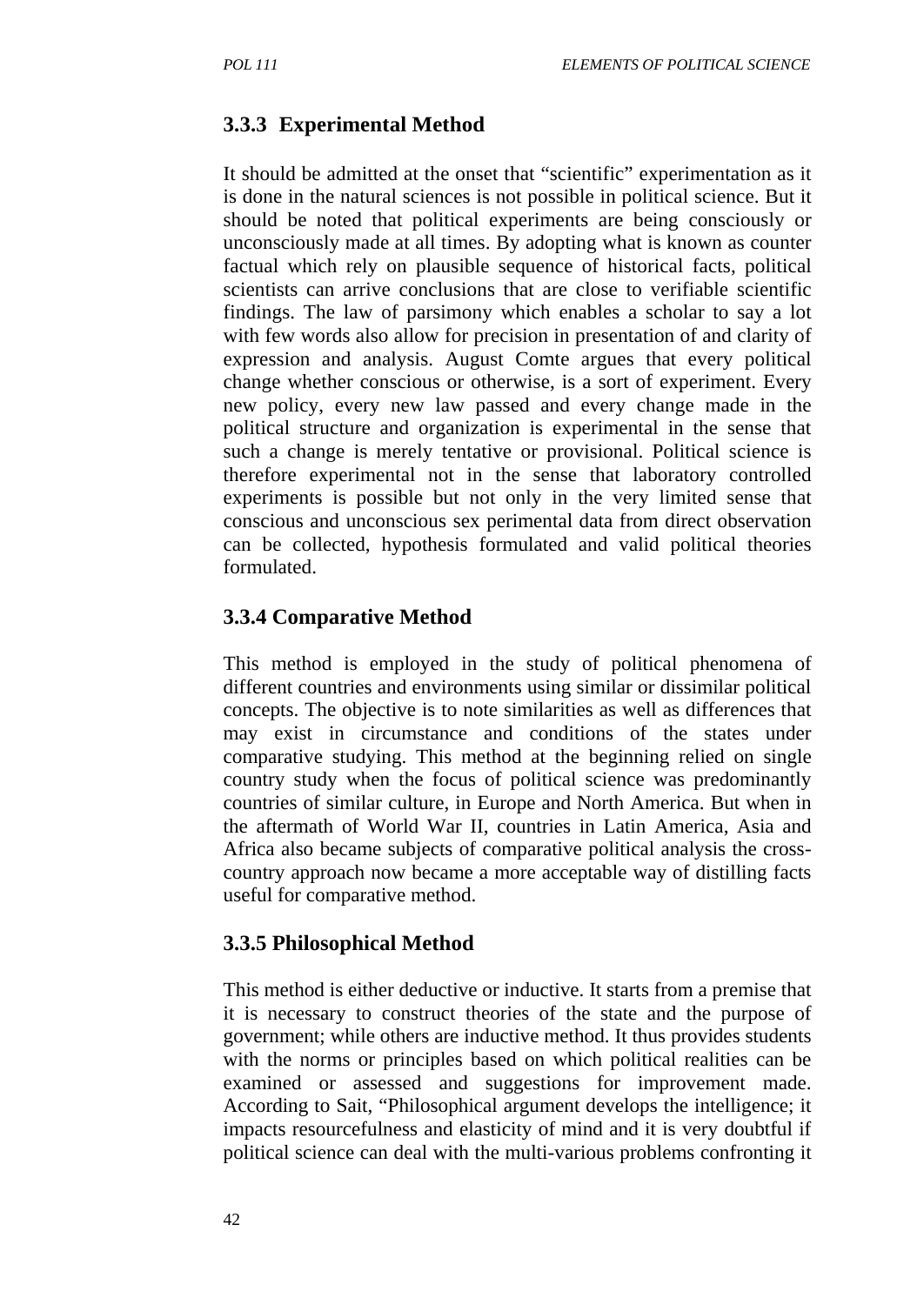without the benefit of the normative approach inherent in the philosophical method.

# **3.3.4 Legal Method**

This method seeks to benefit from the relationships between politics and the legal process through the institutions created by the constitution and the laws enacted by the legislature for the purposes of maintaining order in the society. Here issues of laws and justice are discussed not as pure affairs of jurisprudence. Rather the state is seen as maintainer of an effective and equitable system of law and order. The notion of the independence of the judiciary, problems of judicial administration and dispensation of justice, though are legal in nature, but they are at the same time of equal concern to political scientists.

This method treats the state not only on its political relevance but also as an organization created equally for the purpose of creating laws and enforcing them. Examples of works based on the legal approach include Jean Bodin and his "Doctrine of Sovereignty, J. Rawls' "A Theory of Justice," and J. S. Mill's "On Liberty." Like the other methods, the legal approach has not escaped criticisms for its highly narrow orientation. This is because law embraces only a single part of a people's life and as such, it cannot cover the entire behaviour of man as a political animal (Mbah, 2007: 28-34).

# **4.0 SUMMARY**

In this unit, we have examined the history, evolution and methods of political science. We observed that political science had its own period of apprenticeship, during which it was fostered by a parent discipline before it matured. We also noted that the approach in the early days of the discipline was rather historical, philosophical than being descriptive, quantitative or scientific. However, today its study has become more rigorous and scientific, combining fluidity in content analysis with precision in its well-developed methodology.

# **5.0 CONCLUSION**

In is over a century of history, the study of political science has developed both in its substance and methods. Though it originated in Europe, political science crossed over to the United States where it witnessed refinements. Presently, the reality of the need to focus on "new" societies outside the West has forced political scientists to embrace cross-country approach to make their studies relevant to Latin America, Asian and African countries,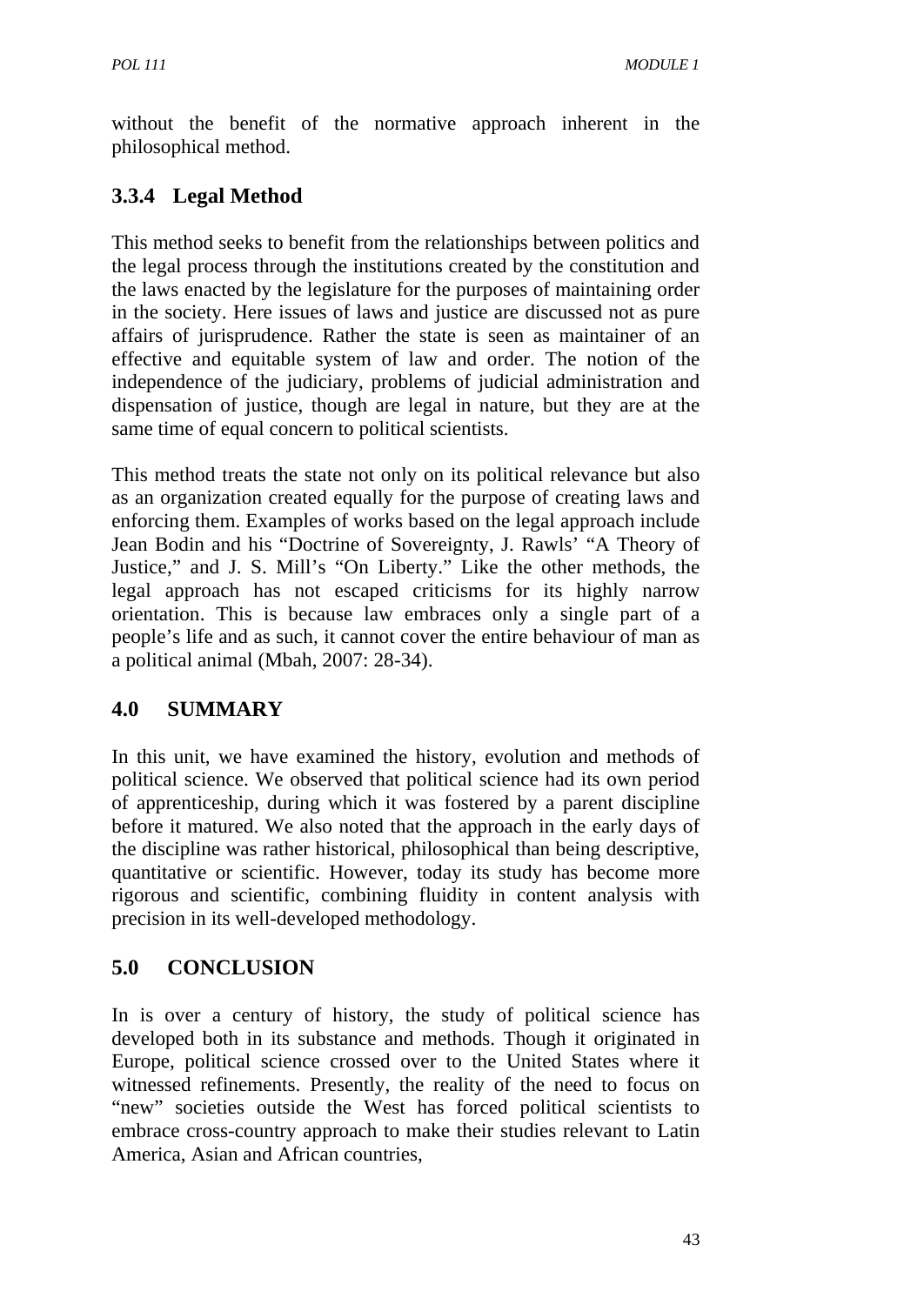### **6.0 TUTOR-MARKED ASSIGNMENTS**

- 1. Trace the history and evolution of political science as an academic discipline
- 2. Examine the factors that led to the emergence of the postbehavioralists.
- 3. Discuss which of the methods used in studying political science is most scientific.

### **7.0 REFERENCES/FURTHER READING**

- Adamu,Y M (2008) *Introduction to Social Science*, Published In Nigeria.
- Ake, C. (1980) *Social Science as Imperialism*, University of Ibadan Press, Ibadan.
- Appadoral, A, (2004) *The Substance of Politics*, Oxford University Press,
- Baker, J. (1995 Politics *of Diplomacy*, G. P. Putnam's Sons, New York
- Ball. R.A. (1979) *Modern Politics and Government,* Macmillan Publishers England.
- Harris, H. (1992 *Foundation of Political Science*, Hutchinson and co. Publishers, London
- Laski, H. (1982) *A Grammar of Politics,* George Allen and Unwin, Publishers,
- Lasswell, H. (1936) *Politics of who gets What, When and How?* London
- Orji, O. R. (1997) *An Introduction to Political Science* Enugu Mary Dan
- Rao, (2004) *World History,* Sterling Publishers Private limited, New Delhi
- Suberu, R. T. (1991) *Political Behavior*, External Studies Program, University of Ibadan.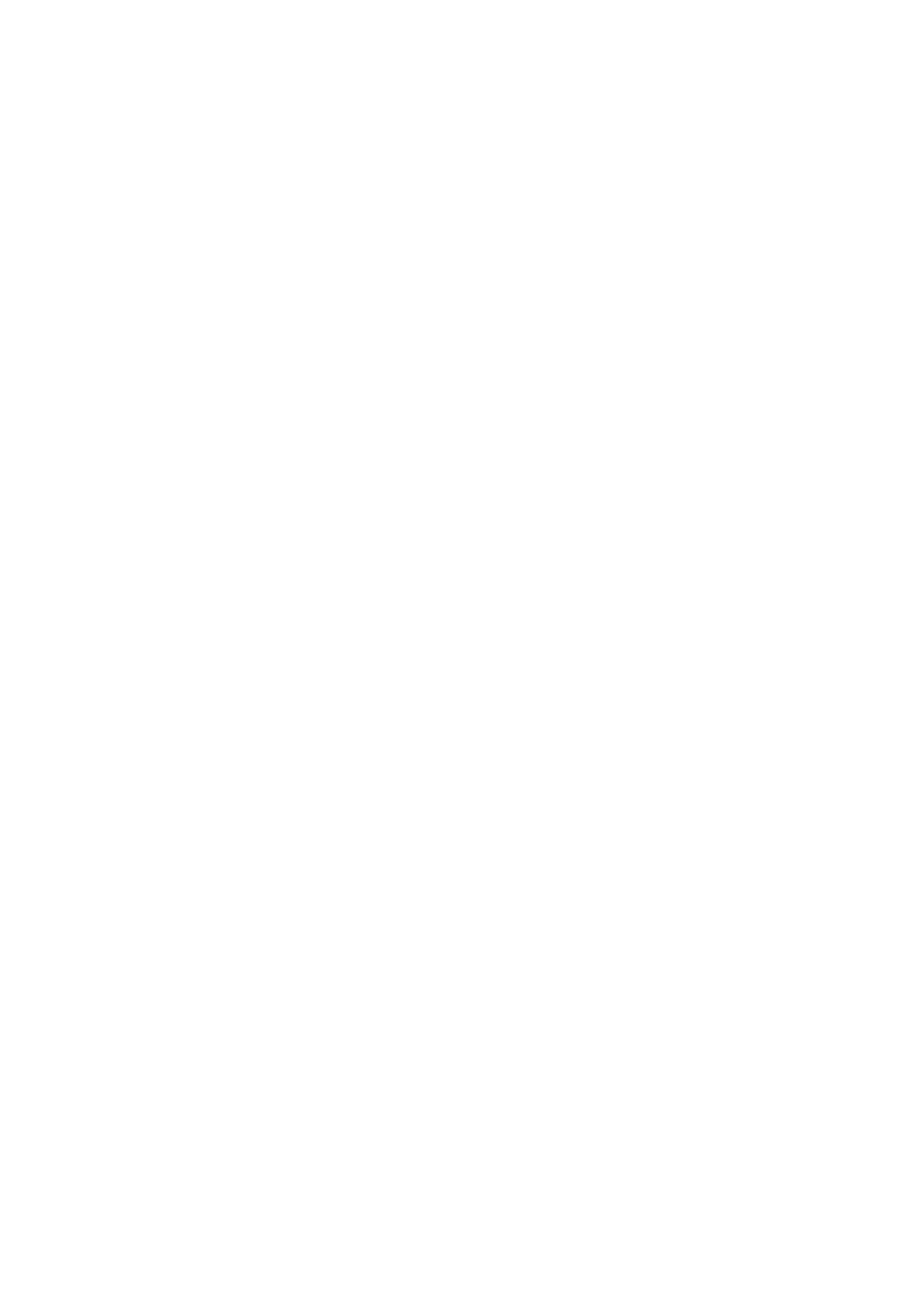# **UNIT 4 CONSTITUTION AND CONSTITUTIONALISM**

- 1.0 Introduction
- 2.0 Objectives
- 3.0 Main Contents
	- 3.1 The Meaning of Constitution
	- 3.2 Types of Constitution
	- 3.3 Importance of Constitution
- 4.0 Summary
- 5.0 Conclusion
- 6.0 Tutor-Marked Assignments
- 7.0 References/Further Reading

# **1.0 INTRODUCTION**

A constitution is usually a body of rules and regulations; it may be written or unwritten, by which a group of people, a country or an association is to be governed.

It explains the relationship between the organs of government as well as the fundamental rights and obligations of the citizens.

Constitution is the supreme law from which other legislations or enactments draw their strengths. It is also the only means by which the actions of a government and its institutions could be measured or assessed to be legal or *ultra vires*. This unit looks at constitution, its different types as well as its importance within a political system. It also identifies those features that can qualify a government as, or be described as a constitutional.

# **2.0 OBJECTIVES**

At the end of this unit, you should be able to:

- explain what a constitution is and its importance to a political system
- assess different types of constitutions, their features and characteristics
- critically analyse the significance of a constitution in setting out the rules of the game of politics.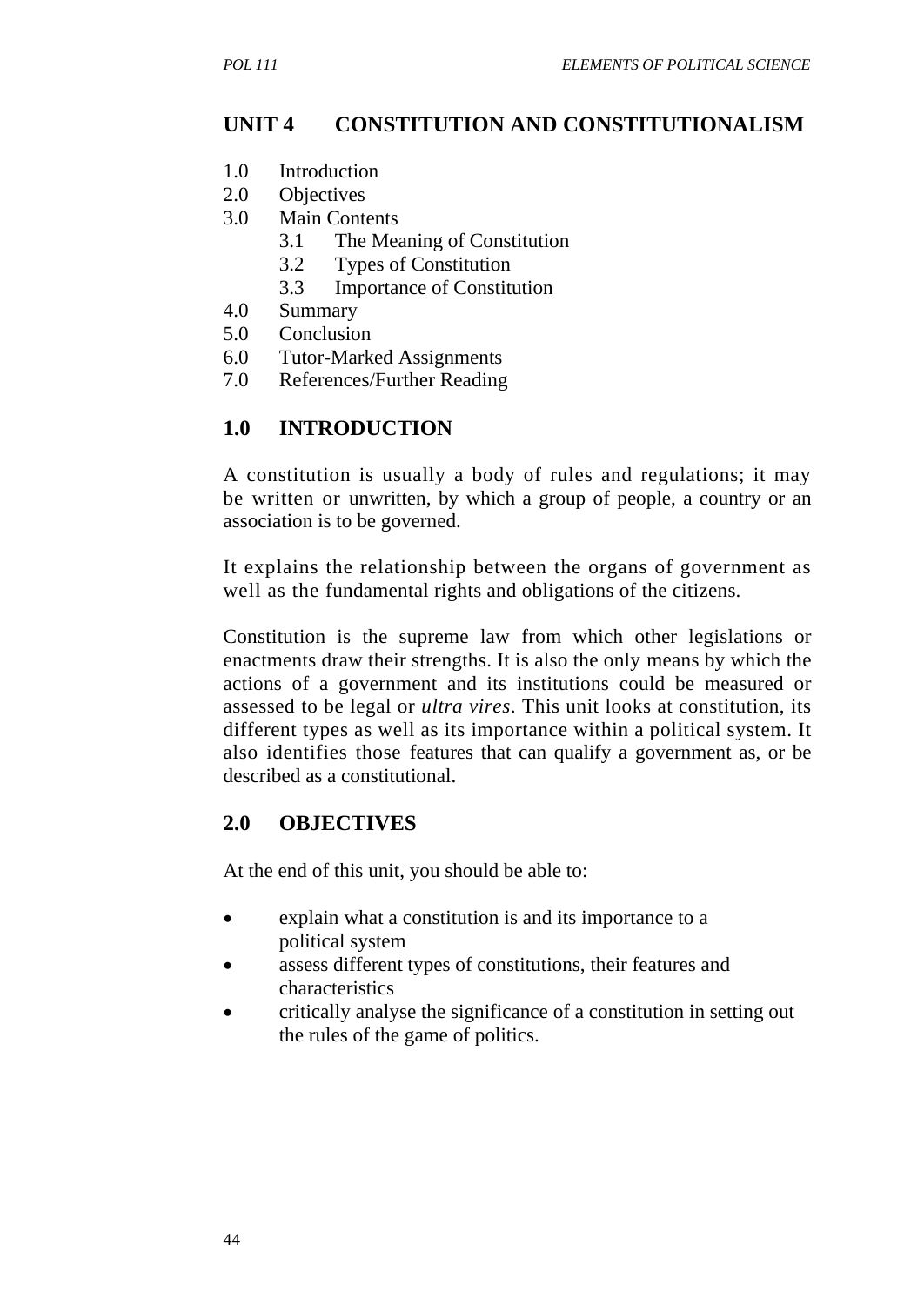### **3.0 MAIN CONTENT**

#### **3.1 The Meaning of Constitution and Constitutionalism**

In the modern world, there is no country that does not have a constitution; being a body of fundamental laws by which a country is governed. It is inconceivable that the modern government, with all its complex apparatus can operate without a constitution. Even in the premodern societies with its less elaborate institutions, a constitution would still be needed, otherwise the simple task of law making, execution and adjudication would still be less precise, or lack proper delineation, if not problematic. A constitution is therefore a fundamental prerequisite for the political stability, economic well being and social cohesion of a country. A constitution provides the framework and principles, which governs the organization of government, its institutions, the nation's political philosophy and aspirations as well as the relationships between the citizens and the state.

Literarily, a constitution is the system of laws and basic principles that a state, a country or an organization is governed. A constitution in general terms, is the body of rules which directly or indirectly affect the distribution of power or the exercise of the sovereign power in any nation-state. Classically, it is the collection of principles according to which the powers of the government, the rights of the governed and the relations between the two are adjusted (Bello Imam; 2007:1). The word constitution has been defined in different ways by scholars. A. V. Dicey explained that a constitution is meant to be a document having a special legal sanctity. According to Austin Ranney (cited in Ojo, 1973),"a constitution is a whole body of fundamental rules, written or unwritten, legal and extra legal according to which a particular government operates".

According to the Black's Dictionary, a constitution is the organic and fundamental law of a nation or state, which may be written or unwritten, establishing the character and conception of its government, laying the basic principles to which its internal life is to conform, organizing the government, regulating, distributing as well as limiting the functions of its different departments/organs. There are two ways we can view a constitution. One can look at it as an "ethno-cultural arrangement" which bring together the way of life of a people. In this sense, a constitution is concerned with establishing a standard by which a people judge themselves and their leaders. In another sense, a constitution can be seen as simply a legal document, which defines the power, structure and the institutional sources corresponding to such power structure.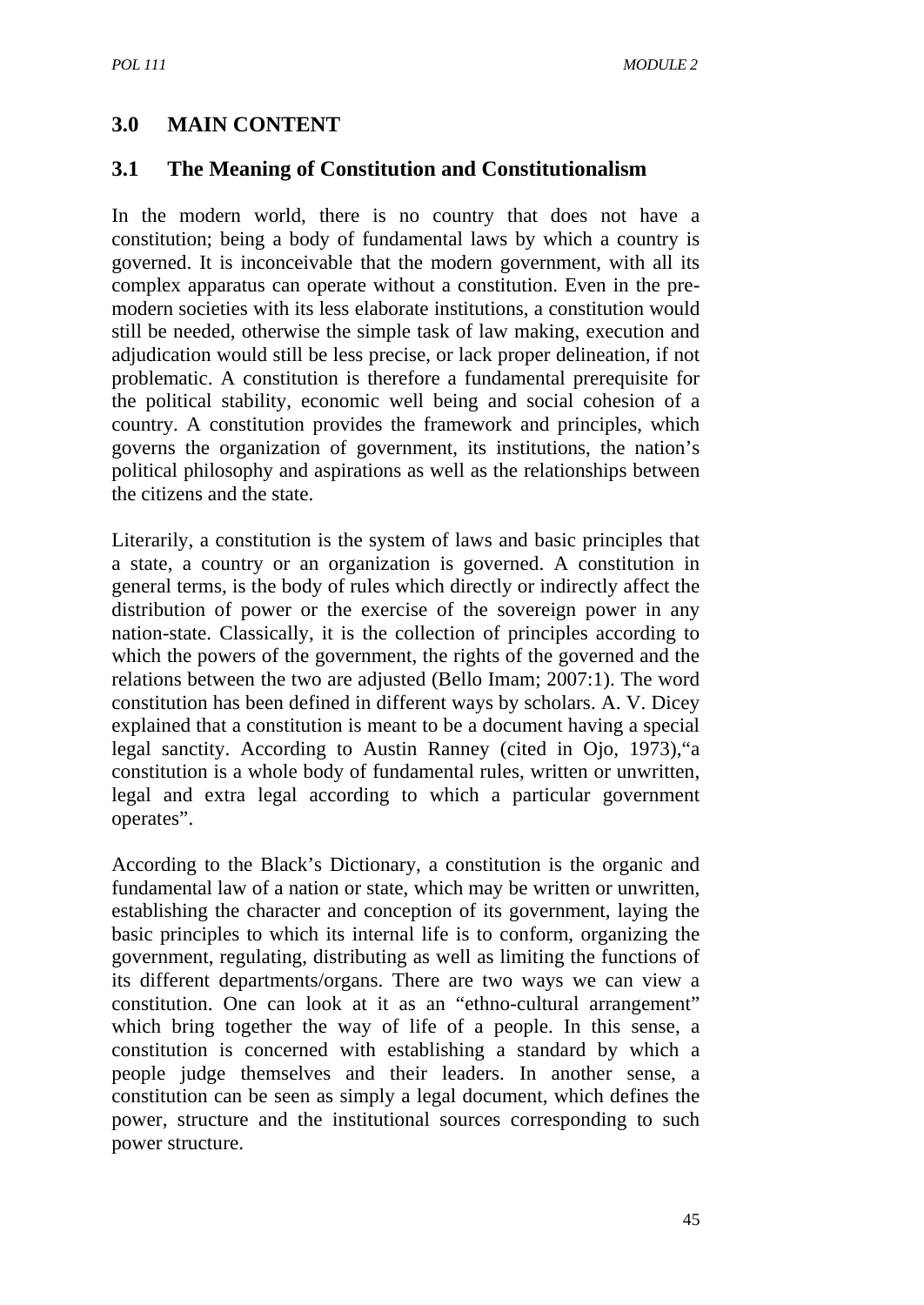For example, when the question is asked: What is the basis of the power exercised by the legislature in confirming executive appointments or approving treaties, or that of the judiciary in determining the legality or otherwise of legislations or executive actions? One should look into the constitution to find the rationale. Constitution is therefore a charter of governance; it prescribes how the power of the state is distributed among the institutions in the state, and the process of its amendments. Constitutions define the limits of a government authority, thereby automatically establishing and safeguarding human rights. A constitutional democracy is therefore a form of government, which is regulated by a constitution and whose procedure cannot be altered except by a method accepted by its citizens. Constitutionalism deals with the rule of law. What this suggests is that a government, which a constitution sets up, should conduct itself in accordance with the rule of law and not rule of men. In other words, it must operate according to agreed procedures. S. N. Ray (2006: 109) defines constitutionalism as "a body of normative thought which seeks to realize by means of institutional arrangements, the dominant values..." of a political system. Constitutionalism therefore stands for the principle that the exercise of political power shall be bounded by rules, and with the objective of curbing arbitrariness of political power. Put differently, constitutionalism is government by limitations, both procedural and substantive. And as W. G. Andrew (1961:13) observes under a constitutional government, power is proscribed and procedure prescribed. In short, we can say that a constitutional government is the antithesis to a dictatorship.

Constitutionalism is also based on the principle of shared power. Shared power exists when several independent power-holders or state organs participate in exercise of political power and the power assigned to each organ is subject to reciprocal control (Ray, 2006:110). It should however not to be misconstrued that constitutionalism is restricted to adherence to codified or written constitution. Rather it also embodies respect for the unwritten customs and conventions as practiced in the British democracy.

#### **SELF-ASSESSMENT EXERCISE 1**

Explain the difference between Constitution and Constitutionalism.

# **3.2 Types of constitution**

### **3.2.1 Written constitution**

When a Constitution is described as written, it means that the body of rules and regulations by which a country is governed is written or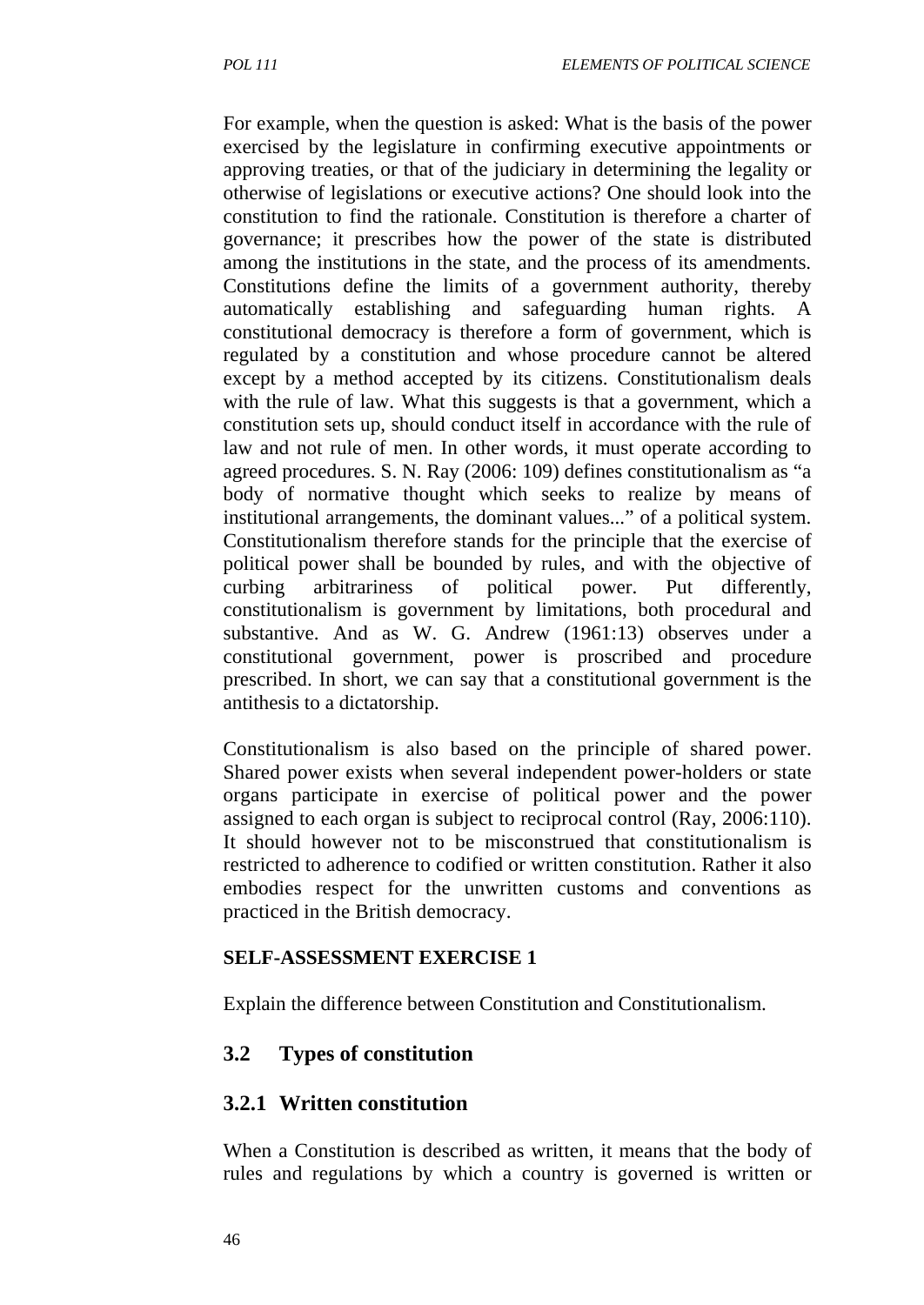codified in a single document that can be consulted. This presupposes that the Constitution becomes a document through a process that involves (or accommodates the views of) the majority of the people who participate either directly or through their representatives in drafting, debating, reviewing and adopting the contents of the document before it can be regarded as the fundamental laws of a nation. The American Constitution readily satisfies this requirement since it originated from the Constitutional Convention held at Philadelphia in 1878. To some extent, the 1979 Nigeria Constitution can also be regarded as having partially met this requirement since it originated from the Constitution Drafting Committee of '49 wise men' set up by Gen. Muritala Muhammed regime in 1975. The draft was debated by a group of elected Nigerians from each Local Government Areas in the federation called 'Constituent Assembly' that was put in place by Gen. Olusegun Obasanjo in 1975. The document was promulgated into law through a decree enacted by the Supreme Military Council (Ojiako, 1979). The major difference is that unlike the UnitedStates' Constitution that was ratified by nine of the thirteen pioneer states in the country, while that of Nigeria was not subjected to a referendum or a plebiscite.

This is why the preamble "We the people of Nigeria"at the beginning of Nigeria's successive Constitutions since 1979 is viewed in some quarters, as dubious.

We can now identify the salient features of a written Constitution as follows:

- 1). It usually contains a preamble at the beginning, which is a statement expressing the essence, goals, aspirations and vision of the people of the country. It is otherwise known the spirit of the Constitution.
- 2). It also specify the organs of government, defines their respective powers and their relationships with one another, including the eligibility requirements before individuals can occupy positions in government.
- 3). A written Constitution usually states Fundamental Human Rights such as freedom of speech, freedom of association, freedom of movements as listed in *Chapter IV, Sec. 33-45* of the 1999 Constitution of the Federal Republic of Nigeria. It also contains their limitations and safeguards, including the obligations the citizens in a state owe to themselves and the state (Awolowo, 1966).

Most written Constitutions like those of the USA and Nigeria do contain elaborate procedure for their amendments, which often make most written Constitutions to be rigid from the point of view of the stringent process of altering or changing them. Sec.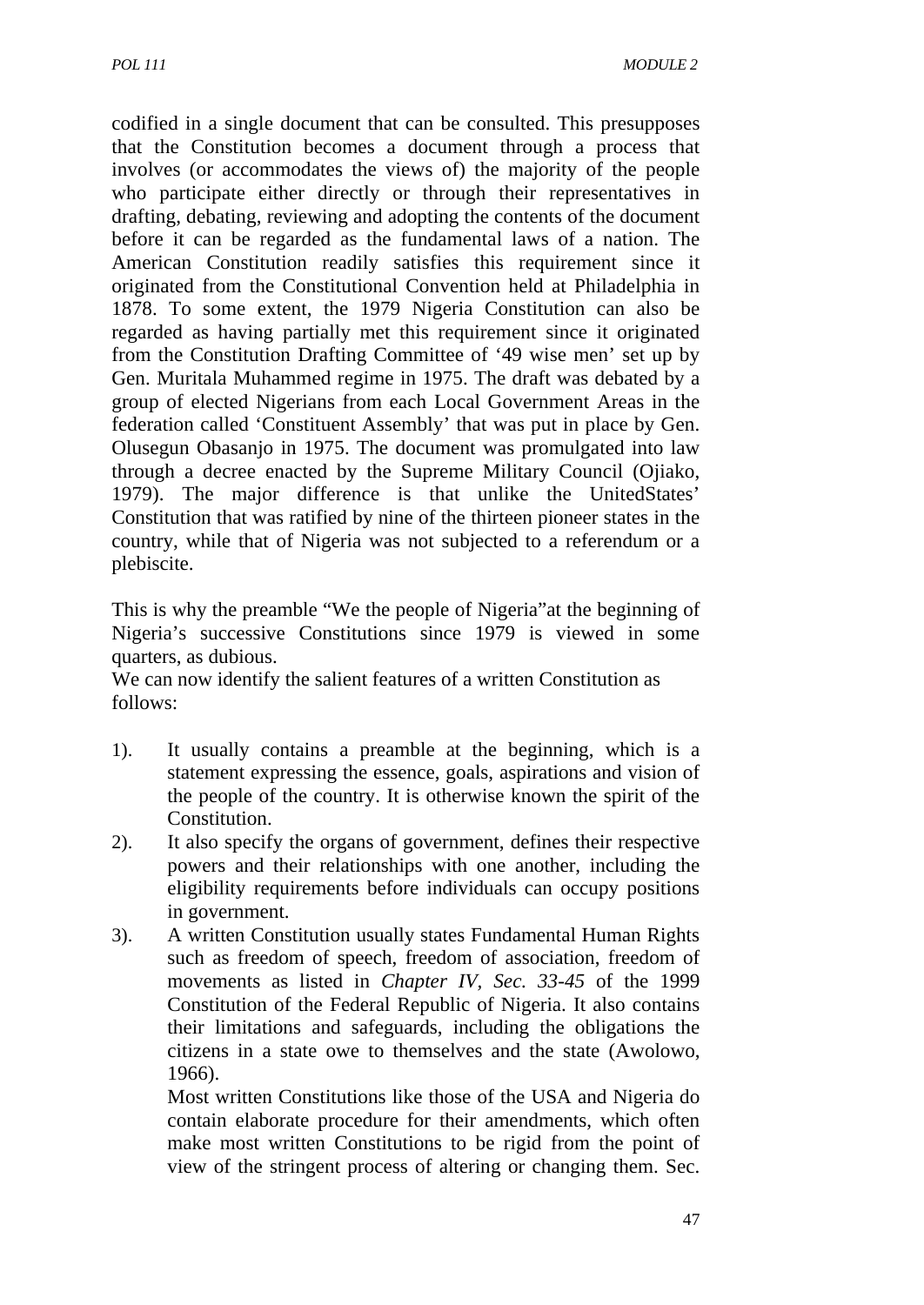9(1-4) of the Nigerian Constitution, 1999 states the cumbersome mode of altering the provisions of the Constitution.

- 4). The power sharing arrangement is also enshrined in a written Constitution. For instance, the Second Schedule, Parts I and II of the Nigerian Constitution, 1999 contains the Legislative Powers shared among the Federal, States and the Local Government Councils under the Exclusive, Concurrent and Residual powers.
- 5). The document gives the Federal government the powers to legislate on all items under the Exclusive List; while both the Federal and State governments can legislate onevery item under the Concurrent Legislative List, only the Local Councils have Residual Powers over items not listed under the two Legislative Lists.

It is also noteworthy the consistent addition in the Nigerian Constitution, since 1979, the introduction of a chapter called the Fundamental Objectives and Directive Principles of State Policy which explains the fundamental obligations which are encoded as Political, Economic, Social, Educational, Foreign and Environmental Objectives (See Secs. 13-20, Nigerian Constitution, 1999). However, scholars see the provisions as a façade of honesty because the Constitution did not make it justiciable (i.e. violations by the state cannot be challenged in law court). There are no provisions to guarantee the rights of any aggrieved citizen not satisfied with the performance of a government concerning meeting its Social Contract obligations as enshrined under the sections, can seek legal redress or judicial intervention under the fundamental enforcement.

# **3.2.2 Unwritten constitution**

When we refer to any state as having an unwritten Constitution, it means the guiding principle by which the country is governed is traditionally not set out in a single document. This implies that the fundamental laws according to which the given state is governed are based on *conventions, customs, usages*, etc. The Great Britain is a good example of a country operating unwritten Constitution in her more than 500 years of democracy. The British Constitution is drawn from diverse sources, extending from the  $13<sup>th</sup>$  century to the present. This means that the British Constitution is more or less a product of a historic evolution that led to the change from absolute to Constitutional Monarchy in 1215.

There was never a period when the people of Great Britain deliberately proposed to make a Constitution but this should not be misconstrued to mean that they do not have a Constitution stating how the affairs of the British people are run. What is important to note is that there is no single book that could be referred to as the British Constitution rather, it is a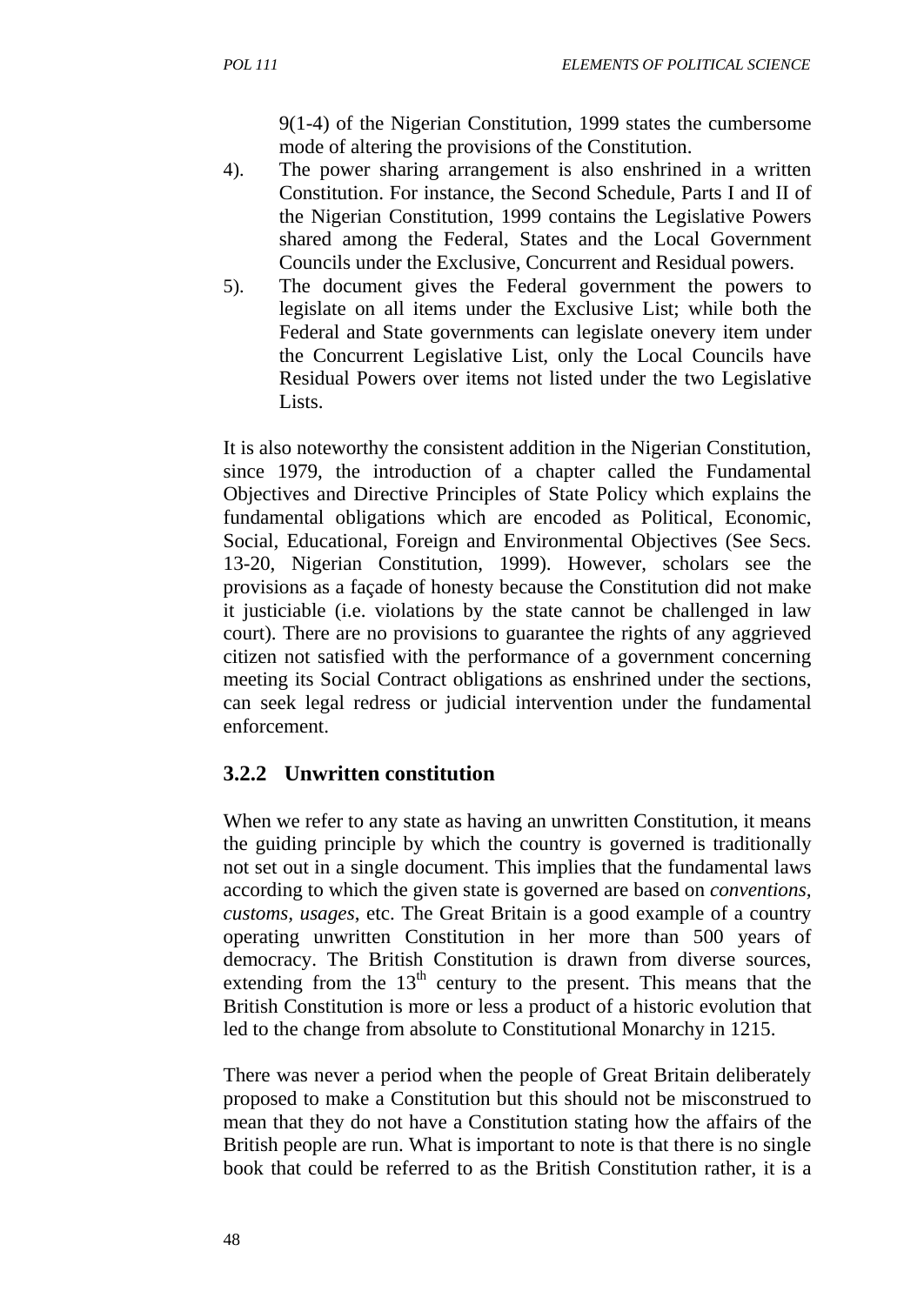system of government which has not been written down in a documentary form. In this regard, it must be stressed that some parts of the Constitution are contained in different statute books. The fact that there was no any period in the British history when they actually constituted a constitutional conference for the purpose of making a Constitution makes it impossible to find the British Constitution in a single document. Given its nature, the British Constitution contains not only statutes or Acts of Parliament but also customary laws of the land and conventions, which qualifies to be referred to as Constitution (albeit unwritten). Sources of unwritten Constitution therefore include statutes such as the Magna Carter (1215), Petition of Right (1628), the Bill of Rights (1689), the Reform Act (1832) and the Parliamentary Act (1911), Common Law and Case law, conventions or customs and judicial decisions.

# **3.2.3 Flexible and Rigid Constitutions**

#### **a) Flexible Constitution**

These are the Constitutions whose fundamental laws can be changed or amended by simple majority votes of the members of the Parliament. This form of Constitution is used by small countries that operate a unitary system of government. The amendment can be made in such constitutions by the same procedures used in passing ordinary laws in the parliament. Some of the countries operating flexible constitutions include Great Britain, Ghana during the first Republic, Italy and New Zealand. Flexible constitutions may or may not be written. It is also possible to have a written constitution that is at the same time flexible as shown in the case of New Zealand.

### **b) Rigid Constitution**

Rigid Constitutions are those that cannot be easily changed or amended because they require special and usually difficult process. This implies that the process of amending such constitution is different from the ordinary law-making process; the process is not only difficult but also complicated. This process is actually laid down in the constitution themselves. Examples of countries with rigid constitutions are Australia, United States of America, Canada and Nigeria. Some reasons have been advanced for adopting the special procedures. It is said that such rigid constitutions should be changed only with proper deliberation; and that such process should give the people, at least through their elected representatives, or via a referendum opportunity to express their views whether a change is necessary or not before such an amendment(s) is made.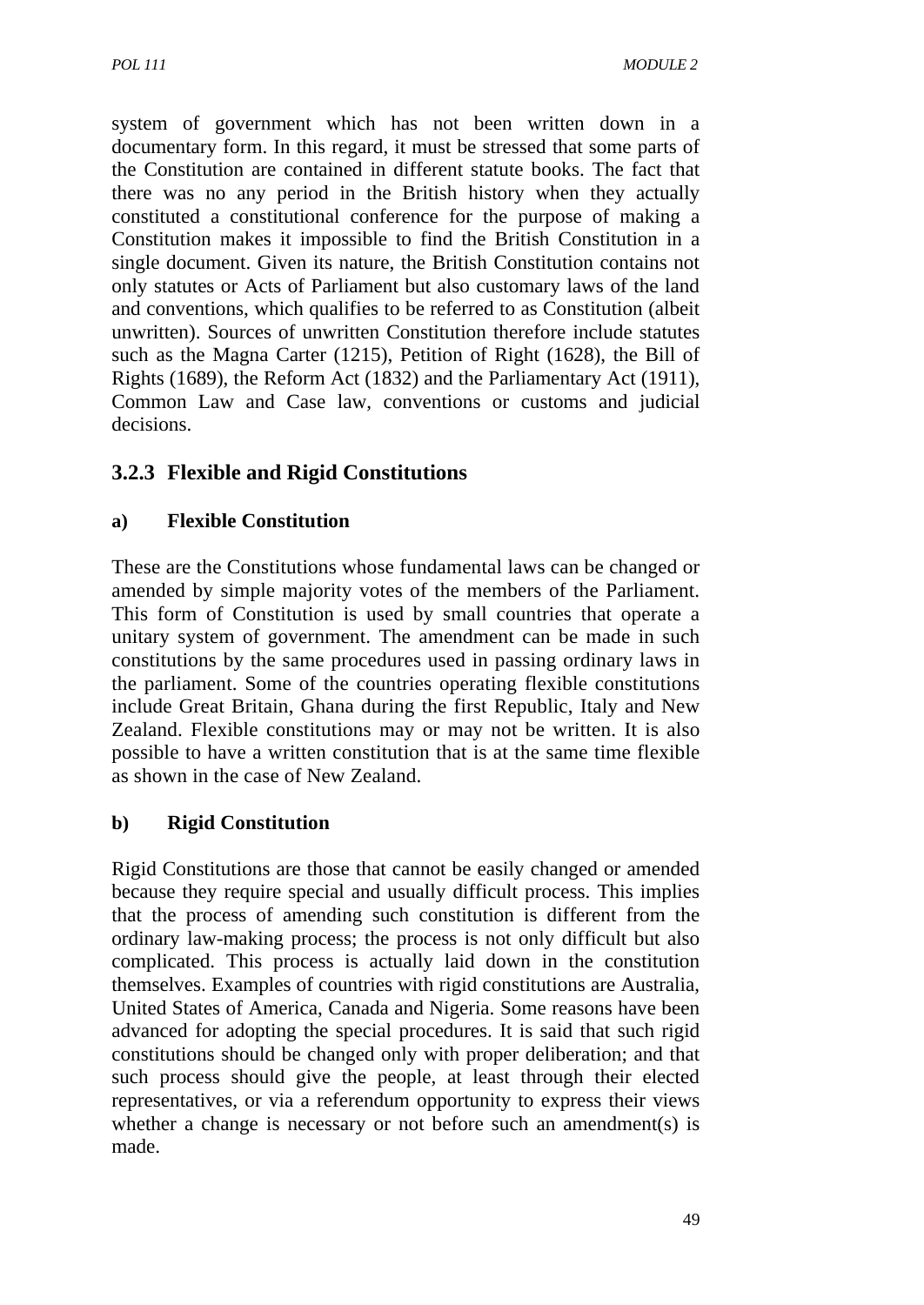The amendment process is therefore made difficult to protect the interests of the people. For example the Nigerian Constitution can only be amended with the concurrence of two-thirds majority of all members of the National Assembly (i.e. the Senate and the Houses of Representatives), and approved by resolution of the Houses of Assembly of not less than two-thirds of all the States in the federation. Another important reason for the adoption of a rigid constitution by a federal state is to prevent the union from disintegration through secession.

### **3.2.4 Unitary Constitution**

A government is regarded as unitary when the national or central government is supreme over other levels of government that might exist in a given state. Other levels of government referred to in the above definition are the local governments or units. The central government has full legal right to over-rule such Local governments. They are not only created by the center, they owe their existence to the center and are subordinate to the national Government. The principle that governs a unitary constitution is Unitarianism. The word 'Unitarianism' means the concentration of political power in the hands of one visible sovereign power; be it that of a parliament or a legitimate dictator. In short, a unitary constitution means that sovereignty is exercised from one source rather than from many sources. It is a unit centre of power, meaning that power emanates from one source only.

# **3.2.5 Federal Constitution**

A country with a federal constitution is called a federation; and its government is referred to as a federal system of government. A federal constitution or system can be defined as a constitutional arrangement in which the powers of government are distributed between the central and component units. In its strict sense, it means the distribution of powers between the government at the federal level and those of the federating or co-ordinate states who are relatively autonomous. This means in effect that the powers being exercised by these component states are distributed along what is known in America as reserved or shared powers, or in Nigeria as Exclusive, Concurrent and Residual powers. From the above definition, we can easily see that a federation is union of autonomous states who have come together to become a larger political entity as in USA or a dis-aggregative federation where a large country is broken into smaller units, as it is the case in Nigeria (Ayoade, 1980:5-8).

In a federal state each of the component states, like the federal government, derive their powers from the same source- the constitution. This is why Kenneth Wheare (1963), a foremost authority of federalism defined it as a constitutional arrangement in which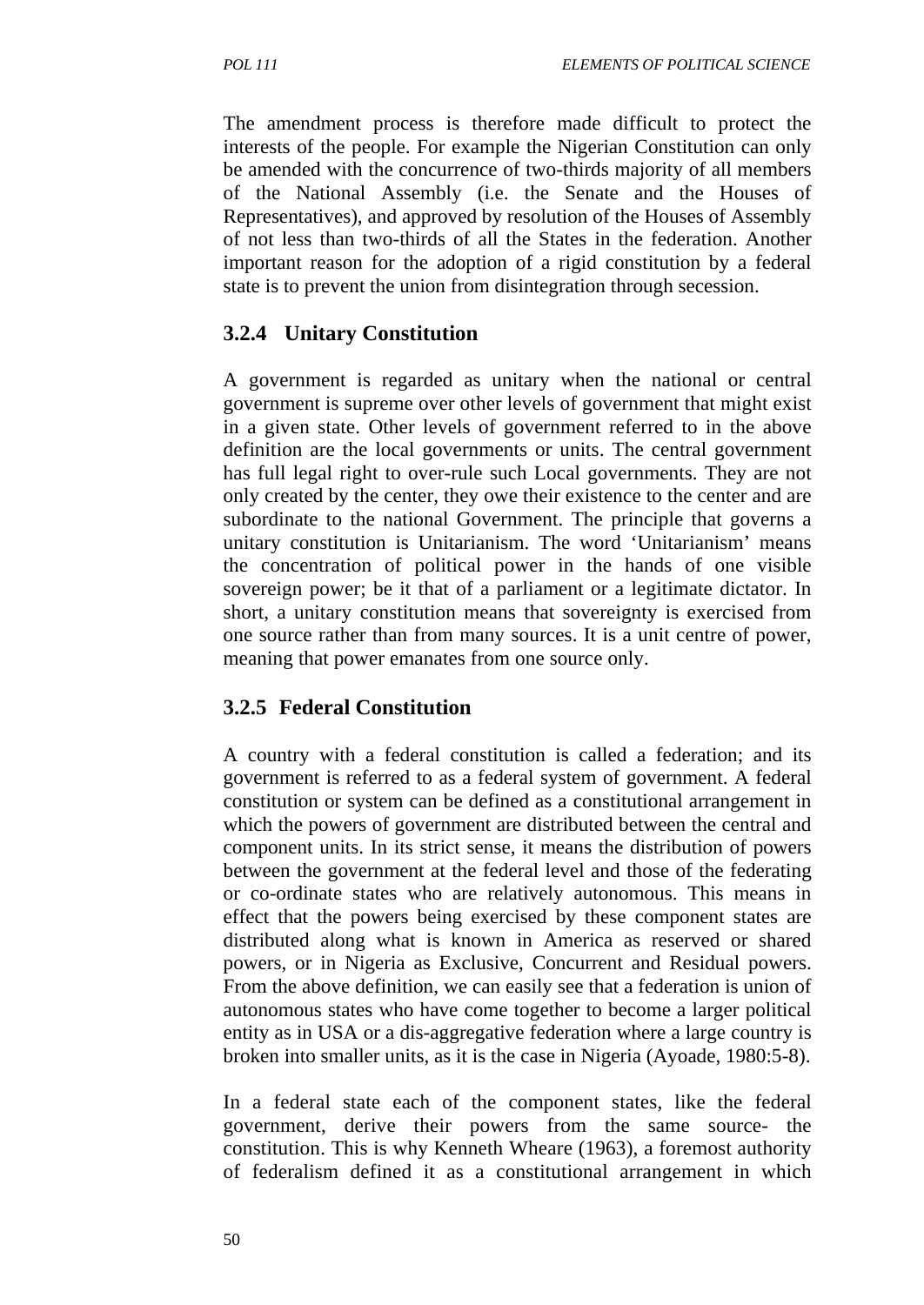"neither the central nor regional governments are subordinate to each other, but rather the two levels of government are coordinate and equal." Wheare also set out conditions that can make a federal constitution/system succeed. According to him the component units must be fairly equal in size and population so as to prevent one unit from dominating the other or a combination of two or more units, from dominating the entire federation. As he puts it:

It is undesirable that one or two units in a federation should be so powerful that they can overrule the others and bend the will of the Federal Government to itself. There must be some sort of reasonable balance, which will ensure that all the units can maintain their independence within the sphere allotted to them and that no one can dominate others.

J. S. Mill elaborated on this principle thus:

It is essential in a federation that there should not be any one state so much powerful than the rest as to be capable of vying in strength with many of them combined. If there be such a one it will insist on master of the joint deliberations, if there be two, they will be irresistible when they agree; and whenever they differ everything will be decided by a struggle for ascendancy between the rivals.While the American federal constitution can be said to have met this requirement, the Nigerian federal constitution in the First Republic during which the Northern region bestrode the entire federation like a colossus clearly violated this principle. The states creation exercises undertaken by the successive military regimes in 1967, 1976, 1987, 1990 and 1996 were meant to redress the imbalance inherent in the colonial inherited Nigerian federation. Federalism encourages unity in diversity and a very potent instrument for national integration in plural societies. It is an ideal system for large and heterogeneous countries like the United States, China, Russia and India. It is a delicate arrangement that requires mutual tolerance. In any federal state, the role of the judiciary or the court is vital to ensure that no level encroaches on the other. Its major disadvantage is that it is expensive to run because of duplication of government departments.

# **3.2.5 Confederal Constitution**

Confederation is a league or union of many sovereign states for a common purpose. A confederation has also been defined as that arrangement in which two or more sovereign and independent states agree to come together to have a central but weak government. In other words, the term of a confederation applies to a union of states, which is less binding in character than a federation. Examples of confederal states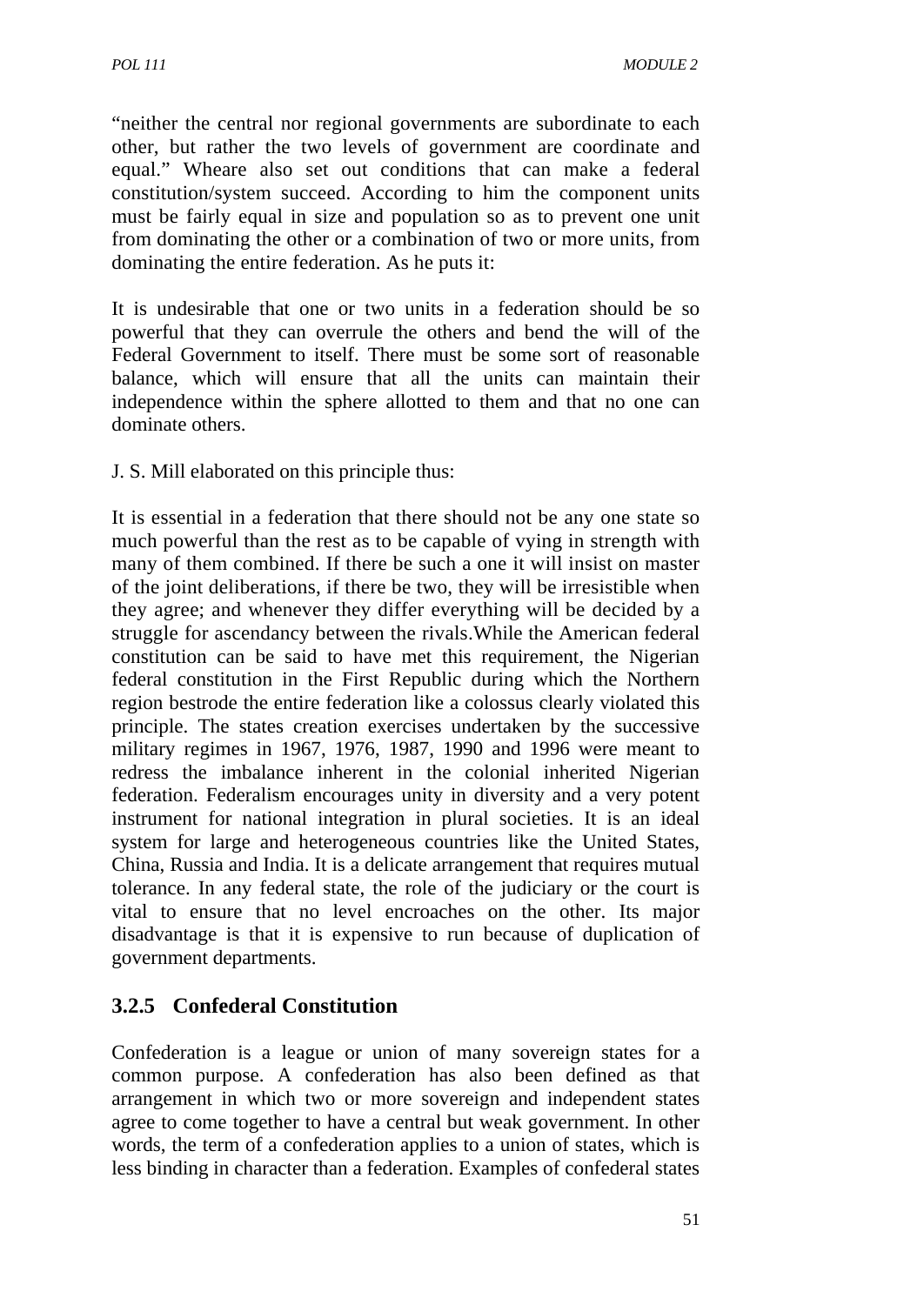are the United States between 1776 and 1789, the United Netherlands in 1579, the German constitutions of 1815 to 1867 and 1867 to 1871(before and after the unification of Prussia with other German states).

The features of a confederal constitution include: The states in a confederation would not lose their separate identity through the political arrangement and retain the right to secede. The supreme power belongs to the co-ordinate states. Therefore, the coordinate states dominate the central government; the constitution may not be rigid and the central authority is weak while confederal units are strong and powerful. Judging from the experience of the United States, confederation has not proved to be a successful model, even for those who adopted it after the Americans discarded it in 1789. Other examples of confederacy are the African Union (AU), Economic Community of West African States (ECOWAS), European Union (EU), and the Commonwealth of Nations, to mention a few.

#### **SELF-ASSESSMENT EXERCISE 2**

Discuss the major features that distinguish a federal from a confederal constitution.

#### **3.3 Some importance of constitution**

A constitution is critical to the understanding of government and how the citizens of a country are governed. It is an instrument for the consolidation of state power. A constitution traditionally explains the powers and limitations of the government in a society. With this, citizens can measure the performance of the government from time to time. Being the embodiment of the general will or the legal sovereign in a state, provisions of a constitution are supreme and superior to any other laws in the land. Every other law in the land must be consistent with the constitution; otherwise, such law or laws shall be null and void to the extent of its inconsistency.

A constitution serves as a medium for setting out the code of conduct or pattern of behaviour acceptable in a given society. More importantly, the constitution in a state usually establishes the direction of the ship of the state by setting out the fundamental objectives and directive principles of state policy. The constitution not only defines the power of each organ, it demarcates the responsibilities of each, thereby eliminate unnecessary frictions or overlapping of functions among different levels or agencies of the government.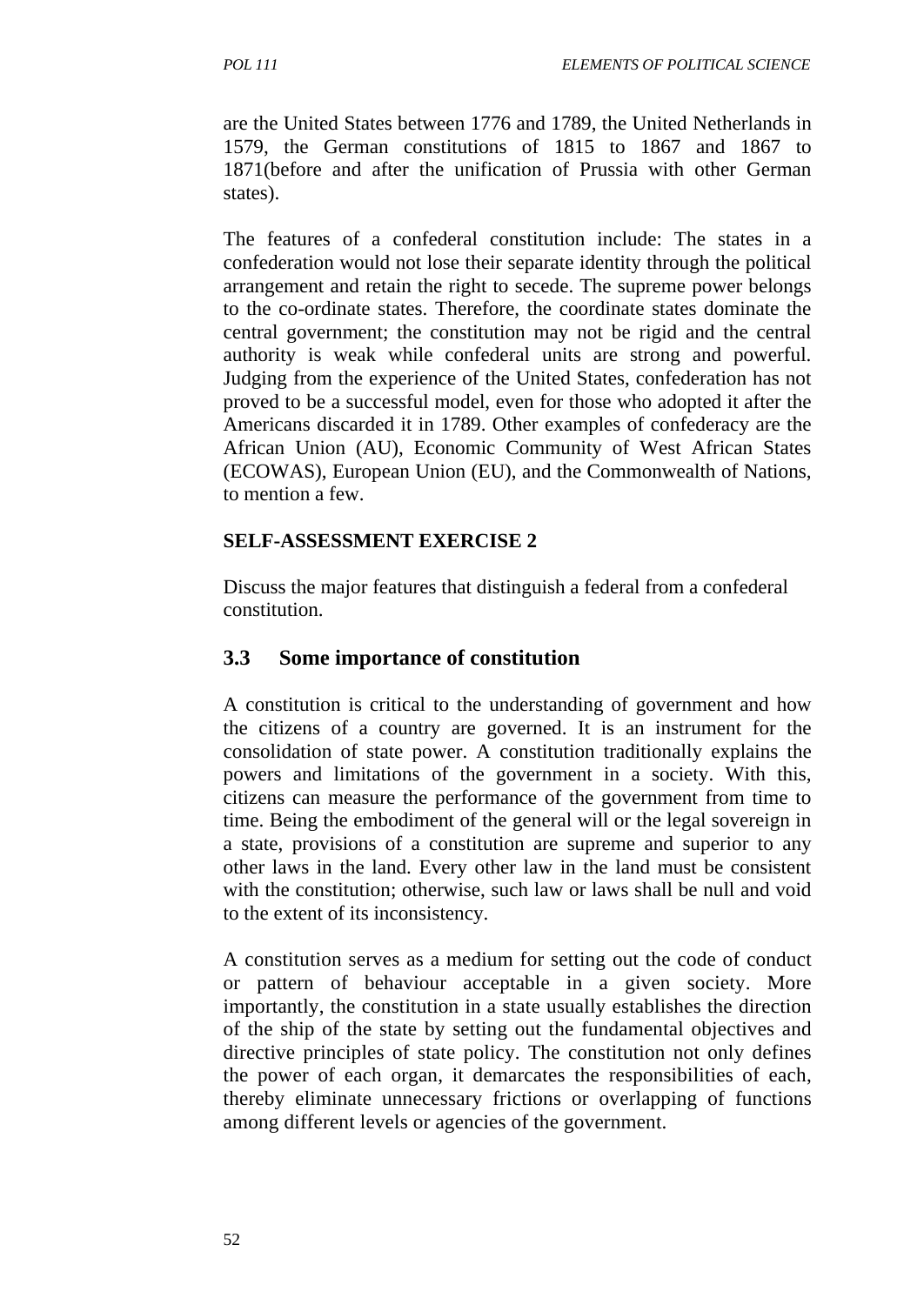A constitution may however not anticipate every situation that may arise. As a result, at the point of drafting not all sentiments, assumptions and aspirations of the people may find expression in a written form. For this reason, a distinction is often made between the letters and the spirit of a constitution. Being a product of human engineering a constitution is not necessarily a perfect document, and may contain some defects or anomalies, or ambiguities, including lacunas that may not come intolight until it is put into practice. At times, judicial interpretations might be required to make such provisions more precise; at other times, an amendment may be necessary to remove ambiguities. In Nigeria, for example, the controversy over the off-shore/on-shore dichotomy and the seizure of the funds due to the local governments in Lagos state were not resolved until the intervention of the Supreme Court. Similarly, the decision by the two chambers of the National Assembly on February 9, 2010, to pass separate resolutions investing the Vice President Goodluck Jonathan with the power of Acting President of Nigeria was one example of finding a political solution to a constitutional crisis. As Senate President, David Mark surmised:

The doctrine of necessity requires that we do what is necessary when faced with a situation that was not contemplated by the constitution...In doing so we have maintained the sanctity of our constitution as the ultimate law of the land (The Guardian, February 10, 2010)

### **SELF-ASSESSMENT EXERCISE 3**

Examine the role of a constitution in a political system

# **4.0 SUMMARY**

In this unit, we have examined the concepts of constitution and constitutionalism and established the fact that we cannot discuss either of the two outside the context of the other. We also discussed different types of constitution, citing examples of countries where each of these constitutions are in operation. The unit finally discussed the significance of a constitution in any political system, where we stressed that a constitution is important not only from the point of view of its written or codified letters which must be adhered to, but its unwritten assumptions, which constitutes its spirit, which must also be respected.

### **5.0 CONCLUSION**

The constitution of any country usually takes its cue from its peculiar circumstances and is also a reflection of the aspirations of its people. It is without doubts the most important document in any political system;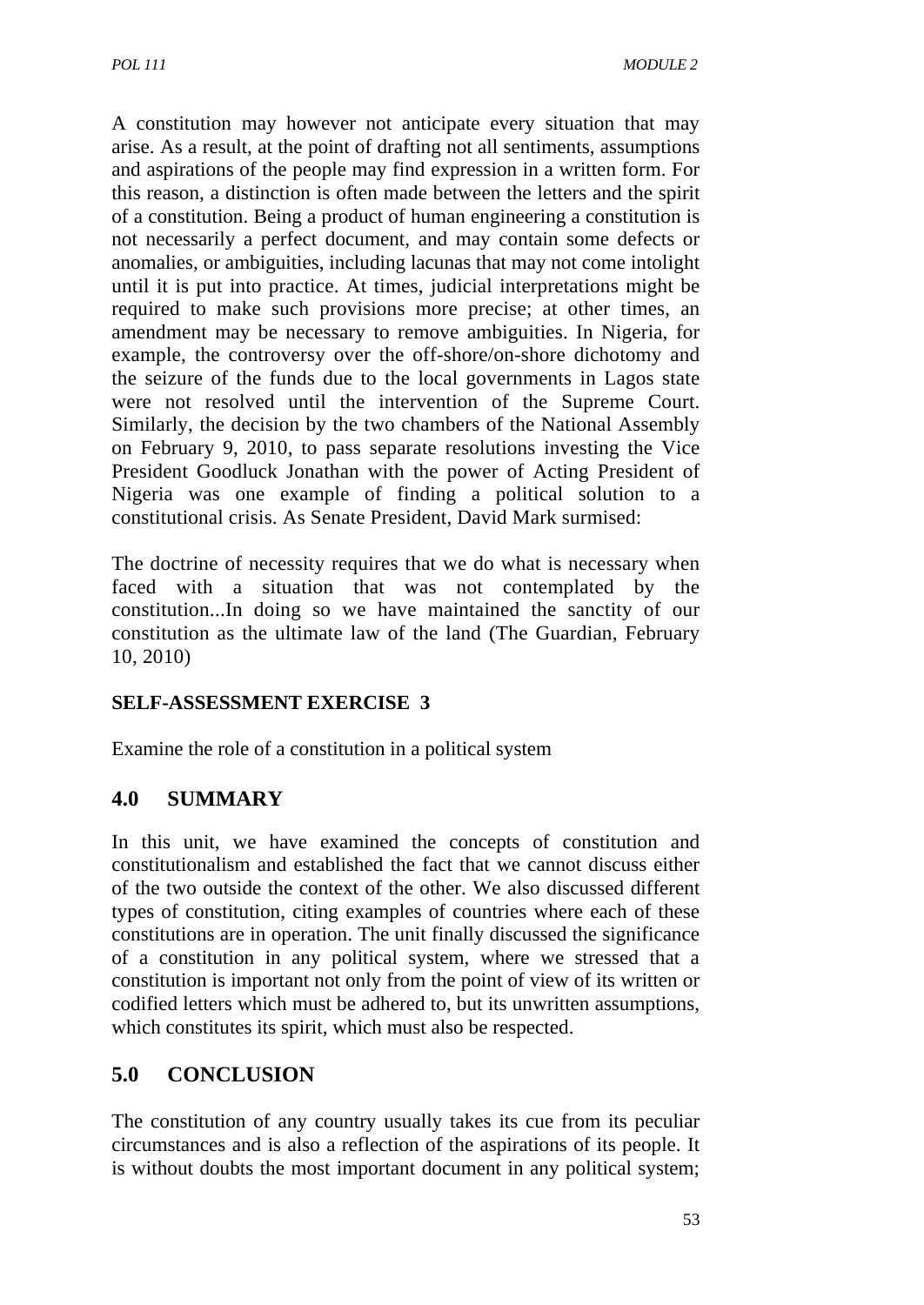and for this reason, a constitution is sometimes referred to as the ground norm. It is almost a settled principle of political discourse that in a country where there is widespread respect for the provisions of the constitution, a regime of constitutionalism is said to have been enthroned, which in turn will help to generate national consensus and promote political stability.

#### **6.0 TUTOR-MARKED ASSIGNMENTS**

- 1. Discuss why the description of a constitution as a nation's grundnorm is meant to convey its importance as the fundamental political and legal framework.
- 2. Explain the advantages a written constitution possesses over an unwritten constitution.
- 3. Critically analyse the view that a federal constitution is better as a devise to promote unity in diversity using Nigeria as your case study.

### **7.0 REFERENCES/FURTHER READING**

- Akinyemi, B., et al *Readings in Federalism,* A publication of Nigerian Institute of International Affairs, Lagos
- Appadorai, A., (2004), *Substance of Politics*, Oxford University Press, London
- Awa, E., (1976), *Issues in Federalism,* Ethiope Publishing Corporation, Benin City
- Awolowo, O., (1966), *Thoughts on Nigerian Constitution*, Ibadan, Oxford University Press.
- Ayoade, J. A., (1980), *Inter-governmental Relations* in *Nigeria Journal of Political Science*, Vol. 2 No. 1, Department of Political Science, ABU Zaria
- Bello-Imam, I. B. (2007) The Dynamics of Nigerian Politics, Monograph, 2nd Revised Edition, Lead City University, Ibadan Black Dictionary
- Dicey, A. V. (1958), *Introduction to the Law of the Constitution*, 10<sup>th</sup> edition
- Ekeh, P., et al (1989), *Nigeria Since Independence: The First 25 Years, Vol. V Politics and Constitutions*, H E B, Ibadan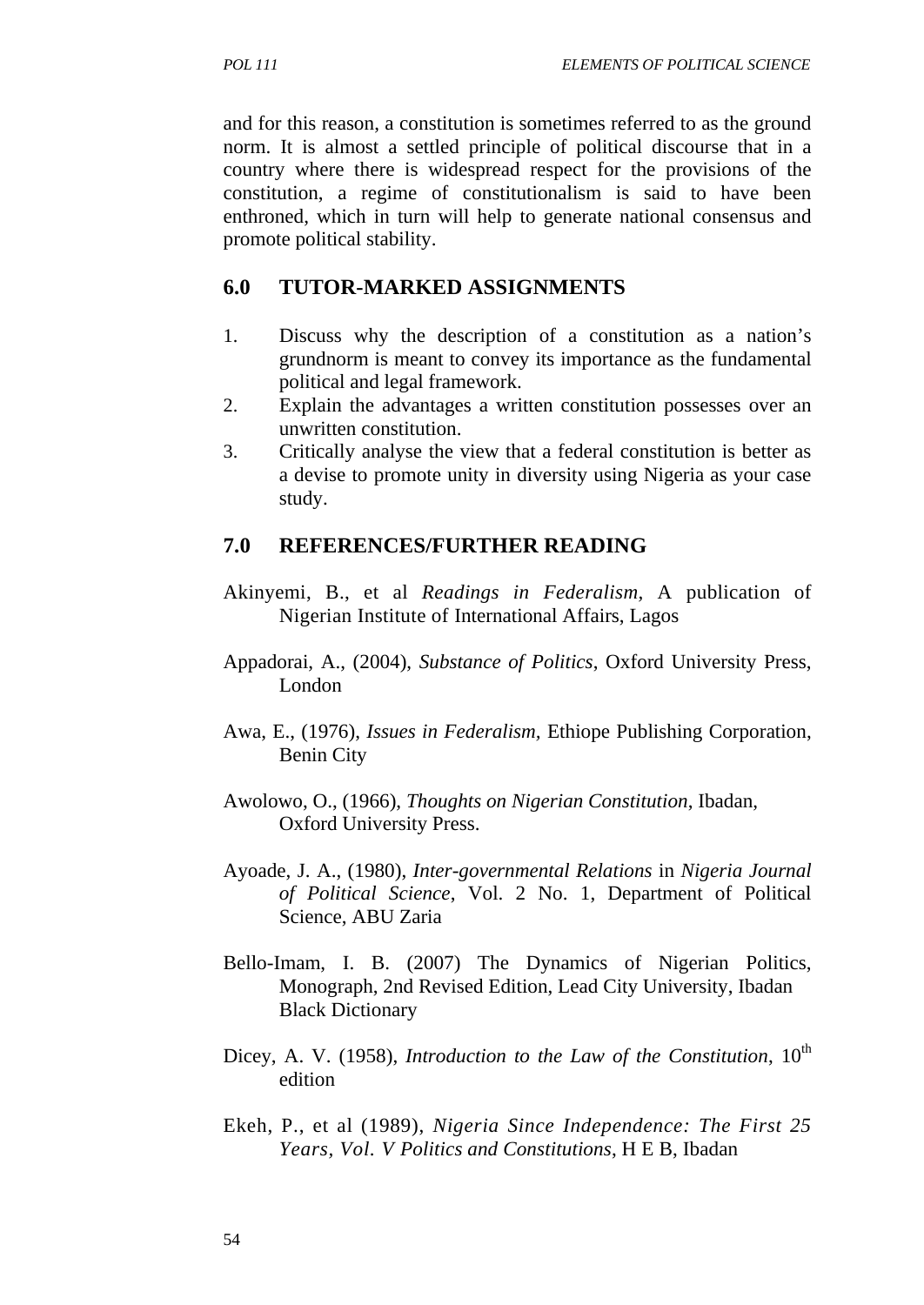- Mbah, M.C.C (2007), *Foundation of Political Science*, Anambra Rex Charles and Patrick Limited, p. 144-145
- Mill, J. S., *Representative Government,* Everyman Edition
- Nwabueze B. O., (1993), Ideas and Facts in Constitution Making, Spectrum Books Ltd, Ibadan
- Ojo, A. O. (1973), *Political Science and Government of Nigeria for West African Students,* Akure, Ilesanmi, Press & Sons.
- Ojiako, J., (1979), *13 Years of Military Rule,* A Daily Times Publication, Lagos
- Wheare, K. C., (1963), *Federal Government,* Oxford University Press
- Bhushan, V.B.V., (2004), World Constitutions A Comparative Study, Sterlin Publishers Private Ltd, New Delhi
- The Constitution of the Federal Republic of Nigeria, 1999, A Federal Government Publication The Guardian, February, 10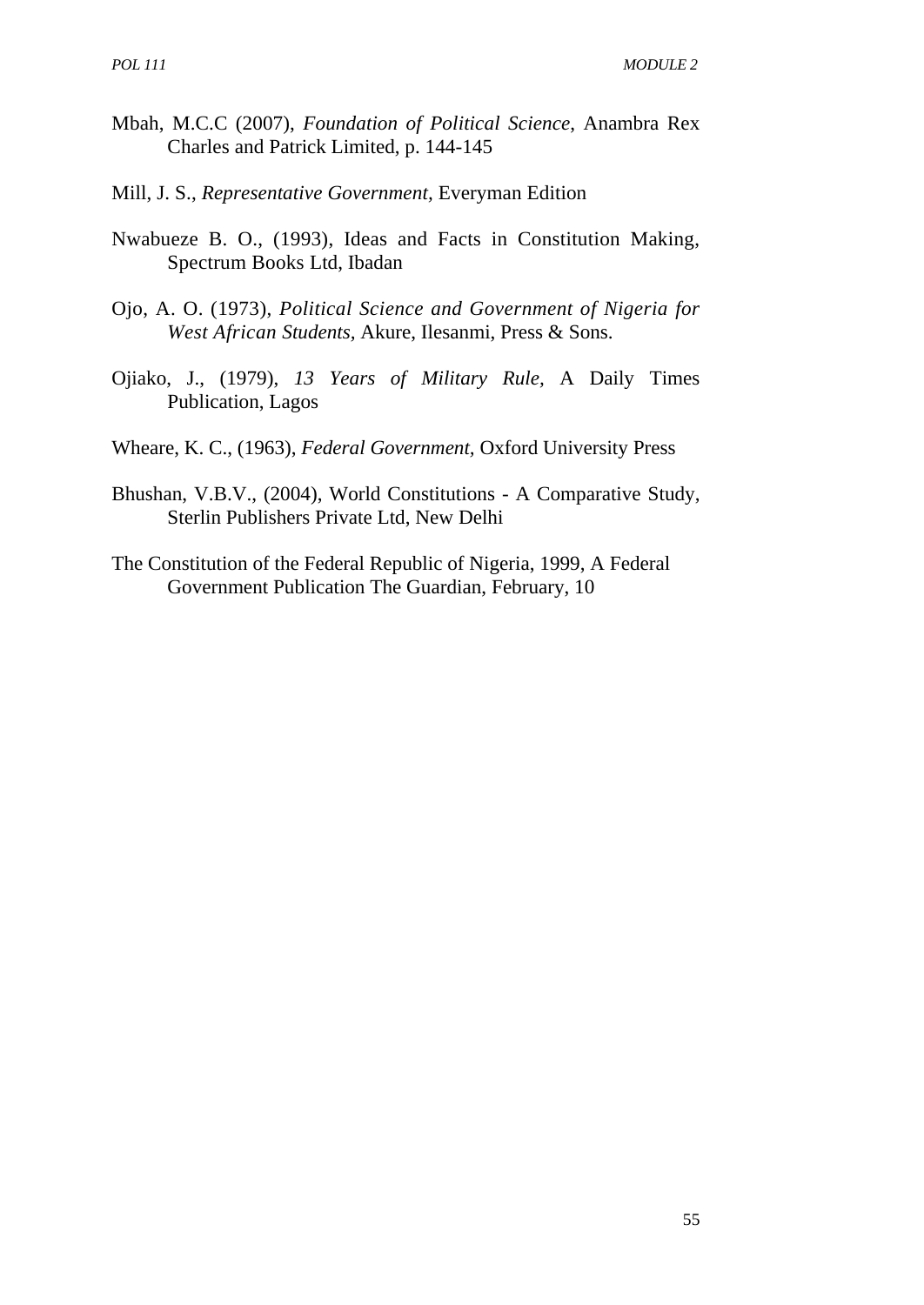### **MODULE 2 POLITICAL IDEAS AND CONCEPTS**

- Unit 1 The Origins and Theories of the State
- Unit 2 The State and Nation-Characteristics and Functions
- Unit 3 The Doctrine of Sovereignty and its Limitations
- Unit 4 Citizenship, Duties and Rights
- Unit 5 Power, Authority and Legitimacy
- Unit 6 Major Forms of Government
- Unit 7 Democracy as a Form of Government

### **UNIT I THE ORIGINS AND THEORIES OF STATE**

- 1.0 Introduction
- 2.0 Objectives
- 3.0 Main Contents
	- 3.1 The Origins and development of the modern State
	- 3.2 Different Theories of the State
	- 3.3 Appraisal of the Theories
- 4.0 Summary
- 5.0 Conclusion
- 6.0 Tutor-Marked Assignments
- 7.0 References/Further Reading

# **1.0 INTRODUCTION**

There are many theories on the origins of the state. Each of these theories gave different reasons why the state came about and became an arena for political activities. This Unit discusses the history and evolution of the state from its early days as city-states until it developed into the modern country-states. It also examines different theories of the state and finally did a brief appraisal of these different theories, under two broad classifications as theory of divinity and theory of destiny.

# **2.0 OBJECTIVES**

At the end of this unit, you are expected to:

- describe the origins and evolution of the state as a political institution
- explain different theories of the nature of a state
- analyse and appraise different theories in order to know which of them fully captures the essence of the state as a political concept.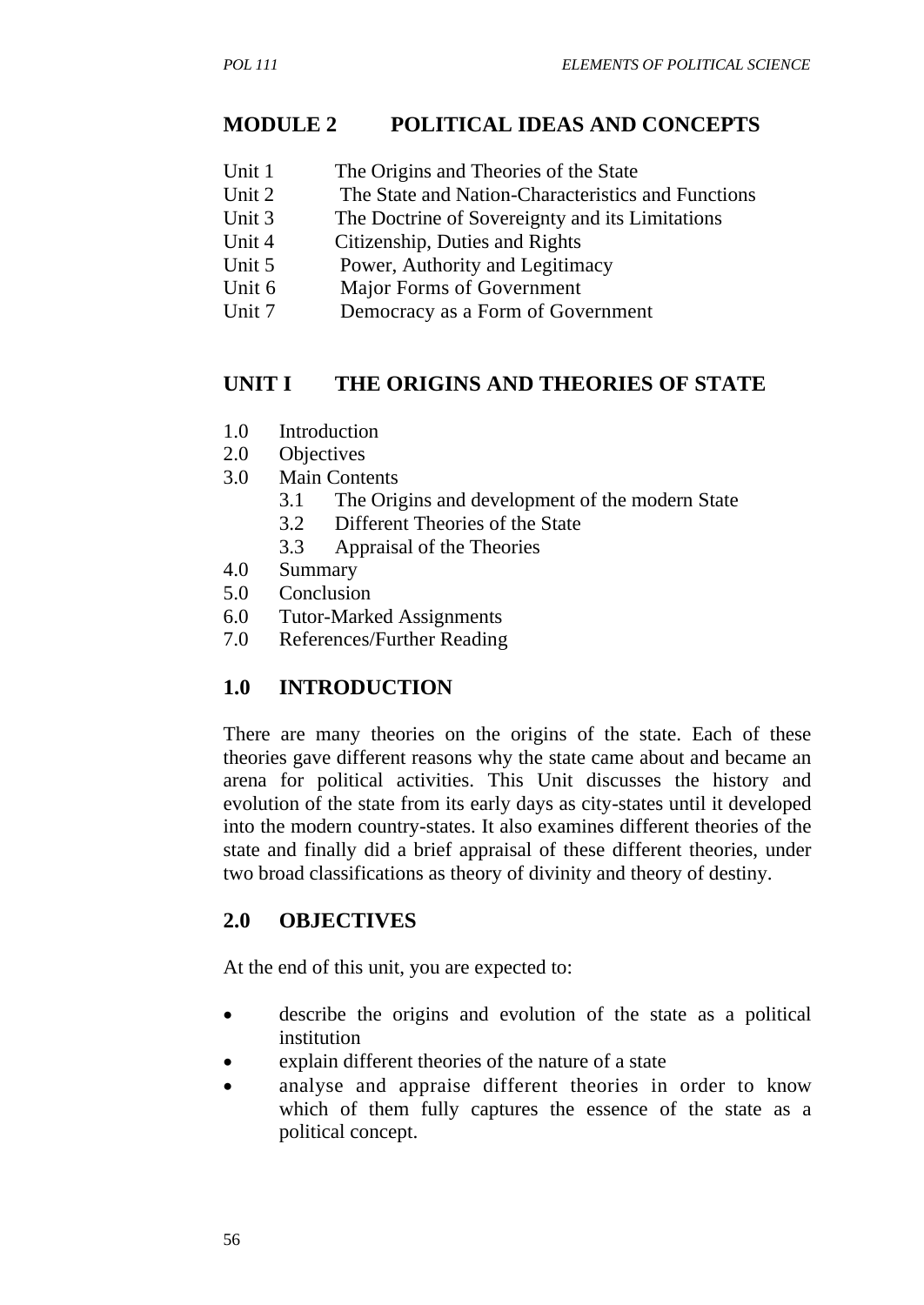# **3.0 MAIN CONTENT**

#### **3.1 The Origins and development of the modern State**

#### **3.1.1 The City-state**

The city-state was an organized society of people living in what the Greeks called "polis." The Greek-city state shared three basic characteristics: small size, love of independence and all inclusiveness. Appadorai (2004:175-7) has suggested that geographical factor may be responsible for this preference for small size in the days of the Greek city-states. Greece is a land dotted and interspersed with mountains and small valleys, making it impossible for big, linear settlements. Consequently, this natural division encouraged the development of small and separate communities, popularly called the city-states. The Greek city-states also preferred their separate independent status, for reasons that ranged from freedom to practice their different religions, and to pursue different economic activities. By its nature, a city-state was an isolated community that rarely admits of stranger that could possibly pollute its purity. Citizenship status or rights could only be granted by virtue of birth. All the activities of the state: political, economic and social were restricted to the city. According to Aristotle, a city-state must be large enough to be economically viable or self-supporting, but must not be too large as to prevent unity or personal feelings among its members. The city-state also approximates to the Platonic notion of an ideal state: something that is close to the idea of an individual, in which if a part of the body suffers, other parts will feel it and sympathize with the affected part, in the manner of the saying that the "pain of the toe is that of the whole body". However, the city-states could not endure for long and had to collapse because of quarrels and disagreements among them, which peaked when a powerful state in the north, under Philip of Macedon, emerged. In contemporary time the Vatican with its seat in Rome, because it fulfills the features of modern sovereign states of the post 1648 Treaty of Westphalia can be regarded as a city-state.

### **3.1.2 The Nation-State**

The modern state is a nation-state, which is larger than the city-state. Its territory is far bigger and larger beyond the capital city. While in city-states like Athens the citizens are called the Athenians, a name derived from its capital, Athens, this is not the case in a modern state. In a modern state, the citizens of Britain or India are not called Londoners or Delhians, their respective capital cities. Rather they are called Britons or Indians. Other features of the modern country-state include the followings: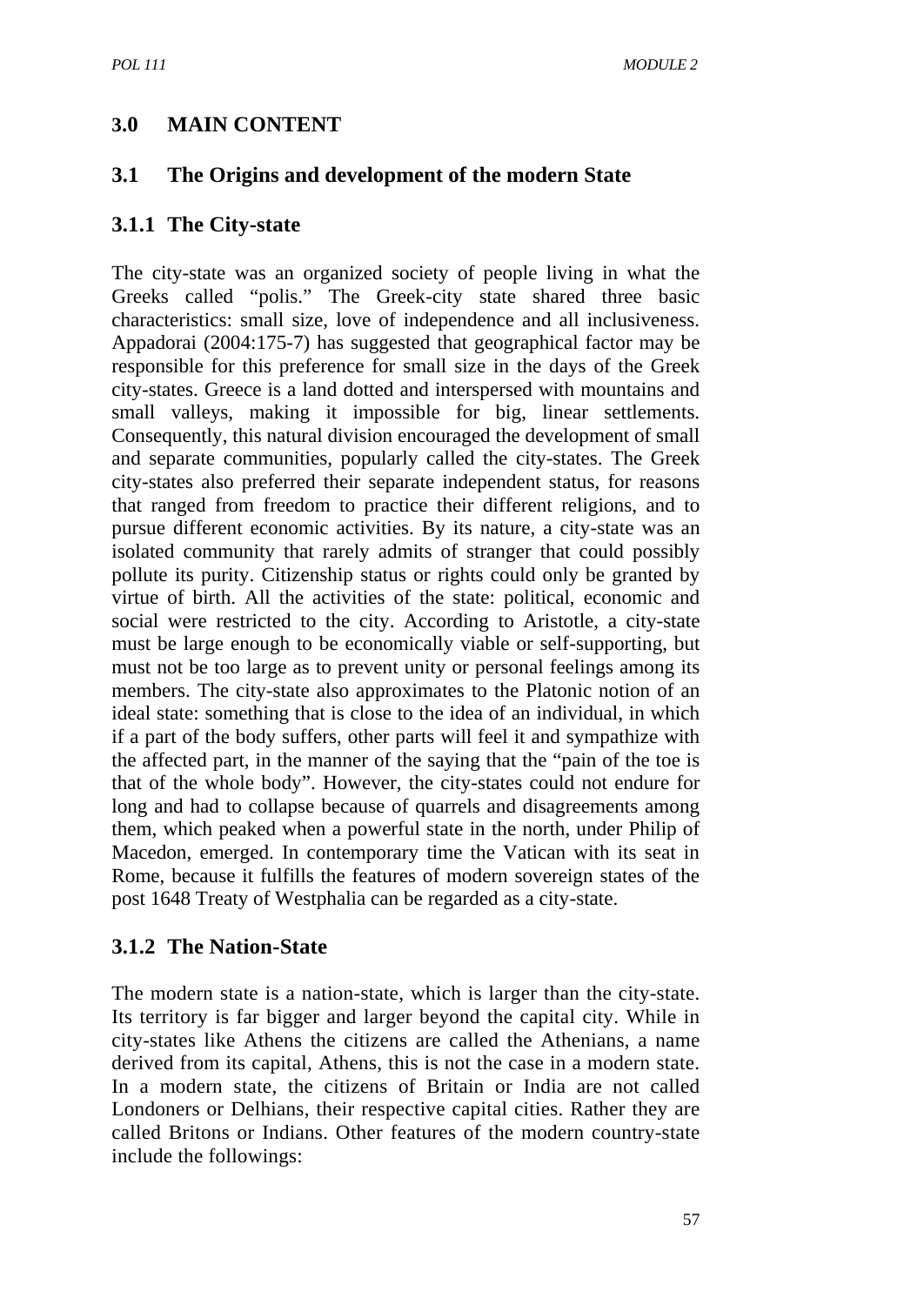- (i) In a nation-state because of its size, only indirect democracy or representative government is possible, unlike in a city-state where participatory or direct democracy is the rule.
- (ii) The modern state also faces more daunting social, economic and political challenges and problems due to its complexity than a city-state.

#### **SELF-ASSESSMENT EXERCISE 1**

List the characteristics of a city-state in comparison with that of a nation-state

#### **3.2 Theories on the Origins of the State**

There are many theories on how and when the state came into existence. The origin of state has, over the centuries, generated disagreements among scholars. While some have argued that the institution of the state originated from the will of God (the fall of man from the Garden of Eden), others proffered different theories. We will examine these different theories in this section.

### **3.2.1 The Natural Theory**

According to Aristotle, human by nature are social beings; that is they naturally gather and interact among themselves in a community. Beyond the biological necessity for this interaction, human beings also find more fulfillments when they come together socially. This coming together in a community or state is the only way men seek to achieve moral perfection. This therefore makes the state the natural environment in which a man could be truly human, and as Aristotle pointed out; an individual outside the state is either "a beast or a god."

#### **3.2.2 The Force Theory**

The force theory has two components: the negative and the positive. The negative conception of the force theory states that the state was created by conquest and force, i.e. by the forceful subjugation of the weak by the strong. A powerful group of bold and cunning men got together and made themselves masters over the rest of the society. They took over the resources of the society, ran it in their own interest, thereby making the rest of the people their servants. The Greek Sophist, Thrusy Machus once observed: "Justice is the interest of the stronger." Marx equally shares this view when he agrees that the conquest band imposes her dominion on the conquered. Machiavelli was also a fanatical believer in force theory when he admonished every prince (leader) to combine force with guile in order to sustain himself in power.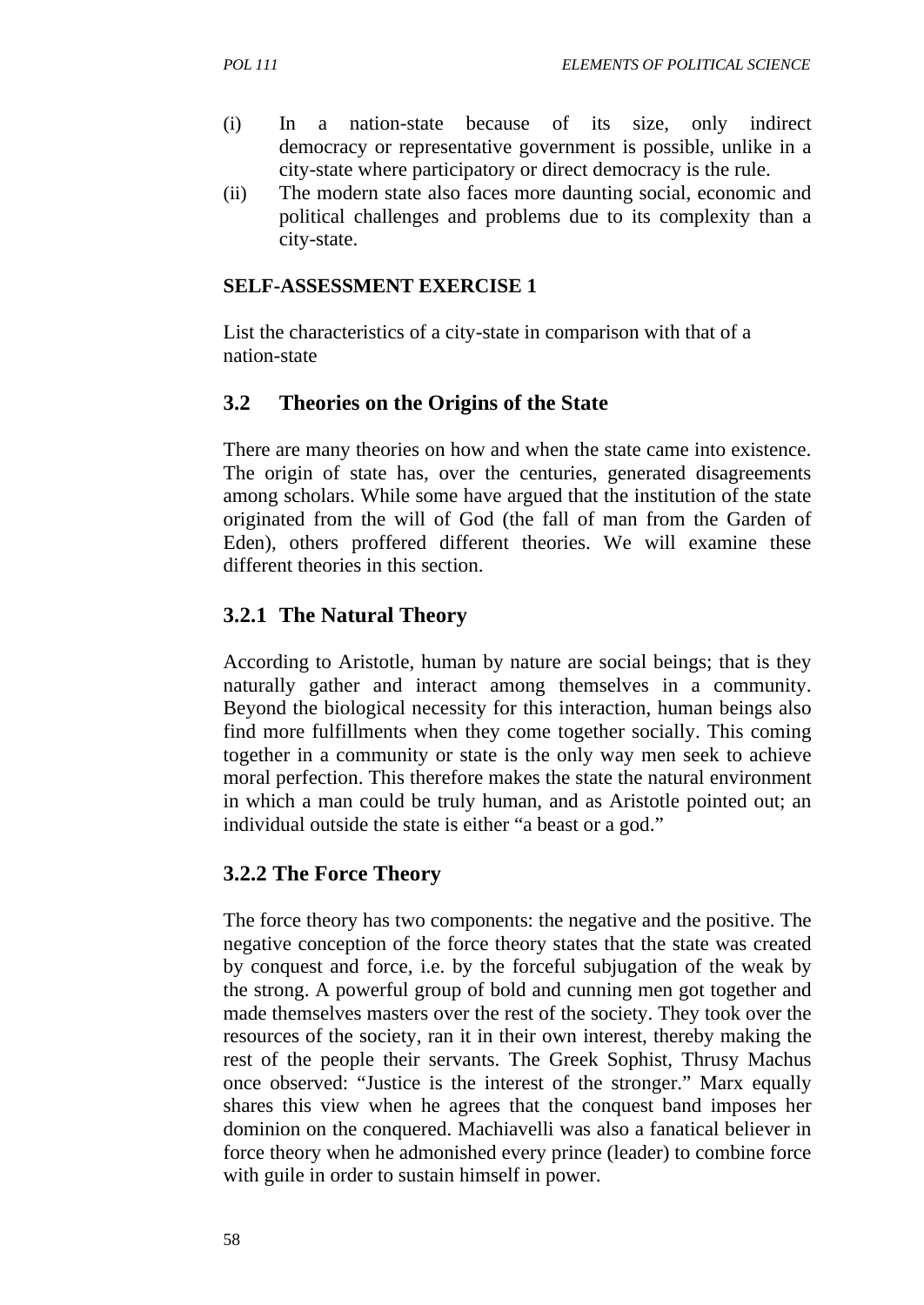In some respects, it could be argued that Rousseau is also of this view when he argued, "the strongest is never strong enough to always be master, unless he transforms strength into right and obedience into duty". During the inter war years, Benito Mussolini and Adolf Hitler used the force theory to convert Italy and Germany into a police and totalitarian state respectively. Mussolini's idea of a police state is the forerunner of what is today known as Statism. According to him, the State has mystical properties; it is the centre of life, with incomparable purpose and meaning. Just as individual has a personality and a will of its own, the State, Mussolini argued, draw from each developing a personality and will of its own. The will of the state is therefore a measure of values, virtue and wisdom. As the late Italian fascist declared: "The power of the state is total and commitment of the individual must be total...everything for the state; nothing against the state: nothing outside the state".

Likewise, Hitler employed German mythology, elitism, militarism and the concept of a corporate state to foist a one-man power regime in Germany. Hitler declared:

When those with the greatest will to power dominated others, the most perfect possible existence would have been achieved...It is evident that the stronger has the right before God and the world to enforce his will" (quoted in Baradat 2000:251). All the scholars quoted above are all in agreement with Coulumbi who wrote, "Consideration of justice arises between parties of equal strength, and there is no dishonor, but only prudence when the weak capitulate to the poor." Maclves is however one scholar who was opposed to force, since according to him force is destructive violence. "Force does not create right."

History has also shown that though many leaders have acquired power through force (revolution) but not all have been able to keep the power thus acquired through the same means. Due to this origin, the state is sometimes viewed as an evil contrivance that could be resisted in a righteous cause. Harold Laski (1982) was of this view when he described rebellion against the state as a contingent duty of a citizen, especially if it departs from its utilitarian purpose. This conception of the state has therefore given encouragements to revolutionary groups who consider opposition to the state as a worthy and altruistic cause. Thus, in history we saw the rejection of the doctrine of the two swords (Roman Catholic doctrine) by the Protestants, as well as the challenge of the monarchical tyranny by the Republicans.

On the other hand, the positive conception of the force theory developed in 19<sup>th</sup> century Germany. Rather than being born of, or the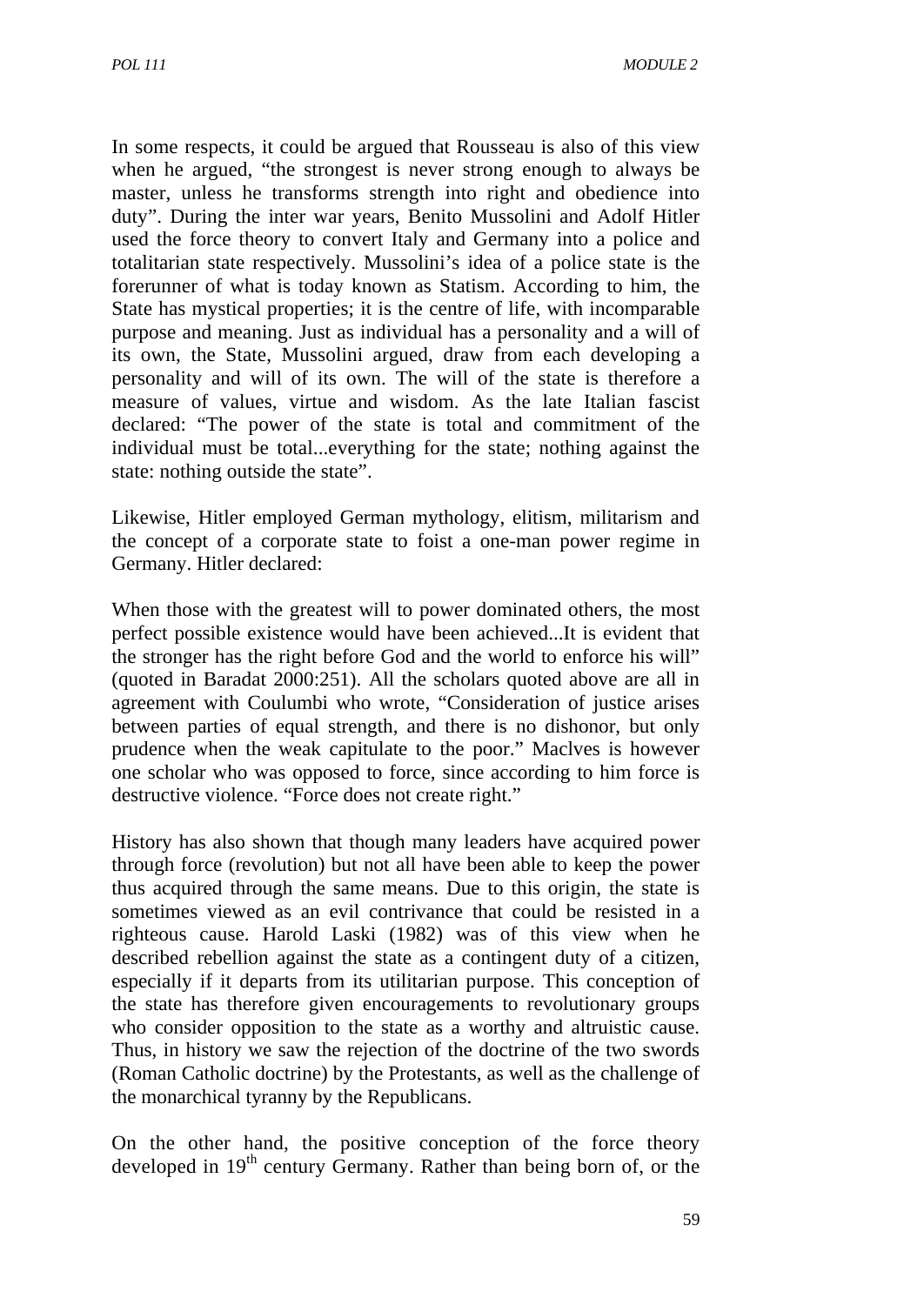incarnate of evil, it is force that is said to dignify the state (Baradat, 2000:52). The concept of "might is right" is meant to legitimize the rule of the strong over the weak. Nietzsche, a prominent member of this school argues that by institutionalizing the power of the strong over the weak the state was doing the right thing; since the weak should be ruled by the strong.

#### **3.2.3 The Divine Rights of the King Theory**

This theory states that state is of supernatural authority that was created by God and that God appointed some people to preside over the government of a state on His behalf. In other words, the Chiefs, Emperors, Presidents are said to be anointed orvery close to God, hence the subjects must obey them. Disobeying them means direct opposition to God. The divine Theory was used to justify the rule of monarchs as best exemplified in the rule of the Tudors in Britain. As Appadorai (2004:229) explains "monarchy is a divinely ordained institution"; Kings are accountable only to God only; and non-resistance and passive obedience are enjoined by God." Other example of leaders who have claimed divine right in both ancient and modern governments include the Hindu Maharajahs, who was regarded as the incarnate of the God Krishna, the Egyptian kings reputed to be the son of Ra, and the Mikados of Japan who was said to have carried the claim to divine right to rule to the extreme, when they asserted that they were the incarnations of the sun-God who ruled the entire universe.

### **3.2.4 The Social Contract Theory**

There are many versions of this theory. However, the kernel of the theory is that government came into existence because of a contract between the ruler(s) and the ruled. The understanding is that individuals surrender their rights to rule themselves to the government or a constituted authority, with the hope of getting security and every necessities of life in return. However, why the contract was established or how did it happen, is where opinion differs.

### **3.2.5 Thomas Hobbes's version**

His version of the social contract appeared in his popular book *The Leviathan*. According to Hobbes, in the beginning men were living in a "state of nature" where life was "poor, solitary, nasty, brutish and short." In order to free themselves from the state of nature, which was characterized by selfishness and unbridled desires, men decided to surrender all liberties to one man (the leviathan or king) or an assembly of men. The aim was to transform the state of nature with its insecurity of life and property to a civil society, where peace and order prevails.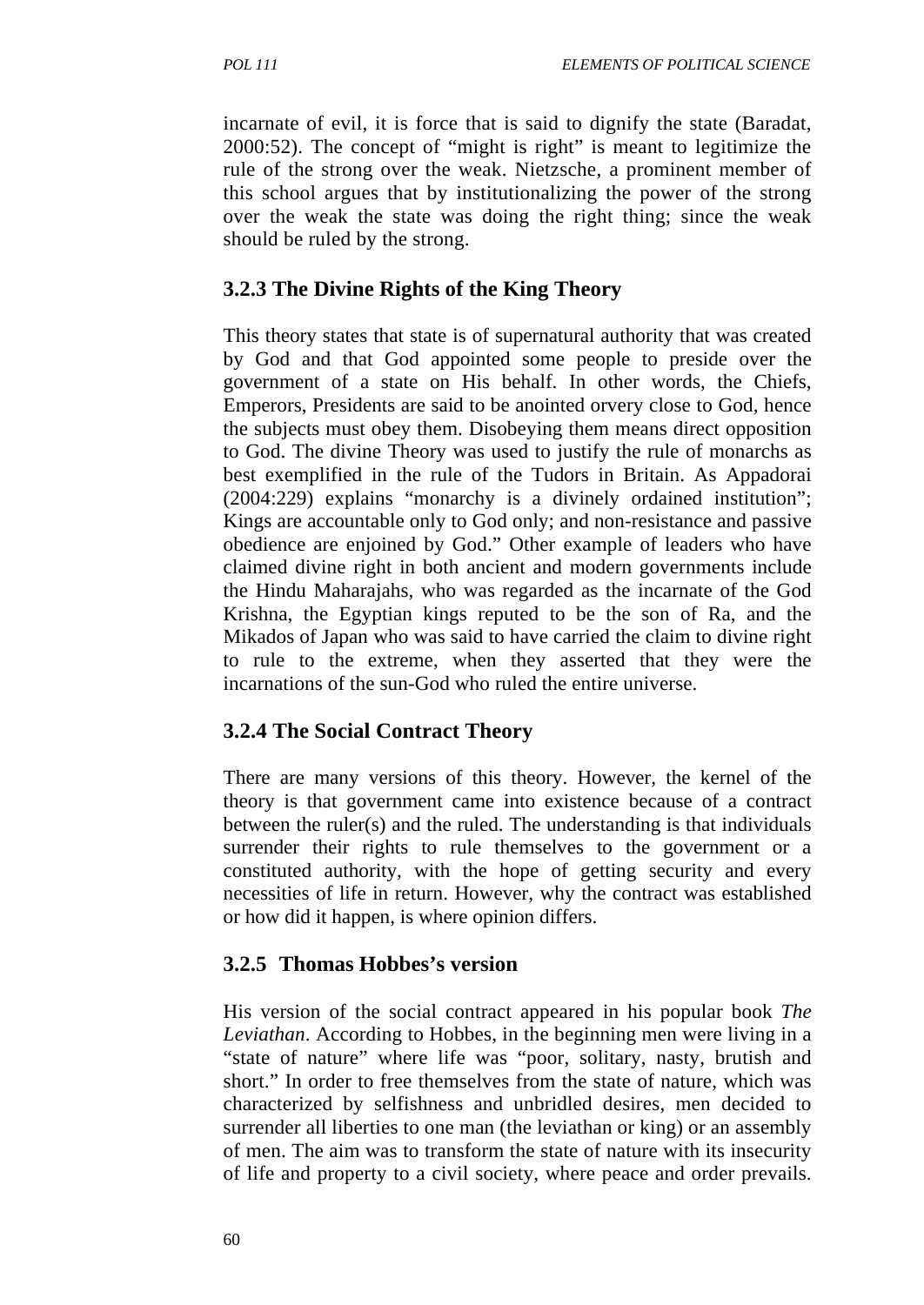This was the origin of social contract or as observed by Hobbes, the creation of the great leviathan. Hobbes wrote the *Leviathan* in 17th Century England to justify the restoration of the Stuart dynasty.

Hobbes' Leviathan was a response to the problem of social order, and was specifically meant to regulate the relations between society and man, and between the sovereign and the citizen. In England of the  $17<sup>th</sup>$ Century, the forces of absolutism in alliance with Anglican traditionalism were in competition with those of puritan reform that was in league with parliamentary assertiveness. To justify the absolute power he recommended for the monarch or Leviathan, Hobbes had to appeal to natural law (Nisbet, 1973:24). There are also John Locke and J. J. Rousseau's versions of the theory of Social Contract that are different from that of Hobbes' only in emphasis but not in substance.

# **3.2.6 The Marxian Theory**

The basic claim of this theory is that in the beginning, life was not in a state of nature, but was peaceful. There were no selfish people who harbored egoistic interest of appropriating the resources of the society, for their selfish interest, as the society's resource were shared fairly equally by every member of the society. According to the Marxists, this period was known as communalism. However, with the collapse of communalism came feudalism. This period witnessed the emergence of social fragmentation. Some powerful individuals assumed the status of the lords and took over total control over the means of production. Other members of the society were relegated to the status of serfs and were used by the lords as instruments of production on their property. Those serfs had no property of their own and the feudal lords appropriated all that was produced through their labor. During the feudal epoch, the lords formed a government that protected their personal safety and property, and the government kept their serfs under perpetual subjection.

After the demise of feudalism, especially in Western Europe, came capitalism. In the capitalist epoch of development, those who control the means of production are the industrial bourgeoisie and their main instrument of production is the proletariat. In the capitalist state, the government that emerged was that of the bourgeoisie.

Hence, Marx and Engels declared in *The Manifesto of the Communist Party* that the "executive of the modern state is a committee of the bourgeoisie." All laws made in every capitalist state are meant to protect private property or to be specific, protect the properties (banks, industries, cars etc) of the capitalists. The bourgeoisie controls the government and monopolizes the instruments of coercion to protect their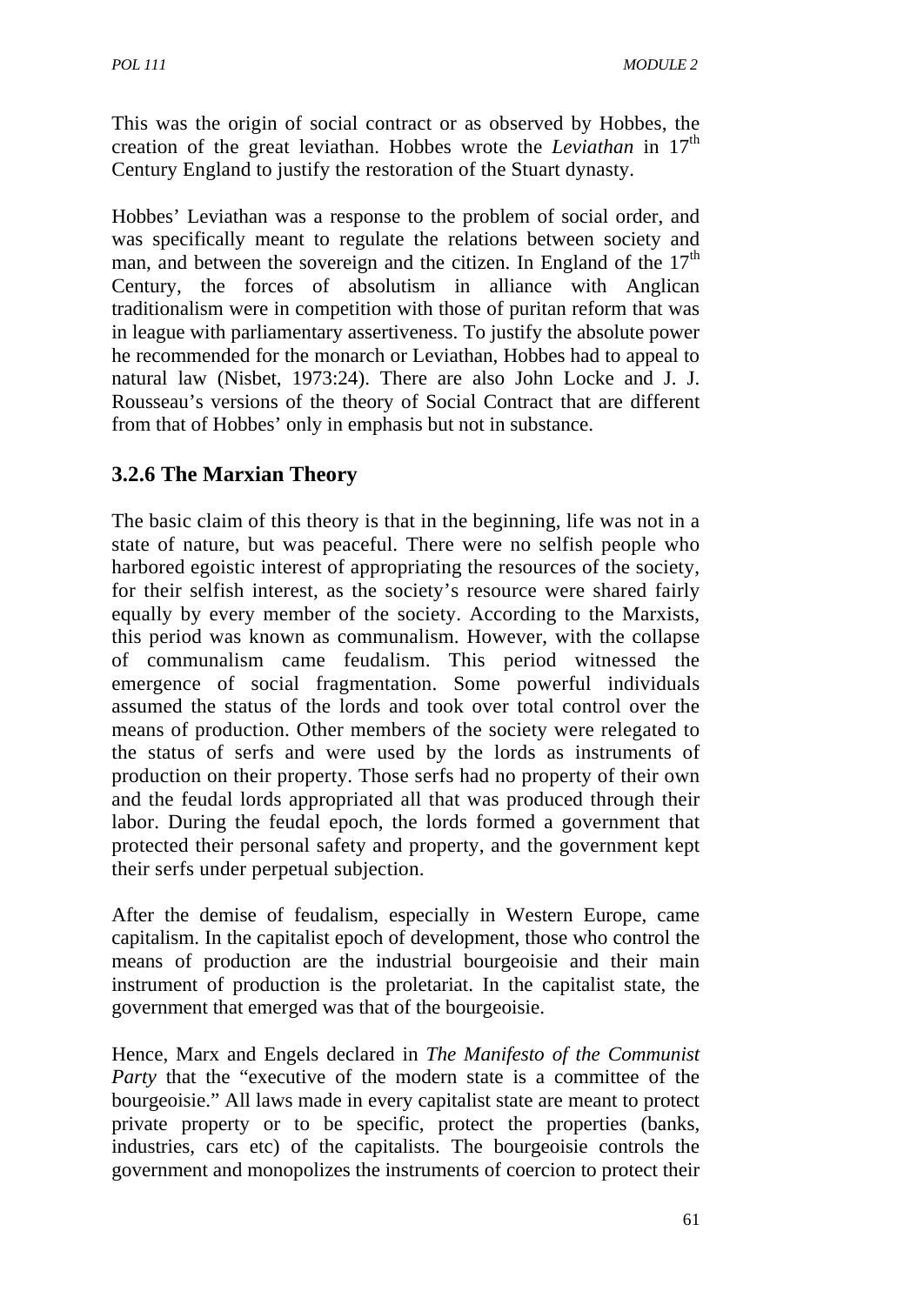private interests. The Marxists further argue that after the demise of the capitalist state, a socialist state will be instituted under which the government will impose its dictatorship on the bourgeoisie. However, after all pockets of resistance by the bourgeoisie and injustice have been completely eliminated, the state will wither away and give way to the dictatorship of the proletariat.

# **3.2.7 The Family Theory**

There are also different versions of this theory; however, there is a consensus among the versions that the state or government started from the family and expanded to the clan or kinship group, to the community and finally the state was created. This means that a single family expanded and the rules made by parents of the nuclear family were transferred to the enlarged family, which later on developed to the level of the modern state. Hence, Maclves has observed that government is continuous by the more inclusive society of a process of regulation that is already highly developed within the family. How this happened is where opinion differs.

### **3.2.8 Sir Henry Maine and the Patriarchal Theory**

Maine has argued vehemently that the modern State or government is traceable to the male decent in every family hence, the evolution of the state is patriarchal in nature. His arguments run as follows: The unit of primitive society was the family in which the eldest male parent was supreme. His power extended to life and death and was as qualified over his children and their houses as masters over his slaves. The single family breathes up into many families, which all held together under the head of first family (the chief or patriarch) becomes the tribe. An aggregation of tribes makes the state. In his own opinion, Milennan believed that the state evolved matriarchal. It is a contention that the primitive group had no common male head and that Kinship among them could be traced only through the woman. That it is only through the women, that blood relationship can be traced and not through men. Hence, he observed that, "maternity is a fact, paternity an opinion."

### **3.2.9 Evolutionary Theory**

This theory considers the state mechanism, neither a divine institution nor as a deliberate human contrivance; but sees the emergence of the state as a result of natural evolution. However, J. W Buress is of the view that the evolution of the state has been due to a gradual and continuous development of human society out of a gross imperfect beginning, through crude but improving forms of manifestation towards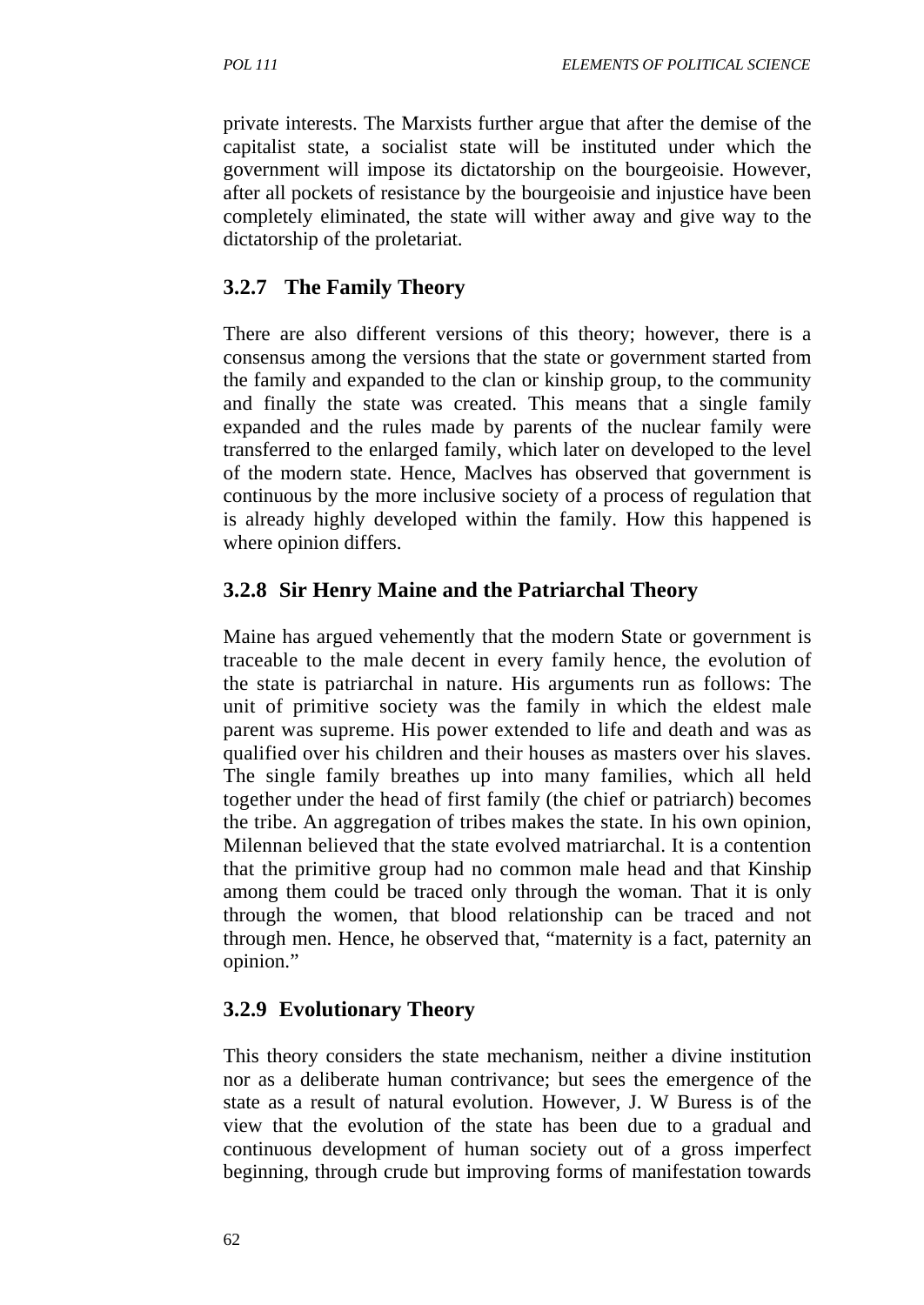a perfect and universal organization of humanity. Sharing this view, conservative British philosopher Edmund Burke (172 9-1777) believed that the state evolved out of a complex set of human needs and that neither these needs nor the characteristics of the state can be totally understood through human reason. He therefore advised against tampering with existing institutions and social relationships because they are the sinews that hold society together.

Furthermore, Greece et al (1976) has observed that the ancient Greeks gave the evolutionary or natural theory of the state, it highest prominence. They had viewed man as inseparable from the state, which they considered not only a necessity for human survival, but also the means whereby man could achieve the "good life." Aristotle assessed that man was "by nature a political animal" who could fulfill himself only through the state and that man outside the state was indeed, not a man at all, but either a god or a beast.

### **SELF-ASSESSMENT EXERCISE 2**

Articulate the contradictions between the Divine Right of the King and the Social Contract Theory.

# **3.3 Appraisal of the Theories of the State**

We can broadly classify the theories discussed above into two; and to use Saint Augustine's terminology, one serving the city of God, and the other the city of man: one spiritual and the order temporal. In its early days, the state was subsumed within the Church. Nevertheless, in the wake of the successive impact of the Renaissance, Reformation and Enlightenment, otherwise called the Age of Reason, the doctrine of the infallibility of the Papacy was challenged. The decline in the primacy of the Church in secular matters was assisted by what was called the indulgences. What is today known as corruption of the leadership of the Church was initially mildly challenged by Erasmus, and later more forcefully by Luther, who led the revolt against the Church and the demand for the separation of the State from the Church. But in spite of its defects or imperfections, until it yielded to the temporal order, the spiritual order from which the theory of Divine Right of the King found its justification, remained an anchor of societal stability.

The rise in secularism-the increasing attention to non-religious values marked the beginning of the emphasis on private initiatives in economic matters, and human rights in politics. Yet, it was realized that individualism if left without control or check could resort to anarchy. Thomas Hobbes, John Locke and J. J. Rousseau, the prime philosophers of this era all agreed that individual should be free, but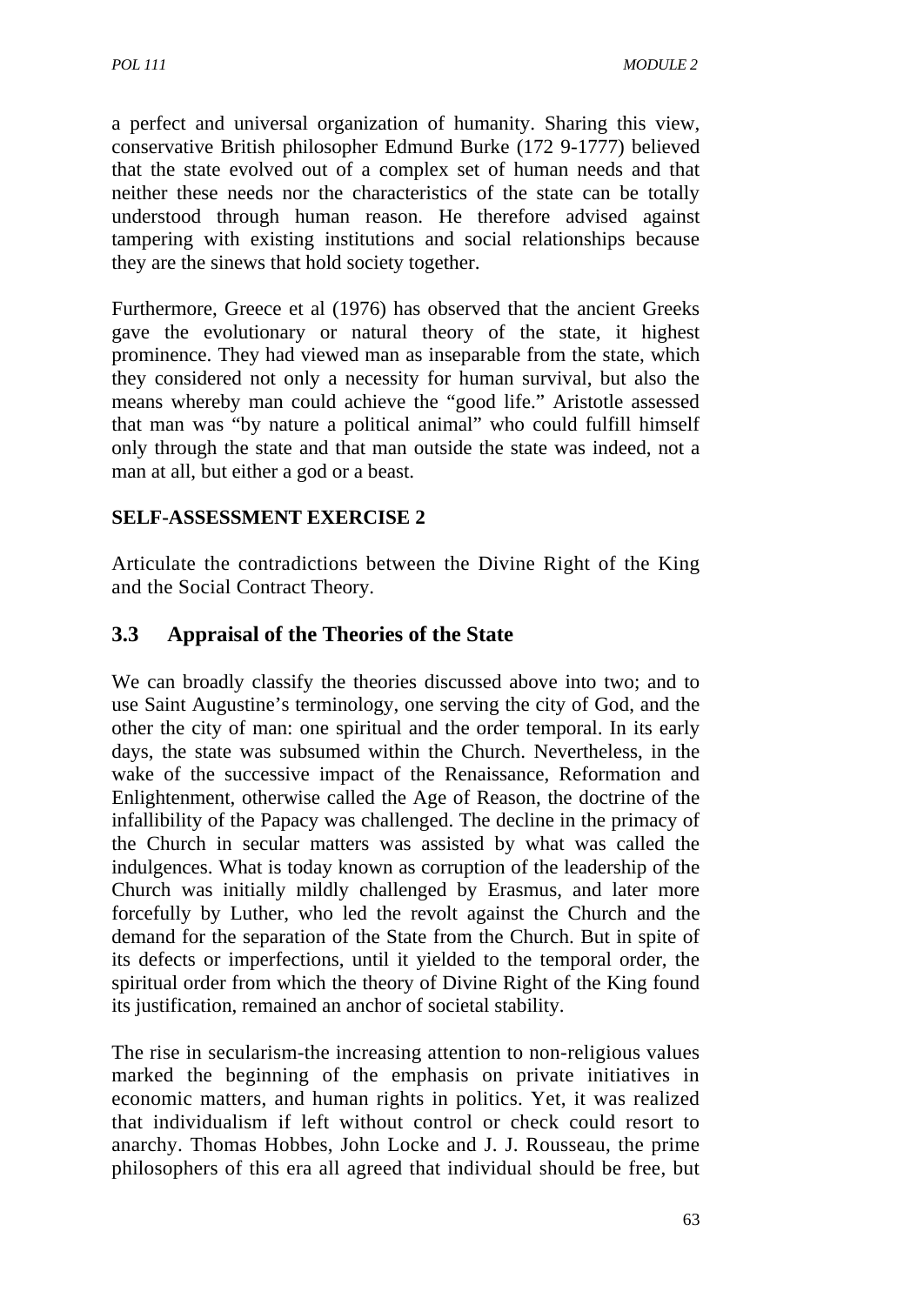they disagreed on the definition of freedom, or the limits to be imposed on the exercise of this freedom. Hobbes argued that freedom was possible only when the individuals in society subordinate themselves completely to the monarchs, hence his *Leviathan.* Locke, a liberal believed that freedom could be maximized when the individual was left alone; hence his preference for parliamentary republic, while Rousseau preferred an "infallible" general would, through the democratic process (Baradat, 2000:64-5).

Historically, the Greek city-state where direct democracy was practiced was the highest expression of individualism, at least in political matters. Similarly, Adam Smith's notion of the "invisible hands" in his *The Wealth of Nation*s, before the rise of Mercantilism, known today as state's involvement in business foreign trade is its equivalent in the economic realm.

#### **SELF-ASSESSMENT EXERCISE 3**

Explain a theory of the state you think will be able to achieve its true purpose.

### **4.0 SUMMARY**

In this unit, we have examined the origins of the state from the period it began from the simple city-state to the more complex and modern country-state of today. We also discussed different theories of the state, and finally did an appraisal of these theories, thereby taking our discussion from the realm of theoretical exposition to a practical level of analysis.

#### **5.0 CONCLUSION**

The institution of the state emerged as a political necessity in order to cope with the need of man when he changed from being a wandering into a settled being. Without claiming to be holistic in how they conceived the state, each of the theorists on the origins of the state examined the state from different angles. The correct approach you should take as students is not to accept one theory and reject the others, but how you can reconcile or combine these theories in order to have a more comprehensive view of the state.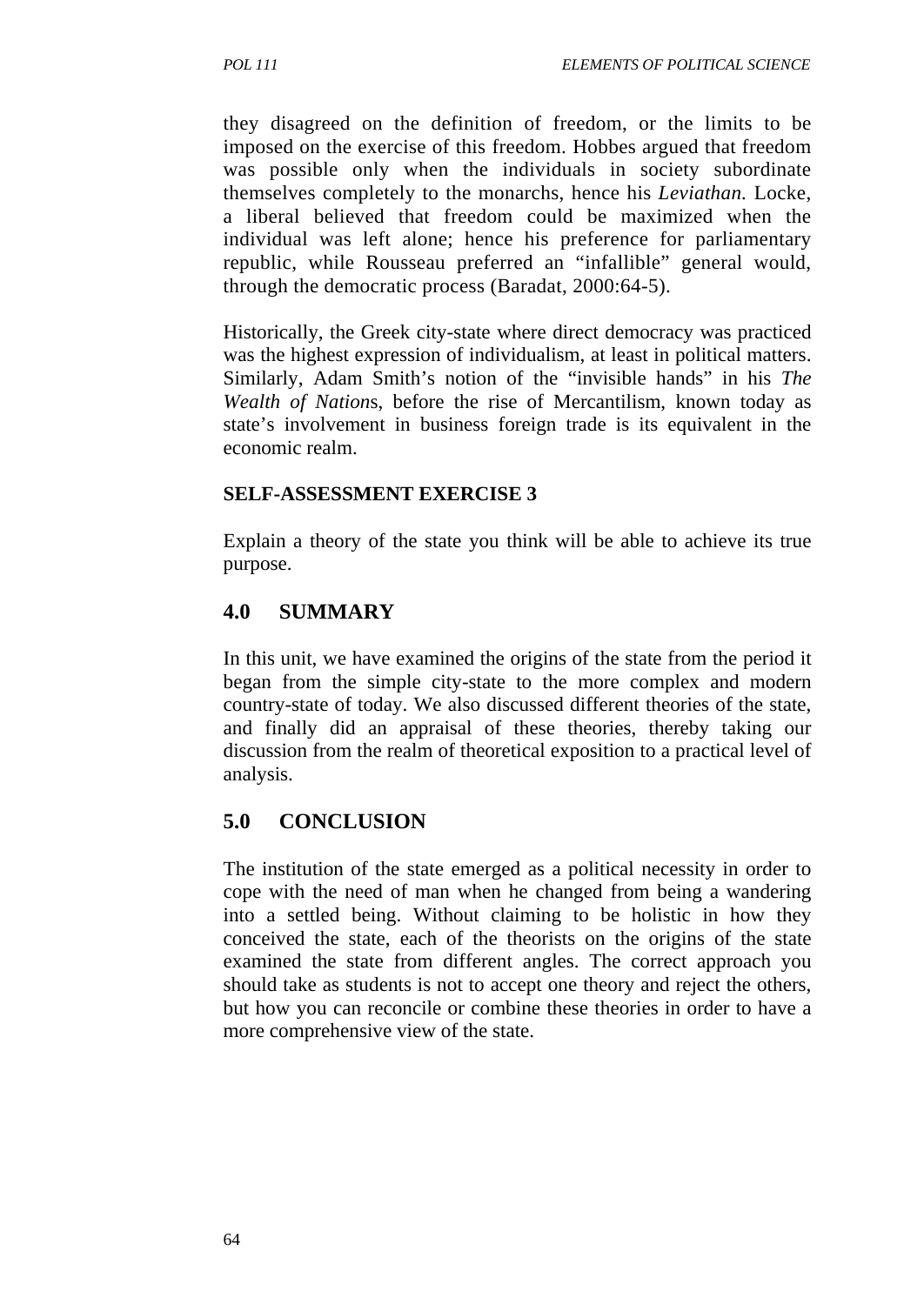### **6.0 TUTOR-MARKED ASSIGNMENTS**

- 1. Explain the importance of the theories of State to the understanding of the true purpose of a State.
- 2. Enumerate ways by which the challenges of the modern nationstate different from those of the old city-states.
- 3. Identify the major Social Contract theories of the state and explain the differences between them.

### **7.0 REFERENCES/FURTHER READING**

- Mbah, M.C.C (2007) *Foundation of Political Science,* Anambra Rex Charles and Patrick Limited p.144-145
- Appadorai, (2004) *Substance of Politics*, Oxford University Press, London
- Mill, J. S. *Representative Government,* Everyman Edition
- Laski, H., (1982) *A Grammar of Politics*, George Allen and Unwin Publishers London
- Jordan, R. (1982) *Government and Power in West Africa*, Ethiope Publishing, Benin City
- Baradat, L. P. (2000) *Political Ideologies: Their Origins and Impact*, Stratford Publishing Services, New Jersey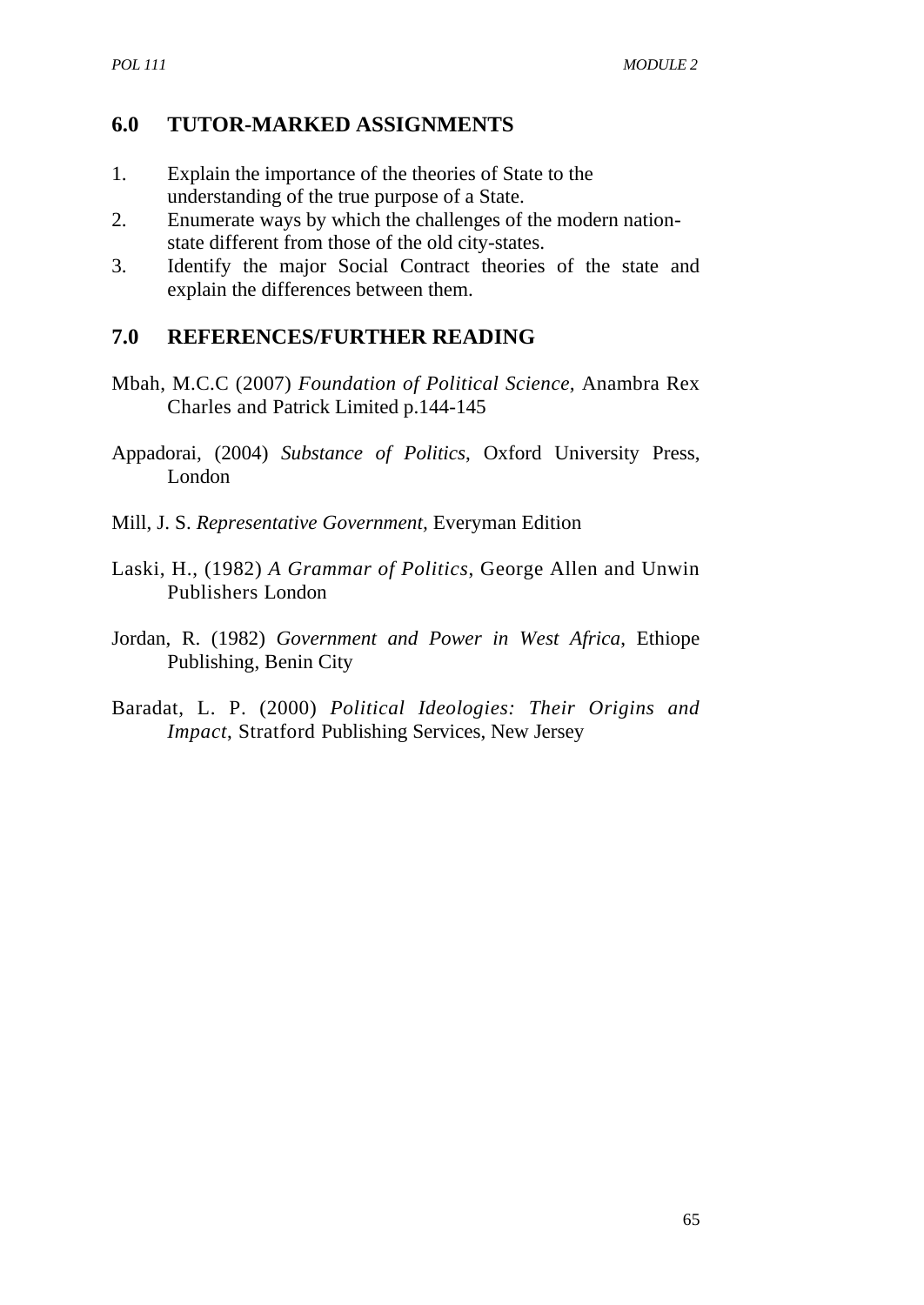### **UNIT 2 THE STATE AND NATION: CHARACTERISTICS AND FUNCTIONS**

- 1.0 Introduction
- 2.0 Objectives
- 3.0 Main Contents
	- 3.1 The Concept and Characteristics of a State
	- 3.2 The Functions of the State
	- 3.3 The Class character of the State
	- 3.4 Concept and features of a Nation
	- 3.5 Concept of Nation-state
- 4.0 Summary
- 5.0 Conclusion
- 6.0 Tutor-Marked Assignments
- 7.0 References/Further Reading

### **1.0 INTRODUCTION**

In this unit, we will continue our discussion on the concept of the state. We will however proceed from the discussion on the theories of the origins of the state to a more practical level of examining the features and characteristics of the state. We will also discuss the functions of the state, where an attempt will be made to make distinction between the state and government and between a state and a nation/nation-state.

### **2.0 OBJECTIVES**

At the end of this unit, you should be able to

- explain the meaning and characteristics of a state
- discuss functions and purposes of a state within a society
- differentiate between the state, nation and nation-state.

### **3.1 Definition and Characteristics of a State**

Scholars have approached the concept of a state and its definitions from different perspectives. Harold Laski (1982) defines a state as "a territorial society divided into government and subjects claiming within its allotted physical area, a supremacy over all other institutions. In this definition, four elements can be identified: people, territory, government and sovereignty. Although, the words 'state' and 'nation' are closely related, they do not mean the same thing. The term state applies to that political authority which maintains domination over a specific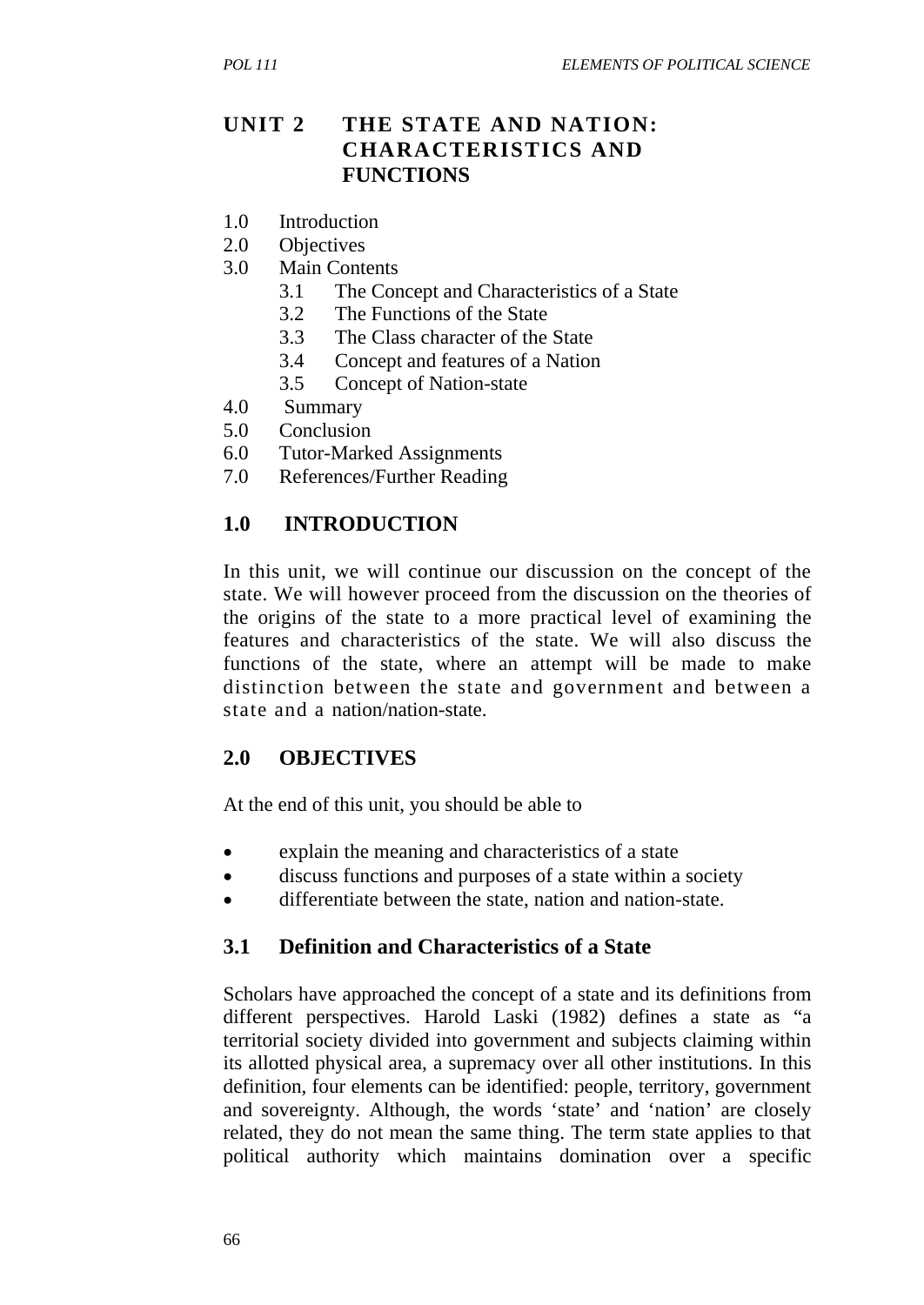geographical area. It is the means by which the people are organized for the purposes of legal coercion.

To Borlatsky (1978) the state mechanism is usually regarded as "an autonomous entity set-off from the society by a system of norms, rules and prejudices that reflect a certain specialization of labor within the society."

On his part, Marx Weber (1964) defines the state as "a regime or supreme authority, which gives order to all and receives orders from all." Northedge (1971) also gave an international dimension to the state when he defines it as a means by which people are organized for participation in the international system. This conceptualization is closer to that of Woodrow Wilson who defines a state as "a people organized for law within a political community. Karl Marx introduced the ideological dimension to his definition, when a defines the modern state as "a committee for managing the affairs of the whole bourgeoisie"Common to all these conceptualizations is that above all, the state is a political community that recognizes the importance of law in its internal organization and its external relations. A state also functions within a deliberately structured institutional framework. It possesses compulsory jurisdiction over those who live within its territory. Employing his inimitable expressive language to compare the state with other associations, Harold Laski (1982:39) states:

With the state, the case is different. I can dissent from its conclusions only at a cost of penalty. I cannot, in any fundamental way, withdraw from its jurisdiction... It may choose to tax me out of existence... It may compel me to sacrifice my life in a war that I believe to be morally wrong.

"The state," according to Leeds (1981:7), "is a territorial association, an area with a clearly defined boundary within which a government is responsible for law and order." Every person becomes a member of a state at birth and the membership cannot be disowned but citizenship can be transferred through naturalization. The state has a monopoly of coercive powers over every person domicile within the defined territory. This implies that all individuals and groups living within the state are subject to its authority. The authority exercised by the state is usually defined by the constitution, which provides for the institutions of government that are necessary to ensure internal stability and external security. For any polity to be regarded as a state, it must have the following fundamental elements: *population; defined territory; government and sovereignty*. These characteristics differentiate a state (properly so-called, e.g. Nigeria, USA, etc.,) from a state (a component unit in a federation, e.g. Kwara, Lagos, New York, Illinois,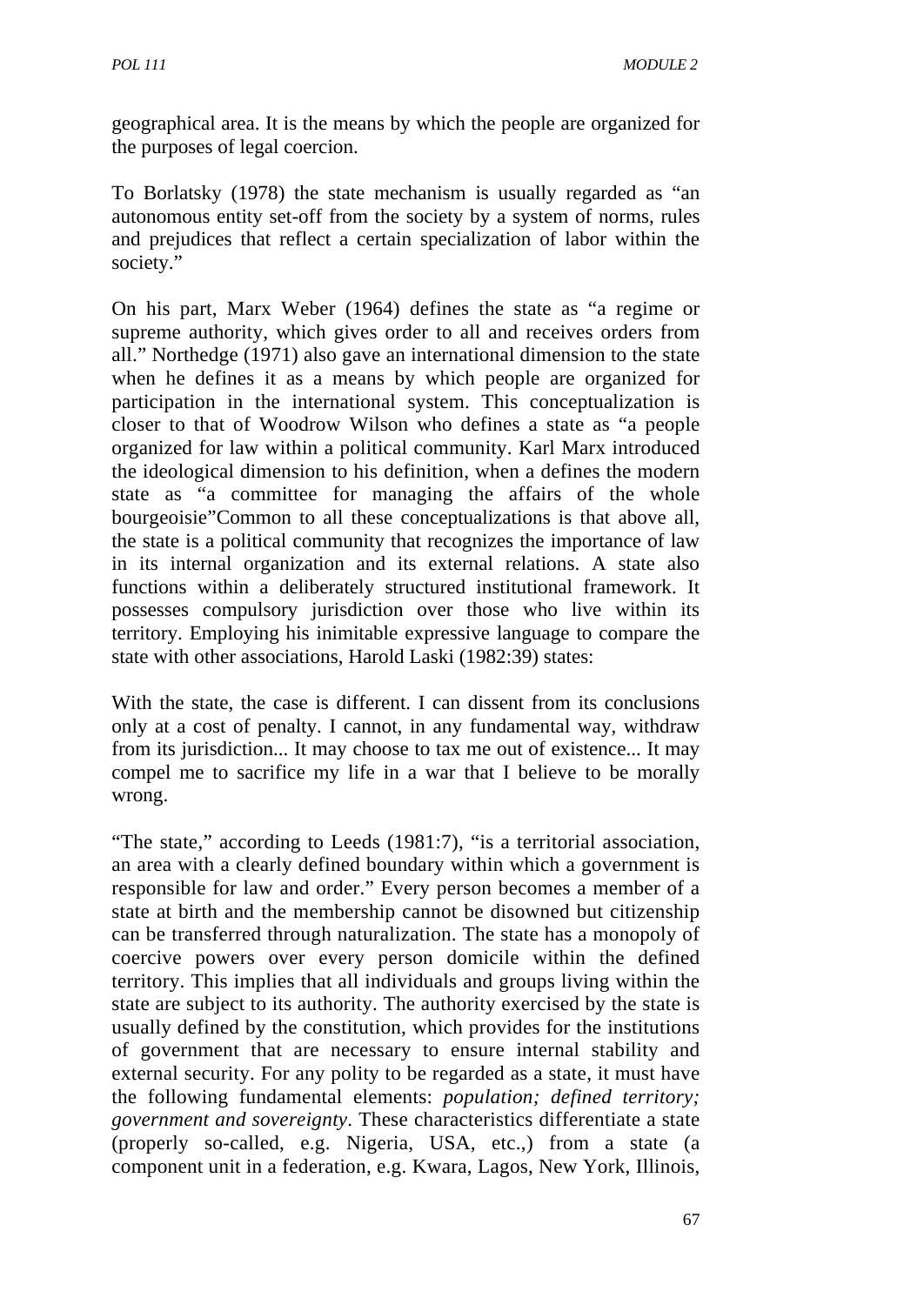etc.,) and such other sociopolitical institutions like a nation, a society, etc.

Since the state is an artificial person, it operates through an agent called ' the government' which is an administrative institution capable of resolving conflicts between groups within the society by making enforceable decisions without necessarily the use of force. Although, government as the agent of a state, is that body which exclusively exercises the legitimate use of force in making regulations and in enforcing its rules within the given territorial boundary. However, the allegiance and loyalty of the citizenry in a state is to the state but expressed it through the agents of the state - the government. In addition, states seldom apply force to maintain its authority as the threats of sanctions or punishments, which constitute the basis of justice, are sufficient to obtain obedience.

One of the main purposes of government is to minimize or eliminate likelihood of any challenge to the state's authority. Otherwise, the possibility of internal conflicts and instability that might lead to the failure of the state is imminent. It should be noted that the government (in this context) is a narrow concept, a sub-structure within the superstructure of the state; since the state includes both the government and the governed while government is only the machinery through which the state realizes its purpose. In addition, sovereignty is the characteristic of the state and not of the government even though the government exercises sovereignty on behalf of the state. Another distinction is that while the state is relatively more permanent than government, government is temporary and changes more frequently. It is however possible that one state may dissolve into several other states like the former Soviet Union, which broke into fifteen new states. Yugoslavia also split into six after a civil war, which led to the disappearance of the country from the world map while Czechoslovakia dissolved into two states - Czechs and Slovak.

The random and arbitrary ways in which frontiers are superimposed on the world map means that states vary enormously in their sizes, mineral deposits, access to the sea, vulnerability and cohesiveness. Part of the authority of the state came from other states recognizing its sovereignty, i.e. the state's ability to exercise supreme power over its citizens without external interference. In international law, there are two kinds of recognition; *de facto* and *de jure*. De facto recognition of one state by another is given when a state agrees that another is able to exercise proper governmental control over its territory. De jure recognition is given, if the recognizing state thinks that the method by which the government in the other state was formed is in accordance with the accepted constitutional traditions and procedure of that state.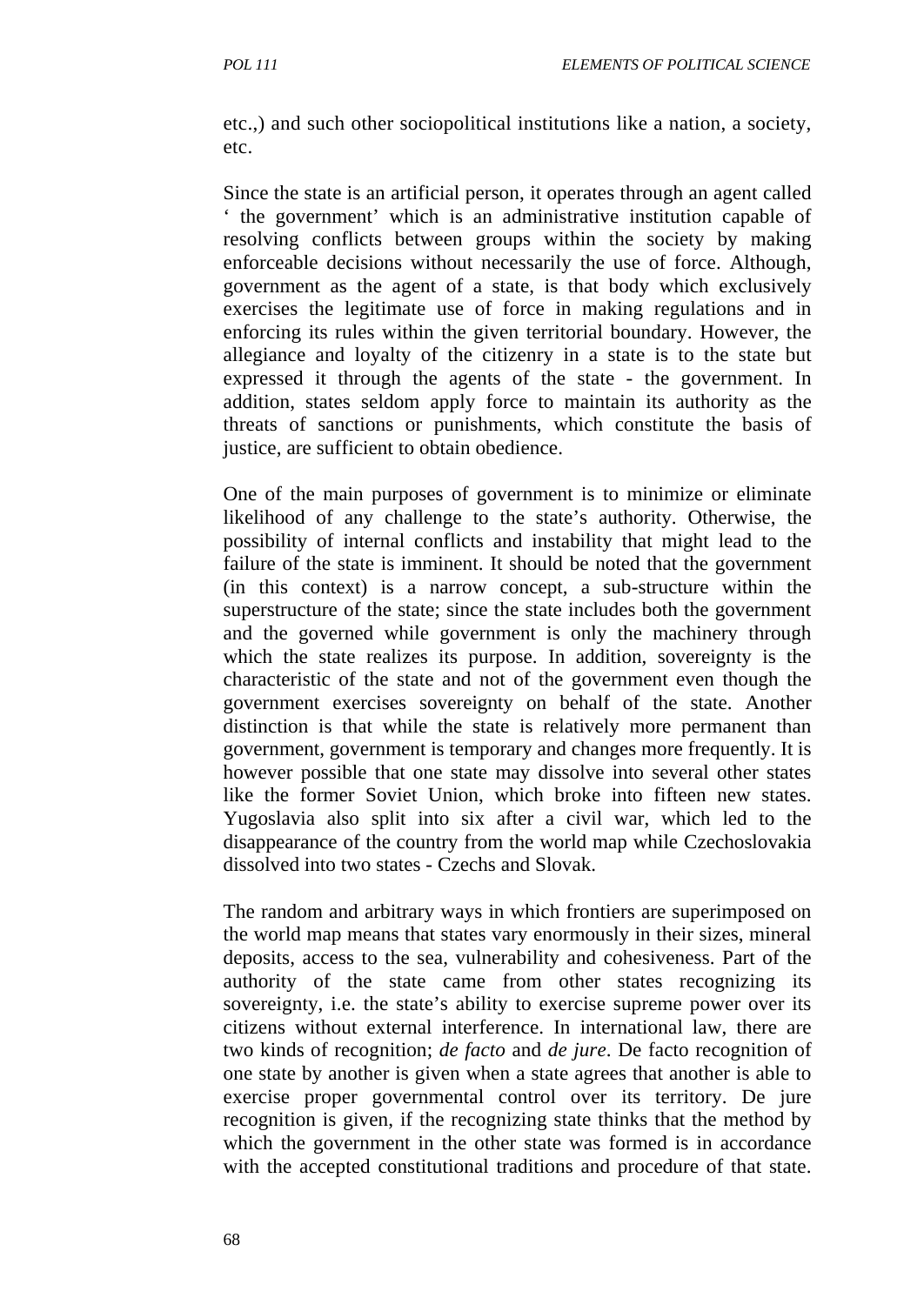| <b>The State</b>                           | <b>The Government</b>                                                   |
|--------------------------------------------|-------------------------------------------------------------------------|
| State is the principal                     | Government is the agent                                                 |
| Life expectancy is<br>permanency; Lives in | Life span is ephemeral/temporary;<br>- It<br>changes hands periodically |
| Membership includes every                  | Only a few employed or elected are                                      |
| Existence is abstract                      | Exists in concrete terms, could be seen                                 |
| Power and authority are                    | Exercises delegated powers and                                          |
| Powers and authority are<br>absolute       | Powers and authority are limited by the<br>constitution                 |
| States are not different in<br>nature      | are different forms<br>There<br>and<br>οf<br>types                      |
| Membership is compulsory                   | Membership is optional                                                  |

The table below summarizes the relationship between the state and the government:

### **SELF-ASSESSMENT EXERCISE 1**

List the major characteristics of a State and a government.

#### **3.2 Functions of the State**

The state evolves for the sake of life and continues "for the sake of life" (Aristotle). The end of the state is therefore ethical. As Newman puts it: "the state exists (according to Aristotle) for the sake of that kind of life which is the end of man. When the state by its education and laws, written and unwritten, succeeds in evoking and maintain in vigorous activity a life rich in noble aims and deeds, then and not till then has it fully attained the end for which it exists". The ethical end of the state is subordinated to convenience in Locke's view. His concern is not with the 'good' but with the 'convenient'. This is the preservation of the people's property-which is Locke's general name for 'lives, liberties and estates'. The manner these natural rights is preserved is therefore the purposes of political society; and the exercise of power by government is conditioned by that purpose (Appadorai, 2004) Adam smith (1723-90) in his *The Wealth of Nation* (1776) laid down the following as the three duties the sovereign must attend to:

- 1. The duty of protecting the society from violence and invasion of other independent societies
- 2. The duty of establishing an exact administration of justice 76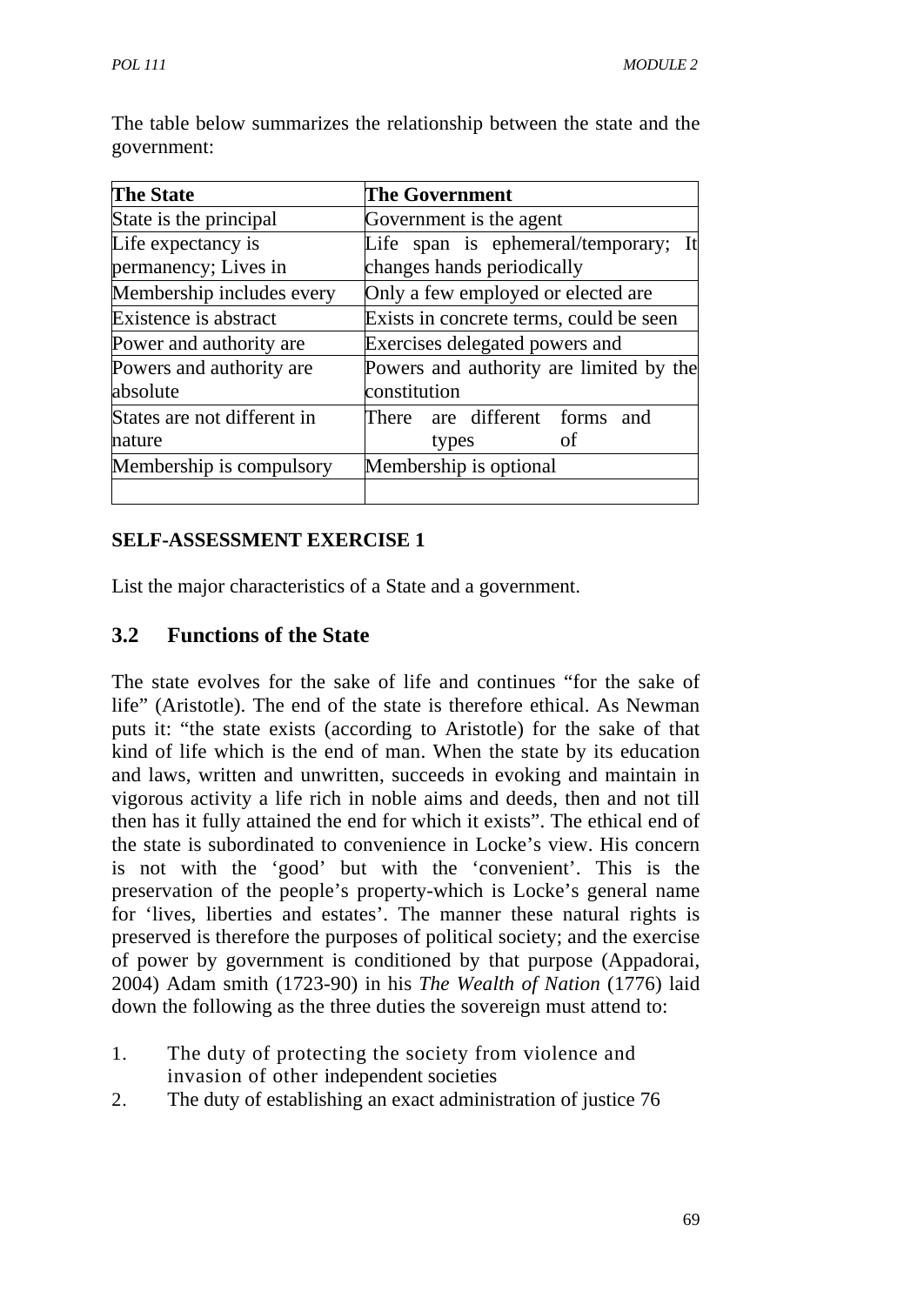3. The duty of erecting and maintaining certain public works and certain public institutions for the society

In contemporary language, these three functions are the maintenance of internal law and order, defense of a state independence, sovereignty and territorial integrity, efficient administration of justice and provision of public good and infrastructural facilities. Writing on the purpose of the state, Laski says the state is an organization that enables the mass of men to realize social good on the largest possible scale.

#### **SELF-ASSESSMENT EXERCISE 2**

Identify and discuss the purpose of the State

### **3.3 The Class Character of the State**

The assumption of statehood by most nations obscures the urgent fact that the state is only one, however, important, of the various groups into which society is divided. In the opinion of Harold Laski (1982:235), the state is, in its daily administration, the government; and the government may lie at the disposal of a special interest and it is essential it consult with the various groups if the will realized is to represent a just compromise between competing wills. In other words, Harold Laski was indirectly affirming Marxist's notion of the state, which states that a state expresses a will to maintain a given system of class relations.

Indeed, the territorial character of the sovereign nation-state enables a small fraction of its members to appropriate its power for its own ends even against the interest of their fellow citizens. It does so by the use of its supreme coercive power to that end. In a feudal state, law is made to serve the interest of the owners of land, the reason it embodies is their reason; the general end of society it seeks to fulfill is its conception of what that general end should be. Similarly, in a capitalist society, the owners of capital will similarly determine the substance of the law predominantly. However, it also reflects the interest of the society as a whole. Therefore, the idea of equality before the law within a state is meaningless, unless such society is a classless one.

The question arises whether the citizens always obey the state. What are the reasons for peoples' obedience? Is it out of fear, habit, consent or utility? No doubt, in some degree it is all of these. In a feudal state, the serf had no option but to live as the feudal lord decrees because it was upon such obedience that his livelihood and existence are guaranteed. In a capitalist system, the coercive power of the state is always at the disposal of the ruling class to compel obedience, thereby enforcing their will. The difference between a feudal and capitalist society is that while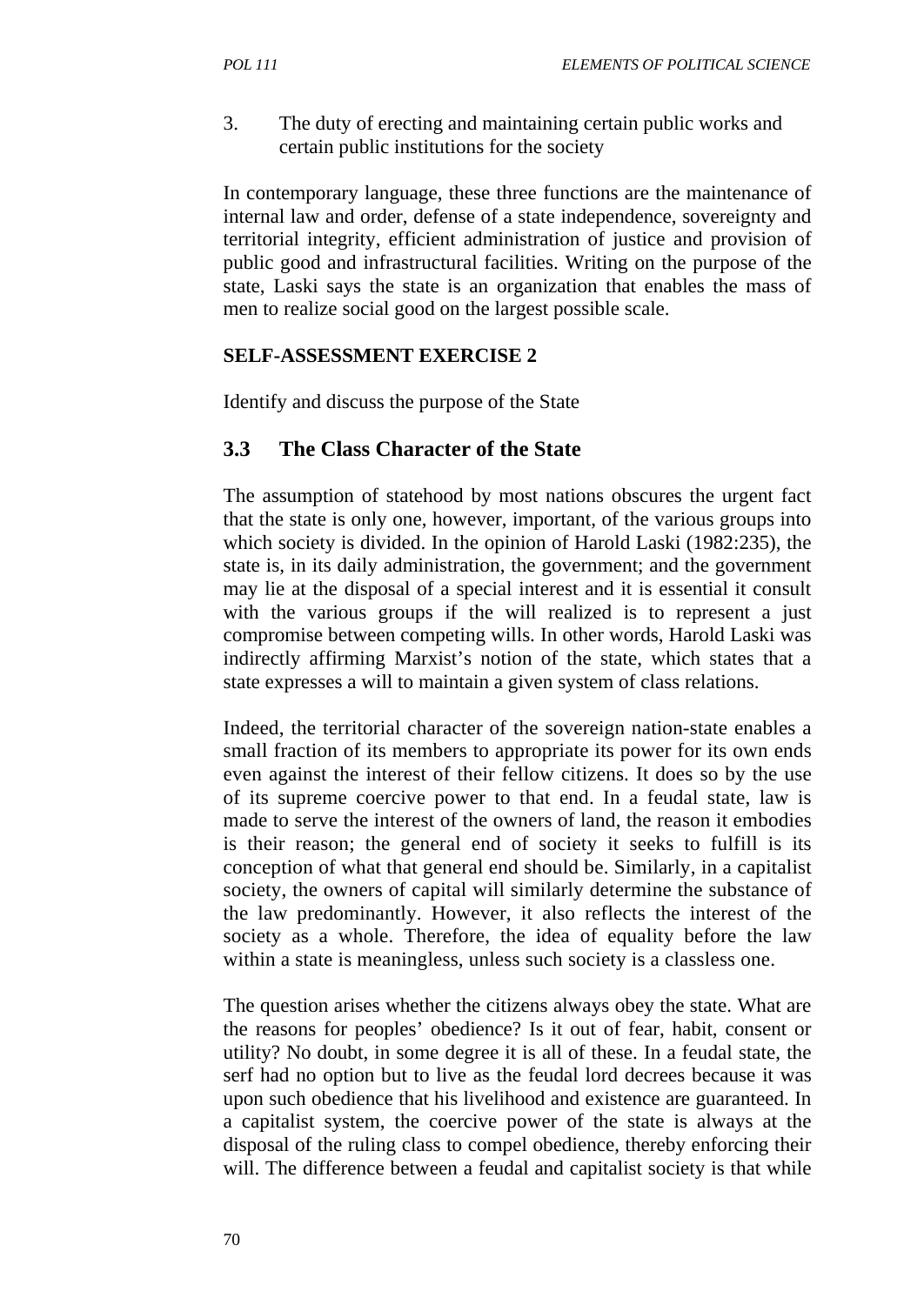obedience was usually secured in the most crude, even cruel ways in the former, In the latter, the pretence to democracy makes obedience to state voluntary and freely given since it is assumed that the state authority are exercised in the interest of the generality of the people. The veneer of participation of all citizens is thus reinforced by the freewheeling principle of the capitalist system, which in a reality is a contraption to promote the interest of a few.

### **SELF-ASSESSMENT EXERCISE 3**

Differentiate between the feudal and capitalist society in terms of obedience to the state.

## **3.4 The Concept of Nation**

The term nation is often used as a synonym for state or country. This is not technically correct. Indeed the concept of a nation is not political, but sociological. A nation can exist even though it is not contained within a particular state or served by a given government. A nation exists where there is a union of people based on similarities in linguistic pattern, ethnic relationship, or cultural heritage. Although the German people make up the bulk of the population of Germany, but the Austrian and Dutch are also Germanic. For thousands years until the creation of the state of Israel in 1948 the Jews maintained a national identity without a state of their own. In addition, between 1797 and 1919, the Polish state ceased to exist as a political entity but the Polish nation survived.

It is common to talk of one's nationality or one's state of origin as if the two are interchangeable or synonymous. One can belong to a state without belonging to the nation or one of its constituent nations. Conversely, one can belong to a nation and not the state in which it is located. For example, it is possible to find members of Yoruba nation outside the traditional home states (Southwest of Nigeria) of the nationality. It is also possible for a nation to live across many states (e.g. Igbominas in Kwara and Osun States of Nigeria). It can also be transnational like the Hausas and Yorubas in some West African countries. Similarly, a Nigerian living in London can be a British citizen without being an Irish, English, Scot or Welsh. In effect, while the state is a political entity with sovereignty, a nation is a group of people bound together by the sentiment of nationality - race, culture, religion, language, history. However, the state has monopoly of coercive force but a nation lacks such element power. Only the states not nations, are recognized and represented at the international for a such as the United Nations, African Union, International Monetary Fund, Arab League, etc. Nigeria is a nation of about 250 nations (ethnic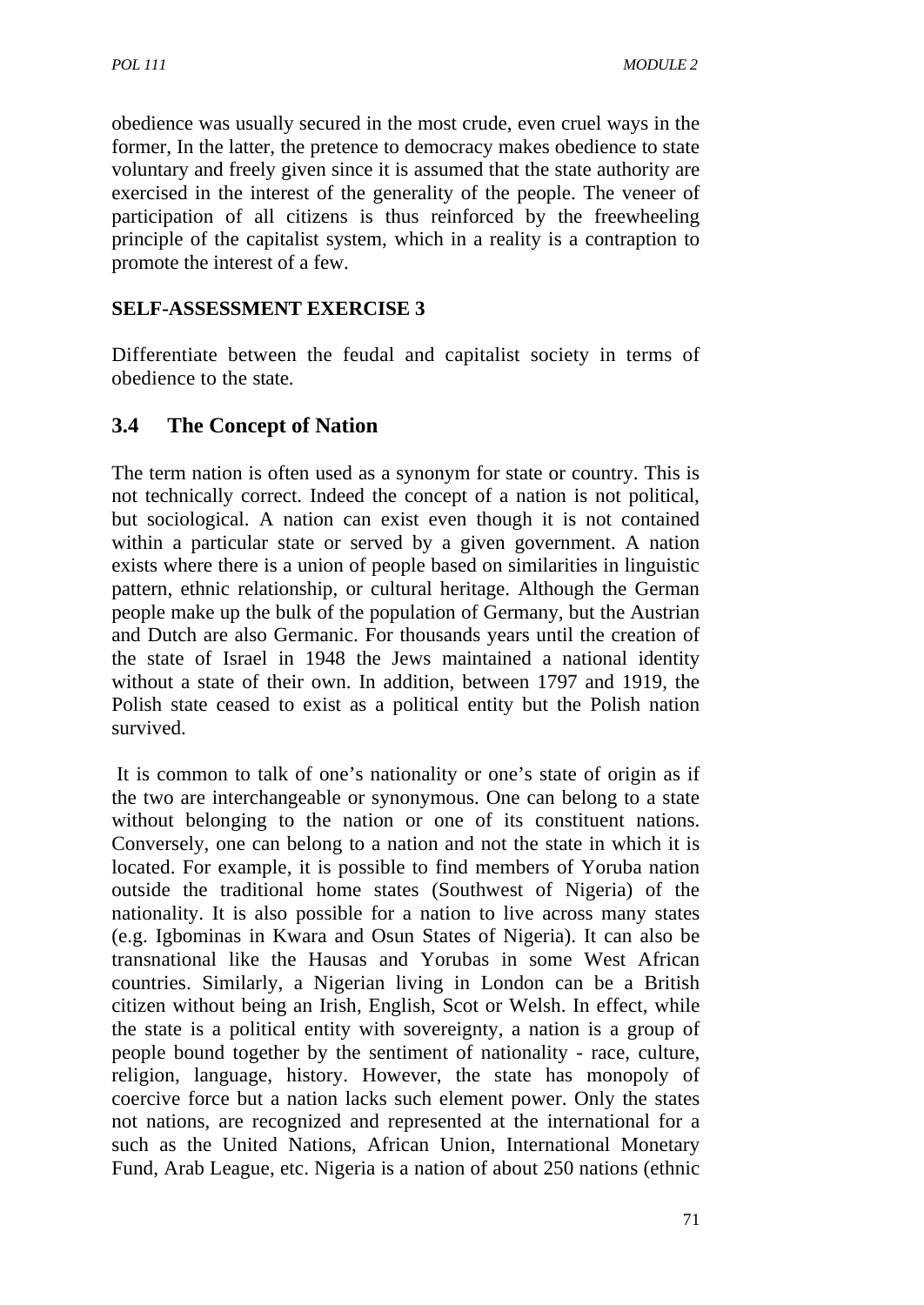nationalities) that make up the 36 states of the federation. Similarly, the United States of America became a nation that made up 52 states after the independence war with the Great Britain.

## **SELF-ASSESSMENT EXERCISE 4**

Differentiate between the concept of a state and nation

## **3.5 The Nation-State**

The nation-state has become the principal form of political organization among modern people. In the past Tribes, City-states, Empires and Feudal barony were known. Indeed, in political terms, part of the definition of a modern society is that it is organized into a nation-state. The term nation symbolized the unity of a people around which people unify and through which they identify themselves and assess political events. So strong is the peoples' identification with the nation-state that political leaders often need to claim that a particular act is in the national interest to satisfy many citizens that the policy is justified. Many scholars have listed specific pre-conditions such as a common language, religion and ethnic heritage before a nation-state can emerge. This is not strictly valid. Switzerland, for example with four official languages and Belgium with two, are good examples of nation-states. The United States is ethnically diverse, and yet remains a model of a nation-state. Obviously common language, religion and ethnic origin will help create a nation-state, but it is not mandatory as the U.S.'s experience as a successful nation-state has shown.

However, what is essential is that the people feel that they share deeply significant element of a common heritage and that they have common destiny for the future. Groups of people who are completely different have been brought together by accidents of geography, military conquest, local and external political rivalries. But they can see themselves as one, or members of a nation-state to the extent to which they co-operate in common enterprise such as self-defense against external enemies, acceptance of similar concepts of political authority and legitimacy and see their future as being bound up with each other and being willing to accept this prospect.

## **SELF-ASSESSMENT EXERCISE 5**

Describe what qualifies a state or nation to become a nation-state.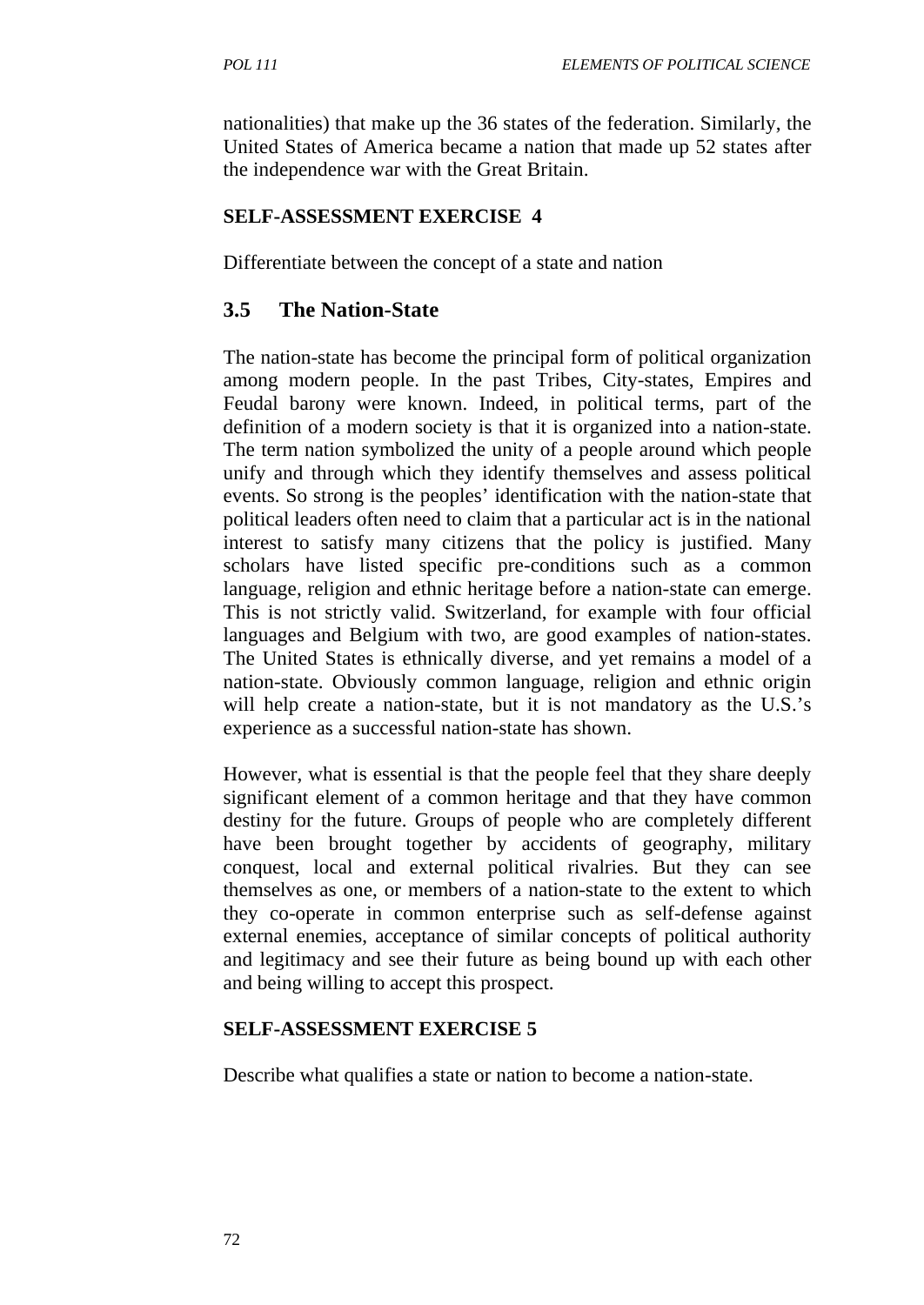# **4.0 SUMMARY**

In this unit, we have examined the concept of the state in a practical sense by defining it and outlining its features and characteristics as well as its functions. We attempted to bring out the differences between a state and nation/nation-state. We also explained that a state is a political while a nation is sociological concept, and that a state does not automatically transform into a nation-state unless certain integrative or adhesive conditions are met.

# **5.0 CONCLUSION**

The state is usually the primary arena within which several nations in the modern world always look towards to find opportunities for better fulfillments. Many factors have made the idea of multi-lingual and multi-national states compelling for both the developed countries of the West and developing countries, especially in Africa. Among others, the need to meet the increasing social, economic and political challenges of the modern world, in case of the former; and the historical factor of colonial partition, in the latter case. But for every society, no matter its level of development the state will continue to play vital roles of serving as instrument of promoting community building and national integration.

# **6.0 TUTOR-MARKED ASSIGNMENTS**

- 1. List the characteristics of a state, emphasizing the conditions that can assist the promotion of a state to a nation-state.
- 2. Enumerate the difference between the conventional and Marxian conception of the state.
- 3. Distinguish between Government, State and Nation.

# **7.0 REFERENCES/FURTHER READING**

- Appadorai, A., (2004), *Substance of Politics*, Oxford University Press, London
- Baradat, L. P. (2000) *Political Ideologies: Their Origins and Impact*, Stratford, Publishing Services, New Jersey
- Ball. R. A., (1979): *Modern Politics and Government*, England, Macmillan Publishers. Institute of International Affairs, Lecture Series No. 2
- Jordan, R. (1982), *Government and Power in West Africa*, Benin City, Ethiope Publishing.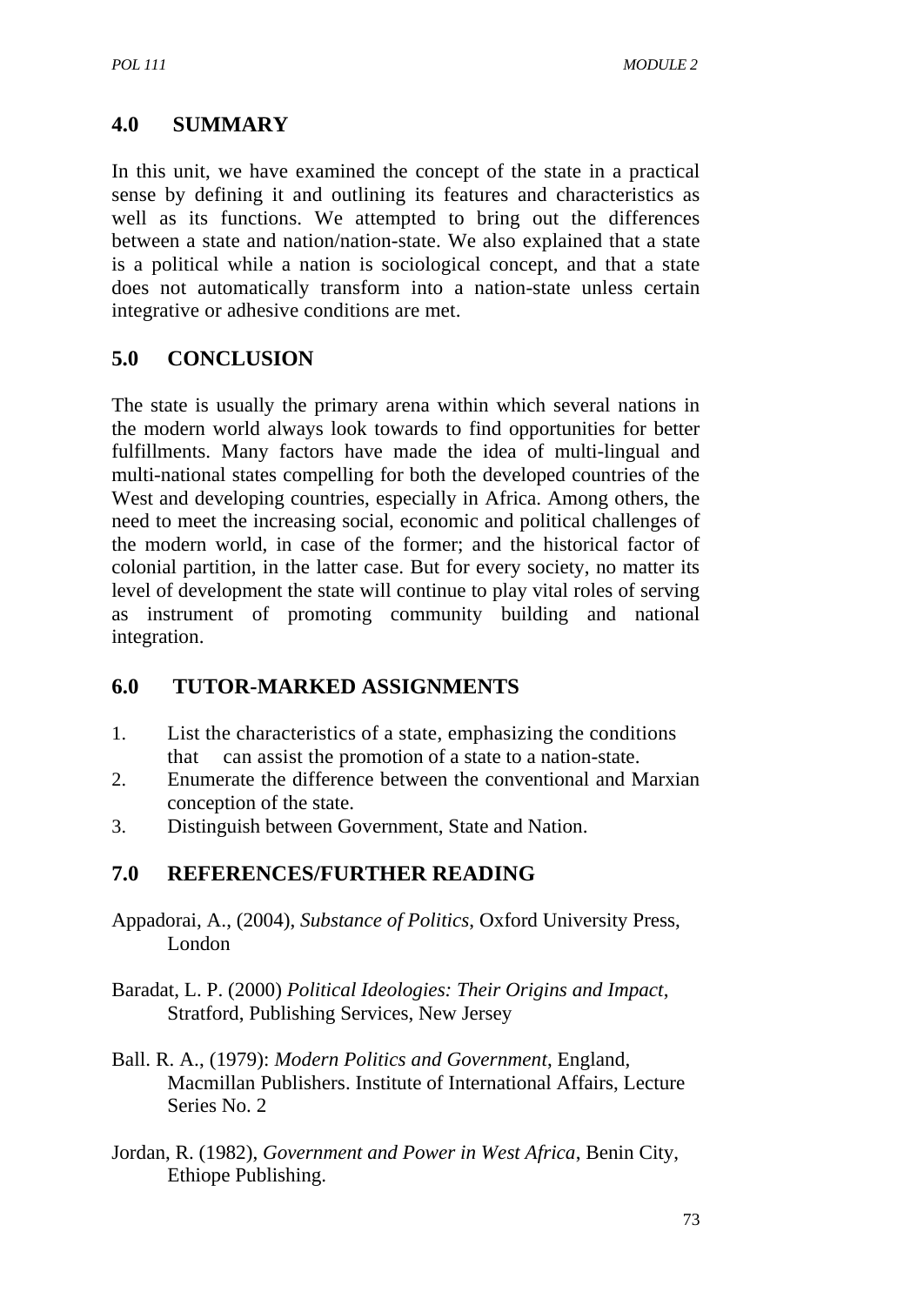- Laski, H. (1982) *A Grammar of Politics*, London, George Allen and Unwin Publishers
- Leeds, C. A., (1981), *Political Studies*, London, Macdonald & Evans Ltd.,
- Mbah, M.C.C (2007) *Foundation of Political Science*, Anambra Rex Charles & Patrick Limited, p.144-145
- Northedge, F. S. (1971) *Order and the System of International Politics,*  Nigerian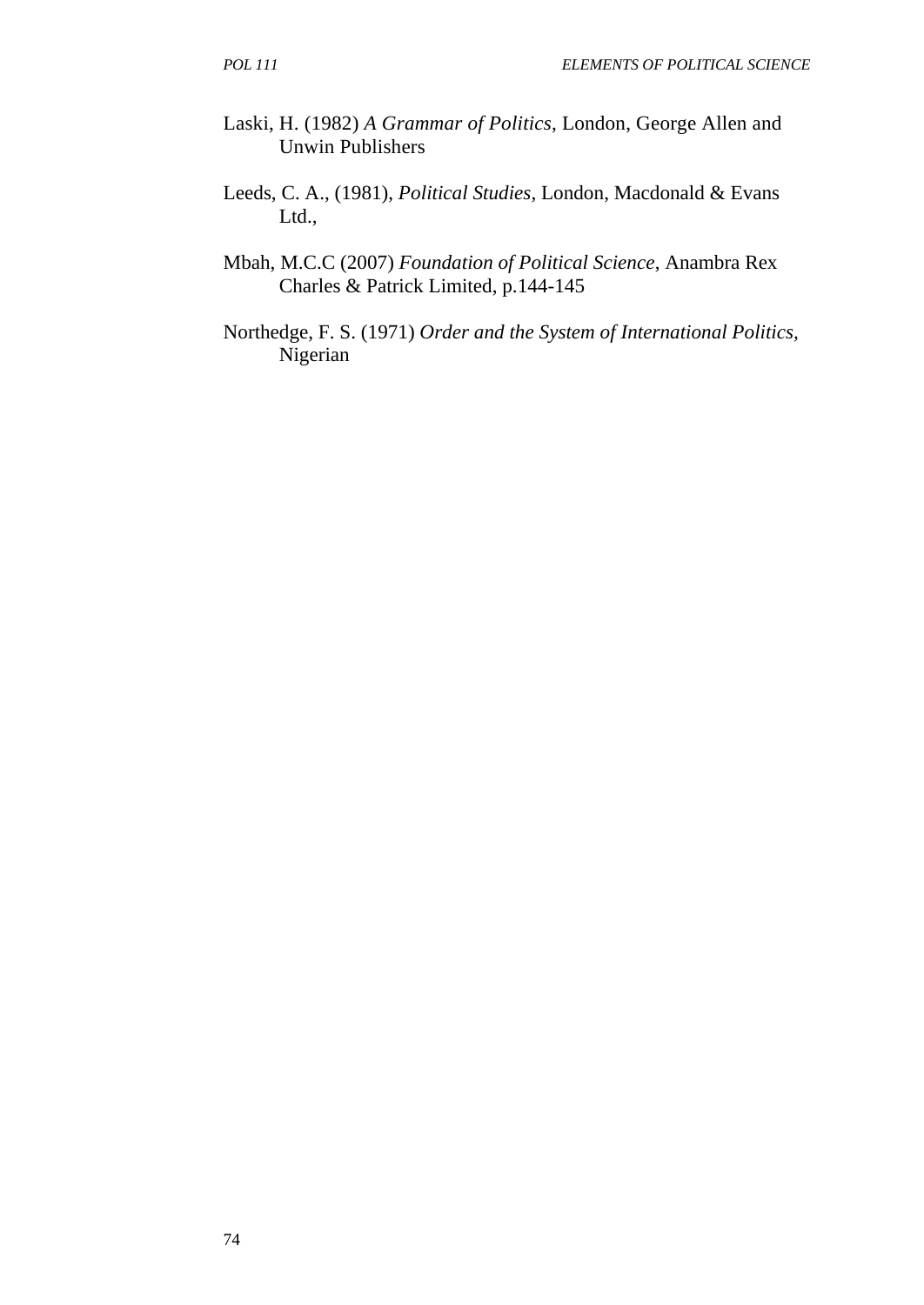## **UNIT 3 THE DOCTRINE OF SOVEREIGNTY AND ITS LIMITATIONS**

- 1.0 Introduction
- 2.0 Objectives
- 3.0 Main Contents
	- 3.1 Definition of the concept of sovereignty
	- 3.2 Types of sovereignty
		- 3.2.1 Legal sovereignty
		- 3.2.2 Political/Popular sovereignty
		- 3.2.3 External Sovereignty
	- 3.3 Criticisms and Limitations of Sovereignty
- 4.0 Summary
- 5.0 Conclusion
- 6.0 Tutor-Marked Assignments
- 7.0 References/Further Reading

## **1.0 INTRODUCTION**

Sovereignty is a very important concept in political science and it is the foundation for the survival and existence of the state in both its domestic and external affairs.

This unit sets out with a working definition of the concept of sovereignty; it discusses its relevance as well as different types of sovereignty. The Unit also presents criticisms of sovereignty both from the theoretical and practical point of views, as well as from its limitations as a philosophical and political concept.

## **2.0 OBJECTIVES**

At the end of this unit, you should be able to:

- define the concept of sovereignty, its different types and relevance as apolitical concept
- explain relevant criticisms of sovereignty with a view to bringing to light that it can only be applied in a modified form
- discuss the recent developments on the international scene in relationship to the concept of sovereignty.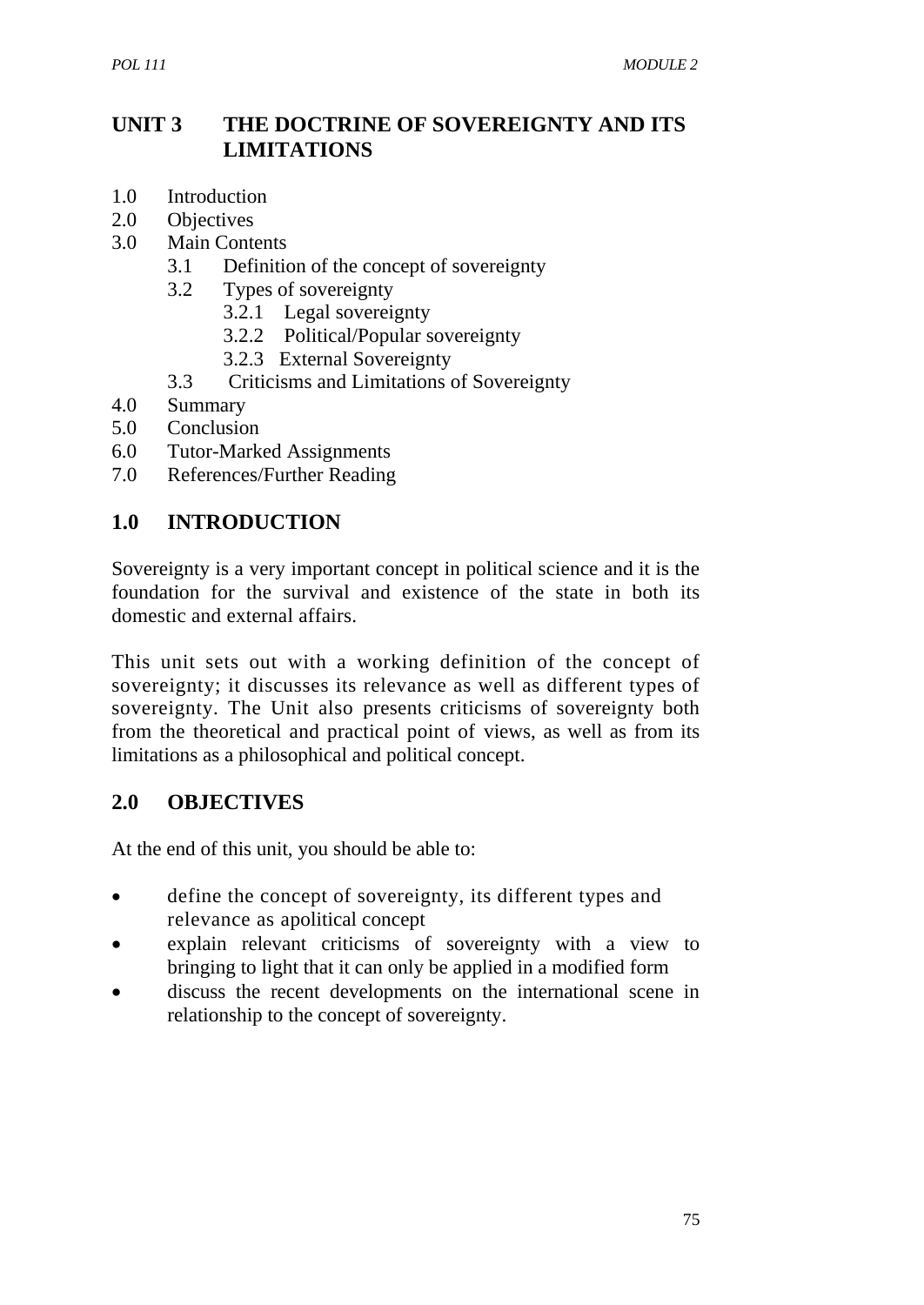## **3.0 MAIN CONTENT**

#### **3.1 Definition of the concept of sovereignty**

Sovereignty may be defined as the power of a state to make laws and enforce the laws with all the coercive power it can employ without any external interference. It is that characteristic of the state by virtue of which it cannot be legally bound except by its own will or limited by any power than itself. The modern states claim to be sovereign, and to be subject to no higher human authority. It issues orders to all and receives order from none, and its will is not subject to any legal limitation of any kind. The French writer, Jean Bodin (1530-96), introduced the theory of sovereignty into the study of political science. He, it was who postulates that, "If the state is to live there must be in every organized community some definite authority not only itself obeyed, but also itself beyond the reach of authority." Harold Laski corroborates Bodin's definition when he concludes that when we discover the authority, which gives commands habitually obeyed but itself not receiving them, we have the sovereign power in the state. By these characterizations, in an independent political community sovereignty is determinate, absolute and illimitable.

Sovereignty is a supreme power of the state over her citizens and subjects, itself not bound by the laws. Scholars who have helped to develop the theory of sovereignty include Thomas Hobbes, John Locke, J. J. Rousseau, and Jeremy Bentham. According to Hobbes, sovereignty is absolute and located in the ruler, his premise being the social contract. Locke did not use the term sovereignty at all; in so far there was a supreme power in his state, it lay with the people; but normally it was latent. Rousseau maintained that sovereignty belonged to the people; it could be exercised only in an assembly of the whole people. Government was but the executive agent of the general will: it had no manner of sovereignty. The sovereignty of the people of Rousseau was as unlimited just as morally is unlimited. It is limited by the possibility of resistance, and there are conditions under which resistance is morally justifiable. Bentham urged the necessity for the sovereign to justify his power by useful legislations to promoting "the greatest happiness of the greatest number."

Within the domestic environment, the sovereignty of the state is located in, or exercised by persons or institutions. In a monarchical system, sovereignty is located in the king except where that king is a constitutional monarch like in Britain, where the law obliges or compels a division of sovereignty among several institutions of the state, with the parliament in obvious supremacy. In a republican democracy like the United States, a number of institutions also shares sovereignty,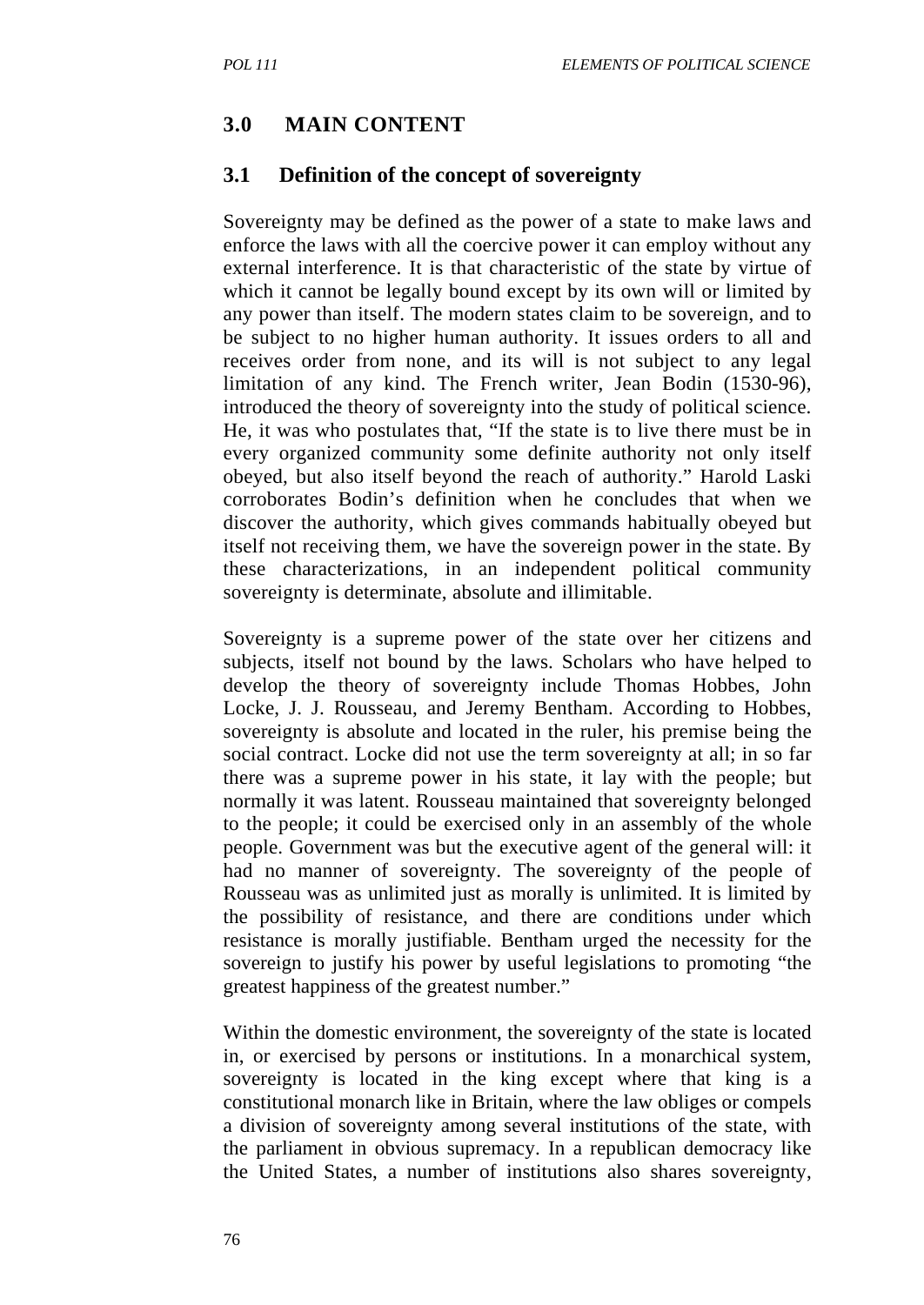where the President occupies a primacy. In most modern democracies, one of the principal institutions involved in the exercise of the sovereign power of the state is the Legislature or Parliament, which has powers to make laws that are binding on all including the lawmakers.

Others are the Executive, which has constitutional responsibility for enforcing or executing the laws while the Judiciary, which has the power to interpret and adjudicate disputes arising from the constitution and the law. There has been a great deal of academic debate on whether sovereignty is determinate or illimitable. It is not worthwhile to reopen such a debate here but the important thing is to know what sovereignty denotes and connotes. First, in every state there must be a sovereign, the sovereignty must be clearly located, his commands are laws and within the sphere of law, as Hobbes said there is no such thing as an unjust command. Second, such laws or commands may oblige the subjects to do, or to refrain from doing, certain things and failure to comply attract penalty. Therefore, sovereignty is located in that individual, group or association which is obeyed without question by the rest of the people in a state.

## **SELF-ASSESSMENT EXERCISE 1**

Describe the defining characteristics of the theory of sovereignty**.**

# **3.2 Types of sovereignty**

The most common distinction is that which is made between legal and political sovereignty, on one hand, and internal and external sovereignty on the other. Legal and political sovereignty can be subsumed within internal sovereignty, while external sovereignty is relevant to, and applicable in the conduct of international relations. However, in the present interdependent world when bridges of cooperation among states are fast replacing barriers or divisions, the distinction is no longer of strict relevance, but merely serving academic purposes or analytical convenience.

# **3.2.1 Legal sovereignty**

John Austin is the foremost exponent of legal sovereignty. For him the state is a legal order in which the sovereign is determinate and exercises ultimate power. He admits that a sovereign may act unwisely or dishonestly, but for the purpose of legal theory, the character of its actions is not important. This view is similar to the popular saying in Britain that "the King or Queen can do no wrong." But since a constitutional Monarch like it obtains in Britain operates within a legal or unwritten conventional milieu, legal sovereignty connotes also the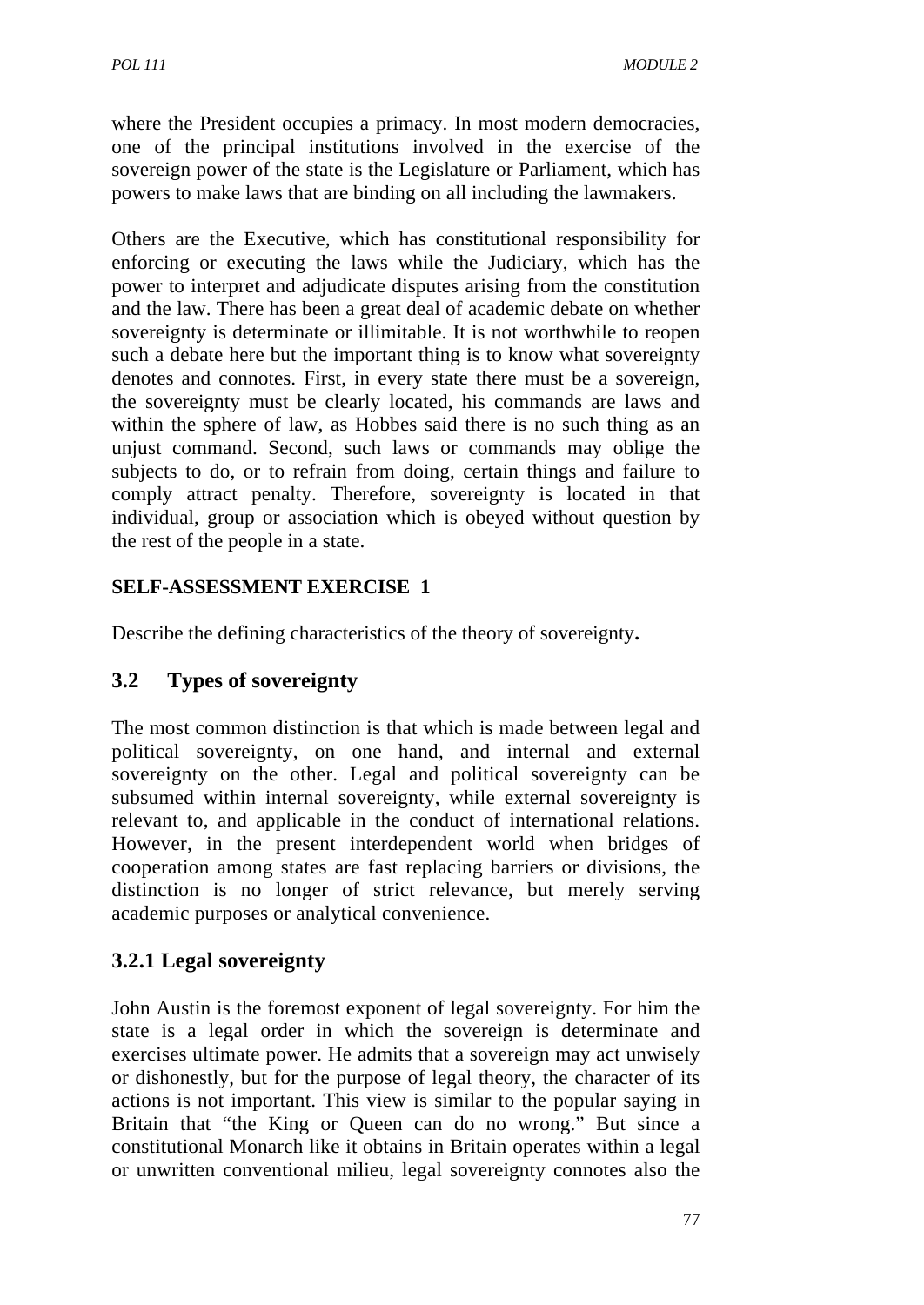power of the legislature to make laws, or that of constitutive and regulative laws of the state as symbolized or permitted by the constitution, which is the supreme law.

It is also plausible to ague essentially that legal sovereignty resides in the constitution. Although the legislature can review, amend or even mutilate the constitution, it can only do so in accordance with the same constitution. This makes the idea of legislative sovereignty to be limited or suspect. In any case, the legality or otherwise of a legislation can be challenged in the court of law whereas the constitution cannot. All that can be done to the constitution in the court of law is to interpret it in a way to make its provisions less ambiguous and more precise. In this sense, we can only talk of legal sovereignty, which means the supremacy of the constitution.

## **3.1.2 Political/Popular sovereignty**

It is also possible to talk of political or popular sovereignty, which in fact refers to the ultimate power of the people. It is often argued that the people make up the polity and all constitutions are, or ought to be reflections of their preference, culture and institutions. By popular/majority will, they also enthrone and can also displace or remove governments. Consequently, in discussions of sovereignty it is tempting to suggest or conclude that the people are sovereign. Nevertheless, in practice the impact of the people in the process of law making or drafting of constitutions is minimal, if not nil. Most legislators hardly consult their constituents before vital decisions are made, recall procedure is cumbersome to be applied as a check on recalcitrant legislators, while the electoral process, particularly in Third World nations hardly reflect popular will. For these reasons, we must be cautious in placing too much hope on the strings that the political sovereign can pull. This is why Laski dismisses as an abstraction, attempts to equate popular sovereignty with public opinion, especially when we do not "know when public opinion is public and when it is opinion."

In the modern state, it is therefore an illusion to suggest that the people are sovereign. Only the very active, powerful, aggressive or interested, actually get to exert any influence on the constitutions, institutions of state or the workings of government. The mass of the people cannot only govern in the sense of acting continually as a unit, more importantly; the business of the modern state is far too complex to be conducted by perpetual referenda. John Chipman Gray confirmed elitist rule when he declared that the real rulers of society are undiscoverable. For the most part, constitutions and regulative rules emerge from the manipulation, compromises and conflicts of powerful minorities. The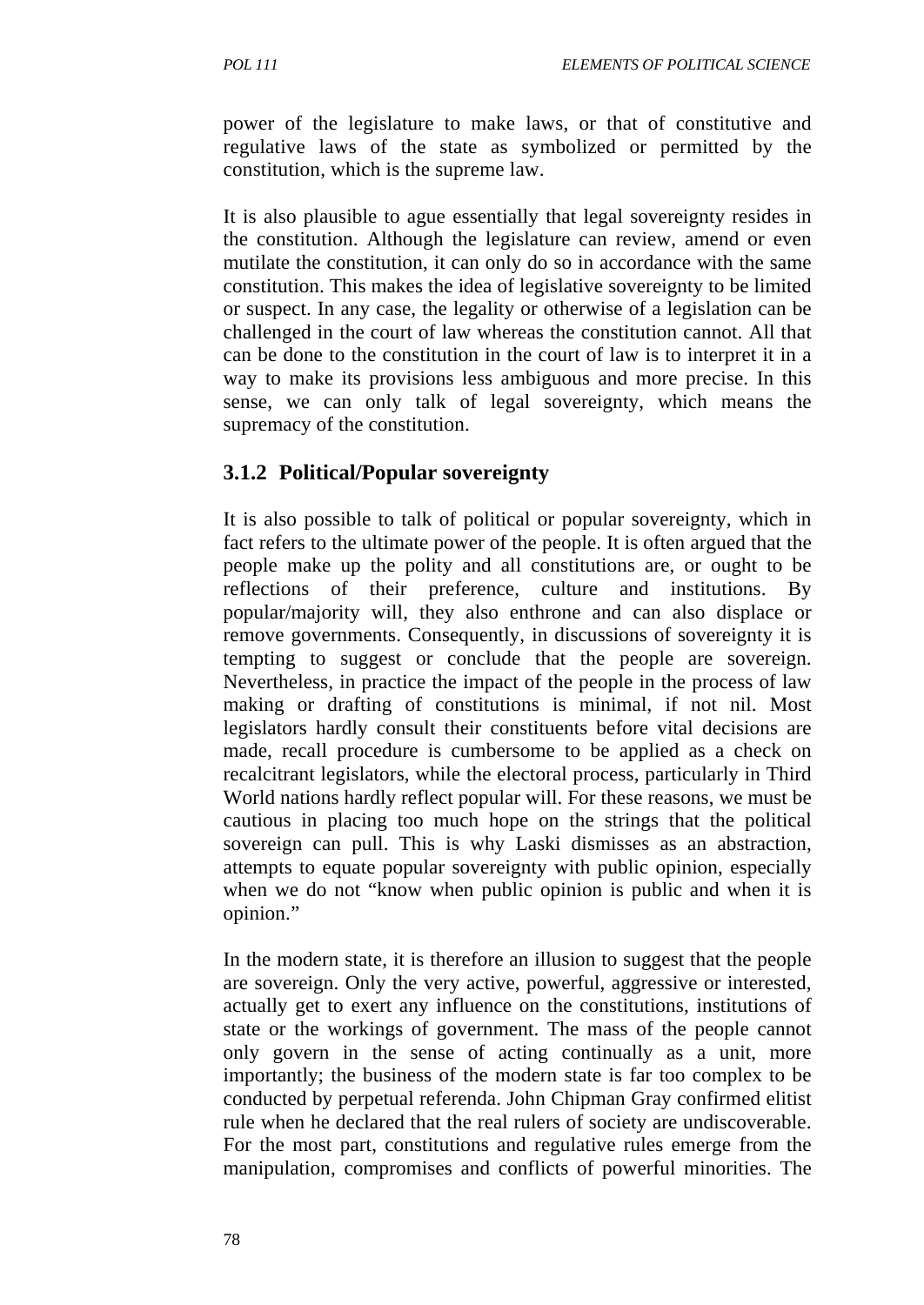majority often concedes through apathy, indifference or ignorance their right to influence public policy. Thus, while in theory; the people are sovereign, in practice; it is the constitution that is sovereign and the operators who exercise this sovereignty.

However, it is possible for the people to be mobilized to assert themselves and influence the legal sovereign (constitution and parliament) in such a way as to suit their interest or desires. Such occasions however are rare. They occur only in moments of crisis when there is need for radical changes. In short, sovereignty is meaningless in the absence of power; that is power to enforce laws. But as others have argued power is neither necessary nor sufficient for the exercise of sovereignty. What is central and necessary is to earn the obedience of the people, which ultimately enhances the possession, and exercise of authority.

# **3.1.3 External Sovereignty**

Sovereignty is the central organizing principle of the international system. It means essentially supremacy and separateness of states as legal or political entities with power to control others and regulate not only their internal affairs, but also their external or foreign relations. The state is sovereign within a defined territory and enjoys equal status with others, which have the same attribute. The importance of Hugo Grotius in the development of the theory of sovereignty is that he emphasized external sovereignty, i.e. the independence of the states from foreign control. Sovereignty is therefore used in reference to states, which are autonomous of any other entity. Although, membership of international organizations is voluntary, States willingly join because they consider such participation to be in their enlightened national interests. States can also decline the jurisdiction, or refuse to abide by the judgment of the International Court of Justice (ICJ) as the United States has severally done with its optional clause or that of the International Criminal Court (ICC) by refusing to ratify its Statute. This is still within the exercise of a state external sovereignty.

The idea of sovereign state in diplomatic history had its roots with the signing of the Treaty of Westphalia in 1648. After the Thirty Years War the sovereign state emerged from the bloody clash to vindicate the supremacy of the secular order against religious claims. And since then states have been guarding jealously their sovereignty, equality and territorial integrity. From the 1815 Congress of Vienna,through the 1919 Versailles Peace Treaty, the San Francisco Conference of 1945, which gave birth to the Charter of the United Nations, the 1961 Vienna Conference on Diplomatic Immunity to the 2000 Rome Treaty of the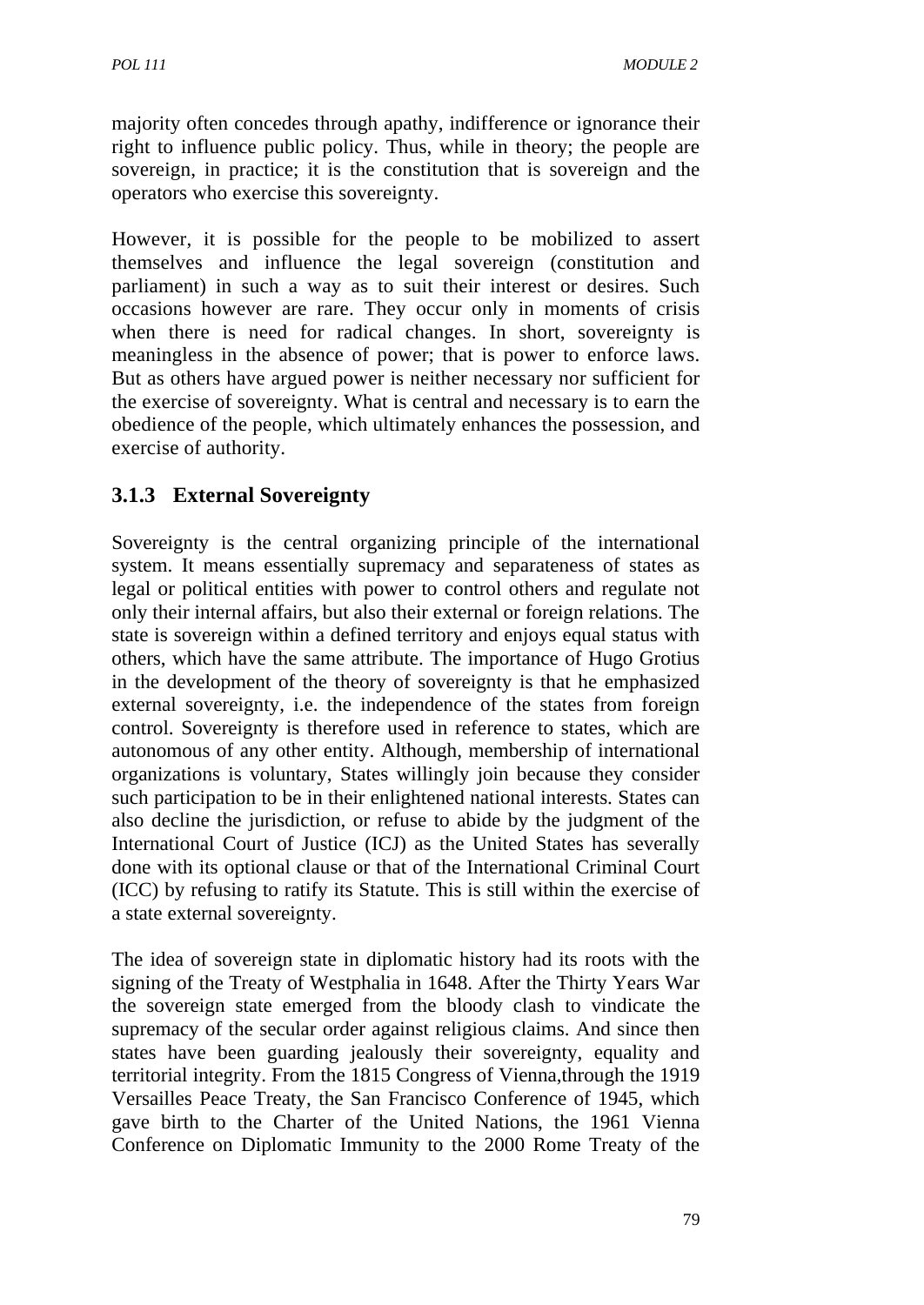International Criminal Court, the notion of sovereignty of states, has been preserved.

## **SELF-ASSESSMENT EXERCISE 2**

Discuss ways in which legal sovereignty different from political sovereignty.

# **3.3 Criticisms and Limitations of Sovereignty**

There are several criticisms of the theory of sovereignty. First, in the view of Sir Henry Maine sovereignty it is not applicable to undeveloped communities, among whom custom is the king of men (Appadorai, 2004). Second, sovereignty assumes that the state is the only association. This is not true according to the pluralists who recognize the existence of other non-political associations like trade unions that grow naturally, have a will of their own and possess personality distinct from that of the state. They also have members who find fulfillment within such bodies. Third, in a federal state it may not be easy to determine or locate sovereignty in one source giving the origin, cooperative and dual character of most federations, which often compel distribution of powers among levels of government. But a caveat to this criticism is that even in federations efforts are being made to build overarching national consensus. As Laski puts it, "The will of the state must be all or nothing. If it can be challenged, the prospect of anarchy is obvious." It was this realization, which made Abraham Lincoln in the United States between 1861 and 1865, and Yakubu Gowon of Nigeria from 1967 to 1970 used federal might to suppress rebellion by the secessionist states to keep the federation intact.

Fourth, the sovereign must habitually observe certain principles or maxim. For example, it is unthinkable that the Queen in Parliament will ignore established age hold conventions that hold the British society together. Fifth, in a democracy, it is almost a truism that the legal sovereign should bow to the political sovereign. Thequestion then is: if sovereignty is determinate, how can the people or the electorate where popular sovereignty rest, satisfies this requirement? Sixth, while it is conceded that the law of the sovereign is a command, yet the state cannot make laws that offend the historical and sociological milieu of a society, otherwise the sovereign may risk resistance, or even rebellion. Seventh, to say that there is no law beyond the reach of the sovereign is to strain the definition to its limit, as the sovereign cannot tax private property without the consent of the owner. As Laski warned, "Men will sooner part with their souls than with their possessions."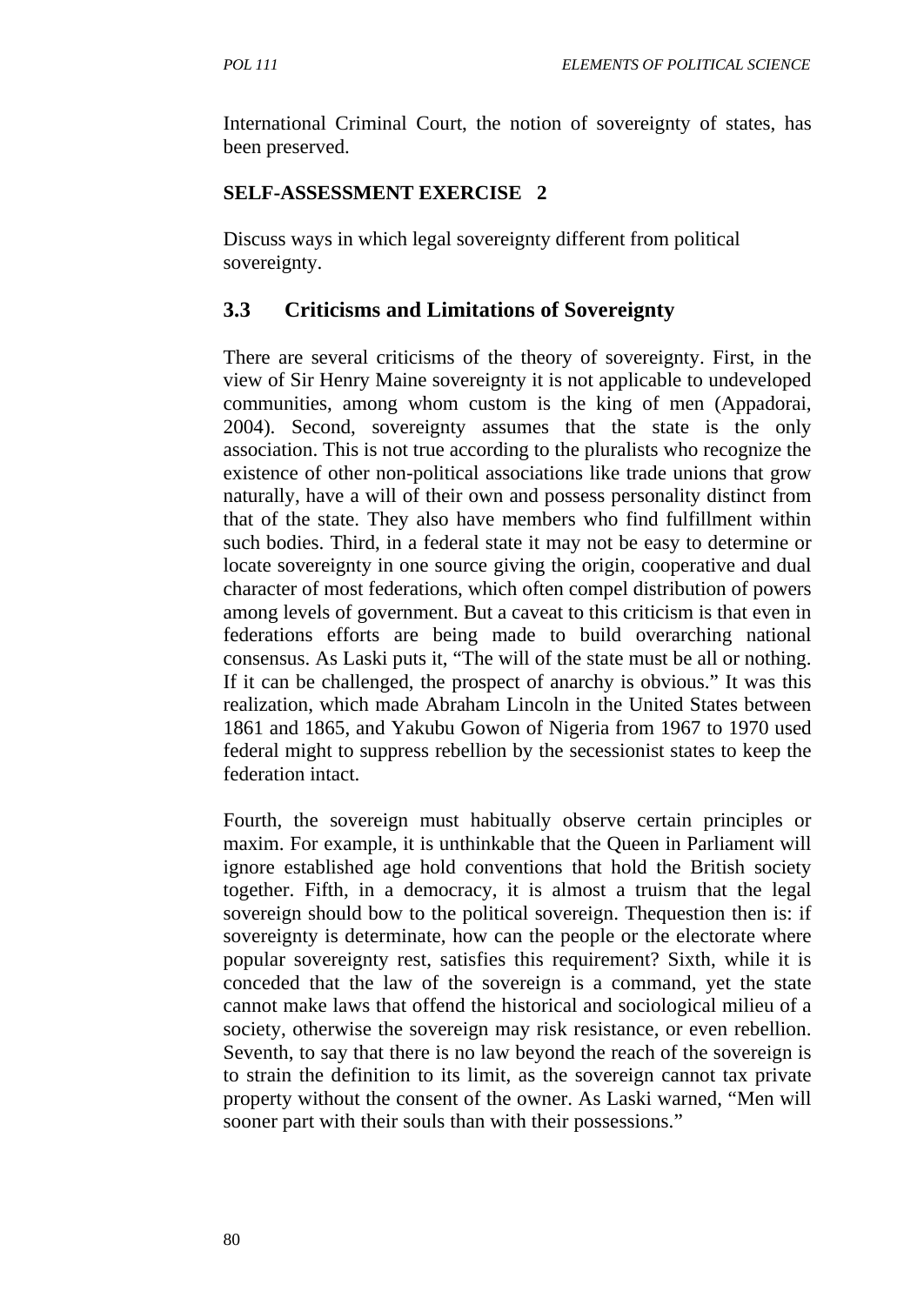The concept of absolute, unlimited sovereignty did not last long after its adoption, either domestically or internationally. The growth of democracy imposed important limitations upon the power of the sovereign and of the ruling classes. The increase in the interdependence of states restricted the principle that might is right in international affairs. Citizens and policymakers generally have recognized that there can be no peace without law and that there can be no law without some limitations on sovereignty. They started, therefore, to pool their sovereignties to the extent needed to maintain peace and prosperity. For example, the North Atlantic Treaty Organization, United Nations, European Union, African Union and ECOWAS Charters, which modern states are signatories and respected, serve as limitations on their sovereignty.

In spite of these criticisms, sovereignty remains a valid legal and political theory. In those levels of society in which obedience is habitually rendered by the bulk of society to an authority or superior who is independent of any other superior, the obedience is so rendered because this authority or superior is regarded as expressing or embodying what may properly be called the general will. This sovereign does not exercise an unlimited power of compulsion since his power is dependent upon his conforming to certain convictions that the subjects consider to be in line with the general interests. The sovereign is able to exercise the ultimate power of getting habitual obedience from the people because of what the people stand to gain for so doing. The consent is not reducible to the fear of the sovereign; rather it is a common desire to achieve certain purpose towards which obedience to law contributes.

The Austinian conception of sovereignty which emphasizes a determinate person or body of persons with sovereign power is therefore not without qualifications. It only suggests common interest, a common sympathy, and a desire for common object, which we call the general, will, and which the people believe is embodied in the sovereign. The foregoing is what Harold Laski (1982:62) had in mind when he wrote of a modified view of sovereignty. In his characteristic inimitable way, he wrote: "If the state is to be a moral entity, it must be built upon the organized acquiescence of its members. But this demands from them the scrutiny of government orders; and that, in its turn, implies a right to disobedience." Therefore, will, not force, is the basis of the state.

On the limitations of the concept of sovereignty, there has been a great of debate on its relevance when it comes to the arena of international relations. Scholars like John Herz, J. Rosenau, R. Cooper and Karl Deutsch have argued at one time or the other that sovereignty has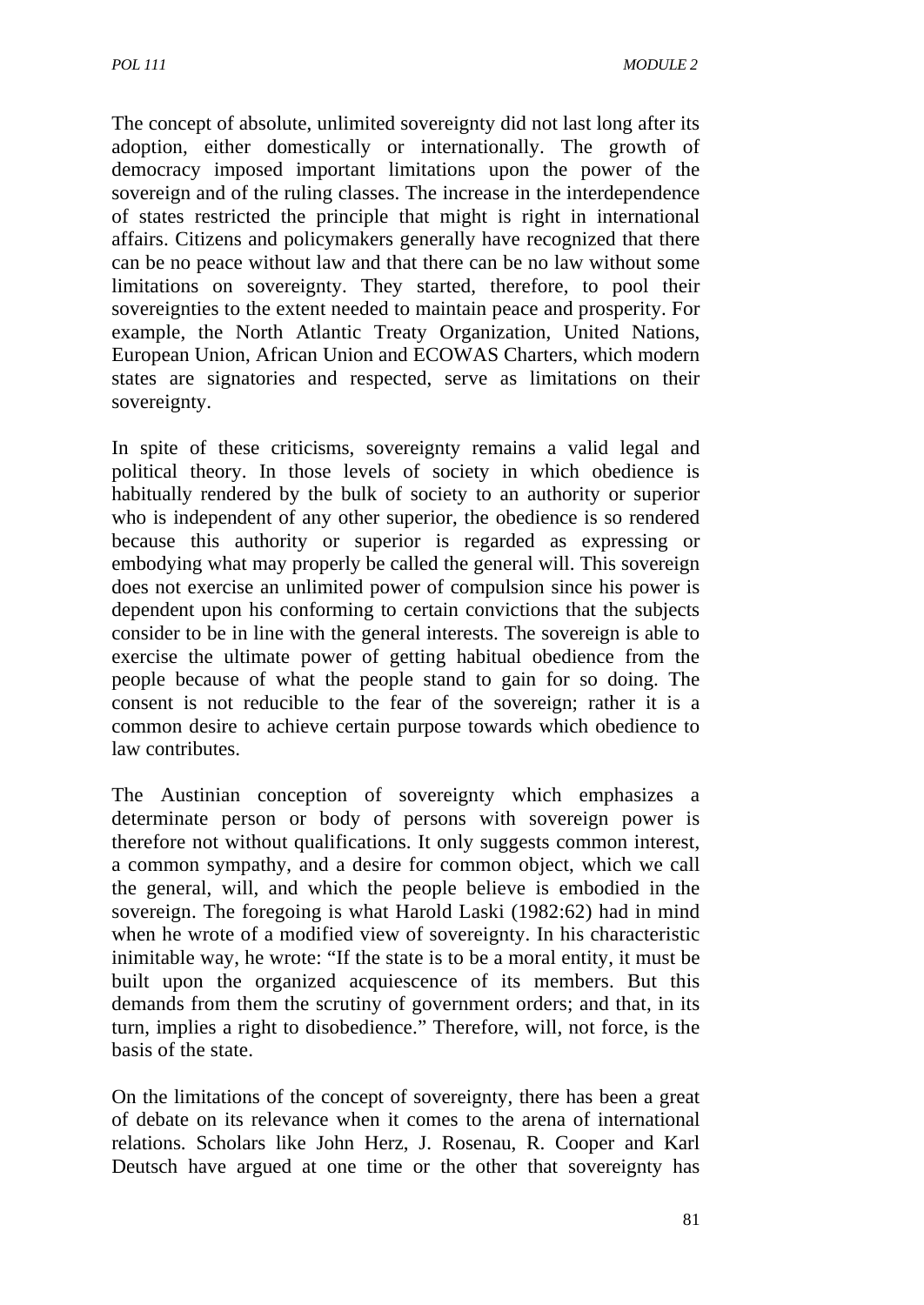become obsolete. Herz's position is that nuclear weapons have undermined the isolation and separateness of states making them vulnerable to decisions outside their control. Rosenau's concept of cascade interdependence argues from the point of view that other states, forces or agencies that intrude into the decision-making process of another, thereby undermining its supremacy and separateness. Karl Deutsch premised his argument on the rise of hegemonic powers, which have the capacity to impose their will on others and exercise such power without authorization and often with impunity. This was the case when the United States in 2003 invaded Iraq, topped Saddam Hussein's government and forcefully imposed its coercive will on the country, an action that amounted to virtual extinguishing of Iraq's sovereignty.

This reality has reduced the sovereignty of smaller states, making them live at the mercy of powerful ones as it happened when Kuwait was overrun by neighboring Iraq in August 1990, until her sovereignty was restored in January 1991 after the intervention of the United Nations backed, US led Allied Forces. For similar hegemonic, imperialist or economic reasons countries such as Vietnam, Grenada, Panama, Afghanistan, Georgia, at one time or the other, were at the receiving end of the ambitions and manipulations of super powers like USA and the former Soviet Union, now Russia. Joseph Nye Jnr. (2000:177) also wrote extensively on the subject of economic interdependence of states, how it seriously undermines or reduces the capacity for independent action on the parts of sovereign states.

### **SELF-ASSESSMENT EXERCISE 3**

State the major criticisms and limitations of the theory of sovereignty.

### **4.0 SUMMARY**

This unit examines the concept of sovereignty and stresses its importance as an organizing principle of the state in both its domestic and external relations. The point was made that sovereignty belonged to the state and not the government; the latter being a mere agency of the former. We also emphasized that despite the views of the classical theorists a modified theory of sovereignty is the one that is realistic in the modern state in which its ultimate purpose is better served only if the interests of its citizens are maximized.

## **5.0 CONCLUSION**

In spite of the limitations of the concept of sovereignty, it retains its relevance and vitality in politics at both the domestic and international levels. Within the state system, supreme power is located in the major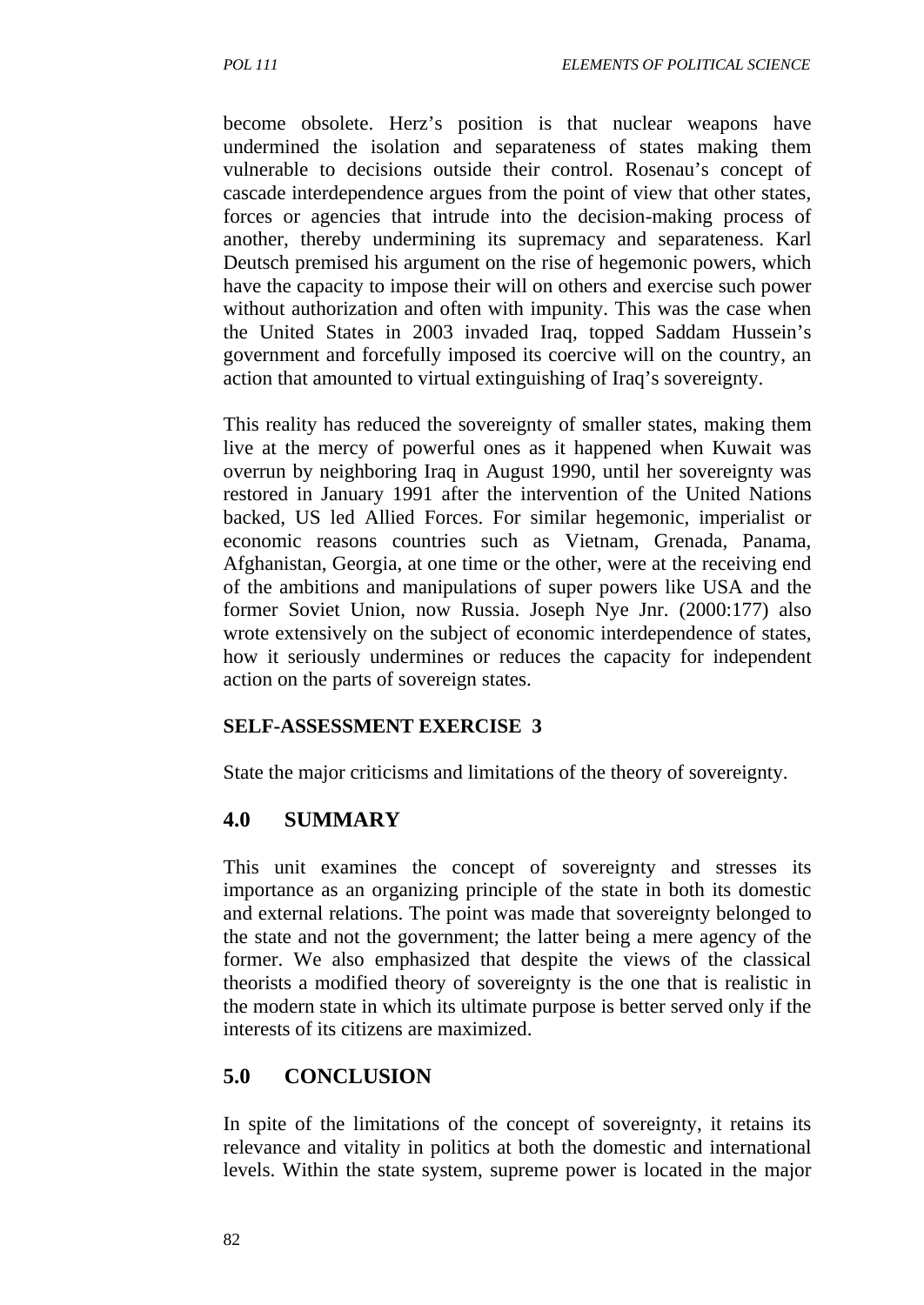political institutions or the constitution. Although the ability of a state to govern may be influenced by extraneous forces, it is uncommon to find any state, which is not managed largely based on its constitution. Therefore, from the issues raised in this unit and recent developments in the world of sovereign states though we may concede that sovereignty is no longer absolute, yet they have by no means eliminated the formal independence of states, their separateness and the ability of governments in those states to exercise sovereignty on behalf of their people.

# **6.0 TUTOR-MARKED ASSIGNMENTS**

- 1. Define the concept of sovereignty from the perspectives of different scholars.
- 2. Critically analyse the possibility of identifying a sovereign under a federal system of government
- 3. Explain the limitations to sovereignty and how it could be sustained.

# **7.0 REFERENCES/FURTHER READING**

Appadorai, (2004). *Substance of Politics*, Oxford University Press, London

- Baradat, L. P. (2000) *Political Ideologies: Their Origins and Impact*, Stratford Publishing Services, New Jersey
- Jordan, R. (1982) *Government and Power in West Africa,* Ethiope Publishing, Benin City
- Laski, H. (1982) *A Grammar of Politics,* George Allen and Unwin Publishers, London
- Mbah, M.C.C (2007) *Foundation of Political Science,* Anambra Rex Charles and Patrick limited p.144-145
- Nye, J. (2000) *Understanding International Conflict,* Longman Inc. New York Rosenau, J. N. (1967) *The Domestic Sources of Foreign Policy*, Free Press, New York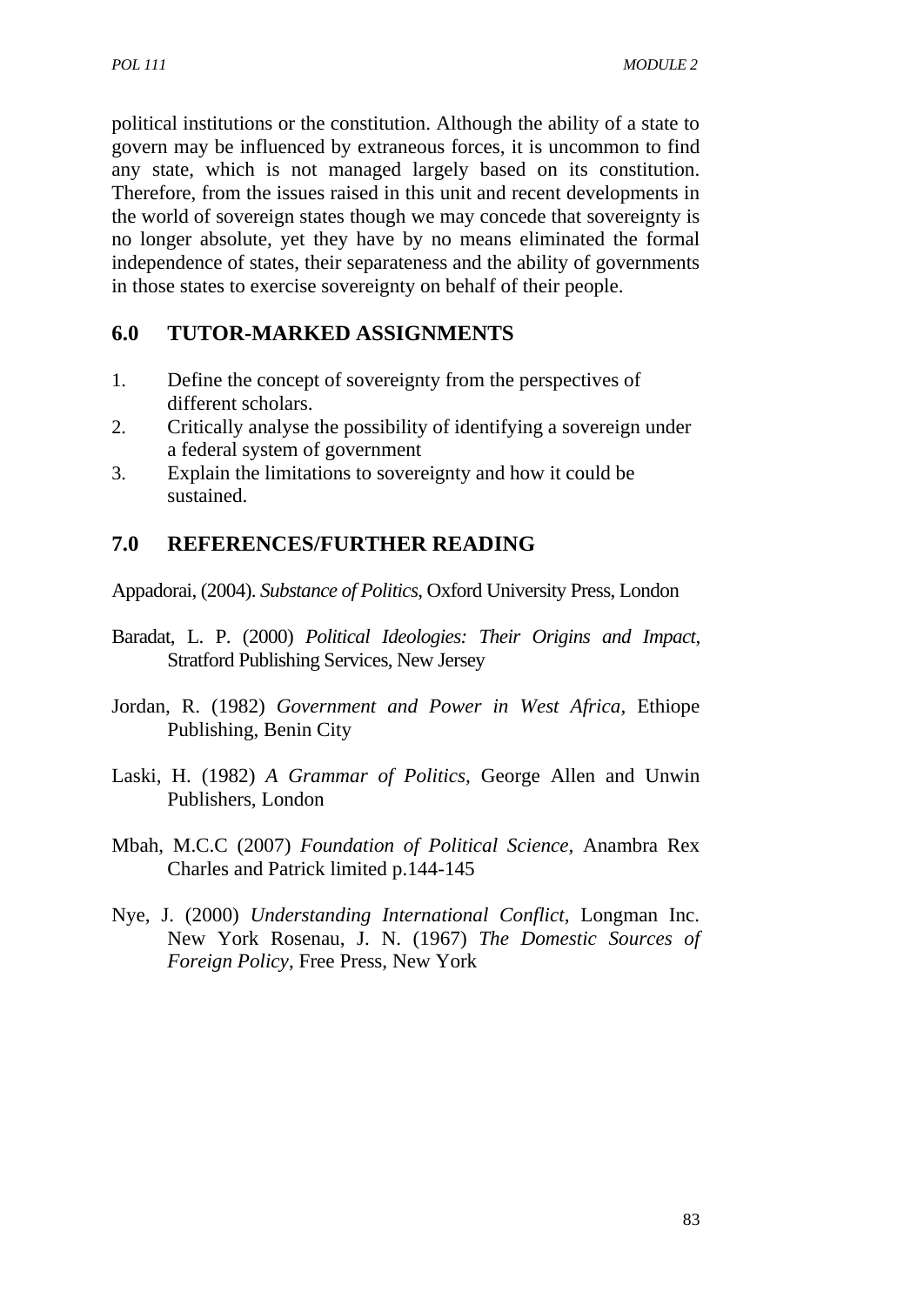## **UNIT 4 CITIZENSHIP RIGHTS, LIMITATIONS AND PROTECTIONS**

- 1.0 Introduction
- 2.0 Objectives
- 3.0 Main Contents
	- 3.1 Definitions and Limitations to Human Rights
	- 3.2 The State and protection of Human Rights
	- 3.3 Importance of Human Rights to Citizenship
	- 3.4 Citizenship, Duties and Obligations
- 4.0 Summary
- 5.0 Conclusion
- 6.0 Tutor-Marked Assignments
- 7.0 References/Further Reading

## **1.0 INTRODUCTION**

In this unit, we will examine human rights and duties as reciprocal concepts in citizenship. The unit begins with the discussion of the origins and identification of various human rights, in their two broad categorization into natural and civil rights. The unit continues with a discussion of the limits to these rights as well as government's obligation to safeguard them as a pre-requisite before the citizens can justifiably be required to perform their duties to the state.

### **2.0 OBJECTIVES**

At the end of this unit, you should be able to:

- explain the origins meaning, categories and limitations of fundamental human rights
- discuss ways by which rights can be fully enjoyed and protected
- enumerate the importance of these rights as reciprocal to the performance of the duties of the citizens to the state**.**

## **3.0 MAIN CONTENT**

### **3.1 Definition and Limitations of Human Rights**

Human rights can be defined as those privileges enjoyed by the citizens of a given states. The privileges are usually defined and enjoyed within the bounds of the law i.e. the law of the country. In written constitutions these rights, the limits to such rights and the protection accorded them by the government are specified. In other words, human rights are spelt out in written a constitution of modern democracies and protected by the government being a charter of the United Nations. The protection of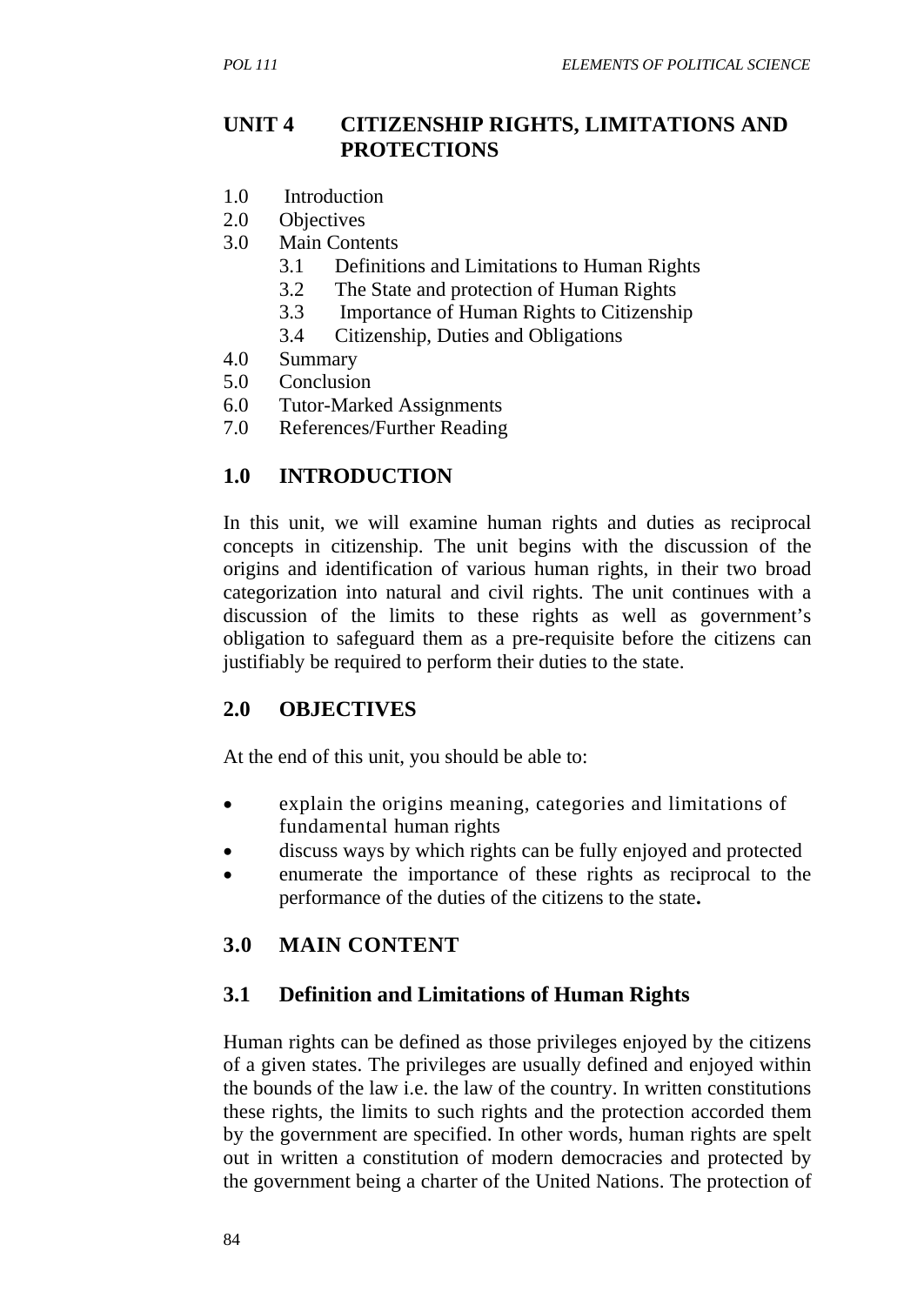these rights calls for two forms of action on the part of the government. Government is forbidden to do a series of things to the individual in order to preserve his/her rights and the government is obliged to perform certain obligations to the individual purposely to preserve his/her liberties against which the citizen can enforce the rights through judicial process.

Historically, the origins of human rights can be traced to the American Declaration of Independence of 1776, which proclaimed right to life, liberty and pursuit of happiness, the French Declaration of the Rights of man in 1789, the European Convention of Human Rights and the 1948 Universal Declaration of Rights. Many political scientists have written and said a lot on fundamental human rights. Its most influential exponent perhaps was the English political philosopher John Locke, who wrote that the obedience to the commands of a given government is for only one reason, and that is to secure the personal rights to life, liberty, and property that naturally belong to all men equally, simply because they are all human beings. In the Nigerian constitutions since 1963 Republican Constitution, there has been a Chapter devoted exclusively to the provisions on Fundamental Human Rights.

Chapter IV of the Constitution of the Federal Republic of Nigeria, 1999 guarantees the citizens' Fundamental Human Rights in the following section of the document thus:

- Sec. 33: Right to life
- Sec. 34: Right to dignity of human person
- Sec. 35: Right to personal liberty
- Sec. 36: Right to fair hearing
- Sec. 37: Right to private and family life
- Sec. 38: Right to freedom of thought, conscience and religion
- Sec. 39: Right to freedom of expression and the press
- Sec. 40: Right to peaceful assembly and association
- Sec. 41: Right to freedom of movement
- Sec. 42: Right to freedom from discrimination
- Sec. 43: Right to acquire and own immovable property anywhere in Nigeria

The First amendment to the American constitution also lawfully secures freedom of speech and of peaceful assembly. The Fourth secures the citizen that his house shall not be searched except upon a warrant while the Eight legally secures citizens against excessive bail (Laski; 1982:103). In the unwritten British Constitution, however, there has been no general proclamation of rights but each of a series of important rights has been achieved because of a particular struggle in history, and its maintenance today depends on the working of the law.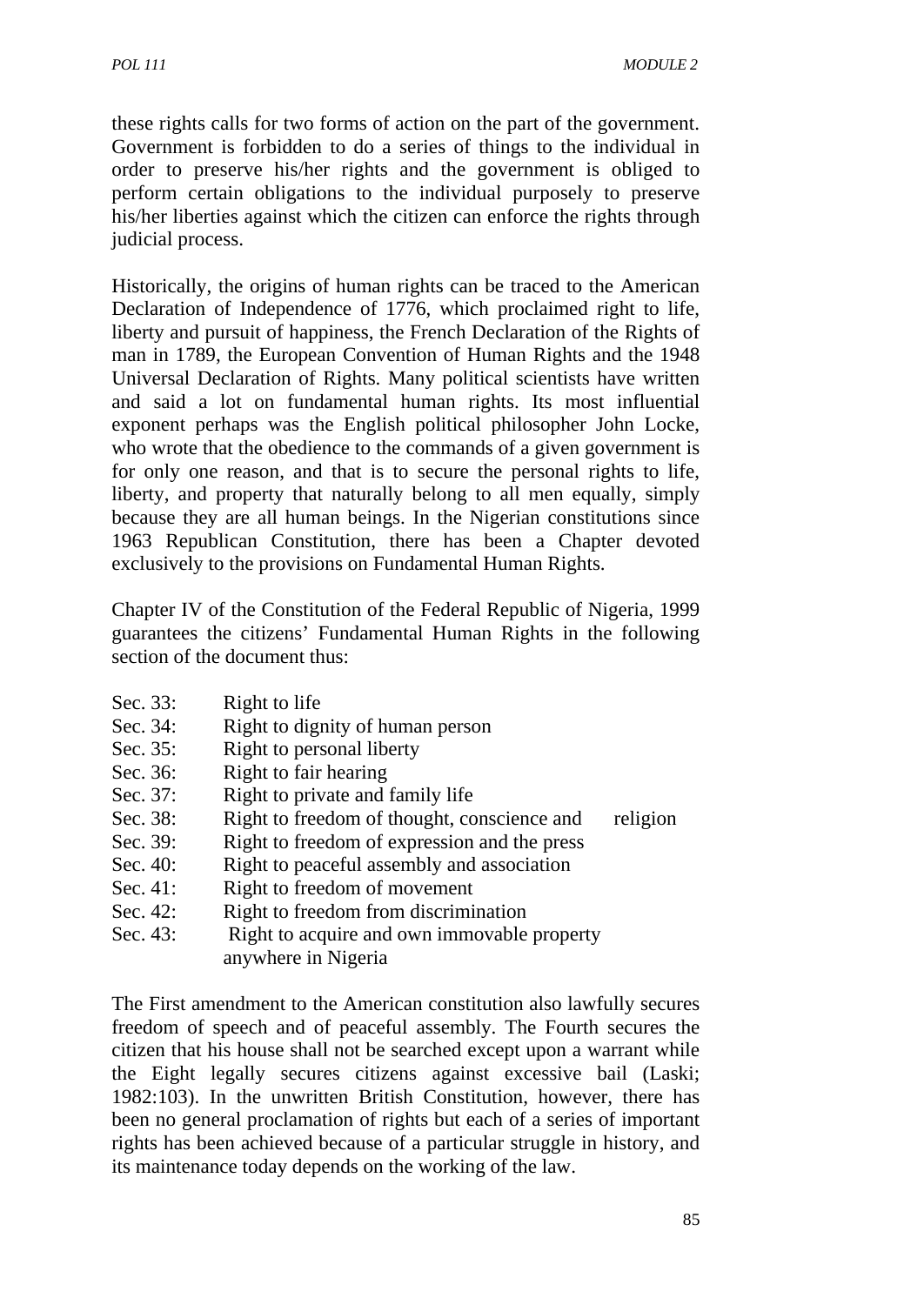In short, whether a country operates a written or an unwritten constitution, there are Fundamental Human Rights guaranteed for the individual citizen and protected by law. These Rights include right to life, freedom of association, freedom of speech, freedom from slavery, freedom of religion, freedom of assembly, freedom from unlawful imprisonment and right to private life and property. Right to life, for instance is the foundation on which other rights are based. This is why murder and suicide are punishable under the law by capital punishment, even when sanctioned by the state, for many reasons, including the sanctity of human life remains a controversial subject. However, when we say human rights are inalienable it does not imply that they are not without qualifications. This means in effect that there are some rules guiding these various rights or liberties.

#### **Limitations to Human Rights**

Fundamental Human Rights are not without limitations since it is obvious that absolute right is as good as no right at all. A Citizen should know that his/her rights ends where that of others begins. For example, you have a right to stress your hands the way you like but you should not box or hit anybody with your hands in the process, otherwise you may be charged to Court with assault and battery by the aggrieved person. Law of libel is a limitation to the freedom of speech and writing if it defames or impugns the integrity of another person. The freedom of assembly could be lawfully curtailed in order to prevent a breakdown or law and order. Freedom of movement could be withdrawn by the state during emergency period, people may be asked to stay indoor from dusk until dawn to observe a curfew. A citizen who is mentally challenged could be 'arrested' and 'detained' in a psychiatric hospital for treatment, against his/her wish to roam the street. Citizens could also be conscripted into the Army and sent to the war front to defend the state, which may serve as a limitation to his/her freedom to life (Sec. 33). Restrictions on and derogation from fundamental rights are contained in *Secs.*  $45(1)(a)(b)(2)$ &(3) of the 1999 constitution of the Federal Republic of Nigeria. Human rights are said to be inalienable, yet without detracting from this view it is still a fact that the only part of the conduct of any one, for which he is amenable to society, is that which concern others.

### **Liberty and Equality**

Liberty does not mean freedom to do one's will. This is a negative conception, which suggests absence of restraint, which the rich prefer. The presence of government will make this definition of liberty impossible. Liberty means the maintenance of equal opportunities for all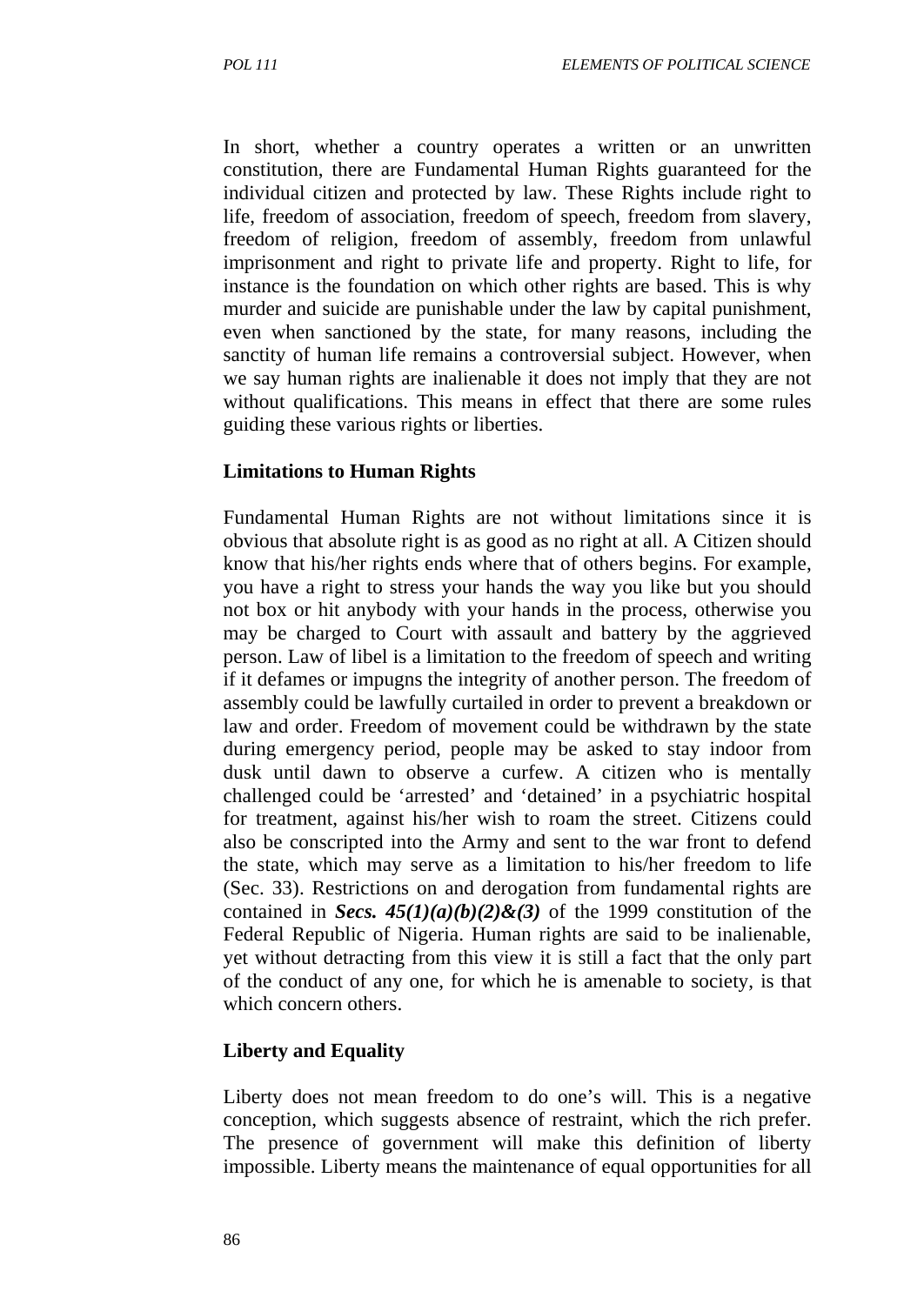citizens. Liberty therefore is a positive thing. It does not merely mean absence of restraint. Regulation is required since citizens cannot live together without common rules. For example, a citizen's liberty is not endangered if he is refused permission to commit murder. So also is observing traffic regulation. To compel obedience to them is not to make a man un-free.

Where restraint becomes an invasion of liberty is where the given prohibition acts to destroy productive endeavors (Laski; 1982).

Liberty, therefore, is never real unless the government can be called to account, especially when it invades rights. In his Essay on Liberty, John Stuart Mill wrote: "That government is best which governs least." There are three aspects of liberty. The first is private liberty. This means the opportunity to exercise freedom of choice in personal life, like in religious beliefs. The second is political liberty. This is the citizens right to participate in the political activities of his countryright to vote and to stand for elections and to criticize the government-A citizen must find no barriers that are not general barriers in the way of access to position of authority. The educational system must not be structured such that children of rich or well-born men are trained to imbibe habit of authority while the children of the poor are trained to habits of deference. The third is economic liberty. This means security and the opportunity to find reasonable means of livelihood. As argued by Laski (1982) where there are rich and poor, educated and uneducated, we find always masters and servants. Therefore, liberty cannot exist without equality.

Economic liberty also means democracy in industry or what is called equal economic opportunities. Freedom can therefore not exist in the presence of special privilege, since there is no liberty where the rights of some depend upon the pleasure of others. Equality does not mean identity of treatment. There can be no ultimate identity of treatment so long as men are different in want, capacity and need. It implies, fundamentally a certain leveling process, and the provision of equal opportunities for all, which also depends on the training we offer to citizens. For the power that ultimately counts in society is power to utilize knowledge; and disparities in the ability to use that power. In the final analysis, political equality is never real unless it is accompanied by economic equality since political power is the handmaid of economic power.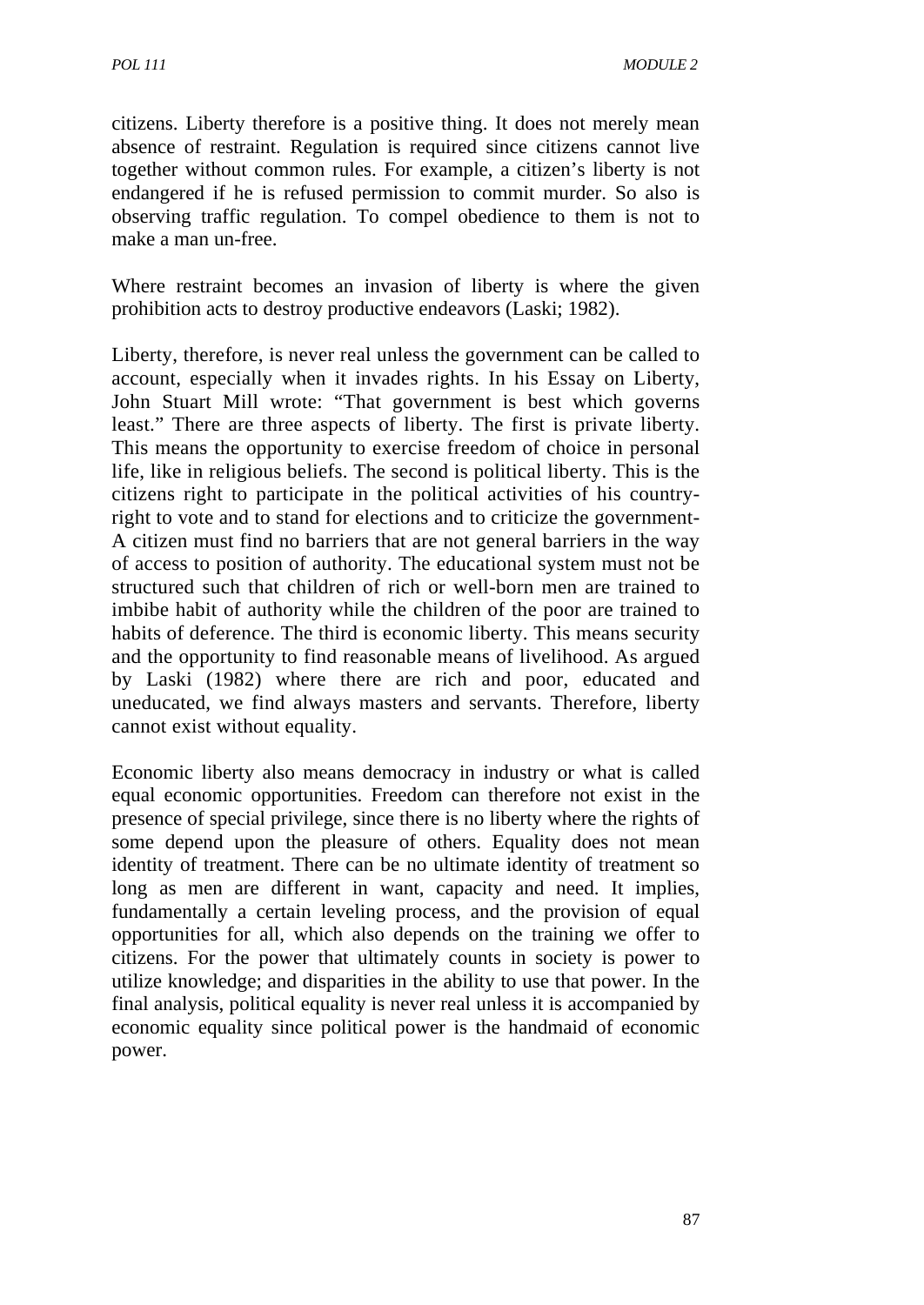# **Types of Liberty**

|                                             | Persona Political                                                                                                       | <b>Economic Domestic National</b>                                                  |                                                                                                    |                                                                                                                                                | <b>Internatio</b><br>nal                                 |
|---------------------------------------------|-------------------------------------------------------------------------------------------------------------------------|------------------------------------------------------------------------------------|----------------------------------------------------------------------------------------------------|------------------------------------------------------------------------------------------------------------------------------------------------|----------------------------------------------------------|
| of<br>choice<br>on<br>strictly<br>private   | part in stategainful<br>affairs                                                                                         | nt                                                                                 | le<br>of family                                                                                    | Freedom Right to take Right to Responsib Freedom from Renunciati<br>andcolonial<br>employme respectabl subjugation<br>e position(independence) | on of war                                                |
| Health<br>honour                            | Right<br>security, exercise<br>personal franchise                                                                       | toFreedom Freedom<br>from want to                                                  | into<br>matrimoni<br>al alliance                                                                   | Exercise<br>enterloyalty and ent of<br>patriotism                                                                                              | of Abandonm<br>the use<br>of force                       |
| оf<br>on,<br>moveme n<br>nt<br>and<br>faith | FreedomRight to freeRight<br>supply<br>thought, news and distribute<br>expressi information and<br>disseminatio consume | of produce,<br>goods                                                               | toResponsib<br>ility<br>of<br>parents for<br>seeking<br>developm<br>of<br>ent<br>family<br>members |                                                                                                                                                | Pacific<br>settlement<br>of disputes<br>among<br>nations |
| FreedomRight<br>to<br>enjoy<br>property     | usefight for freeright<br>and<br>private elections                                                                      | to Workers'<br>to<br>fairparticipate<br>in the<br>manageme<br>nt<br>of<br>industry |                                                                                                    |                                                                                                                                                | Limitation<br>the<br>on<br>production<br>of<br>armaments |
|                                             | Right<br>send petitionent<br>to<br>government democracy                                                                 | toEstablishm<br>of<br>theindustrial                                                |                                                                                                    |                                                                                                                                                |                                                          |
|                                             | Right<br>to<br>support<br>or<br>oppose<br>government<br>policies and<br>actions                                         |                                                                                    |                                                                                                    |                                                                                                                                                |                                                          |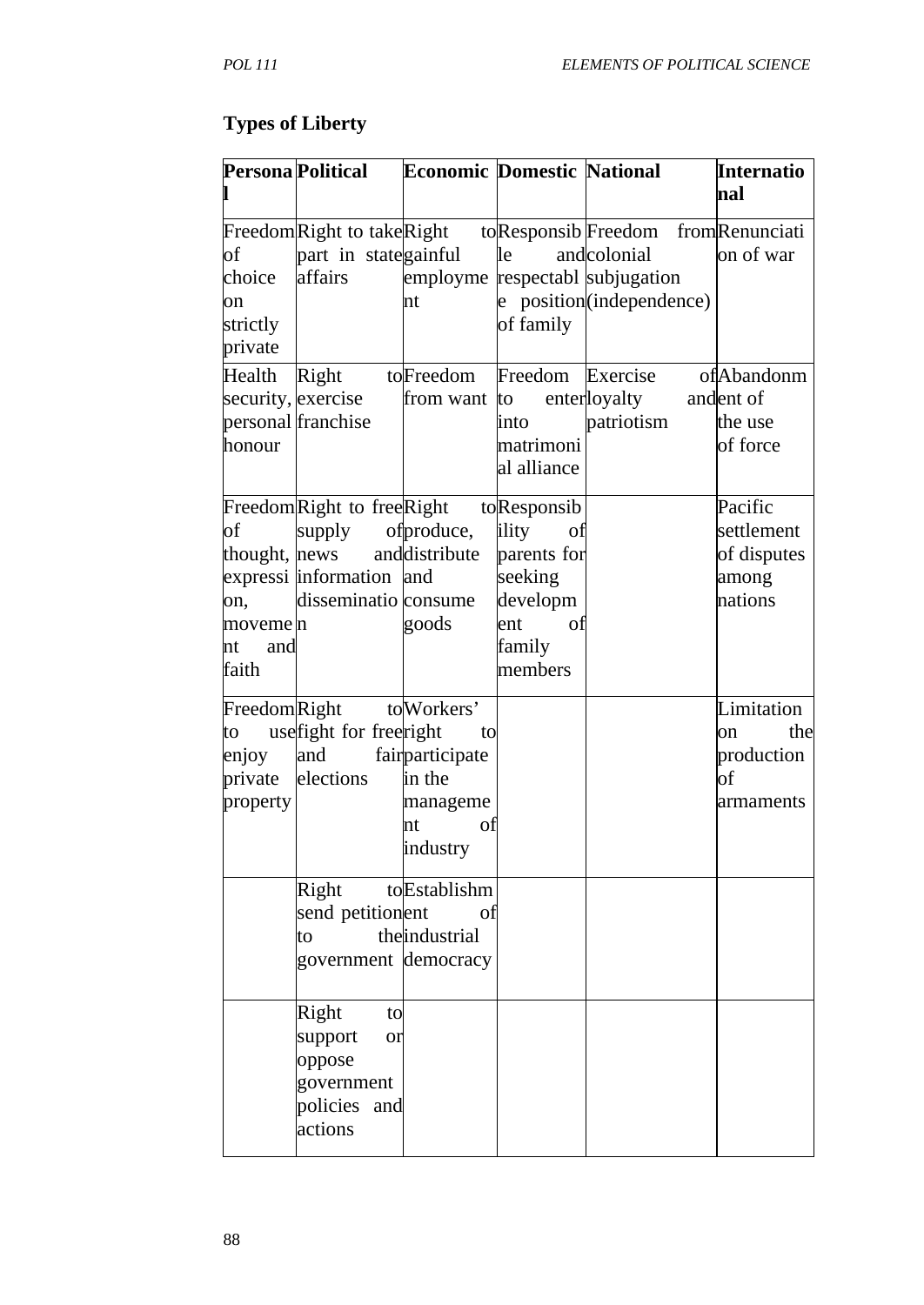## **Types of Equality**

| <b>Natural</b>                                          | <b>Social</b>                                                                                                                                 | <b>Political</b>                                                                         | Economic                                                                                                      | Legal                                                                                                   | <b>International</b>                                                                                                                |
|---------------------------------------------------------|-----------------------------------------------------------------------------------------------------------------------------------------------|------------------------------------------------------------------------------------------|---------------------------------------------------------------------------------------------------------------|---------------------------------------------------------------------------------------------------------|-------------------------------------------------------------------------------------------------------------------------------------|
| All are<br>no<br>sex,<br>religion,<br>race,<br>language | born free, rights and<br>opportuniti on in the<br>discrimin es subject<br>at ion the to genuine<br>ground of ground of<br>discriminat<br>io n | political<br>process                                                                     | Equality of Equality of Equality in<br>participati the resource before the<br>allocation/dilaw<br>st ribution | Equality                                                                                                | Equality of<br>states. No<br>discrimination<br>on the basis of<br>demography,<br>geography,<br>economic or<br>military<br>potential |
|                                                         |                                                                                                                                               | Universal<br>adult<br>suffrage                                                           | Provision of Equal<br>protection<br>for the<br>minority<br>groups'<br>interests                               | protect of<br>law for all such as                                                                       | <b>Eradication</b> of<br>social evils<br>slavery, child<br>abuse/trafficki<br>ng, drug<br>trafficking, etc                          |
|                                                         |                                                                                                                                               | Open<br>leadership<br>recruitmen sector<br>through<br>credible,<br>periodic<br>elections | Control of<br>private<br>through<br>social<br>policies                                                        | Equality<br>of access<br>to justice<br>through a<br>low cost<br>and<br>without<br>unnecessa<br>ry delay |                                                                                                                                     |
|                                                         |                                                                                                                                               | Free press<br>and mass<br>informatio<br>n media                                          |                                                                                                               |                                                                                                         |                                                                                                                                     |

# **Source: Johari, J. C., (2007:194 & 210)**

# **SELF-ASSESSMENT EXERCISE 1**

List and explain different types of liberty and equality you know

# **3.2 The State and protection of liberties**

Every state is measured by the amount of liberties and rights that it obliges her citizens. The state is not simply a sovereign organization with the power to get its will obeyed, it must safeguard rights by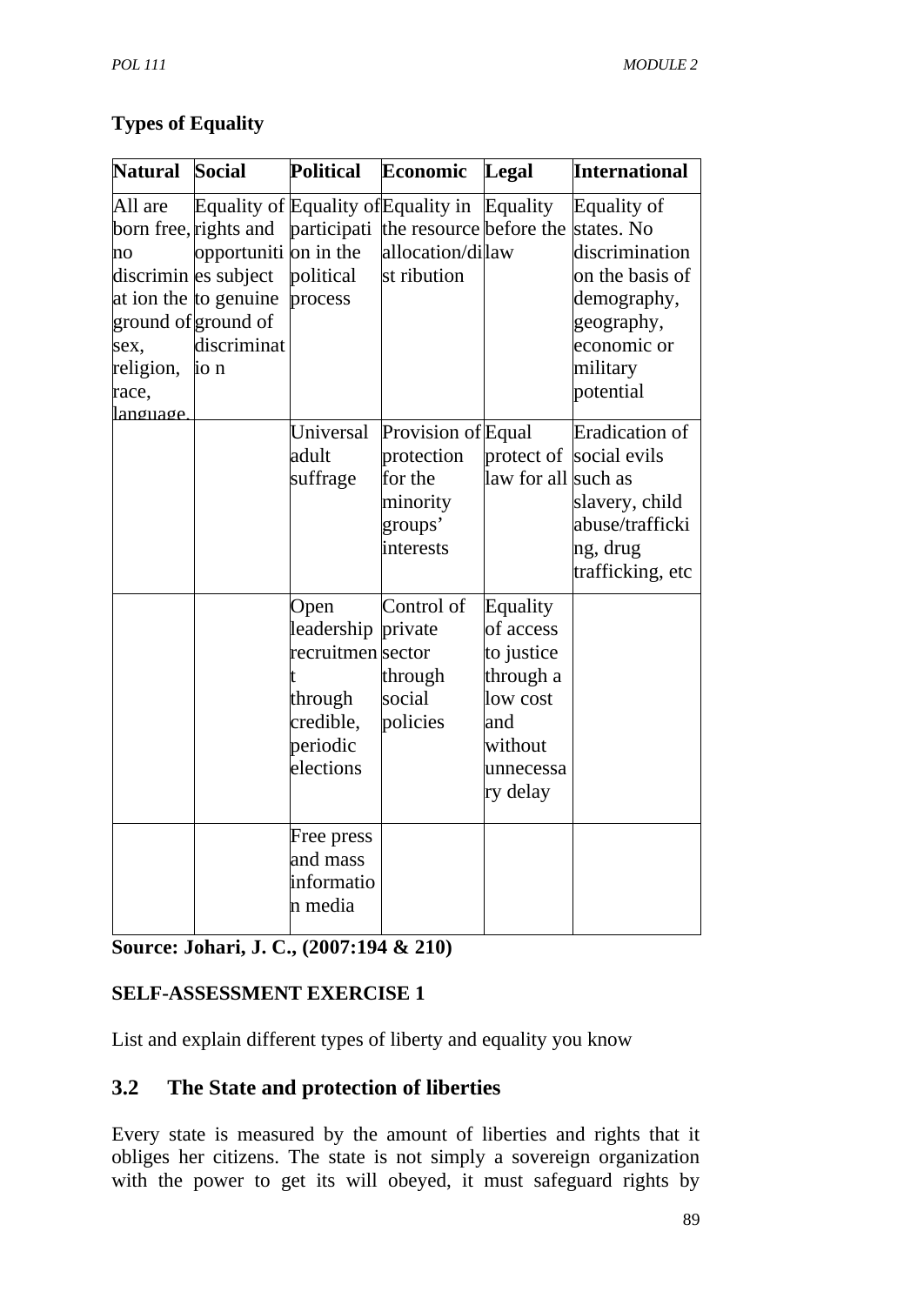preventing unlawful invasion of rights and ensuring that a citizen's right stops where another's begins. Harold Laski (1982:131) made this delicate balance clear: "It is a state, for instance which can prevent the Roman Catholic Church putting a man to death for heresy; but it cannot force the Roman Catholic Church to surrender the dogma of Papal infallibility." Also a state cannot demand allegiance from its subjects, expect in terms of what that allegiance is to serve. Indeed, the state character will be apparent from the rights that, at any given period, secure recognition. Any given state is therefore torn between rights that have been recognized and rights, which demand recognition. Rights, in fact, are those conditions of social life without which no man can seek, in general, to fulfill himself. Since, the state exists to make possible that achievement, it is by maintaining rights that its purpose may be served.

For example, rights such as freedoms of speech, association assembly, religion are rights either equally applicable to all citizens without distinction or not applicable at all. Freedom of speech is only limited by the law of libel, or slander, as a constraint on the freedom of the press. Opinion, in the view of Harold Laski (1982:119) may be penalized if it is held to involve disorder. But in order to ensure that rights are respected by the state authorities, it is imperative to ensure in the constitution the principle of separation of powers, and the system of checks and balances. In the opinion of Harold Laski (1982:104) the more independent a judiciary, the more adequate are the safeguard of rights. However, he added a caveat that since the executive ultimately appoints the judiciary, its independence is rarely final. Indeed, separation of powers merely acts as checks upon the expansion of each authority's allotted sphere into another; it does not determine the quality and the extent of the power that are allotted (Nurudeen, 2009: 300).

It is therefore not enough for a state to make verbal commitments to respect human rights; statutory and institutional frameworks are required to back or safeguard them. In the United Kingdom, for example, there is a special precaution against unlawful imprisonment. A citizen unlawfully imprisoned can proceed against whoever imprisoned him through the writ of *Habeas Corpus*. This is an order from a judge of a Law Court requiring whoever is being detained to be produced before the court on a given date. The effect is that any person unlawfully detained, can obtain his release or trial at the earliest time possible. In Nigeria, if a citizen is unlawfully arrested, he is entitled to receive compensation; and if lawfully arrested, he enjoys the right to defend himself accordingly (Ojo, 1973:47). In a similar manner, a citizen can bring a writ of *Mandamus* from a Law Court to compel any level of government to perform its constitutional responsibility. A citizen can also protect his/her liberties by seeking either *interlocutory* or *perpetual*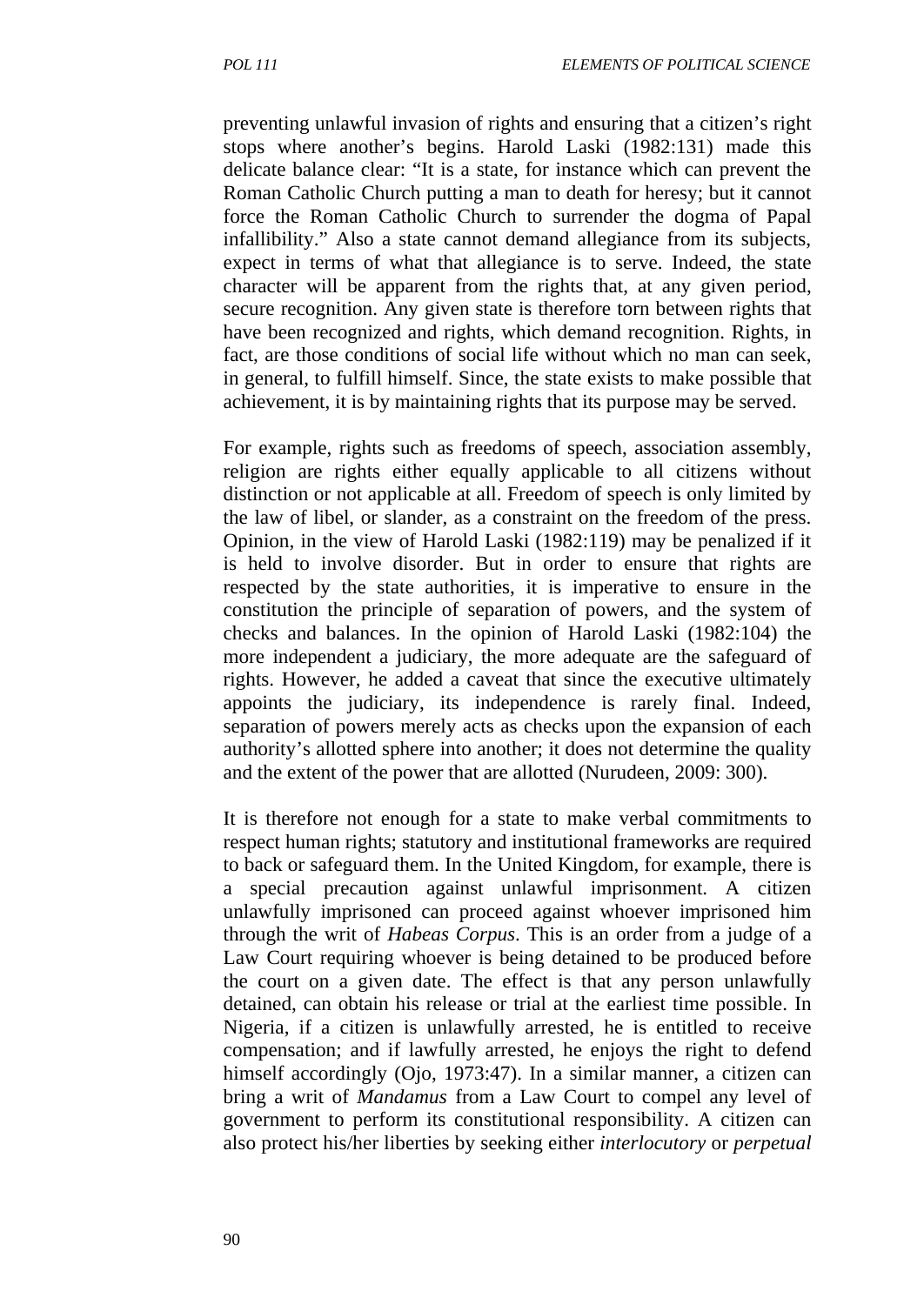*injunctions* from a Law Court, to compel a stay of action that may violate his/her rights.

The essence of safeguards of human rights is to prevent governments from invading citizens' rights or the latter from engaging in acts of lawlessness, which are capable of throwing the state into chaos. It is also to ensure that individuals can perform their lawful duties without fear of oppression and victimization. A government, which deprives its citizens of these fundamental rights, would have lost its legitimacy to remain in office. Hence, John Locke's remark that:

The great and chief end... of men uniting into commonwealths, and putting themselves under government, is the preservation of their property (i.e. their natural right); and when a government fails to preserve these rights and thereby cease to serve the end for which it was created, the citizens have the right – indeed, the duty, to overthrow it.

Law is therefore an important condition of rights. But laws can either help or destroy liberty because laws can positively provide equal opportunities or negatively curtail freedom. A. V. Dicey once argued that the more there is one (law) the less there is the other (rights). The independence of the judiciary is achieved by providing for appointment or removal of judicial officers through a due process to ensure job security; and payment of their salaries/allowances from the Consolidated Revenue Fund. Other measures to protect Human Rights from encroachments are: i) A written constitution in which the rights and obligations of citizens are set out in a lucid and unambiguous language. Citizens are aware of these liberties and measure of defending them if violated.

- ii) Existence of *Ombudsman*  a Public Complaints Commission, through which any aggrieved citizen, can seek a redress against the state or any of her agencies.
- iii) A free press that will report and disseminate information, as well as educating the citizenry about government policies and its implications on their rights and liberties. A democratic government also helps to safeguard human rights, because democratic institutions such as the Senate, House of Representatives and State Assemblies are composed of elected people who are representing different constituencies in the federation. They protect members of their constituents through public hearing, motions and bills to protect citizens' rights.
- iv) Quick dispensation of justice is another element in protecting rights and liberties of citizens. As the saying goes, "justice delayed is justice denied," the judicial process should not only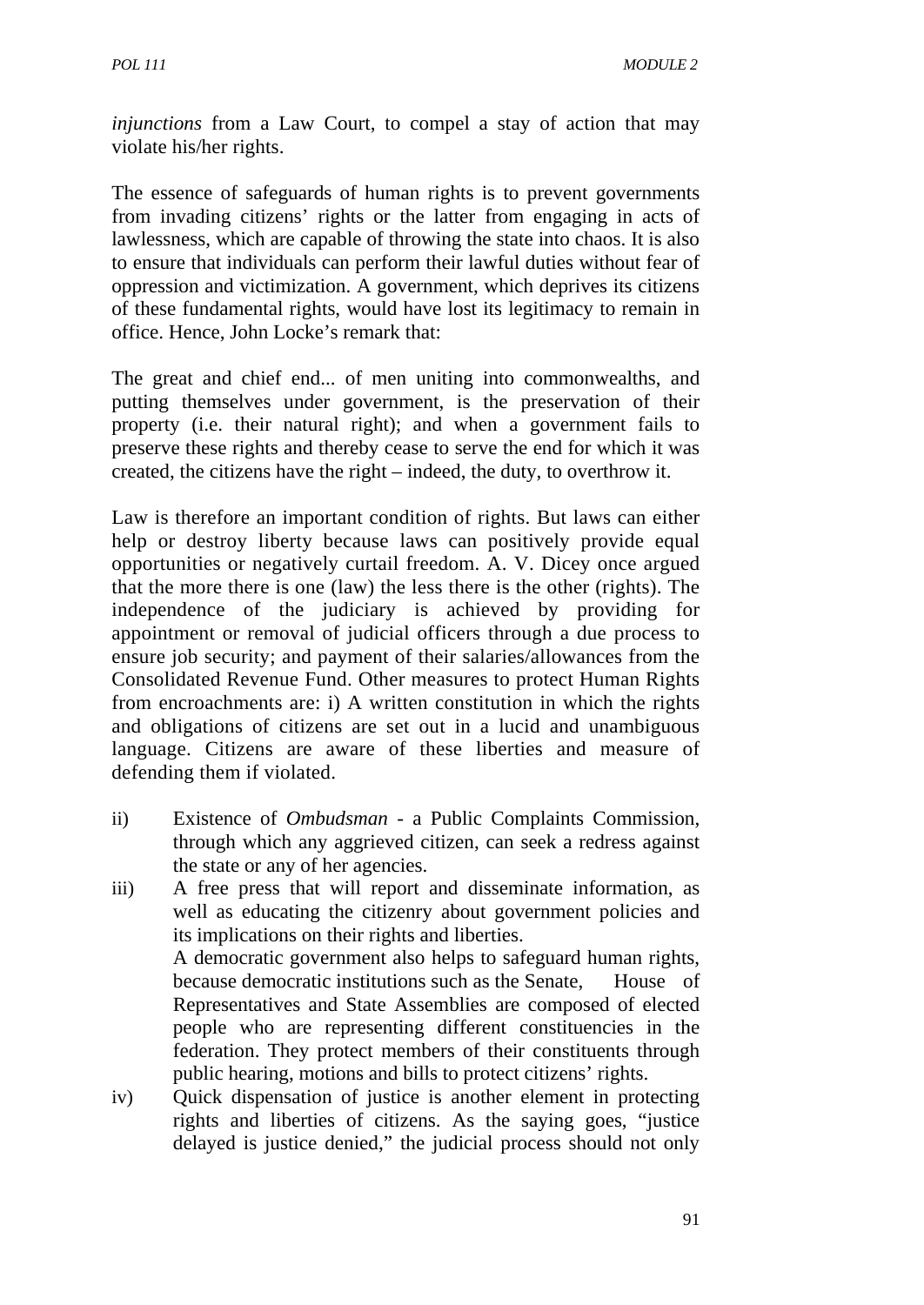be fast but should also be accessible to the poor through a reasonable cost of litigation.

### **SELF-ASSESSMENT EXERCISE 2**

Enumerate ways of protecting your liberties in your country.

## **3.3 Importance of Human Rights to Citizenship**

In any given state citizens are endowed with rights because without them they may not be able to function optimally, or perform their civic obligation to the state. Put differently, rights are corollaries to duties. For example, a man has not only the right to work; he has the right also to be paid an adequate wages for his labor. To live citizen without access to the means of existence is to deprive him of that which makes him perform his basic civic obligations, or function in the interest of the larger society. As Laski put it; "there must be sufficiency for all before there is superfluity for some". The state also provides for the right to property if what a citizen owns is commensurate to his efforts, or can be shown to be related to the common welfare. However, a citizen cannot justifiably own directly because of the efforts of others; or if the effect of such ownership is a power over the life of other. Indeed, there is an income below which no man can be allowed to fall if he is to be himself as a decent citizen.

The state in civilized modern state accords right to education top priority, since the citizen who lacks it is bound to be the slave of others. He will not only live a stunted being, but also fails to rise to the full heights of his personality. If citizenship means the contribution of one's instructed judgment to the public good, a citizen without basic education will not be able to make informed choices. Related to this is a right to political power. Every adult citizen has the right to indicate the person he desires should be elected. If the body of voters is limited, the welfare realized usually excludes that of the persons excluded. But just as those who choose cannot be drawn from any special class in a sate so also, those who are chosen cannot be members of a limited section only.

### **SELF-ASSESSMENT EXERCISE 3**

Outline the benefits that citizens can derive from respect for human rights in acountry

## **3.4 Citizenship, Duties and Obligations**

Just as every citizen has rights which are entrenched in the constitution and are to be protected by the state, so also the constitution requires of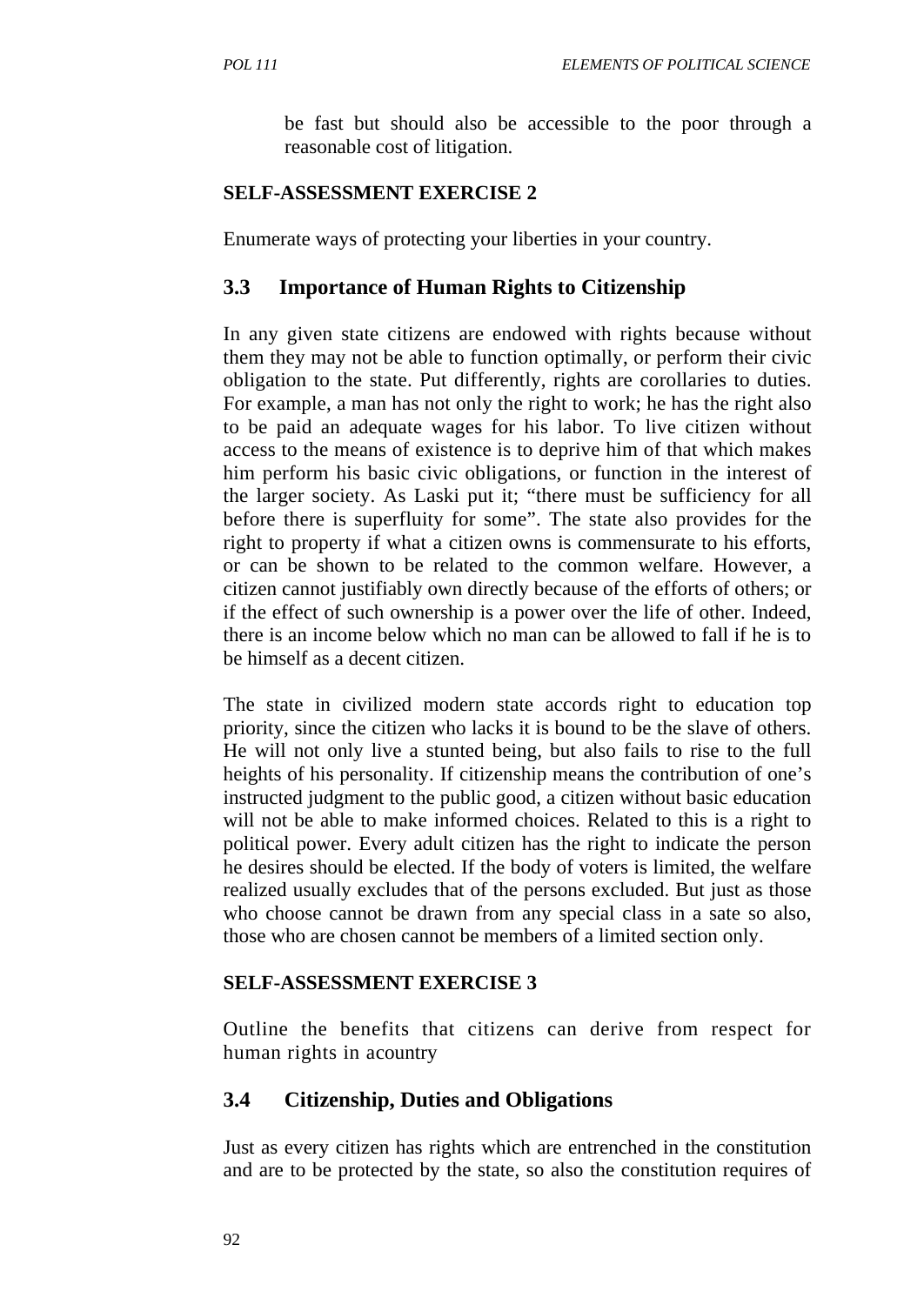every citizen certain duties and obligations. This implies that for every privilege there is corresponding responsibility.

# **3.4.1 Definition of citizenship**

Citizenship means membership of a given state. A citizen is a person who is a freeborn of a state. Put briefly, a citizen is an individual who has full political and legal rights in a state. Under international law, every nation has the right to determine how a person can acquire her citizenship. Chapter III of the Constitution of the Federal Republic of Nigeria, 1999 stipulates ways by which a person could acquire citizenship of Nigeria. Aristotle defines citizenship as the rights to rule and be rule. Ways of acquiring Citizenship may be by birth; place of birth blood/descent, by marriage, registration, naturalization or by conquest.

# **3.4.2 Duties of a citizen**

Duties are the responsibilities the citizens owe not only to the state but also to themselves for effective functioning of the state as well as the harmonious relationships between the individuals and the social groups within the state. If it is responsibility of the state to protect the rights of the individual citizen, the citizens also have some duties to perform in reciprocity. The organic theory of the state states that without the individual performing its functions, (duties) the state cannot function. The duties that citizens owe to the state include, but not limited to: Obedience and unalloyed loyalty to the state - this encompasses respect to the national flag and national anthem; Payment of tax as and when due; Obedience to traffic laws and highway codes; Serving in the military if required during emergency period; Non-interference with other citizens' right.

# **3.3.3 Obligations of a citizen**

These are civic responsibilities that directly or indirectly contribute to an effective government and the avoidance of those acts, which may tamper with the rights of others. Good citizens, for example, are expected to exercise their voting rights during elections and citizens or voters who decide not to vote on the day of election are actually contributing to the election of an unpopular government. Therefore, it is politically obligatory for every citizen having the right to vote to exercise his voting right during elections and it is equally necessary to resist the reign or the ruling of an unpopular government by constitutional means i.e. by removing such a government through the exercise of his/her voting right. Every citizen owes it an obligation to obey the government provided the government is good, and not to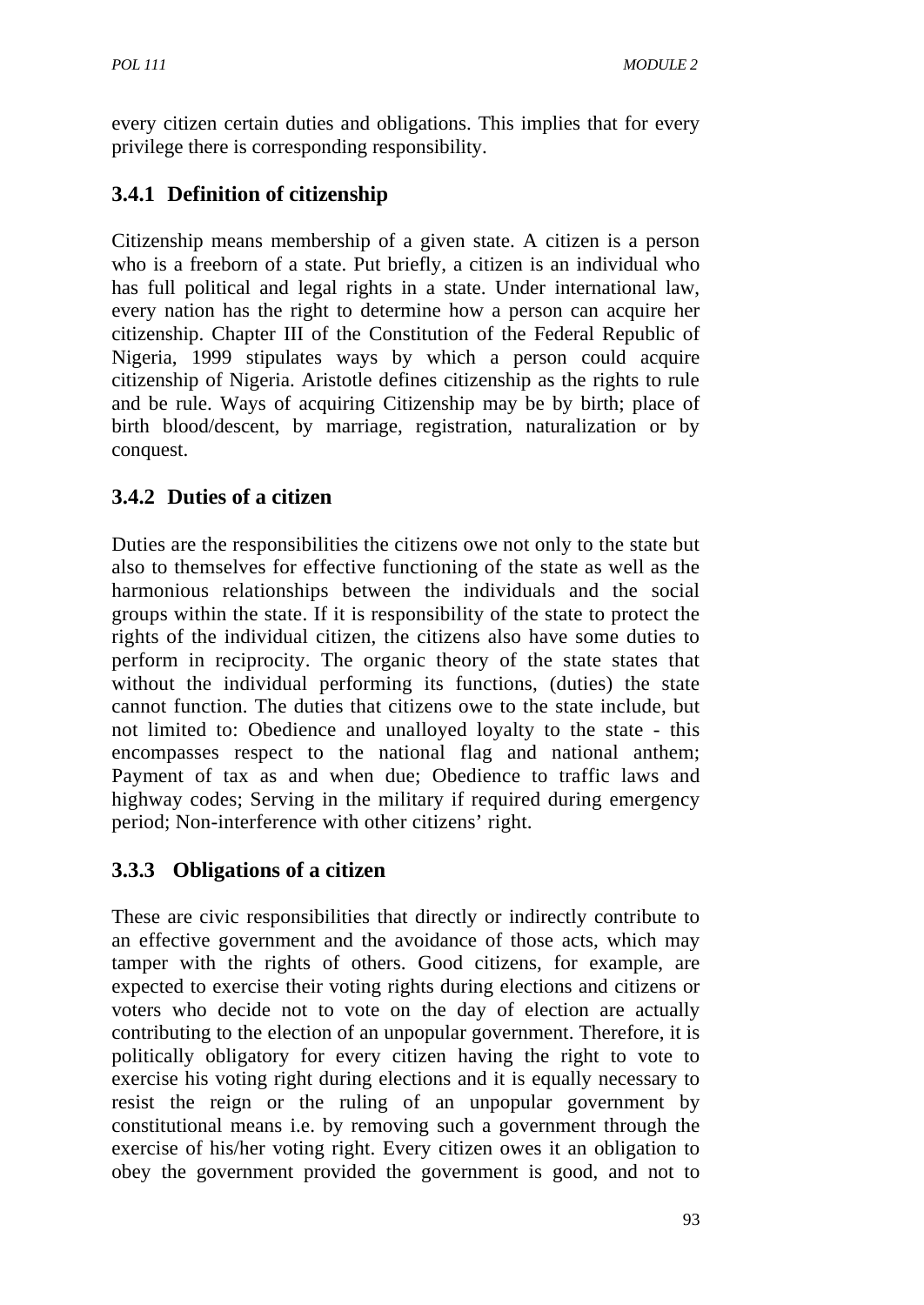deprive others of their rights. It is also obligatory on a citizen to assist the law enforcement agencies in the detection and prevention of crimes in the society.

### **SELF-ASSESSMENT EXERCISE 4**

Explain the relationship between citizenship, rights, duties and obligations.

## **4.0 SUMMARY**

In this unit, we have defined and examined various categories of human rights. We also observed that in spite of their character as inalienable; these rights are not without qualifications or limitations. We also stated that a citizen could only enjoy his rights fully on the condition that he knows his limits under the law and perform his duties. Where this is the case, the state acting through the government is to ensure that a citizen's rights are fully guaranteed, protected and safeguarded.

# **5.0 CONCLUSION**

Human rights are assumed to be within the sovereignty of every state. But presently international norms about human rights continue to develop, because what happen within one state may spill over to others. This is why international organizations like the United Nations and nongovernmental international organizations like the Amnesty International are increasingly leading the crusades that states must respect human rights. The UN Commission on Human Rights, The Human Rights Watch and conventions on genocide, tortures, racial discrimination, women and child rights are global initiatives meant to promote respect for human rights. In the world today, because of the danger that the poverty gap poses to order and security, it appears there is more emphasis on promoting economic rights, rather than pre-occupation with political rights, even though the two are related.

# **6.0 TUTOR-MARKED ASSIGNMENTS**

- 1. Describe the constitutional and institutional safeguards available in your country for the protection and enforcement of fundamental rights
- 2. Explain the relationships and differences between fundamental human rights and the fundamental objectives and directive principle of state policies.
- 3. Discuss the axiom "Eternal vigilance is the price of liberty" is meant to emphasize citizen's participation in protection of human rights.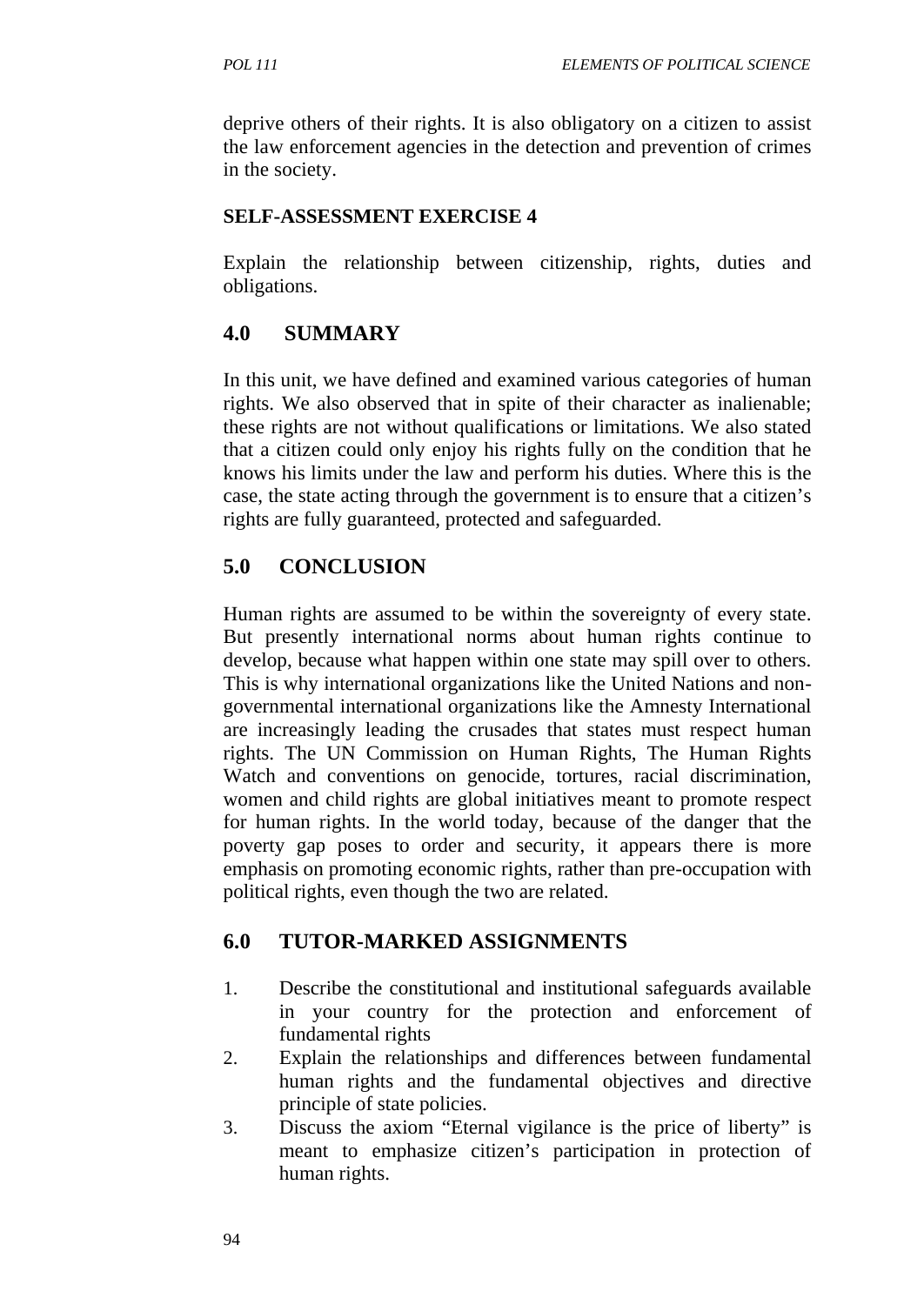### **7.0 REFERENCES/FURTHER READING**

- Byrne D.J (2003) *Human Rights: An Introduction*, Pearson Education Ltd, New Delhi
- Nurudeen, S. L. (2009) "An Evaluation of Yar'Adua' Rule of Law in Nigeria", in *Yar'Adua's Seven-Point Agenda-An Assessment,* ed. by
- Bello Imam I. B. and Abubakar R. D., Al-Hikmah University Ilorin, Nigeria
- Obasanjo, O. (1994) "Corruption, Democracy and Human Rights in East and Central Africa, African Leadership Forum Publication,
- Ibadan Ogundimu, (1977) "Citizenship and Modernization in the Third World", *The West* Ojo,
- A.O (1973) *Political Science and Government of Nigeria for West African Student, Ilesanmi press & sons (Nigeria)* Ltd, Ilesha
- Ojo, J. D. "The Executive under the Nigerian Constitution in *Federalism and Restructuring in Nigeria*, ed. Kunle Amuwo et al Constitution of Federal Republic of Nigeria, 1999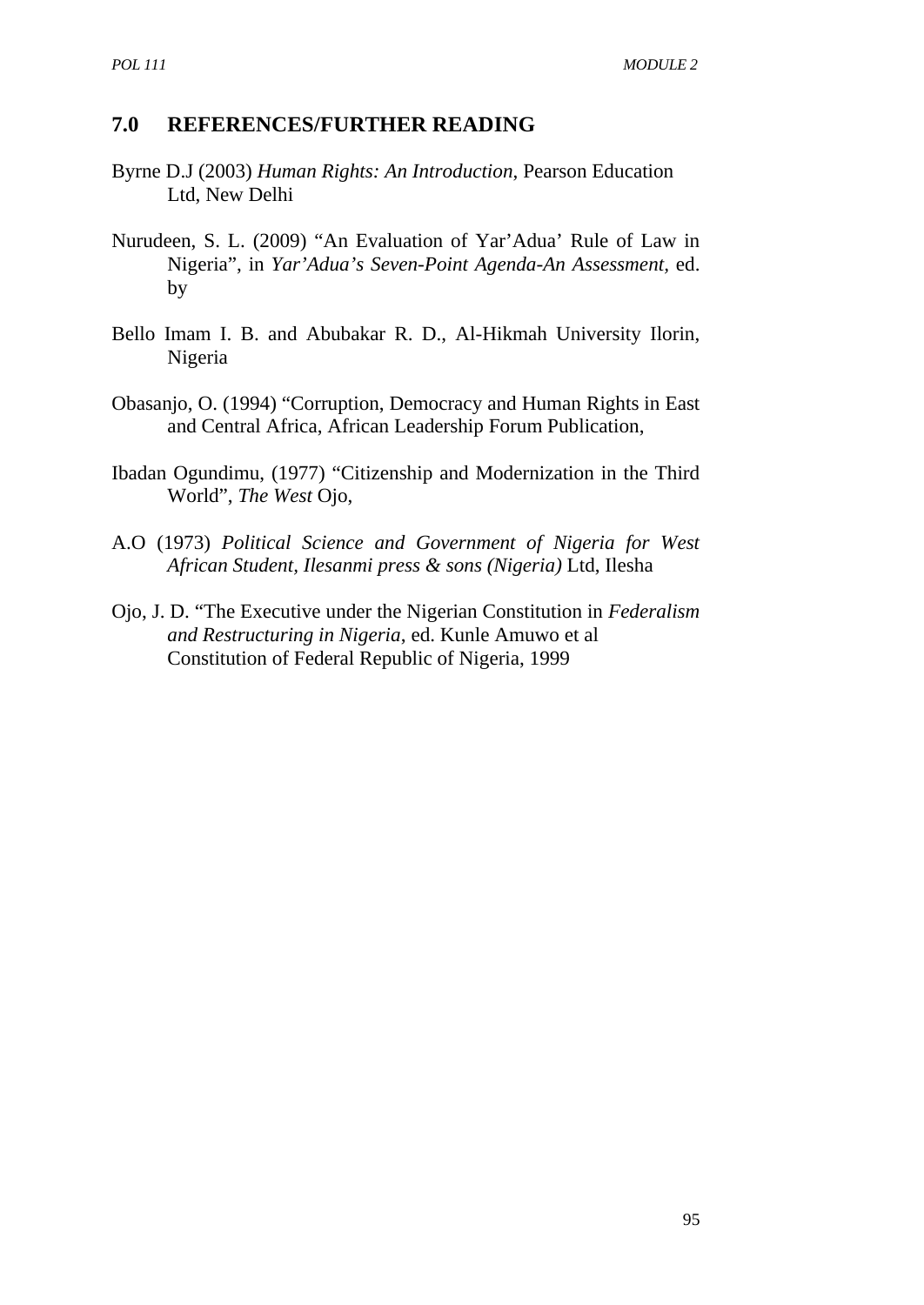# **UNIT 5 POWER, AUTHORITY AND LEGITIMACY**

- 1.0 Introduction
- 2.0 Objectives
- 3.0 Main Contents
	- 3.1 The meaning of the concept of Power
	- 3.2 Attributes and elements of National Power
	- 3.3 Differences in the concepts of Power/Influence and Authority/Legitimacy
- 4.0 Summary
- 5.0 Conclusion
- 6.0 Tutor Marked Assignments
- 7.0 References/Further Reading

## **1.0 INTRODUCTION**

Power is an important concept in political science, as it is well known that all struggles in politics is centered on the acquisition and retention of power. In this unit, we attempt to provide meaning to the concept of power, its characteristics and elements and its importance in political relationships. The unit makes further attempt to make distinctions between related concepts of authority and influence.

## **2.0 OBJECTIVES**

At the end of this unit, you should be able to:

- define the concept of power and know its characteristics, elements and importance
- differentiate between the concepts of power, authority/legitimacy and influence
- discuss the necessity for the state to put limitations on the exercise of power by the political leadership.

# **3.0 MAIN CONTENT**

## **3.1 The meaning of power**

The concept of power features regularly in political discourse. For this reason, it is often said that power is to politics what energy is to physics. Power is also often used interchangeably with power and influence. But in spite of the apparent relations, the three concepts have different meanings. We will however focus on power in this unit and defer the discussion on the others till section 4.3 hereunder. Power, when used in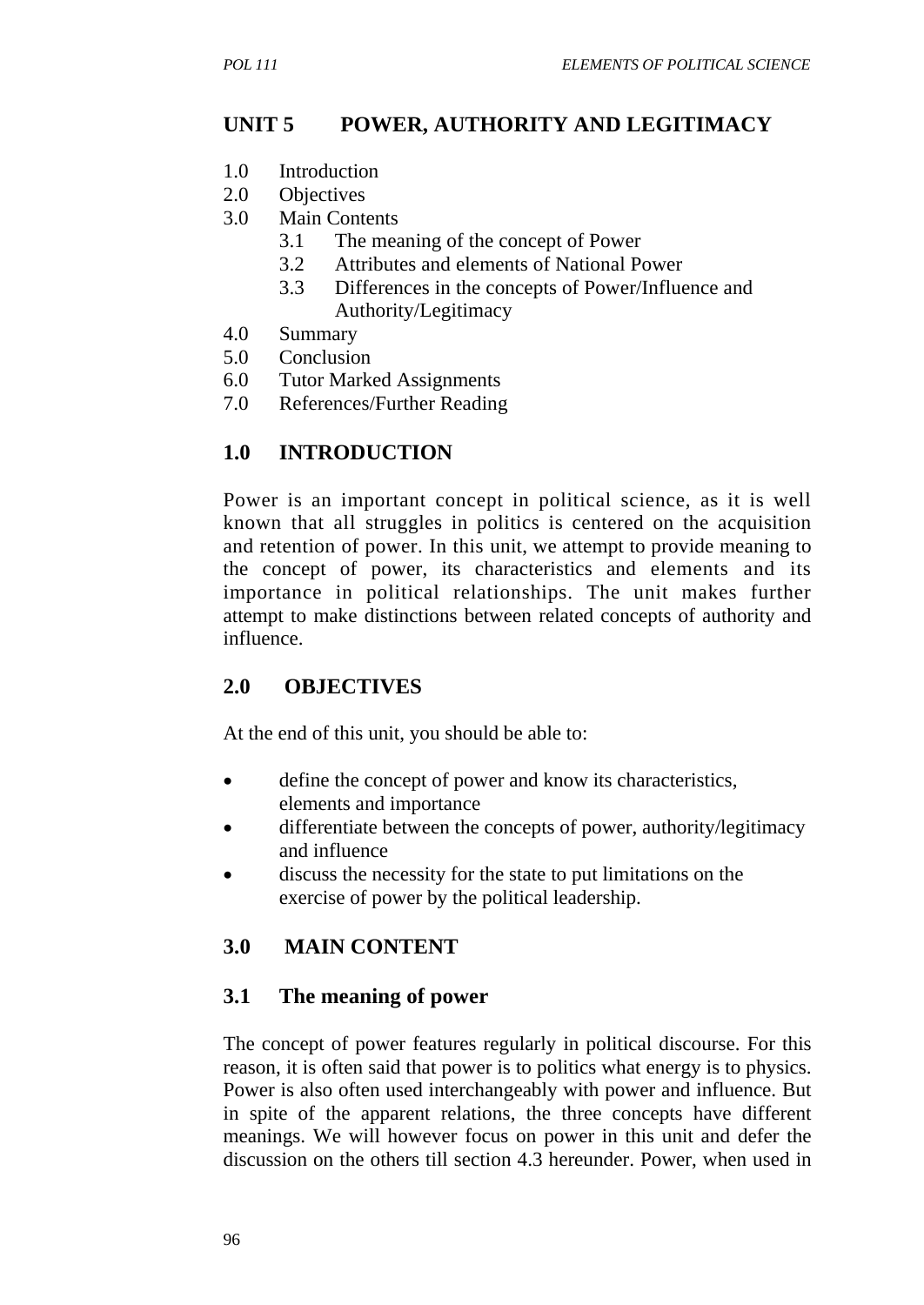a socio-political context, is the ability by Mr. A to get Mr. B or other people to do what they would ordinarily not have done. This ability may be a derivative of possession of either: a gift, trust/goodwill, supernatural power, public office or any other coercive superiority over others.

However, the more precise meaning of power necessarily involves the concept of coercion. Power is the ability or capacity to get other people to do ones wishes, with or without their consent; that is, whether they like it or not. This may be as a result of social, biological or economic relationship e.g. between father/children, sponsor/beneficiary, political godfather/godson. Similarly, possession of a monopoly of weapon or agents of death e.g. armed robber/victim, armed security official/unarmed civilian. It can also be a group of armed military officers forcing their way into power. Power is invariably tied up with superior quality or capability. This is where power is different from influence. It is important we make this distinction at this stage in order not to mistake power for influence. Our concern here is primarily power, even if we recognize that other forms of power-economic in particularmay have almost decisive impact on political power.

# **3.1.1 Political power**

Max Weber defines power as the "probability that one actor within a social relationship will be in a position to carry out his own will despite resistance." The corollary of this is that power relationship is said to exist when A makes B to act in a manner he wants him to act, regardless of B's wish. Inherent in the power relationship therefore is the element of sanction, coercion and the use of physical force. While sanction is the drive of fear of punishment by A and B, coercion refers to compulsion by A of B to carry out his wish, and the use of physical force involves the threat by A to harm B. It should however be noted that the power relationship does not necessarily involve the use of physical force, although elements of sanction and coercion may be in the background, which help to enhance the credibility of power.

Political power is the capacity to affect another's behaviour by the threat of some forms of sanction. The greater the sanction, or the more numerous the sanctions, the greater will be the political power. The sanctions may be either negative or positive or a carrot and stick approach. Thus, a political leader may acquire compliance with his wishes by promising those who support him with wealth or honors, or he may threaten to deny such rewards to those with both. The penalties for opposing the holder of political power may be extreme, such as imprisonment or even death. These latter penalties are usually reserved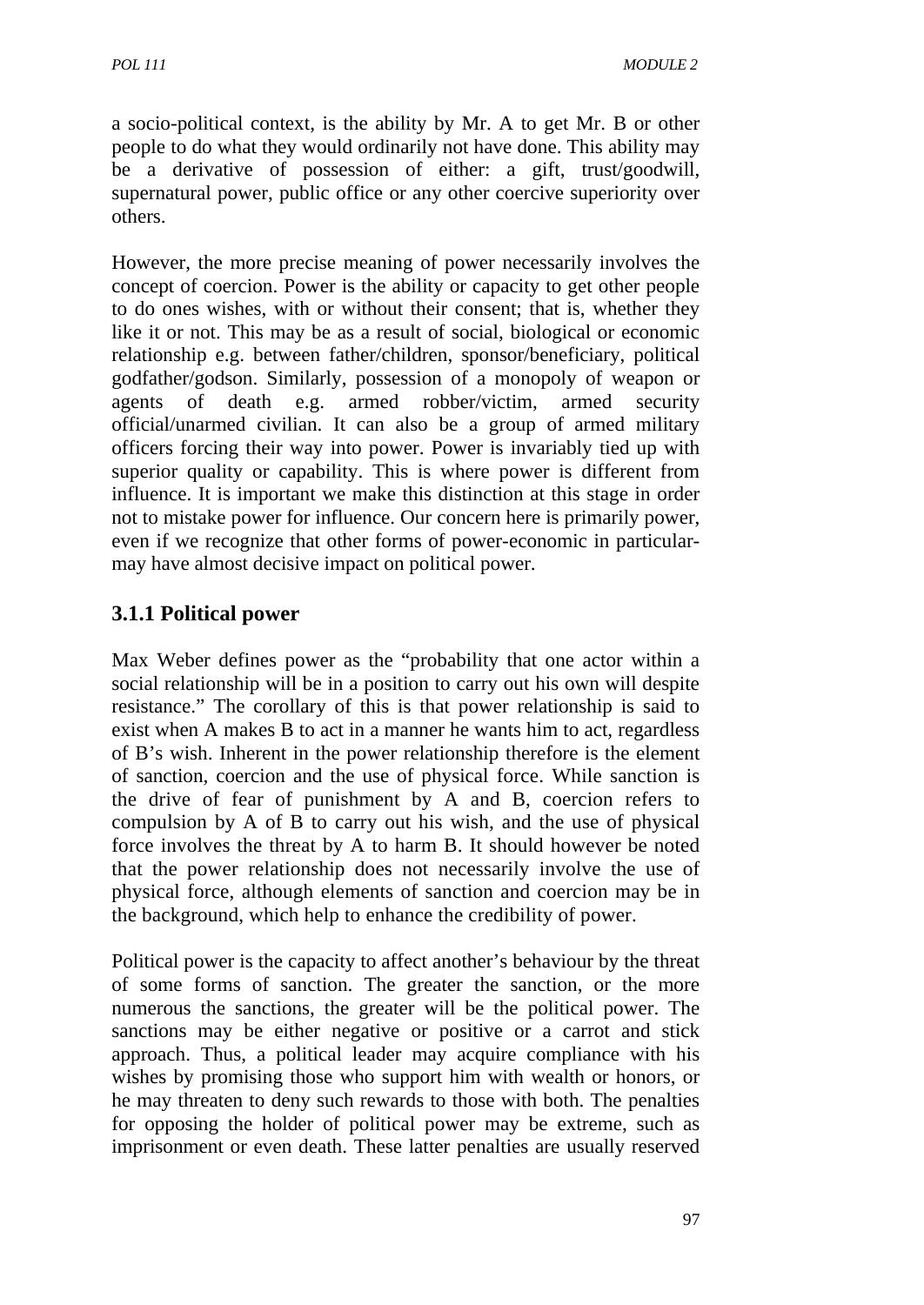for the state, and those who control the state's apparatus often wield the strongest political power.

However, it is the fear of these coercive penalties that provokes the obedience, not the coercion itself; indeed a too frequent use of these penalties may be an indication of the weakening of that political power. Nonetheless, if those who claim authority lack the power to enforce their will, they cannot rightly claim authority. Political power is important not because it is an end in itself but because it is a means to an end. Power can serve as an instrument both for empowerment and for domination. For this reason, scholars have warned against the possibility of misuse or abuse of power, since according to Lord Action, "power corrupts and absolute power corrupts absolutely"

## **SELF-ASSESSMENT EXERCISE 1**

Attempt a good and concise definition of power

## **3.2 Attributes and Elements of State Power**

Power in politics can be understood to mean the sum total of national capabilities, including the tangible and intangible resources of a nation. Power is also a political resource, which encompasses the sum of the various attributes of a state that enable it to achieve its goals. The characteristics or attributes of power include the following:

## **3.2.1 Attributes of Power**

## **3.2.1.1 Power is dynamic**

Power being exercised by a state changes from time to time, and is never static but dynamic. Before 1991, the Soviet Union was a Super Power, but today the country has ceased to exist. Indeed, its successor state, Russia is far from assuming status in the world today. Until the turn of the  $19<sup>th</sup>$  Century, Britain was perhaps the most powerful country in the world, with colonial possessions across the globe. Today Pax Britannica is now history with leaving the United States as the most powerful country in the world today, in all the dimensions of power.

## **3.2.1.2 Objectivity and Subjectivity of power**

Objective power consists of assets that a state actually possesses and has both the capacity and will to use. On the other hand, subjective power depends on perception, and in some cases, appearance may be more important than reality. It is easier to assess the contribution of the tangible than the intangible elements of power to a nation's power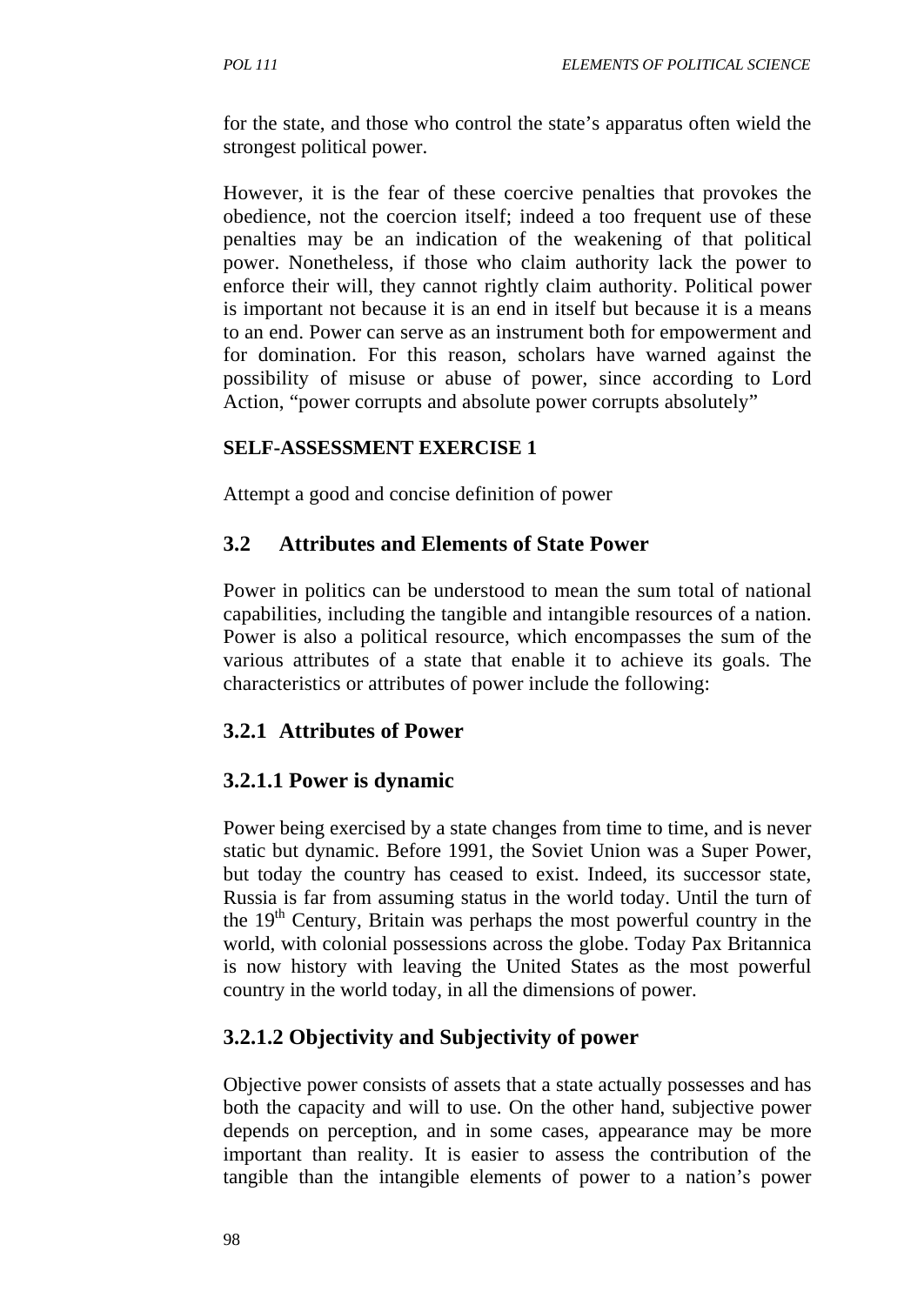matrix. Tangible elements are easily more measurable and thus objective than intangible power, which is less precise and thus, subjective.

# **3.2.1.3 Power is relative**

Power can best be perceived in relative than absolute term. Power therefore becomes meaningful when you compare the power a nation wields in a particular period with another, or when actor A is compared to actor B. For example, we cannot say Nigeria is powerful in absolute term, except we specify in comparism to whom, or compare power of a country between one period and another.

# **3.2.2 Elements of national power**

# **3.2.2.1 Tangible Elements**

The tangible elements of a national power include military capabilities, economic strength, natural resources, demographic or population, strategic location, etc. These elements however interrelated and need some qualifications. Military capability consists of both conventional and nuclear powers and without it a state may not be able to defend her territorial integrity, which is a vital attribute of a state. Similarly, a country with a weak economic base may not be able to acquire military weaponry or sustain political stability. The size and quality of a country's population may constitute either an asset or liability and this may have serious implications on national power. For instance, Nigeria is respected in the international community among others, because of her heavy population, which has psychological effects in the global system. It is also not enough for a country to have huge natural endowments, its power will remain qualified if it has to rely on other nations for technology to explore or exploit the resources. A country that is strategically located along the coastline will command more respect or wields more power in the international politics than a landlocked country. A landlocked country that has no territorial waters has to depend on foreign country(s) international trade through the sea. This will make such a country vulnerable to external control.

# **3.2.2.2 Intangible elements**

The intangible (or soft power) elements of national power include culture, attraction of ideas, ideology and institutions. This form of power does not require any form of coercion. The power a state like the Vatican wields today in the world, especially among the Catholics is principally because of religion. Beyond her tangible oil wealth, Saudi Arabia occupies a prime of place in the Muslim world on account of the religious intangible of the city of Mecca, located in the country. There is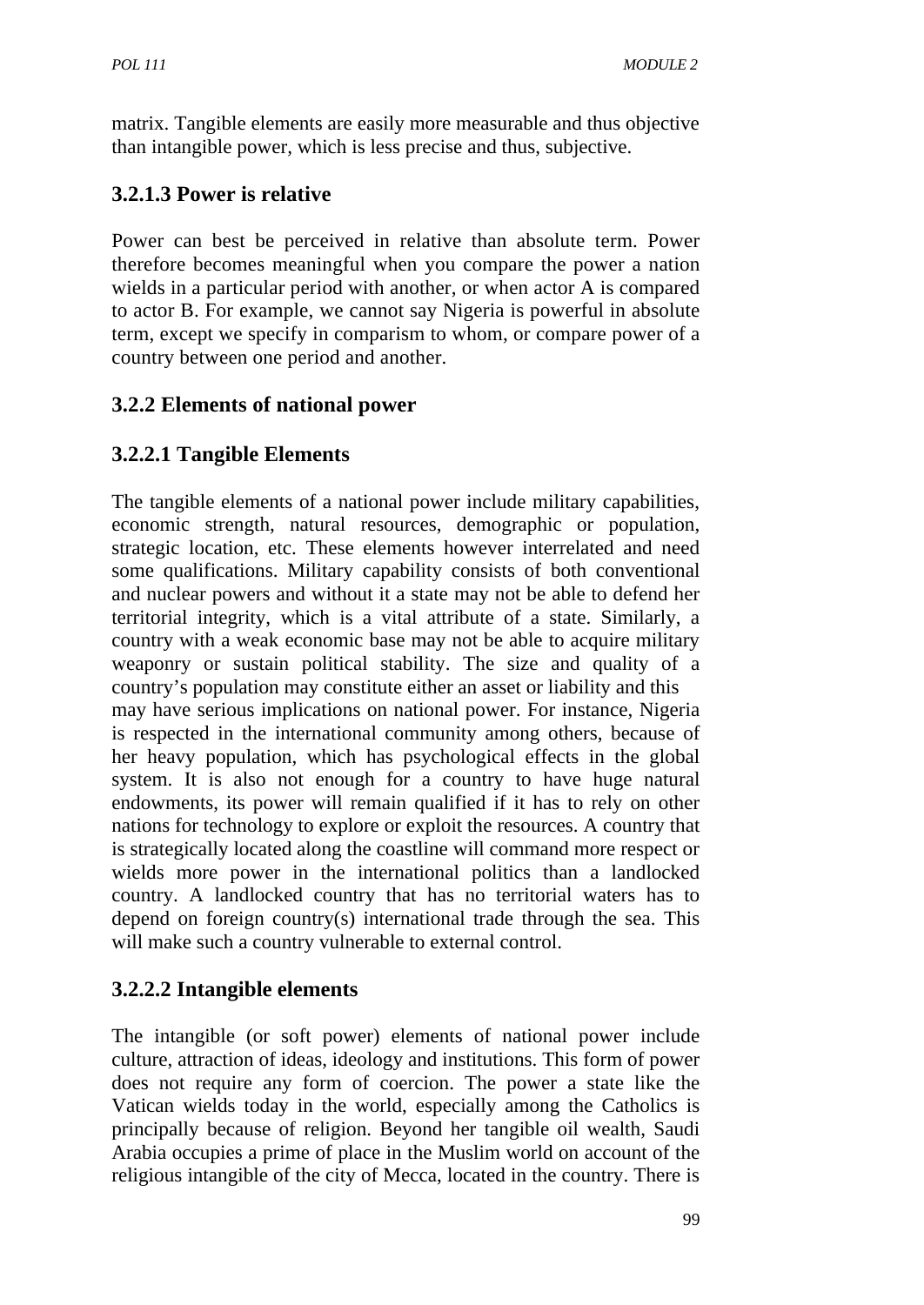no doubt that the widespread acceptance of western values, including western idea of liberal democracy, and even the near acceptance of the capitalist ideology as the orthodox route to development, is a huge accretion to the power Western nations, especially the United States, exercises in the world today.

#### **SELF-ASSESSMENT EXERCISE 2**

Explain the elements of a state's power that you consider most important

### **3.3 Differences in the concepts of Power/Influence and Authority/Legitimacy**

### **3.3.1 The Concept of Authority**

Authority has a relationship with power but it is distinct from it in one important respect. It is based on rules. It is common to define authority as legitimate power but this may be misleading because it gives the impression that coercive power is necessarily illegitimate. When coercive power is used or exercised by the state it is legitimate. While a definition of authority needs not exclude the concept of power, the two concepts are not synonymous. Authority is the consequence of the acknowledgement of power. This may also be misconstrued because it is possible to accept or acknowledge other people's power as "a fait accompli," but this would not necessarily confer legitimacy on such force. For example, if one surrenders a property to an armed robber, it is an acknowledgement of power but it does not confer authority or legitimacy on that power.

A more acceptable definition will be one that sees authority as legitimate power, that is, power derived from accepted rules and exercised with the consent of the people. Thus, authority rather than brute force is better understood when power is seen as a right to issue command and have them obeyed willingly. We can therefore regard authority as a form of power. It is different from the form of power exercised by A over B in order to get B to do what he could never had wish to do. Rather, it is a form of power derived from approved procedures of political culture, which enable the office holder to act in certain ways to affect predictably and in anticipation, the behaviour of others. In a democracy for example, there is compliance with the executive directives of the president of a country not for his individual person but because the office holder has been freely given a mandate to rule through procedures acceptable to them. Compliance therefore, is voluntary and in support of a system, which the people hold in high esteem. In the same token, when a legal system is established, it is recognized and obeyed by the people voluntarily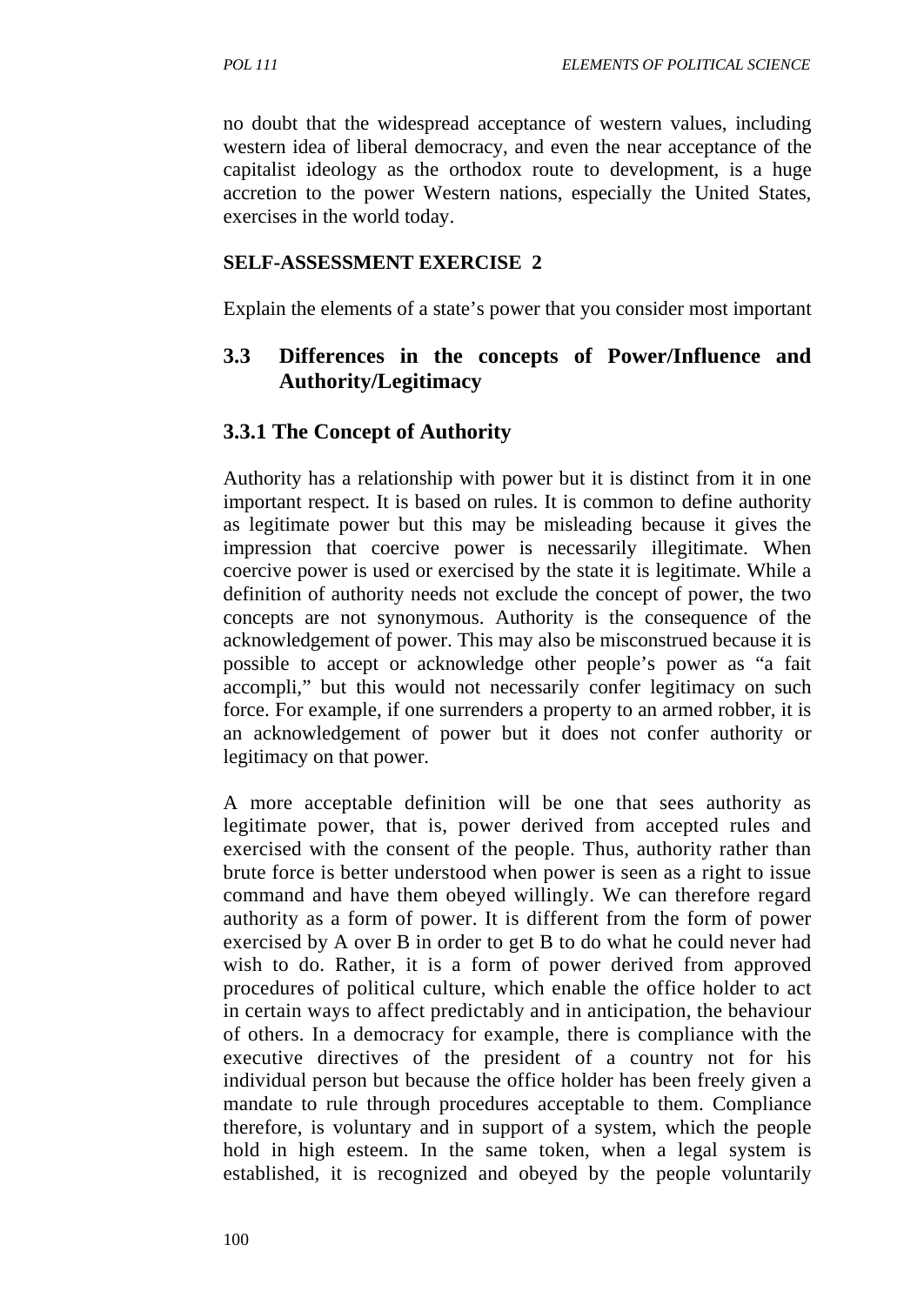regardless of whether a particular law is wrong or right. Thus, authority has been described as legitimate power because it commands voluntary obedience. This is in sharp contrast to the power structure of superior-subordinate relationship in which the command of the superior usually takes precedence. Herbert Simon (cited in Bello-Imam, 2008) described the circumstances surrounding the exercise of power as Sanctions of Authority" The sanctions are not in the sense of punishment, but as a means of explaining why subordinates carry out commands from their superiors. It is said that in a republic it is not power that creates obedience, but authority.

# **3.3.2 The concept of Legitimacy**

Max Weber identifies three major sources of authority. These are not three different kinds of authority but only different sources of authority .These are the traditional, legal rational and charismatic. Traditional authority derives from long standing traditions and common acceptance of the sanctity of traditions and usages. This takes the forms of respect for the monarchy or chief or Oba/ Emir, respect born out of the inheritance of the status of one's parent and exercise of authority conferred on that status. Legal rational authority is legitimated by the supremacy of the law. The exercise of such power is accepted as legitimate because it derives from institutionalized rules, which confer and circumscribe the right to give command and have them obeyed. In the legal rational situation, such a right derives from rules, e.g. constitutions status whereas in a traditional situation the right derives from customs, usages and acceptance of common antecedents.

Charismatic authority derives from persons of exceptional qualities who are accepted and obeyed as leaders. Such qualities include heroism, power of oratory, intelligence, power of healing or prophecy, etc. Charismatic authority often derives from a common acceptance or a voluntary submission to the perceived competence or superiority or simply charisma of a leader. Leaders such as Mahatma Gandhi of India, John Kennedy of the United States Chief Obafemi Awolowo, Sir Ahmadu Bello and Muritala Muhammad of Nigeria are examples of leaders who, during their lifetime, possessed charismatic qualities that endeared them to the people of their countries.

# **3.3.3 Influence**

Influence is the ability to intrude into other people's decision-making process. It involves, largely, the capacity to make ones presence felt in other people's minds. Influence can be exercised without power, although it can be conferred by power. Also important is the fact that influence can also acquire the intensity of power. This happens when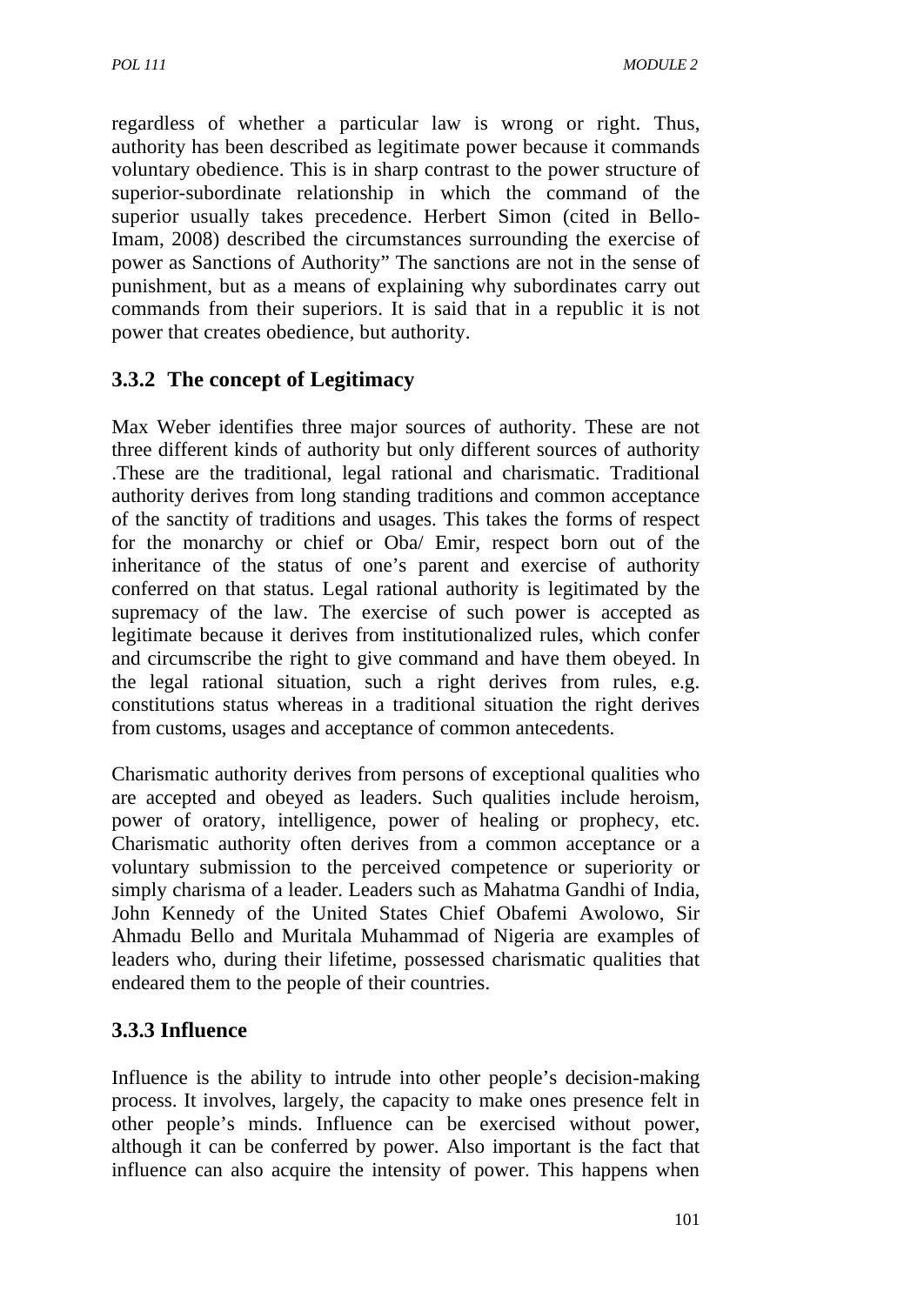somebody's influence is so overbearing that others have no choice but to take account cognizance of the person in their decision-making. The distinction between power and influence can only be made in terms of the form of the relationship between actor A and B. At the same time, it would be correct to say that power relationships also connote influence, since both concepts express the relationships between A and B. Power and influence are inseparable.

# **3.3.3.1 Forms of Influence**

Influence has been identified to take several forms, which can be classified into two categories - manifest and implicit influence. Manifest influence is said to exist where B is able to anticipate **A's** wants. For example, if A wants outcome **X**; and if as a result of A's action, **B**  attempts to bring about X, then A exercises manifest influence. On the other hand, if **A** wants outcome **X**, then although **A** does not act with the intent of causing **B** to bring about **X**, if **A's** desire for **X** causes **B** to attempt to bring **X**, then **A** exercises implicit influence over **B** (Dahl, 1984:42-5).

# **3.3.3.1.2 Means of Achieving Relationship of Influence**

The relationship of influence could be achieved through several means or a combination of them. The means according to Robert A. Dahl (1984) include trained control and persuasions which could be rational, manipulative or inducement.

# **3.3.3.1.3 Trained Control**

Influence through trained control takes the form of prior persuasions and inducement aimed at manipulating actors' behaviour in the required direction in compliance with appropriate cues and signals.

# **3.3.3.1.4 Rational/Manipulative Persuasion**

Rational persuasion is influence borne out of truthful information and rational communications. The relationship of influence derives from an appeal to the emotion of conscience of **B** concerning the genuineness of the subject over which he is being influenced. On the other hand; manipulative persuasion is achieved through half-truths and falsehood presented to **B** by **A**.

# **3.3.3.1.5 Inducement**

This is an influence relationship in which there is the offer of reward in order to prevent anticipated action. Examples include offer of wage rise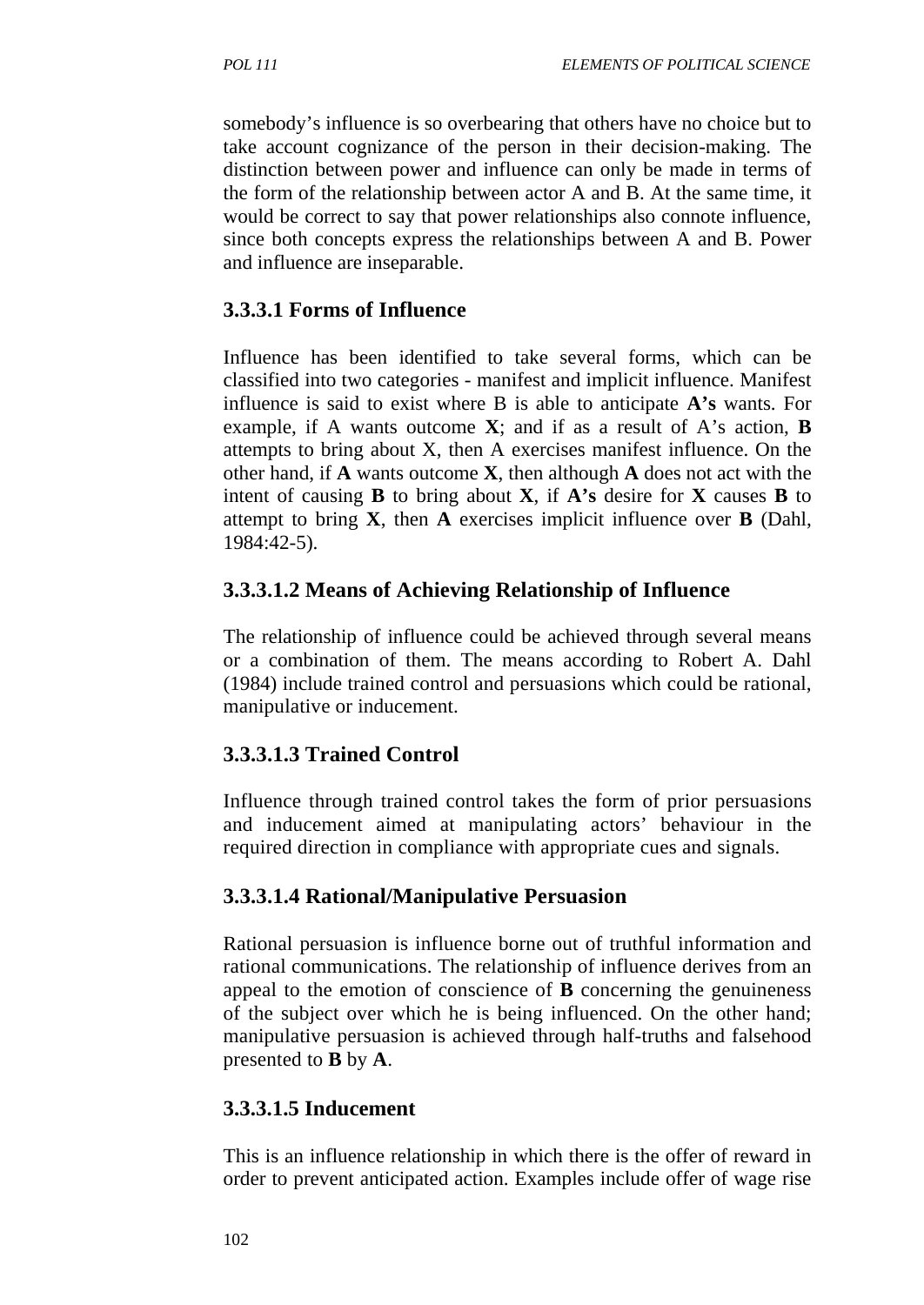and the threat of strike action or improved student's amenities and students' boycott lectures.

## **SELF-ASSESSMENT EXERCISE 3**

Identify the differences between authority and influence**.**

# **4.0 SUMMARY**

In this unit, we have defined power, its features and indices as well as significance in a political system. We also differentiated between power, authority and influence. We underscored that while power involves coercion, authority connotes voluntary acceptance and submission to control. We however conceded that it is not unlikely to see people use the two concepts interchangeably in ordinary discussion, leaving the strict distinction between the two to academic discourse.

# **5.0 CONCLUSION**

The concept of power, influence and authority express relationships among human actors, and the distinctions that could be made between these concepts is only in the extent of variance in the form of relationship. In other words, there is no hard and fast rule in trying to differentiate between these concepts, outside the form which relationships take among human actors. They are generic items and hence Robert A. Dahl used "the concept of influence" to embrace them all, including related concept such as control, persuasion, might, force and coercion.

# **6.0 TUTOR-MARKED ASSIGNMENTS**

- 1. Differentiate between the concepts of power and authority.
- 2. Explain the imports of Lord Action's famous quote: "Power corrupts and absolute power corrupts absolutely"
- 3. Discuss the circumstances under which influence could assume the status of power.

# **7.0 REFERENCES/FURTHER READING**

- Goldstein, J. S (2003) *International Relations*, Pearson Educational Ltd. New Delhi.
- Green, R. (2000) *The 48 Laws of Power, Penguin Books*, New York
- Leonard, F.(1971) *Power And Politics In America,* Brooks/Cole Publishing,Company, Monterey, California.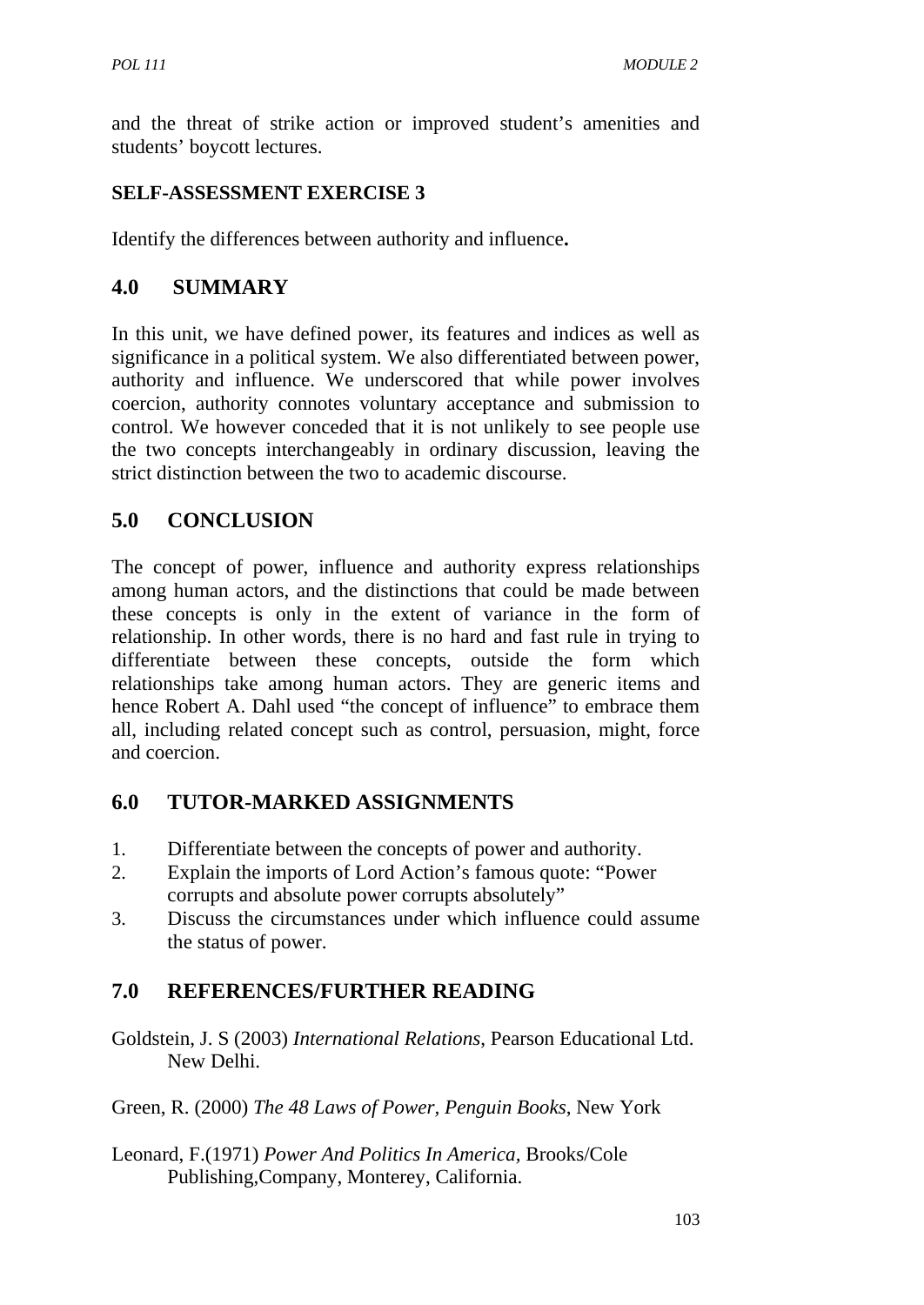Lucian W. Pye (1985) *Asian Power and Politics*: *Bill Clinton,* Harvard University Press Cambridge, The Belknap Press of Harvard Massachusetts.

Skowronek, S. (2002) *The Politics Presidents make leadership from John Adams to* University Press Cambridge, Massachusetts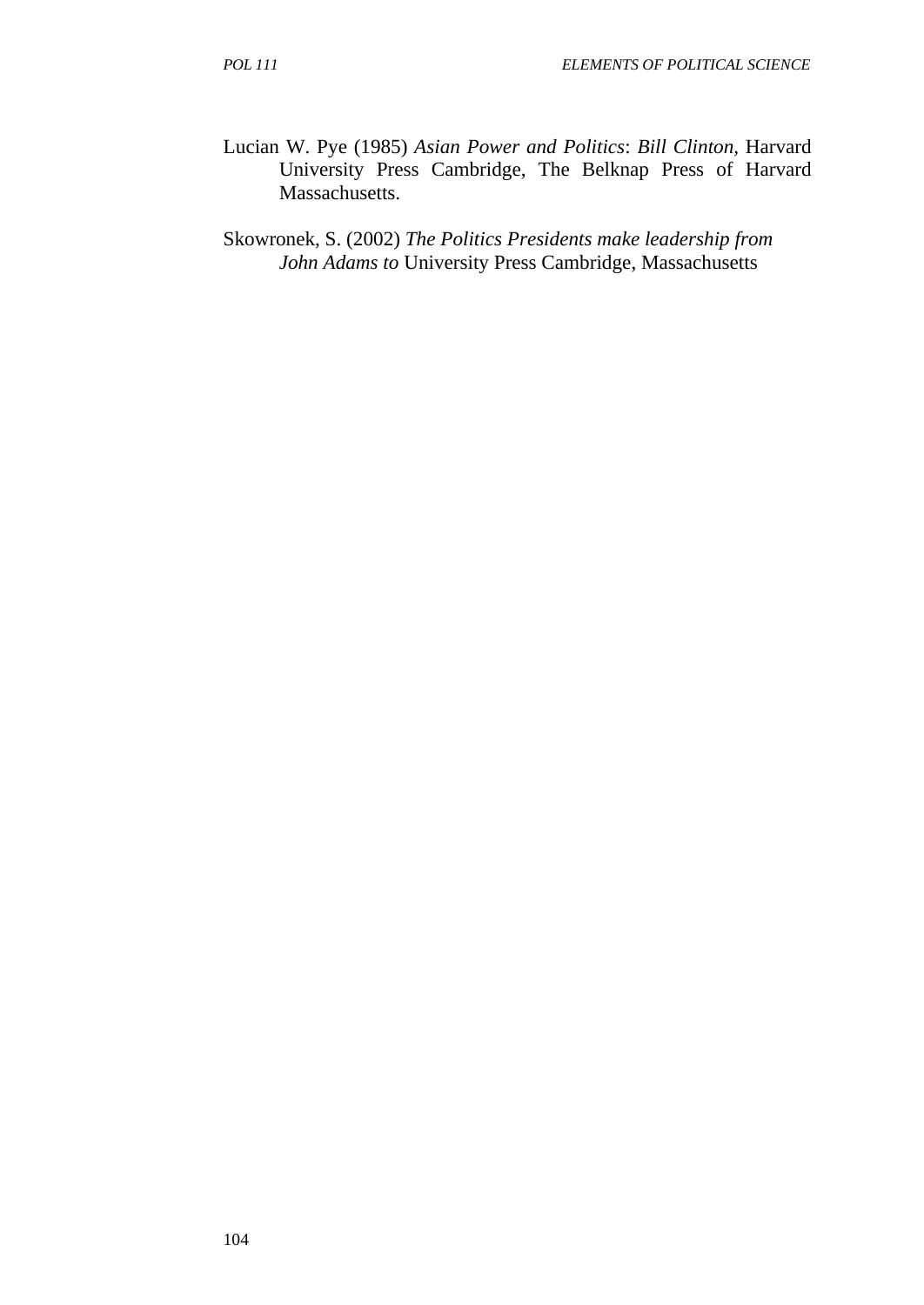# **UNIT 6 TYPES OF POLITICAL SYSTEMS**

- 1.0 Introduction
- 2.0 Objectives
- 3.0 Main Contents
	- 3.1 Monarchy
	- 3.2 Aristocracy
	- 3.3 Theocracy
	- 3.4 Totalitarianism/Dictatorship
- 4.0 Summary
- 5.0 Conclusion
- 6.0 Tutor-Marked Assignments
- 7.0 References/Further Reading

# **1.0 INTRODUCTION**

In the history of political organization, citizens have lived under different types\forms of government. They range from monarchy through aristocracy to democracy, among others. However, what is of utmost importance and a central subject of political enquiry is that the form of government a state or country operates considerably affects freedom of the individual citizen. This Unit discusses forms of governments, their merits and demerits and how each of them has developed over the centuries until the modern times when democracy has now become the most popular and acceptable form of government.

## **2.0 OBJECTIVES**

At the end of this unit, you should be able to:

- analyse the characteristics of various forms of governments.
- discuss how political organizations have evolved from one to another form of government.
- explain which of the system of government is for the safety of the rights of the citizens.

# **3.0 MAIN CONTENT**

## **3.1 Monarchy**

The first and earliest form of government is monarchy. Simply, it is a form of government that is headed by individual who is not subject to legal limitations, or who does everything according to his own will. Monarchy is a type of government headed by a Queen a King or an Emperor. Examples are the United Kingdom and the Kingdom of Saudi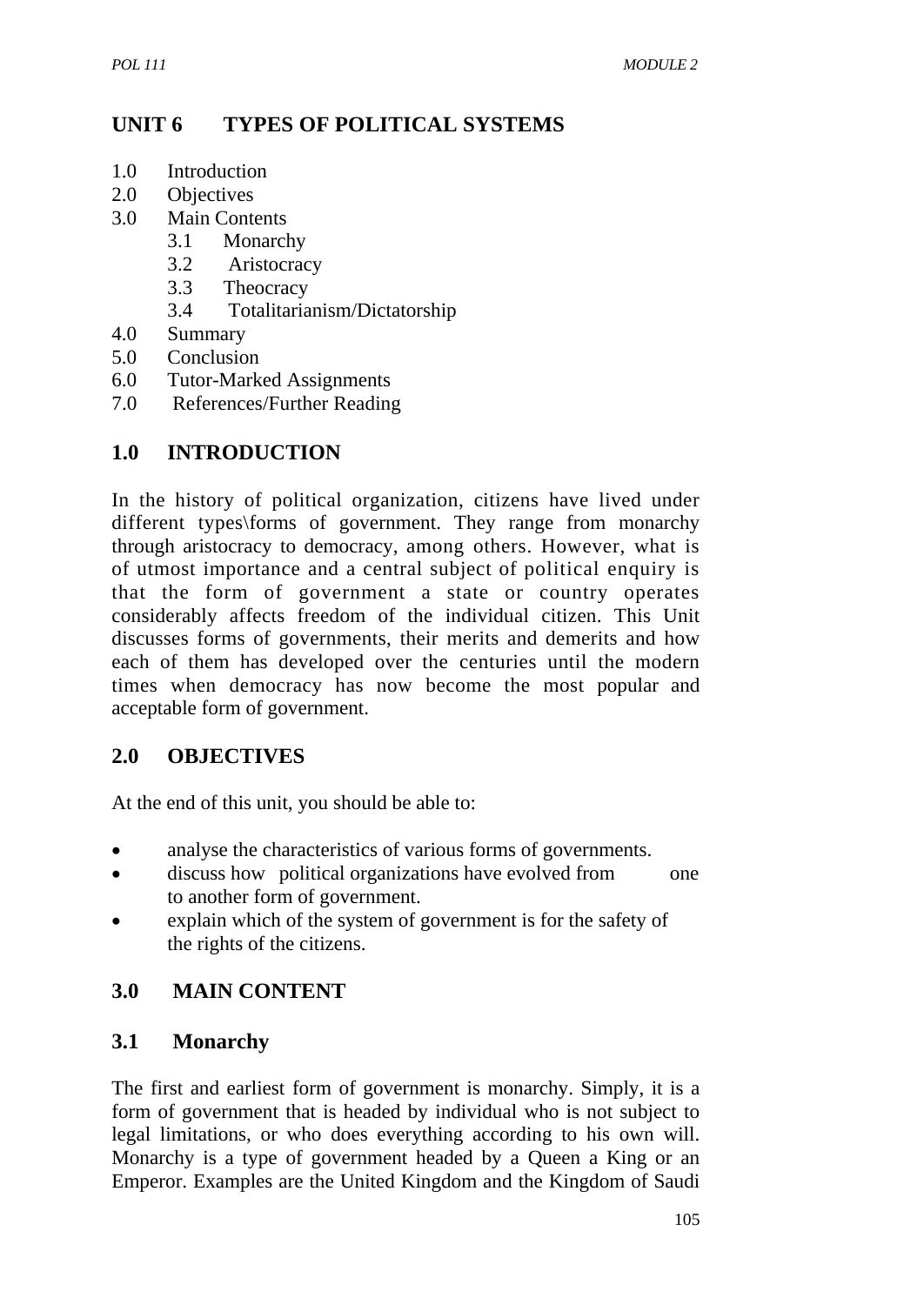Arabia. A constitutional monarchy is one that is subject to legal limitations like that of the United Kingdom, in contradistinction to the absolute monarchy of Saudi Arabia. However, it should be noted that hereditary monarchy is the normal type but elective forms do exist also. Therefore, the essence of monarchy is the personification of the majesty and sovereignty of the state in an individual. Monarchy can bring about a stable political system; it is also a natural institution, where obedience to the king is seen as obedience to God.

Britain probably offers the most contemporary example of a country operating a monarchy. Indeed, British monarchy had evolved from the days of absolute monarchy of the Tudors to that of the constitutional monarchy of Queen Elizabeth. This transition was a consequence of the Puritan revolt that erupted between the King and the parliament. It was later resolved bloodily after what came to be known as the Glorious Revolution in 1688. The characteristics of monarchy include the following: monarchy is an age-long form of government; the government of the country is in the hands of a king, emperor or queen; it is a type of government that is based on hereditary pattern. In some forms of monarchy, e.g. absolute monarchy, the ruler has no constitutional limitation. In some monarchies, e.g. constitutional monarchy, the ruler is under checks by the constitution.

A monarchical form of government has some advantages: Monarchy can bring about a stable political system; it is a natural institution where obedience to the king is seen as obedience to God and thus promotes total loyalty to the state. A stable political system and can best be secured only where supreme authority is vested in a single ruler. Monarchy could be adopted to make for emergency situation when the state requires undivided loyalty of the people to the government of the day. In a monarchical system decision-making is faster since the monarch need not consult anybody before necessary and urgent decisions are taken.

Monarchy helps to harmonize different interests and prevent social strife. In some circumstances, the king may serve as the protector of the people at large, from the tyranny of the few. Where a hereditary kingship has been in existence for a considerable time like in Britain it may be unwise and unnecessary to abolish it. Democratic principle can be grafted into as it was done in Britain with admirable success. The disadvantages of monarchy include the following: Good intentions, ability, industry are not hereditary. Therefore, a monarch could be a bad leader. A monarch could also be despotic to keep the people weak so that they may be unable to resist him.

Forms of Monarchy-Broadly, there are two types of monarchy: Hereditary and Elective. Absolute monarchy: This occurs when there is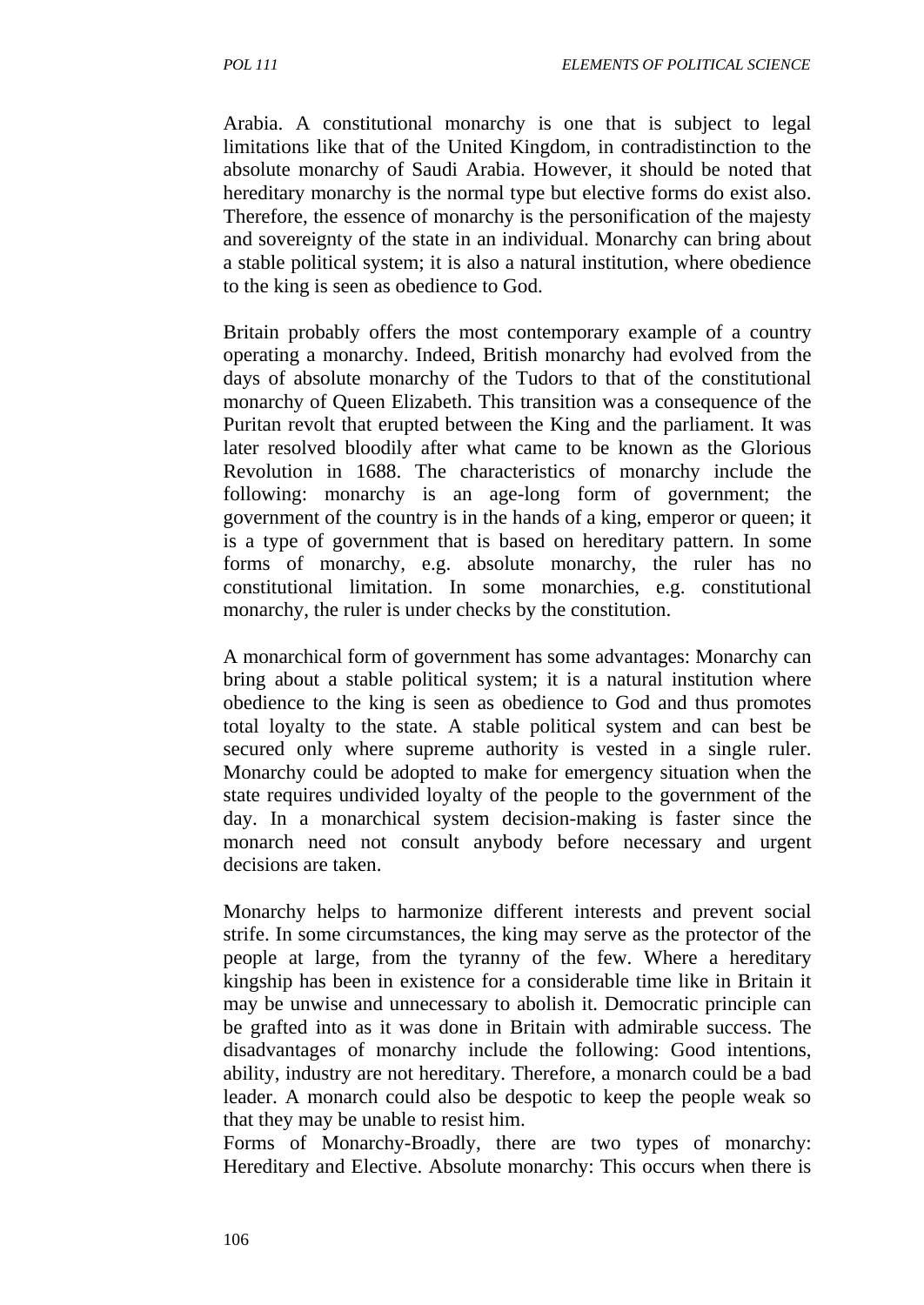no established constitutional authority to check the king's power. The king rules as the head of government and head of state. Examples are Frederick the Great of Russia, the Queen of England, Louis XIV of France, before the French Revolution. Hereditary monarchy can be found in countries such as Britain or even in the old Oyo Empire where the Alaafin of Oyo or the Hausa Fulani Empire, where the Sultan of Sokoto were regarded as the personifications of the state. Despite the incursion of foreign rule and the displacement of traditional rulers under the post-colonial dispensation in many African states, monarchy has survived even with diminished power and authority. The phrase "the king reigns but do not rule" aptly captures the present position occupies by monarchs in contrast to the days of unlimited absolutism.

# **3.1.1 Constitutional Monarchy**

The power of a constitutional monarch is regulated by the constitution. The monarch can promulgate only those laws that are agreed upon by the resolution of the elected parliament as in Britain. Also, he or she is bound to respect not only the spirits of the constitution but also the laws of the state. He assents to only those laws that passed by the elected parliament. Britain is a good example of a constitutional monarchy.

## **SELF-ASSESSMENT EXERCISE 1**

Describe the differences between absolute and constitutional monarchy.

## **3.2 Aristocracy**

Aristocracy is a government that is led by the best citizens; the quality, which marks out the aristocrat from others, is virtue: moral and intellectual superiority. Because the aristocrat possesses these qualities in abundance, he only assumes leadership; he does not need to explain or justify his claims to superiority or leadership positions. In short, his deeds, not his words attest to his preeminence. In the view of Appadoria (2004), any time an aristocrat is compelled to justify his power, "it will be proof that his position is crumbling."

The distinctive qualities which characterize an aristocracy include noble birth (aristocracy of family), culture and education (aristocracy of priest or of scholars), age (aristocracy of elders), military distinction (aristocracy of knight), or property (aristocracy of landowners). Several Scholars have tried to justify aristocracy as a form of government. Carlyle said "it is the everlasting privilege of the foolish to be governed by the wise' Rousseau also contended that it is the best and most natural arrangement that the wisest should govern the many. Montesquieu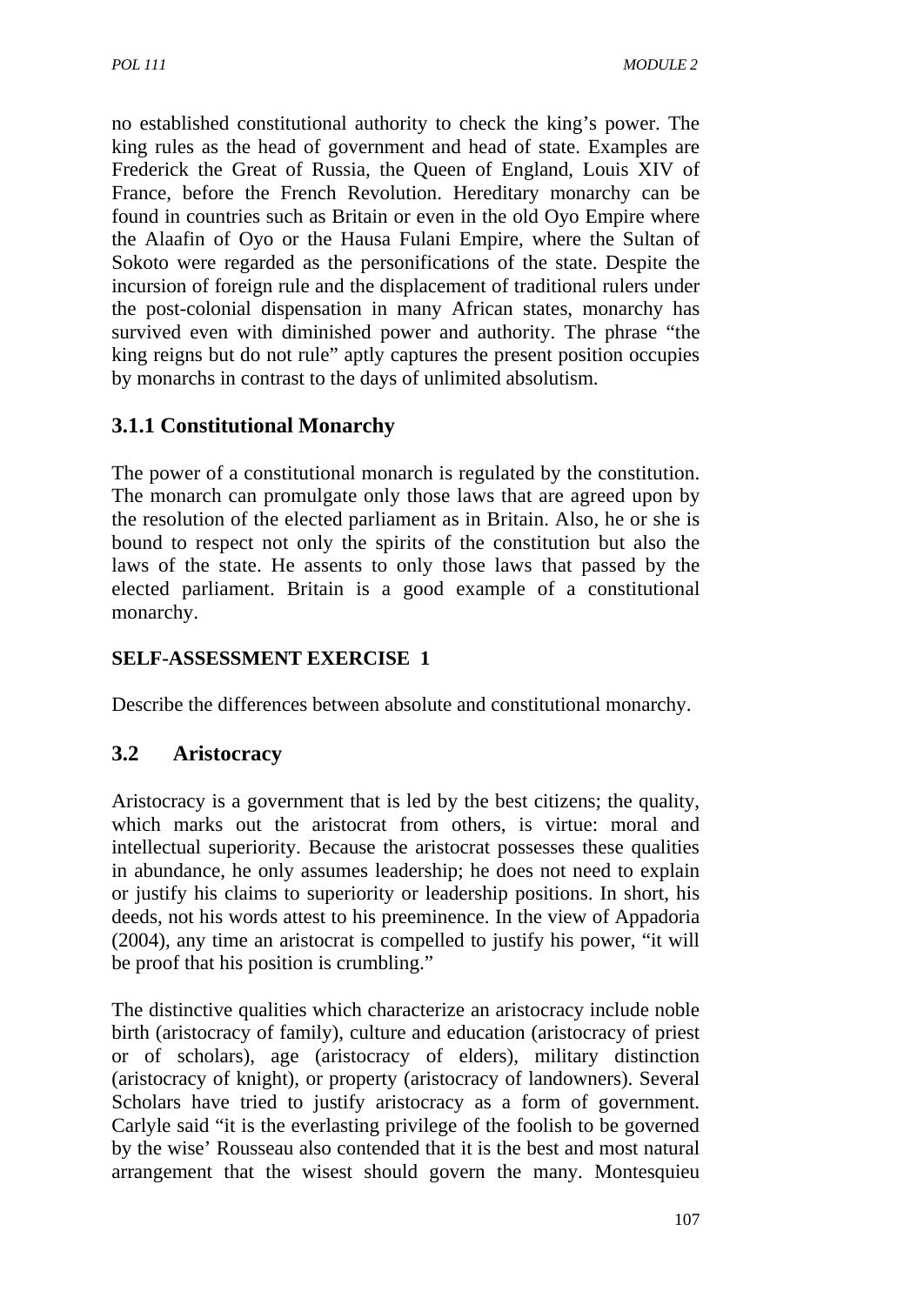equally noted that aristocrats usually possess the great virtue of moderation. This quality also makes them to be cautious in their leadership role in order not to ignite resistance from the rank of the masses, who have the advantage of number.

Plato indeed likened democracy to a mob rule, and argued that a few people with high quality, if allowed to rule could do better for a society. Although Aristotle was not as cynical about democracy like Plato, yet he preferred aristocracy to a democratic government. He even contended under certain conditions, the judgment of a few could be equal to or wiser than that of the will of many. According to Aristotle, the upper class contained people of the greater refinement or quality and as such they were best equipped to provide better government for the society as a whole {Baradat 2000:67}

#### **SELF-ASSESSMENT EXERCISE 2**

Analyse the differences between monarchy and aristocracy.

#### **3.3 Theocracy**

Theocracy is a government by divine guidance or by officials who are regarded as divinely guided. Theocracy means literally 'the rule of God' and the term was invented by Josephus (AD 38-*c.* 100), to describe the ancient Hebrew constitution and the role of Mosaic Law. Theocracy can also be defined as a government by a priesthood or religious leader. It is divine and the laws made are of divine inspiration. In many theocracies, government's leaders are members of the clergy or Islamic clerics, and the state's legal system is based on religious laws. Theocratic rule was typical of early civilizations. However, the era of Enlightenment marked the end of theocracy. The Vatican City in Rome, for example, is a theocratic state headed by the Pope. Other contemporary examples of countries practicing theocracy include Saudi Arabia and Iran. A more secular version of the meaning of theocracy is that it is priestly rule.

In theocracies, the religiously revealed laws or policies are unchallengeable, even by a popular majority or by an inherited monarch. It should however be noted that even such regimes which claim that their laws are divinely ordained and thus immutable, do not make this claim in respect of all laws. Theocracy is a form of government in which a god or deity is recognized as the state's supreme civil ruler, or in a higher sense, a form of government in which a state is governed by immediate divine guidance or by officials who are regarded as divinely guided.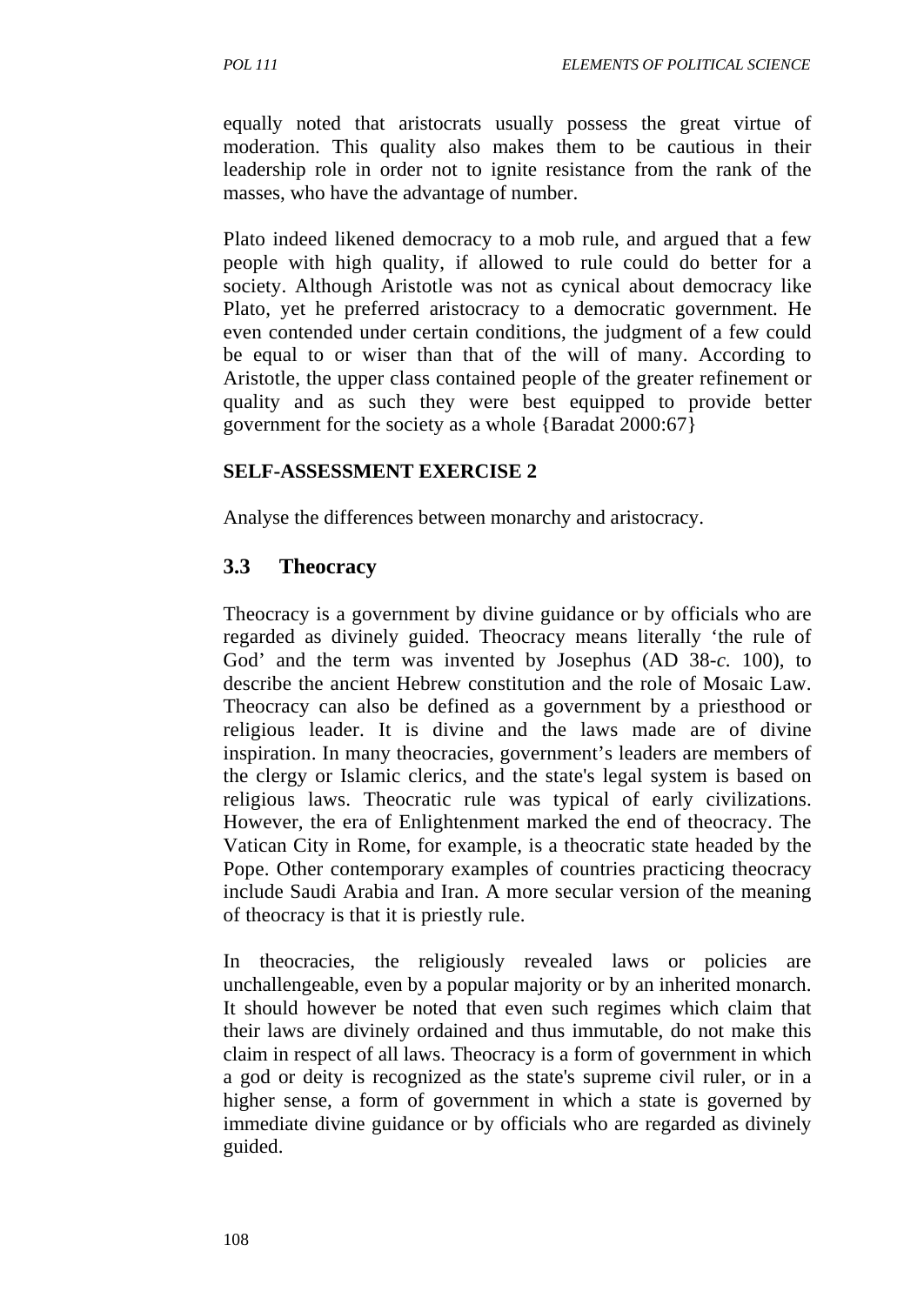For believers, theocracy is a form of government in which divine power governs an earthly human state, either in a personal incarnation or, more often, via religious institutional representatives such as the church, replacing or dominating civil government. Theocracy should be distinguished from other secular forms of government that have a state religion, or are merely influenced by theological or moral concepts, and monarchies , which is based on divine rights of king. A theocracy may be monist in form, where the administrative hierarchy of the government is identical with the administrative hierarchy of the religion, or it may be dualist, having two arms, in which the state's administrative hierarchy is subordinate to the religious hierarchy. Theocracy is also a form of government where people do not govern; it is God who governs through the priests. By not separating religion from the state, Islam also sanctions theocracy.

## **SELF-ASSESSMENT EXERCISE 3**

Differentiate theocratic from a secular government.

# **3**.**4 Totalitarianism/Dictatorship**

Since the 1950s, some scholars have argued that the extreme type of authoritarianism is best described as "totalitarianism." Robert C. Fried (1966:3) noted that totalitarian and dictatorial institutions related, but they differ in one respect. The characteristics of the former include complete control over government, complete autonomy from outside and total control of social life. The latter shares the first two characteristics of the former, but does not possess control over social life. The nature of government of government is important, since it determines the burden the political leadership shoulders. If a government is dictatorial, the burden is heavy. This is unlike a democracy where the burden does not disappear but the people share it.

In addition to the characteristics already cited above, "totalitarianism" implies "an official ideology which members of the society must adhere to and which covers all aspects of life in the society"; "a system of terroristic police control which supports, and supervises on behalf of the leader, and which is directed against the 'enemies' of the State"; and "central control and direction of the entire economy." Other characteristics of totalitarianism include the subordination of all to the interest of the political elites and to the specification of the ideology designed and adopted by them. In a totalitarian state, all groups the youth, labor unions, cultural associations and other intermediate social structures including the educational system are organized to serve the interest of the state and its rulers.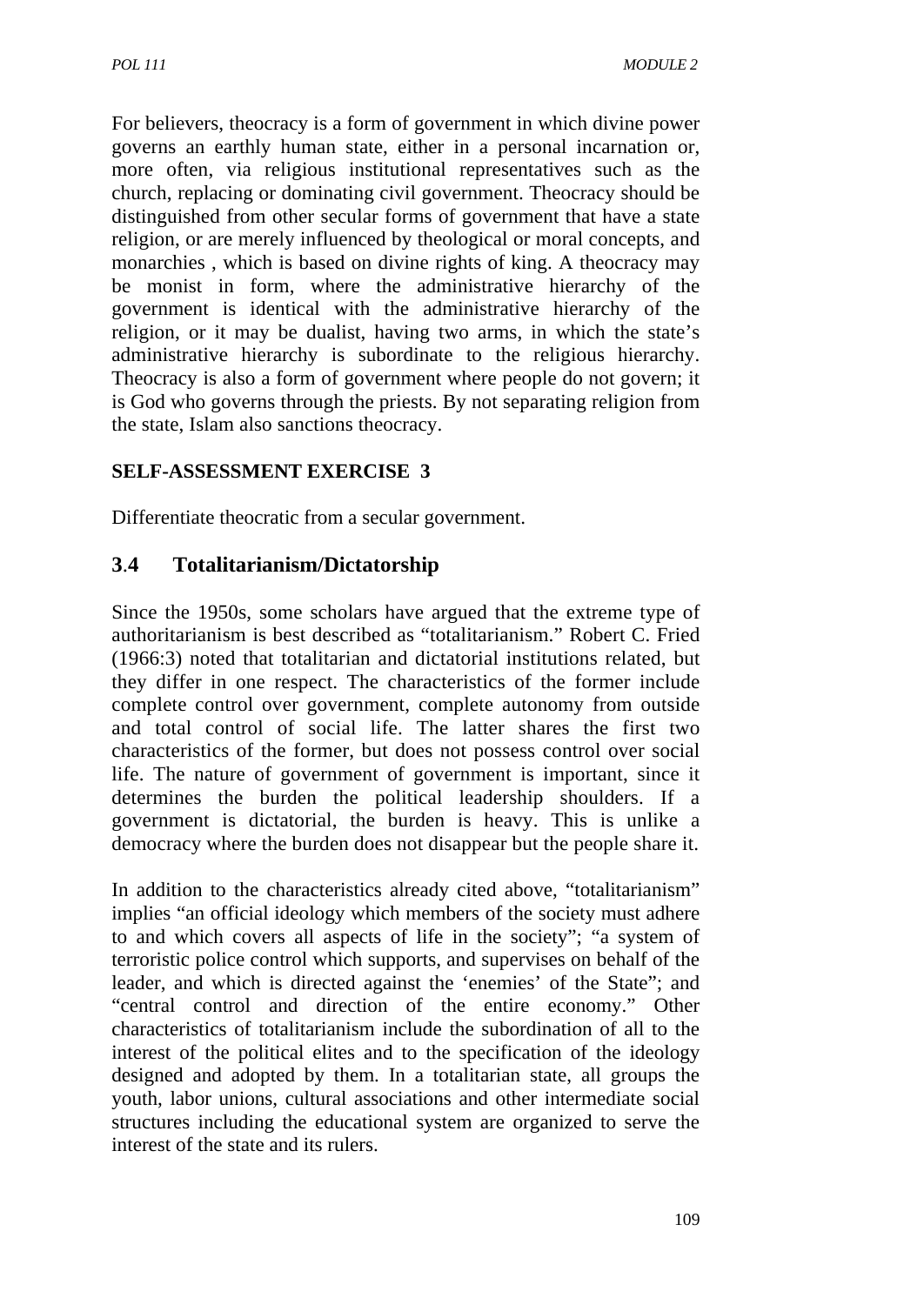Indeed, there is no distinction between the state and society. While the ruler controls sophisticated state apparatus of propaganda to communicate and force the will of the political leadership on the citizens, there are no institutional channels for assuring feed back communication from the population to the elites. In short, authoritarian governments are content to control the overt behaviour of the citizen and to eliminate any sign of organized opposition. Totalitarian governments attempt to control not only their citizen behaviour but their thoughts as well. So instead of the dictators giving the people cutleries to make them survive, they throw cutlasses at them to make them fight the war to defend their rulers.

But ironically, history is replete with major achievements recorded by some dictatorial leaders: In spite of the notorious Nazi concentration camps Hitler rebuilt a shattered German economy and conceptualized a Volkswagen, a "people's car"; while Stalin's desperate struggle to even out with the United States at the onset of the cold war did not stop him from transforming the Soviet Union from a backward agrarian to a military superpower. Chairman Mao also put China out of a primitive state, and transformed it into an atomic power (Anyanwu 2002:209).

#### **SELF-ASSESSMENT EXERCISE 4**

Explain the distinguishing features of a democracy and totalitarianism

## **4.0 SUMMARY**

We have examined in this unit different forms of governments. We first discussed the monarchy as a hereditary institution headed by a person, who rules either as an absolute ruler, or in other circumstances, as a constitutional monarch. We also examined aristocracy, which is a form of government headed by men of rare attributes of virtue, distinction and valor. We also treated theocracy as a form of government in which the state makes no distinction between the divine/ spiritual and temporal or secular. We finally discussed a totalitarian government as the type in which fundamental human rights of the citizens are suppressed, and where no distinction is made between the state and society.

#### **5.0 CONCLUSION**

Each of these forms of government at different times in the development of political institutions occupied a central place in the running of human society. While monarchy is obviously the first and earliest known form of government, and its prominence as a form of government can be dated to the pre-Enlightenment epoch when it was sustained by the divine right of the King. Both aristocracy and theocracy also competed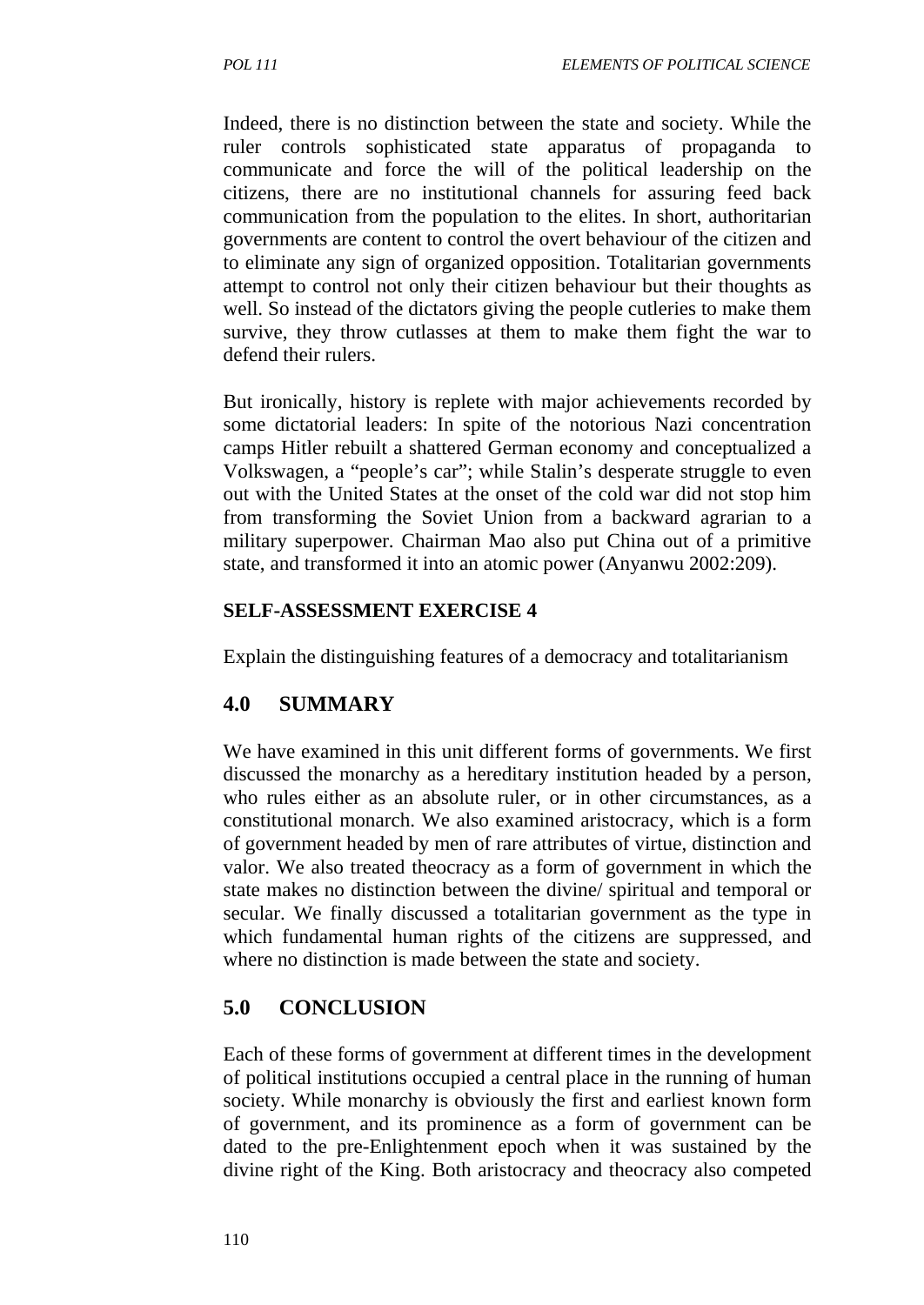with monarchy, but the latter seems to have survived the challenge, since only few countries subscribed to either aristocracy or theocracy. Irrespective of its form, a government has to fulfill certain basic tasks. It has to keep the nation alive, guard its independence and preserve its cohesion.

# **6.0 TUTOR-MARKED ASSIGNMENTS**

- 1. Describe the major characteristics of the Monarchy in Britain.
- 2. Examine the features of the government in The Vatican, which makes it a Theocracy.
- 3. Critically analyse the system of government in Saudi Arabia to examine the characteristics of a Monarchy or Theocracy.

# **7.0 REFERENCES/FURTHER READING**

- Anyanwu, C. N. D. (2002) *The Days of Terror,* Spectrum Books Ltd, Ibadan
- Appadorai, (2004) *Substance of Politics,* Oxford University Press, London
- Fried, R. C. (1966) *Comparative Political Institutions,* Macmillan, New York
- Ray, S. N. (2006) *Modern Comparative Politics,* Prentice-Hall Private Ltd, New Delhi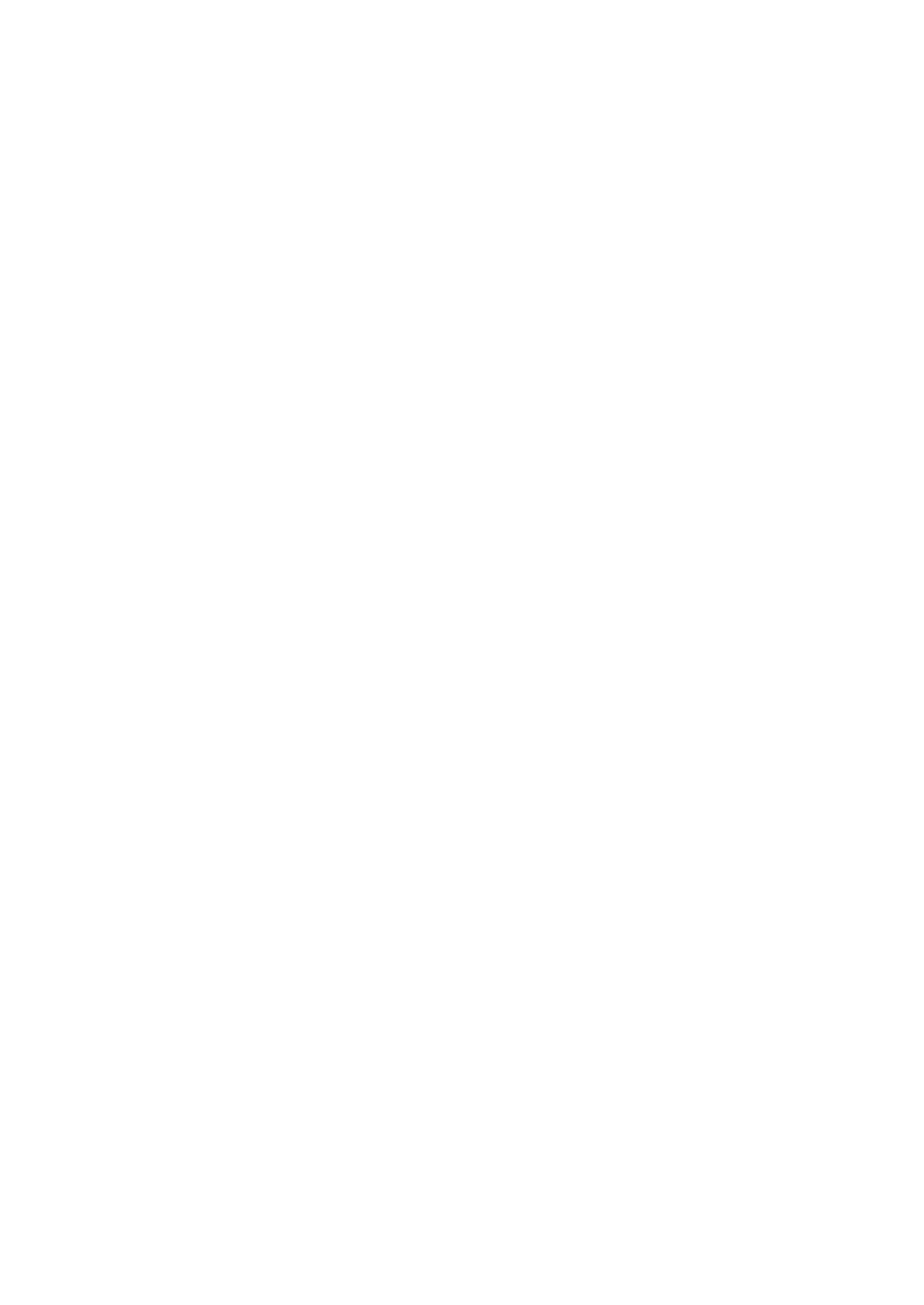## **UNIT 7 DEMOCRACY AS A FORM OF GOVERNMENT**

- 1.0 Introduction
- 2.0 Objectives
- 3.0 Main Contents
	- 3.1 The Meaning and Features of Democracy
	- 3.2 The Process of Democracy
	- 3.3 The Criticisms and Limitations of Democracy
- 4.0 Summary
- 5.0 Conclusion
- 6.0 Tutor-Marked Assignments
- 7.0 References/Further Reading

## **1.0 INTRODUCTION**

Democracy is one form, perhaps the most popular and controversial type of government. It had its origin in the Greekcity states, but it has become an acceptable form of government in other parts of the world, and has been adapted by many societies to suit their different peculiarities. This unit examines the meaning and principles of democracy as a philosophical and political concept.

It also discusses the established process of democracy, otherwise called Western liberal democracy through which nations seek to realize the goal of a democratic system.

#### **2.0 OBJECTIVES**

At the end of this unit, you should be able to:

- explain in details, features of democracy as a system of government
- discuss how a state can realize the goals of a democratic government
- analyse why democracy is not a perfect form of government from its theoretical and practical perspectives.

## **3.0 MAIN CONTENT**

#### **3.1 The Meaning and Features of Democracy**

The term democracy comes from the Greek word for "rule of the people." The Greek's idea of democracy was based on the full participation of all people in every aspect of government. The Greek system of democratic government is the model of "pure" or consensus"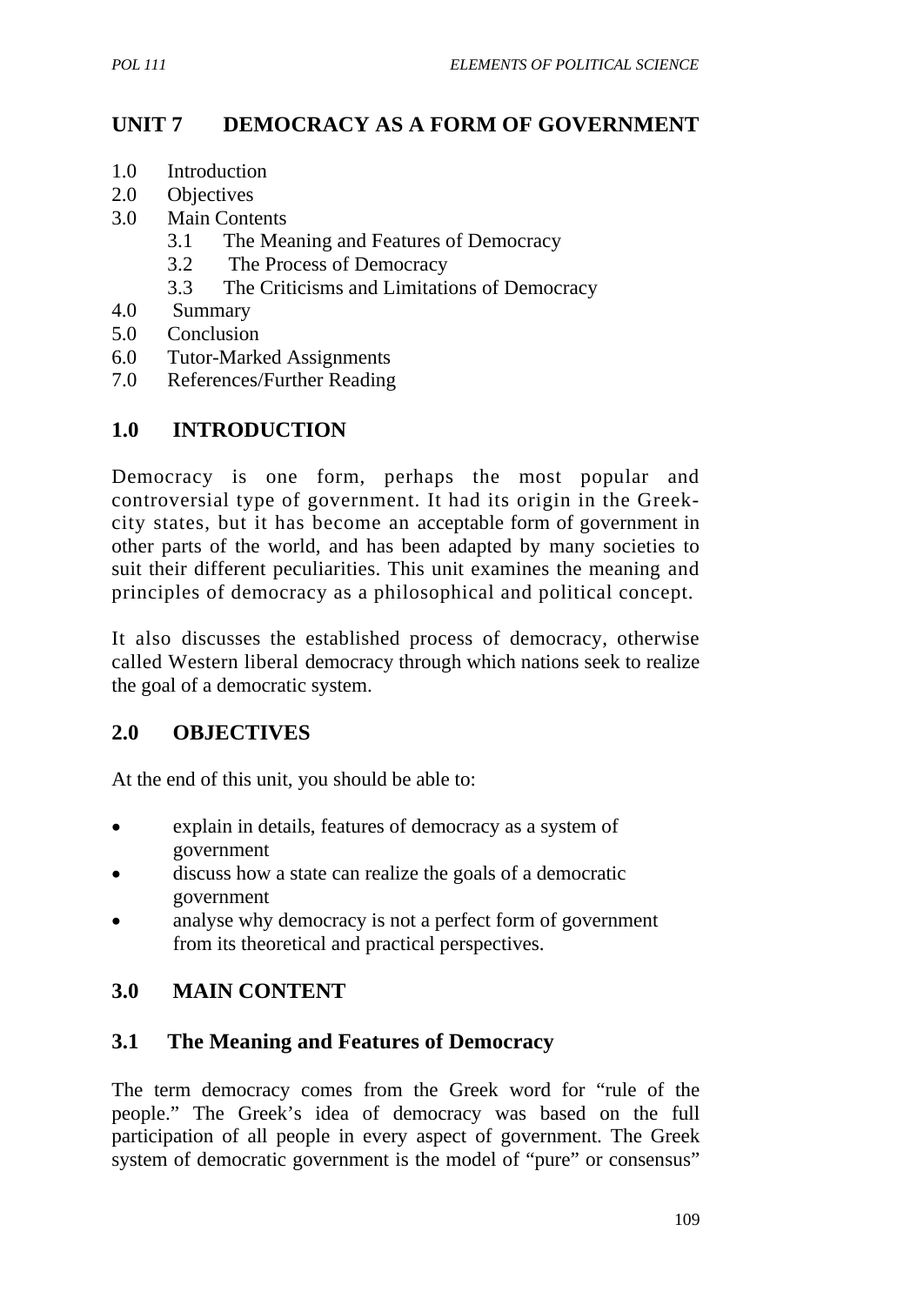democracy, though in the case of Greek pure democracy did not last long. However, the idea of government by the people survived the decline of the Greek city-state to become one of the basic ideals of political thought. There are two broad categories of scholars on the concept of democracy: the process and principle democrats. Process scholars see democracy as a way of making decisions, but principle democrats' argue that democracy has a very important theoretical base (Baradat, 2000). The principle democrats' states that, although the procedure of democracy is important, according to them it is secondary to the basic intents and objectives of democracy as expressed in democratic theory. For this reason, we will focus in this unit on the principle or theory of democracy.

The principle democrats contend that the basic principle of modern liberal democracy include that the individual is of major importance in the society, that each individual is basically equal to all other individuals, and that each has certain inalienable rights. Central to democracy is also the assumption of the freedom of choice that the individual has from form fear or coercion and any other disabilities. Central to democracy is liberty to make choice and equality of choice. Democracy, according to John Dewey is much more than a form of government or a set of legal arrangement, but should be seen as a way of life that requires faith in the capacity of human beings for intelligent judgment and action, if proper conditions are provided. He argues further that democracy requires faith in the possibility of resolving disputes through un- coerced deliberations. Democracy, according to Dewey, should not be viewed as "something institutional and external" but should been seen as "a way of personal life."

Democracy not only requires institutional guarantees of rights but also faith in the possibility of resolving disputes through un-coerced deliberation. In other words, un-hindered communication should be put in place in a democratic setting in which there is a "cooperative undertaking", instead of having one group suppress the other through either subtle or overt violence or through intimidation. Democracy does not impose authority from above but instead relies on the dialogue as the source of authority and the means of choosing among competing alternatives. A democratic system flourishes in a setting where there is unlimited participation of all citizens in a free and rational public debate.

For Emile Durkheim, the basic hallmark of democracy is the citizens' capacity to participate in the state's judgment. To him, the state's legitimacy springs from its collective conscience. In other words, the citizens should be able to contribute to the natural reasoning and deliberations of the society. In Durkheim's view, if we want to have a viable democracy then we must have a vibrant public sphere where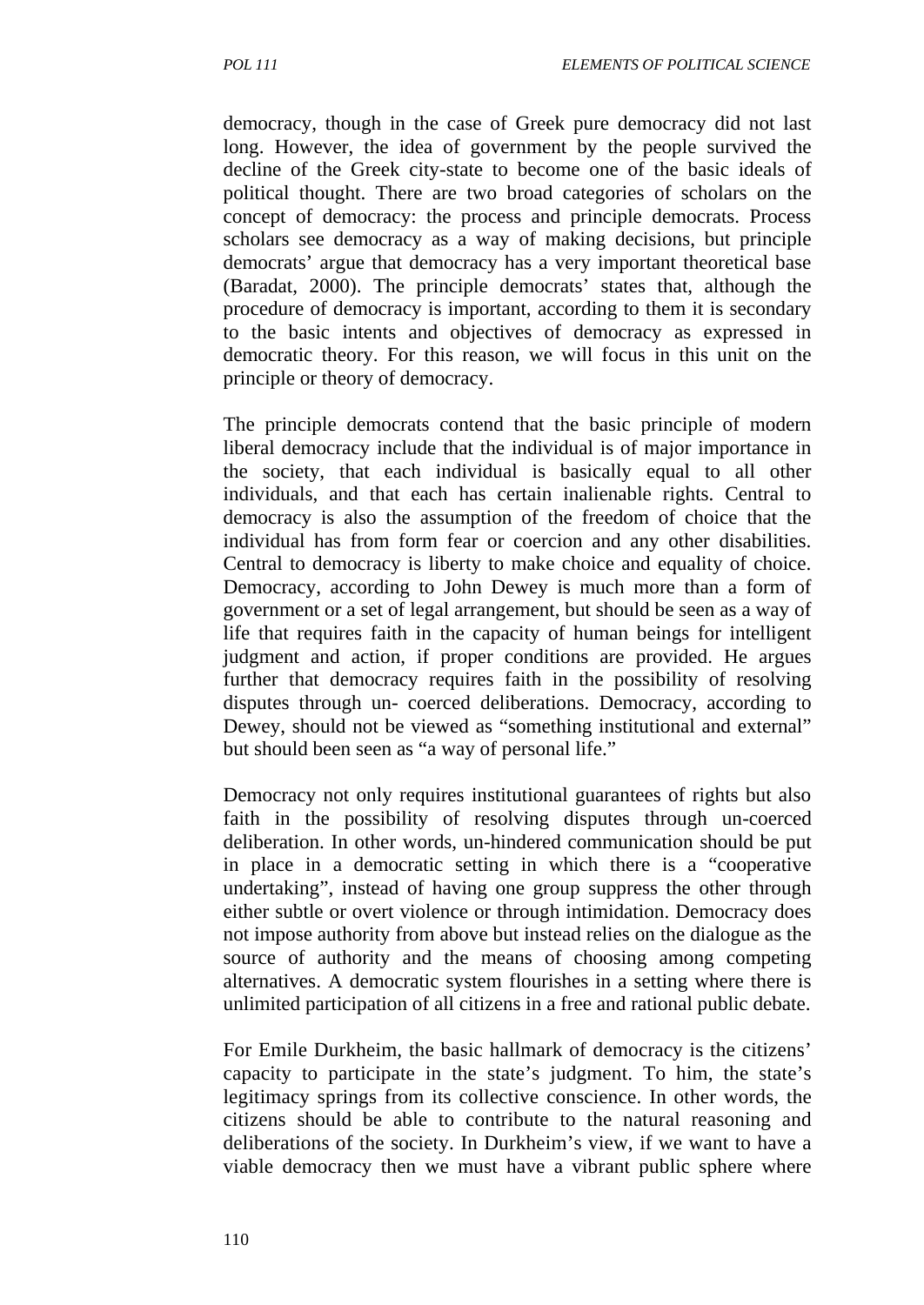issues of common concern could be debated in a rational manner. Similarly, intolerance, abuse, calling of names because of differences of opinion about religion or politics including differences of race, colour or wealth are treason to the democratic way of life.

Despite this seeming agreement by most scholars on its principle, democracy, especially its process, which we shall discuss in the next unit, is, essentially, a largely contested concept. Robert Dahl (1984) sees it as a concept that defies definition in the sense that the way one defines it would betray one's beliefs, personal outlook, political experience and ideological preference. There are differences for example between the United States' and the Soviet Union's conception of democracy. A major difference between USA and the former Soviet Union is that US emphasizes political freedom as basic to democracy while USSR focuses on economic rights and its leaders are even prepared to suppress or deny individual rights for the sake of the survival of the system. On the other hand, democracy in the USA does not place high premium on economic needs, in spite of President Franklin Delano Roosevelt's New Deal program. In retrospect, one can argue that that one of the reasons why the Soviet Union collapsed is that the system could no longer fulfill the basic economic needs of its people despite the lid the system placed on human (political) rights. This is why Baradat (2000:66) argued that the Soviet Union and the United States differed as to which procedures best defines democracy".

# **SELF-ASSESSMENT EXERCISE 1**

Define the concept of Democracy and outline its main features

## **3.2 The process of democracy**

The popular definition of democracy offered by Abraham Lincoln gives the impression that all the citizens have the opportunities of participating in government. However, this is no longer possible in the modern world because of the size of sovereign states today. Since the world has advanced beyond the Greek city-states participatory democracy is no longer practicable, hence the necessity for indirect or representative democracy. Through this process, given that all necessary conditions are in place, it is quite possible to achieve the ideals of democracy. Political power comes from the people and that a government is only legally constituted and run when the people gives their consent. The democratic process is therefore the institutional arrangements for arriving at political decisions in which individual acquires and retain the power to rule by means of a competitive struggle for the people's vote.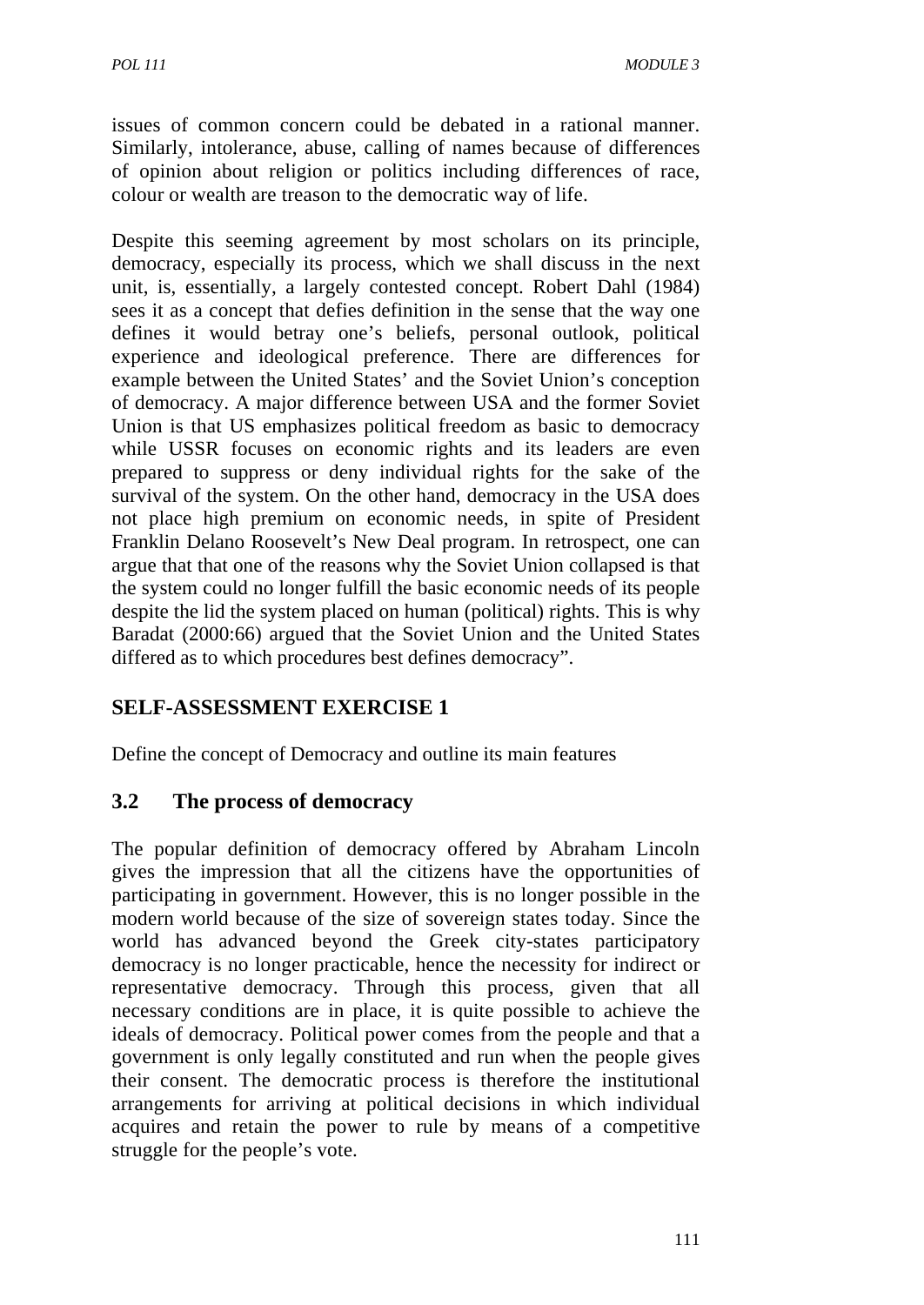The success of any democratic political system is largely, determined by the willingness on the part of the political actors to comply with the rules of the game. A democratic political system will therefore be stable if the process of leadership recruitment is legitimate and majority of the citizens accept the electoral system as fair and just. Presently, the United States and most European countries have succeeded in meeting most conditions for the sustenance of democracy, while most third world countries are still struggling to lay the foundation or rudiments, in order to begin the democratic journey. Democracy goes beyond mere putting in place political structures and institutions, but also involves meaningful participation of the peoples in the affairs of the state. The key words therefore are participation, transparency and accountability.

As aptly argued by Samuel P. Huntington (Huntington, 1991), democracy has advanced in waves since the early nineteenth Century, with each wave giving way to partial reversals followed by new gains. The current wave, which is the third one, according to him, commenced in the mid-seventies. Thus, contemporary views on democracy see it as the exercise of state power with the consent of the people either directly or indirectly through their elected representatives. Within democratic governance there is provision for state institutions to express the will of the state and ultimately for the supremacy of that expression on all basic questions of socioeconomic direction and policy. Under democratic governance, factors such as economic equality, fraternal feeling and political liberty within a defined territory are indispensable prerequisites.

The institutional expression within democratic governance in contemporary times are equal rights for all normal adults to vote and to stand as candidates for election; periodic elections; equal eligibility for executive and judicial offices (provided the essential qualifications for the performance of the assigned duties are satisfied) and freedom of speech, publication and association (Appadoria, 2004:137). These rights in themselves provide opportunities for the entire citizenry to participate in choosing their rulers and in deciding the general lines of their policy via their political manifestos presented before elections. However, a number of factors, most significant of which are the social environment, economic resource of the citizens and their natural endowment decide the extent to which these essential democratic *sine qua non* rights can be met.

Nonetheless, in most democratic states in spite of their imperfections, even the poor are given minimal equality of voting during elections since votes are counted, not weighed, regardless of the social or economic status of the voters. Among such rights that can promote the cause of democracy are freedoms of speech, press and association.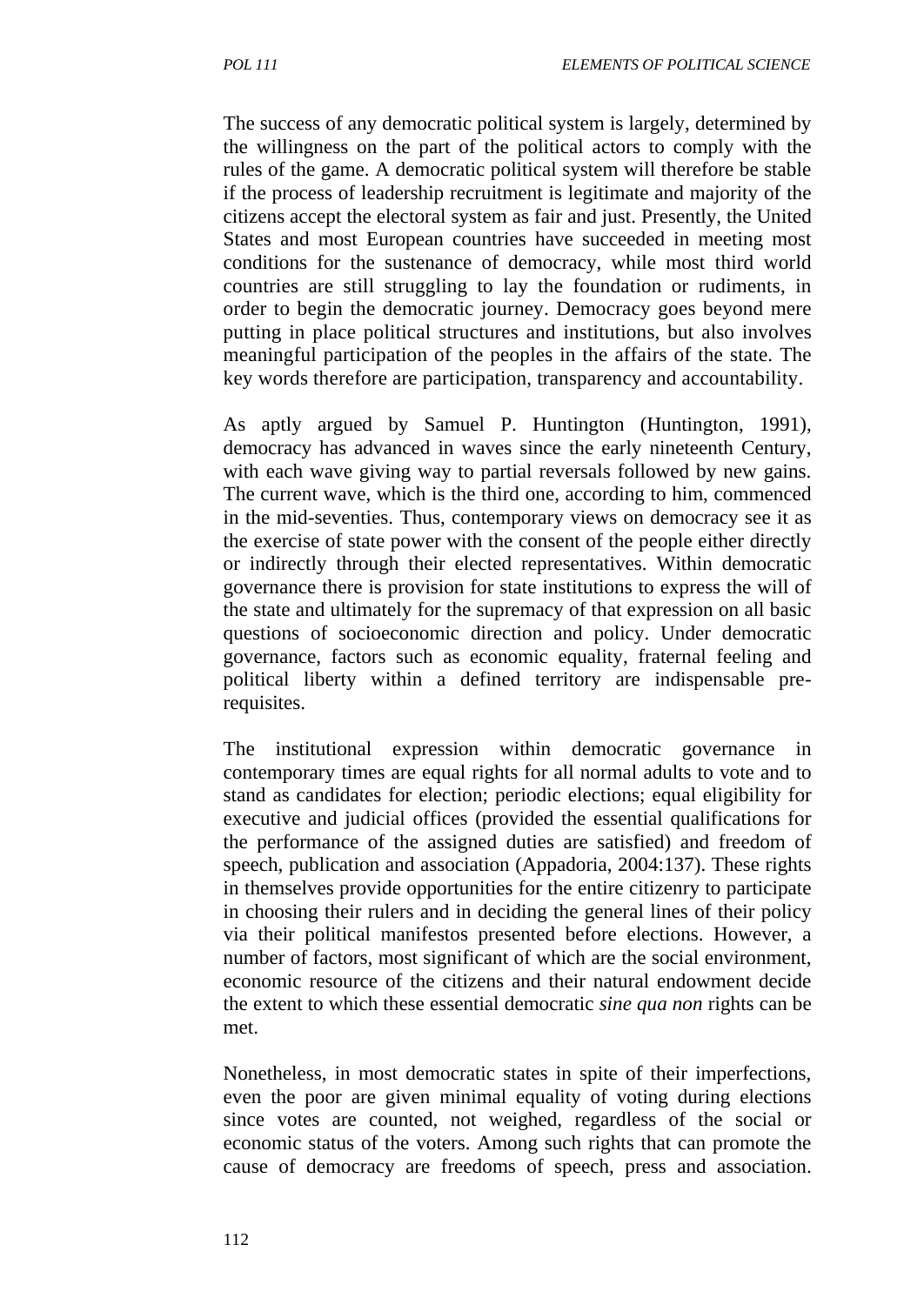These rights are integral to democratic governance because they make possible free discussion and the continuous participation of the citizenry in government, overtime and not only during the time of general elections. Free discussion is necessary because democratic governance is based on the belief in the value of individual personality. This implies the obligation to respect the other man, to listen to his views and to take into account his point of argument. In addition, the process of law making should allow full scope for the consideration of different and opposing viewpoints. Those who are inevitably affected by a law must be content that their case has been properly heard in a properly constituted court of law in the land (Egbewole; 2008: 214-5).

This makes the 'Rule of Law' a cardinal element of democracy (Dicey 1963). Equality before the law, impartiality in the dispensation of justice and periodic elections are also important in promoting hitchfree democratic process. There is also the possibility of an alternative government in democratic governance. This is in sharp contrast to a situation where power is conferred permanently, or where people do not feel free or safe to discuss or vote according to the dictates of their conscience. Where this is the case then democracy cannot be said to exist even if the people continue to enjoy the other political rights enumerated above.

Finally, democratic governance requires proper organization and dynamic leadership. Political parties carry out organization within democratic governance. Despite their limitations or weaknesses, political parties are indispensable to the successful operation of a democratic society (Bello-imam, 2002:14-16). Little wonder political parties are regarded as the fulcrum of democracy. Lastly, we must point out that it is not possible to isolate the principle of democracy from its process because one needs to reconcile the two in such a way that a state should use the right method or process to achieve the objectives of democracy.

## **SELF-ASSESSMENT EXERCISE 2**

Explain how the process of democracy helps to realize its underlying principles.

# **3.3 Criticisms and Limitations of Democracy**

Democracy as a philosophical and political process has been subjected to a number criticisms. Joseph Schumpeter for example argued that liberty and equality are not part of democracy and that in all democratic systems; there are necessarily limitations with respect to the qualifications and circumstances of voters. The franchise is often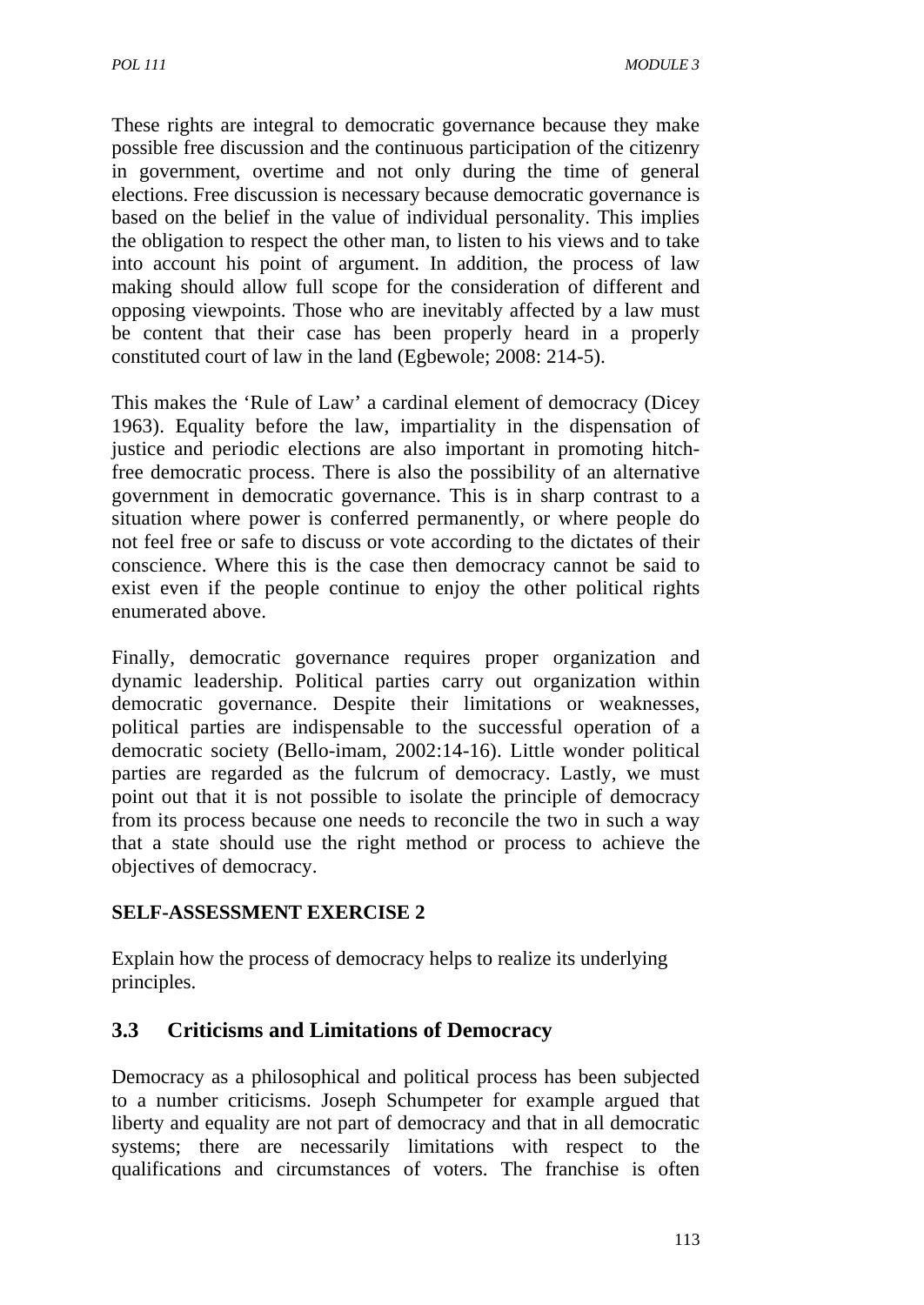qualified and the qualifications exclude significant section of the population from the voting process. As for equality, the scholar argued that the relationship between the voter and the candidate is that people who are slightly affluent in the society are more able to make claims or enjoy democratic dividends. Besides, disparities in educational, economic or other social conditions limit the real opportunities for the voters to exercise their franchise in spite of apparent equality.

Another criticism of democracy derives from elite theories best associated with Mosca and Pareto. According to these theorists, in most societies, past and present, there is the distinction between the ruler and the ruled. Indeed, the Platonic idea of philosopher king is considered a tacit legitimization of elitist rule. The processes and conditions of governance also have their own internal dynamics and logic, which gradually create a distinction in outlook and opportunities between those who govern and those who are governed. Both Michel Aaron J. J. Rousseau had argued that democracy necessarily involves representation in which some interest may not receive adequate attention of the elected representatives. Harold Laski (1982:319) shares this sentiment when he advised that an elected representative is "not entitled to get elected as a free trader and to vote (in Parliament) for a protective tariff".

By virtue of their positions, the representatives possess greater political power than the average citizens do. This is because they meet and operate on a regular basis and are better informed about the technicalities of the law and of socio-political relationsthan the larger society they represent. Although the majority has the power of ejection and rejection, the power is exercised irregularly, i.e. at long intervals during elections. Consequently, Michel Aaron argued that government by the people is an illusion since the great majority of people are uneducated or uninformed and therefore cannot participate effectively, or at all, in the process of government. Democracy is also attacked as slow and inefficient. The mechanism for decision-making is long and tortuous, unable to make speedy decision in an emergency. While democracy might have been possible in the past, technology has complicated society to such an extent that popular government is no longer possible.

In developing societies, according to Lucien Pye, democracy has also been criticized for being inefficient: "To a disturbing degree the strange idea has been spread within many transitional societies that democracy is linked with inefficiency, muddled actions and corrupt practices while authoritarian ways are identified with clear thinking, purposeful action and firm dedication." This essentially constituted the rationale put forward by African leaders in the first decade of independence for their preference, for one party democracy, which in reality was a euphemism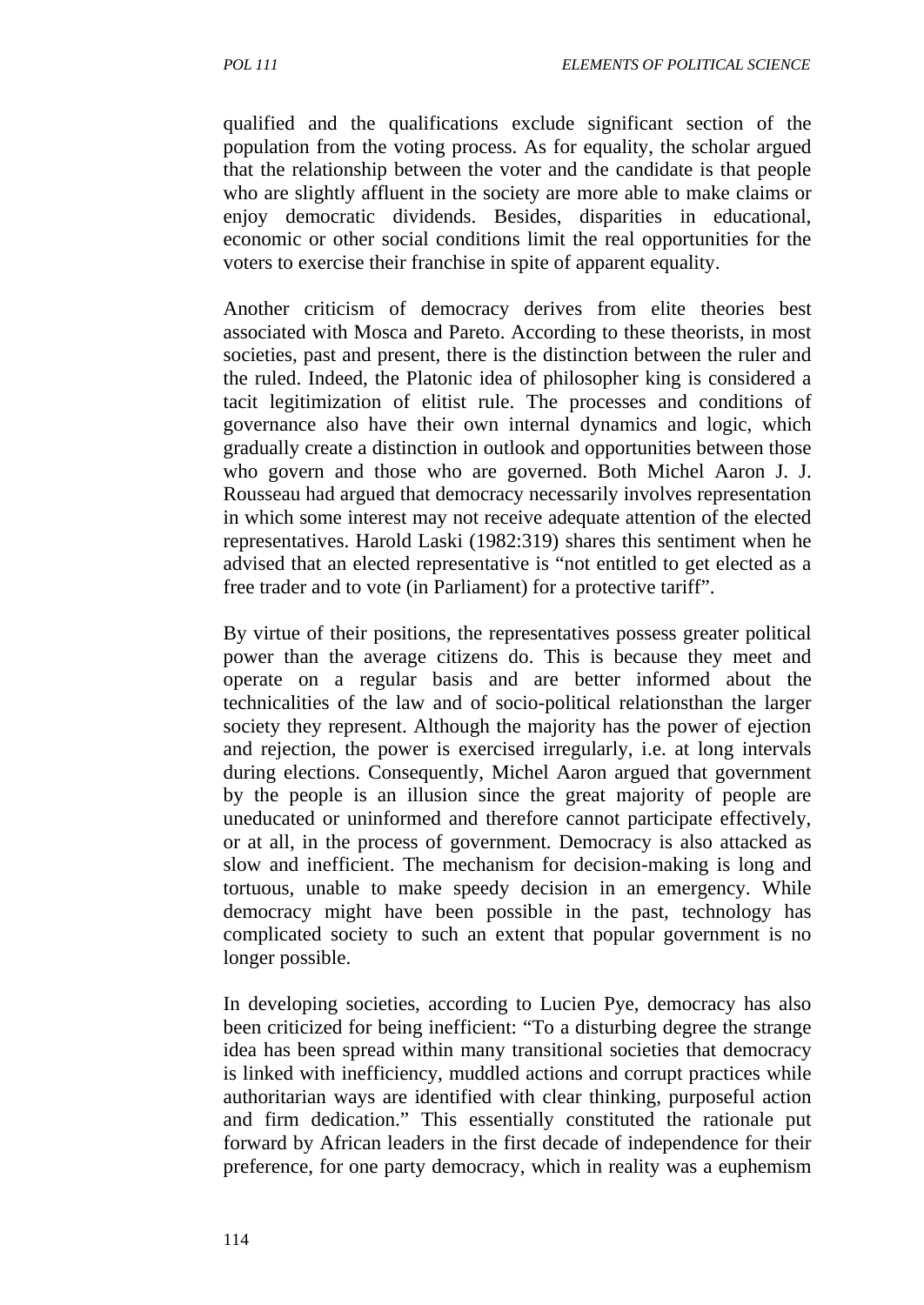for dictatorship. Finally, democracy is also fraught with the problem of illogicality because it tends to promote mediocrity at the expense of merit. In political contests, winners are not always the best candidate in terms of intellect, education or competency. Rather, the criteria for determining electoral victory are popularity, financial wherewithal and other factors.

Nevertheless, democracy is still the most popular and rational form of government. According to Obafemi Awolowo (1981), "There is indeed no substitute to democracy as a form of government. It is most certainly the best form of government, which mankind in its long, painful and heroic search, has evolved." Democracy is so popular that most countries, even those that are clearly undemocratic like the Peoples Democratic Republic in Korea, or China, or the former German Democratic Republic (GDR) prefer to preface their names or pretend to practice democracy. However, in reality, these are states which operate authoritarian form of government, and are/or one party based, a factor which explains the potential for authoritarianism in such states.

In the Western liberal tradition of Europe and North America, and those areas of the world that emulate them, the tendency is towards multiparty democracy. The preference for the multi party system is because it allows for competition between parties, sometimes of different ideological persuasions, with an inherent likelihood of transfer of power from one party to another, in accordance with the wishes of the electoral majority, if the ruling party is defeated. For the less developed countries, a lot still need to be done to institute the practice of democracy. As the Jacobins of France once said, "The transition of an oppressed people to democracy is like the effort by which nature arose from nothingness to existence"

# **SELF-ASSESSMENT EXERCISE 3**

Discuss the major criticisms and limitations of democracy?

# **4.0 SUMMARY**

We have discussed in this unit the origins, meaning and features of democracy. We observed that democracy in its classical conception has intrinsic value, yet we recognized that in the modern world of large nation-states it is no longer practicable to have the benefits of direct democracy. The idea of representative government has therefore become the only way by which political leadership can be recruited on a regular basis, and they will retain their positions as long as they continue to enjoy the support of the people. However, we also noted that the process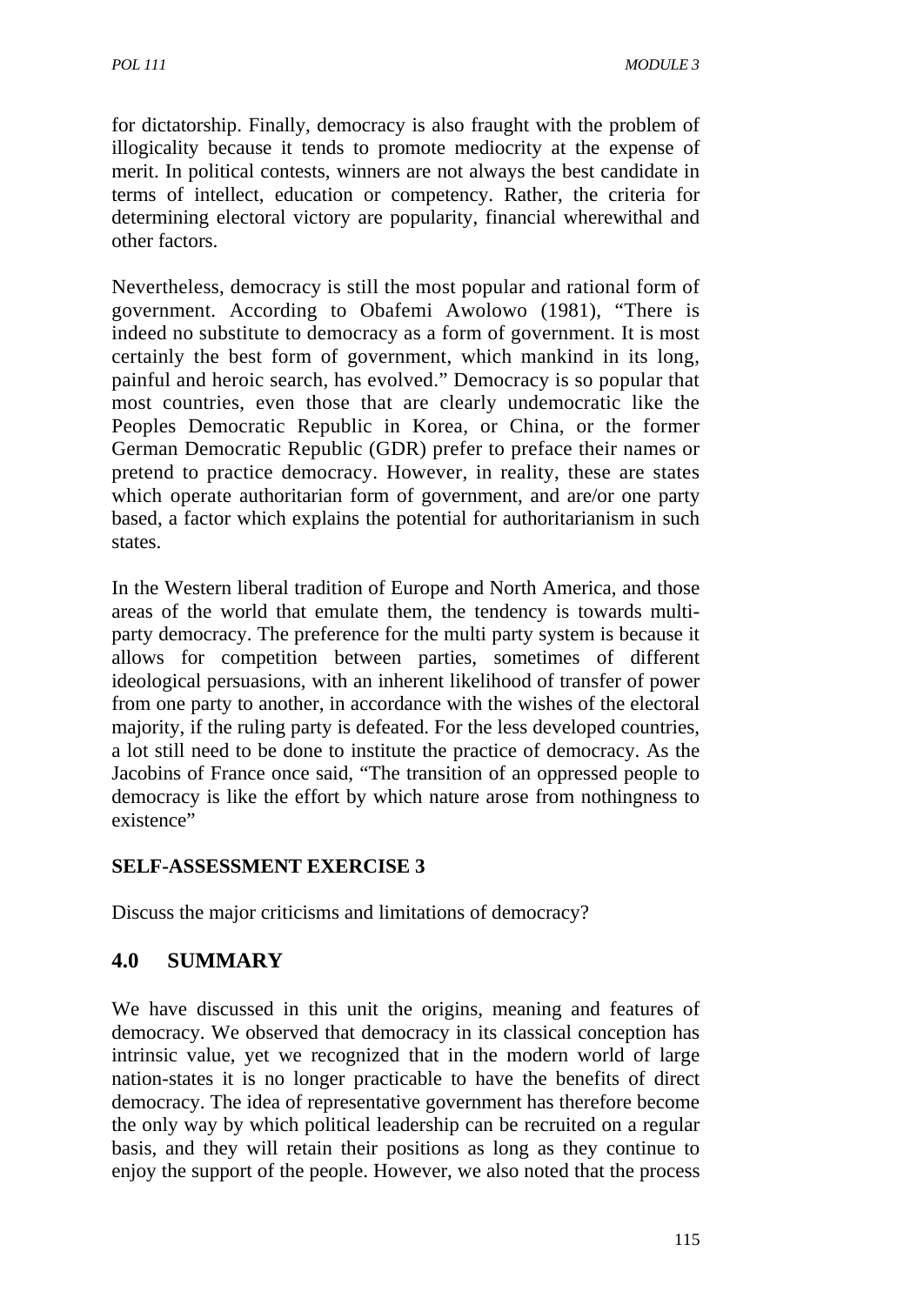of enthroning a democratic government may not be perfect. Consequently, the reality today is that democracy as a form of government has been subjected to a lot of abuses, principal of which is the substitution of elite or minority for majority rule, in many countries.

## **5.0 CONCLUSION**

Democracy has often been described as the best form of government. One major reason for the popularity of democracy as a form of government is that it rests on the consent of the people. Invariably, it is popular support that makes a government laying claims to democratic values to earn legitimacy. Democracy is also seen as form of government that maximizes participation; promotes accountability in government and make conditions for the realization of social justice possible. But for most societies especially in the developing world, democracy is a journey or dream, not a destination since there is no perfect democracy anywhere in the world. Indeed, there is no country in the world today in which the political system approximates what is known as the classical conception of democratic principle.

## **6.0 TUTOR-MARKED ASSIGNMENTS**

- 1. explain the difference between Democracy and Dictatorship.
- 2. give reasons why democracy is no longer practicable in its classical and direct form in the modern world.
- 3. discuss features of a political system that promotes the attainment of the principles and objectives of a democratic order.

# **7.0 REFERENCES/FURTHER READING**

- Awolowo O. (1981) *Path to Nigerian Greatness,* Spectrum Books, Ibadan Ltd.
- Babatope E. (1997) *The Struggle for Democracy in Nigeria,* Ebino Topsy Publishers, Lagos.
- Bayart, J. F. (1990) *The State in African Politics of the Belly*, Longman, London
- Felix K. Alonge (2005) *Principles and practice of Governing of Men,*  Ibadan,University Press PLC.
- Hert, J. (2002) *Democracy and Distrust, A theory of Judicial Review*  Harvard University Press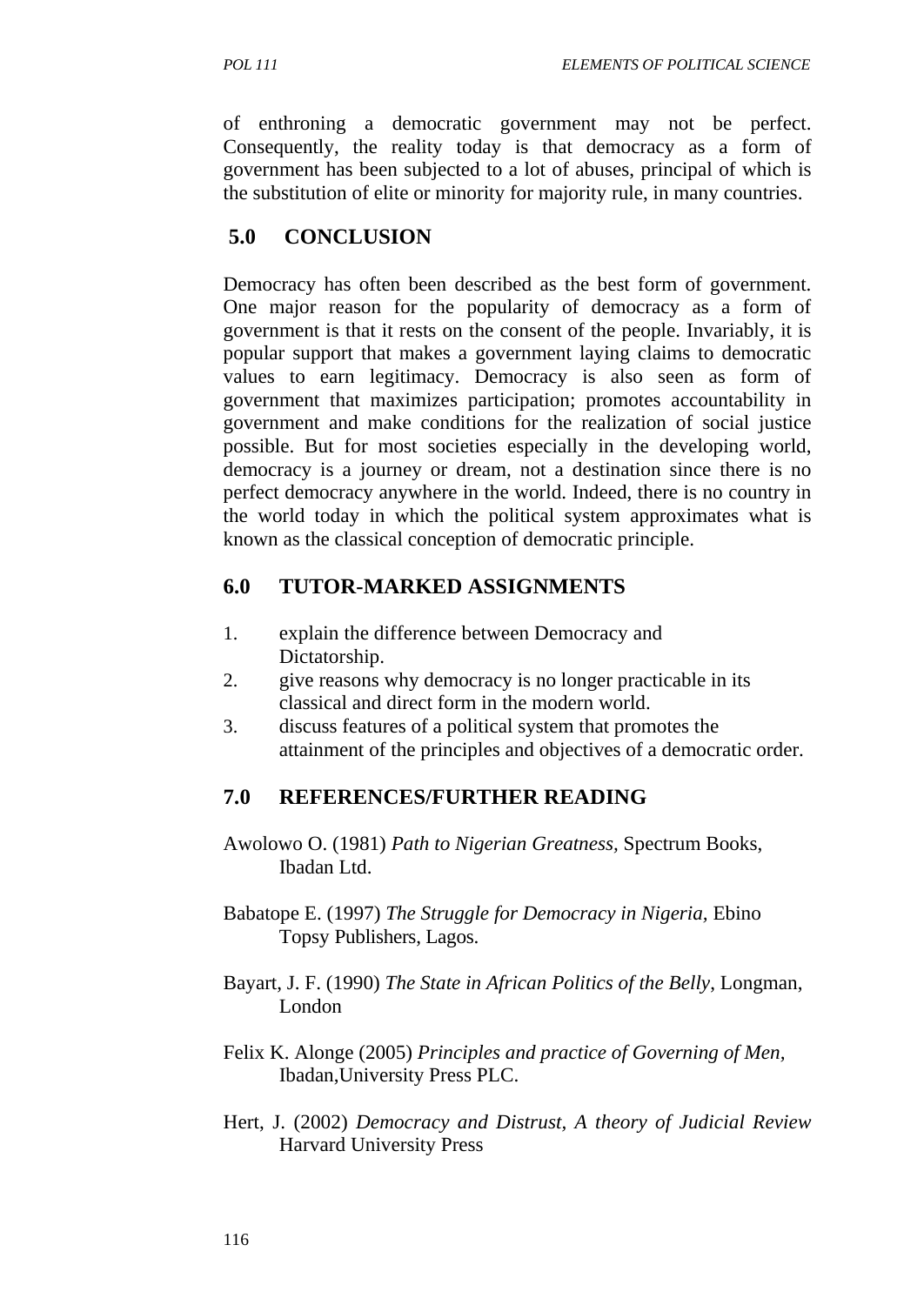- Irele, D. (1998) *The Public Sphere and Democracy*, New Horn Press Ltd., Ibadan
- Jega, A. (2007) "*Democracy, Good Government and Development in Nigeria*": *Critical Essays ,* Spectrum Books Ltd Ibadan.
- Kriele M. (1979) "Electoral Laws and proceeding under a Federal Constitution" in *Readings on Federalism*,(ed) By B. Akinyemi University Press Ibadan.
- Kukah, H. M. (1991) *Democracy and Civil Society in Nigeria*, Spectrum Books ltd, Ibadan
- Nwabueze B. (2003) *Constitutional Democracy in Africa Volume 2*  Spectrum Books, Ibadan Ltd.
- Nwabueze B. (2004) *Constitutional Democracy in Africa Volume3*, Spectrum Books, Ibadan Ltd.
- Nwankwo, A (1987) *The Military Option to Democracy Class, Power and Violence in Nigerian Politics*, Fourth Dimension Publishers Enugu Ojo,
- E.O. (2003) "The Military and Democratic Transition in Nigeria", University of Ilorin, unpublished work.
- Ojo. J.D. (2004) "The Executive under the Nigeria Constitution", in Kunle Amuwo etal ed. *Federalism and Political Restructuring in Nigeria,* Spectrum Books, Ibadan Ltd.
- Olagunju, T. (1993) Transition to Democracy in Nigeria 1985-1993 Safari Books, Ibadan
- Sklar R. (1963) *Nigerian Political Parties Power in an Emergent African Nation,* Nok Publishers, International New York
- Tunji O, Adeleye J. Sam O. (1993) *Transition to Democracy,* UK, Safari books Ltd.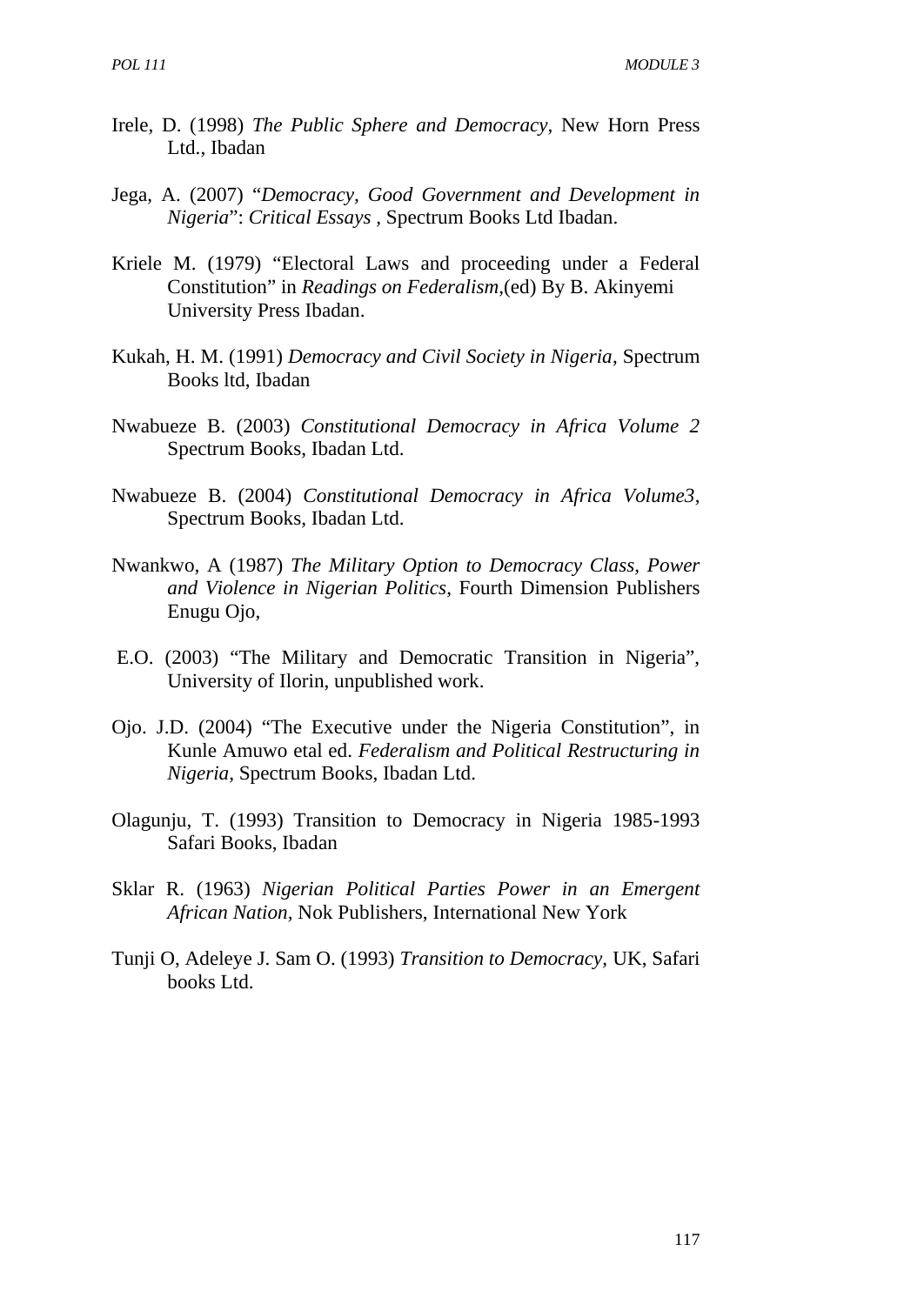#### **MODULE 3 POLITICAL/PARTY SYSTEMS AND ELECTORAL SYSTEMS**

- Unit 1 Major Components of a Political System
- Unit 2 The meaning and nature of Political Parties
- Unit 3 Pressure and Interest Groups
- Unit 4 The British Political system
- Unit 5 American Political System
- Unit 6 Electoral System and Process
- Unit 7 Electoral Reforms and Democratic **Sustainance**

## **UNIT 1 MAJOR COMPONENTS OF A POLITICAL SYSTEM**

- 1.0 Introduction
- 2.0 Objectives
- 3.0 Main Contents
	- 3.1 Political institutions
		- 3.2 Elites
		- 3.3 Masses
		- 3.4 Political Culture
		- 3.5 Political Linkage
- 4.0 Summary
- 5.0 Conclusion
- 6.0 Tutor- Marked Assignments
- 7.0 References/Further Reading

# **1.0 INTRODUCTION**

In any political system, there are basic components that must work in a state of harmony before the system can be said to be stable or in a state of equilibrium. It is also possible disaggregate a political system into its components with a view to knowing which of the components is malfunctioning, which may contribute to system breakdown, failure or collapse. In this Unit we shall look at the various components of a political system and how they interact and are related to one another contributing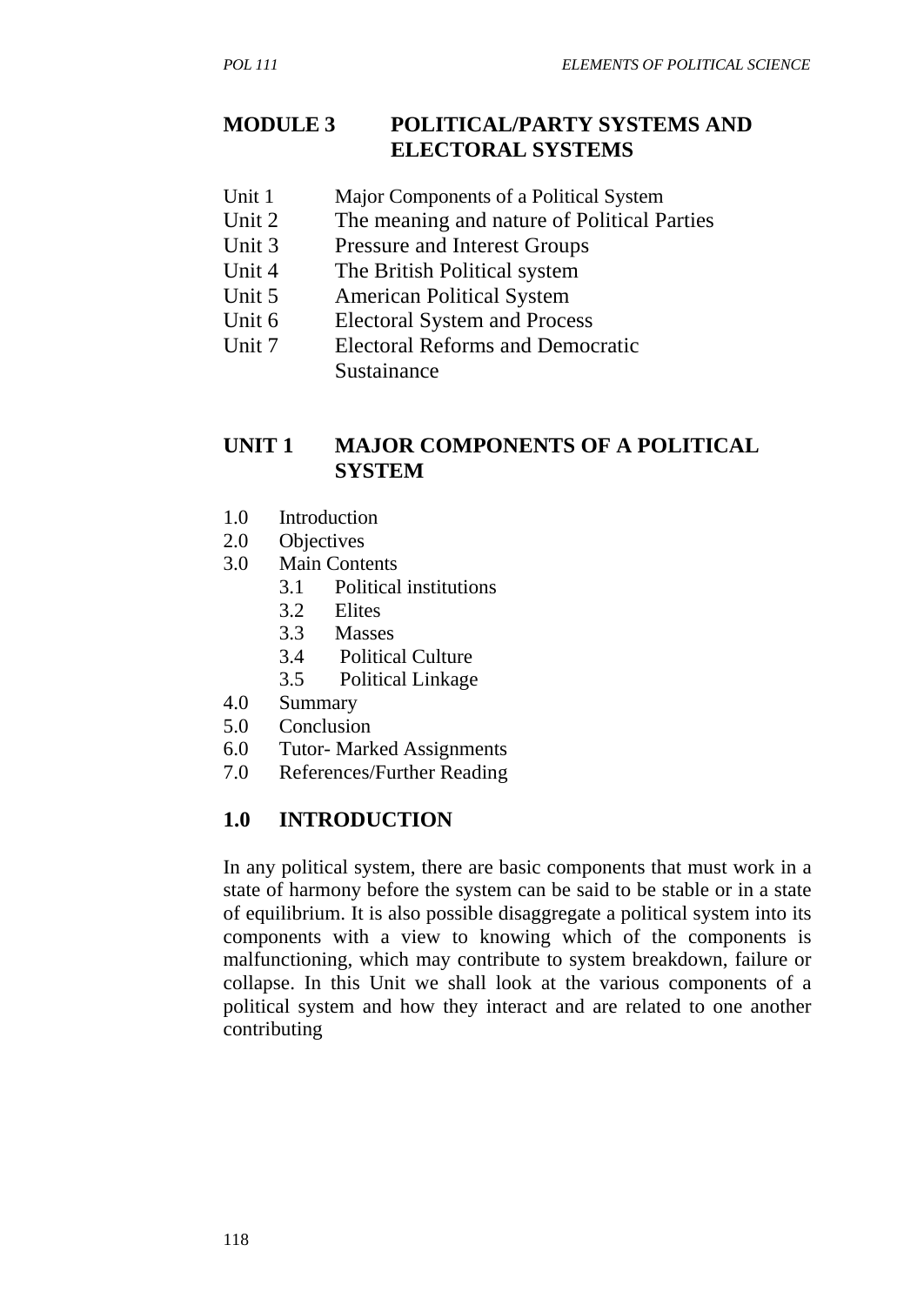## **2.0 OBJECTIVES**

At the end of this unit, you should be able to:

- articulate the meaning and relevance of each components of a political system
- discuss the relationship between each of the components and their impacts on the political system
- explain the optimal functionality of a political system given a properly integrated component parts with interdependence as well as their respective equilibrium.

## **3.0 MAIN CONTENT**

A checklist of the main elements and themes most commonly studied in any political system, and which are relevant in politics and the political process include political institutions, elites, masses and political culture.

## **3.1 Political Institutions**

Perhaps the most important and visible foundations of the political system or process are the formal institutions of government such as: the Constitutions, Parliaments, Court, Bureaucracies, and Executive structure. These political institutions serve as the focal points for deciding, "Who get what, when and how." They also serve as the arena of the political process, the structure of a nation's political system undoubtedly influence and shapes its policy-making processes. The questions could be asked: to what extent can the political stability in USA and Britain be attributed to the specific structure of their political institutions? Could the political instability that besets third world counties be remedied by changing their political system to make them more like that of the Americans or English? Providing answers to these questions was a major challenge and pre-occupation of Political Scientists, until the advent of the Behavioral Revolution.

One of the most significant contributions of the Behavioral Revolution to the development of political science is to stress the importance of the human element over and above institutions, systems, and structure and the realization that they cannot be understood in isolation. They can only be meaningful, and be better appreciated within the context of the operators, and cannot work if the human behavioral element is not conducive to the systemic or institutional requirements. In other words, no political structure can endure in the absence of corresponding values. The character of Nigerian politics in the First Republic when the parliamentary system was used, and the second when the presidential model was adopted as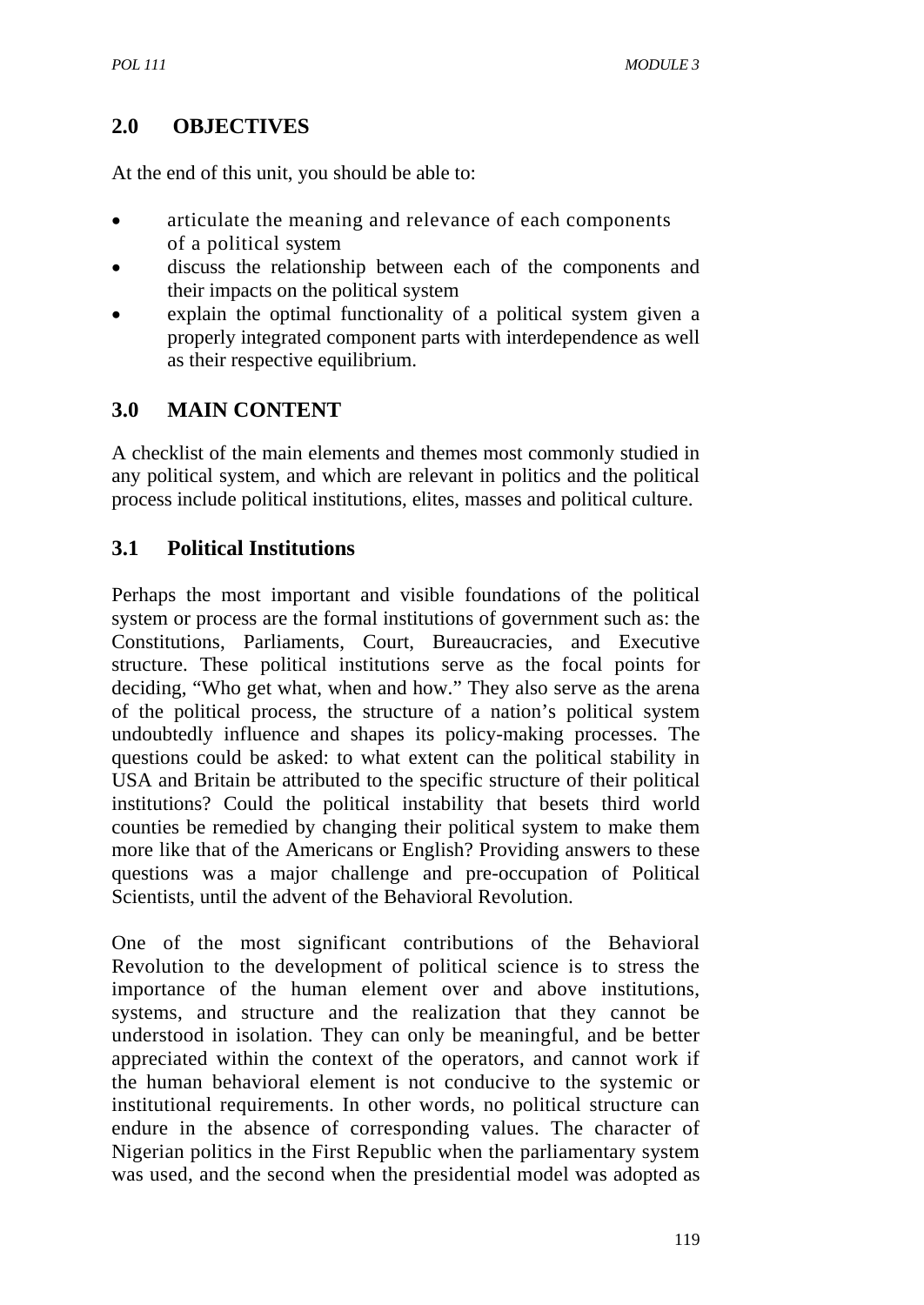a possible, better alternative goes to show that explanations for the success and failure of political systems are located beyond a system or its structure.

#### **SELF-ASSESSMENT EXERCISE 1**

Assess the importance of political institutions in a political system.

## **3.2 Political Elites**

The formal structures of the government are central in explaining the three basic questions posed by Harold Lasswell: "who get what, when and how? However, the study and the understanding of the primacy of the elites are more important in analyzing the relationships among the other components, especially the masses. Elites dominate formal institutions of government, they get most of what is available to be shared or allocated authoritatively. Indeed, a significant school of political scientists suggests that elites, defined as decision makers, are perhaps the single most important elements in the political process. In their view, the American and British political systems are stable because of high level of consensus among the elites as to the rules of the game. The dominant elites always stick together; they are conscious of their enlightened self-interest and know how to use their privileged positions, in addition to the dominated or weakened status of the masses to advance these interests. On the other hand, the chaos and the mounting violence in the politics of third world countries can also be attributed to the lack of consensus among competing political elites.

# **3.2.1 Elite theory**

Geraint Parry in his *Political Elites* stress that elites are the "decision makers of the society whose power is not subject to control by any other body in the society". He then defined Elite as the small minority who appear to play an exceptionally influential part in political and social affairs of that group which appears to wield control over crucial policies. In political science, elite theory is class approach to the understanding of political process. The elite can be divided into governed elite and nongoverned elite. The assumptions underlying the elite theory are:

- That in every society there is always a minority of the population which takes major decisions. Such decisions are usually referred to as political decisions
- That elites include those who occupy political power or seek to influence government decisions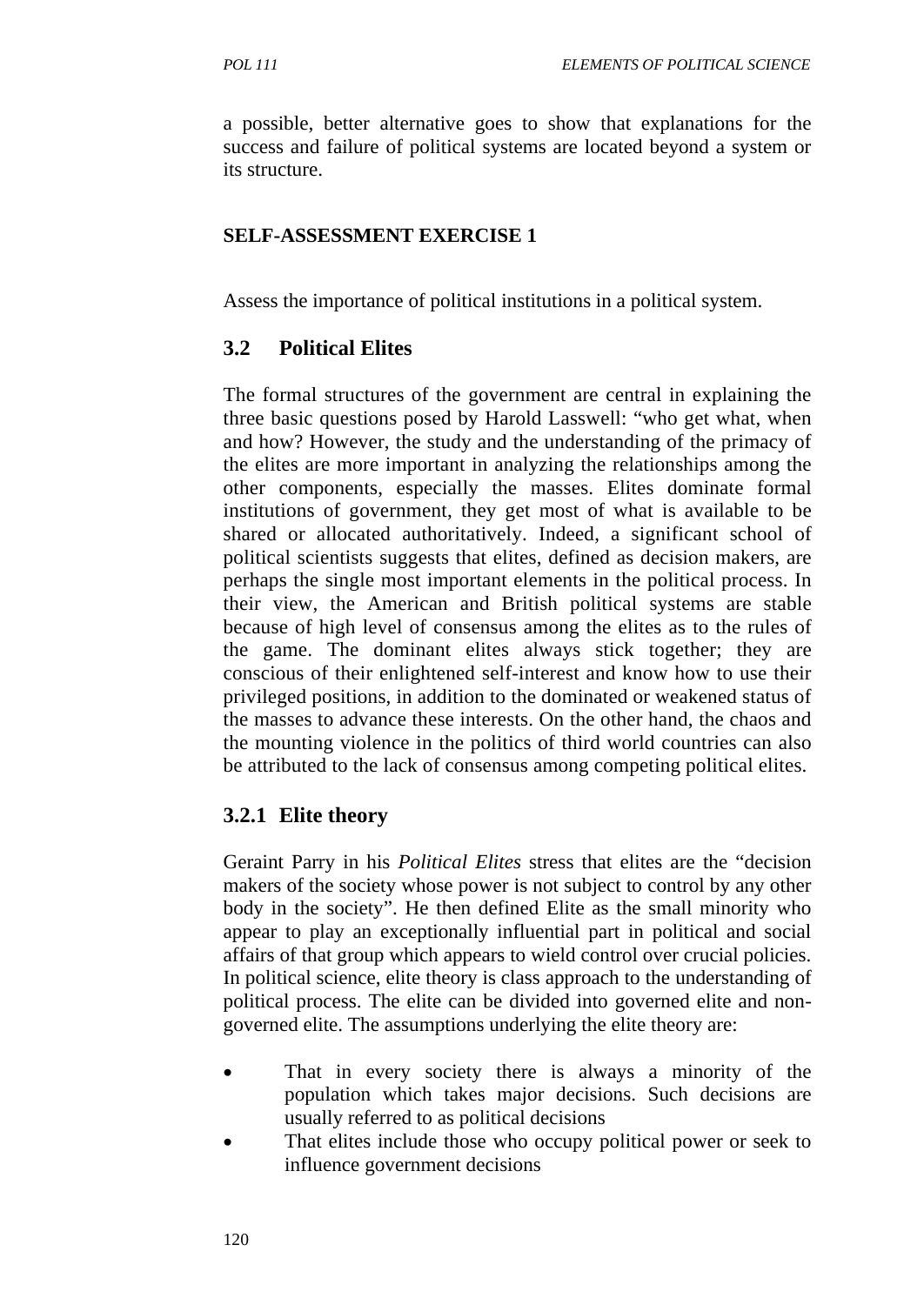That there is circulation of elites

That there are no changes in society about the composition or structure of the elites Robert Michell in 1942 formulated the famous "Iron Law of Oligarchy": "He who says organization says Oligarchy". According to the elite theorists, "government by the people for the people" is a farce. On their part, the ruling elites always self-righteously argue that they are not anti-masses, but they as the leaders of their various factions have the right to determine the orientation of policy to be pursued by the government in power.

## **SELF-ASSESSMENT EXERCISE 2**

Analyse the relevance of elite theory to mass participation in politics.

## **3.3 The Masses**

The Microsoft Encarta dictionary 2008 defines the word *masses* (a plural form of mass) as a body of matter that forms a whole but has no definable shape. Therefore, the downtrodden, ordinary citizens (known as the average person) who are pliable to manipulations by the elites in the society could be defined as the masses. Unlike the formal institutions or the Elites, the influence of the masses upon policy is usually indirect and difficult to measure. Rather than the movers and shakers of society, the masses tend to be the moved and the shaken. The masses do influence policy, because it is the masses that the elites must control if they are to remain in power and it is the masses that must be mobilized if the elites are to achieve their goals. As an illustration, although elites make the formal decision on whether to declare wars, it is the masses that fight wars. The motivation` and skill of the masses do make a difference in the outcome of war. Indeed, the profound willingness of the masses in advanced countries to play by the rules and support their respective systems offers at least a partial explanation for their stability. The reverse is also true for African states.

How readily the masses can be mobilized to support elite goals, then, depends, in large measure upon their perception and evaluation of the political system. The more that the masses are deeply committed to the political system, the more stable a regime is likely to be. The less committed the masses, the less stable the political system is likely to be. The overall assessment of the manner in which the masses perceive and evaluate the political system is often referred to as political culture. The process by which individuals learn or otherwise acquire their political culture is often referred to as process of political socialization.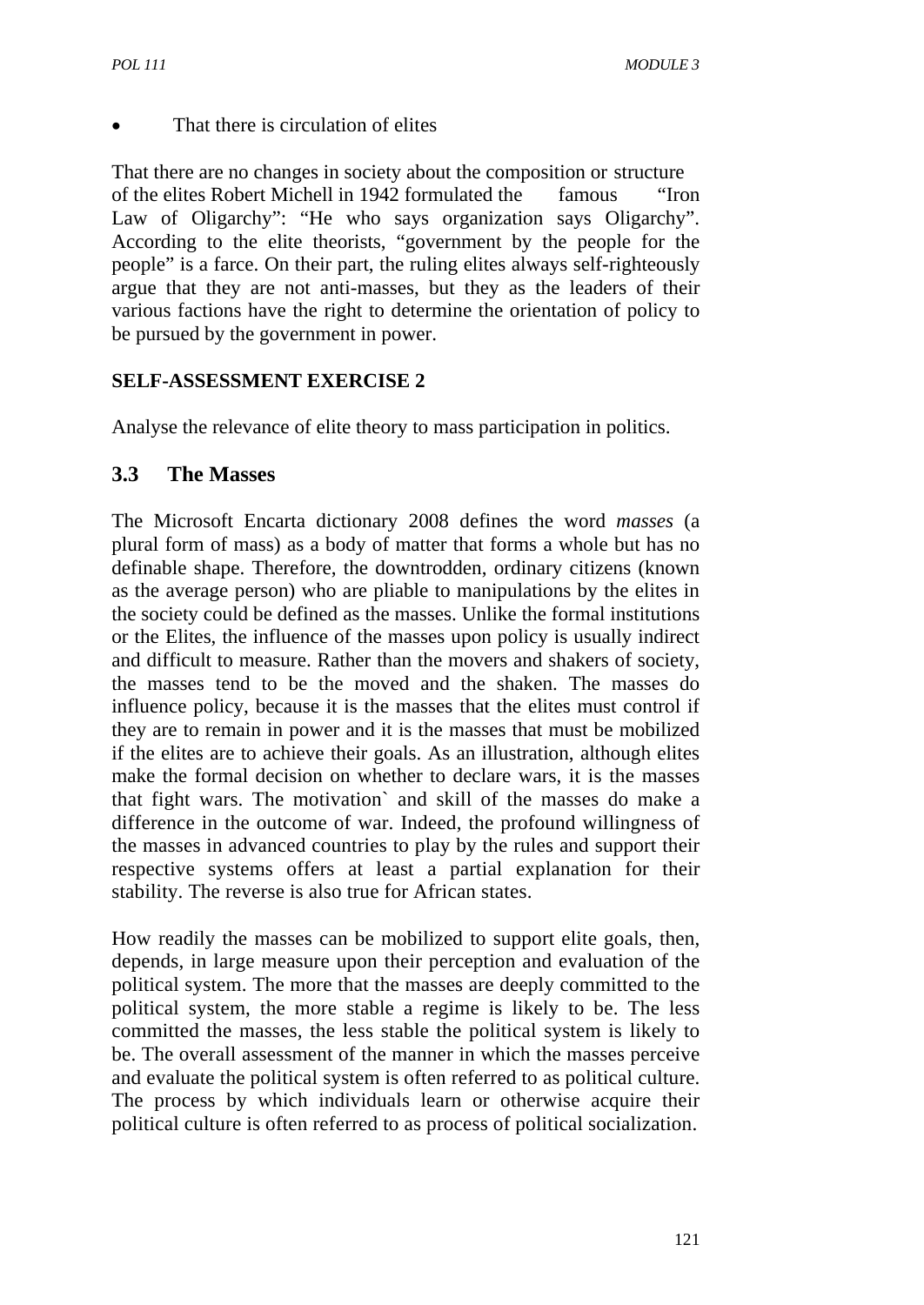#### **SELF-ASSESSMENT EXERCISE 3**

Explain why the impact of the masses in the political process is disproportionate to their number.

## **3.4 Political Culture**

A political culture according to Allan Ball (1979:56) is composed of the attitudes, beliefs emotions and values of society that relates to the political system and to political issues. In short, it is the study of a people's orientation to politics or what people think about it, as distinct from the actual political behaviour. Two components are critical in understanding political culture: the attitude to the political institutions of the state, and the degree to which citizens feel they can influence and participate in the decision making process. The latter is otherwise called the degree or level of political efficacy. In liberal democracies, political culture is transmitted from one generation to another, through established societal institutions. This is achieved through the process of political socialization.

What is relevant to a democratic system is what has been called "the civic culture" which is most likely to ensure political stability. In a parochial political culture, citizens are dimly aware of the existence of a central government. In a subject political culture, citizens see themselves as subjects of a government, and not a participant, while in the participant political culture citizens are keenly involved in political activities, contribute to it, and are affected by it.

#### **SELF-ASSESSMENT EXERCISE 4**

Discuss the relevance of political culture to the problem of political instability.

## **3.5 Political Linkage**

The ability of the elites to control and mobilize the masses, including their ability to socialize the masses to believe in the political system, depends in large measure upon the elites who dominate those instructions. The more that the political system penetrates the masses, the more readily the elite can communicate its wishes and coordinate the mobilization of the masses in fulfillment of these wishes.

The more that the political system can penetrate the masses, the more readily the elite can assess mass demand and either take steps to meet them: thereby building supports for the system, or take defensive action. The more that the political system penetrates the masses, the more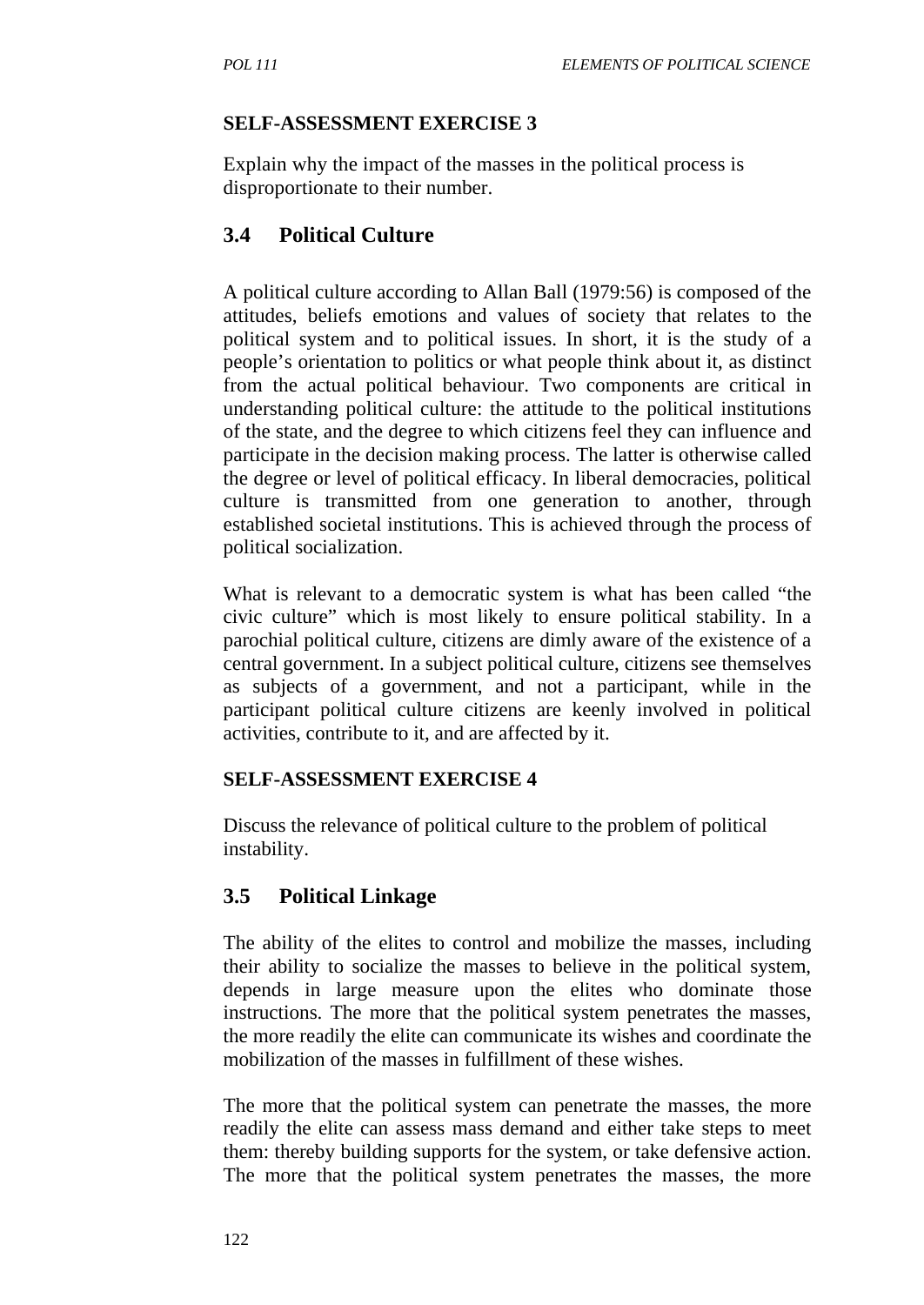difficult it is for opposition to the system to develop un-noticed by the dominant elite. The linkage mechanisms that link the masses and elites include political parties, pressure groups such as labor unions and professional organizations. In less developed societies, the linkage process often relies on kinship and religious networks. Through public opinion, the citizens of a country can also influence the conduct of government officials. It is a popular axiom that the glory of the king or government must find its expression in the welfare of the people.

## **SELF-ASSESSMENT EXERCISE 5**

Explain how developed the linkage mechanisms or devises in your country are.

## **4.0 SUMMARY**

In this unit, we have examined the major components of a political system. We identified the elites, who in spite of their limited number occupy a dominant position in any political system. We also explained that, on the other hand, the masses do not enjoy a decisive influence that is commensurate to their numerical strength. We further noted that for a political system to remain stable and endure the linkage mechanisms that bind the masses to the system must be strong enough to make the political system fulfill its goals, as determined by the elites, and without resistance from the masses.

## **5.0 CONCLUSION**

Political Systems tends to reflect the interests of those who have created them, and in most instances, it is the powerful actors within a society that creates its political institutions. The stability of every political system depends on how the different components seamlessly fit together in a manner that the system performs the four main functions of goal attainment, pattern maintenance, adaptation and integration. Also important, for any political system to perform optimally and avoid system decline, decay or break-down, it must in addition enjoy the interdependence and equilibrium of its different parts or components.

## **6.0 TUTOR-MARKED ASSIGNMENT**

- 1. Explain the roles played by the linkage mechanisms in a political system.
- 2. Discuss why the impact of the masses in a political system is disproportionate to their number
- 3. Analyse the roles played by the linkage mechanisms in a political system.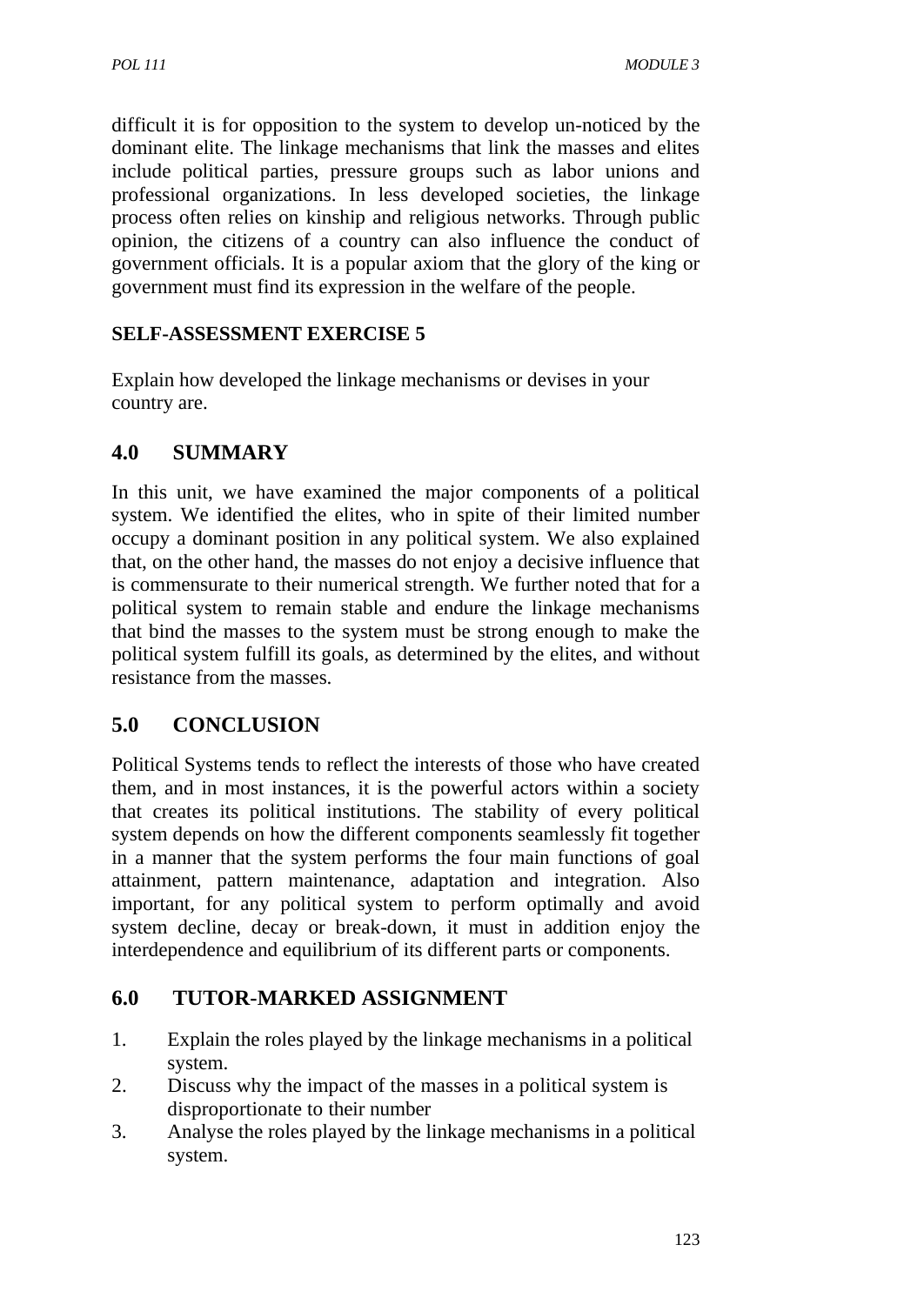#### **7.0 REFERENCES/FURTHER READING**

- Almond, G.etal (2005) *Comparative Politics Today*, Pearson Education Ltd, New Delhi.
- Ball, R.A. (1979) *Modern Politics and Government*, Macmillan Publishers, Dahl, R. (1984) *Modern political Analysis,* Prentice-Hall, Inc.,
- New Jersey Harrop M. (1982) *Comparative Government and Politics: An Introduction* Macmillan Education Ltd., Hampshire
- Michels, R. (1942) *Political Parties,* Glencoe, III, The Free Press, England.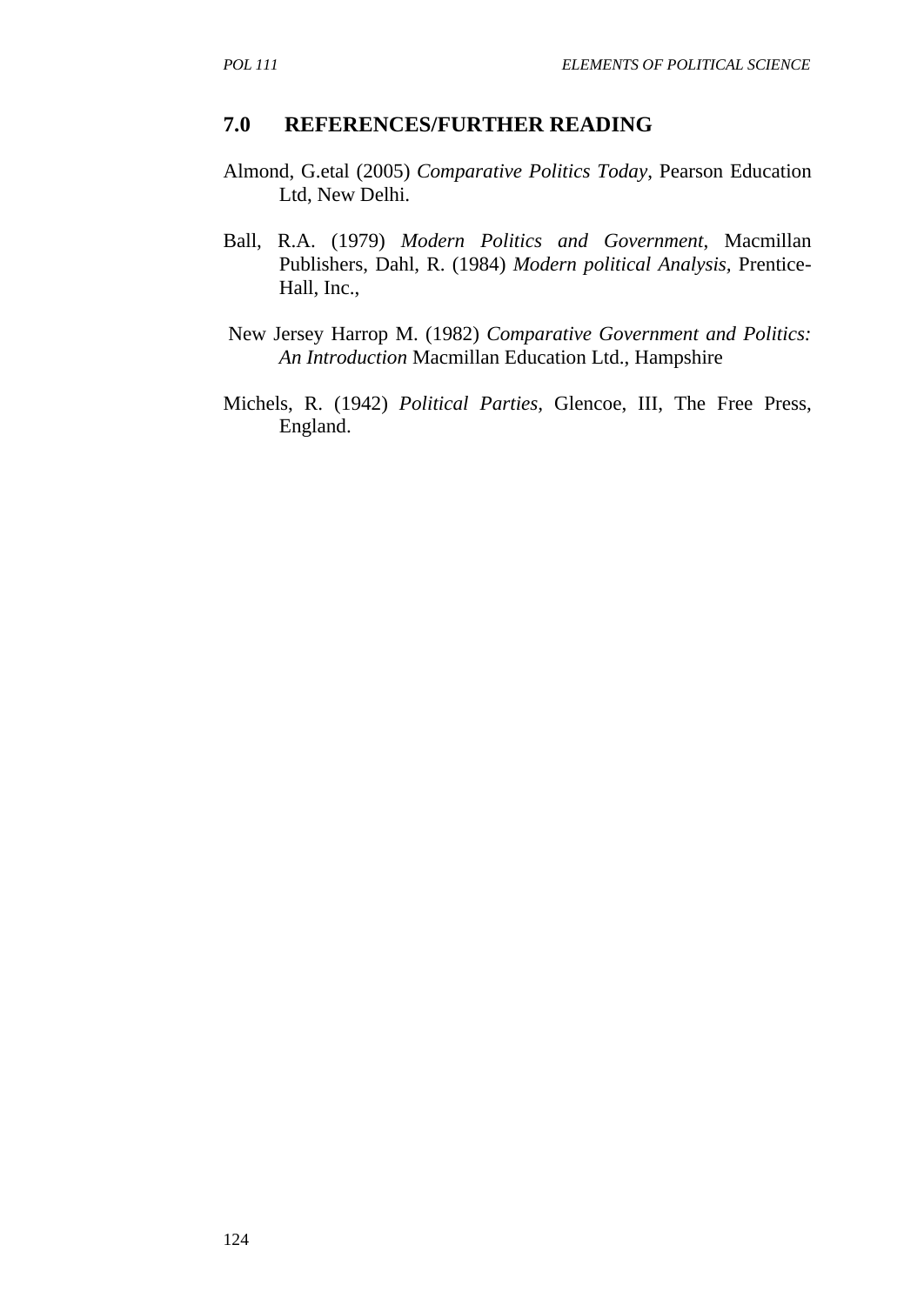## **UNIT 2 THE MEANING AND NATURE OF POLITICAL PARTIES**

- 1.0 Introduction
- 2.0 Objectives
- 3.0 Main Contents
	- 3.1 Definition of Political Parties
	- 3.2 Organization and Structure of Party System
	- 3.3 Types of Party System
	- 3.4 Functions of Political Parties
- 4.0 Summary
- 5.0 Conclusion
- 6.0 Tutor-Marked Assignments
- 7.0 References/Further Reading

#### **1.0 INTRODUCTION**

In this unit, you will be introduced to political parties, the definitions given to them by scholars as well their classifications by using their number, among other criteria, as a basis or the most popular criterion for this classification. We will also discuss the structure and organization of party system with a view to bringing out the differences between parties in the developed and developing countries. In a separate section, we will examine the role of political parties as a vehicle for representative government by looking at the functions they perform.

#### **2.0 OBJECTIVES**

At the end of this unit, you should be able to:

- define political parties and classify them into different types.
- explain the structures organization and operations of party systems
- discuss the functions they perform and why they are indispensable in a democracy.

## **3.0 MAIN CONTENT**

#### **3.1 Definition and origins of political parties**

Scholars and political philosophers have defined political parties in several ways. Edmund Burke defined a political party as "a body of men united for promoting by their joint endeavors the national interest upon some political principle in which they are agreed." In Joseph Schesinger's conceptualization, parties are political organizations, which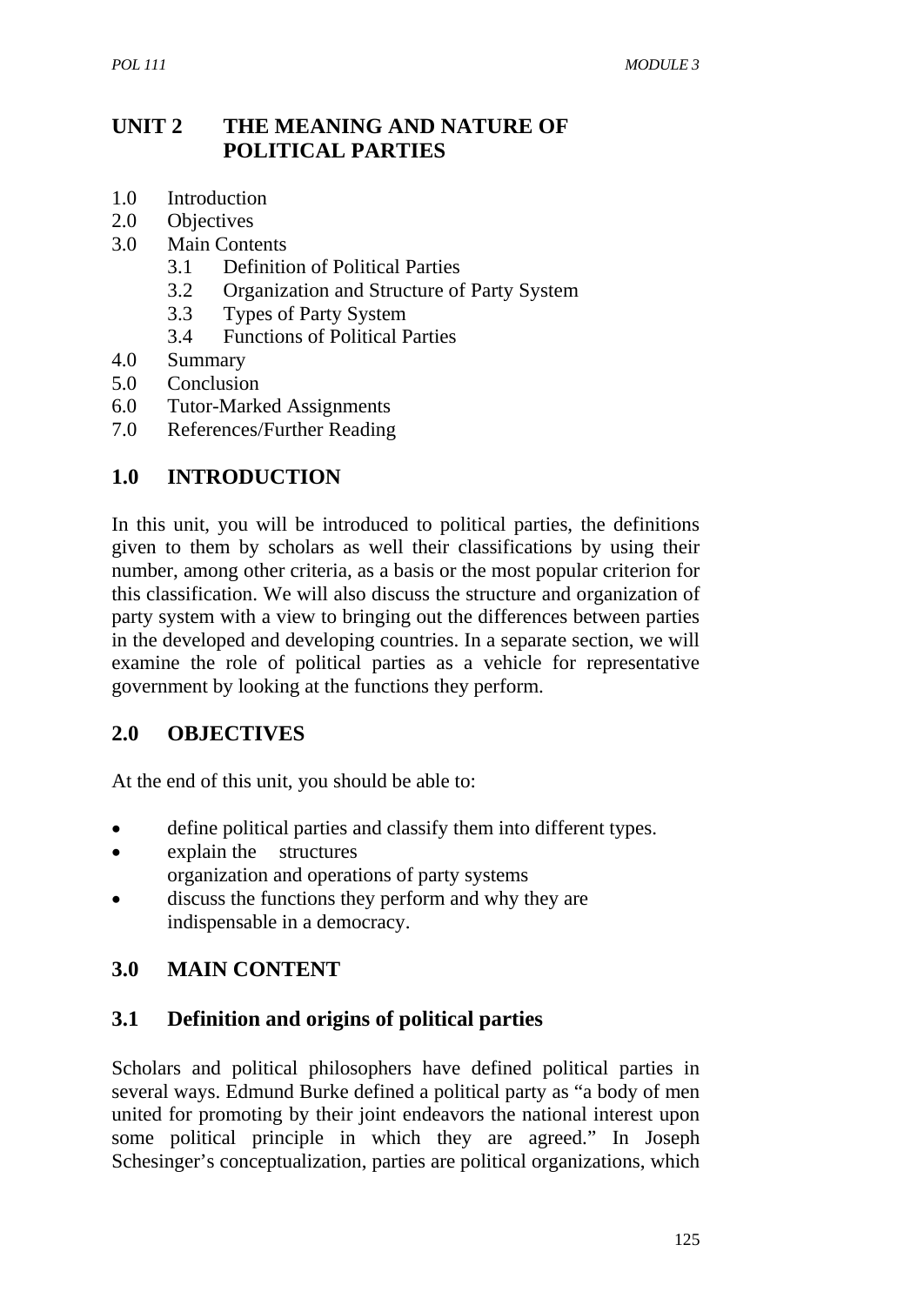actively and effectively engage in a competition for elective office. According to Joseph LaPalombara (1974:323), a political party is "a formal organization whose self-conscious, primary purpose is to place and maintain in public office persons who will control alone or in coalition, the machinery of government". In the view of Joseph Schumpeter (1943:279) "The first and foremost aim of each political party is to prevail over the others in order to get into power or to say in it" Thus, Political parties, like interest groups are organizations seeking influence over government; they can be distinguished from interest groups on the basis of their primary political orientation.

Political parties developed along with the expansion of suffrage-the right to vote-and can be understood only in the context of elections. In Nigeria for example, the first political party in the country was the National Democratic Party (NNDP) that was formed by Hebert Macaulay in 1922 to contest the Lagos Town Council election created when the elective principle was introduced under the Clifford Constitution. A party seeks to control the entire government by electing its members to office thereby controlling the government personnel. Interest groups through campaign contributions and other forms of electoral assistance are also interested in getting politicians-especially those who are inclined in their policy direction elected. But interest groups are not interested in directly sponsoring candidates for elections, and in between elections they usually accept government and its personnel as given and try to influence government policies through them. While interest groups are benefit seekers, political parties are office-seekers.

In an elaborate and expansive definition, Leslie Lipson (1964:120) defines a political party thus:

Whenever sufficient diversity of interests occurs among those who compose a society and the political system gives these interests an opportunity to combine, men will cluster into groupings, which may be more or less formal, and closely or loosely organized. They do this in order better to protect what they may possess and extend their influence to wider spheres.

In simple language, a political party is a group of persons bonded in policy and opinion in support of a general political cause, which essentially is the pursuit, and retention for as long as democratically feasible, of government and its offices. In other words, a political party is a group that seeks to elect candidates to public offices by supplying them with a label - a party identification - by which they are known to the electorate. Therefore, a political party is composed of a group of people like any other groups or organizations, except that it is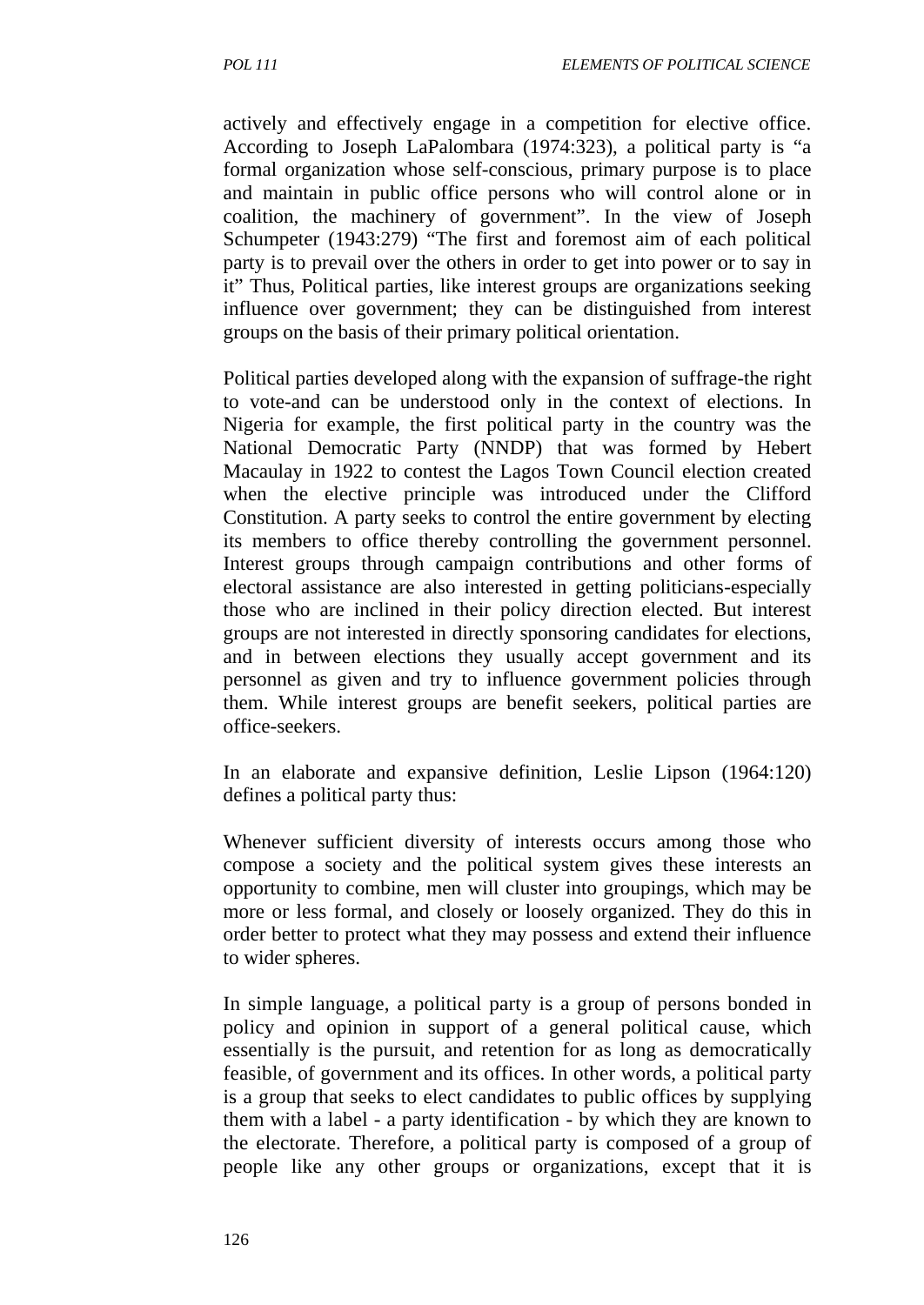distinguished by its unique objective, which, in a democratic setting, is seeking control of government through nominating its candidates and presenting programs for endorsement via the electoral process in competition with other parties.

## **SELF-ASSESSMENT EXERCISE 1**

Describe in your own words a political party.

## **3.2 Organization and Structure of Party Systems**

Party organization is the internal arrangement by which parties are structured in such a way that it is better able to fulfill its mission. It is possible that we may have one or few parties that know their limitations, and may not pretend to cover the whole country; but most parties prefer to have presence in every part of a country. The advantage of this is that the more widespread the party support base is, the better the prospects of it winning an election, if the right conditions are in place.

Indeed, in Nigeria since 1979, until the liberalization of conditions for the operations of political parties under the Obasanjo's civilian administration, political parties were required to have membership and offices in at least two thirds of the states in the federation, before they could qualify for registration.

In most countries, parties are organized in such a way that they have branches at every tier or level of government: National, State and Local levels. In addition, taken a cue from the United States, Nigeria since the Babangida's transition program, has promoted the grassroots politics by making the ward level the centrepiece of political activities through to the national level of party organization. The ward level is so important today that a presidential aspirant may have his national ambition truncated, no matter how popular he may be elsewhere, if he is unable to be selected as a delegate from his own ward. This is why most aspirants for political offices are always interested in having their men constituting the majority in the party executives at all levels.

Beyond the party's official executive organs, there are other levels of party organization. These include the Central Working Committee (CWC), Board of Trustees (BOT), the Elders' Council, the Parliamentary or Legislative Caucus, the Party's Governors' Forum, the Women and Youth Wing. Experience has shown that in most states, including advanced democracies, only aspirants who can get the nod from these unofficial levels can hope to become a party's candidate or flag-bearers during general elections. In Nigeria, for example, given the electoral dominance that the Peoples Democratic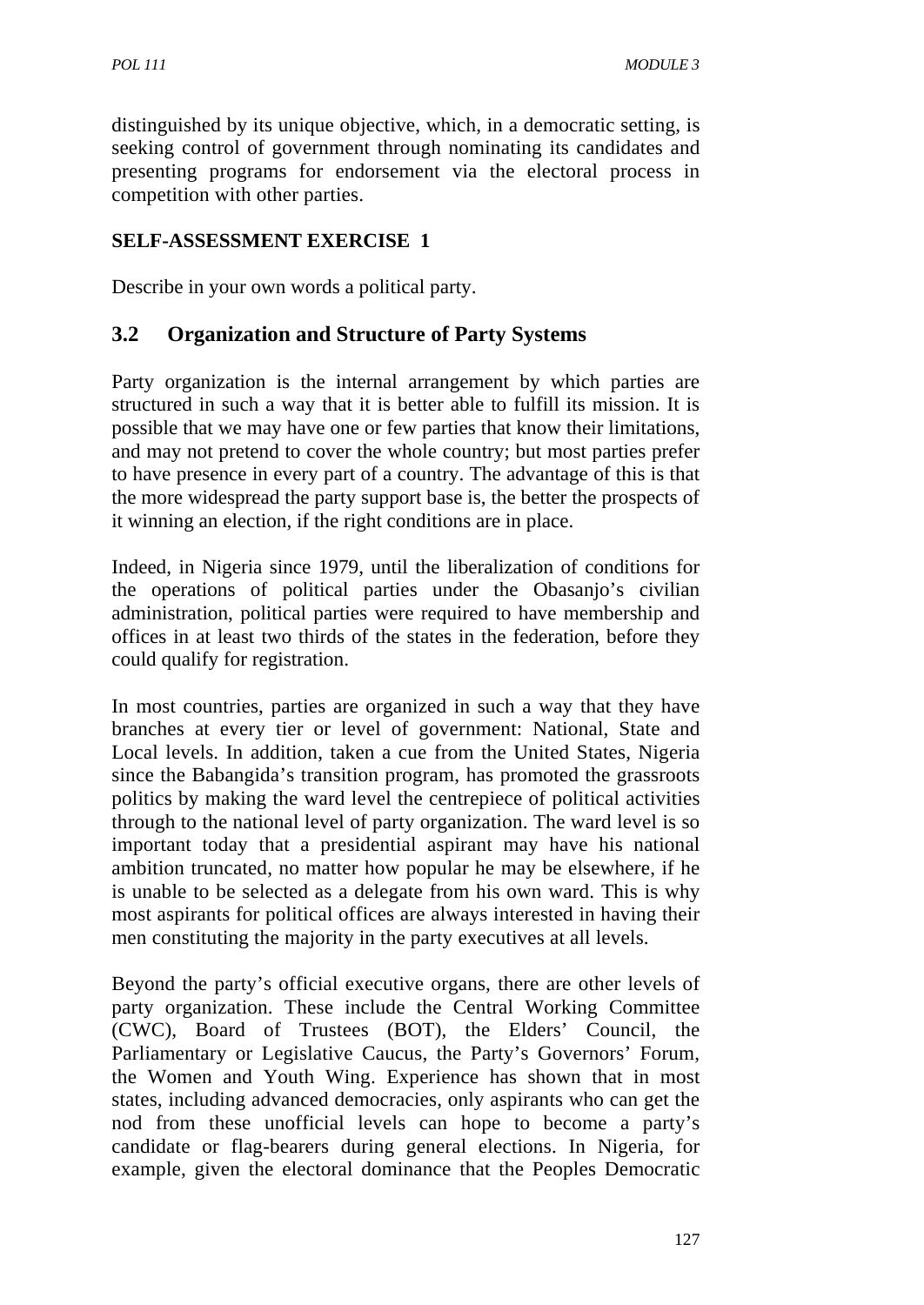Party (PDP) has enjoyed in the last ten years, the competition within the party has always been the keenest in the country. This is because of the plausible assumption by most aspirants that whoever becomes the party's candidate is almost certain of winning the elections in most states, including the presidency.

In recent times, the Governors Forum, or more appropriately, PDP Governors' Forum has proved to be the most decisive platform of taking crucial decisions, for the party, and indeed, for the nation as shown in the elevation of Jonathan Goodluck as Nigeria's Acting President. The implication of the new found powers of these unofficial organs of political parties is that party's primaries and conventions have been turn into a mere ritual only to decorate those that have been anointed by the dominant groups within the party.

#### **SELF-ASSESSMENT EXERCISE 2**

Compare a party's structure and organization in a developed with that of a developing country.

## **3.3 Types of Party System**

A party system is a network of relationships through which parties interact and influence the political process. The most popular way of distinguishing between different types of party system is the reference to the number of parties competing for power. The French political scientist, Maurice Durverger in his popular work *Political Parties*  classified parties in to three types: The single or one party system, the two party systems and the multiple party systems.

#### **3.3.1 Single or one-party system**

A one party is a system in which only one party is legal recognized in the country. Therefore, it is illegal for any organization to operate as a political party in such country. It is a common feature of communist and socialist countries like North Korea, Cuba etc. In the immediate post independent period, one party was a feature of scores of African countries such as Ghana under Kwame Nkrumah where the Convention Peoples Party (CPP) held sway and Tanzania under Julius Nyerere where the Tanzanian African National Union (TANU) was the only officially recognized party. The position of the PDP as the party controlling the federal government in Nigeria does not make the country a one party state; it only represents a case of one party dominant regime.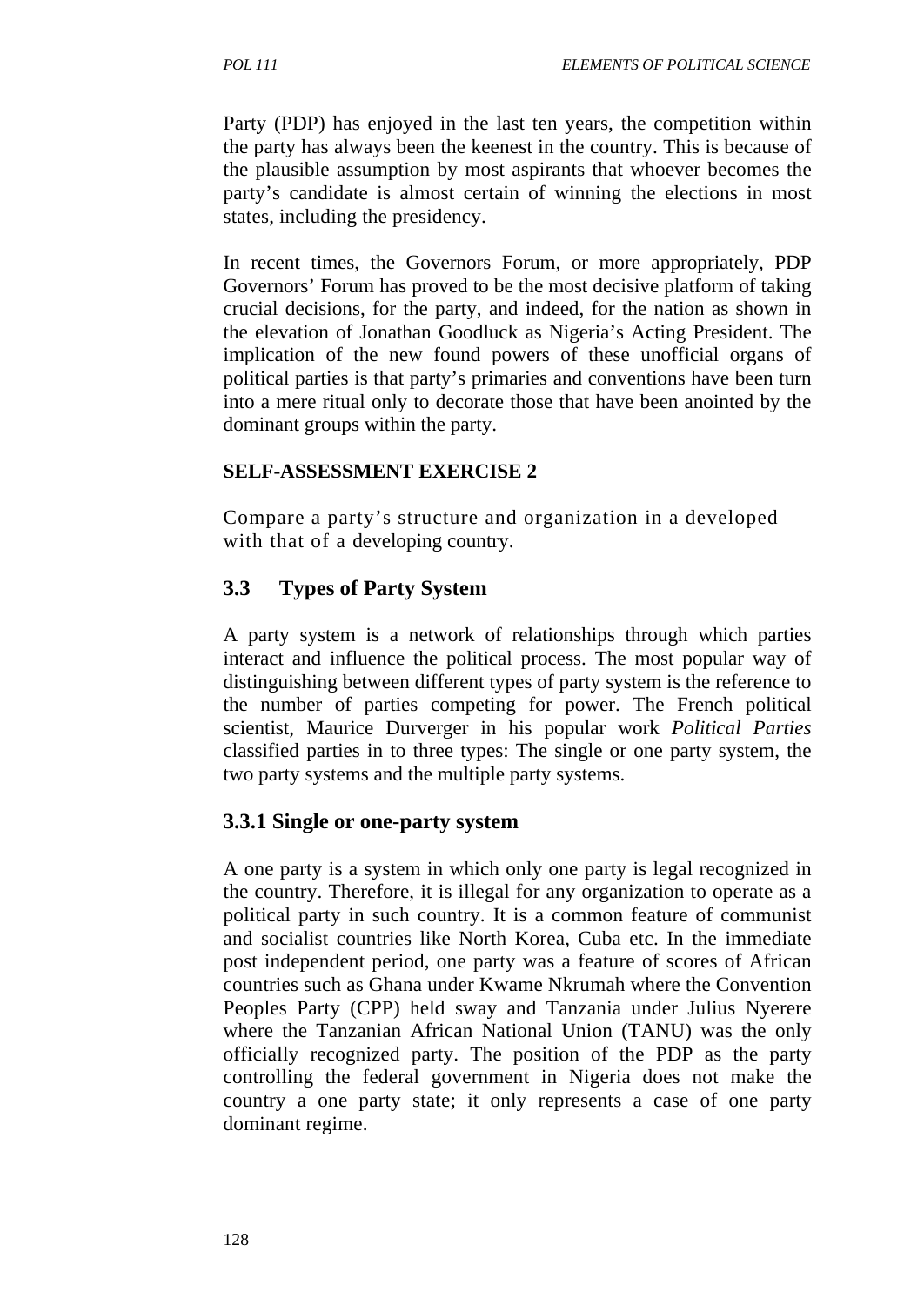You should note the following as important characteristics of a one party state: no opposition party is legally recognized**,** there is usually only one ideology for the whole country, and it is the ideology of the party in government. There is also either no private control of mass media or very stringent requirements before private individuals can be allowed to own or publish a newspaper or magazine, in addition to close censorship of their activities. Those who promote one party system advance the following advantages:

- One party prevents economic waste in the sense that elections are not held among numerous parties most of which are not viable or strong enough to win a single seat. The resources to provide logistics and security during elections are channel to other uses.
- One party also promotes unity since the only recognized party must of necessity cuts across ethnic or religious divides in a country it therefore has the advantage of promoting national unity.
- It ensures stability in the sense that there is no opposition party that may overheat the polity through acrimonious competitions for power during elections. Unhealthy rivalry for political power may evoke unpatriotic sentiments by bad losers.
- In a one-party system, decision-making process is prompt since the dilatory tactics of the opposition parties in government or filibustering of opposition members in parliament are avoided.
- There is also absence of political vendetta against political opponents. Good as one-party system appears to be, one of its greatest drawbacks is that it may develop into a dictatorship.

Other disadvantages to note include: Individual rights are usually trampled upon. This is common in most one-party system whether in developed or developing societies. The human rights abuse under Joseph Stalin era in the former Soviet Union, the 1989 massacre at the Tiananmen Square in China and the Kwame Nkrumah's Preventive Detention Act are vivid examples. The implication of this is that the principle of rule of law and provisions of the constitution on fundamental human rights may not be followed or guaranteed.

The constitution may be silent on the need for periodic elections, and where such provisions are made, elections are only held to confirm the same party in power, or a mere ritual for public relation exercise.

# **3.3.2 Two party systems**

A two party system operates in a country where only two parties have reasonable chances of winning elections, forming or controlling the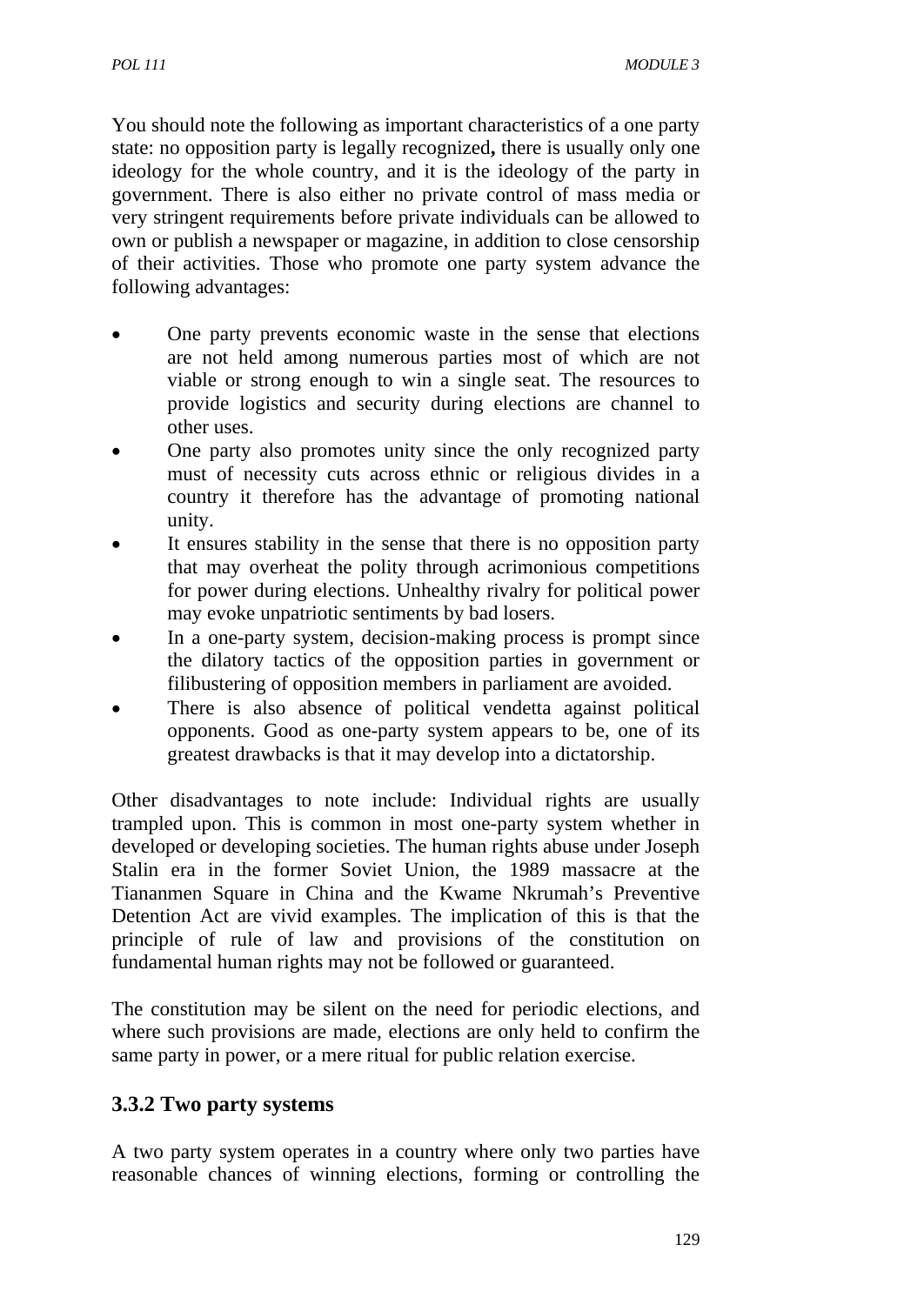government. This does not however suggest that only two parties exist in a country. But among the multitude of parties that participate in the electoral process only two of them are strong enough to win elections. In the United States and Great Britain, where two party systems operates, the two parties, the Democratic and Republican Parties in the former, and the Conservative and the Labor Parties in the latter, are products of historical evolution. The Nigerian example when President Babangida decreed into existence the Social Democratic Party and the Republican Convention during the Nigeria's ill-fated Third Republic was a clear aberration.

In U.S.A. and Britain, the two parties have been alternating, sometimes in succession, in forming the governments in their countries. In Britain, for example, during the World War II era, the Conservative Party was the ruling party, but Winston Churchill's gallantry, as a wartime political leader did not stop the British voters from voting in Clement Atlee in 1945. This led to the saying "The electors cheered Churchill but voted against him." But in the United States the American rewarded the Commander of the Allied Forces during the same war, Dwight Eisenhower of the Republican Party with victory in spite of the fact that Franklin Delano Roosevelt took U S to the war, and Harry Truman also of the Democratic Party won the war, which stamped American leadership of the world.

The greatest advantage of two party systems is that it promotes political stability by providing for the possibility of alternative governments. There is also room and opportunity for choice of candidates and parties' manifestos. It is democratic because it accommodates democratic principle and allows the operation of rule of law. Regular alternation or change of government is possible because there is the provision for periodic elections. This gives the electorates the power to change a government that is not responsive or accountable.

Two party-systems also provides for stronger opposition, which makes for a better government since the ruling party is always cautious of the policies it is pursuing. The opposition is therefore seen as a corrective party government; since it watches over and offer criticisms of the ruling party. This promotes stability unlike in a multi-party system where multiplicity of parties encourages proliferation of, sometimes conflicting, ideas, and formation of coalition governments. From the experience of both matured and developing societies such coalition arrangements usually an alliance of strange bedfellows, more often than not, produce weak and unstable governments.

The following are the disadvantages of a two party system. There is the danger that the two party systems may divide the country into two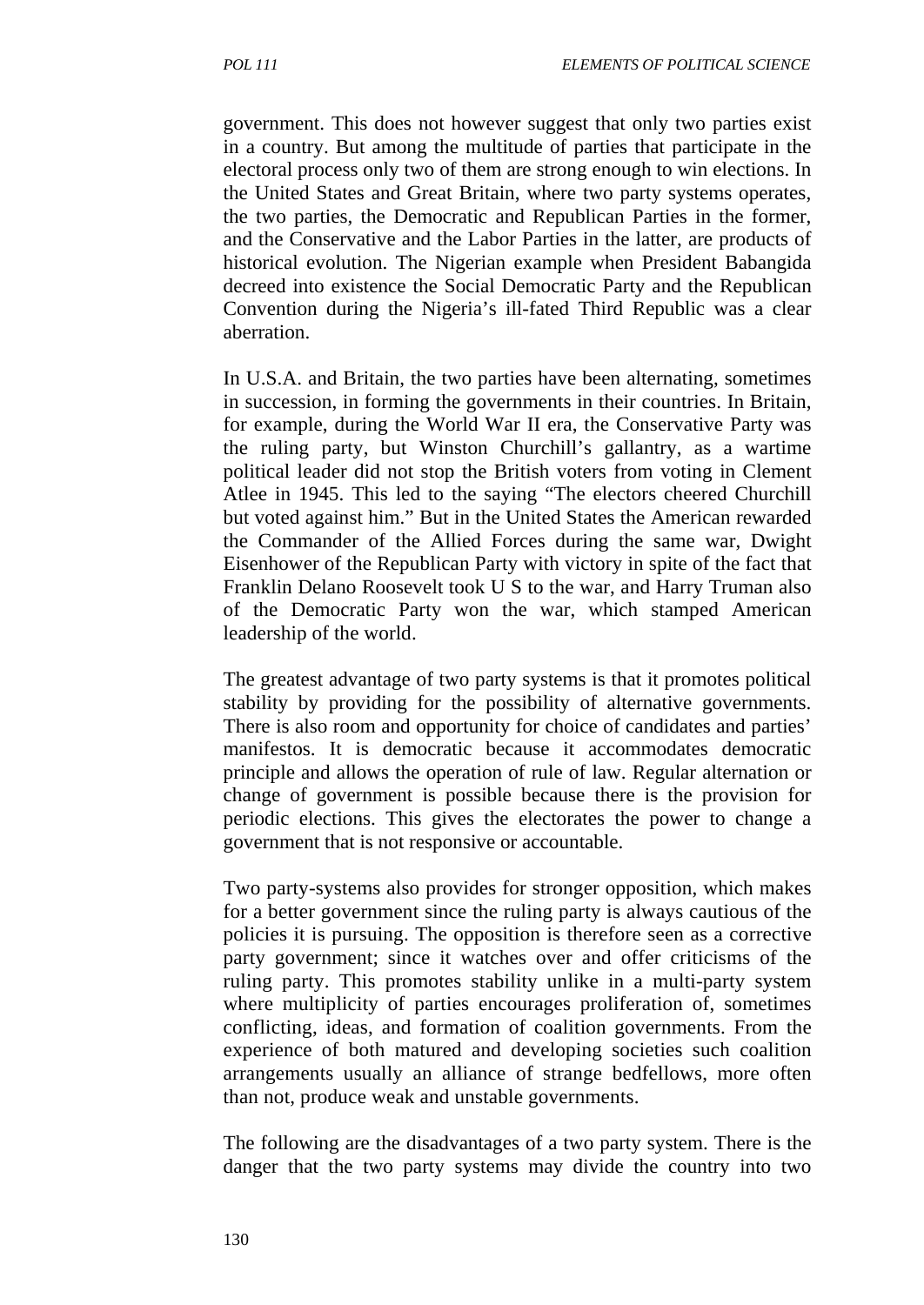opposing factions. This can polarize a country along religious and ethnic divides, and may thereby negatively affect or endanger national unity. It may also lead to one party state if one of two parties retains power for a disproportionately long period; this may tempt the other parties to dissolve into the ruling party

# **3.3.3 Multi party system**

A multi party system exists in a country where there are several parties, and there is the possibility that each of them has reasonable chance of winning seats in the legislature. This model is suitable in a country where there is multiplicity of, sometimes minority, interests in which case each of these parties will represent such interests. Germany offers a good example of a multi-party system where the parties in the country represent diverse interests such as religion, gender and environmental. Nigeria is also a good example of a multi-party system with parties such as the Action Congress (AC), All Nigerian Peoples Party (ANPP), and Labor Party (LP) etc struggling to wrestle power at the centre from the Peoples Democratic Party (PDP) that has been in power at the federal level since 1999.

Multi party system can also be defined as a system with more than two political parties are contesting for political power in a country. All the parties are duly registered and recognized by law. Nigeria in the Second Republic with six political parties: NPN UPN NPP GNPP PRP and NAP Babarinsa (2003), and Fourth Republic with about fifty parties is a multi party state. Other countries in the same group include France, Italy and Germany. In a multi-party system a coalition government may be formed among political parties with reasonable number of seats in parliament.

The greatest advantage of multi-party systems is that individuals can easily make free choice of parties and program. There is also absence of dictatorship, due to multiplicity of parties that are always ready to put the leadership of the ruling party on its toes. Fundamental human rights of the citizens are also better guaranteed and protected by the government, which also make for wider representation of peoples of different interests and opinion in the decision making process. Multi party system also presents its own drawbacks. They include the following: Too many political programs are offered to the voters, which may confuse them and make electoral choice difficult to make; it is also very expensive to manage because of the huge costs involved in party organization, voters' mobilization and campaigns as well as the conduct of the elections. It is also possible that if these parties are formed on ethnic and sectional lines they will operate in such a manner as to jeopardize national interest.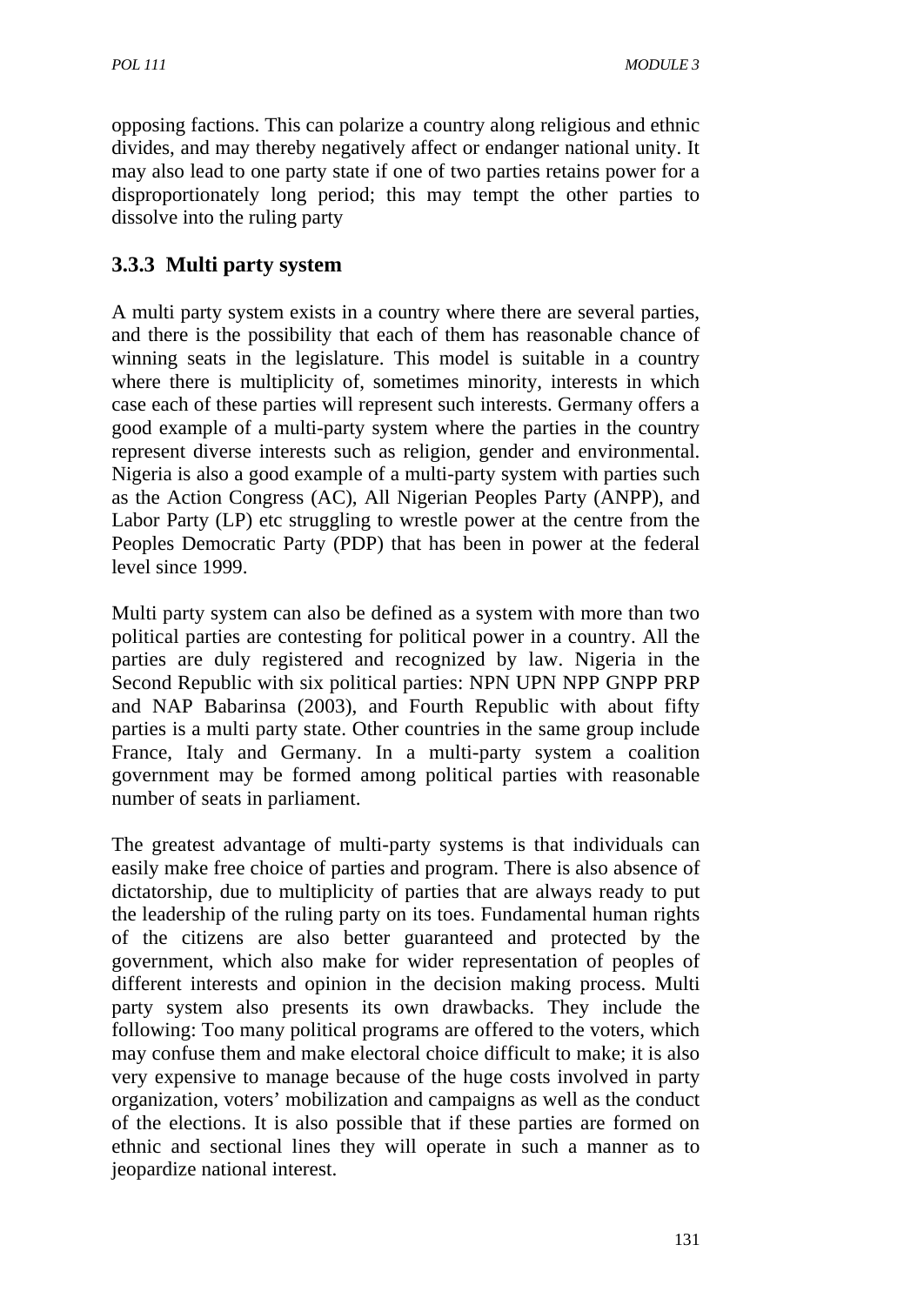Multi party system may also make the formation of a new government very difficult. This is because a coalition government that assumes office after a multi party electoral contest lacks a common policy or platform before coming into power. It therefore forces on those parties in a coalition arrangement a lot of unhealthy compromises, horsetrading, concessions during which vital principles are abandoned, and ideological positions discarded for the sake of political patronage in a situation where merits are sacrificed on the altar of partisan gains that the system suffers. It may encourage bribery and corruption within the legislative arm due to the number of members from different parties to be lobbied before government programs and important legislations are passed in the parliament. The net effect of the combinations of this is to lower the quality of public policies and standard of public life. Most coalition governments that normally arise from multi party systems are often weak and unstable.

#### **3.3.4 Zero-Party option**

In very rare occasions, there are talks about a Zero or non-party system. This is one of the options that Gen. Muritala Muhammed (1939-1976), gave to the Constitution Drafting Committee (CDC) in Nigeria in 1975 when he charged the 50 'wise men' not to hesitate, during the course of their deliberation they found the means by which government can be formed without political parties, to recommend that alternative. The CDC members, however, did not found the Zero party option attractive as it dismissed it, in the following words, among others: "To accept a no-party system and yet accept some form of representative government would amount to accepting a *syndicalist* or *corporativist* political system. Were this even practicable, under modern conditions, it would not unlikely lead ultimately to a fascist system of government" (Graf, 1979:52).

Notwithstanding, in 1987, former President Babangida found it expedient to adopt the novel idea in the elections to the local government held during the year. However, it was not long before he discarded the idea and embraced that of party politics, in spite of its imperfections. One need to point out that it due to the problems associated with party politics that have made political leaders and politicians to, at one time or the other toy with novel idea of Zero party. Beyond this, we do not consider a Zero party system a conventional model in an ideal democratic system. What is acceptable in some matured democracies like the United States is idea of independent candidates. This idea also found favor with the Muhammed Uwais panel on electoral reforms in Nigeria. One may also add that the difference between the Zero party option and Independent candidacy is more of semantics than of substance.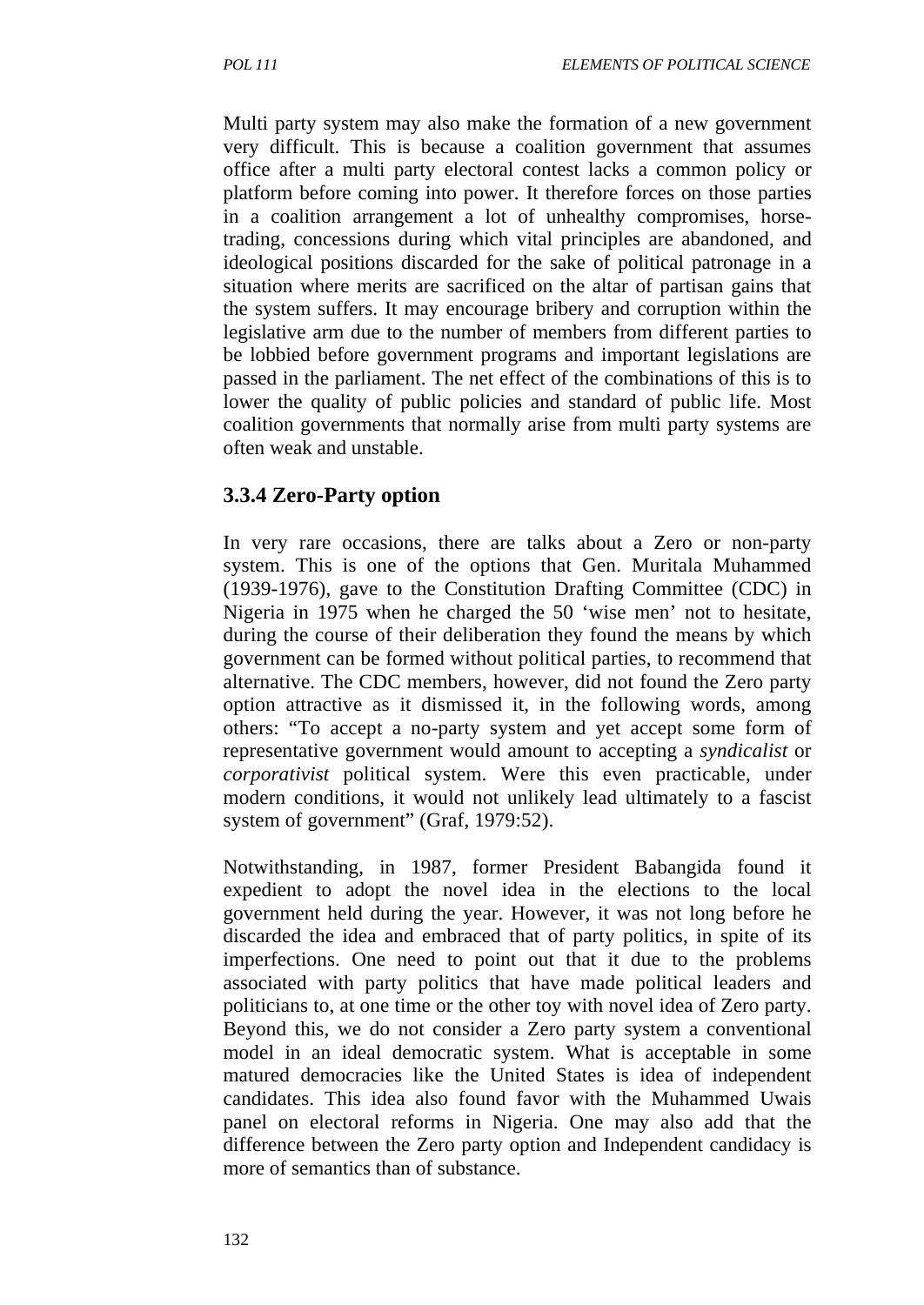## **SELF-ASSESSMENT EXERCISE 3**

Discuss which of the party system you think is the most suitable for the sustenance of democracy.

## **3.4 Functions of Political Parties**

Worldwide political parties have been accepted as indispensable in a democratic political system. It is therefore important that we discuss their functions:

# **3.4.1 Popular Participation**

Political parties promote popular political participation, make effective political choices in elections possible and facilitate the flow of public business in the legislature. Parties always state their positions on issues thereby arousing public sentiments and involvements. They also make candidates standing for elections on their tickets to identify with their platforms, and as result holding them accountable for their actions and inactions in government. (Baradat, 2000:133)

# **3.4.2 Representation**

Political parties provide opportunities for representation. This refers to the capacity of parties to respond to and articulate the view of both members and the voters. In the language of system theory, political parties are major "inputting" devices that ensure that policies pursued by the government reflect the wishes of larger society. Since every society is composed of individuals and groups, not all of whom can participate directly in politics, political parties therefore provide these people, in varying combinations, avenue to participate indirectly in government. As the Italian Political Scientist, Giovanni Sartori has stated; parties are the central intermediate and intermediary structures between society and government"

# **3.4.3 Elite Formation and Leadership Recruitment**

Parties of all kinds are responsible for providing democratic states with their political leaders. In most cases, parties provides a training ground for politicians, 159 equipping them with skills, knowledge and experience, which may be found useful in governance and goal formulation. Parties have traditionally been one of the means through which societies set collective goals. They play this role, because, in the process of seeking power, they help in formulating government policies and programs through their election manifestoes, campaigns, public debates, conferences, conventions, with a view to attracting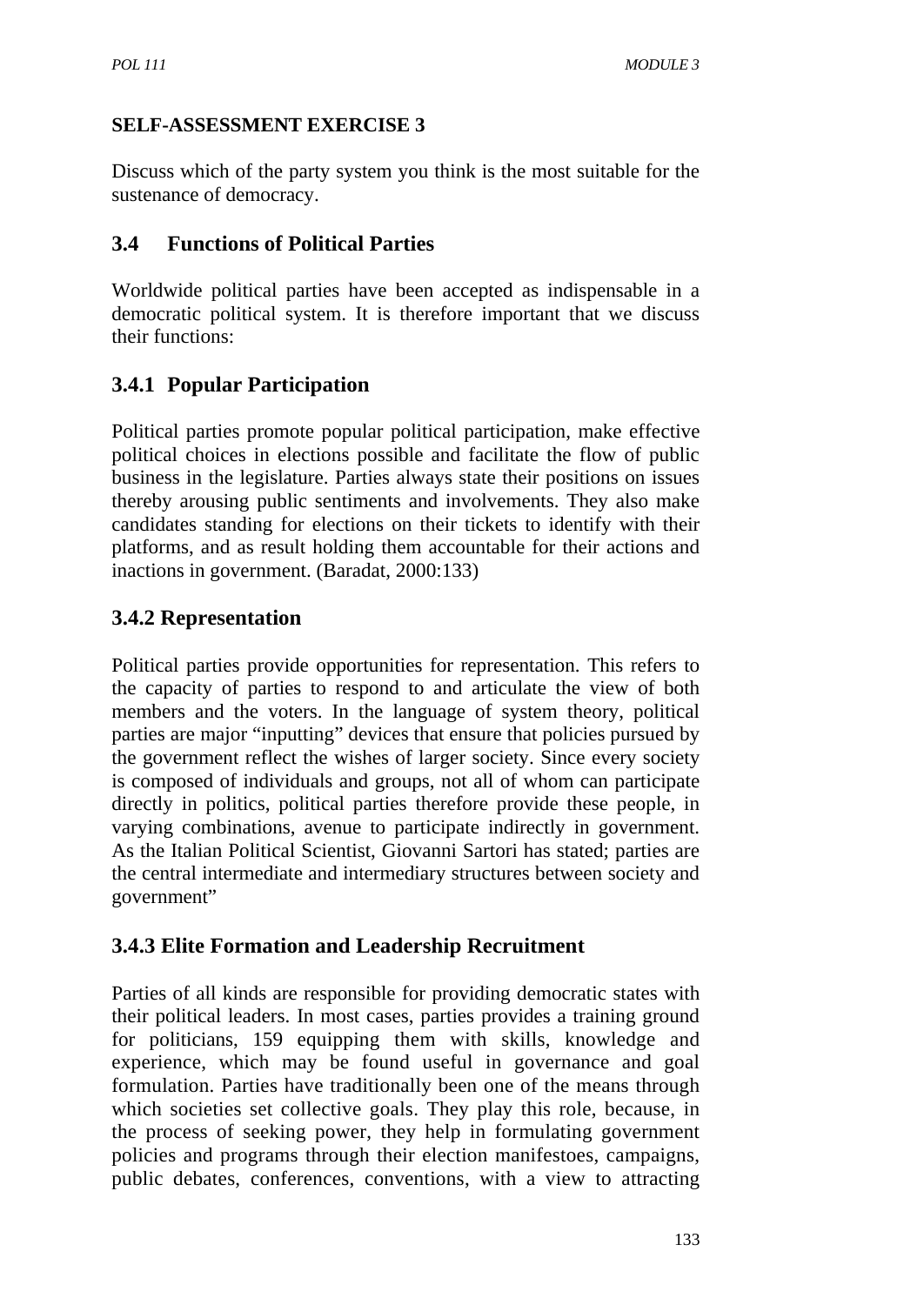popular support. The goal of a political party is to gain control of the government to enable it implement its electoral promises.

In a democracy political parties desire to gain and keep control of the government through the electoral process. It is therefore a misuse of the term to say political parties seek to capture power. That terminology crept into the Nigerian political lexicon due to the many years of military rule that has foisted a siege mentality on the psyche of Nigerian citizens.

## **3.4.4 Interest Articulation and Aggregation**

In the process of developing collective goals, parties also help to articulate (express) and aggregate (combine) the various interests found in society. Parties, indeed, often develop as vehicle through which business; labor, religious, ethnic or other groups advance or defend their various interests. The fact that national parties invariably articulate the demands of a multitude of group forces them to aggregate these interests by drawing them together into a coherent whole, thereby balancing competing interests against each other.

## **3.4.5 Socialization and Mobilization**

Through internal debates and discussions, as well as electoral campaigns and competitions, parties engage in political education and socialization. The issues they raise and articulate as well as the attitudes that are generated around them become part of the larger political culture of a country.

## **3.4.6 Organization of Government**

It is often argued that complex modern societies would be ungovernable without political parties. Parties help in the formation of government. This is why we refer to the parliamentary system in Britain as party government because the policies and programs of the British government at any point in time are wholly based on the manifesto of the party that is power in the country. Parties give government a degree of stability and coherence especially if the members of the government are drawn from a single party. Parties also facilitate cooperation between the two major branches of government, the legislature and executive.

# **3.4.7 Avenue for Criticisms of Government policies**

In the competitive environment of politics, political parties also serve as vital sources of opposition and criticisms, both inside and outside government. By broadening the space for political debates, they help in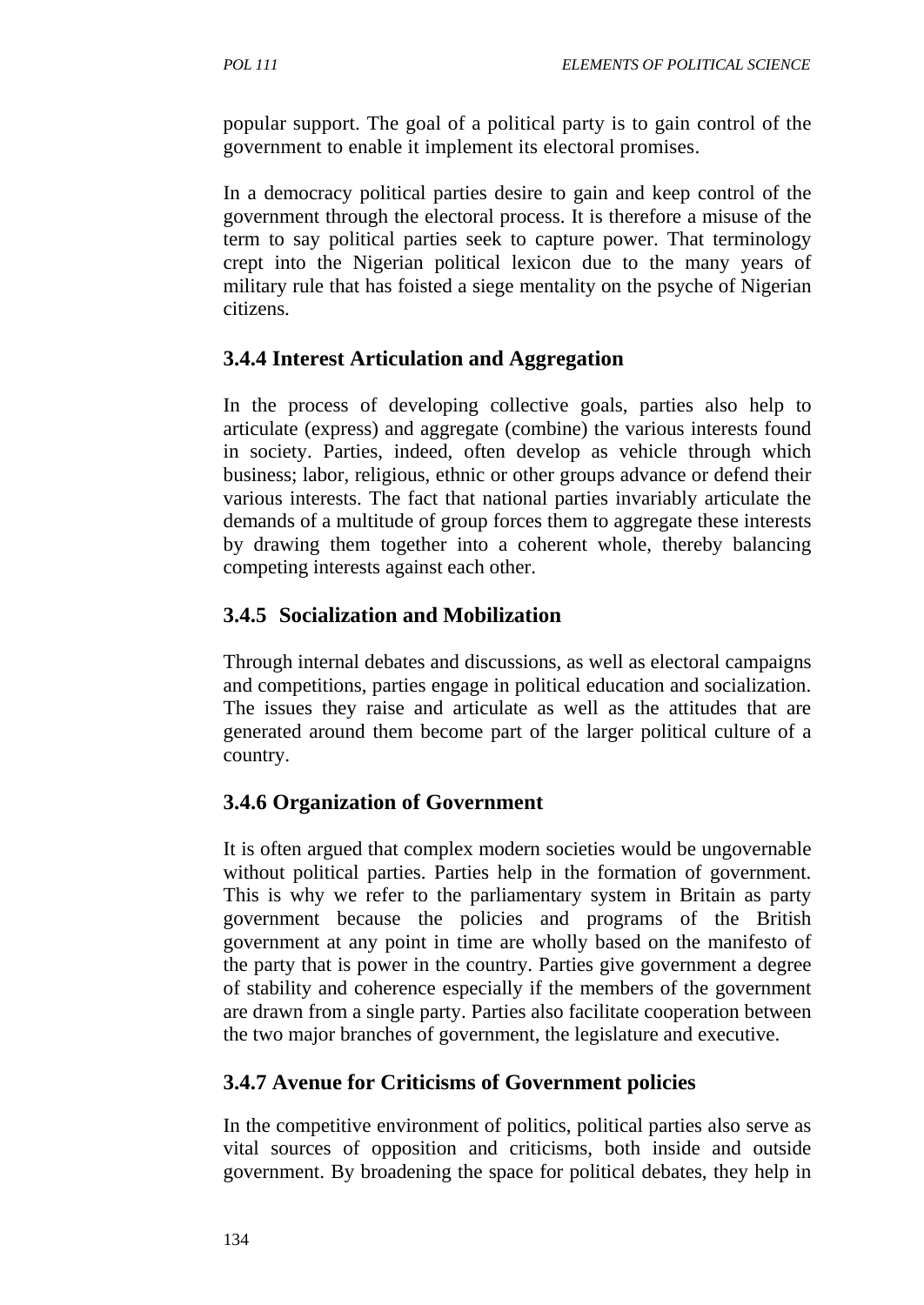educating the electorates and ensure that government policies are more thoroughly scrutinized.

## **SELF-ASSESSMENT EXERCISE**

Explain the roles of political parties in a democracy.

## **4.0 SUMMARY**

In this unit, we have defined political parties, its structure and organization, its classification or types as well as the functions they perform. We also noted that political parties are indispensable in a democracy, because without it meaningful representation is not possible. We also observed that due to over two centuries of un- interrupted democratic order in developed countries such as Britain and the United States, party systems and politics have become institutionalized there compared to Third World countries like Nigeria and Egypt where party system are personalized, inchoate and largely reflect the primordial cleavages in these societies.

# **5.0 CONCLUSION**

Political parties remain the only agency for obtaining and maintaining political power. As such, they must gain popular support, provide political leadership and respond to society's interests. Parties organize (or aggregate and articulate) public opinions and popular demand and communicate these to the decision making centers of government. Parties are therefore indispensable in a democratic political system. But the effectiveness of the party system will depend on the level of political culture in a country. In the advanced countries of the world such as the United States and Britain, the peoples have made a success of party systems. But in the developing climes such as Nigeria, party politics seem to have been fostering the cleavages and divisions within the society; hence the clamor by the citizens out of exasperation, especially in trouble periods, for the no party option, or even the extreme option of military intervention.

## **6.0 TUTOR-Marked ASSIGNMENTS**

- 1. Discuss the vital functions political parties perform in a political system
- 2. Evaluate the role of two party systems to the success of the British parliamentary and the American presidential systems
- 3. Explain the conditions that can make a country adopt a zero-party option.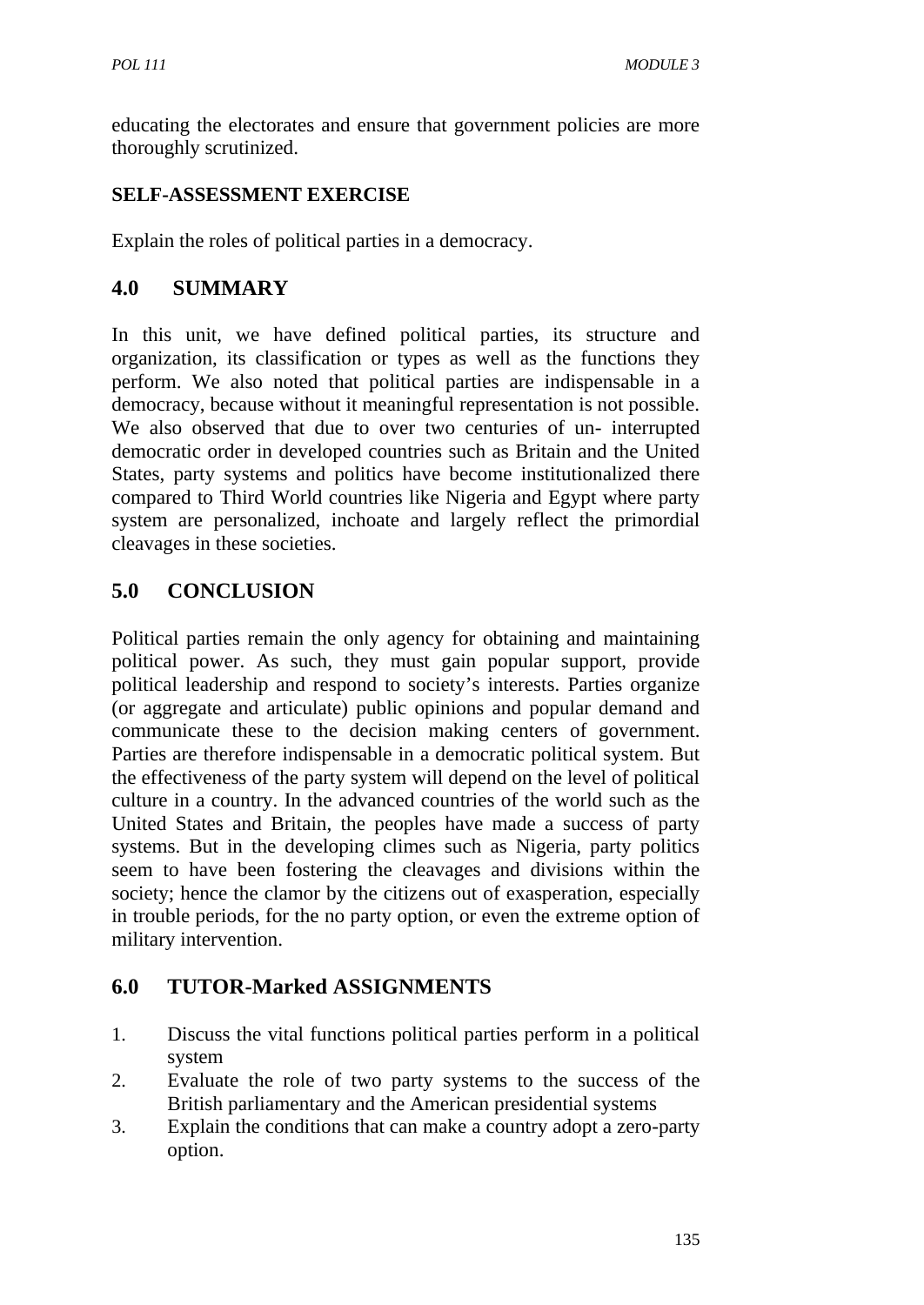#### **7.0 REFERENCES/FURTHER READINGS**

- Appadorai, (2004) *Substance of Politics,* Oxford University Press, London
- Graf, W. (1979) *Elections 1979*, A Daily Times Publication, Lagos
- Jega, A. (2007) "*Democracy, Good Government and Development in Nigeria*":*Critical Essays ,* Spectrum Books Ltd Ibadan.
- Jordan, S. J. (1978) *Government and Power in West Africa*, Ethiope Publishing, Benin City
- Lapalombara (1974) *Political Parties and Political Development,*  Princeton J and&Weiner, M University Press, Princeton
- Lipson, L. (1964) *The Democratic Civilization*, Oxford University Press, New York
- Mbah, M. (2007) *Foundations of Political Science*, Rex Charles &Patrick Publication, Enugu.
- Sartori, G. (1977) *Parties and Party Systems:* A Framework of Analysis, Cambridge University Press, London
- Schumpeter, J. (1943) *Capitalism, Capitalism and Democracy*, Harper& Row, New York
- Sklar R. (1963) *Nigerian Political Parties Power in an Emergent African Nation*. Nok Publishers International New York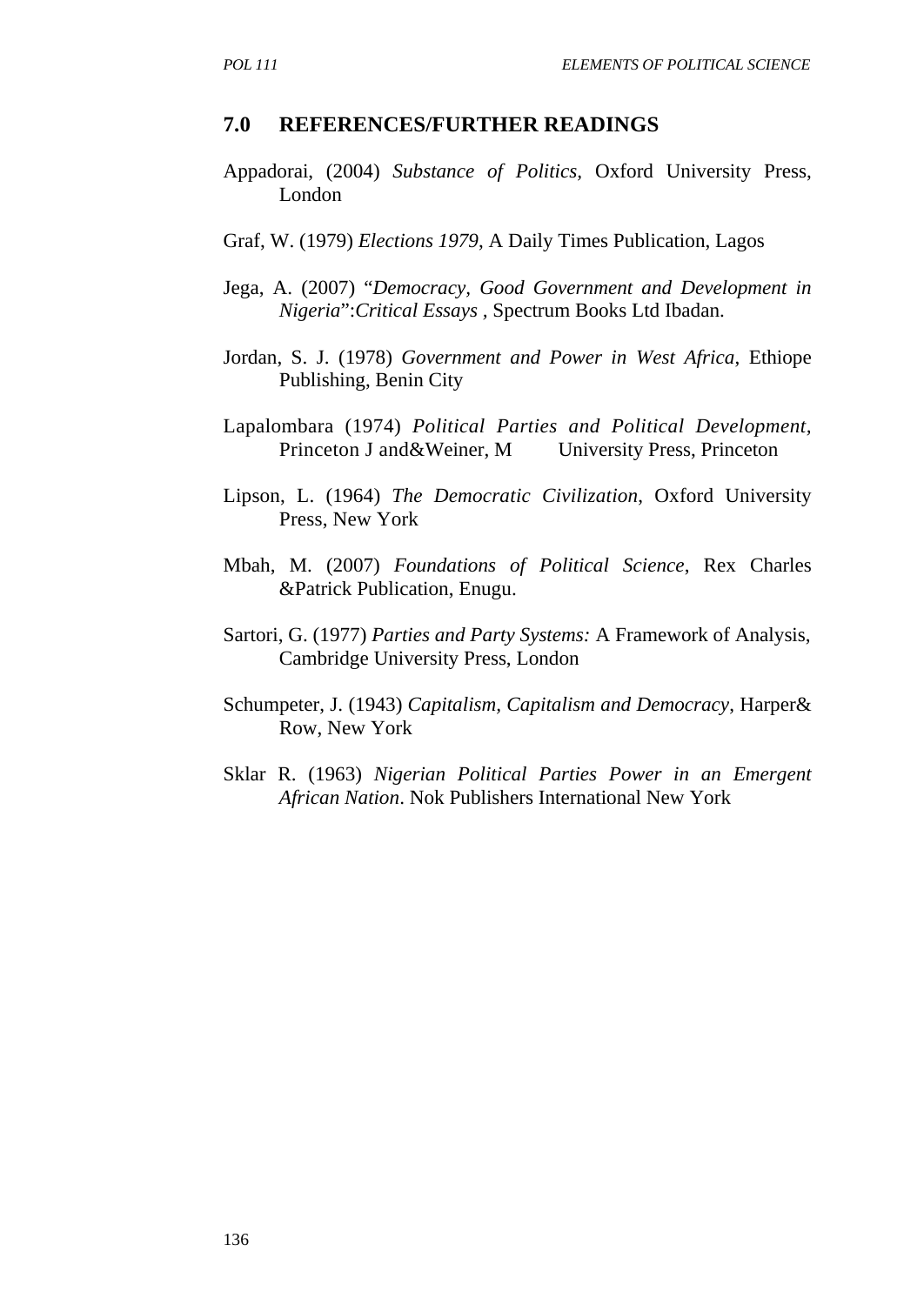## **UNIT 3 PRESSURE AND INTEREST GROUPS**

- 1.0 Introduction
- 2.0 Objectives
- 3.0 Main Contents
	- 3.1 Definition and Functions of Pressure Groups
	- 3.2 Classification and Types of Pressure Groups
	- 3.3 Techniques employed by Pressure Groups to Influence Government
	- 3.4 Pressure Groups and Public Policy
	- 3.5 Differences between Pressure Groups and Political Parties
- 4.0 Summary
- 5.0 Conclusion
- 6.0 Tutor Marked Assignments
- 7.0 References/Further Reading

## **1.0 INTRODUCTION**

This unit examines the role of pressure groups and other nongovernmental, nonpartisan organizations in the political process. It also defines and classifies pressure groups into different categories based on the various functions they perform, as well as their permanent or ad-hoc mode of existence. The unit further discusses the role of pressure groups in engaging the government in policy formulation, or reevaluation, including the techniques that are at their disposal to influence government positively towards their interests or objectives. The unit finally made the basic distinction between pressure groups and political parties.

## **2.0 OBJECTIVES**

At the end of this unit, you should be able to:

- define pressure groups in a manner that your definition(s) will bring out their importance as well as the role they play in the political process
- discuss how pressure groups can become an effective linkage mechanism with the government through a mixed and balanced use of the techniques that are available to them
- distinguish between political parties and pressure groups, without losing the advantage of how the two can collaborate to achieve the goals of a political system.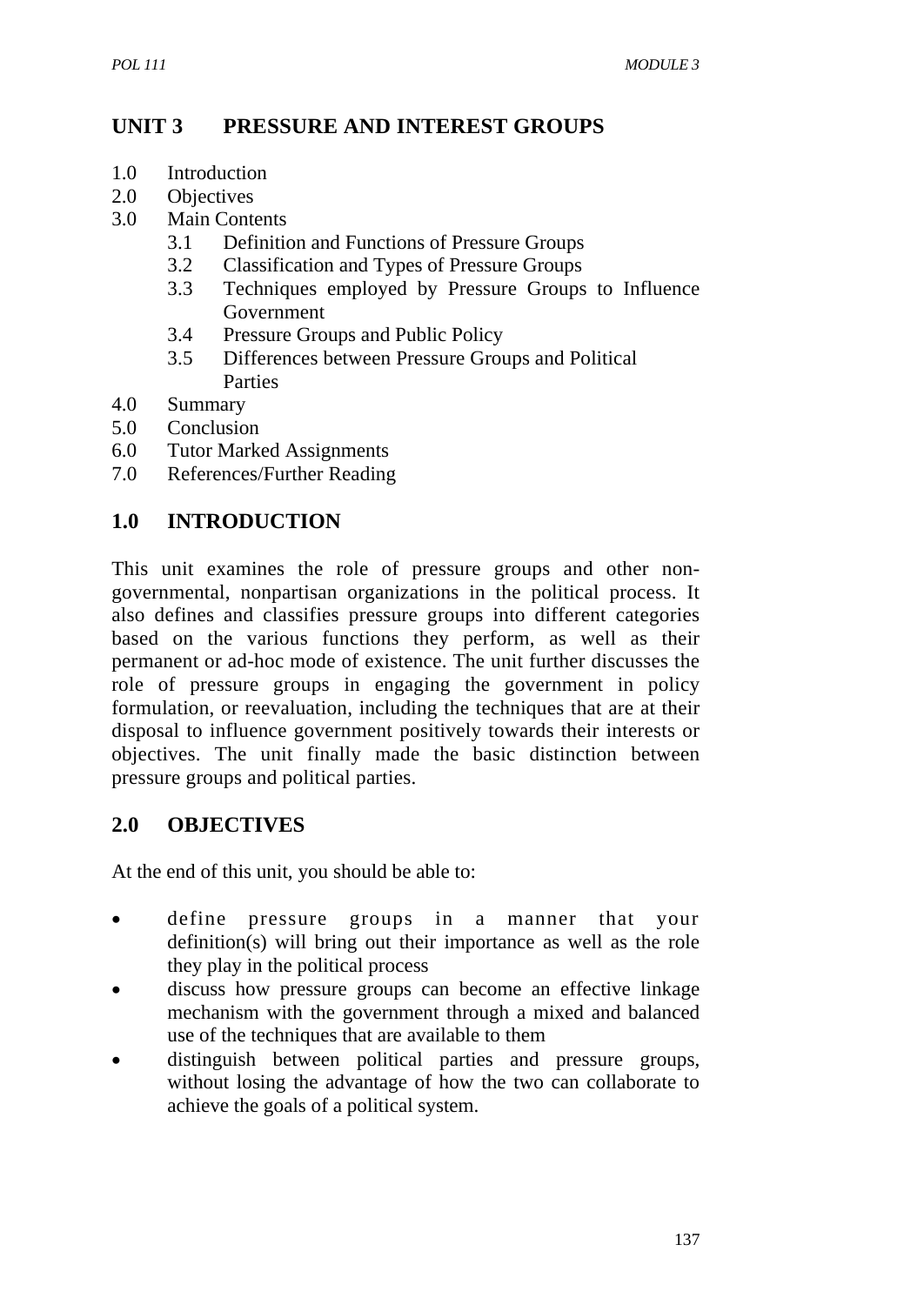#### **3.0 MAIN CONTENT**

#### **3.1 Pressure Groups**

#### **3.1.1 Definitions and functions**

#### **3.1.1.2 Perspectives on Pressure Groups**

Pressure Groups are organized bodies, which seek to influence the context of government decisions. As an interest group, they seek to prevent government from initiating policies and programs, which they may consider to be unfavorable to the well being of their members; or to influence government to fashion its policies to the best interest of their members. It is within the context of this particularistic approach to interest articulation, that some scholars have perceived pressure groups as "narrowly self interested, out for themselves, (groups) without regard for the public good (Ojo, 1973). James Madison in the *FEDERALIST*  likened pressure or interest groups to factions "who are united and actuated by common impulse or passion, adverse to the rights of other citizens." In one breath, Madison suggested they should be outlawed, but in other breath, he conceded that "pressure groups are inevitable in a free society"; to try to eliminate them would require tyranny, a remedy worse than the disease" (Greenberg and page 1993:215).

We need to stress that interest groups and pressure groups are often used interchangeably; but they virtually convey the same meaning. While the emphasis in the former is on why a set of individuals aggregate in pursuit of a common goal in the latter, what is salient is the method they employ in pursuit their interest, which is usually by exerting pressure on agencies of government (Olaniyi, 1998:91). The semantic similarities between pressure groups and interest groups was also affirmed by (Greenberg, 1993:215)" because efforts by the interest groups are often perceived by decisions makers as constituting pressures on them, so interest groups are often called pressure groups".

A pressure group in a democracy is any group of persons, which tries to get the government or other bodies to take notice of certain things or do something by bringing pressure to bear on such government or body. Thus, any organized group in a democratic system that tries to exert influence or lobbies for the benefit of its members is a pressure group. Here, the group is not presenting itself as a potential replacement for the existing government. Rather, it usually only seeks to pressurize government into taking a desired line of action. It is possible in certain cases, however, for a frustrated but powerful pressure group to openly support an opposition, in a desire to replace a party in power with the one more sympathetic to its cause.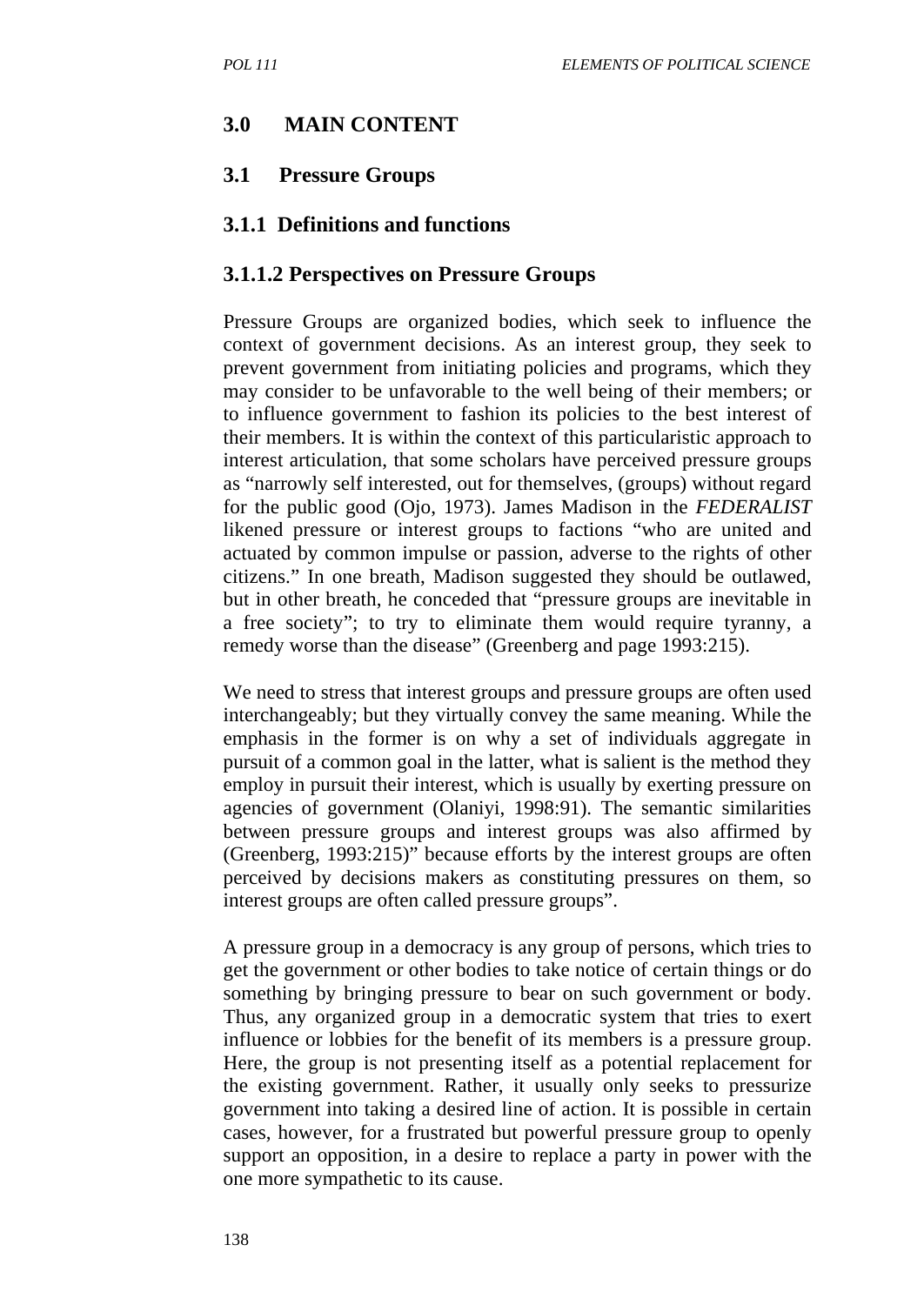A related concept is the concept of interest group organized around a particular interest for influencing public policy in regard of their interest. When local cement manufacturers in Nigeria once came together to seek to convince government to ban the importation of cement into the country, they become an interest group seeking to influence the public policy in the area of international trade. The difference between pressure group and interest group could be little more that a semantic one, since pressure group do form around one interest or the other while interest groups often need to exert pressure in order to influence government's policies in the direction they desired.

We can identify four factors that can help to explain the vibrancy or otherwise of pressure groups in a democracy. These include change in a nation's socio-economic and political structure and also in the international environment, which can create new interests, redefine or strengthen the old government policy itself. The presence of the required leadership outside government who are willing and able to use democratic means to organize a group for influencing government decisions and the policy directions of government. In this wise, that the more active a government is,the greater is the probability that more pressure groups will be formed around such activities.

## **3.3.3.3 Functions of Pressure Groups**

Pressure groups are a vital part of a healthy democracy. Indeed the sustained and rapid expansion of pressure group activity and involvement in the political process is often seen as a sign of growing political involvement among the populace. Pressure groups perform the following functions:

- (a) Pressure groups promote discussion and debate, and mobilize public opinion on key issues. They also educate the public on specific issues. The Nigeria Labor Congress (NLC), Nigerian Bar Association (NBA) and the Nigerian Medical Association (NMA) have played prominent roles in this respect.
- (b) Pressure groups can also enhance democratic participation. They do this by articulating issues that political parties may not want to touch or dabble into.

They also provide an important access point for those who may want redress of their grievances. This may include providing a platform for the minorities who are marginalized from the mainstream of national politics, thereby lacking the means of directly representing themselves.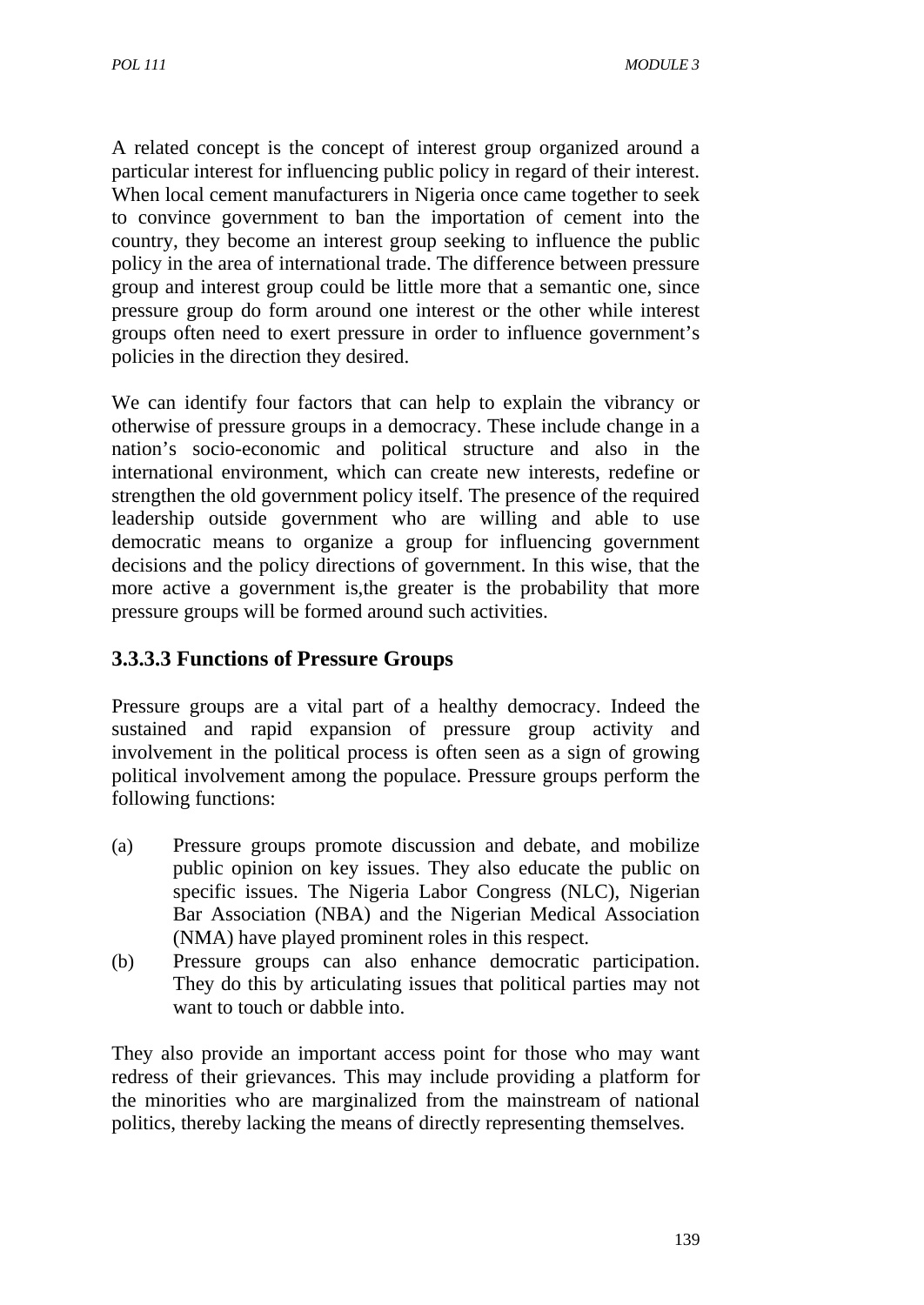The Movement for the Survival of Ogoni People (MOSOP) has done this severally in the long agitations by the minorities in Niger Delta in Nigeria for compensations on account of environmental pollution, and for fiscal federalism Pressure groups can also serve as an important and valuable source of specialized information/expertise for the legislature and bureaucracy, who may have been overburdened by routine activities and may not have the time' or even the expertise to handle certain issues. For example the Chambers of Commerce can make valuable inputs to the executive during budget preparations, and assist the legislators during public hearings and both arms in carrying out policy enrichments, in their several post- budget analyses.

(e) Pressure groups also play important role in pushing for policy changes or reversals, as well as forcing government's hands in making changes in implementation of public policies.

#### **SELF-ASSESSMENT EXERCISE 1**

Explain the roles of pressure groups in a political system**.**

#### **3.2 Pressure Groups by classification and types**

Pressure groups can be classified in two broad ways: either through the professions or careers of the members or the type of activities they engage in; or by their nature, character or life span. Depending on the objectives they seek to pursue, protect, promote or advance, pressure groups can be broadly categorized into three :- (a) Economic and Business pressure groups, such as the Nigerian Chamber of Commerce, Nigerian Employers Consultative Association (NECA), and Nigerian Association of Chamber of Commerce, Industries, Mines and Agriculture, (NACCIMA). The Nigerian Labor Congress (NLC) can conveniently be grouped under this category because, as a trade union as it is concerned with economic or labor related matters of wages, working conditions of workers and industrial disputes. These groups apply pressures on government to adopt favorable policies on taxation, tariff structure, interest rate and expatriate quotas.

The second category is composed of various professional groups such as the Nigerian Medical Association (NMA), The Nigerian Bar Association (NBA), and the Nigerian Union of Teachers (NUT). The third category is the religious pressure groups like the Supreme Council of Islamic Affairs (SCIA), Christian Association of Nigeria (CAN) etc. The second mode of broad classification can be of four different types: they include communal groups, institutional groups, associational groups and Anomic groups.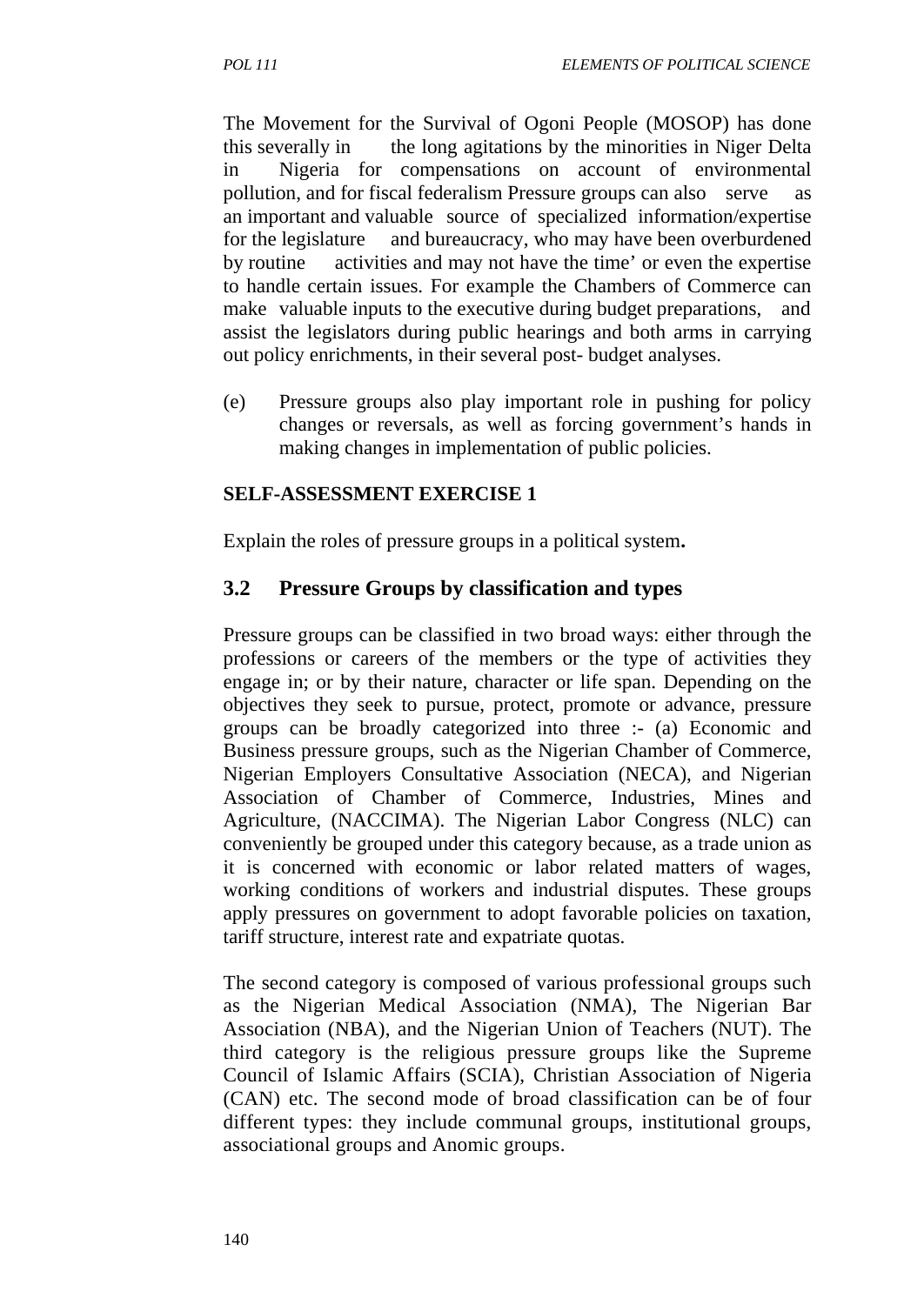- **(a) Communal groups:** These are socio-cultural association whose membership are based on birth, rather than recruitment. They are part of the socialinstitutions in a community, castes and ethnic groups such as the Arewa People's Congress (APC); the Odua People's Congress and the Ohaneze Indigbo all fall under this category.
- **(b) Institutional groups:** These are part of the machinery of government and they attempt to exert influence from within their organizations, using the government machinery. They are different from interest groups in that they enjoy no measure of autonomy or independence. Examples are civil servants, military officers and association of local government workers.
- **(c) Associational groups:** This group are formed by people who which to pursue shared, but limited goals. Groups as associations are characterized by voluntary action and the existence of common interests, aspirations or attitudes. The most obvious examples of associational groups are what are commonly called interest groups.
- **(d) Anomic groups:** These are groups that often emerge spontaneously in response to an issue and usually disperse after the objective has been achieved or when the contentious issues have been resolved. Examples of this type of groups include the Campaign for Democracy and the National Democratic Coalition that stood against the annulment of June 12, 1993 election under the Babangida and Abacha military regimes in Nigeria.

#### **SELF-ASSESSMENT EXERCISE 2**

State the major categories of Pressure groups that operate in your country.

#### **3.3 Techniques and approaches by Pressure Groups**

Several techniques are open to pressure groups to influence public policy making process. Lobbying of policy makers is the most popular or effective of these methods. This can be done in many ways. For instance, when a bill that is relevant to a pressure group comes before the legislature, the leadership of a pressure group may go directly to the lawmakers to solicit their support for, or against a bill before it becomes a law. The Nigerian Labor Congress in several instances has adopted this method. In advanced countries, pressure groups may employ the services of professional lobbyists in order to fully optimize the potential benefit of this method. Mobilization of members to either support or reject a particular government's policy is another method available to pressure groups. This is usually achieved through education of members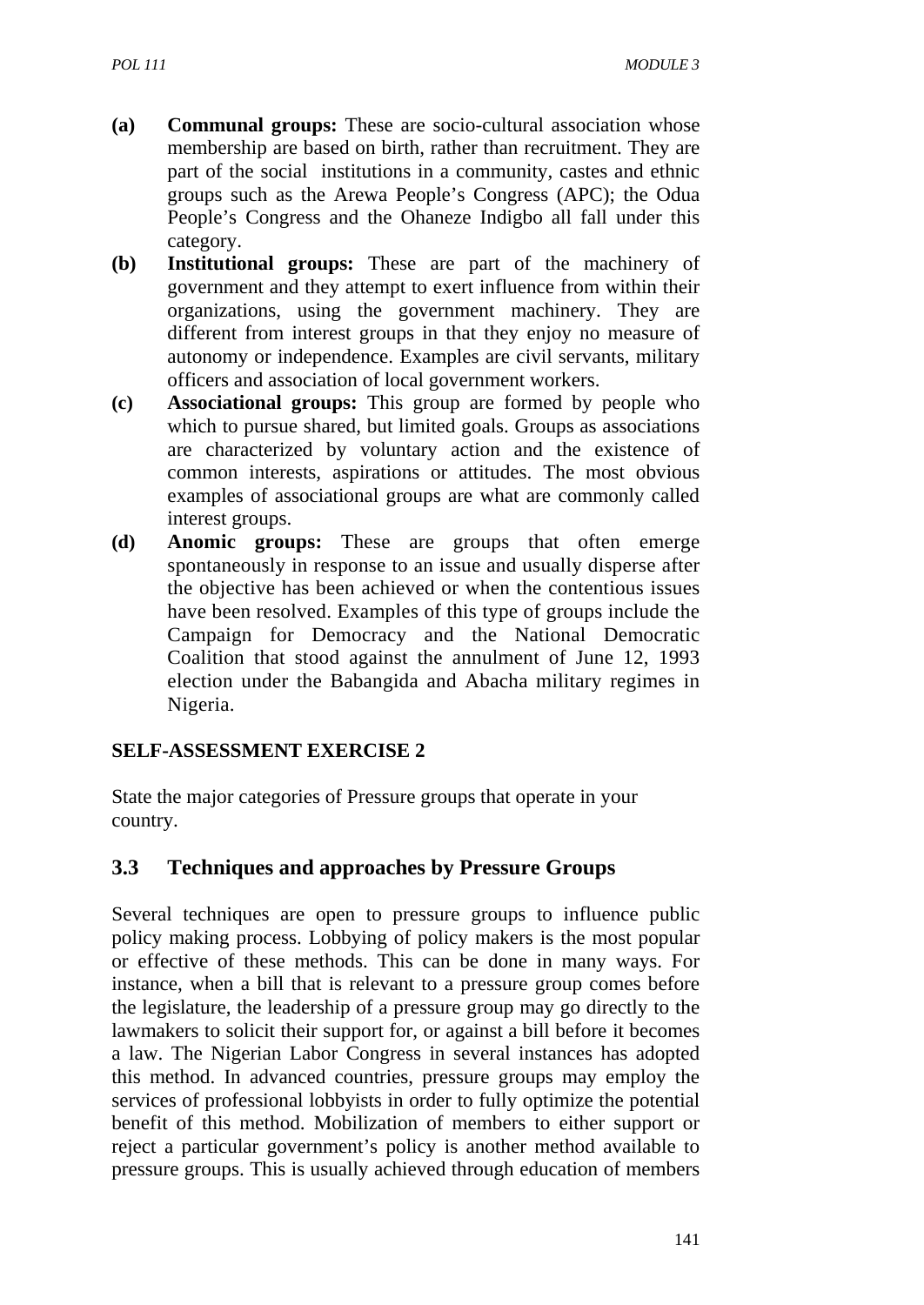on their policy preferences, or through publicity and propaganda in the mass media. By so doing, they would have succeeded in shaping a public opinion that would be favorable to their interests, and this will also influence policy makers in taking decisions. Pressure groups may also attempt to influence elections by appearing before party committees at party conventions, by making monetary contributions to candidates, or by offering propaganda services to candidates on the ticket of a party sympathetic to its interests. The idea behind this is that if such a party should come into power, it would adopt such policies that will be favorable to the pressure or interest group.

To be effective in influencing government policy, a pressure group may adopt any of these methods or a combination of them. However, pressure groups are conscious of the time to apply any of these methods in order to optimally achieve the desired effect. But the effectiveness of any of these methods will depend on the type of issues involved, the organizational strength or otherwise of the groups involved, the resources-human and material- at their disposal and their positions within the political, socio-economic structure of the country (Ajibola, 1978:133)

### **SELF-ASSESSMENT EXERCISE 3**

Explain the most effective technique(s) available to Pressure groups to influence government's policies.

# **3.4 Pressure Groups and Policy Making Process**

Public policy making is central to the activity of any government; especially a democratic government that is always conscious of justifying the mandate reposed in it by the electorates. If public policy is premised on goal attainment, or as Chandler and Plane defines it, "the strategic use of resources to alleviate national problems," then the process of making such policies is critical to the success or the failure of any government. But it is a fact that resources at the disposal of government in relation to the multiple, and often conflicting ends, or interests to be satisfied are limited. Based on Harold Lasswell's (1936) conception of politics as "who gets what, when and how and given the inadequacy of resources, government is thereby constrained to rank or prioritize these interests, in order to determine which one to address first. Therefore, a policy decision to solve an environmental, or political problem, may be at the expense of an economic or educational policy option.

Under this circumstance, pressure groups set in their own perception of socioeconomic problems and attempt to influence government about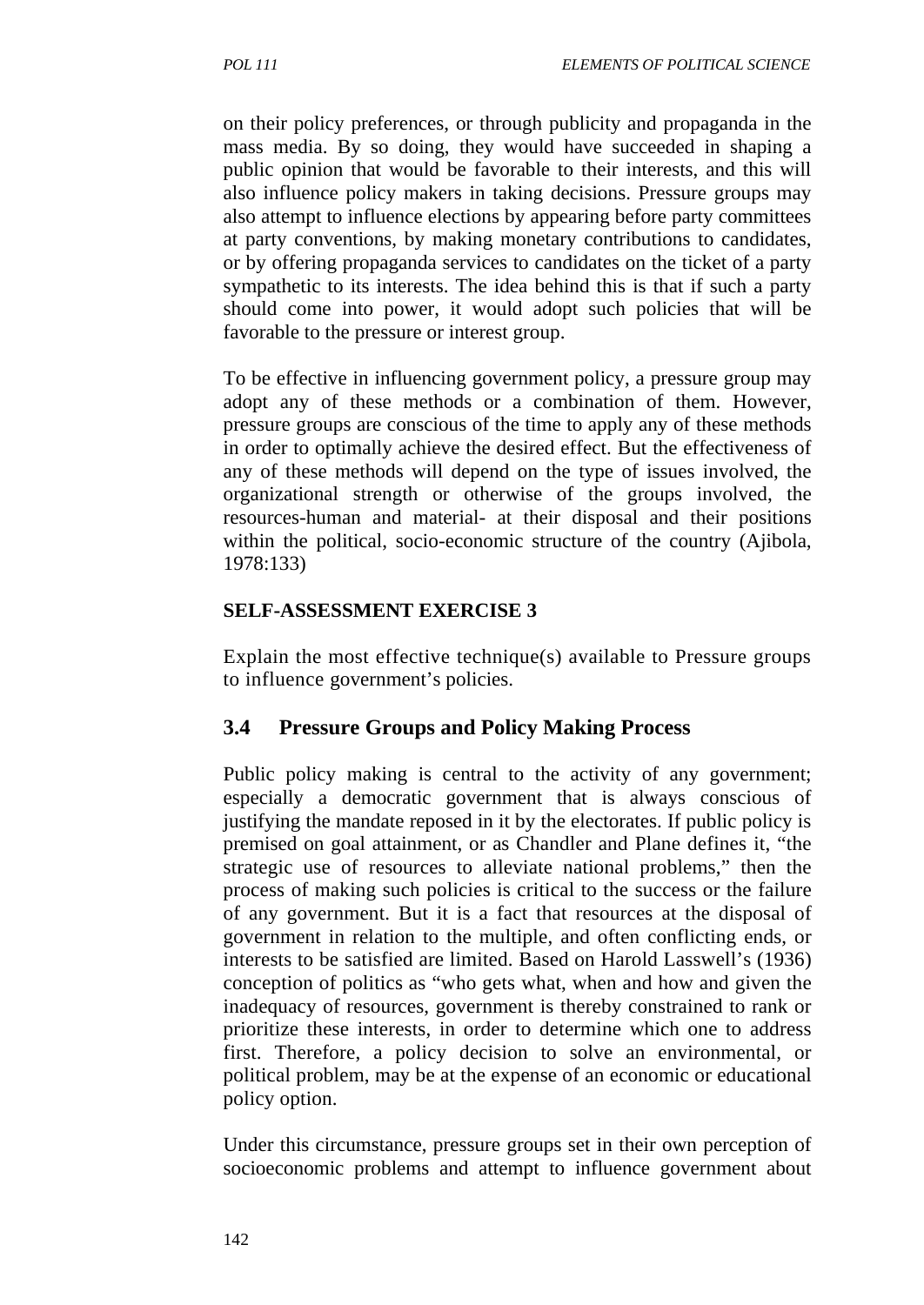their own ideas of what constitute rational solutions, or options in the context of a rational decision-making. Adebayo (1982:89-90), identifies the following stages in decision making during which pressure groups can engage the government: when a given problem or demand is identified; when the nature of problem is determined by clarifying goals, value and objectives; the point at which the available possible choices of action are outlined; that stage when the probable cost and benefits of the alternatives course of actions are examined and considered; and the final point when policy makers select the option, which in their opinion, is most appropriate to maximize set goals. A proactive pressure group strategically positions itself and knows when and how best to influence policy making at any, or all of these stages.

The environments in which policy makers operate also have implications for the type of influence, which pressure groups can exert on policy-making. In a military setting where personal freedoms and liberty are curtailed, it may be difficult for pressure groups and other civil society organizations to enjoy smooth operation. Similarly, in advanced societies, where political campaigns are issue-oriented, policy makers are often favorably disposed to taking into account the competing views canvasses by interest groups. This is in contrast with developing societies like in Nigeria, where primordial factors, such as ethnicity and religion, or partisan considerations, are salient. Also, because pressure groups are usually urban-based, and given the nature of policy issues that are of interest to them, they are more likely to be concerned with issues of "first-order magnitude" that are either federal or state in nature, rather than local, or residual.

In most developing countries like Nigeria, the pre-occupation of policy makers has been with issues of economic development, political stability and social cohesion. Using Nigeria as a case study since the attainment of independence in 1960, we can identify key areas of public policy making in which different pressure groups have engaged the Federal Government.

# **3.4.1 The Anglo-Nigerian Defence Pact**

The decision by the Balewa's government in 1962 to abrogate the Anglo-Nigerian Defence Pact, following demonstrations spearheaded by the students of University of Ibadan was a response by the government to a pressure group demand. Many Nigerian's felt the pact was an affront on Nigerian sovereignty. On the other hand, the insistence by the same government to go ahead with the Commonwealth Heads of State Conference in Nigerian in spite of the political disorder in the Western Region in January 1996 represents another extreme of the government's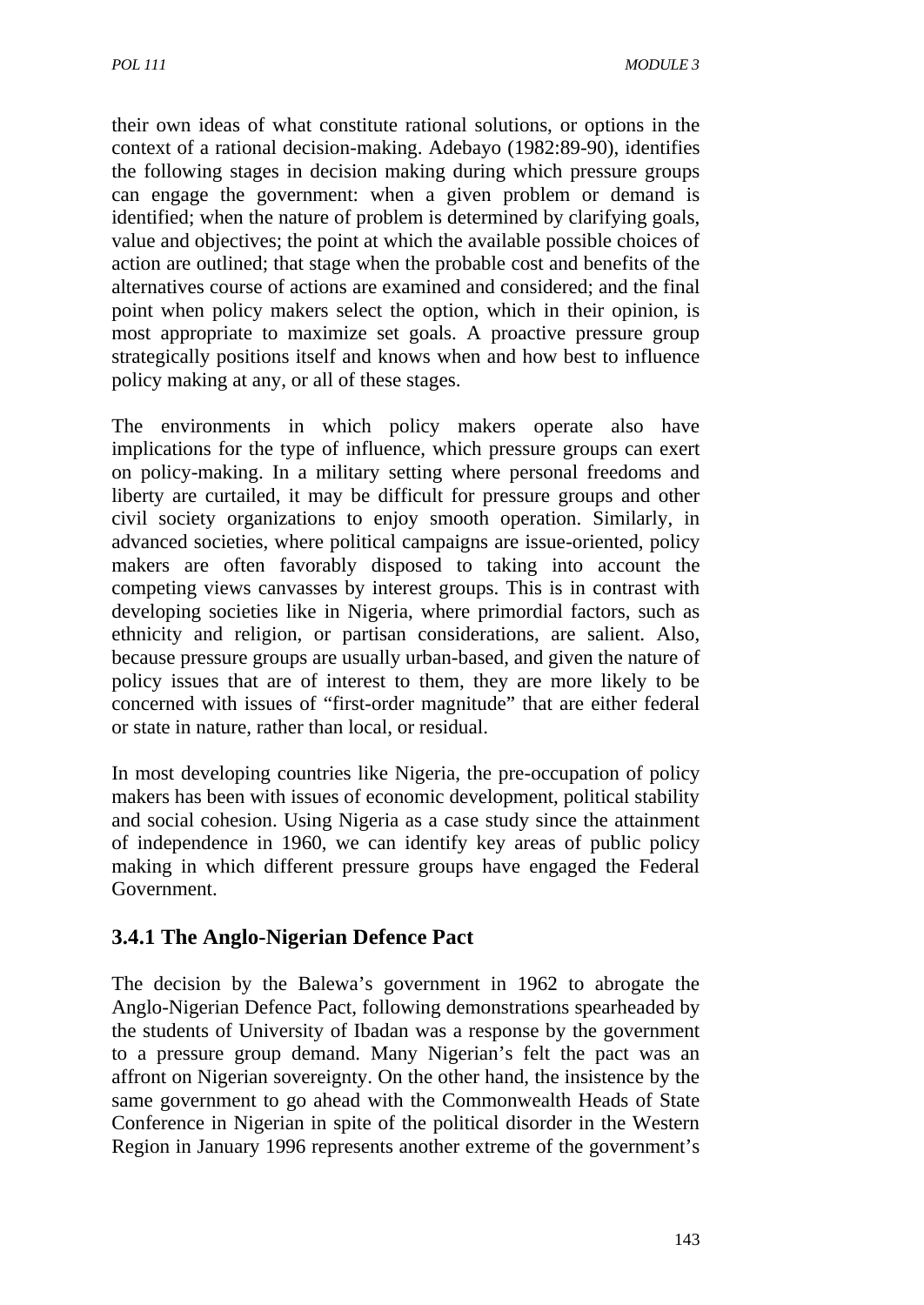indifference or insensitivity to pressures from articulate and organized groups.

## **3.4.2 The Deregulation Policy of the Down Stream Sector**

During his first term in office the Obasanjo's government decided to introduce what it called "appropriate pricing" for petroleum products in order to curb the smuggling of the products to neighboring countries and thus, maintaining price stability. The decision saw the price of petrol (PMS) jumping from N18:00 (the price the Obasanjo's administration inherited from its predecessor) to N70:00 within eight years, before President Yar'Adua reduced it to N 65:00. More than three times during President Obasanjo's administration, the Nigerian Labor Congress (NLC) went on strikes because it was not convinced about the government's stated rationale for the repeated increases. The Yar'Adua's administration also engaged the organized labor for dialogue aimed at convincing the body on its intention to completely remove the subsidies on petroleum products, in the name of total deregulation of the down-stream sector.

# **3.4.3 ASUU and the case of 'Unilorin 34'**

Since it entered into an agreement with the federal government in June 2001, the Academic Staff Union of Universities (ASUU) has been repeatedly calling on its members out on strikes to force the hands of the government to implement the terms of the pact. The agreement borders on issues of funding of universities, unpaid salaries and dismissal of 34 lecturers from the University of Ilorin. For about five months, almost all public universities in the countries were shut down in 2009, which completely disrupted the 2008/2009 academic session. The universities were only re-opened after the government agreed to substantially implement its agreement with ASUU. The Supreme Court in a landmark judgment in December 2009 also reinstated the sacked Unilorin lecturers.

### **3.4.4 The Derivation Policy**

The age-long agitations by the oil producing states paid off when the Obasanjo's administration decided to set aside 13 percent to compensate the states for the ecological degradation and oil spillage arising from the exploratory activities of the oil companies. But this policy, in turn, created another problem of how to share the revenue among the littoral states which degenerate to a dilemma popularly known as on-shore, offshore dichotomy. The search for a solution to this problem saw the oil bearing states converting to pressure groups, and finally instituted a legal suit for a judicial interpretation of the contentious law. The dispute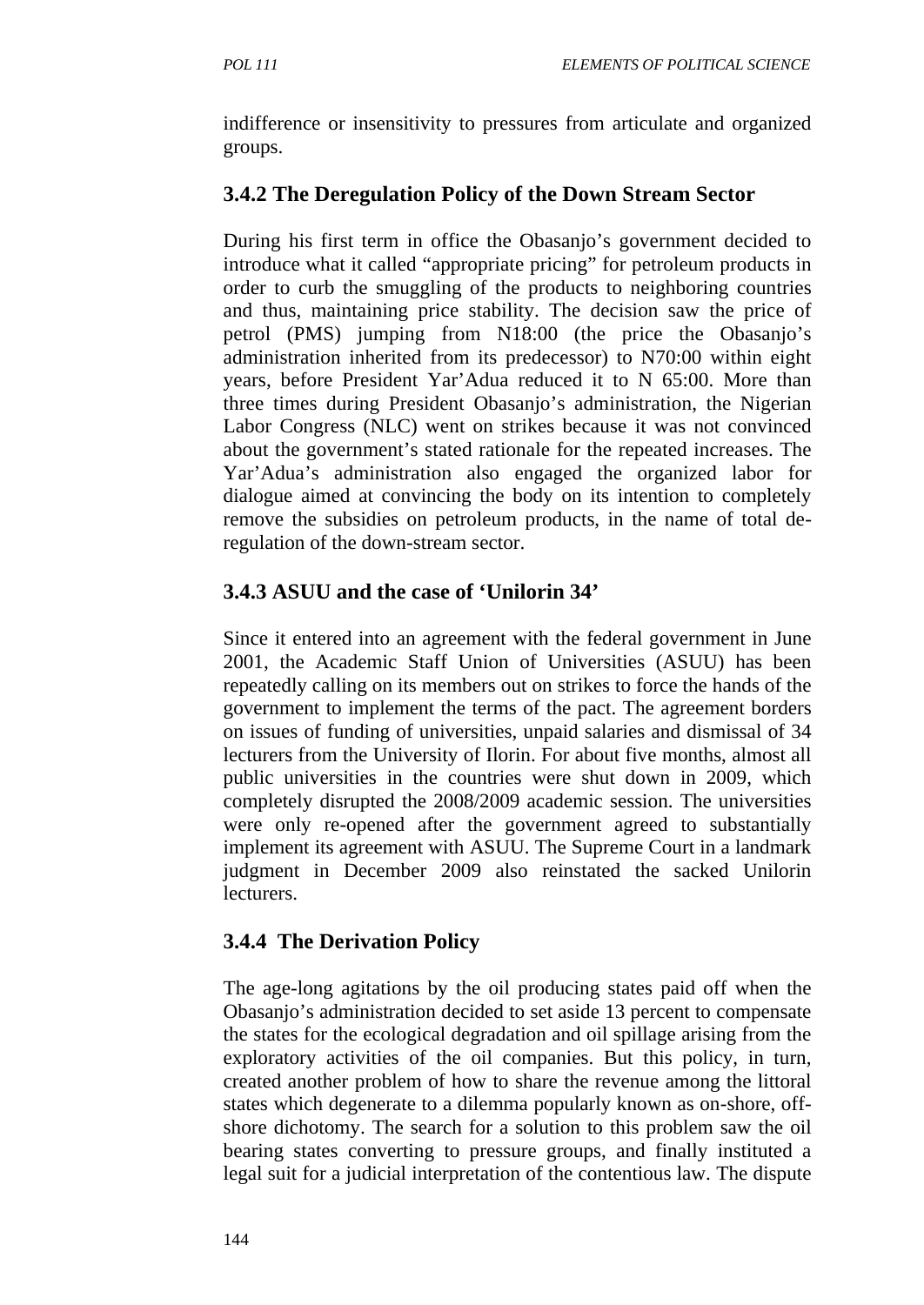was not resolved until the Supreme Court in its interpretation of the seaward boundaries of a littoral state abolished the so called on-shore, off-shore dichotomy. This forced the hands of the federal government to find a political solution to resolve the impasse.

### **SELF-ASSESSMENT EXERCISE 3**

Mention some significant contributions of Pressure groups to public policy inputs in your country.

# **3.5 Pressure Groups vs. Political Parties**

Although, pressure groups have much in common with political parties, the major difference is that pressures groups are not in contest for political power like the political parties. But because they fall within the general context of David Trumans's definition of "political interest groups", in pursuing their objectives, pressure groups may be involved in electoral process by endorsing candidates or shaping party's platforms. They, however, do not exceed, according to Truman, making certain claims upon other groups in the societies, by acting through or upon any of the institutions of governments" cited in (Ojo 1973:52).

We can summarize the differences between pressure groups and political parties as follows: While political parties seek to create change by being elected to public offices pressure groups attempt to influence public policies, and it may be through political parties or other linkage devises to get across to the government. Pressure groups are better able to focus on specialized issues whereas political parties tend to address a wide range of issues.

### **SELF-ASSESSMENT EXERCISE 4**

Analyse the major distinctions between pressure groups and political parties.

# **4.0 SUMMARY**

In this unit, we have discussed pressure groups and the role they play in influencing government policies in the direction of policies that favor them. We also examined different categories of pressure groups and the techniques that are available to enable them play their interface and linkage role within a political system. Lastly, with relevant examples we analyzed how pressure groups in Nigeria have engaged past governments in the country.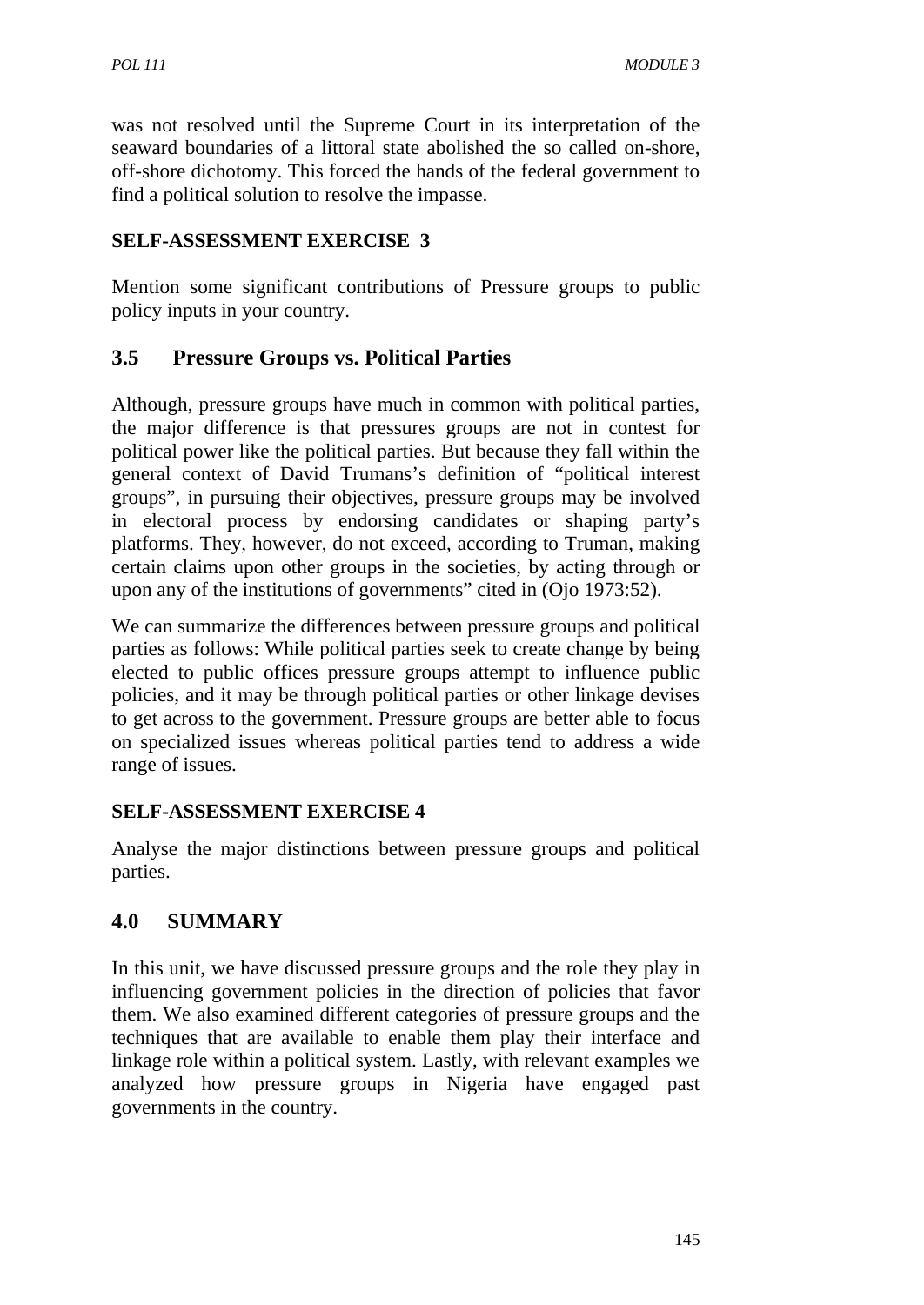## **5.0 CONCLUSION**

Pressure groups play very important role in any political system, especially in the area of complementing the activities of political parties. Without directly being in government, pressure groups in some societies have played decisive role not only in the making or re-making of policies, but also in the making and un-making of government. In Nigeria for example, pressure groups like the Nigerian Medical Association (NMA) under the leadership of the late Beko Ransome Kuti, the Petroleum and Natural Gas Senior Staff Association of Nigeria (PENGASSAN), under Comrade Frank Kokori, and the umbrella workers' union, the Nigerian Labor Congress (NLC), first under Hassan Sumonu and later, Comrade Adams Oshimhole have played major roles in influencing government policies. They engaged Nigerian governments either civilian or military. No one will deny that Oshimhole's ascension to the governorship seat in Edo State is due to the radical image he carved for himself as a labor leader.

### **6.0 TUTOR-MARKED ASSIGNMENTS**

- 1. Compare the effectiveness of pressure groups under a democratic dispensation with that of a military regime.
- 2. Examine the notion that lobbying is prone to corruption and justify its use as a weapon to influence public policies.
- 3. Discuss whether the pressure groups and political parties are birds of a feather.

#### **7.0 REFERENCES/FURTHER READING**

- Adebayo, A. (1982) Principles *and Practice of Public Administration in Nigeria*, Spectrum Books Ltd., Ibadan
- Ajibola, I. N. (1978) *Foreign Policy and Public Opinion,* University Press, Ibadan
- Oji, O. M. (1997) *Introduction to Political Science, Fourth Dimension*  Publishers, Enugu.
- Fafowora, O. O. (1990) *Pressure groups and foreign Policy.*  Heinemann Educational Books, Nigeria)Ltd.
- Jega, A. M (2007) Democracy, Good Government and Development in Nigeria Critical Essays", Spectrum Books Limited Ibadan.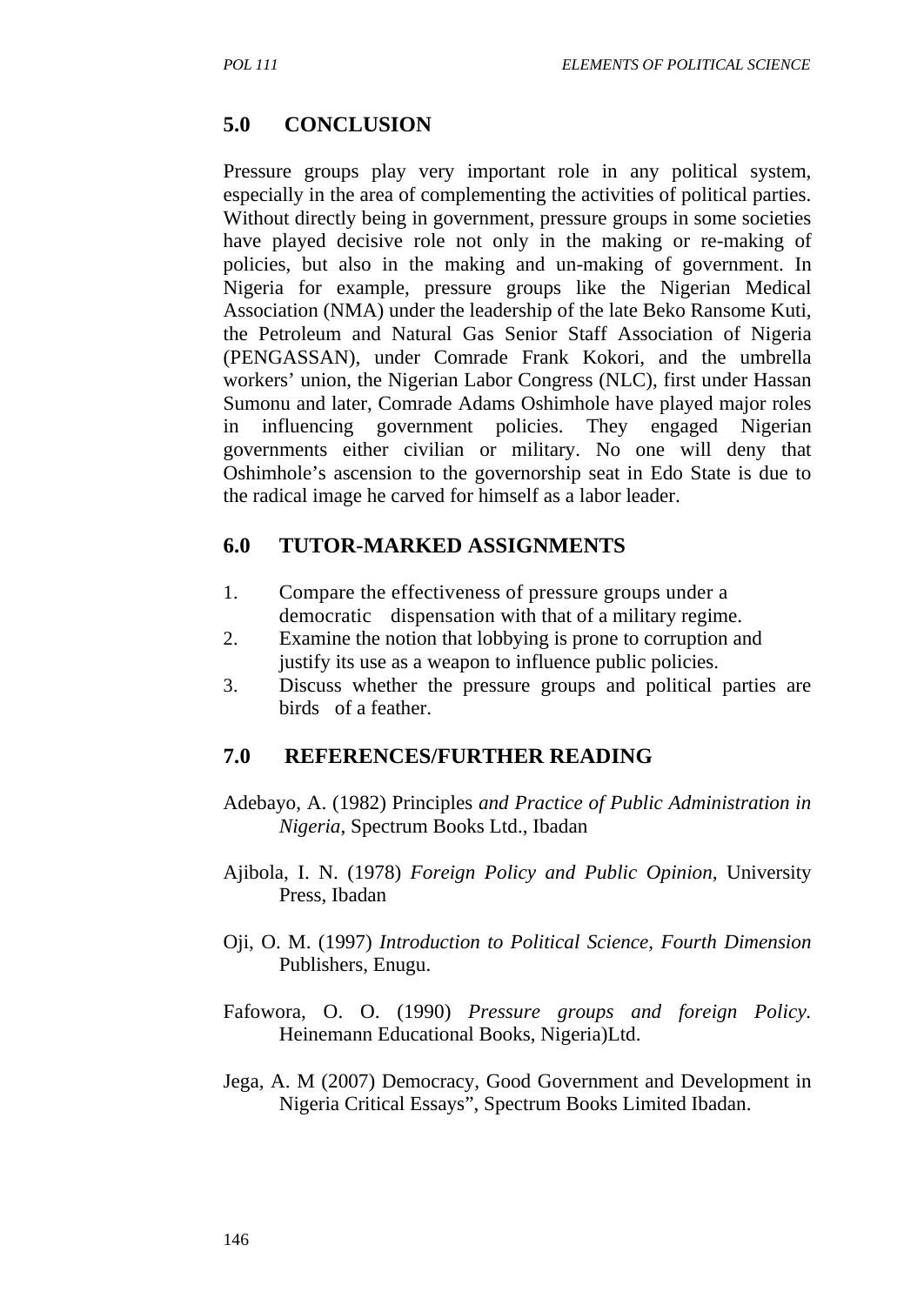# **UNIT 4 THE BRITISH POLITICAL SYSTEM**

- 1.0 Introduction
- 2.0 Objectives
- 3.0 Main Contents
	- 3.1 The British constitution
	- 3.2 Formation and Working of Government
		- 3.2.1 The Role of the Prime Minister
		- 3.2.2 Parliamentary supremacy
		- 3.2.3 The cabinet
		- 3.2.4 The party system
	- 3.3 The British Monarchy
- 4.0 Summary
- 5.0 Conclusion
- 6.0 Tutor-Marked Assignments
- 7.0 References/Further Reading

### **1.0 INTRODUCTION**

Is one political system that has survived for over three centuries, with its major planks remaining intact. Its resilience and capacity for endurance is best demonstrated in the manner the system has managed the transition from absolute to constitutional monarchy, without disrupting the fabric of the political system. This unit deals with the British system of government and discusses how its uniquely and largely unwritten constitution has firmly held the country's political system together. It also examines the place of the ceremonial monarch operating alongside a supreme Parliament and a cabinet, where the Prime Minister sits as primus inter pares, all firmly guided by agelong conventions, in which there is high level of national consensus and abiding constitutionalism.

### **2.0 OBJECTIVES**

At the end of this unit, you should be able to:

- describe the basic features of the British unwritten constitution
- analyse the workings and organization of the cabinet system as a committee of the Parliament
- differentiate between the operations of the British Parliamentary system and the American Presidential system.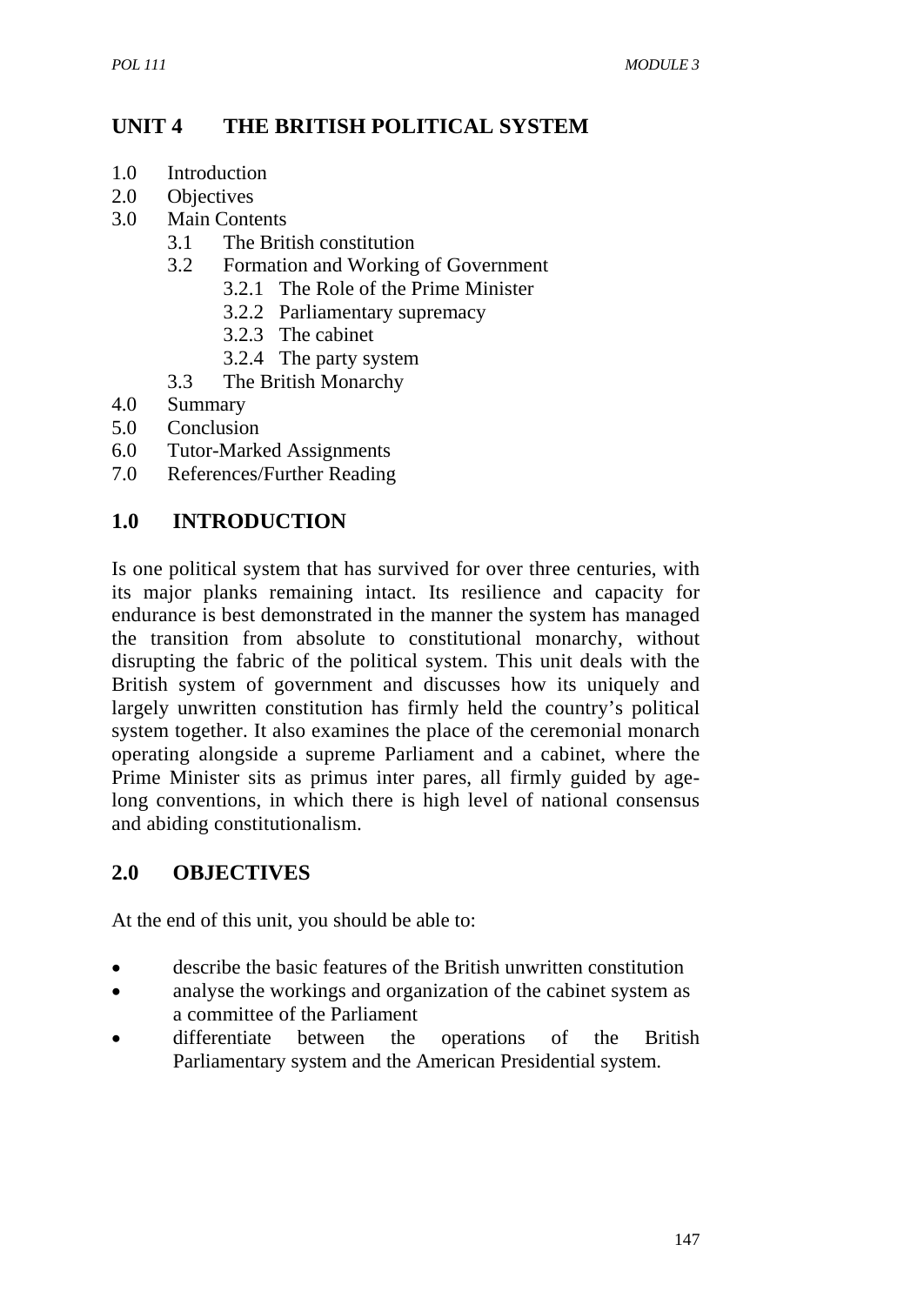#### **3.0 MAIN CONTENT**

#### **3.1 The British Constitution**

#### **3.1.1 Unwritten and Flexible**

The British constitution is often described as an unwritten constitution. This is not to suggest that no part of the constitution is written down. On the contrary, some aspects of the British constitution such as the Magna Carter of 1215, the Petition of Rights of 1628 and the Bill of Rights of 1911 and other such enactments are written down. The Bill of Rights limited the powers of the English Monarch. More significantly, the unwritten character of the British constitution implies that at no time in the history of the country did the English people like the Americans at Philadelphia assemble to draft a constitution for their country. In addition, it also implies that the British constitution is not codified, or can be found in a single document, since some aspects of it like the examples we gave above are written, while other aspects like established conventions cannot be found in any known document. Other sources of the British constitution include statutes, judicial decisions and usages.

The British constitution is also usually described as flexible due to the simple and non complicated process of changing or amending it. Unlike the American constitution that is rigid because of its stringent amendment procedure the process of amending a constitution in Britain is like the simple process of making or annulling an ordinary law or statute.

#### **3.1.2 Constitutional Conventions**

It is however important to make a distinction between laws and conventions. While laws, by their statutory nature are enforceable in courts of law, this is not the case with conventions. Yet, given the manner conventions have evolved in Britain and their historical role as stabilizing mechanism for the conservative British society, it is rarely in the character of the British to violate these conventions. Let us examine some of these well-known conventions in order to demonstrate their enduring utility to the notable success of the British system. They include the understanding that the first among equals in the cabinet is the Prime Minister who is the leader of the party having a majority in the House of Commons. Members of the cabinet are appointed and dismissed by the Parliament; Ministers with cabinet rank are selected from the majority party; policies pursued by the cabinet are consistent with the program of the party given the mandate by the electorate; and there must be support of the House of Commons for government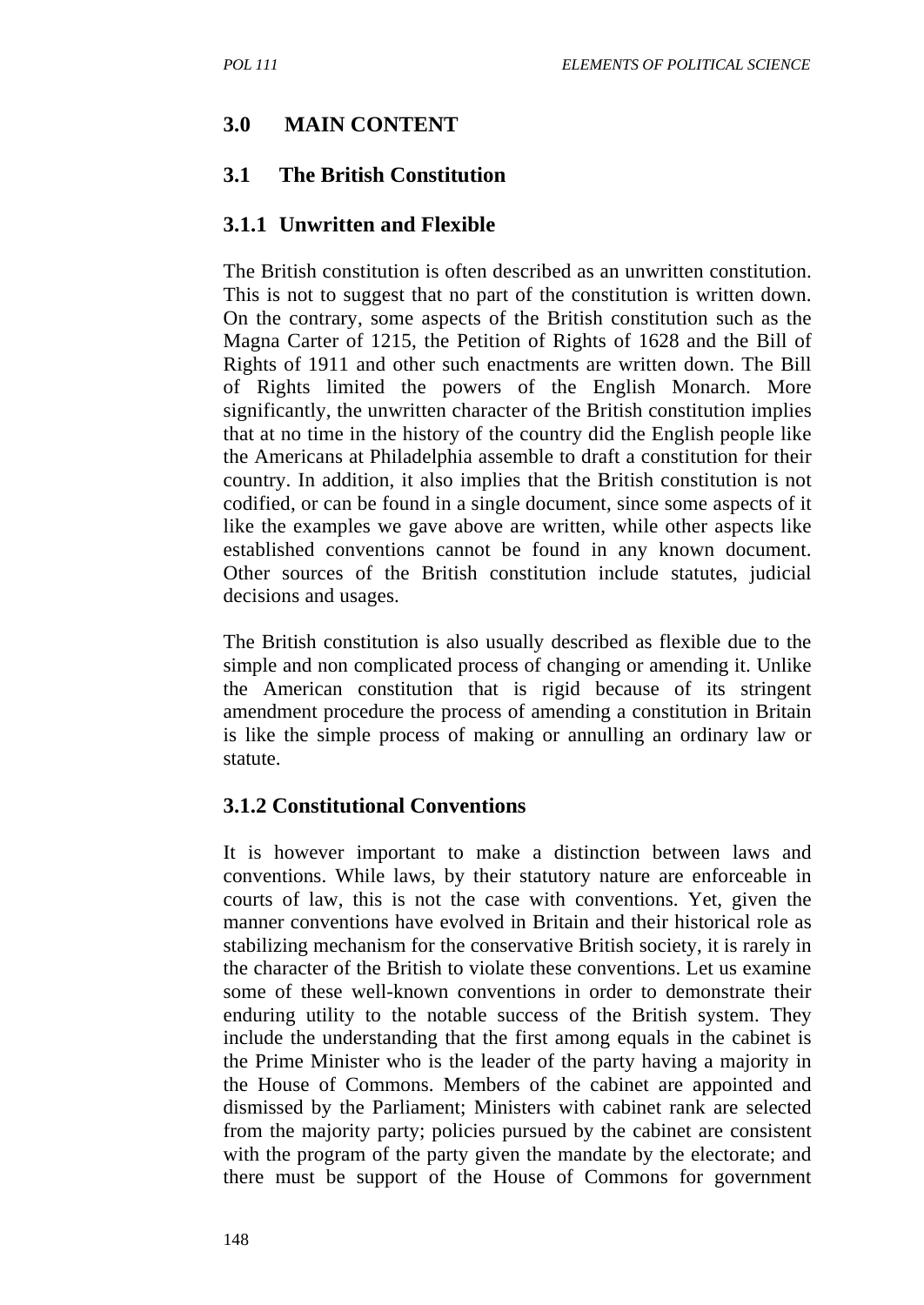policies including the norm that cabinet members must sit in either the House of Common or Lords**.**

Other conventions include the requirement that peerage may be created from outsiders to enable them participate in cabinet deliberations but such step can only be taken if the post does not excite controversy:

- A government defeated on a major issue must resign
- A government resigns if defeated at a general election
- Parliament stands dissolved on the request of the Primary Minister Should a government be defeated at the polls, the Prime Minister tenders his resignation on behalf of the government without meeting the new Parliament in which, lacking a majority, he would face an immediate defeat.
- The Prime Minister and his/her cabinet ministers should resign if a vote of no confidence is passed on the government.
- The principle of collective responsibility presumes that both the Prime Minister and his/her cabinet ministers are collectively responsible to the Parliament.

### **3.1.3 Unitary System of Government**

Britain operates a unitary system of government. Under this arrangement, all governmental powers are concentrated at the central level. Any local level of government that exists are created and allocated powers by the central government. This is unlike the United States where the states as federating units derive their powers from the constituents, and are equal, exercising co-ordinate authority with the federal government in those powers allotted to them**.**

### **SELF-ASSESSMENT EXERCISE 1**

Explain the importance of conventions to the enduring stability of the British government.

# **3.1.4 Formation and Workings of Government**

### **3.2.5 The Role of the Prime Minister**

The British Prime Minister is the head of government and the country's political leader. His functions can be seen from his role in the formation of the government, in giving direction to the cabinet, in sustaining majority in the parliament and as the Monarch's principal adviser. The Prime Minister is at the center of these bodies and personalities and he must work in cooperation with them to ensure the success of the state. It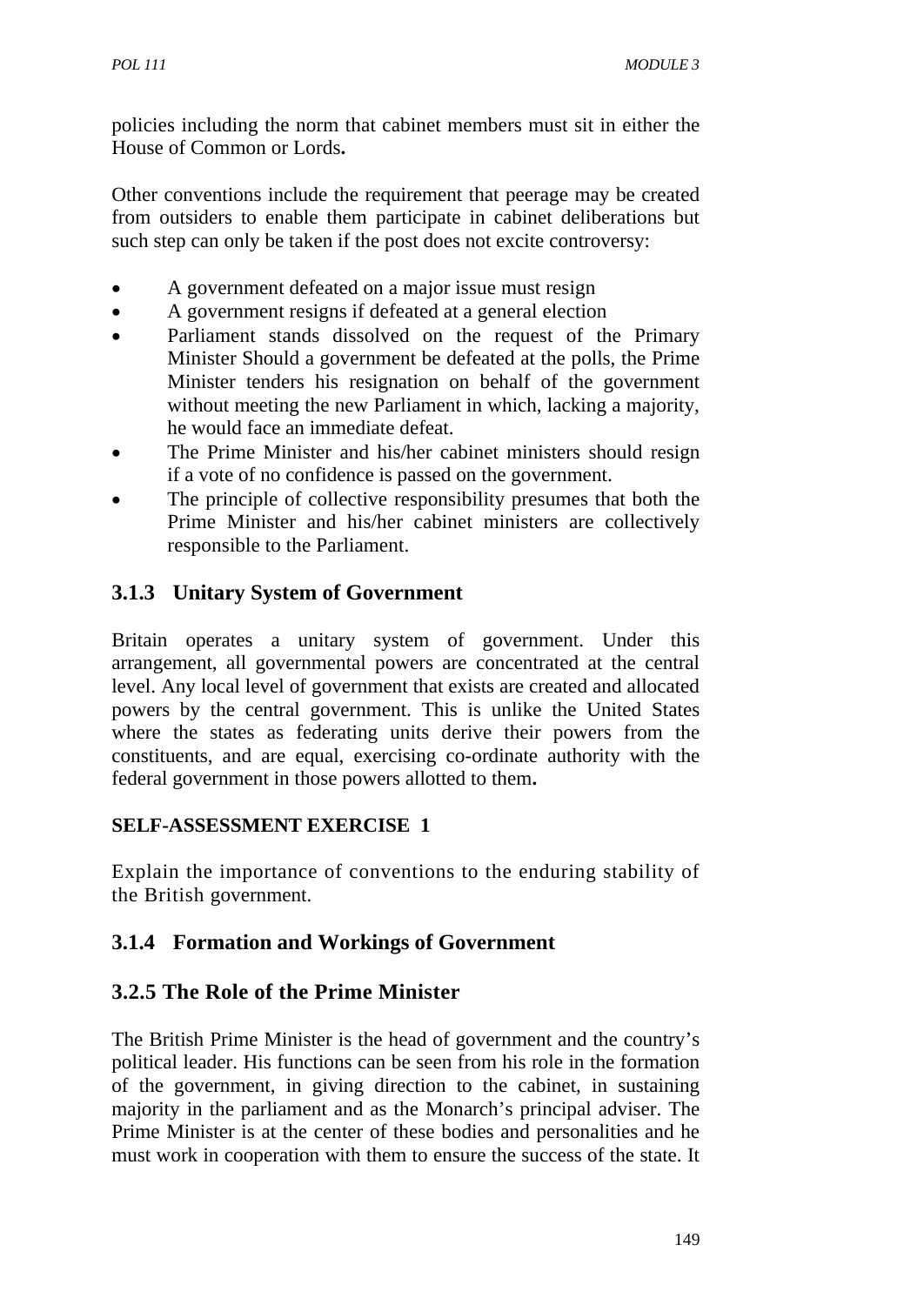is important that you know his major functions which include the following:

### **3.2.2 Prime Minister and Power of appointments**

The Prime Minister has wide powers of patronage including the appointment and dismissal of Ministers. For example in 1962 Harold Macmillan, conservative P. M. dismissed a third of his cabinet overnight. In this age when "professional" politicians predominate, the Prime Minister's ability to affect directly the careers of ambitious members of Parliament for good or bad is crucial. He appoints all Ministers, promotes, demotes or dismisses them. He also assigns portfolio or responsibilities to each of them; thereby deciding who does what in cabinet. The Prime Minister also appoints Chairmen of Cabinet committees, which have now become increasingly important in the operations of the British government

### **3.2.3 Prime Minister and Direction of the Cabinet**

Chooses Cabinet and determines its size. He summons meetings, determines agenda, sums up the "mood" of meetings, approves minutes, and cabinet spoke man to the outside world

## **3.2.4 Prime Minister and Parliament**

He is the leader of parliament since his party commands majority in the House of Commons and one of his functions is to constrain the activities of the opposition, co-ordinates parliamentary party caucuses to enable his party continue to retain majority and manages Question Time in such a way that the government is not embarrassed.

# **3.2.5 Prime Minister and Party**

He is the leader of the party that forms the government; and exercises a major influence on government policies

# **3.2.6 The Prime Minister and the Monarch**

He advises the sovereign on the appointment of important officials and on the granting of honors. The Prime Minister personally advises the monarch on the date of the dissolution of Parliament and this matter is not discussed in the Cabinet.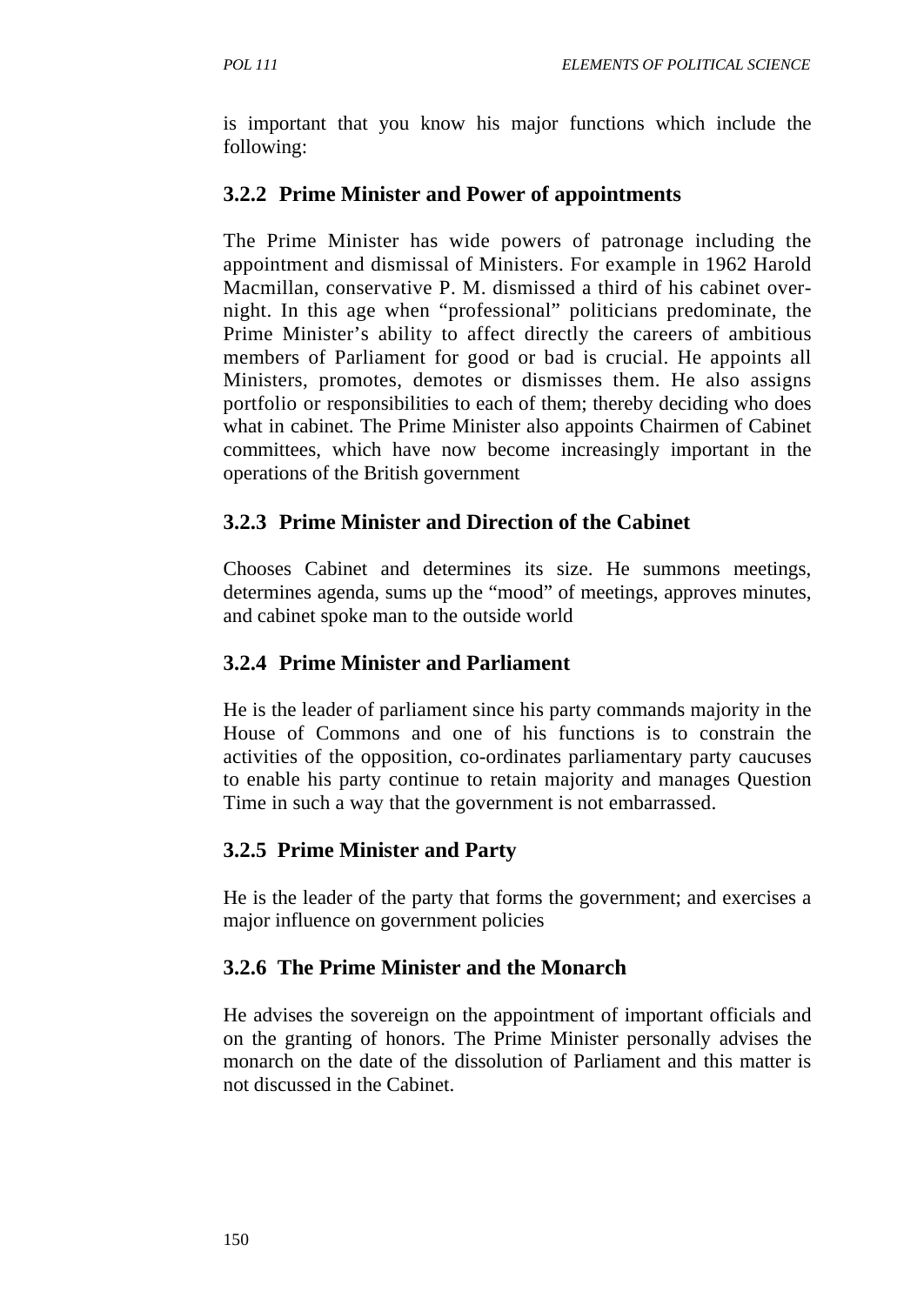# **3.2.6.1 Parliamentary system of government/Parliamentary Supremacy**

The Parliamentary system of government was first developed in Britain and the British government today still provides the best example of that form of administration. It is a system of dual executive in which there is a division between the head of state (the Monarch) and the head of government (the Prime Minister).The parliament is the supreme legislative body in Britain. This primacy of the parliament has even been expressed in seeming hyperbolic sense that it is so supreme that it can turn a man into a woman. But in a less epigrammatic sense this supremacy is true to the extent that no Act of Parliament in Britain can be declared unconstitutional; a situation that has made scholars to describe the Parliament in Britain as the country's constitution.

In Britain members of the executive and the smaller cabinet are selected from the parliament. In other words, membership of the parliament is a pre condition for an appointment into the cabinet, a practice that gives no room for separation of powers as it operates in the United States. Members of the parliament are partly elected (the Commons) and selected (the Lords). Also, elections into the Parliament are held every five years or earlier if the government is defeated on a major policy issue, a vote of no confidence is passed by the parliament on the executive, or if in the opinion of the monarch, the Prime Minister no longer have sufficient majority in the House of Commons to carry through government programs.

It is important that you know the major features of the British parliamentary system of government as we outline below:

- The British Parliamentary system of government comprises two chambers i.e. the House of Commons, the lower and the House of Lords, the upper chamber.
- The head of government, the Prime Minister is not popularly elected. The Prime Minister by convention is usually the leader of the party that controls the majority of seats in the parliament. Presently, Mr. Gordon Brown is the British Prime Minister, since his party, the Conservative has the majority in the House of Commons. He succeeded Mr. John Major of the same party.
- The head of government exercises the executive functions of government in Britain, and he chooses his ministers from his party men in the legislature.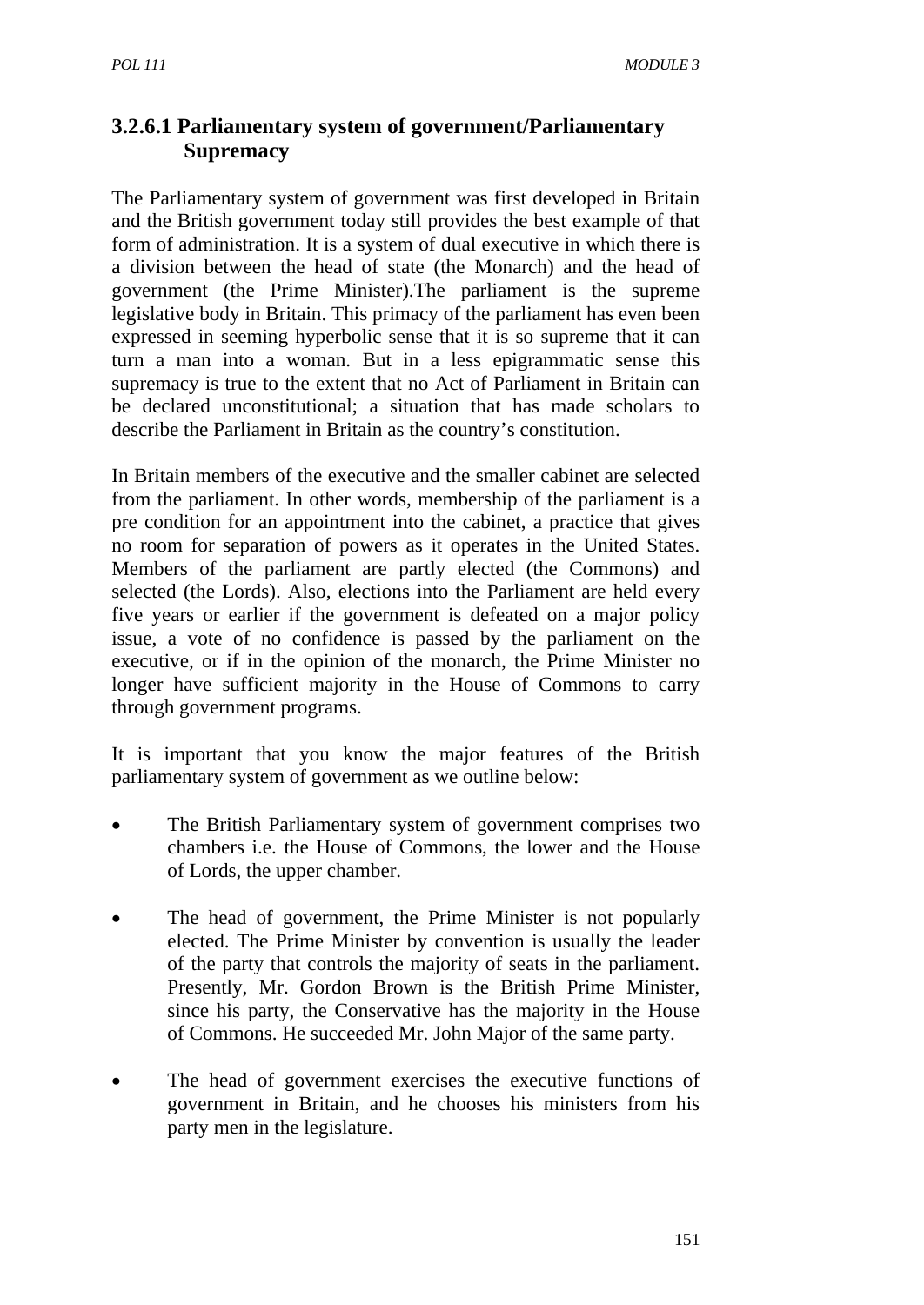In Britain, the Prime Minster and his Ministers who are members of the executive are also part of the legislature. There is therefore fusion of powers between the executive and the legislative arms.

The principle of collective responsibility is also observed in Britain.

This implies that members of the executive are collectively responsible for any decision taken by them. The implication of this principle is that they all share the blame or glory for the failure or success of any decision taken by the government of the day.

- In the British government, there is also the existence of official and legally recognized opposition Party. The party that has the second highest vote in the parliament forms the shadow cabinet, whose responsibility is to offer better alternatives to the programs of the government of the day, as well as constructive criticisms to the opposition party.
- A vote of no confidence: The executive can be removed from office by the legislature if a vote of no confidence is passed against the executive.

Party discipline or obedience to the directives of the party is another feature of the British system. In other words, members of the ruling party are expected to obey party directives once they have been decided upon, since the success and failure of the government depend on the ability of members of the ruling party to stick together. This job is usually performed by the party whip who is to ensure that members do not stray from the official position of the party on major policy issues.

All cabinet members are Ministers, but not all Ministers are cabinet members.

These characteristics and requirements, as well as their observance are important for the cabinet, being a committee of the parliament to maintain its integrity in order for the government to remain focused in the implementation of the party's platform, upon which it was voted into power by the electorates.

# **3.2.6.2 The Cabinet**

Writing in 1867, Walter Bagehot, in *The English Constitution* declared that the two characteristic features of Cabinet Government in Britain were, firstly, that the cabinet is a collective executive body, and secondly, that it is drawn from Parliament and answerable to Parliament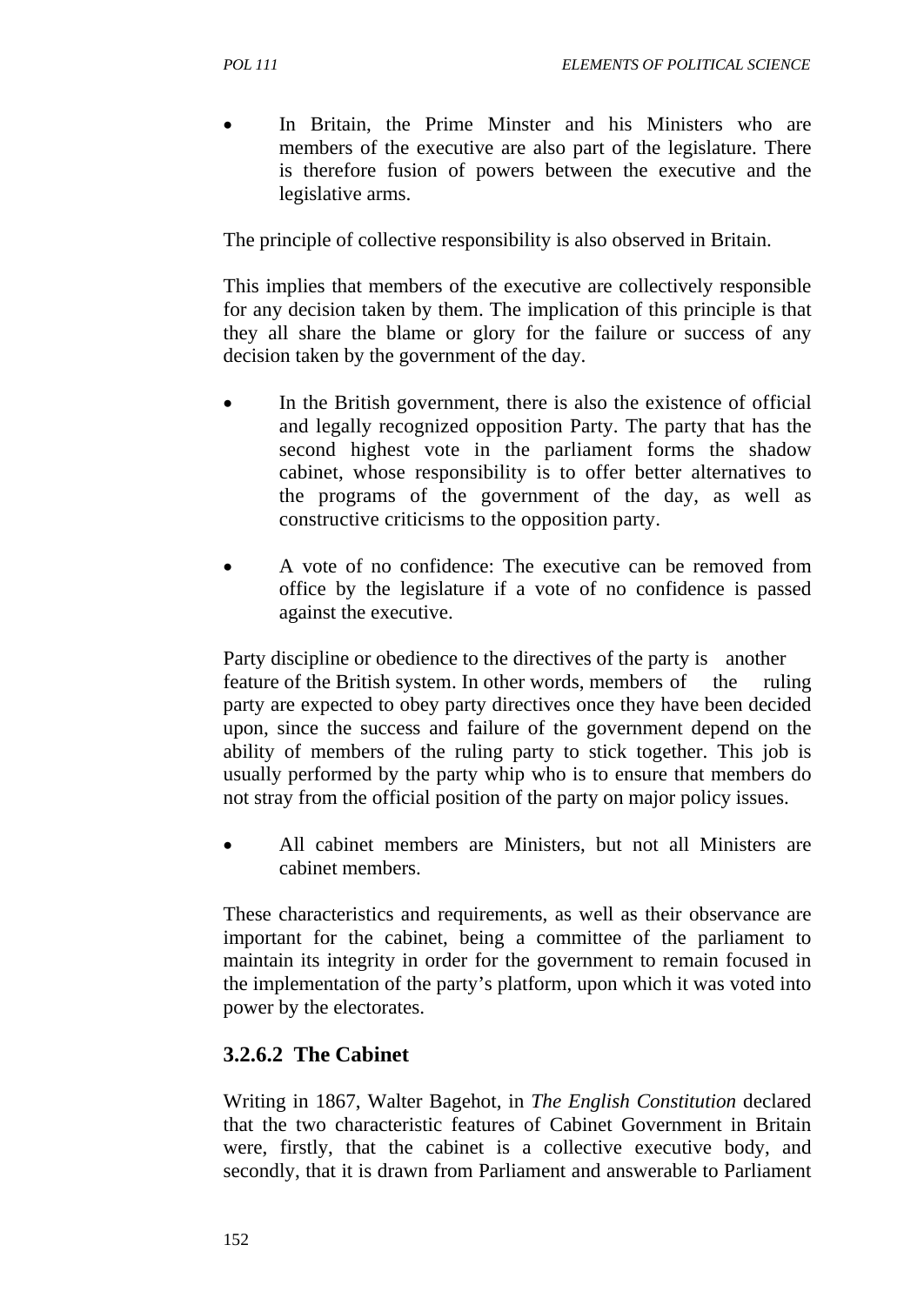(rather than directly to the electorate) for its authority and very existence. This, argued Bagehot, is in direct contrast with Presidential system in the United States of America where the executive is the single figure of the President, who is elected directly by the people and thus not responsible to the legislature. The traditional description of the Prime Minister's role in the cabinet is that of "*primus inter pares*," but it is widely claimed today that the power of the Prime Minister within the cabinet is so decisive and significant that he is more than 'first among equal'.

# **3.3 Functions**

The role of cabinet is that of a central directing force within the machinery of government, making the important decision of policy, supervision the execution of that policy, in general and co-coordinating the work of the whole executive machine. We can summarize the functions of the cabinet as follows:

- 1. It draws up policy, fills in the detail of policy,
- 2. Takes decision when the various items shall be submitted to Parliament,
- 3. Determines policies to be followed in response to the pulse of the nation or current challenges,
- 4. Co-ordinates policies, supervises the work of the executive and draws up plans for the future.

# **3.4 Composition**

In essence, the Cabinet has always been a collection of departmental heads. This has the advantage that members can bring administrative expertise to policy decisions. The two, it is argued, are inseparable. With this in mind, the Prime Minister has to consider and balance a number of factors when forming his Cabinet. If too many ministers are included in the cabinet it becomes an unwieldy body, and conflict with the general principle that the task of decision-making is most effectively performed by a small body. If too few ministers are included, it becomes difficult for the cabinet keep in touch with the other members of the governmentback-benchers and the party outside Parliament.

Some departmental posts such as Foreign Secretary, Home Secretary, and Chancellor of the Exchequer would be included in any conventional Cabinet. Posts like Lord Privy Seal, Lord President of the Council, and Chancellor of the Duty of Lancaster can be included in the Cabinet in order that their holders may perform non-departmental functions and can therefore undertake the tasks of policy coordination, long-term planning, and general administrative functions. Personality factors inevitably play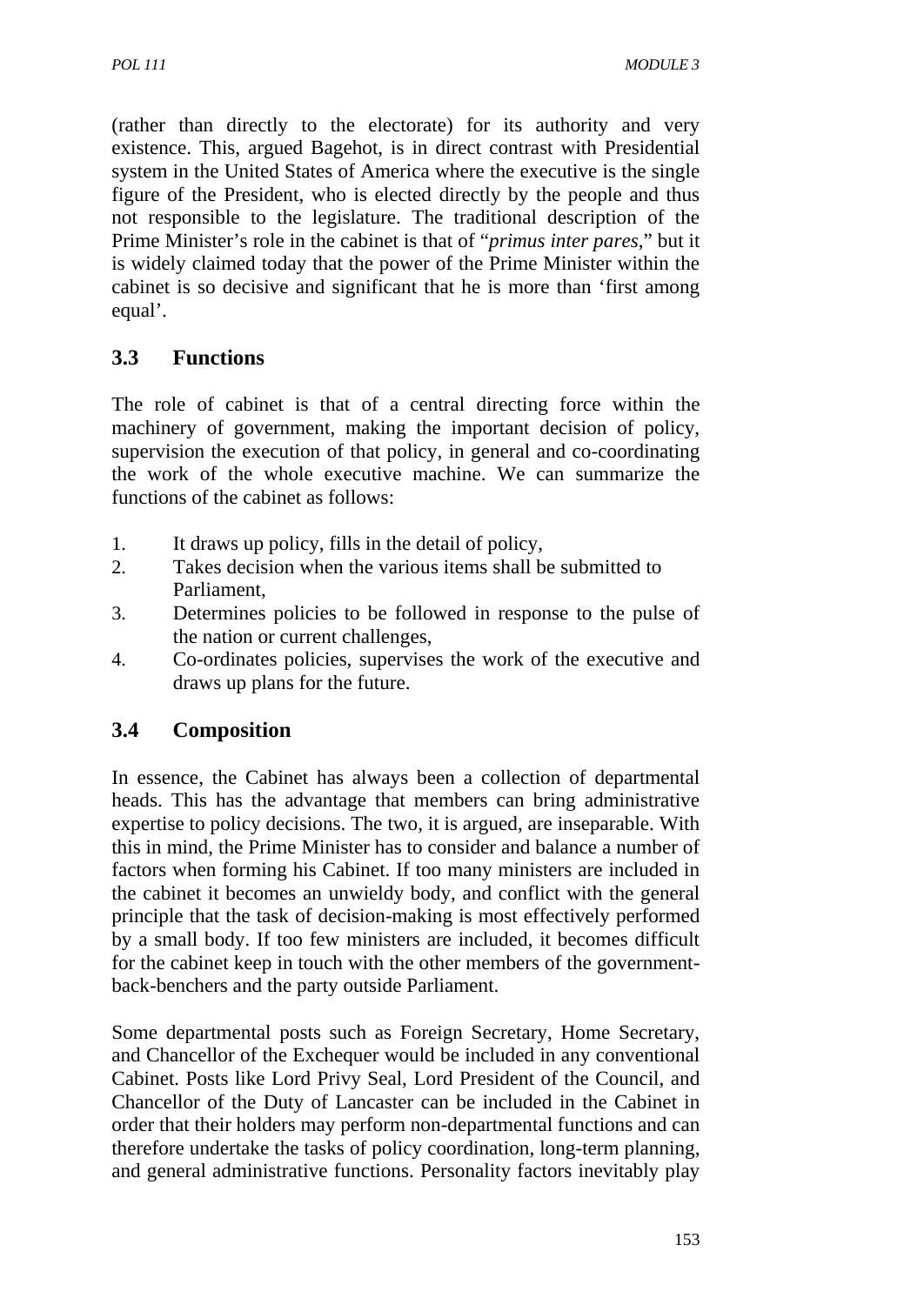a vital part in cabinet making. The Prime Minister has to include among his ministers individuals of standing within the party, regardless of their potential ministerial ability. This is particularly important when it is considered that a number of diverse elements exist within the British parties.

The Prime Minister also has to decide whether a particular party extremist would be a biggest threat to party unity in or out of the Cabinet, in that sometimes possible to "buy" silence and conformity from a potential rebel by giving him the responsibility of ministerial office. This is what Clement Attlee did when he included Aneurin Bevan in his cabinet, and the inclusion of Cousin in Wil**s**on's.

### **3.5 Party system in Britain**

According to Maurice Duverger (1964), the party system is at the centre of the British parliamentary government: "The party holds in its own hands the essential prerogatives of the Legislature and the Executive. Government posts are in the hands of its leaders who apply its doctrine and its program as expressed in its electoral "platform..." In Britain, the Party with majority in the parliament wields considerable power; it is entitled to form a government while the other party forms the opposition government, or the shadow cabinet. The labor party under the leadership of Gordon Brown presently forms the government in Britain while the Conservatives are in opposition. These two parties have been alternating in government for close to a century, and have in between them produced world class Tory Prime Ministers such as Winston Churchill and Margret Thatcher, as well as Labor Premiers like, Harold Wilson and Tony Blair.

#### **SELF-ASSESSMENT EXERCISE 2**

Describe the role of the Prime Minister in both the cabinet and the parliament.

### **3.6 The British Monarchy**

The monarchy in Britain is a hereditary institution which parliament regulates by the rules of succession. The Act of Settlement of 1701 and the Statute of Westminster of 1931 are major laws in Britain governing the appointments and powers of the King/Queen of England. The monarchy is the symbol of the continuity of the British government. It is an integral part of the Parliament, the sovereign that makes the monarch not answerable to any court in Britain and thereby not liable to arrest.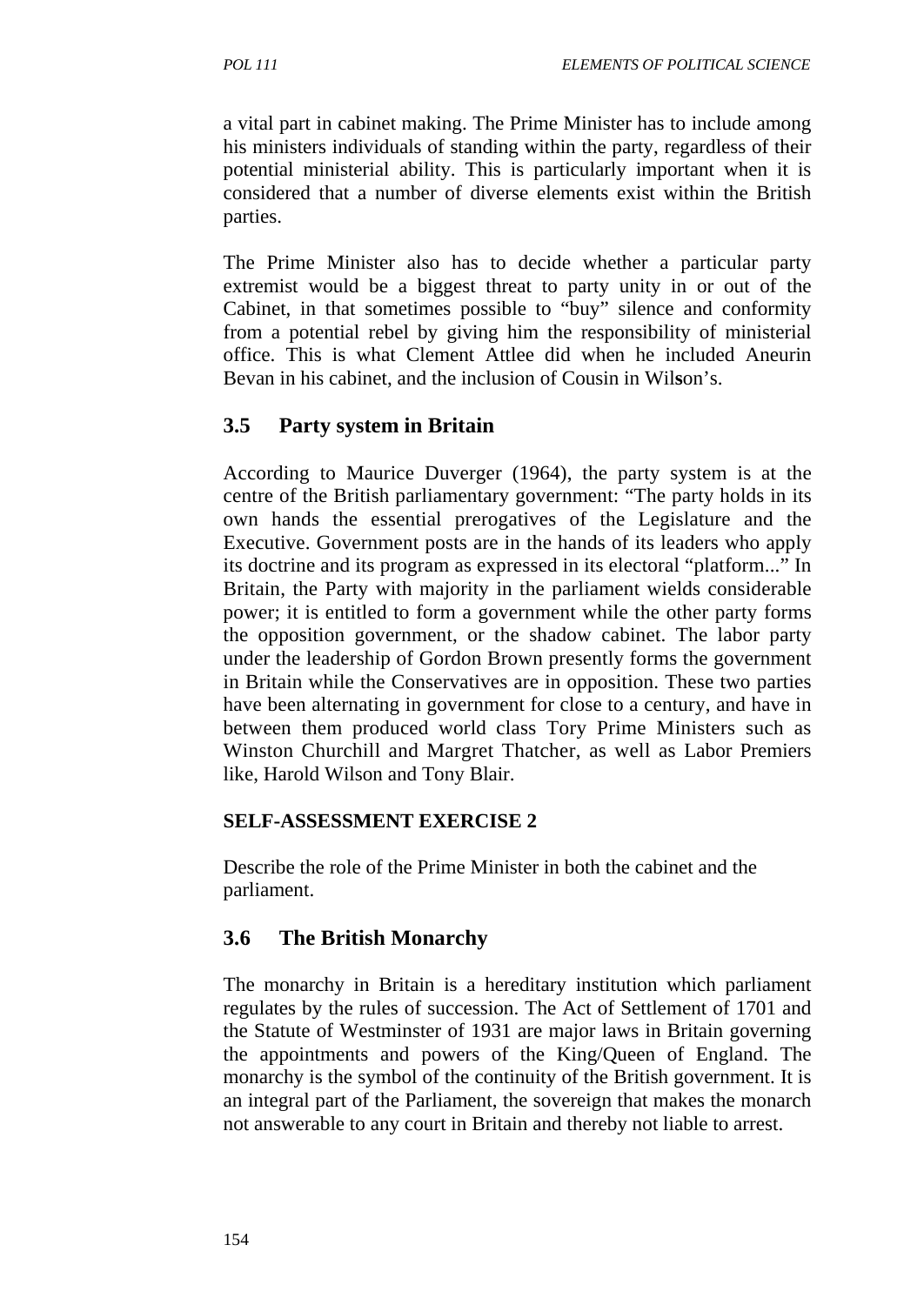The powers of the monarch include giving assent to bills before they become laws and enforcement of national laws. The normal recital of Acts of Parliament: "Be it be enacted by the Queen's most Excellent Majesty, by and with the advise and consent of the Lords Spiritual and Temporal, and Commons..." confirms the powers of the monarch in every legislation in parliament. The monarch also appoints Prime Ministers, summons, prorogues or dissolves parliament, and reads the address from the throne at the opening of parliament. But in exercising these powers, the monarch by convention relies on the advice of the Parliament since the King or Queen cannot do, or be permitted to do any wrong ever. The monarch or the sovereign as Walter Bagehot puts it, has three rights-the right to be consulted, the right to encourage, the right to warn"; and he concluded: "A King of great sense and sagacity would want no others" With this type of arrangement, the sanctity of the monarchy is preserved by ensuring that for every act of the monarch there is someone responsible to the parliament. The monarchy is a highly respected institution in Britain, because it provides for the continuity of the British government. According to Peel, "a King after a reign of ten years ought to know much more of the machine of government than any other man in the country." In spite of the powers ascribed to the King in Britain, the tradition is that the king does not govern, but reign. For this reason, monarchy in Britain does not constitute an encumbrance to democracy or the popular will. The evolution of constitutional monarchy in Britain was meant to prevent the institution from obstructing the wheel of democracy.

### **SELF-ASSESSMENT EXERCISE 3**

Explain the meaning of the phrase "The King reigns but does not rule"

# **4.0 SUMMARY**

In this unit we discussed the British system of government, especially how it evolved from absolute and unlimited to a constitutional monarchy. We noted that Britain operates an unwritten, flexible and unitary constitutional structure. We also identified the cabinet as a committee of a supreme parliament, both headed by a Prime Minister who exercises real executive powers, alongside a titular monarch whose power is more symbolic and ceremonial, than substantive. Yet this delicate arrangement of grafting monarchy with democracy has endured for so long due to the unique British tradition of respect of age long conventions and almost infinite capacity for adaptation to modern changes.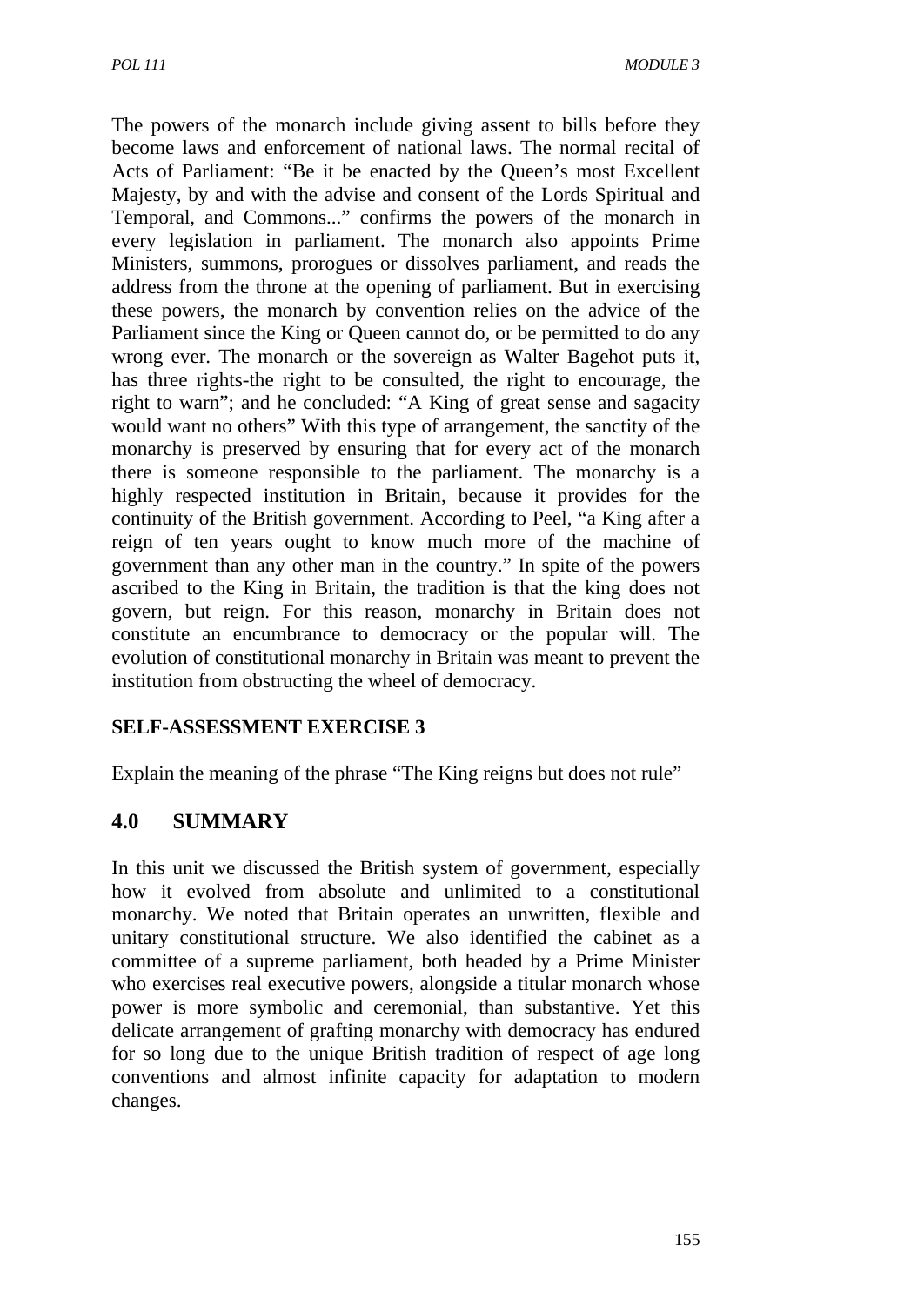# **5.0 CONCLUSION**

The British Parliamentary system of government has advertised itself because of its several advantages. However, like every other human arrangement, it has thrown up its own weaknesses, yet its success story in Britain has encouraged other nations to look at the United Kingdom with envy, to the extent that some have copied the system while others are looking into the possibility of adopting some aspects of it. Unlike the American presidential system, the British political system has been reputed to be more sensitive to the opposition and public opinion and responsible to the electorate, offers prospects for more accountable government flexible enough to cope with changing mood of the nation, and above all less expensive to operate.

### **6.0 TUTOR-MARKED ASSIGNMENTS**

- 1. Identify the major reasons for the success of the British Parliamentary System of government
- 2. Explain why the concept of parliamentary supremacy is at the heart of the British Government.
- 3. Critically examine the role of the Prime Minister in Britain as *primus inter pares*, with that of a Supreme Parliament and a Sovereign Queen.

### **7.0 REFERENCES/FURTHER READING**

- Appadoral, A, (2004) *The Substance of Politics*, London, Oxford University Press,
- Baradat, L. P. (2000) *Political Ideologies*, Stratford Publishing Services, New York
- Dicey, A. V. (1958), *Introduction to the Law of the Constitution*, 10<sup>th</sup> edition
- Fried, R. C. (1966) *Comparative Political Institutions,* Macmillan, New York
- Mbah, M.C.C (2007), *Foundation of Political Science*, Anambra Rex Charles and Patrick Limited, p. 144-145
- Ojo, A.O. (1973), *Political Science and Government of Nigeria for West African Students,* Akure, Ilesanmi, Press & Sons.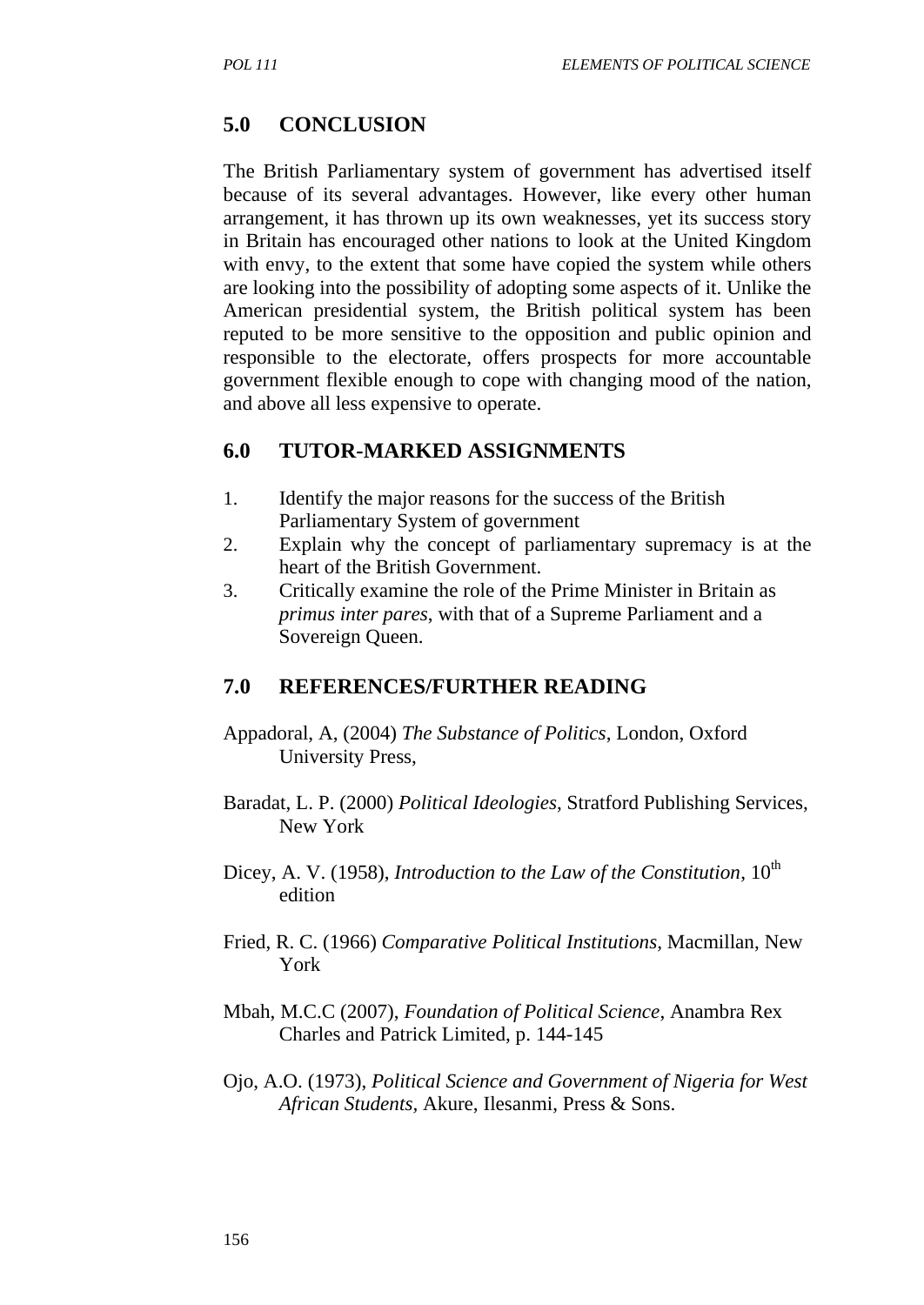## **UNIT 5 AMERICAN POLITICAL SYSTEM**

- 1.0 Introduction
- 2.0 Objectives
- 3.0 Main Contents
	- 3.1 Historical Background
	- 3.2 The Confederal Constitution
	- 3.3 The Adoption of a Federal Constitution
		- 3.3.1 Separation of Powers
		- 3.3.2 Checks and Balances
		- 3.3.3 Two-party System
	- 3.4 The Presidential System of Government
- 4.0 Summary
- 5.0 Conclusion
- 6.0 Tutor-Marked Assignments
- 7.0 References/Further Reading

#### **1.0 INTRODUCTION**

The United States is variously and famously described as the "New World", "God's Own Country", The Promised Land" and a Melting Point, the latter, due to the remarkable success of its assimilation policy. This unit examines the American political system, which is based on a two party structure, an executive President who shares his powers with no individual, except the Congress, a body separately elected, and which under the doctrine of separation of powers, has specific, principally, legislative functions assigned to it by the constitution.

#### **2.0 OBJECTIVES**

At the end of this unit, you should be able to:

- examine the background to the United States present constitutional arrangement.
- explain the difference between the confederal arrangement in the USA before 1787 and the present federal structure in the country today.
- analyse how the doctrines of Separation of Powers and Checks and balances combine to prevent abuse of power and promote a responsive government in the country.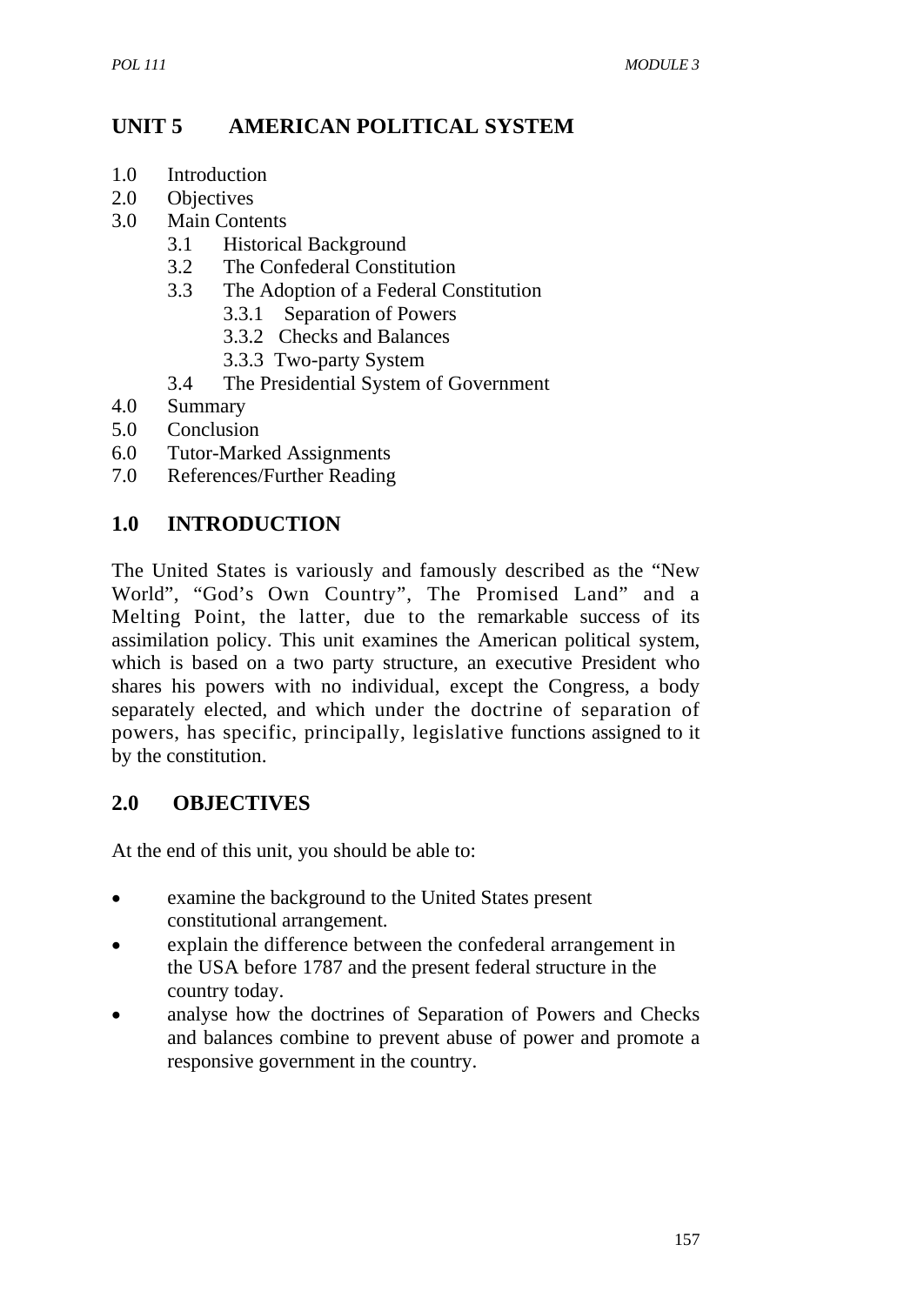#### **3.0 MAIN CONTENT**

#### **3.1 Historical background**

The United States of America is a former colony of Great Britain. In 1776, Americans fought the war of liberation. A committee appointed by the Second Continental Congress headed by Thomas Jefferson drafted the American Declaration of Independence. The Declaration was an extra-ordinary document both in philosophical and political terms. Philosophically, it proclaimed all men were created equal and asserts that certain rights- including life, liberty and the pursuit of happiness are inalienable, and could not be abridged by government. At a time when most Kings in Europe were claiming divine right to rule, this was a remarkable statement. Politically, despite the differences that divided the Northern merchants and Southern planters, the declaration was able to focus on problems, grievances, aspirations and principles that seemed to unify them.

According to John Adams, who wrote of American Revolution: "The men who made it wanted not just independence, but a change that would transform their own societies, and set a new example for mankind. Though the United States faced the first challenge to her unity under President Abraham Lincoln, yet it was settled that the state would continue to play the central role in the American Revolution of ideas, and it would be within the state arena that the republican experiment would be conducted. In line with the inscription under the statue of liberty: "liberty lightening the World," Americans are said to prefer freedom to equality, and proudly refer to their country as the "Promised Land". The United States is a melting pot of several nationalities that migrated across the Atlantic due to, among other reasons, religious persecution.

In the early days of American nation, the country engaged in unbridled expansionism. From (1776 to 1976) for instance, the US expanded from an enclave of thirteen states on the Atlantic Seaboard to a continental power extending into the Pacific (King, 1977:154). In territory from 1776 to 1939 when World War II broke out, the area under US domination increased from 400,000 square miles to 3,738,393 square miles. In 77 years alone, (1776-1853) the US expanded across the continent with an area of 300 miles from East to West, and more than 1500 miles from North to South. This accretion in US territory from Louisiana, which increased American territory by about 50 percent, to Florida, which was ceded from Spain, in pursuit of President Andrew Jackson's doctrine of "manifest destiny," was achieved by a combination of military expedition, diplomatic maneuvers, and in some cases, outright purchase.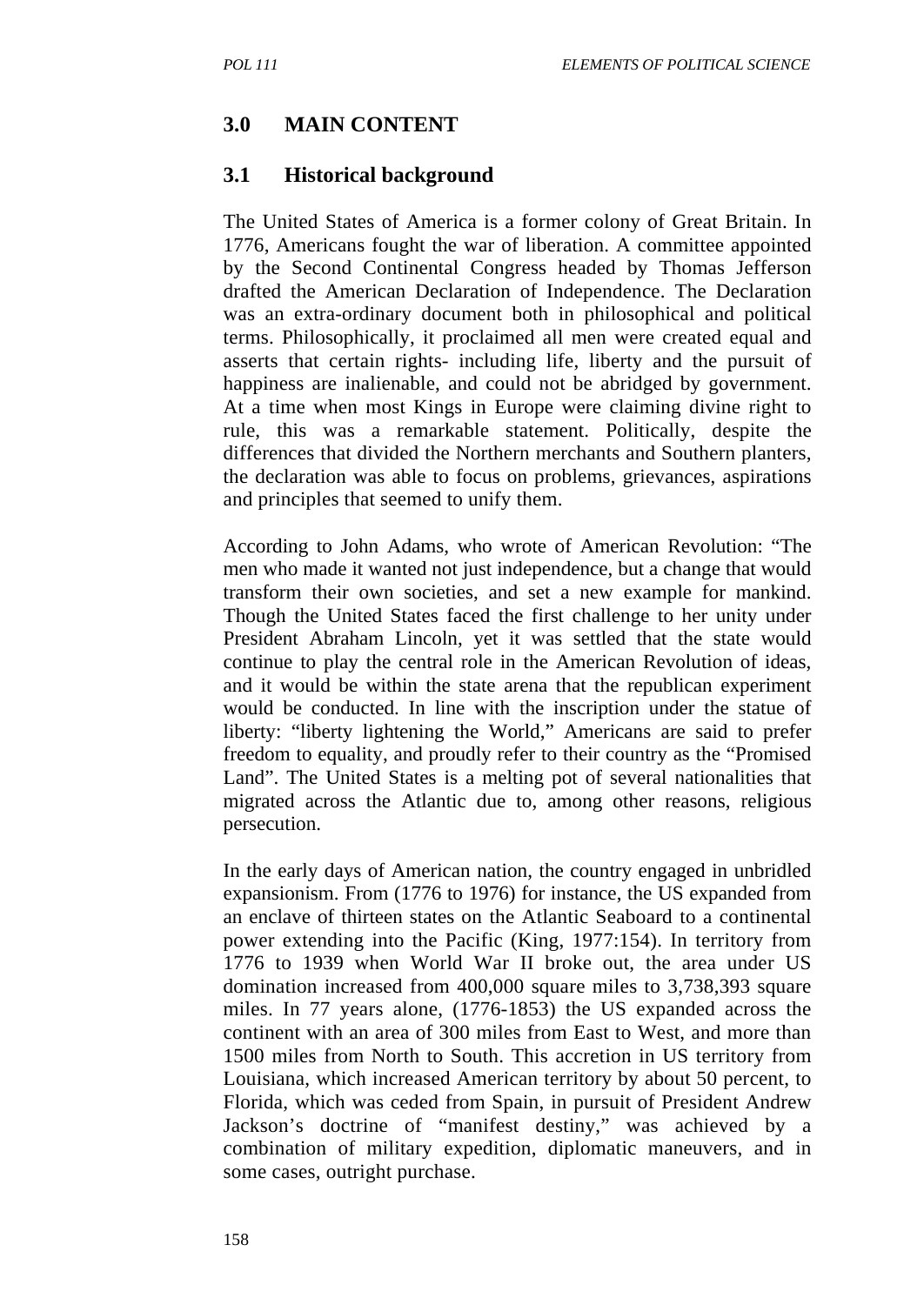### **SELF-ASSESSMENT EXERCISE**

Explain why the United States is described as a melting point.

## **3.2 American Confederal Constitutional Structure**

The United States of America proclaimed itself an independent country in 1776 after a War of Independence led by George Washington who later became the first President of the country. The former thirteen colonies eventually became the pioneer confederal states that formed the United States of America. The Articles of Confederation and Perpetual Union was adopted in November 1777 and was operated until March 1789. As provided for under Article II "each state retains its sovereignty and independence, and every power, jurisdiction and right, which is not by this confederation expressly delegated to the United States, in Congress assembled." From this provision, it is obvious that the Articles of Confederation was concerned primarily with limiting the powers of the central government; and this it did in the following ways:

- a. The central government was based entirely on the Congress
- b. There was no Executive branch of government
- c. Execution of laws passed by the Congress was left to the discretion of individual states
- d. Members of the Congress were no more than delegates, or messengers from the states; and they could be recalled by the states at will
- e. Congress also lacked the powers to levy tax
- f. Although Congress had power to declare war, there was no central army; the central government could only rely on state militia.

Due to these limiting provisions, the confederal arrangement was unable to hold the nation together. As a voluntary compact of sovereign states in which the central government lacked legal authority to enforce compliance with the laws the arrangement was doomed to fail. Added to these constitutional inadequacies was the lack of trust among the states. The Annapolis Convention, which held because of an invitation from the Virginia legislature, was the first major attempt to revise the Articles of Confederation. But it was not very successful as only delegates from five states attended the convention. It took the bloody Shay's Rebellion for the Founding Fathers to commit themselves to a major review of the Articles of Confederation Americans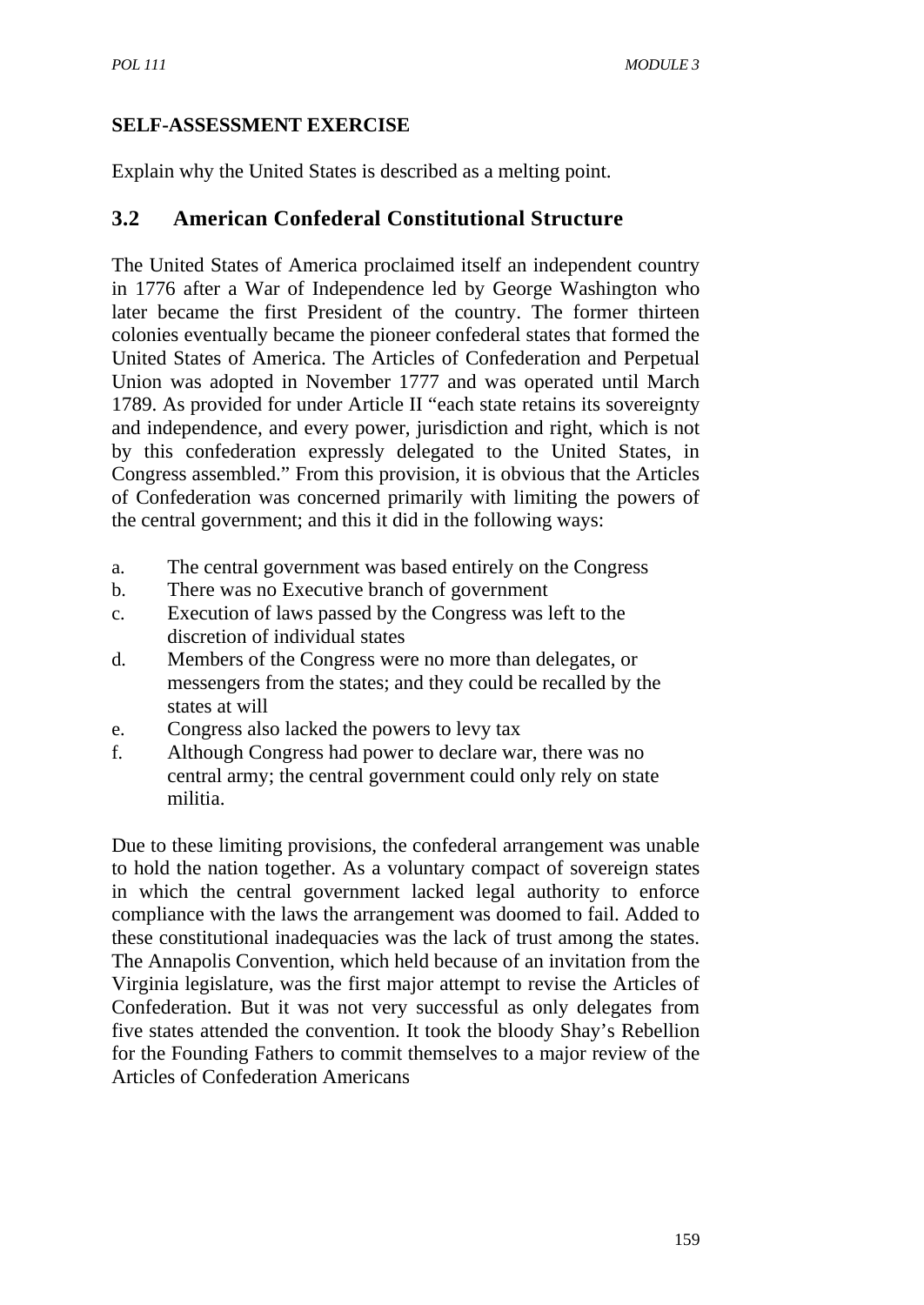#### **SELF-ASSESSMENT EXERCISE 2**

Examine the factors that led to the collapse of confederation in the United States.

### **3.3 Adoption of a Federal Constitution by the US**

In order to escape the strain under which the United States operated, the American founding fathers convened a Constitutional Convention at Philadelphia, which was attended by delegates from the states. The conference was dominated by a heated debate before it settled for a federal constitution as the most suitable for the country. The major debate centered on how to reconcile the divergent Virginia Plan and the New Jersey Plan. The Virginia Plan provided for a system of representation in the national legislature based on the population of each state or the proportion of each state's revenue contribution, or both. The New Jersey Plan, on the other hand, concentrated on specific weaknesses in the Articles of Confederation, in the spirit of revision, rather than a complete replacement of the document. In the end an agreement, popularly called the "Connecticut Compromise" was reached. In the Great Compromise the Constitutional Conference of 1787 gave each state an equal number of senators regardless of its population, but allocated representation in the lower house on the basis of population Apart from promoting unity in diversity, one of the reasons why the United States opted for a federal system is to strengthen the capacity of the nation to declare war and protect the states against foreign intrusion. From the federalist papers co-authored by Paul Hamilton, John Jay and James Madison, as well as the foundation laid by the Founding Fathers like George Washington and Thomas Jefferson, one is left in doubt as to the character of the American nation and the direction it would go. The American constitution is often seen as an inspired, if not divine work, expressing timeless principles of democratic government. The American system of government, which draws its strength from its federal constitutional arrangement, has been so successful that many countries in the world have either grafted portions of American system into their own political structures, or transplanted wholesale the US model, thereby conferring on it a constitutional orthodoxy. Countries such as Australia, Canada, Germany, Switzerland and Nigeria borrowed the major planks of their constitution from the American experience, a country widely recognized to have the patent or franchise for federalism.

Federalism was adopted in the United States as a step towards greater centralization of powers. The delegates agreed that they needed to place more powers at the national level without completely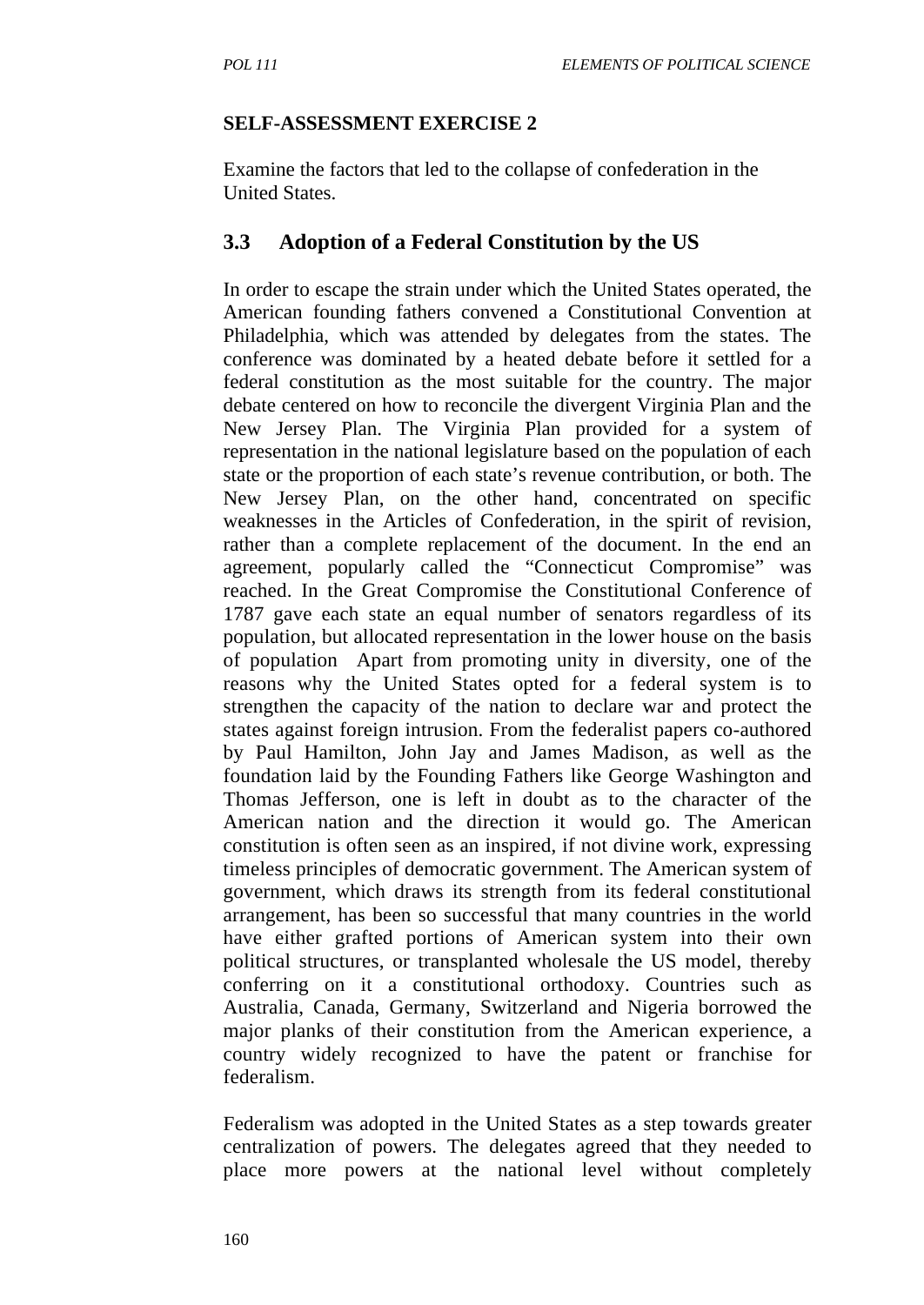undermining the state governments. Thus, a system of dual sovereigns was devised- the state and the nation-with the hope that competition between the two would be an effective limitation on the power of both. The United States is also a federal republic, and according to James Madison, a republic refers to a government of elected representatives of the people, having no room for a king. Being slightly democratic but highly republican, US citizens do not have a great of formal control over their political system. In view of its diversity, pluralism rather than pure democracy is a more suitable term to describe the American system. Madison was of the view that a country as geographically large and as economically, socially, politically and culturally diverse as the United States cannot with ease attains a single majority on most issues. Because the American people have been called a nation of joiners, individuals must join with the other people to achieve his or her political goals.

The US federal constitution today remains arguably the most enduring political document in the world; it is often described as a masterpiece having been a product of an ingenious constitutional engineering. At the beginning, the constitution was concerned with structure and powers of government. The next stage was the passage of the Bill of Rights on the insistence of George Mason, Thomas Jefferson and Samuel Adams. Later franchise or voting right was extended to almost every adult male under Andrew Jackson. The Abraham Lincoln era liberated the slaves and promulgated Homestead Act, which made free land available to poor farmers. The progressive era amended the constitution to give women voting rights. The New Deal under Franklin Delano Roosevelt brought social security, collective bargaining and social welfare, while the era of the Great Society under John Kennedy and Lyndon Johnson launched a war on poverty and racism (Baradat, 2000).

Let us now take a closer look at the major features of the US's constitution.

# **3.4 Major features of U.S. Constitution**

### **3.4.1 A strong Executive President**

The United States' constitution under Article II provided for the establishment of the office of a strong president. As pointed out by Alexander Hamilton, a popular delegate to the 1787 Constitutional Convention, Article II was aimed towards "energy in the Executive." It did so in an effort to overcome the natural stalemate that was built into the bicameral legislature as well as into the separation of powers among the three organs of government. The President of the United States exercises Executive powers as the Head of State; Head of government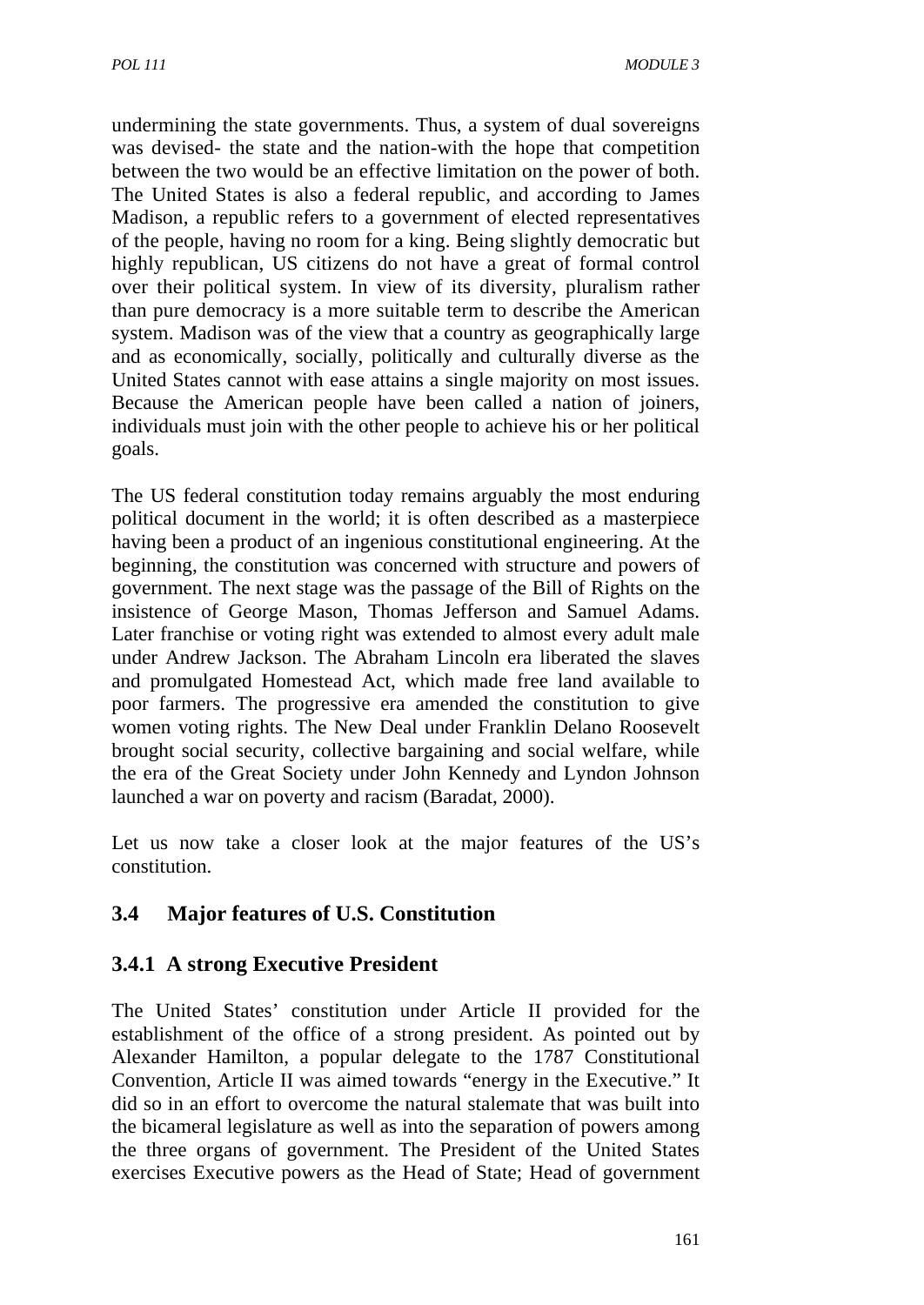and Commander-in-Chief of the Armed forces. As Sir, Henry Maine aptly puts it: "The King of England reigns but does not govern; the French President neither reigns nor governs; the American President governs, though (not being a king) he does not govern" (Appadorai, 2004).

The powers and authority of an American president remains single and undivided. Stephen Skowronek (2002: xiv) wrote of the oval office in America thus: "The Presidency has been a singularly persistent source of change, a transformative element engrained in the constitution itself. In the presidency change is generated by incumbents trying to legitimate themselves." His ministers (known as secretaries), who are largely chosen by him are therefore not his colleagues but mere advisers, and he is not bound by their advice. Unlike in Britain, the concept of collective responsibility does not apply to the American system. What keeps the system going is the combined application of the principle of separation of powers and the doctrine of checks and balances.

# **3.4.2 Division of Powers**

Cooperative and political inter-dependence among states in US prohibits the centre from certain things e.g. prohibit states religion, cannot suspend right of habeas corpus. The constitution prohibits the state from entering into a treaty or confederation or community. Residual powers – powers not delegated to the federal government nor prohibited to the states are reserved to the states respectively or to the people. The constitution recognizes a second tier system of fifty state governments, with a strong constitutional base and significant formal power in revenue and taxation, inter-state commerce, health, education, etc, but with a history of uneven utilization of these powers. All this are made to work by an American citizenry- richly diverse in ethnic, racial, class and regional terms that historically have distrusted government, but show patriotism to their country.

# **3.4.3 Separation of Powers:**

The United States' constitution also incorporates the principle of separation of powers and checks and balances among the three organs of government. In a brilliant formulation, Richard Neustadt (1960:13) described separation of Powers as a system not of separated powers but of "separated institutions sharing power." S .E Finer (1949) also stated that the American constitution was consciously and elaborately made an essay in the separation of powers and is today "the most important polity in the world which operates upon the principle. By dividing the Congress into two bodies, the Senate elected for six years term with partial renewal after two years, and the House biennially, and by vesting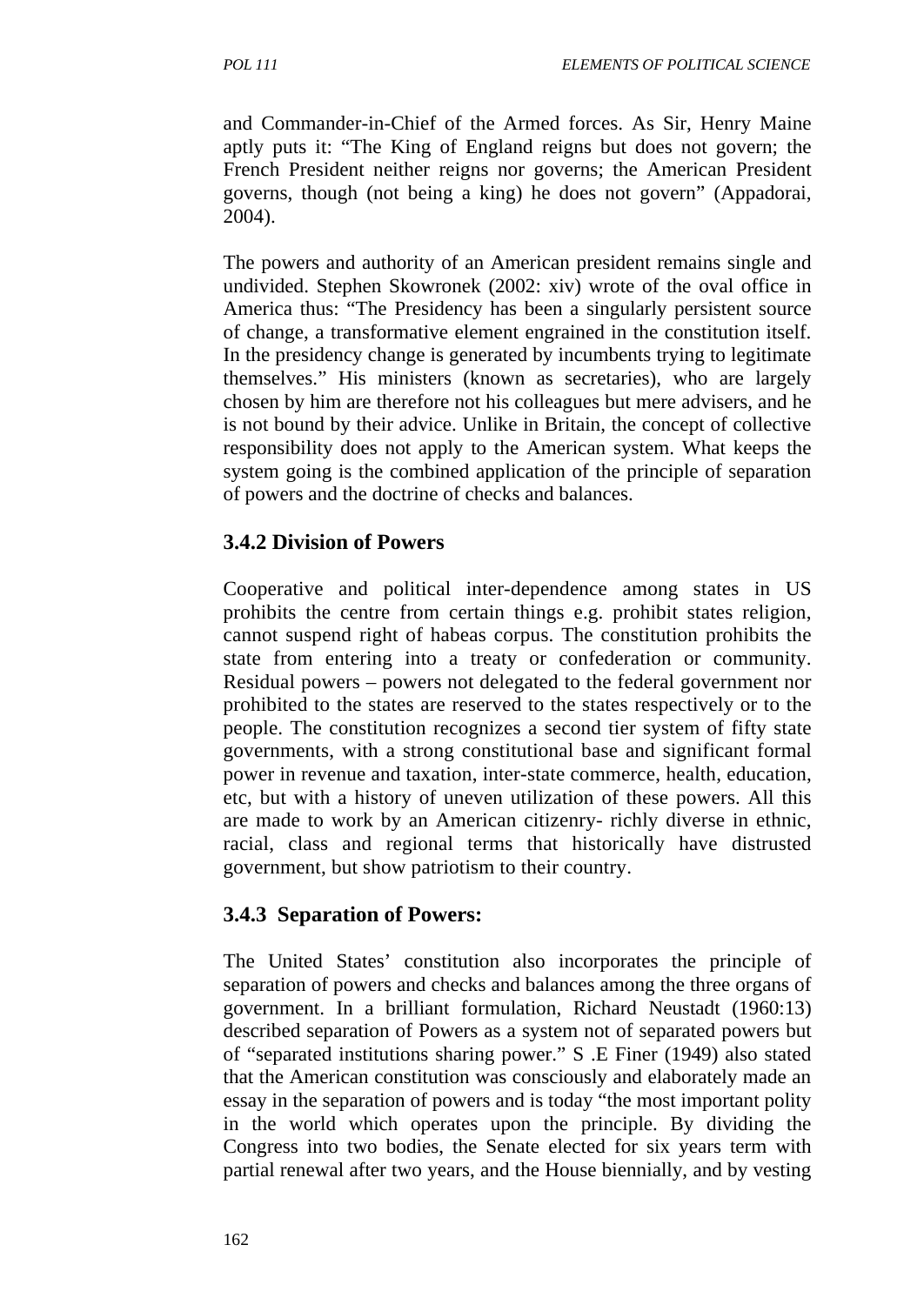legislative, executive and judicial functions in separate organs, the American constitution aimed at diminishing the chance that power will be misused.

## **3.4. 4 Checks and Balances**

This is a mechanism through which each branch of government in USA is able to participate in and influence the activities of the other branches. Its major examples include the power of the President to veto Congressional legislations, the Senate's power to confirm presidential appointments and the power of the Judiciary to review laws enacted by the Congress. According to Ray (2006: 145) the primary objective of the Federalist Papers for instituting the doctrine of checks and balances was "to provide for an equilibrated system of interaction among the three principal institutions of the executive, the legislature and the judiciary". Indeed, the doctrine of checks and balances is recognition of the reality in the process of government: To run a government, powers must not only coordinate, they must also overlap.

### **3.4.5 Bicameral National Legislature**

The Senate has 100 members elected based on equality of states while 436 members of the House of Representatives are elected based on population, in which a single member constituency of about 30,000 voters sends a representative to the lower chamber. The two independent national legislative chambers have different constituencies and frequently bi-partisan, reflecting divergent views on federal state-local relations. The equal representation in the Senate seeks to balance bigness and smallness, majority rule and majority rules, centralizing and decentralizing tendencies.

### **3.4.6 Judicial Review**

This is the Power of the court to render legislative and executive acts null and void if they violate the constitution. The Supremacy Clause covers the judicial role in resolving inter-governmental disputes that may arise as a result of inconsistent state legislations. Where such arise, the Supreme Court has the power to declare a state's legislation that is inconsistent with federal laws null and void, while that of the federal government remains valid.

# **3.4.7 Two- Party System**

The government of the United States operates on two-party system: the two political parties are Democratic and Republican Parties. This does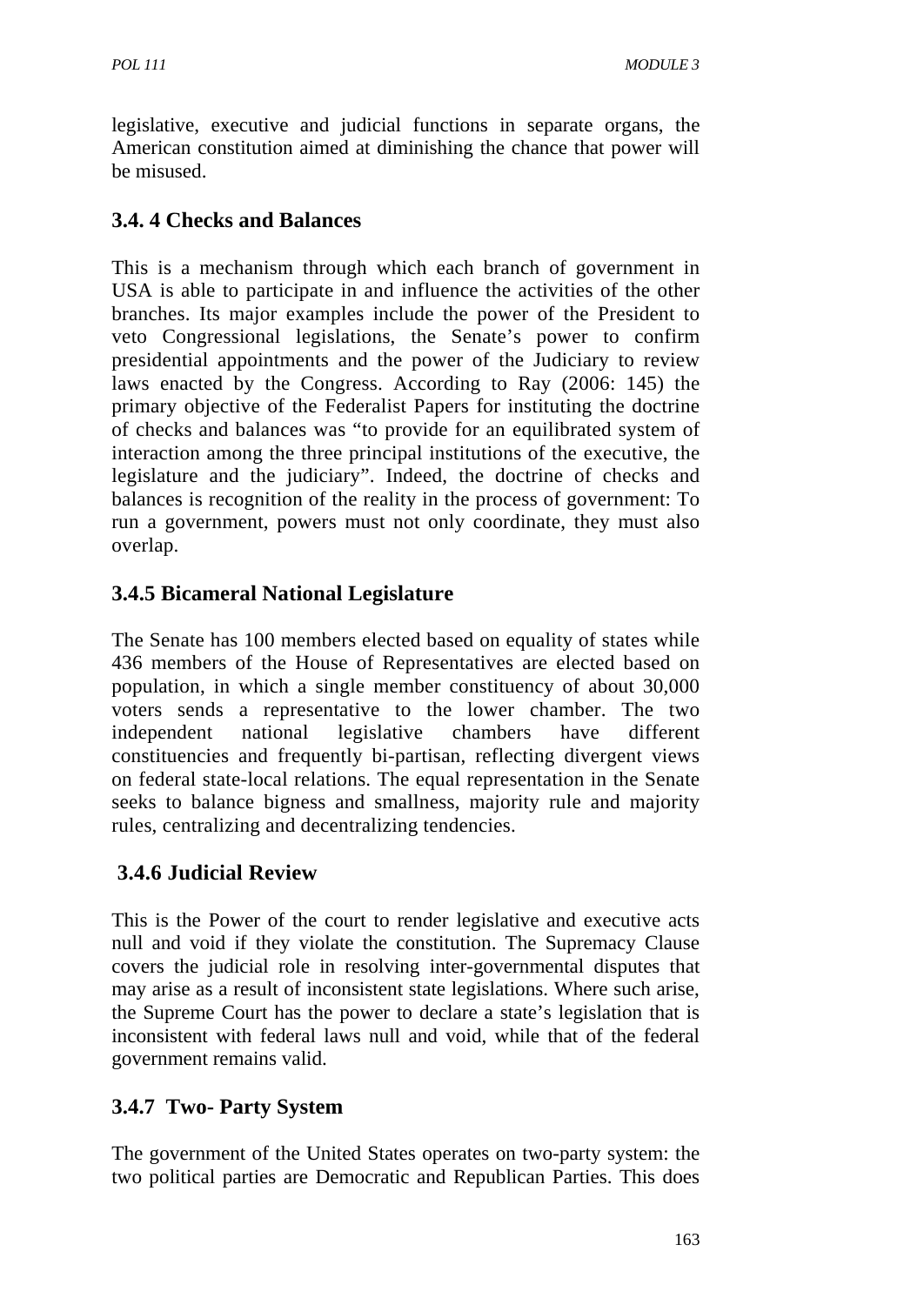not suggest that there are only two political parties in the country. Rather only two parties are strong enough to alternate in government. It is believed that party competition contribute to the health of the American democratic process, especially the bi- partisan consensus that often shape the country's electoral process. Thus, it is not unusual for one party to control the Presidency, while the other party dominates the Congress, or an arm of it. In the early years of the Republic, the idea of party competition was not that warmly accepted. In 1798, the Federalist Party, which controlled the national government, sought to outlaw the Democratic-Republican opponents through the Alien and Sedition Acts. But the attempts failed. Also, in the  $19<sup>th</sup>$  Century, American politics was dominated by powerful party machines. However, this has given way in modern times to candidate-centered electoral politics in which individual candidates have taken over campaign organization and voters mobilization.

### **3.5 Amendment Procedure**

The American constitution is often described as a rigid constitution to indicate the difficult and cumbersome procedure that the process entails. In defense of this, James Madison argued that the method was to guard "equally against the extreme facility which would render the constitution too mutable and that extreme difficulty which might perpetuate discovered faults". In spite of this complicated procedure, in over two hundred years of its operations the U.S.'s constitution has been amended for about twenty five times. The first amendment legally secure freedom of speech and of peaceful assembly; the fourth amendment forbids a search without a warrant, the fifth amendment replaced the word right to pursuit happiness with right to property; the eight amendment legally secures the citizen against excessive bail, while the fourteenth amendment prohibits discrimination against any citizen of the United States on the basis of color (Laski 19 103).

#### **SELF-ASSESSMENT EXERCISE 3**

Explain why a federal constitution is most suitable for the Federal Republic of Nigeria.

### **3.6 Presidential System of Government**

Though a former colony of Britain, U.S.A. turned her back on the monarchical system for which Britain is renowned and embraced a republican presidential democracy. For over two hundred years now, the United States has made a success of her presidential system of government, anchored on a two party, and strengthened by a bi-partisan consensus, an arrangement that has not only promoted political stability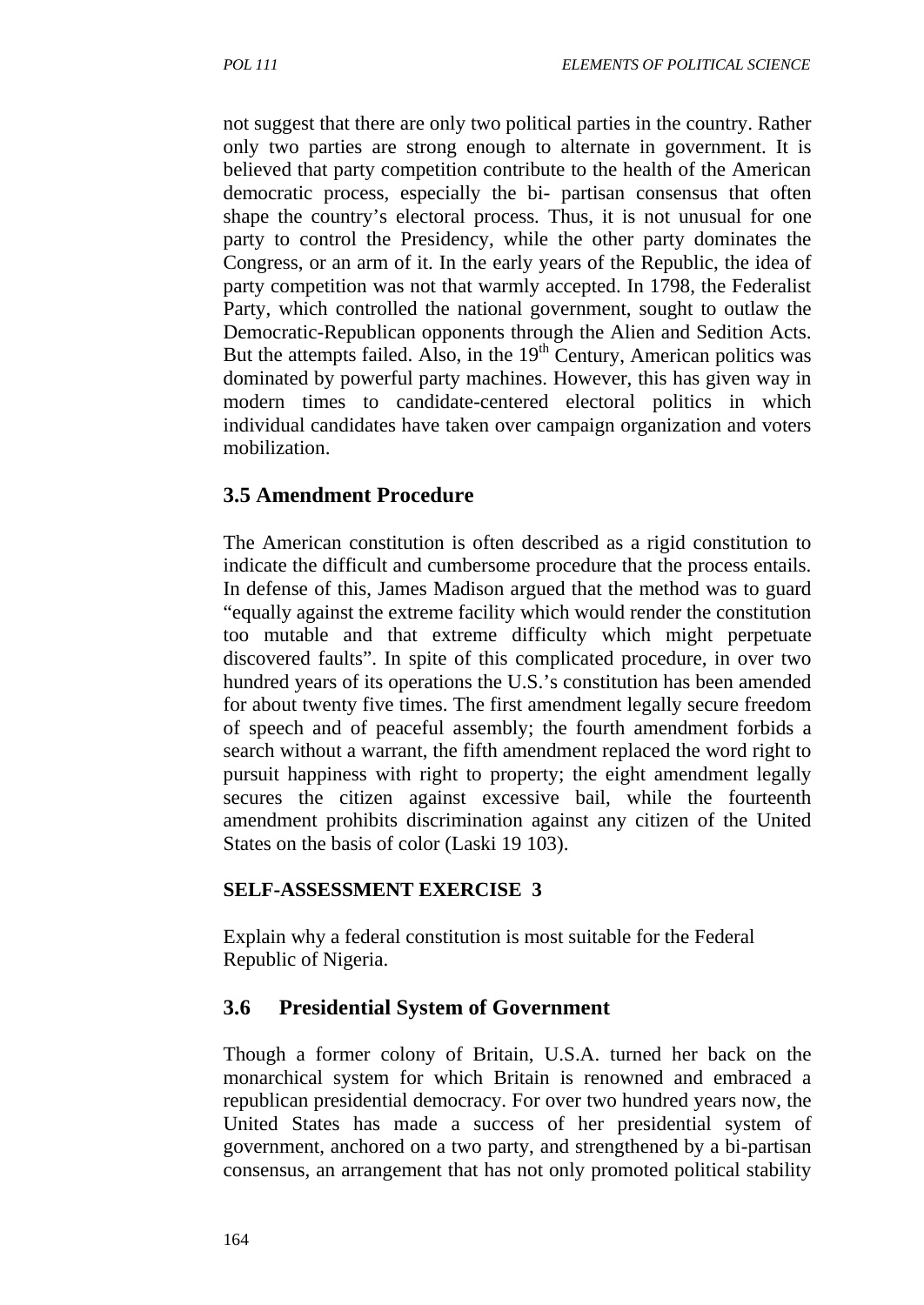in the country, but has also assured for the Americans unprecedented level of economic prosperity. Under the Presidential system of government, the President who has the whole country as his constituency is elected separately for a fixed term of four years, and separately from the Congress. The President is the head of state, head of government and commander-in-chief of the armed forces. But in some respects despite having the whole country has his constituency, the President in exercising his major functions of legislations, appointments; treaty making and declaration of war shares his power with the Congress. This is why Baradat (2000) described the US's government as "a Presidential-Congressional system", which he labeled "a divided government". The import of the so-called "divided government" came into light when in 1919 the President and the Senate disagreed and went separate ways over the Versailles Peace Treaty, a row that prevented the United States from joining the League of Nation

### **SELF-ASSESSMENT EXERCISE**

Explain the major features of the presidential system of government.

# **4.0 SUMMARY**

In this unit, we have discussed the origins of the American presidential System of government. We outlined the reasons that led to the failure of the confederal constitution after it was operated for about a decade and two years. We also stated the reasons why the Founding Fathers opted for a federal constitution in 1787. The Unit also discussed the positive contributions of the two party systems to the success of the American political model, as well as the combined roles of the principles of Separation of Powers and Checks and balances in curbing executive lawlessness and ensuring good governance, under a presidential system of government.

# **5.0 CONCLUSION**

In over two hundred years the American political system has been tested by several challenges, but it has endured and remained resilient. In the early years of the republic, the political system was able to withstand the trauma and strain of a civil war. In the first half of the  $20<sup>th</sup>$ century, it also withstood the challenges posed by two World Wars, in addition to those of the Great Depression. The Supreme Court, by exercising its power of judicial review or invoking the supremacy clause has also amicably resolved the irregular electoral disputes, and has maintained the delicate balance between the federal government and the fifty federating units (states). Despite the divisive impact of the civil rights movements, the American political system has now matured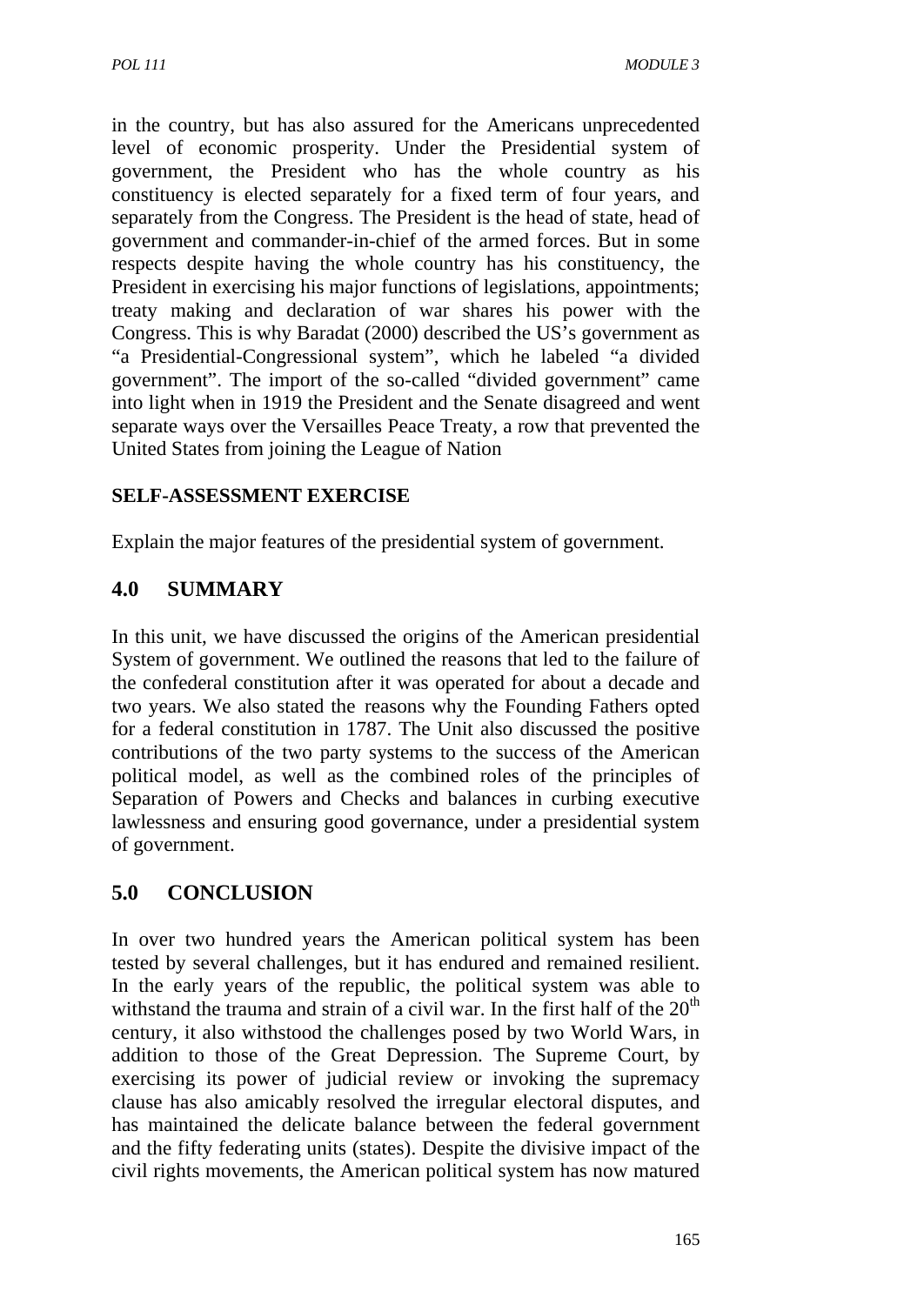that the civil rights challenges were eventually resolved that today an African American, Barrack Obama is now the occupant of the White House in Washington.

### **6.0 TUTOR-MARKED ASSIGNMENTS**

- 1. Compare and contrast the American presidential and the British parliamentary systems of government
- 2. Evaluate the roles of the twin concepts of Separation of Powers and Checks and Balances to the success of the Nigerian democracy.
- 3. Assess the major achievements of the federal system of government in over two centuries of its adoption in the United States.

### **7.0 REFERENCES/FURTHER READING**

- Appadorai (2004) *The substance of Politics,* Oxford University Press, New Delhi.
- Awa, E. (1976) *Issues in Federalism,* Ethiope Publishing Corporation, Benin City
- Baradat, L. P. (2000) *Political Ideologies*, Stratford Publishing Services, New York
- Hamilton, A. (1964) *The Federalist Papers,* Washington Square Press, New York Harold J. Laski, *A Grammar of Politics,* George Allen and Unwin Publishers,
- King, M. C. (1977) "States Creation in Federal Systems" in The West African Journal of Siciology and Political Science, Vol2 Numbers 1&2 Kissinger, H. *"Does America Need a Foreign Policy",* Simon and Schuster, New York
- Lowi, T. J. etal (2002) *American Government: Power and Purpose*, Norton& Muffling Co., New York
- Pfister, S. (1975) *American Government: Continuity and Change,*  Houghton New York
- Ray, S. N. (2006) *Modern Comparative Politics: Approaches, Methods and Issues,* Prentice-Hall of India Private Limited, New Delhi
- Skowronek, S. (2002) *The Politics Presidents Make-Leadership from John Adams to Bill Clinton,* Harvard University Press, **Massachusetts**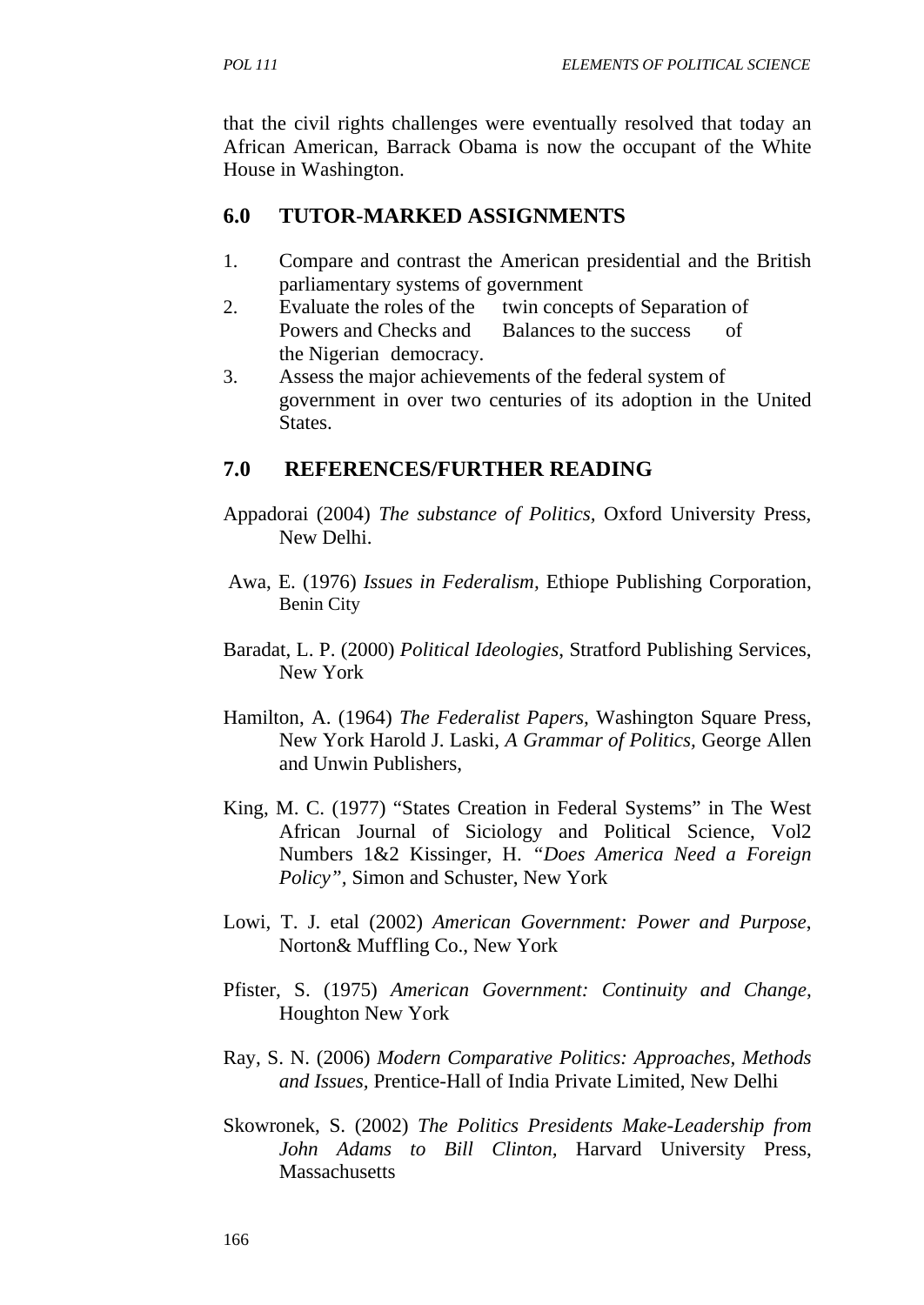# **UNIT 6 ELECTORAL SYSTEM AND PROCESS**

- 1.0 Introduction
- 2.0 Objectives
- 3.0 Main Contents
	- 3.1 Definition and Types of an Electoral System
		- 3.1.2 Majority Rule system
		- 3.1.3 Proportional Representation
		- 3.1.4 Mixed-Quorum system
	- 3.2 Pre-requisites for free and fair Elections
	- 3.3 The History of Electoral process in Nigeria
- 4.0 Summary
- 5.0 Conclusion
- 6.0 Tutor-Marked Assignments
- 7.0 References/Further Reading

### **1.0 INTRODUCTION**

The electoral system is the heart of any democratic system. For this reason most democratic states are conscious of the imperative to put in place a good electoral system that will ensure free and fair elections. This unit begins with what is meant by an electoral system as well as the different types of electoral systems. It also discusses the conditions that are to be met to achieve free and fair elections and an overview of the electoral process in Nigeria, from the colonial period till date.

### **2.0 OBJECTIVES**

At the end of this unit, you should be able to:

- explain the meaning and types of electoral system.
- analyse the conditions that are necessary to achieve free and fair elections.
- discuss the history of the electoral systems/administration in Nigeria.

# **3.0 MAIN CONTENT**

### **3.1 Definition and types of an electoral system**

All modern democratic nations in the world have evolved a system by which their citizens participate in the process of electing their leaders. It is through elections that people express their views on issues and accord legitimacy to, or withdraws it from, political leadership. J. J. Rousseau, who popularized the doctrine of the "general will" preferred direct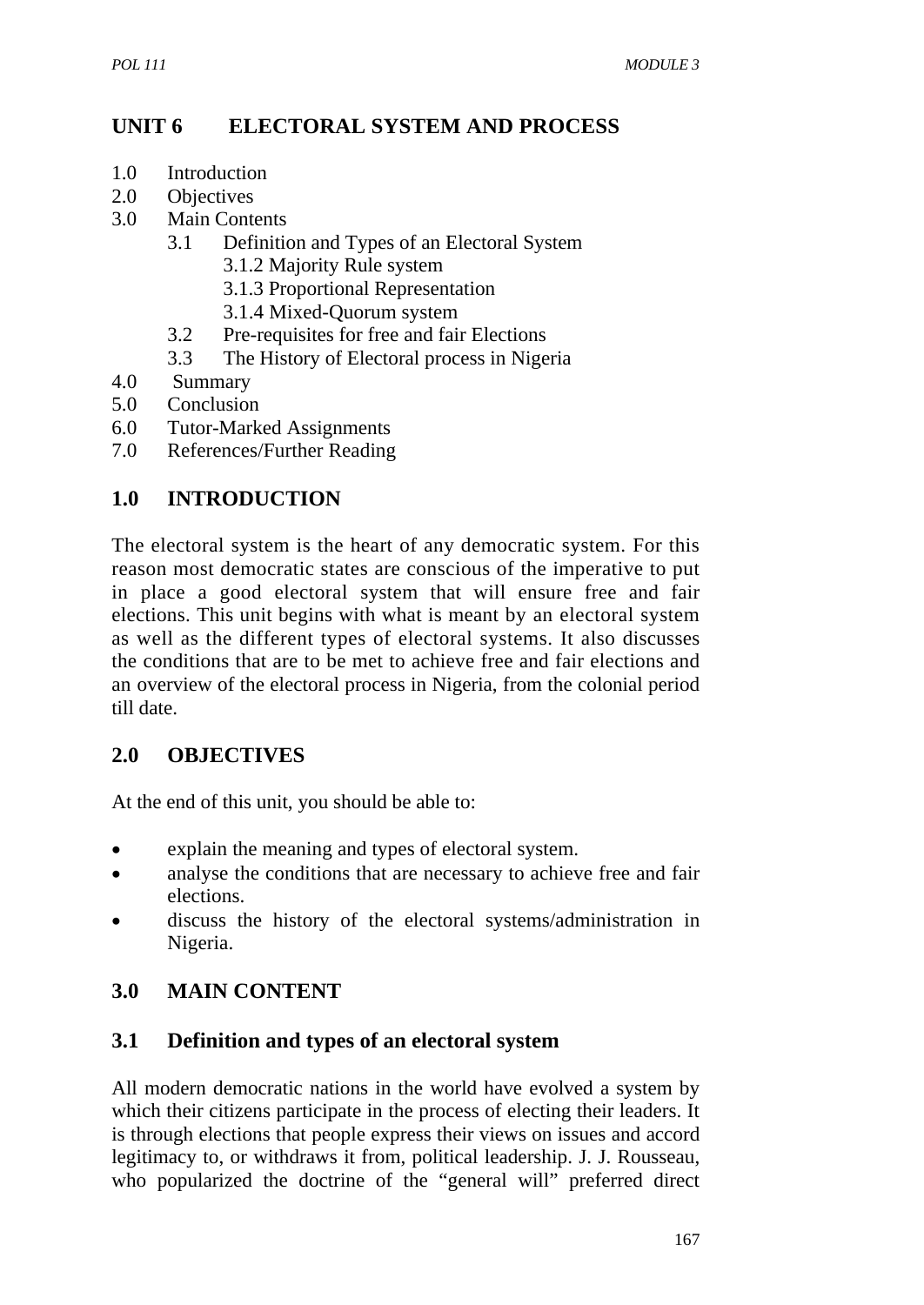democracy to representative government, since according to him, "individuals will could not be transferred because it is inalienable, and that no one can adequately represent another individual (Baradat, 2000:82). But today direct democracy is no longer realistic because the world has advanced beyond the Greek city states. Therefore, what is now popularly referred to as liberal democracy rest on the pillars of representative government, universal suffrage and unrestricted franchise or voters' eligibility.

The electoral system is a process or the machinery through which citizens in any given democratic state elect their representatives in competitive elections that are held at periodic intervals. While the casting of vote is the highest point of an electoral process, other activities are involved before the process can said to be complete. An essential task of an electoral system is to provide opportunity for a broad spectrum of the citizens to participate in the political process. This is very significant in any type of government, unitary or federal, but more so, in the latter, because a good electoral system help to foster national integration. Broadly, an electoral system may either be based on the majority rule or Proportional Representation system.

### **3.1.1 Majority rule system**

In a majority rule system that is practiced in Nigeria at present, the party or candidate with the majority of votes cast in an election is declared the winner. But a major disadvantage of majority rule system is that a party may win a minority of votes, and nevertheless command majority of seats in parliaments, and thus form a government. Another party may win less than half of the seats, but with disproportionately high margin of votes. This oddity of the majority-rule variant of an electoral system may be tolerated where it occurs occasionally, but where it occurs more frequently, it certainly poses grave danger to the polity. Also in a majority rule system, the minority parties that are constantly defeated at elections may either lose interest in politics, or develop radical or subversive ideas. It may also encourage the fragmentation of Political parties along regional or ethnic lines. This scenario is true of Nigerian politics in the defunct first republic (Sklar; 1963). In a single member constituency as long as there are more than one candidate for a single seat in an election, the seats will always be distributed among political parties disproportionately to the votes cast. Two illustrative cases are relevant here. In the 1992 general election in Britain, the Conservative Party led by John Major secured a majority of seats in the parliament, but the party failed to win a majority of popular votes (Baradat, 2000:132). Also, if we use a simulative scenario of an election involving three parties, and in which the distribution of votes is as follows: Party A, 41%; Party B, 39% and Party C, 29%, it is obvious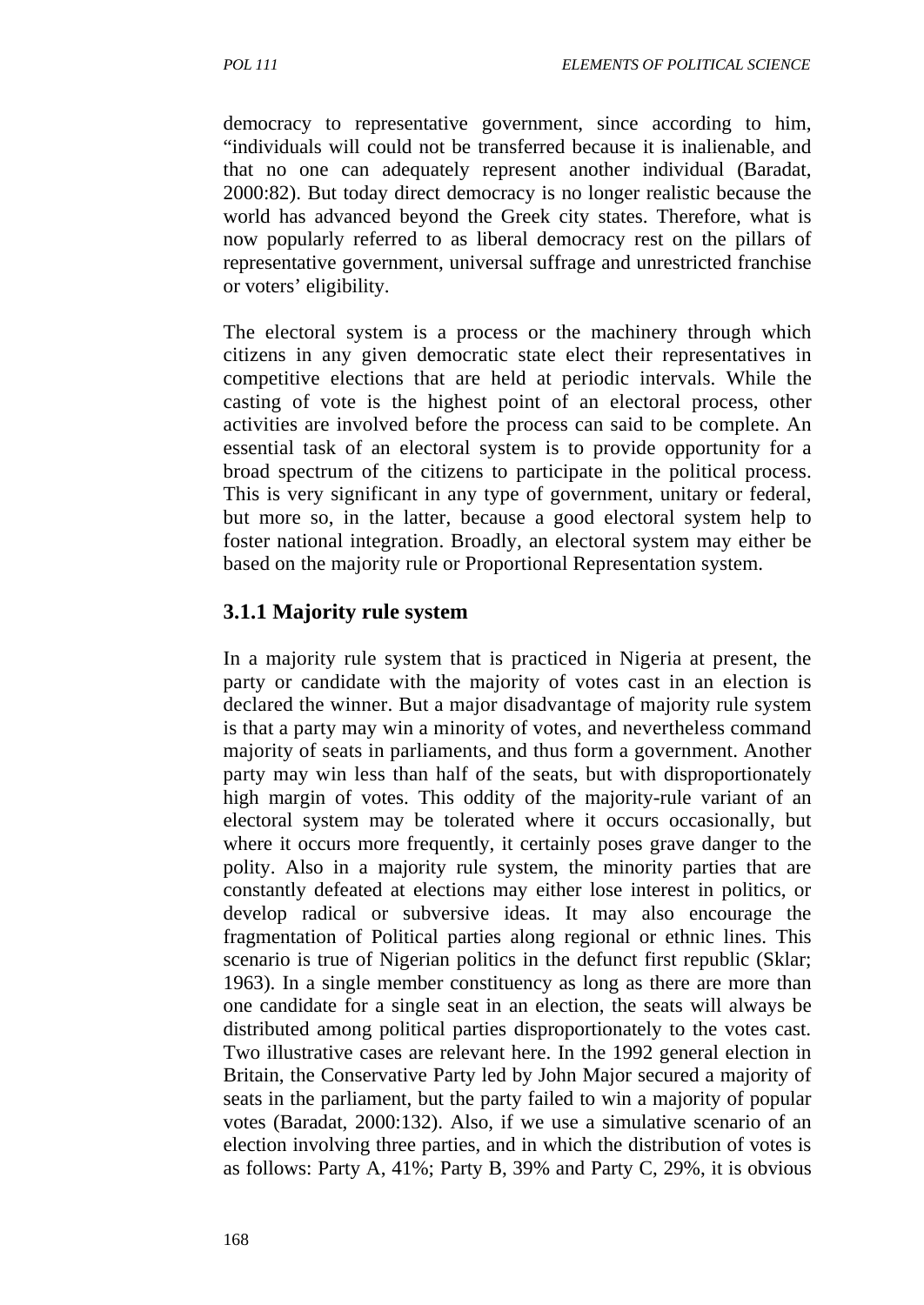that Party A, with 41 percent has won. Yet majority of voters (59 percent) voted against party A, and therefore that huge percentage of voters are unrepresented. In quantitative terms, 41 percent of the voters won 100 percent of representation. The implication therefore is that all those who voted for party B or C might as well have stayed away from the election since their votes do not count. This is why the majority rule system, is generally criticized for promoting the winner takes all, or zero-sum syndrome.

### **3.1.2 Proportional Representation**

Under the system of proportional representation, however elections are not decided at constituency level. The country as a whole is considered as one single consistency and the various parties present candidates to the entire electorate on lists, and voters are expected to choose from those lists. A party will therefore be allotted in parliament as many seats as correspond to the percentage of votes scored in the entire country. The parliament is, therefore, a reflection of the strength of each party based on the number of votes. Under this variant, government is usually, if not always, by a coalition of several parties. Its major advantage is that it is evidently more just than majority system, because it provides room for more parties to participate in government, and thus prelude the possibility of instability arising from the injustice because of consistent exclusion of minority parties from government. Its major defect is that it encourages the proliferation of small parties that may eventually win not so significant number of seats in parliament, and may make the process of forming a stable government difficult.

A case in point is the German (1919) constitution where not less than forty-two parties contested for elections and in the election not more than fourteen of those parties, managed to win seats in parliament (Kriele 1979:357). Also, the Salvador Allende government of 1970 was a coalition of the major political parties in Chile. But when the controversies over redistribution of farmlands and their nationalization assumed irreconcilable level among the coalition partners, the various parties withdrew their support. To avert a deadlock, Allende abandoned all democratic pretences and became dictatorial; the army intervened, and he was subsequently murdered in 1973 (Baradat2000:135). It is the realization that none of these two variants is perfect that led some scholars to suggest a modification of the two, to achieve what has been called a "mixed-system," such as the tripe mandate system or the minority-quorum system (Kriele, 1979:359).

Whether in a majority rule or proportional system, representation is another complicated subject in democratic government. The complication arose from what should be the criterion or basis of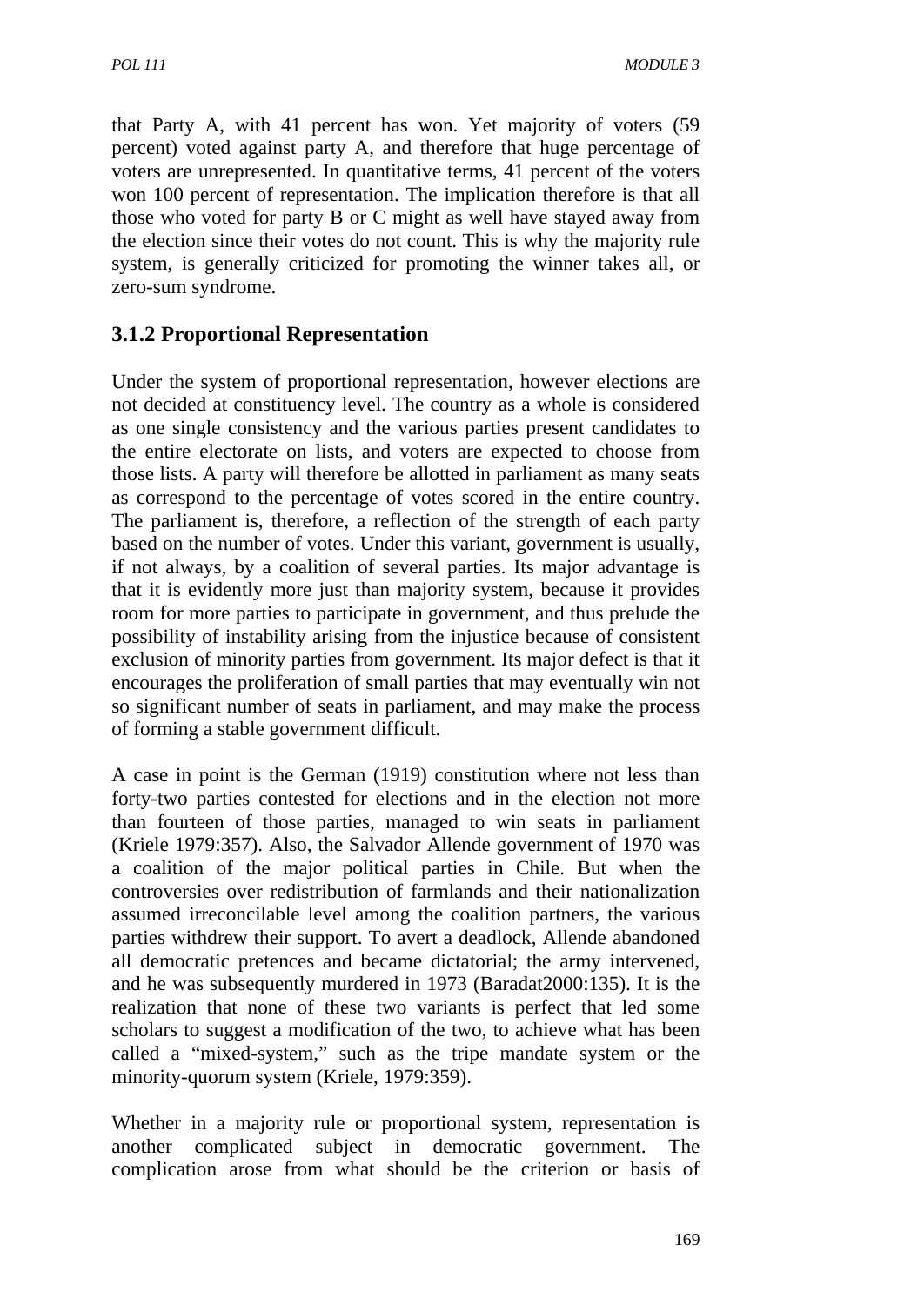representation, an issue on which opinion is divided among scholars. Population, territorial and functional criteria are either used selectively, or in combinations. In Nigeria and USA both population and territorial criteria are employed in the elections to the two chambers of the National Assembly, and the Congress respectively. In the former Soviet Union, the functional criterion was added in the election to the 2,250 strong Congress of the People Deputies. On whether public officials should represent national or constituent interest, there is also no unanimity among scholars on whether public officials should represent the people's will or their interests, technically known as the mandate or independent theory of representation. While Thomas Hobbes and Alexander Hamilton preferred the reactionary theory, John Locke and Thomas Jefferson favored the Liberal theory and J. J Rousseau endorsed the radical theory of representation (Baradat 2000:139).

#### **SELF-ASSESSMENT EXERCISE 1**

Outline the difference between majority rule and proportional representation systems.

#### **3.2 Pre-requisites for a good electoral system**

The electoral system differs from one country to another. However, some features are common to all types of democratic systems regardless of their level of political development. Scholars have given conditions that can make an electoral system or election a worthy exercise. In Robert Darl's opinion, three conditions are essential to achieve a credible election. These are meaningful and extensive competition among individuals and organized groups for public positions; a highly inclusive level of political participation in the selection of leaders and policies, at least through regular, free and fair elections, such that no significant group of adults is excluded; civil and political liberties sufficient to ensure the integrity of political competition and participation.

In S. P. Huntington's view, an electoral system is democratic "to the extent that its most powerful collective decision makers are selected through periodic elections in which candidates freely compete for roles and in which virtually all the adult population is eligible to vote." To be able to achieve the conditions stipulated by these two scholars, most democratic states have put in place some electoral requirements. These include the division of a country into electoral districts known as constituencies. Population is the most common criterion used for the delimitation of the country into electoral units of roughly equal sizes, with each constituency being entitled to one representative in a single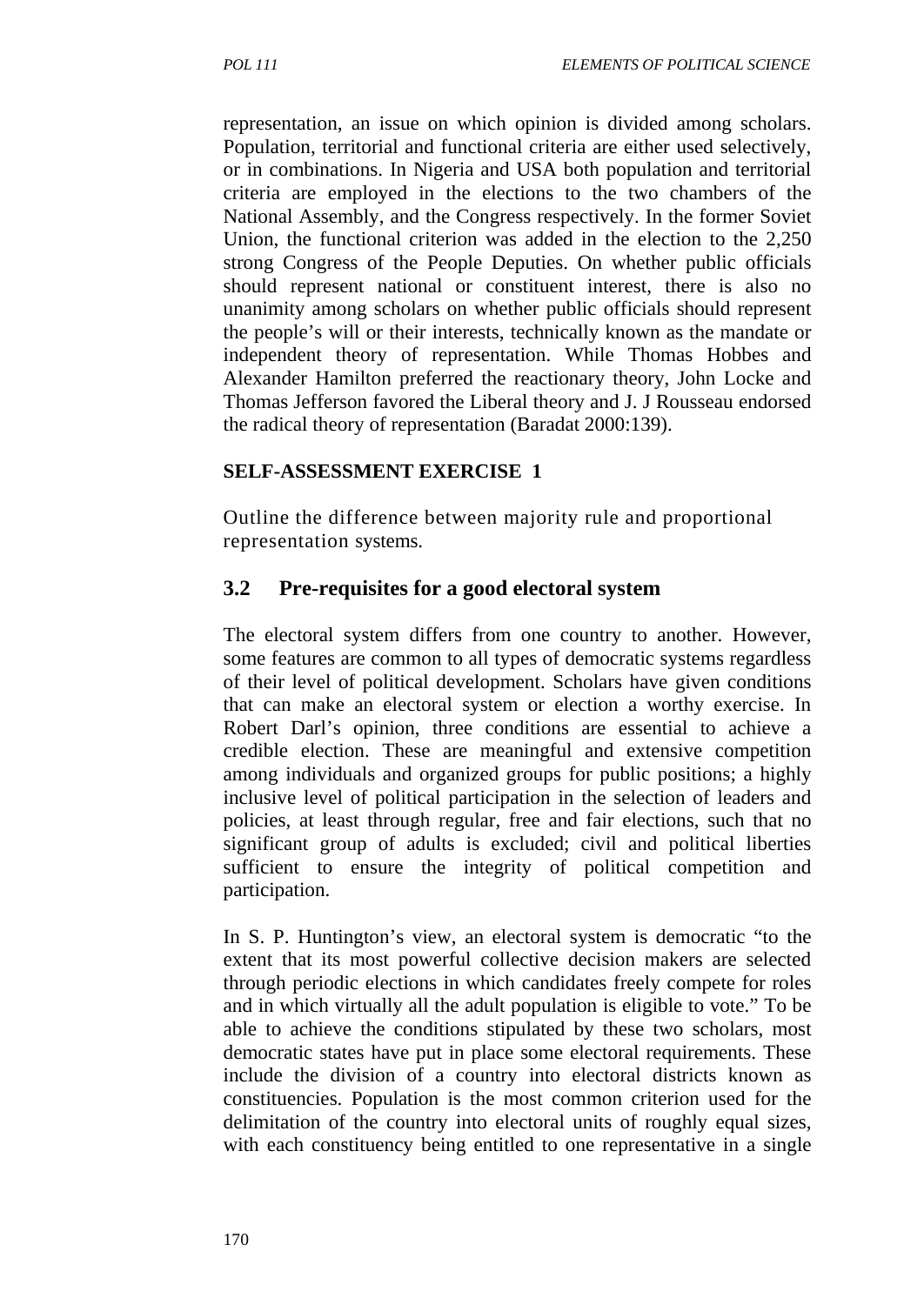member constituency, or more than one representative in multi-member constituency.

Another is the registration of voters and its periodic revision especially before a major election. The exercise will ensure that every citizen who is eligible to vote on account of age, residential qualification, property educational or any other eligibility criteria is registered by the electoral body, and issued with a valid voter's card, without which he cannot exercise his franchise. The third essential element of an electoral system is the nomination of candidates for the election. In a democratic setting, candidates contest election on party's platforms. Members of a party who wish to contest usually go through either a convention or primary election where party members are delegates, or are handpicked by a select committee. There are however, rare cases when elections are conducted on a zero-party basis.

Political neutrality on the part of the authorities responsible for the conduct of elections is another pre-requisite for a sustainable democracy. The electoral umpire must be neutral and financially independent of other organs of government otherwise, electoral officials will always be suspected of manipulating the electoral process in favor of the incumbents. There must be level playing ground for all the contestants; the electoral boundaries should be delimited in such as way that no particular candidate or party should be favored; electoral materials should be evenly distributed across all the polling units and voters' list should be compiled and reviewed periodically to accommodate every citizen of voting age. Another requirement is that an electoral system should also ensure that parties and their candidates are given enough opportunities to articulate their positions on various issues at electioneering campaign. This is can also be done through mass media when all parties/candidates are expected to be given equal prime airtime, especially in government owned media houses.

Perhaps, the most important aspect of an election is voting itself. This is where voters express preference for parties or candidates of their choice. One man, one vote and secret balloting is the universally accepted standard practice in order to guarantee that voters cast their votes without any fear of intimidation. It is also important for counting, collation and declaration of election results to be done in the full glare of the public, and in the presence of accredited agents of the parties or candidates. Avenue for legal redress for a defected candidate should also be provided in an electoral law. Where a loser in an election has reasonable grounds to challenge a declared result, the instrumentality of an election tribunal is usually provided to enable him legal action to upturn results that, in his opinion, does not reflect the popular voters' will. It is also very important to dispose of election petitions within a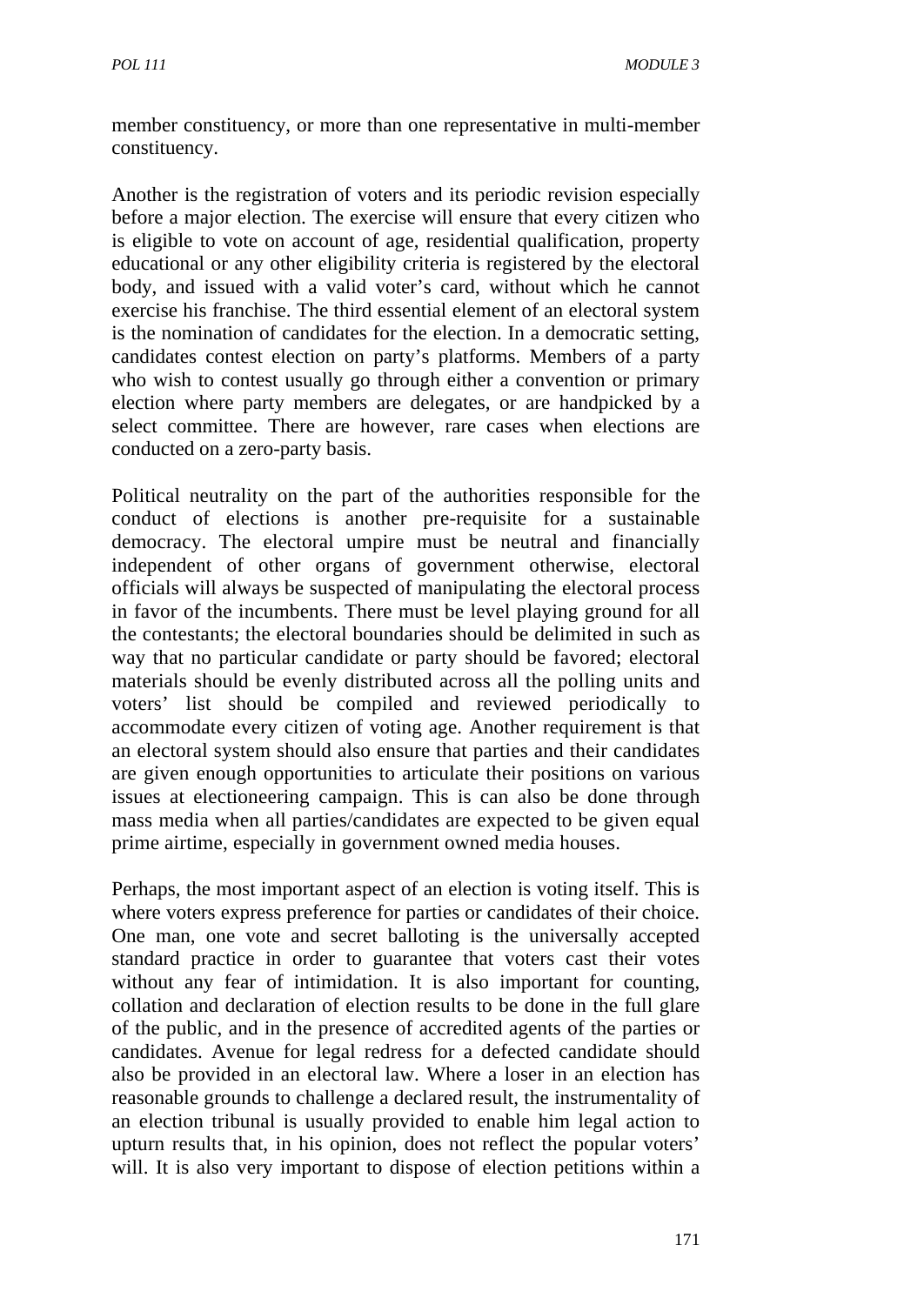reasonable time in order not to confer undue legitimacy to a winner, who may have manipulated the electoral process to his own advantage.

Power of recall is another feature of an electoral system in some countries, and it is applied sparingly, only in few cases when voters are convinced that it will be dangerous for the polity of retain, until the next election, the services of a representative who has been found to be unworthy of the people's mandate. There are stringent requirement before a constituency can invoke the power of recall. However, it was successfully applied in U.S.A's electoral history while in Nigeria; all attempts to apply in the past were stalled. But Harold Laski (1982:320) has warned of the danger of converting the power of recall to a weapon of "easy use" in order to prevent representatives living under the shadow of "a particularly ugly Sword of Damocles".

In summary, the electoral system has many implications for the political culture in any given country. Indeed it could be reasonably argued that the political culture to a large extent is a function of the electoral system. Therefore a political system will remain stable only when it has the broadest possible and legitimate basis for leadership recruitment and rejection, and majority of the citizens accept the electoral machinery as fair and just.

#### **SELF-ASSESSMENT EXERCISE 2**

Explain how the power of recall can become a 'Sword of Damocles in the hands of a political godfather.

### **3.3 History of the electoral in Nigeria**

The history of elections in Nigeria began in 1923 following the promulgation of the Clifford's constitution of 1922; an electoral system was introduced to regulate the elections into three legislative seats in Lagos and one in Calabar. It was based on a restricted franchise of 100 pounds per annum. In 1946, no major change was made in the electoral requirements, except the reduction in income requirement to 50 pounds. The major landmark in the history of electioneering in Nigeria was the introduction of party politics by the Macpherson's constitution of 1951, which led to the evolution of the political parties that contested elections into the regional Assemblies. The parties were: The Action Group AG), led by Chief Obafemi Awolowo and was in control of the Western Region; The Northern Peoples' Congress (NPC), led by Sir Ahmadu Bello and was in control of the Northern Region while the National Convention of Nigerians and Cameroons (later National Convention of Nigerian Citizens) (NCNC), which controlled the Eastern Region. During the 1954 and 1959 regional elections in the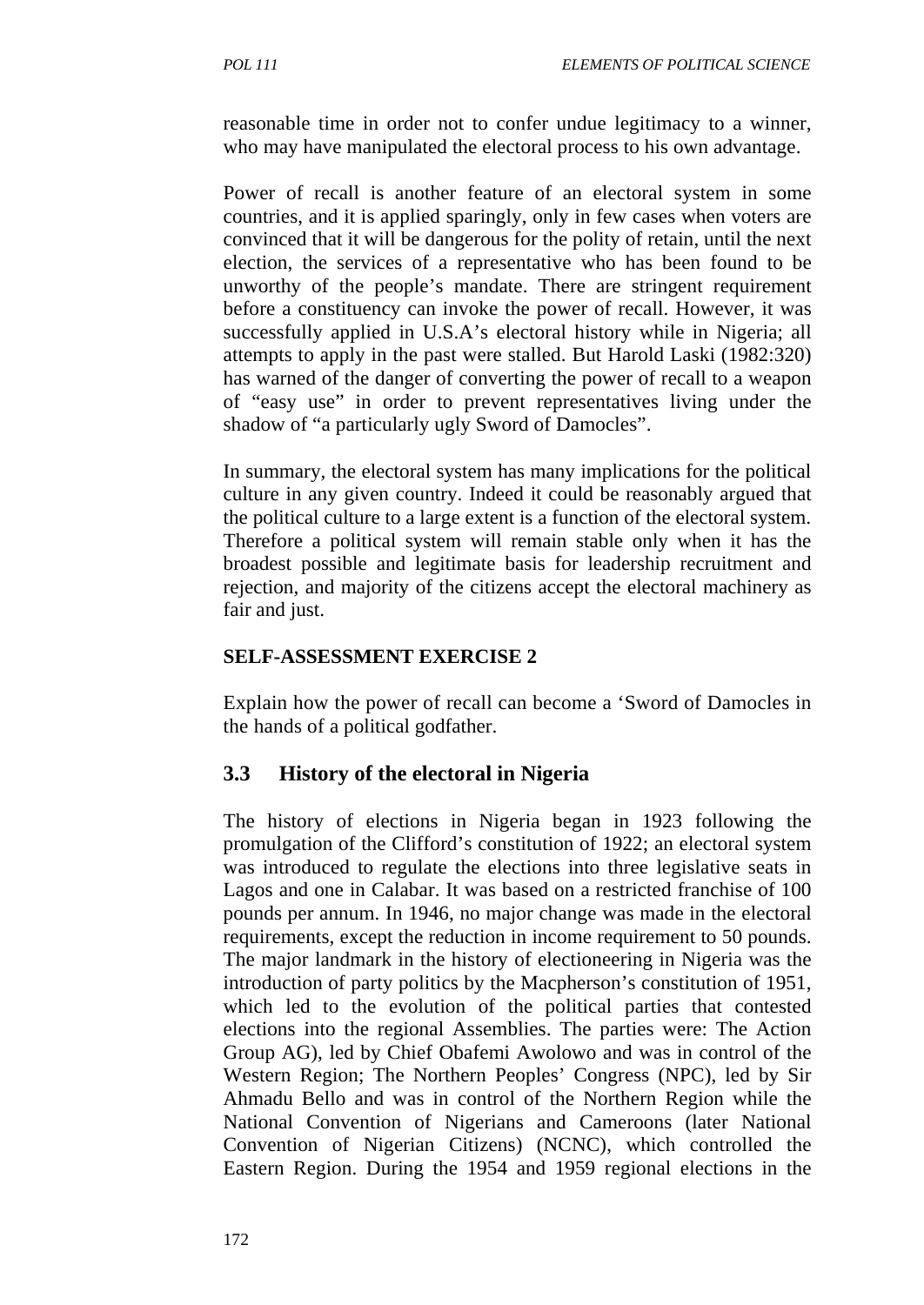East and West, universal adult suffrage was used, but it was modified during the 1959 Federal elections when the East and West adopted universal adult suffrage, and only the North used male adult suffrage. The above is to show you that the history of electoral process and institutions, as well as their administration in Nigeria dated back to the colonial era. The first electoral institution established to manage the administration and conduct of elections in Nigeria was the Electoral Commission of Nigeria. The ECN administered and managed the conduct of the 1959 pre-independence general elections that heralded Nigeria's first republic.

In the First Republic the body was renamed the Federal Electoral Commission (FEC) by the administration of late Sir Abubakar Tafawa-Balewa. The Commission conducted the controversial General Elections of 1964 and the West Regional election of 1965. The manner the two elections were conducted and the crises they triggered combined to cause the collapse of the First Republic. In preparation for the 1979 elections, the General Olusegun Obasanjo's regime established the Federal Election Commission (FEDECO). The commission established in 1978 was disbanded in 1983 by the military because of its glaring partiality and culpability in the massively rigged 1983 elections, which returned then incumbent President Shehu Shagari to power in what was then described as "a land slide victory". This shoddy performance was in spite of the setting up of the Justice Ovie Whiskey Panel by the administration of Alhaji Shehu Shagari to probe into allegations of electoral fraud in the 1979 elections, and to make recommendations to guard against same in future elections. The consequence of the 1983 electoral debacle is that the military terminated the second term administration of Alhaji Shagari on December  $31<sup>st</sup>$  1983. Given its interpretation of the state of the nation and its leaders' disdain for politicians the Muhammadu Buhari's administration did not bother itself with a political transition program. However, on assumption of office on  $27<sup>th</sup>$  August 1985, General Babangida committed his administration to a program of transition to civil rule. In 1987, following the report of the Political Bureau, he established the Electoral Commission (NEC) initially headed by Professor Eme Awa and later by Professor Humphrey Nwosu. The commission was charged with the responsibility of managing the electoral process during General Babangida's staggered and flamboyant transition process. Though NEC managed to conduct local, state and national assembly elections, the annulment of the presidential election in June 1993 called to question the integrity of the whole transition program. Though, Chief Abiola was denied his victory, but Professor Nwosu in a book published in 2008, fifteen years after the 1993 presidential election confirmed that Chief Abiola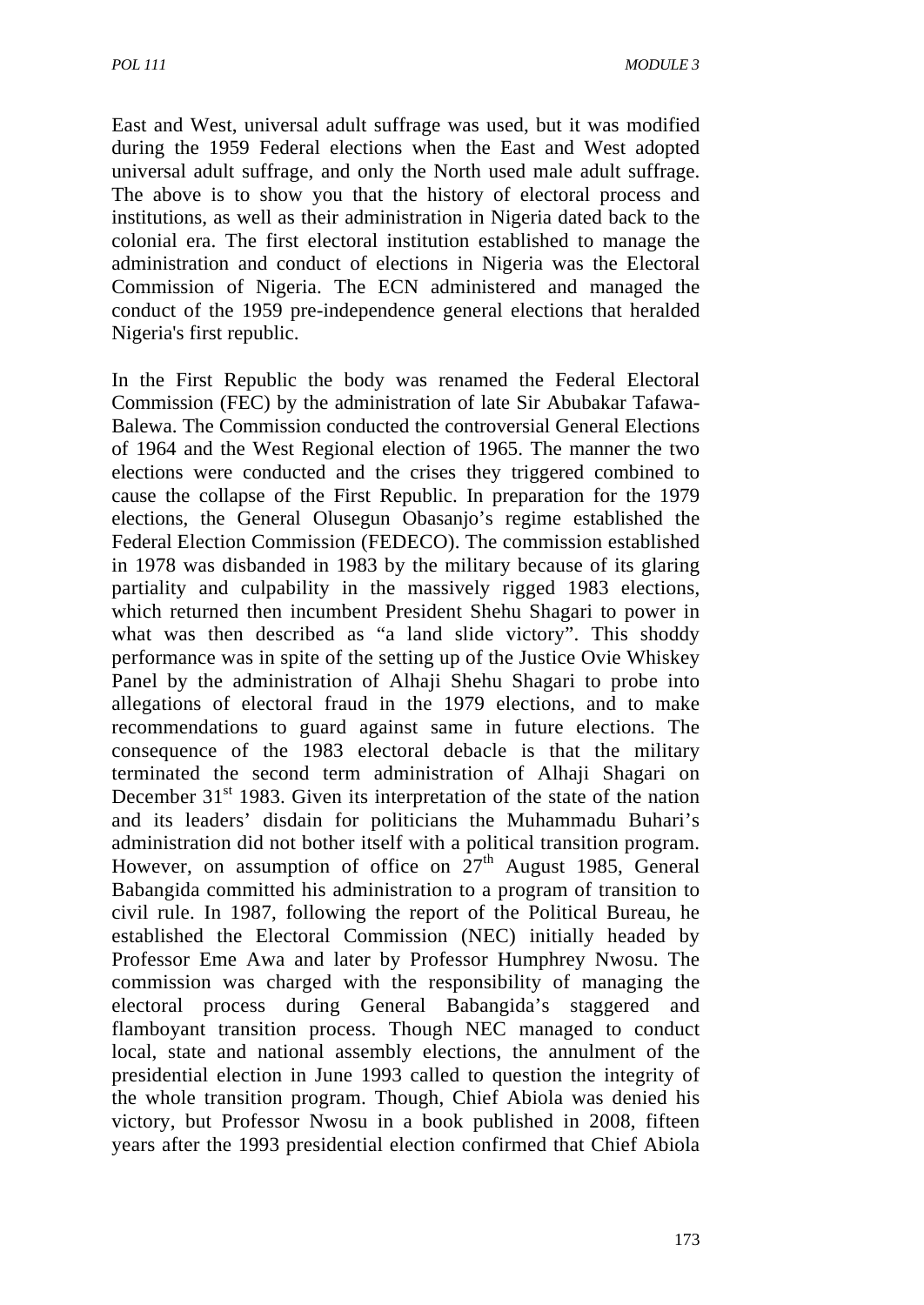actually won the election, an information known, though unofficially, to most Nigerians.

The regime of General Sani Abacha in November 1993 succeeded the lame duck Interim National Government led by Chief Ernest Shonekan and established the National Electoral Commission of Nigeria (NECON). Abacha also preoccupied himself with an unpopular selfsuccession program, which alienated the vast majority of Nigerians, transformed the country into a pariah state and alienated her from the mainstream of civilized world community. After the demise of General Sani Abacha, his successor, General Abdusalami Abubakar overhauled the electoral commission, and renamed it the Independent National Electoral Commission (INEC). The commission came into being via the enactment of Decree No 17; of 1998 (now Act of Parliament). INEC's responsibility as contained in the Third Schedule of the 1999 constitution of Federal Republic of Nigeria is the conduct and management of the electoral process in the country.

INEC successfully conducted the series of elections, which ushered in the nation's Fourth Republic in 1999. The commission also conducted the second general elections of 2003, which did not go without criticisms. Predictably, in the conduct of the 2007 General Elections INEC seemed to have perfected the art and science of rigging. In 2003, what mattered was the disposition of election officials to the candidate. Indeed in 2003, the cliché "those who vote decide nothing but those who count decide everything" became a popular way for describing the farce in the electoral process. In 2007, the incumbent president described the election as a "do or die affair" and little wonder, the opposition parties were almost wiped off from the political scene when the results were announced. Almost three years after the 2007 General Elections were lost and won; the litigations arising there from have not been completely disposed of at election tribunals. This is not good enough for the survival of democracy.

What is obvious from the history of elections in Nigeria from the First Republic till date is that Nigeria politicians have not imbibed the appropriate political culture that will ensure a dispute and rancor-free electoral process, and in turn assure the stability of the polity. Both the government and opposition parties are guilty of electoral malfeasance. It is true that the factor of incumbency is potent everywhere including the established Western democracies. But in Nigeria, the incumbency factor has been extended to include public fund to finance the ruling party to the detriment of the opposition parties. Opposition parties are also prevented from having equal access to government-owned media outfits. In some cases, security agencies are used to intimidate opposition groups.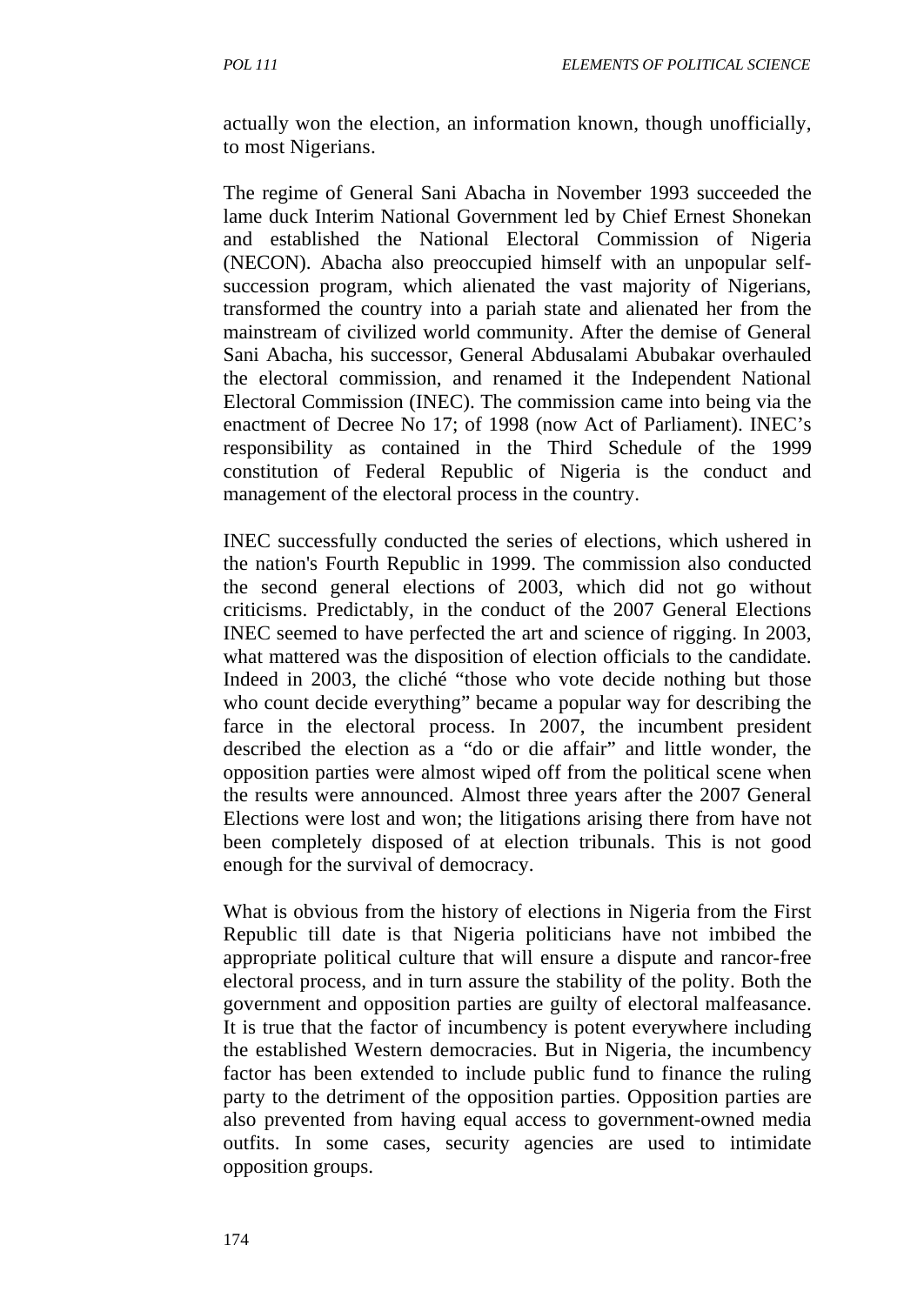You need to note that a typical Nigerian politician has not imbibed the culture of accepting the result of an election even where has been squarely defeated in a free contest This is unlike the practice in advanced democracies where losers willingly accept defeat and immediately plan for the next election. In Nigeria, a clear loser not only engages himself in needless litigations but may also engage in subversive activities or openly call for a military coup. The reason is obvious. It is not in the character of a Nigerian politician to contemplate life outside government because of the power of patronage political power confers. Little wonder, he is always ready to put the rule of the game in abeyance, in pursuit of power at all costs.

Until recently in Nigeria, people seem to look forward unto a military intervention - an illegal and illegitimate government - as the only available option because people have lost faith in the ballot box as the only peaceful means of changing a bad government. Thus, this lends credence to the axiom: "those who make peaceful change impossible makes violent change inevitable. The consequence, as a retired Supreme Court in Nigeria, Justice Kayode Eso puts it is that, "military dictatorship rather than being a temporary expedient became the rule, civil rule, the exception, serving only as an interregnum to the military regnum"(Eso 2000;258). Experience has however shown worldwide that military regime is never an alternative to a democratic government. Writing on the Oliver Cromwellian's regime, Henry Hallam (cited in Williams, 1982:xviii) also wrote: "It is not in general difficult for an armed force to destroy a government but something else than the sword is required to create one. Therefore, it is only when an appropriate electoral system is put in place that the goal of an enduring political stability can be realized in any democratic system.

#### **SELF-ASSESSMENT EXERCISE 3**

List the reasons for electoral malpractices in Nigerian politics.

# **4.0 SUMMARY**

In this unit, we have discussed the importance of the electoral system as one of the major requirements for a free and fair election. We also identified two types of electoral systems: the majority rule and proportional representations models and explained that each of them has its own merits and disadvantages. The unit also elaborated on the conditions that can ensure the conduct of a credible election in any democratic society. We finally took a trip on the history of the conduct of elections in the country and submitted that the record, so far, has been abysmally poor.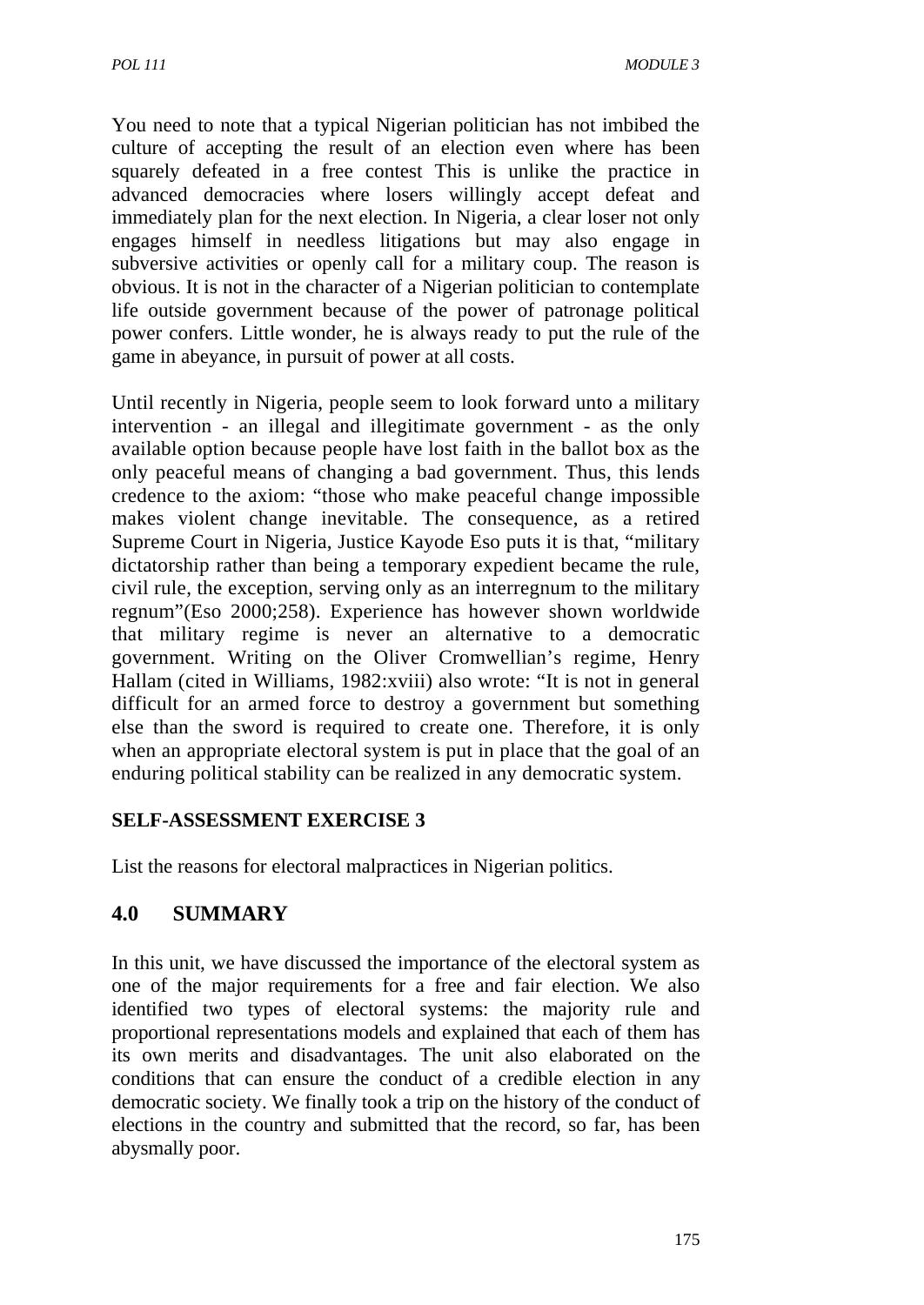## **5.0 CONCLUSION**

The ultimate of goal of the analysis we have carried out in this unit is not to paint a picture of gloom about the poor character of electoral competitions in Nigeria, or to go away with the impression that the Nigeria's case is hopeless. Rather, it is to attempt at finding appropriate solutions to the problems so identified. This is why a correct diagnosis of an ailment is always seen as a major pre-requisite to finding remedies since a wrong diagnosis is worse than no diagnosis at all. The idea of electoral reforms, which will be discussed in the next unit, is one major effort in this direction.

## **6.0 TUTOR-MARKED ASSIGNMENTS**

- 1. With sufficient reasons recommend the most appropriate electoral system that can stem the spate of electoral malpractices in Nigeria
- 2. How can the system of proportional representation eliminate the draw backs or inadequacies inherent in the majority rule system? Assess the role of the Judiciary in the handling of election petitions in Nigeria during the 2003 and 2007 General Elections

#### **7.0 REFERENCES/FURTHER READING**

- Almond, G. et al (2005) *Comparative Politics Today*, Pearson Education ltd, New Delhi.
- Babarinsa, D. (2003) *House of War,* Spectrum Books Ltd., Ibadan,
- Babatope, E. (2000) *The Abacha years: What Went Wrong?* EbinoTopsy Publishers Ikeja, Lagos.
- Baradat, L.P. (2000) *Political Ideologies the Origins and Impact,*  Stratford Publishing Services, New Jersey.
- Ball, R.A (1979) Modern *Politics and Government,* Macmillan Publishers, England.
- Eso, K. (1996) *The Mystery Gunman*, Spectrum Books Ltd, Ibadan.
- Hague, R. and *Comparative Government and Politics an Introduction*

Harrop, M. (1982) Macmillan Education Ltd., Hampshire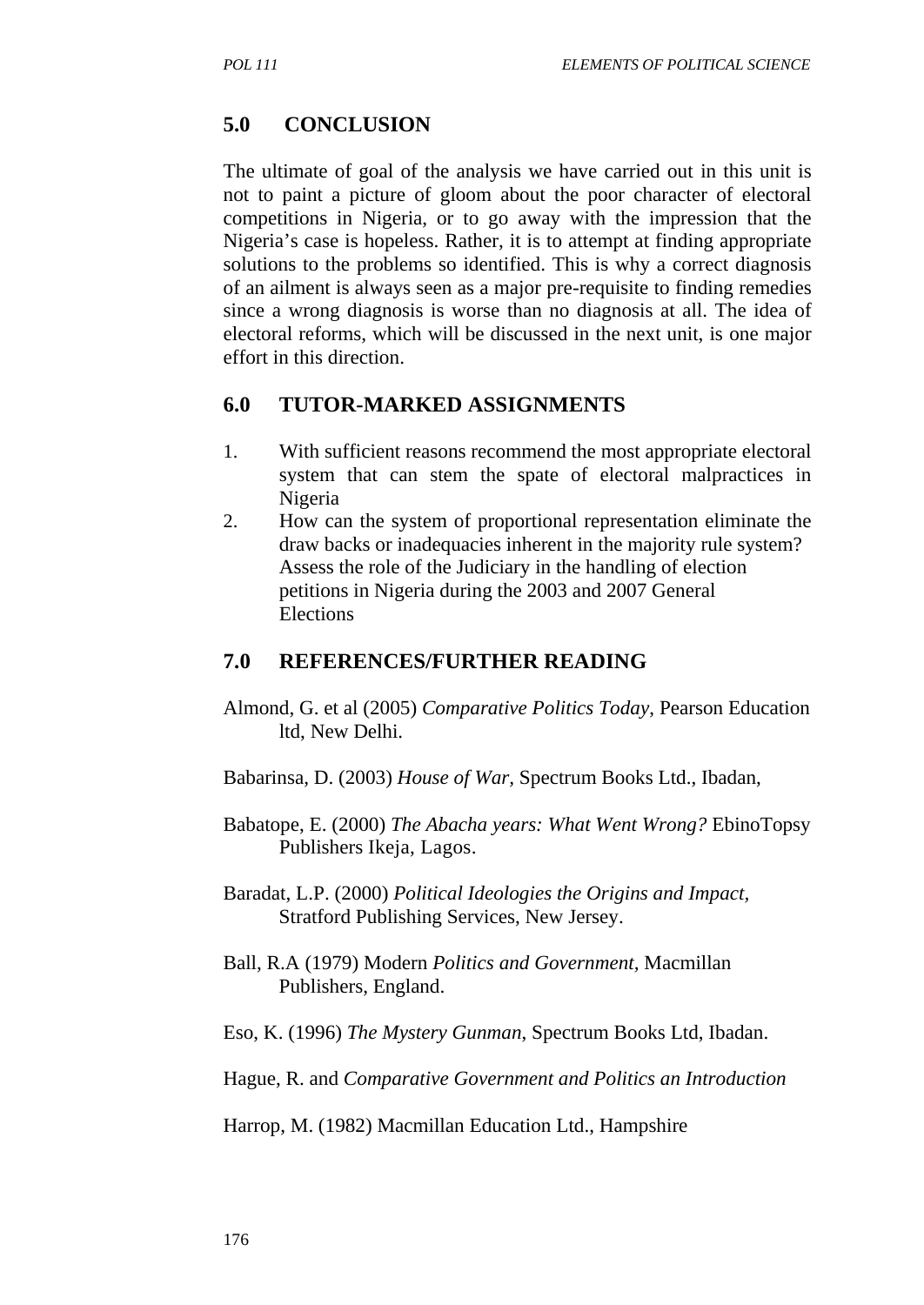- Huntington, S. P. (1968) *Political Order in Changing Society,* Yale University Press, New Haven.
- Kriele M. (1979): "Electoral Laws and Proceeding under a Federal Constitution" in *Readings in Federalism* (ed) B, Akinyemi, University Press, Ibadan.
- Laski H. (1982): *Grammar of Politics* George Allen and Unwin Publisher Ltd. *London*.
- Ojo, E.O. (2003): "The Military and Domestic Transition in Nigeria" Unpublished Work
- Ojo. J.D (2004): "The Executive under the Nigeria Constitution in *Federalism and "Political Restructuring in Nigeria ed."* by Kunle Amuwo etal.
- Okoye M. (1964) *Storms on the Niger-A History of Nigeria's Struggle* Eastern Nigerian Printing Corporation Enugu.
- Sklar R. (1963): *Nigerian Political Parties Power in an Emergent African Nation,* Nok Publishers International, New York.
- William David (1982): *President and Power in Nigeria: The life of Shehu Shagari* Frank Laski & Co.Ltd. London.
- Gboyega, A. (1977) Corruption and Democracy in Nigeria's Political Stability, The Herald, December, 1997 Page:9 The Encyclopedia Britannica (1980) Electoral Processes.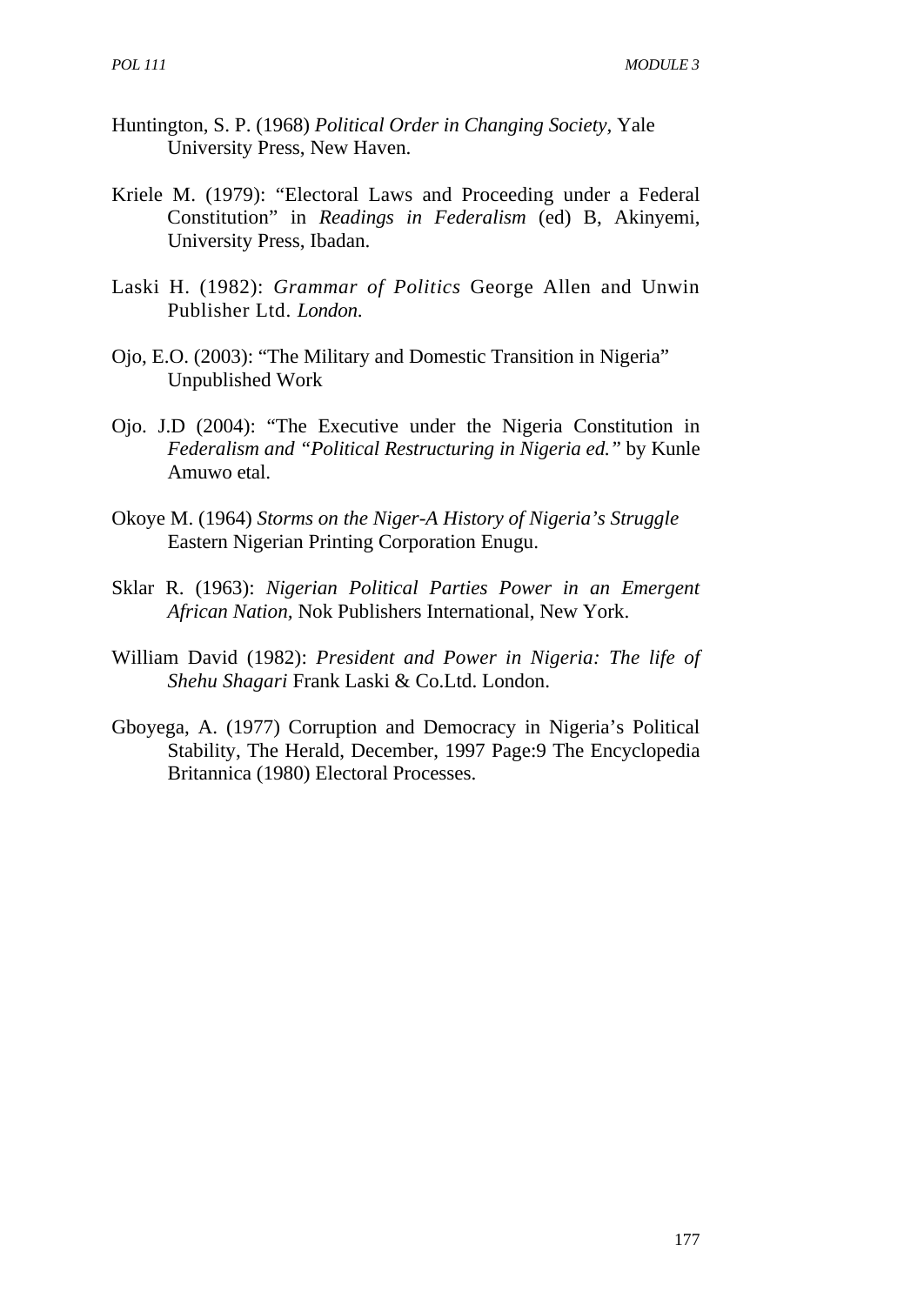#### **UNIT 7 ELECTORAL REFORMS AND DEMOCRATIC SUSTAINANCE**

- 1.0 Introduction
- 2.0 Objectives
- 3.0 Main Contents
	- 3.1 The Imperatives of Electoral Reforms in Nigeria
	- 3.2 Uwais' Panel on Electoral Reforms
	- 3.3 Importance of Electoral Reforms
- 4.0 Summary
- 5.0 Conclusion
- 6.0 Tutor -Marked Assignments
- 7.0 References/Further Reading

## **1.0 INTRODUCTION**

Due to the problems associated with the conduct of elections in Nigeria, governments, at different times, have taken steps to reform the electoral system, in order to ensure that the ends of democracy are met. The need for electoral reforms has been a recurring staple or element of the country's democratic process. This unit takes a general look at the subject of electoral reforms, examines the problems that have confronted the electoral process in Nigeria and makes a case for electoral reforms, using the Muhammed Uwais Panel's report as a reference point aimed at establishing the right conditions for sustainable democracy in Nigeria.

#### **2.0 OBJECTIVES**

At the end of this unit, you should be able to:

- explain the problems associated with the electoral process, particularly in developing countries
- analyse the importance of regular reforms of the electoral system as a major prerequisite for free and fair elections
- discuss the recommendations of the Justice Muhammed Uwais' Panel and what it portends for future elections in Nigeria if implemented.

## **3.0 MAIN CONTENT**

#### **3.1 The Imperatives of Electoral Reforms in Nigeria**

The problems confronting elections and electoral process in the nation's democratic history can be linked to behavioral and attitudinal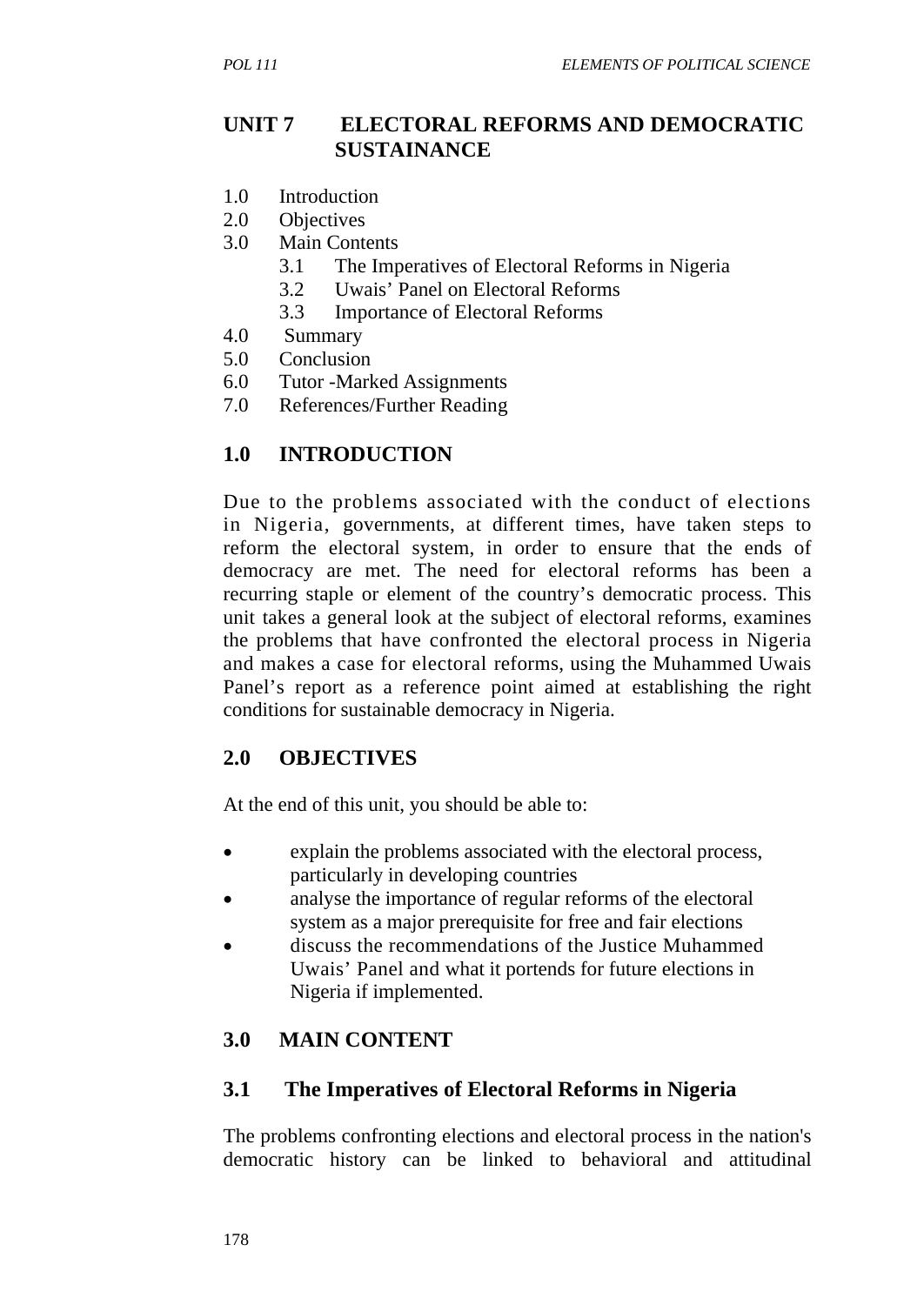dispositions of the political elite (Almond; 2005). Part of the blame can also be placed at the door-step of institutions that have being saddled with the responsibilities for the conduct of the elections. Experiences have shown that rather than being independent of the executive and non-partisan, electoral commissions for the greater part of Nigeria's political history have been tied to the apron string of the incumbent executives. They not only lack independence and transparency in their dealings with politicians, and in the discharge of their functions, they are also far from being accountable and responsive to other stakeholders involved in the electoral process.

The history of election in Nigeria's efforts at democratization has not been an impressive one since independence. This is because electoral conduct in the nation political history has been marred by fraudulent practices, corruption and violence. It is therefore of little surprise that past efforts at democratization has collapsed at the altar of perverted elections and electoral process. So bad was the situation that elections period has come to be associated with violence and politically motivated crises. That politics has been converted into a moneymaking venture, has reinforced the notion of election as a contest that is meant to be won at whatever cost possible (Gboyega, 1977). This has turned electoral conduct in Nigeria to a war-like situation. From the electoral commission of Nigeria (ECRT) of the First Republic to the Independent National Electoral Commission (INEC), of today, electoral commissions in Nigeria have not demonstrated the detachment, including competence that are required in the discharge of their functions. Their inability to effectively manage the conduct and administration of elections and electoral process has consistently frustrated the nation's efforts aimed at instituting a credible and virile democratic system.

It is significant that on assumption of office President Musa Yar'Adua recognized the flawed nature of the election that brought him into office. He therefore promised to set up a panel to review the electoral laws in the country. On August 28, 2007 President Umar Musa Yar'Adua announced the setting up of electoral reform panel headed by the former Chief Justice of Nigeria, Muhammed Uwais. The Uwais' committee made far-reaching recommendations that bordered on constitutional amendments, institutional strengthening and value reorientation, including the granting of more autonomy to the Independent National Electoral Commission (TELL, January, 26 2009: 19-23).

The President later inaugurated a three-man panel headed by the Justice Minister, Chief Aondonka. The Aondoaka's panel tampered heavily with the recommendations of the Electoral Reform Committee (ERC). For example, it submitted that the appointment of Chairman of the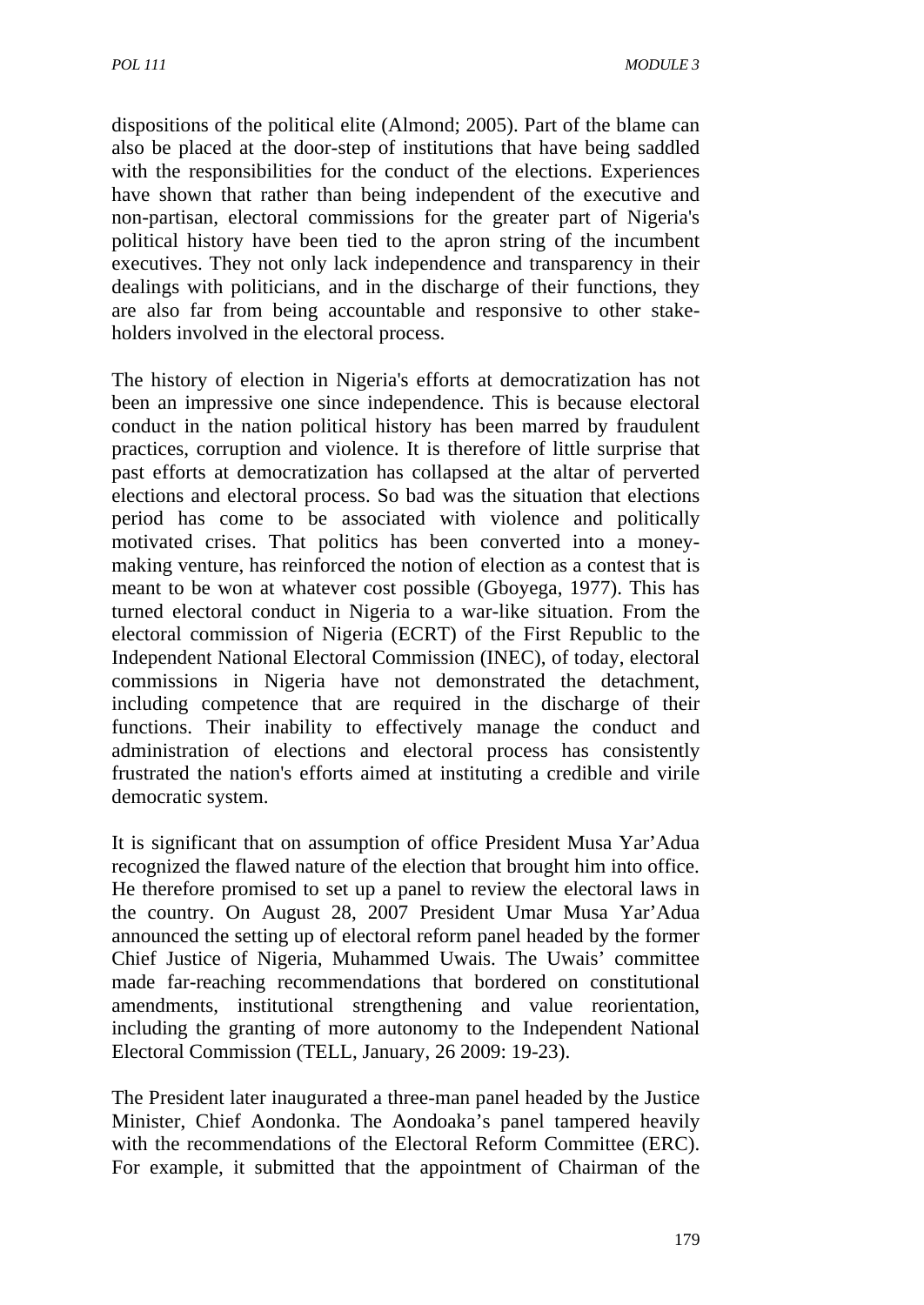National Electoral Commission (INEC) should not be made by the President (Vanguard, December 12, 2008: 19). The government in its white paper, which was in line with Aondoaka's review, seriously tinkered with the Uwais' report, and came out with positions that were at variance with the aspirations of most Nigerians. The government's argument is that the involvement of the National Judicial Commission in the appointment of INEC chairman would violate the principle of Separation of Powers. The National Assembly however rejected a proposed bill from the Presidency, which sought to set up another commission that was to handle party registration. In the wise opinion of the lawmakers, that proposal was considered an unnecessary duplication of the functions of INEC and an unjustified waste of government resources.

Accomplishing far reaching electoral reforms for Nigeria is no doubt a major challenge that confronts the present administration in Nigeria. Obviously, in the 1999 General Elections there were allegations of electoral manipulations. However, the scale was not as massive as that of 2003 or unavailingly sweeping as that of the 2007. Worse still, the manner the re-run Governorship election in Ekiti state was conducted in April 2009 by INEC under Yar'Adua's watch shows that no lessons were learnt by the politicians, or remorse shown by the electoral umpire that had been severally indicted by the electoral tribunals, including the Supreme Court (Nurudeen, 2009: 301) . The continuous nullifications of election results in many states of the federations are confirmations that what passed for elections in 2007 and other re-runs since 2008, were, at best selections, or at worst, charades, in spite of INEC's verdicts. Only the recently conducted Governorship election in Anambra state on February  $6<sup>th</sup>$  2010 gives a ray of hope about future elections in Nigeria. There is no doubt, the reason for the choice of Ghana as the first African country to be visited in July 2009 by the United States' President; Barrack Obama was a subtle indictment of Nigeria's electoral process. According to the United States' "Ghana has now undergone a couple of successive election in which power was transferred peacefully, even in a very close election...President Mills has shown commitment to the rule of law' (Guardian, July 7, 2009: back page).

#### **SELF-ASSESSMENT EXERCISE 1**

Classify the problem of electoral malpractices as attitudinal or systemic challenges.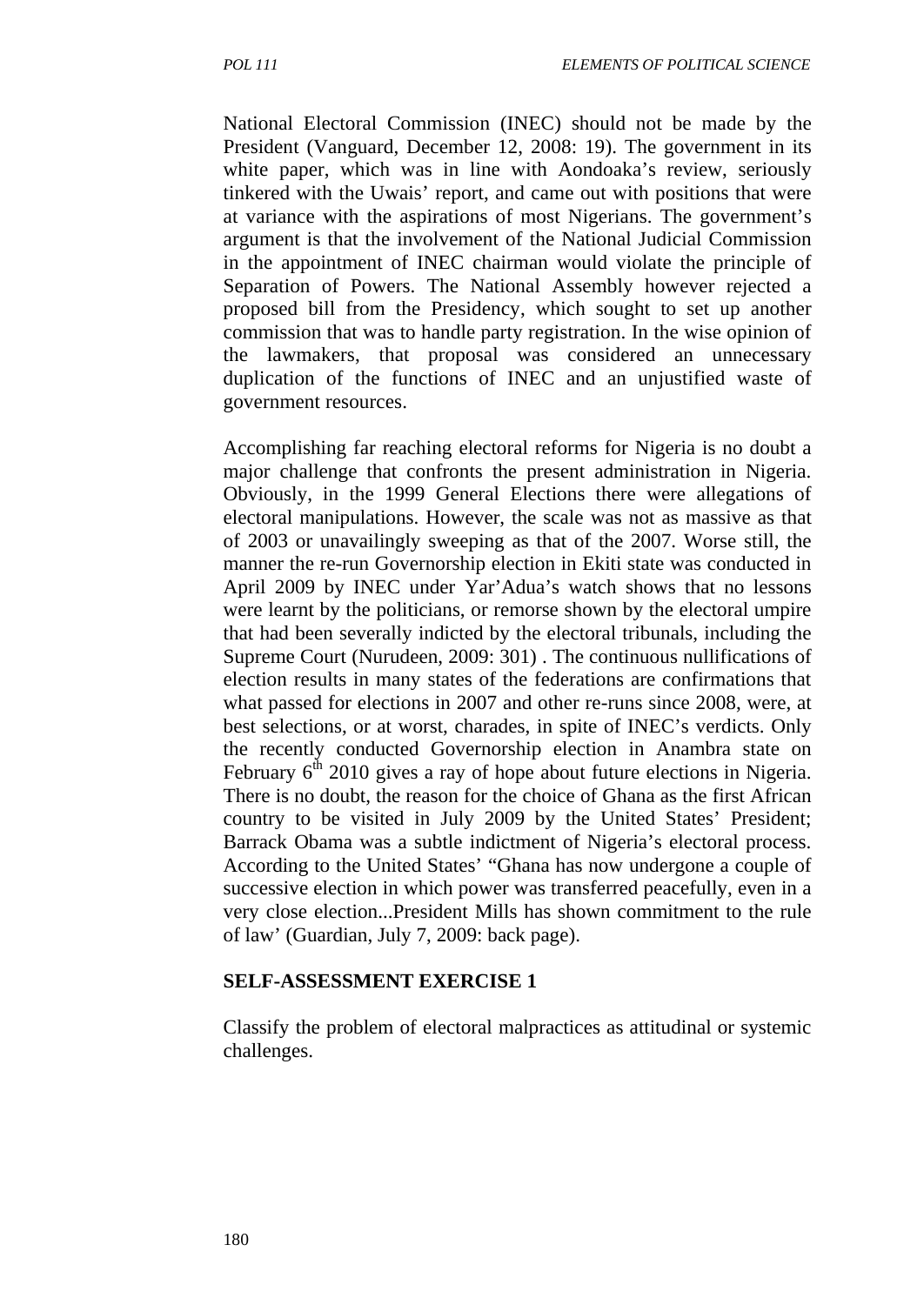## **3.2 Uwais Electoral Reforms Committee's Recommendations**

In view of the far reaching recommendations of the Uwais' committee on electoral reforms, it is imperative that we examine in greater details the committee's understanding of Nigeria's electoral problems and how it proposes that they could be addressed. In carrying out its assignment, the committee reviewed the country's electoral history and established that "the lack of independence by the electoral commissions at both federal and state levels is a key deficiency of Nigeria's electoral process." In the committee's review of 85-year history of elections in Nigeria since 1922, it observed a "progressive degeneration' of outcomes with the 2007 election believed to be the worst.

The panel in its report affirms further that the major problem with the nation's electoral system is the lack of credible elections. The committee noted that the perceptions of the people about election are part of the critical elements that determine the success of electoral practices and regretted "the elections mind set of Nigerians as not only largely negative; they are also largely irrational". The committee's recommendations are therefore, aimed at achieving the desired positive mind set in the electorate so as to minimize violence and rigging in elections, including building lasting democratic institutions and cultures. Mohammad Uwais, a former Chief Justice of Nigeria, who headed the 22- member committee noted:

The committee is firmly convinced that the acceptance and implementation of the recommendations contained in this report will significantly restore confidence in the electoral process and usher in an era of free, fair and credible elections in the country. (Vanguard, Friday, December 12, 2008)Some of the committee's recommendations require changes in the existing electoral procedures, reallocation of electoral functions or creation of new institutions. Some of them require new legislations, while others require amendments of existing laws. Leaving nothing to chance to quickening the implementation process, the committee prepared draft of three bills: Act to Amend 1999 constitution; Act to Amend 2006 Electoral Act; and Act to establish Electoral Offences Commission.

#### **Highlights of the Panel's Recommendations**

#### **3.2.1 A genuinely Independent INEC**

The committee recommends that the Independence National Election Commission (INEC) should be massively re-organized and repositioned to ensure its independence and professionalism. It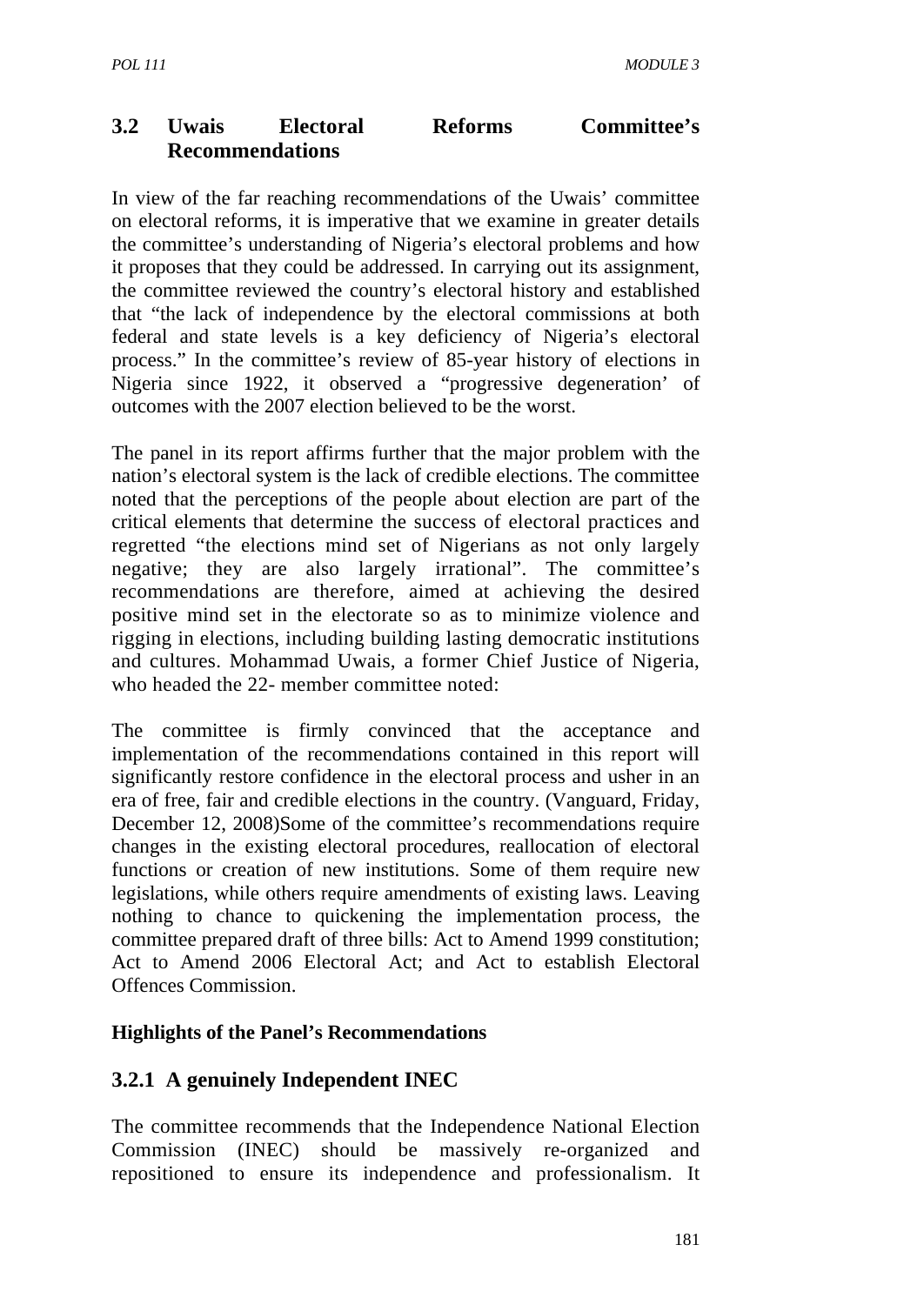therefore recommends that the 1999 constitution be amended to ensure that INEC becomes truly independent, nonpartisan, impartial, professional, transparent and reliable as an institution and in the performance of its constitutional functions. For INEC to be truly independent, it is recommended that Section 84 of the 1999 Constitution be amended by adding subsection (8) to read: "The election expenditure of the independent electoral commissioners offices (addition to salaries and allowances of the chairman and members) shall be first charge on the Consolidated Revenue Fund of the Federation" ( TELL, January 26, 2009).

The committee also recommends that INEC be split into two bodies: a board that formulates broad electoral policy and direction, and a professional/technical election management agency to handle the actual conduct of the elections. The INEC board shall be composed of 13 members as follows: a Chairman and deputy chairman who must not be the same gender; six persons representing the six geo-political zones of the country two of whom must be female; and five nominees representing the civil service organizations, labor organizations, the Nigerian Bar Association, NBA, women organizations and the media. Once appointed, a nominee cannot be recalled by any organization. The chairman and the deputy shall be persons of integrity, nonpartisan, possess vast professional/administrative/academic experience and must not be less than 50 years old. The other 11 members shall also have the same qualifications but must not be less than 40 years of age.

The nomination process, as suggested is to be no less rigorous. For the positions of chairman and the six geo-political zones, the National Justice Council NJC, shall advertise all the positions; receive applications/nominations from the general public and shortlist three persons for each position. These shall be forwarded to the National Council of State to select one and forward to the Senate for confirmation. For the other five members, each professional body shall forward three nominees to the NJC for screening, after which it shall make appropriate recommendations to the National Council of State, which would, after further screening, recommend one each to the Senate for confirmation. The tenure of office of the members shall be five years, subject to renewal for another five years.

#### **3.2.2 Unbundling of INEC**

One of the most radical, though contentious, reforms suggested is the unbundling of INEC. The committee stated that for INEC to function efficiently, some of the functions it presently performs should be assigned to other agencies. Consequently, it recommended the creation of three new agencies. These are: Political Parties Registration Council,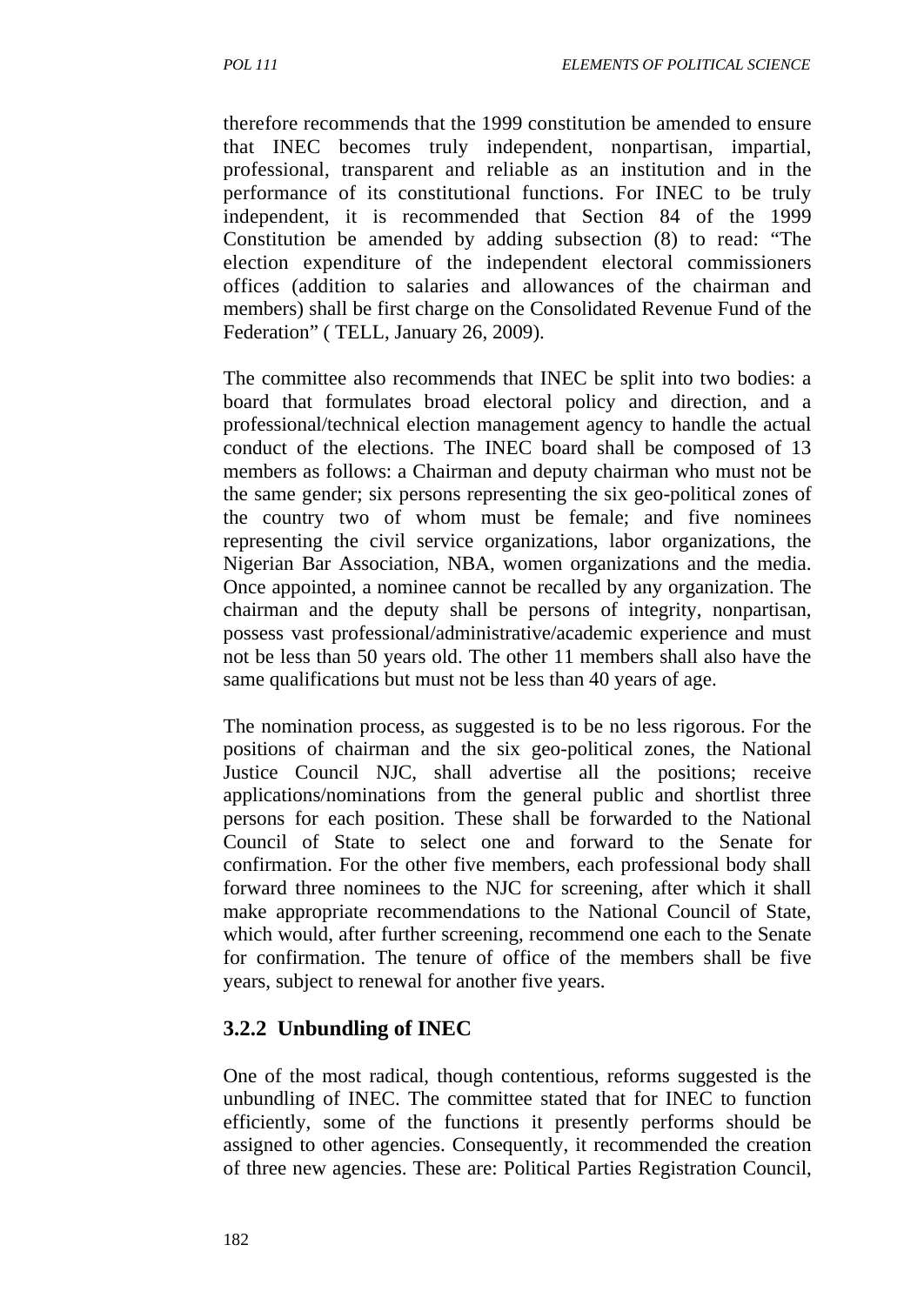PPRC; the Electoral Offences Commission; and the Constituency Delimitation Commissions. The PPRC would, among other things, register political parties in accordance with the 2006 Electoral Act and monitor the organization and operation of the political parties, including their finances. It shall be made up of a chairman and deputy who must be of different gender and six national commissioners representing the six geo-political zones, two of whom must be women. The procedure of appointment and tenure are the same as that of the INEC board and the technical management team. Members can be removed by the President on the recommendation of the NJC (TELL. January 26, 2009).

A new autonomous and constitutionally recognized body called the Electoral Offences Commission has been recommended to be established through a bill of the National Assembly and empowered to perform functions, which include: investigation of all electoral frauds and offences; co-ordination, enforcement and prosecution of offences and the enforcement of the Electoral Act 2006, the constitutions of registered political parties and any other Acts or enactments. It shall be the chief executive officer; a deputy Chairman; six representatives of the six geopolitical zones; the Attorney- General of the federation or his nominee, not below the rank of an assistant Inspector-General; and a Secretary who shall be the head of administration. The Chairman and members shall be non-partisan and appointed by the President subject to the confirmation of the Senate.

The third agency is the Constituency Delimitation Commission. This would be established with institutional representation from INEC, the National Population Commission, the National Boundary Commission, office of the Surveyor-General of the federation, the National Bureau of Statistics and the National Identity Management Commission. A fourth body, Centre for Democratic Studies, CDS, is recommended to be established to undertake broad civic education for legislators, political offices holders, security agencies, politicians, political parties and the general public.

## **3.2.3c Scrapping of State INEC**

The committee recommends that the State Independent Electoral Commissions, SIECs, should be reorganized and structured into INEC to form a single election management body for the country. At the state level, INEC will have 37 directors, one for each of the 36 states and the Federal Capital Territory (FCT), appointed by INEC and to trained and posted to states other than their states of origin. At the local government level, INEC shall employ 774 full-time electoral officers, after public advertisement, and post them outside their local government areas. At least one-third of the numbers shall be women.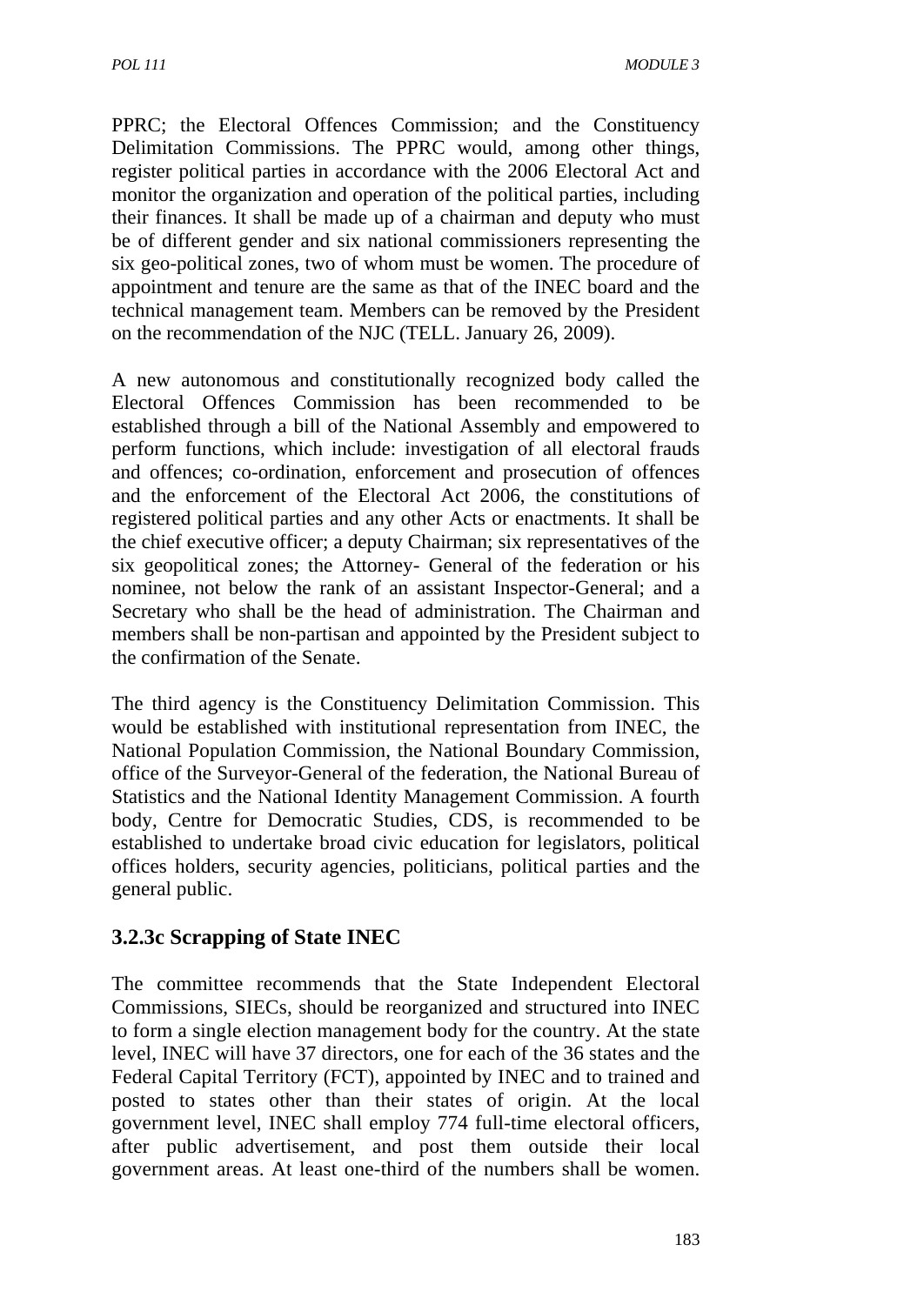Similarly, 8814 full-time career assistant electoral officers should be employed by INEC by the same process and posted within their wards. To give this a legal backing Section 153 of the 1999 Constitution, which lists INEC as a Federal Executive Body would be amended by deleting Sub-Section 1 (f). Consequently, INEC should be deleted anywhere it appears in Sections 153 to 158.

## **3.2.4 Voting Process**

On the voting process and procedure, the committee recommends the gradual introduction of electronic machines in future elections after a period of limited testing and experimentation. In future elections, accreditation and voting are to take place within a defined period. Agents of political parties are to be given copies of results and they have the rights to demand a recount on the spot, should the need arise. All election results duly signed and copies given to the party agents, the Police and the State Security Service should be announced at the polling stations by the presiding officer. INEC is expected "swiftly and publicly" to display detailed results of the elections, including all polling station results and collated information on the number of voters, vote cast, invalid votes and others.

Emphasis is on the transparency of the result process to assure all stakeholders that the election is free, fair and credible. To enhance this, results broken down at polling stations should be provided at each superior level and the result should be more comprehensive in details. For the presidential election, INEC is to publish the results down to the lowest level prior to declare a winner to demonstrate that the results are accurate and within expectation. The committee says that this is very important because without vote analysis, at least at the state level, it would be impossible to determine if all constitutional requirements for the election have been met.

#### **3.2.5 Party Agents**

Unlike the present practice where party agents are accredited on elections day, the committee recommends that the accreditation be done 14 days to the election. However, fears have been expressed about this recommendation that such a long space may make it easier for a switch of the accredited agents, reveal the identities of the non-aligned ones and expose them to danger or business deals to rig the elections (TELL. January 26, 2009)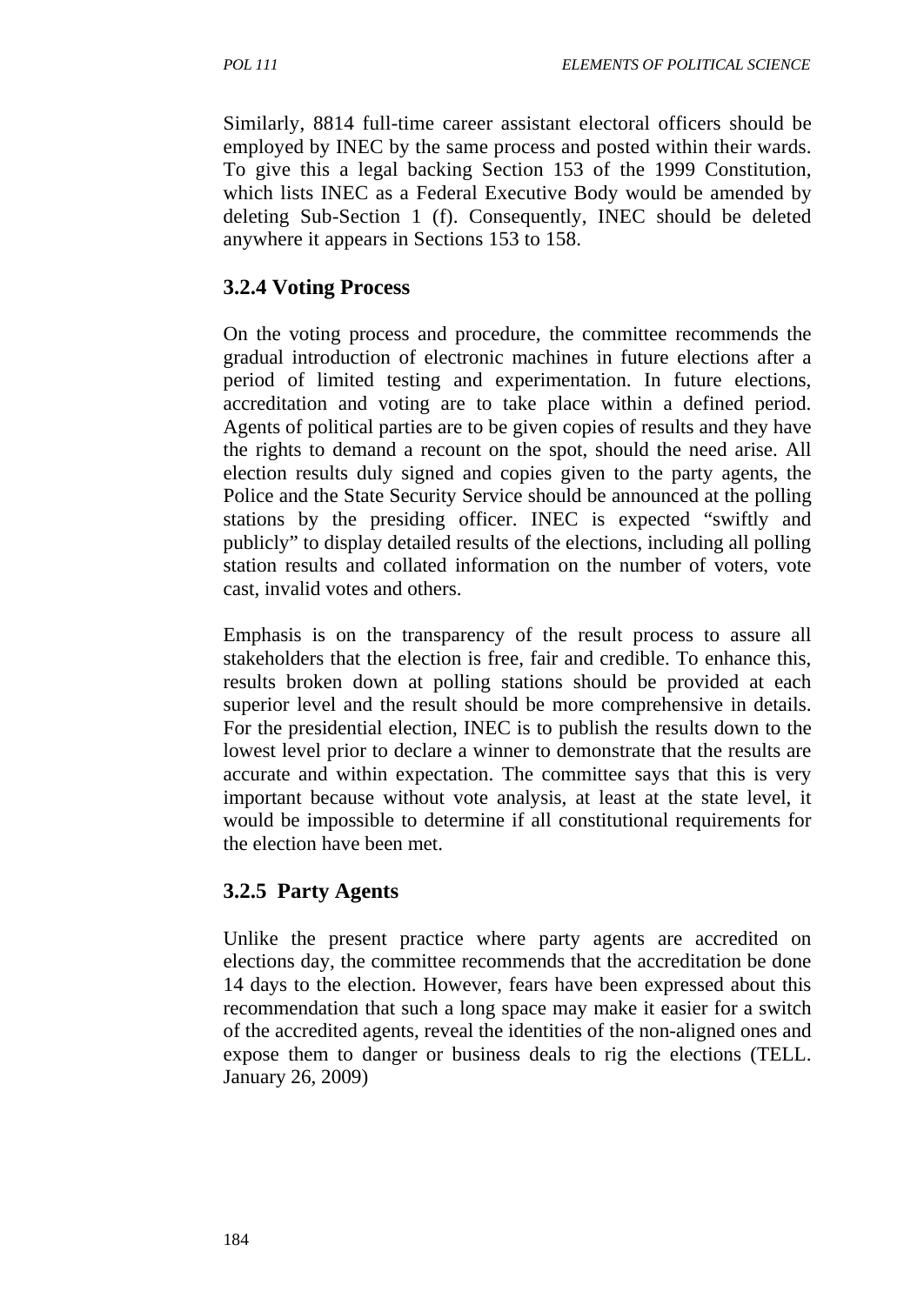## **3.2.6 Independent Candidacy**

A novel introduction is the recommendation for independent candidates. If accepted, some credible persons would be allowed to contest elections, provided they meet two conditions, in addition to the provisions of the 2006 Electoral Law. It shall be a constituency-backed nomination by verifiable signatures of 10 registered voters in each ward of the constituency and on the payment of a financial deposit which is refundable if the candidate scores up to 10 per cent of the valid votes cast in the constituency.

## **3.2.7 Funding of Political Parties**

The committee recommends that the government should continue to fund political parties either directly or through INEC. This will however be based on the performance of parties at any election. Parties are also encouraged to raise funds through other means such as sale of forms to candidates, fund-raising, individual and corporate donations and through commercial activities. However, there are ceilings to how much an individual can donate to a political party as follows; President, N20 million; Governor, N15 million; Senate, N10 million; House of Representatives, N5 million; Chairman of local governments, N3 million and councilor, N500, 000. This is to check the influence of godfathers who buy over candidates through large donations for which they later demand even larger returns.

## **3.2.8 A Mixed-Electoral System**

The committee recommends a mixed electoral system, which is a combination of the majority rule system or first-past-the-post system and modified proportional representation for legislative elections at the federal, state and local government levels, except the Senate. For the House of Representatives, in the existing 360 constituencies would be filled by the first-past-the-post system, while for the Senate the committee recommends a mixed electoral system for the 108 seats. This will be replicated at the state and local government levels.

## **3.2.9 Disposal of Electoral Petitions before Swearing-in**

Another recommendation is the conclusion of election disputes before the swearing in of elected officials. Unlike now when election disputes could last as long as the judges please, a time limit of six months has been set for the resolution of all disputes arising from an election. In this regard, a maximum of four months would be spent at the tribunal stage, while the appeals resulting from the tribunal stage should take a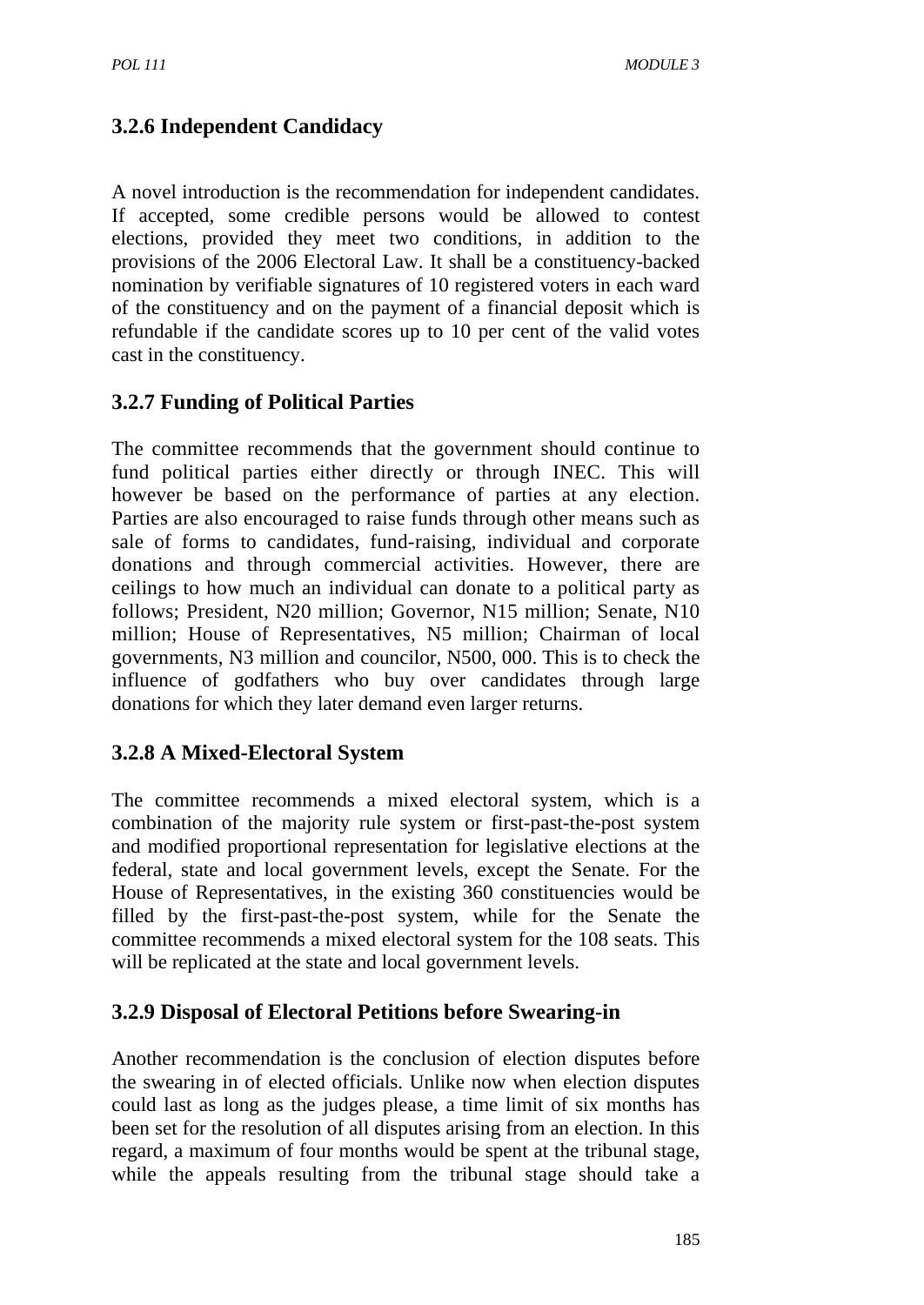maximum of two months. The election will, therefore, be conducted six months ahead of handing over (TELL, January 26, 2009)

#### **3.2.10 Rejection of zero-sum politics**

Furthermore, the committee rejects what it calls the zero-sum approach to politics, more popularly known as winner-takes-all. Henceforth, political parties that win at least 2.5 per cent of the National Assembly seats shall be qualified for cabinet appointments. It is the considered view of the committee that this would reduce tension in the polity and give all stakeholders a voice in the governance of the country. This will also discourage smaller parties and less electorally influential politicians to embrace the attitude of joining 'Any Government In Power' (AGIP).

#### **SELF-ASSESSMENT EXERCISE 2**

Explain the most important recommendations of the Muhammed Uwais' Panel on electoral reforms.

#### **3.3 The Importance of Electoral Reforms**

The importance of an efficient electoral system cannot be overemphasized in any democratic political system. A good electoral system delicately balances the politics of participation with the politics of representation and ultimately contributes to the building of a viable and sustainable political culture. The act of participation in the electoral process in a country not only vests legitimacy on the decision makers, it also makes the voters conscious that they are active and effective participants, though in an indirect sense, in the decision making process of their country. In a country where a good electoral system is in place voting becomes much more than a ritual or a mechanical function but an important instrument of citizen-participation in the selection of their leaders.

After almost five decades of political independence and the fourth attempt at democratic government, Nigeria cannot be described, yet as a stable political system. No country, including the advanced democracies has yet devised a perfect process of electoral administration. But the difference between those countries and most developing states, including Nigeria is that they have subjected their electoral procedure to an uninterrupted practice, and over the years their electoral systems have not only matured but have also endured. It is for this reason that an electoral reform becomes the most significant step towards realizing the goal of free and fair elections and sustainable democracy in the country A closer look at the Uwais Panel's report will reveal that it is a summary of the major problems confronting electoral administration in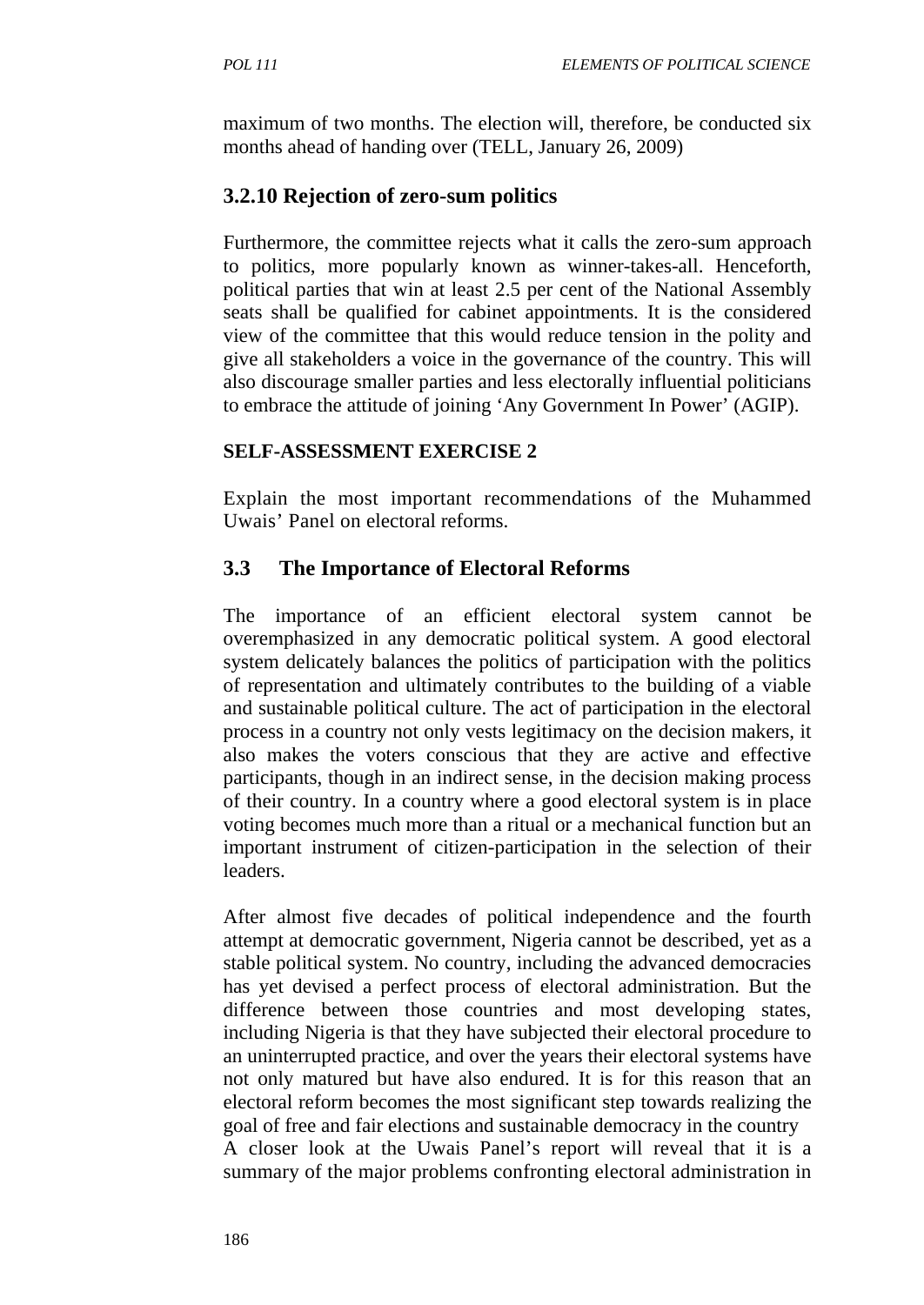Nigeria which, include lack of capacity and shoddy preparation by the electoral commission, inadequate logistics and irregular electoral outcomes that have severally been confirmed by the courts. While most of the election results have been upheld on ground of substantial compliance, this has not removed the odious stigma or lack of credibility or legitimacy on the beneficiaries of such controversial judicial decisions. Using the language of system analyst, these electoral related problems in Nigeria can be broadly categorized as system, process and policy inadequacies, and will continue to haunt the conduct of elections in the country unless they are addressed at their roots. But unfortunately, the attitude of the National Assembly towards electoral reforms in Nigeria conveys the impression that the laws makers are not enthusiastic about the reforms since according to Ume Ezeoke, the All Nigerian People's Party's (ANPP) National Chairman, the present political leadership in the country is loath, and apprehensive of any constitutional review, or electoral reform because as the major beneficiaries of the present unfair system, they are deliberately thwarting any move that may likely endanger their vested interests (Guardian, July 1, 2009:8). The legislators' attitude is a desire for selfpreservation, and to expect them to proceed in the urgent manner that most Nigerians desire is to make them embark on an exercise in selfdestruction or immolation.

The Peoples Democratic Party (PDP), the ruling party in the country, and with a comfortable majority in the two Houses of the National Assembly and its control of more than two thirds of the states in the federation, has been identified as the biggest culprit in the conspiracy to frustrate the implementation of the recommendations of the Uwais Panel's report. One would also expect President Yar'Adua, with his well publicized Seven-point Agenda, if he is willing, to use his clout as the leader of the ruling party, to push his party members, to act swiftly, without further delays in (re)commencing the process of amending the relevant sections of the constitution and the electoral laws. Apart from the Uwais's report, there are many sources where the government can get inputs on the right thing to do.

Only recently, on February, 23, 2010, the former U.S.'s Ambassador to Nigeria, Mr. Walter Carrington delivered a lecture titled "Electoral Reform, Good Governance and Democracy: Lessons for Nigeria" where he stated that "the enormous powers wielded by the Independent National Electoral Commission were responsible for the flawed electoral process in Nigeria since return to democracy in 1999". He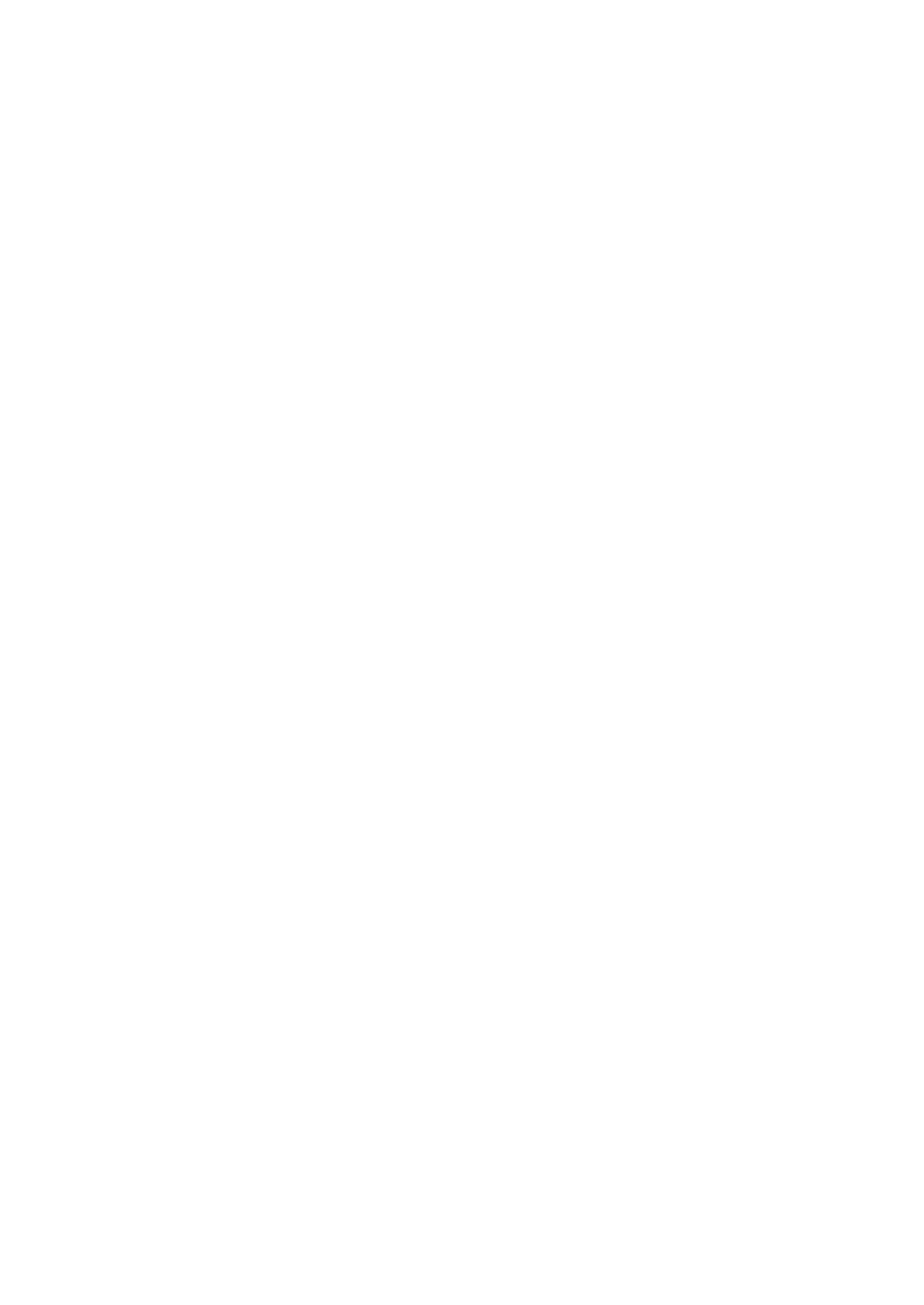suggested that INEC should be a "mostly administrative body" to stem the controversy over elections in Nigeria (The Guardian, February, 24, 2010). With all these interventions, the federal government cannot claim not to have sufficient push that will make it take the much-needed urgent step to carry out the reform of the electoral system in the country. Any further delay, about a year before the next General Elections in 2011, may cast doubts on the prospects of conducting free and fair elections in the country in future.

#### **SELF-ASSESSMENT EXERCISE 3**

Give reasons for the delay by the National assembly in considering the report of the Uwais' panel on electoral reforms.

## **4.0 SUMMARY**

We have established a case for electoral reforms in Nigeria where we examined the problems that have confronted elections in Nigeria in this unit and the previous one. We highlighted the major recommendations of the Muhammed Uwais' panel on electoral reforms and stressed why it is important for the present administration to address the issues raised in the report with dispatch. This, in our view, is the only way the government can convince Nigerians that it has the intention to conduct credible elections in the country in 2011 and afterwards.

## **5.0 CONCLUSION**

A more transparent electoral process in Nigeria is the only step that can enhance the credibility of the electoral system and the legitimacy of government in Nigeria. A country where the electoral process is riddled with disputes and rancor will not only defeat the goal of achieving a sustainable democracy in Nigeria, it will also do a great deal of havoc to the country's image among the comity of nations. Rather than the current preoccupation with rebranding campaigns, or symbolic appearances as an observer nation at G8 meetings, a more determined effort to undertake the much-desired electoral reforms will do more to make Nigeria earn the respect of civilized nations of the world.

#### **6.0 TUTOR-MARKED ASSIGNMENTS**

- 1. Discuss the significance of electoral reforms in Nigeria before the next General Elections.
- 2. Evaluate the role of the National Assembly and the Presidency in the task of enacting a new electoral law for Nigeria.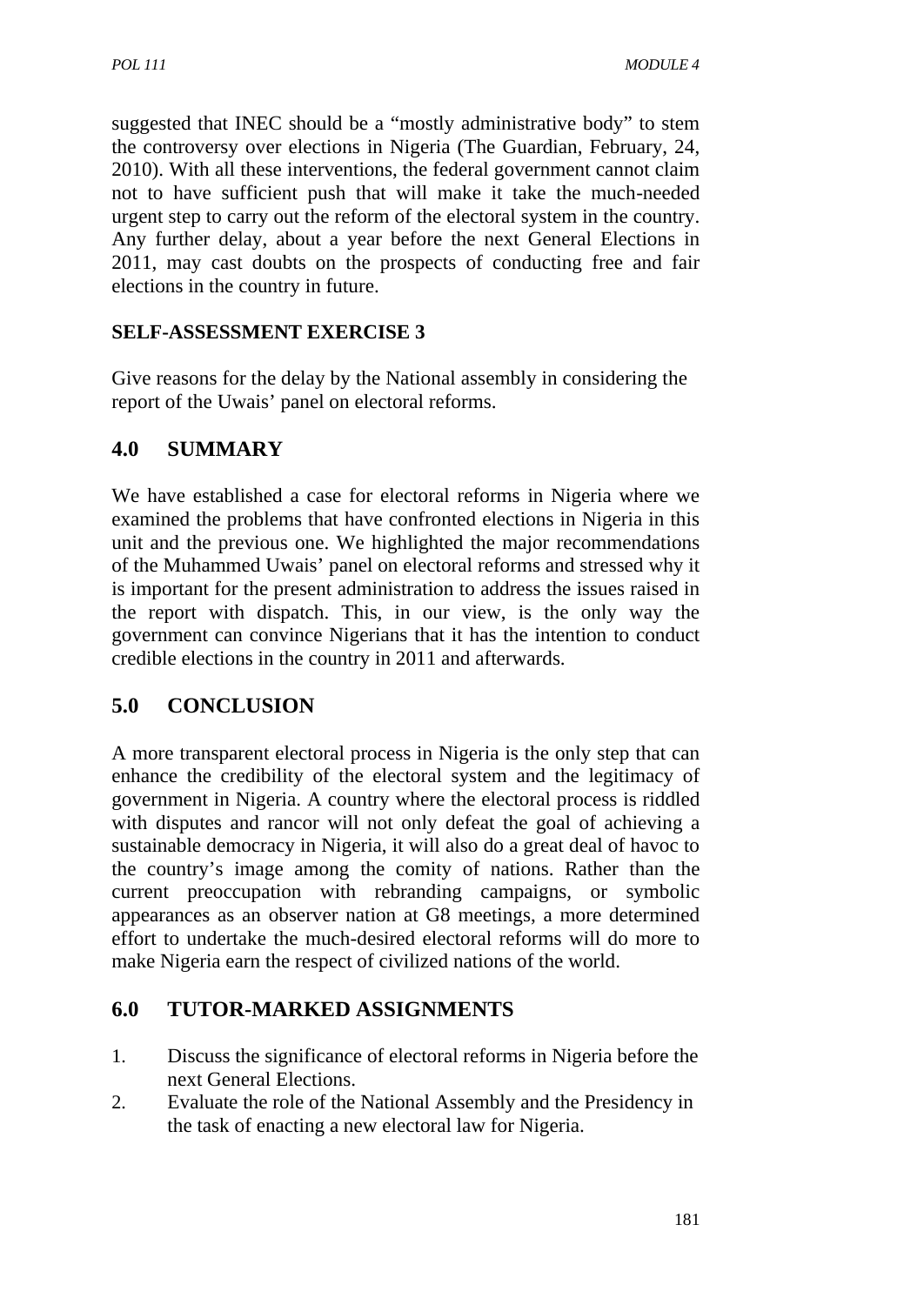3. Assess the role of the Civil Society groups and the Media in the current drive to bring about the reform of the electoral laws in Nigeria.

#### **7.0 REFERENCES/FURTHER READINGS**

- Ball, R.A. (1979) *Modern Politics and Government*, Macmillan Publishers, England.
- Gboyega, A. (1977) Corruption and Democracy in Nigeria's Political Stability, The Herald, December 15, 1997
- Kriele M. (1979) "Electoral Laws and Proceeding under a Federal Constitution" in *Readings on Federalism,* (ed) by B. Akinyemi etal, University Press, Ibadan.
- Laski H. (1982) *Grammar of Politics,* George Allen and Unwin, Publisher Ltd., London.
- Nurudeen, S. L. (2009) "An Evaluation of Yar'Adua' Rule of Law in Nigeria", in *Yar'Adua's Seven-Point Agenda-An Assessment,* ed. by Bello Imam B. and Abubakar R. D., Al-Hikmah University Ilorin, Nigeria
- Ojo, E.O. (2003) "The Military and Democratic Transition in Nigeria" Unpublished work, University of Ilorin.
- Sklar R. (1963) *Nigerian Political Parties Power in an Emergent African Nation*. Nok Publishers International, New York.
- The Encyclopedia Britannica, (1980) Electoral Processes.

TELL. January 26, 2009

Vanguard, Friday, December 12, 2008.

Guardian July 1, 2009: page 8

The Guardian, July 72009

The Guardian, February, 24, 2010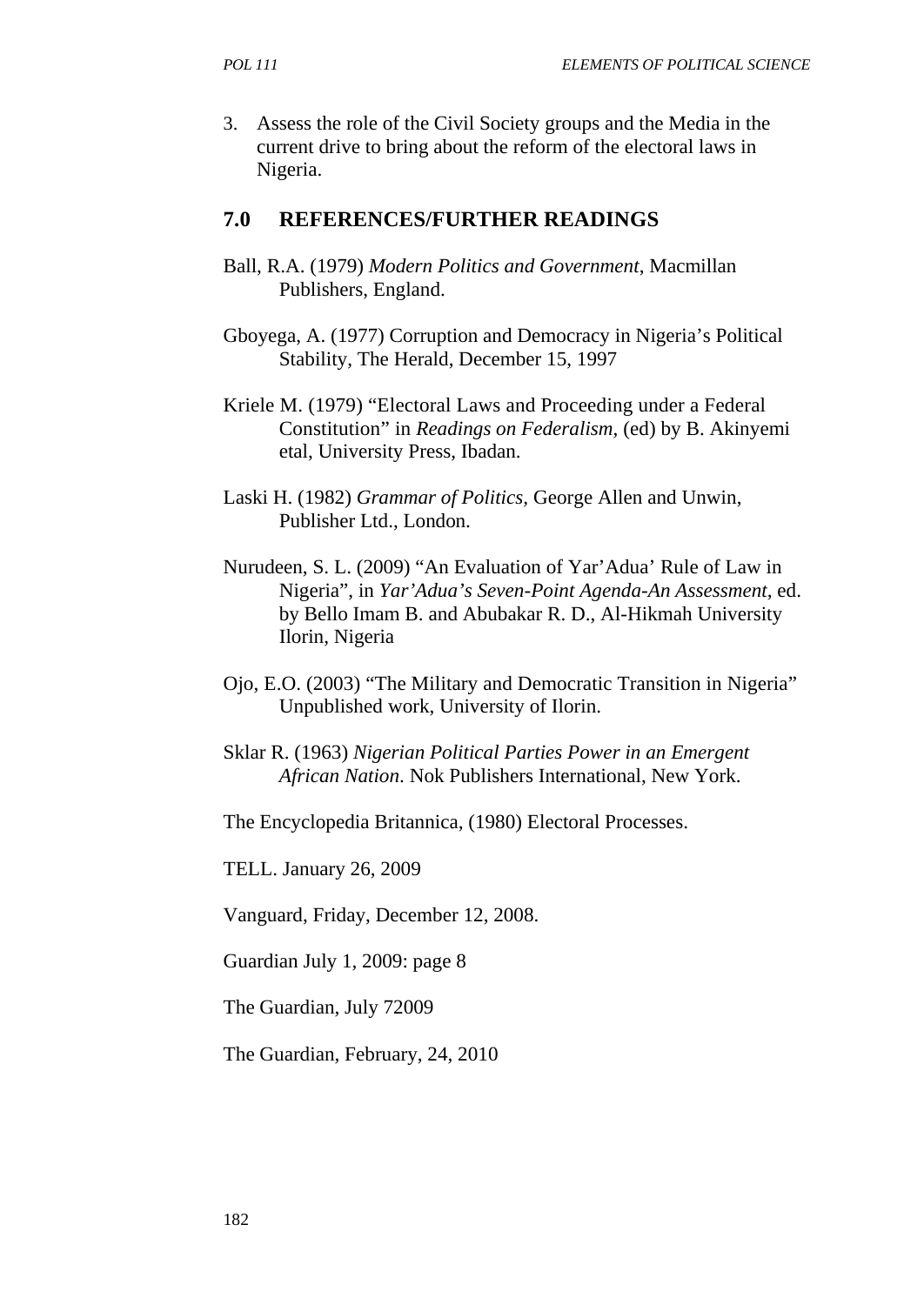## **MODULE 4 THEORIES OF POLITICAL AND SOCIAL CHANGE**

- Unit 1 Spectrum of Political Attitudes
- Unit 2 Major Political Ideologies
- Unit 3 Revolution and Social Change

# **UNIT 1 SPECTRUM OF POLITICAL ATTITUDES**

- 1.0 Introduction
- 2.0 Objectives
- 3.0 Main Contents
	- 3.1 Political Change and Citizen's Attitudes
	- 3.2 Major points on the Political Spectrum
	- 3.3 Analysis of Attitudes towards certain Political Concepts
- 4.0 Summary
- 5.0 Conclusion
- 6.0 Tutor-Marked Assignments
- 7.0 References/Further Reading

## **1.0 INTRODUCTION**

In this unit, we will discuss the spectrum of political attitude, and identify the reaction of occupant of each point on the spectrum to political change. We will identify the actors from the extreme left through the middle and towards the extreme right on the spectrum. We will also examine the extent to which each of them, for example, the radical or moderate prefer change and the factors that condition their attitude or reaction to political change.

## **2.0 OBJECTIVES**

At the end of this unit, you should be able to:

- Explain what is known as the spectrum of political attitude.
- Describe each of the point on a political spectrum, like the Radical on the extreme left and the Conservative on the right.
- Estimate the factors that determine how each of them seek or react to change, as well the criteria to measure change like its direction or depth.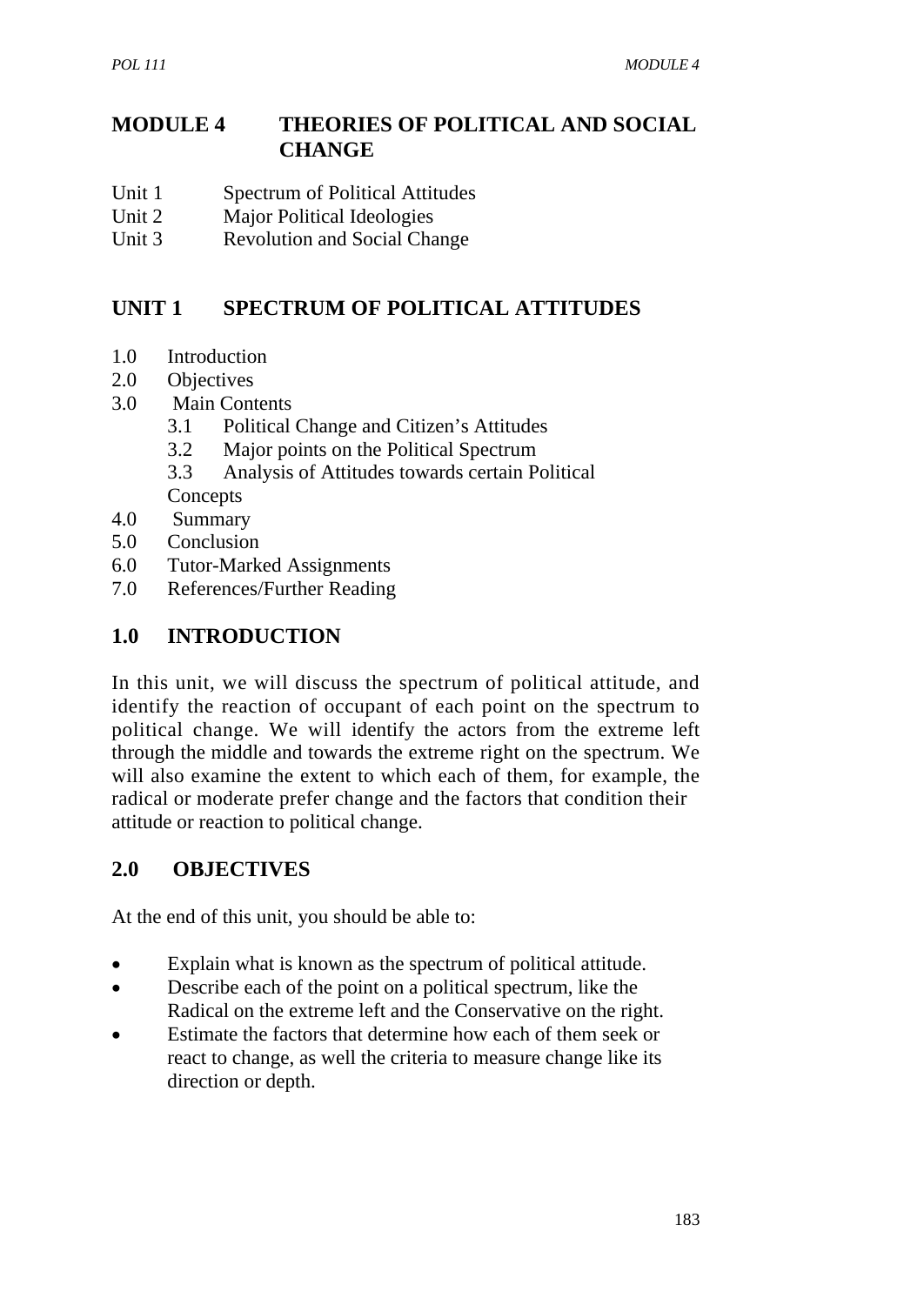#### **3.0 MAIN CONTENT**

#### **3.1 Political Change and Citizen's Attitudes**

Any coherent explanation of political change is not complete without knowing the direction and the values inherent in change. The conventional approach is to arrange the terms, radical, liberal, moderate, conservative and reactionary along a continuum in order to gain a perspective or understanding of each of them. Citizens who occupy each point on the political spectrum have an attitude about whether a change is necessary or not in the existing state of affairs (the status quo), and if not, why, and if yes, how? It is their attitude to political change that will determine the policies they will support or oppose, as well as the course of action they will opt for. Political change is not only a complex subject but is also fundamental to any society. Four things are relevant to the understanding of political change.

The first is the direction, which the proposed change, will carry society. When progress is demanded, it could be a change that will endorse the policy, which has been existing or that which has not existed before. Is it progressive or retrogressive? Will it carry society forward or backward? The second is to determine the depth of a proposed change. Would the desired change amount to a major or minor adjustment in society? Would it modify or replace an institution that is fundamental to the society, as it now exist? The third aspect is the speed at which people want change. Here the more dissatisfied the people are with the status quo, the more impatient they are likely to be and therefore, the more rapidly they want to change. The last factor is the method by which it occurs. Is it peacefully or violently, legally or extra legally? Political change can be achieved illegally as it was attained in Russia in 1917 or China in 1949.

The movement along a political spectrum should be devoid of emotional or moral values. New changes may be positive or negative. Let us now consider these four items or criteria and their relation to attitude to political change as represented at different points on the political spectrum.

#### **SELF-ASSESSMENT EXERCISE 1**

Identify four criteria that can influence, and can be used to analyze the concept of political change.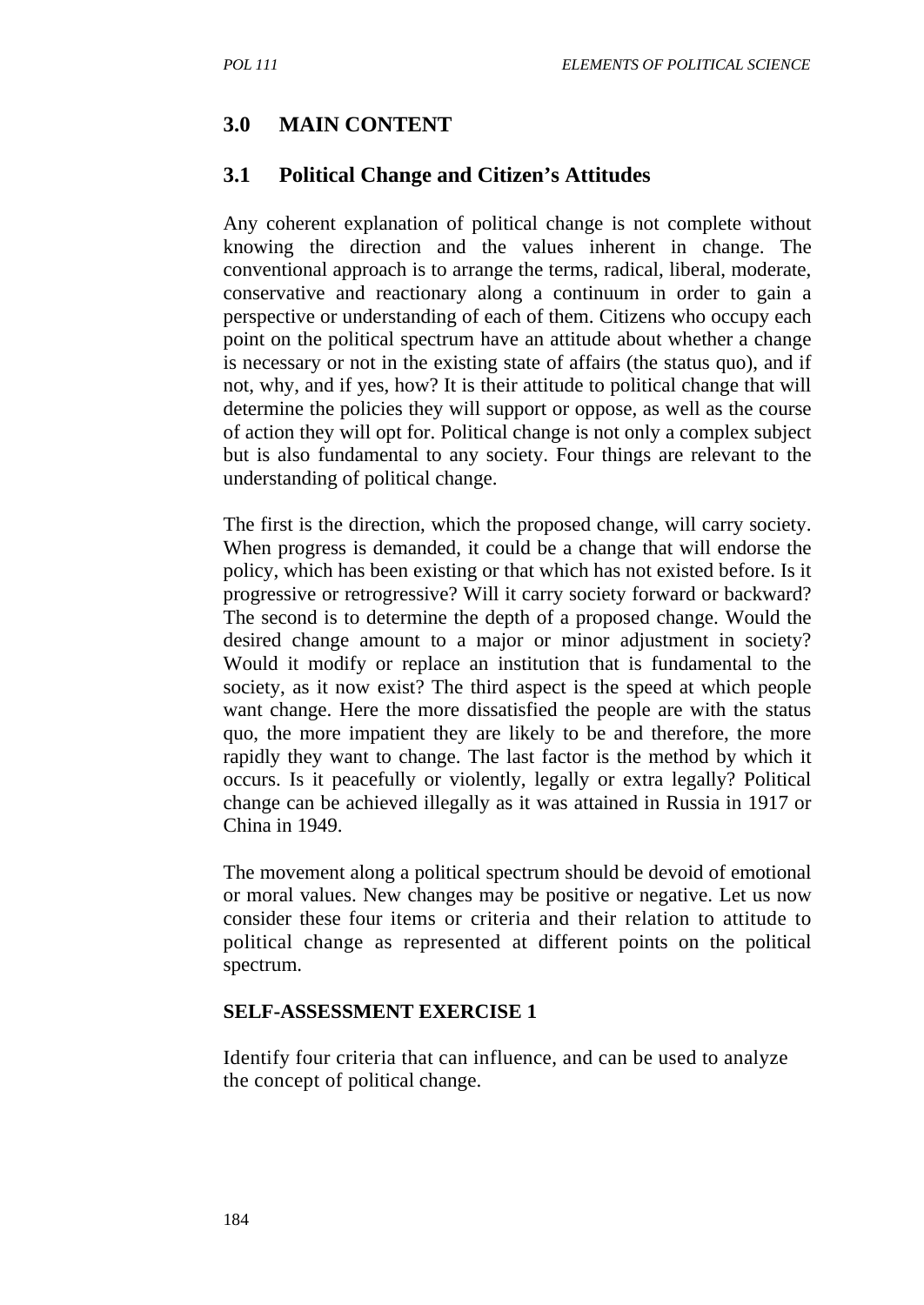# **3.2 Major points on the Political Spectrum**

# **3.2.1 Radical**

A radical is on the extreme left of the spectrum of political attitude, and can be therefore impatient with less than extreme proposals for changing it. Hence, all radicals favor an immediate and fundamental change in the society. In other words, all radicals favor revolutionary change. Although all radicals want immediate change at society's foundation, but a few of them (pacifists) completely reject violence as a means to achieve justice. Excellent examples of pacifists include Mahatma Gandhi (2008), the famed father of Indian independence, who successfully employed non-violent approach during Indian struggle for freedom from British colonial rule. Another is Mr. Martin Luther King Jnr., the late civil right leader in American who followed Gandhi's footsteps and was famous for his "I have a dream" speech. Ironically, both of them died violently in the hands of radical assassins, who preferred the extreme method than dialogue.

## **3.2.2 Liberal**

Liberals are close to the status quo point on the continuum, a factor that makes them to be significantly less dissatisfied with existing state of affairs than the radicals. Indeed, the liberals support the basic features of society; but are quick to recognize weakness in the society and therefore are anxious to reform the system. One of the most fundamental differences between a radical and liberal is the attitude of each toward the law. Radicals are opposed to the political system that governs them, so they often see the law as one way in which those who dominate society maintain their control. Liberals, on the other hand, generally respects the concept of law.

Although, they may want to change certain specifics of it, they usually will not violate it instead, they try to change the law through legal procedures. John Locke and Jeremy Bentham fall under this category.

## **3.2.3 Moderate**

Moderates are fundamentally satisfied with the society, although they agree that there is room for improvement and recognize several specific areas in need of modifications. However, they insist that changes in the system should be made gradually and that no change should be so extreme as to disrupt the society. Unlike the other positions on the political spectrum, there is no philosophical foundation for the moderates' category. The Aristotle's advice about seeking the "Golden mean" is often cited as justification by the moderates for their attitude.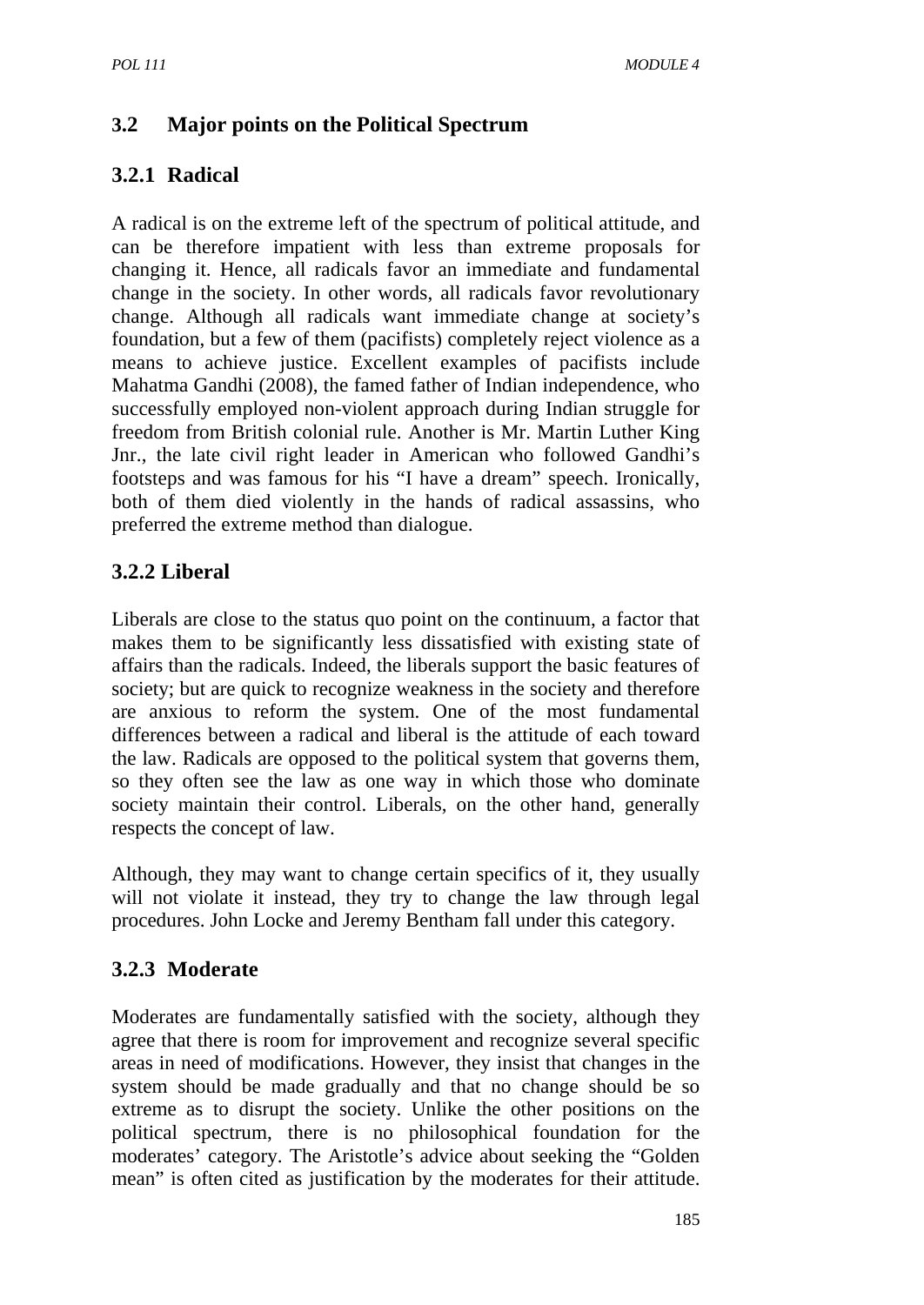Being moderate or taking a mild position about issues such as legalizing abortion or death penalty, it is difficult to take a moderate position. An example of a moderate position in Nigeria is the idea of "a little to the left and a little to the right" which military President, Ibrahim Babangida promoted as the manifestoes of the Social Democratic Party (SDP) and the National Republican Convention (NRC), when the two parties were registered by the National Electoral Commission (NEC) for participation in the politics of the aborted Third Republic in the country.

## **3.2.4 Conservative**

Conservatives are the most supportive of the status quo, and therefore are reluctant to see it changed. Conservatives support the status quo not so much, because they like it but because they believe that it is the best that can be achieved now. Lacking confidence in society's ability to achieve improvements through bold policy initiatives, most conservatives support only very slow and superficial alterations of the system. The most cautious of them often resist and are even afraid of seemingly minor change. Then tend to see an intrinsic value in existing institutions, and are unwilling to tamper with them, claiming that to do so might seriously damage that which tradition has perfected.

As Edmund Burke, a leading Conservative argues: the well-governed society is one in which people knows their place. As he put it: "The rich, the able and the wellborn govern, while the people of lower social rank recognize their betters and willingly submit to their rule." Burke also believes no single generation has the ability to create abrupt changes that will improve society. In his views, by tinkering with institutions that have endured over the years' they will only succeed in destroying them. He also perceived civilization as a fragile thing, which may ruin society, if not protected from human folly (Baradat, 2000).

## **3.2.5 Reactionary**

Of all the political attitudes, only the reactionaries propose retrogressive changes; that is a policy that would return society to a previous condition or even a former value system. For example, when the Shah of Iran was overthrown in 1979 the new government headed by Ayatollah Khomeini returned the country to the pre-Shah era. By definition, reactionaries reject notion of social progress as defined by people to their left, look backwards with pleasant nostalgia to the past, and previously held norms or values, which kept such society going.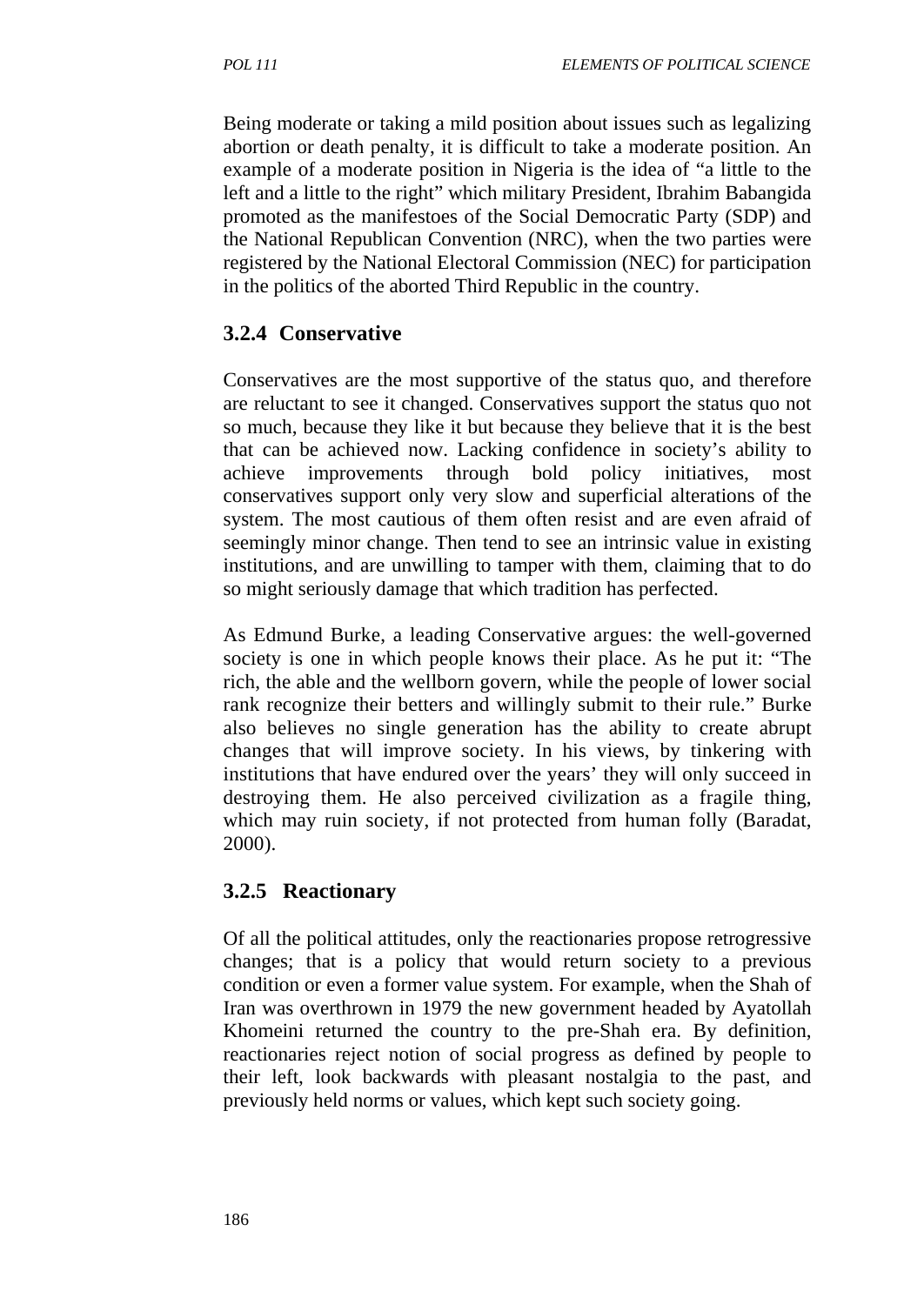#### **SELF-ASSESSMENT EXERCISE 2**

Compare the attitudes of a Radical and Conservative to the concept of political change.

## **3.3 Analysis of attitude towards certain political concepts**

Each of the individuals we have identified above respond differently to some specific issues of concern to human societies. These include, among others, issues like human rights and equality.

## **3.3.1 Human and Economic Rights**

The left is inclined towards personal liberty especially as conceived in human rights. In other words, those whose political act may be regarded as leftist placed emphasis on the extension of human rightists. Rightist minded political attitudes put emphasis on economic or property rights. Indeed, right-wings political attitudes consider property right as an inalienable right. Political rights, they believe can be used to equalize property ownership; so claimed the rightist.

## **3.3.2 Rationalism**

Right-wing political attitudes tend toward irrationalism. For example, conservative believed in the known, tried and tested methods and institutions of society. They do not usually accept that human being can make improvement upon existing conditions. The left, on the other hand, believes in human rationality and contends that Marxism is after all anchored on the scientific method, including the recognition of the capacity of man to change his conditions for the better. Since the leftist minded political attitudes rely on the application of human reasoning and intellects, we can say it is more consistent for man's quest for progress.

## **3.3.3 Nationalism**

Rightist believed in Nationalism and metaphysical thinking. Leftist believed in internationalism, insisting that national frontiers are artificial and meant to promote exploitation in the name of national sovereignty, and non-interference in domestic affairs. The boundary leftists recognize is human and not geographical.

# **3.3.4 Equality**

The left is equalitarian minded whilst the right is elitist. Leftist emphasize the basic equality of humanity. The left wing politician will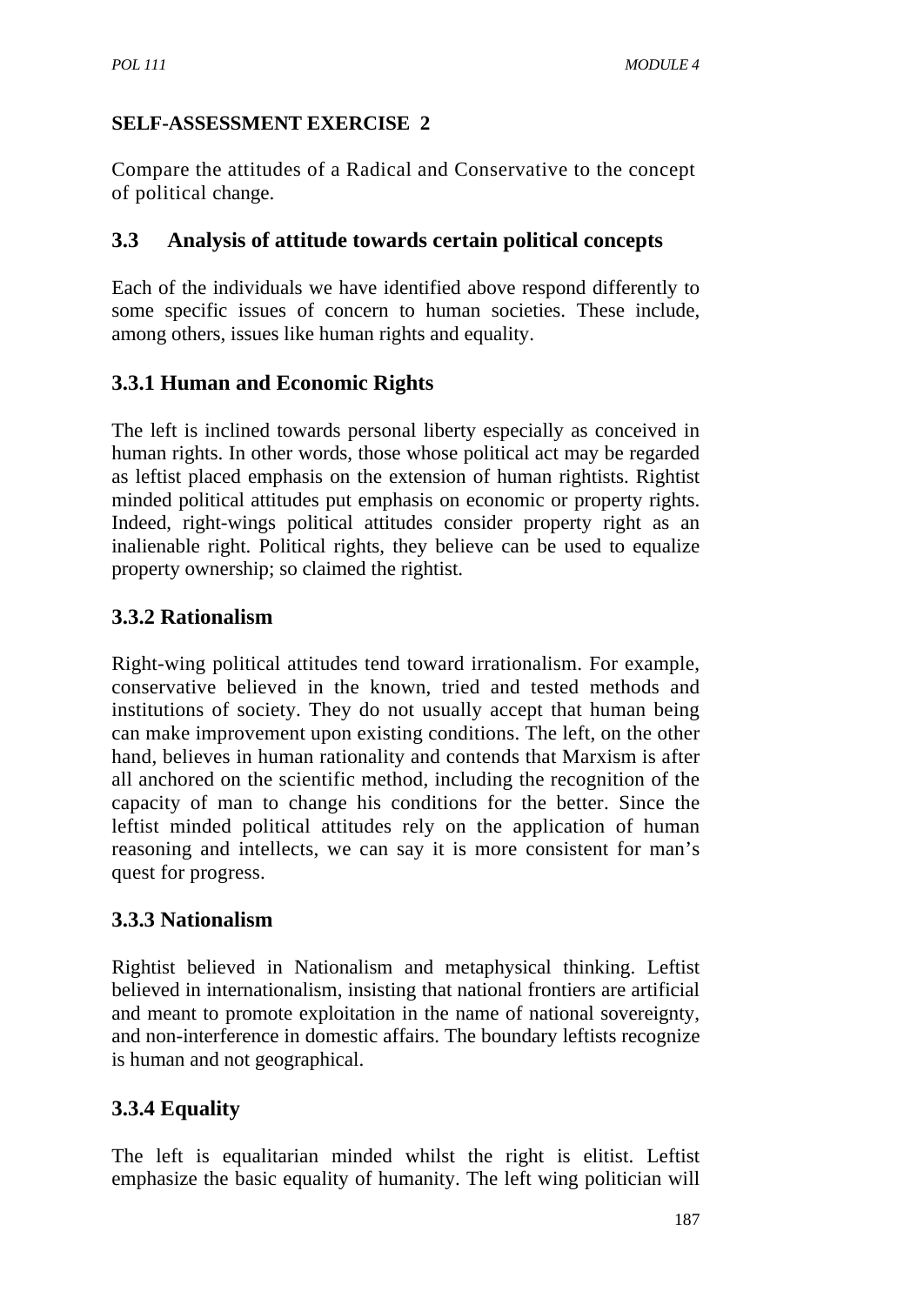argue that conditions for decent and equal living should be for everybody. The rightist will argue that society is stratified and that human beings are unevenly endowed. This thinking epitomizes elitism. The rightist will say that some people are innately superior to the other while the leftists will say that men have equal talent or latent ability, what those talents are they do not know unless they are developed. They argued further that when all talents have been developed, each must be given equal opportunities to contribute to social development. According to the leftist, if individual's talent is not developed, it is not the individual that suffers from it but the society as a whole.

Many people suspect that economic pressures are the primary motivating factors that determine the particular political position a citizen takes. Other factors include age, which makes the youth to be more liberal than the aged, educational status, psychological disposition, sex etc. Elderly people, unlike the youths have very limited time to live which make them to bother less about change, the impact of which they may not live long to enjoy. However, the youths are rightly described as the leaders of tomorrow and for that reason they usually view issue of change as that which their future. This makes the age structure of a country's population an important factor in political change making the youths the fuel and raw materials for change and the old people the major force that resist age.

Similarly, educational status is another factor that can make a citizen to either support or oppose political change. Those who are educated are able to properly evaluate the content of the proposed change, gauge the possible impact of method that is being planned to effect the change and the impact of such change on the fabric of society. In most societies, since the bulk of the property class is educated their attitude to change will certainly be influenced by the desire to preserve such interests. The uneducated do not possess the advantage of thoroughly weighing the merits and demerits of change, a factor that makes the probability that they plunge the society into change higher. In the same manner, the male are more prone to seek change than the female. The factors of physiology and maternity have combined to make women both physically and emotionally less prepared for the struggle that normally precede and accompany change, while men, on the other hand, are better endowed with those qualities of vigor and sacrifice which political change require.

#### **SELF-ASSESSMENT EXERCISE 3**

Discuss the role of Education and Age in making political change possible.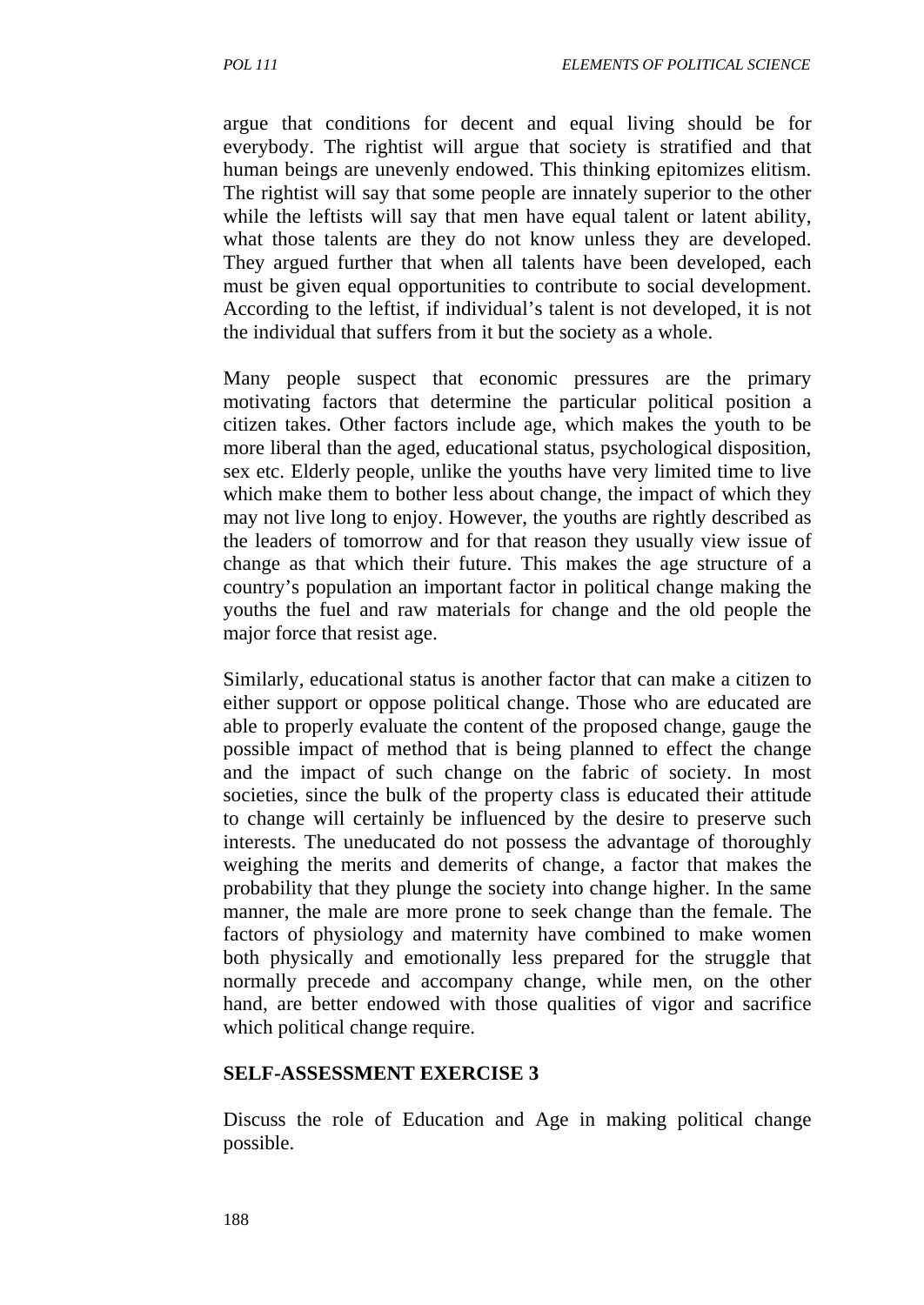## **4.0 SUMMARY**

In summary, our discussion in this unit centered on the major points on the political spectrum and their different attitude to change. For instance, while conservatives are averse to change, they support property rights, or private property. Liberals admit of non-harmful change and support human rights. Also while the radicals favor egalitarianism, the conservatives are opposed to change and are inclined to elitism. Conservatives are usually capitalist biased since the system tends.

## **5.0 CONCLUSION**

Human beings by nature are afraid of change for the principal reason that they do not, or cannot know what the change portends for them. But experience has shown that what is permanent in life is change. Without the vision and commitment of those who believed in change, the world, probably, would not have witnessed the groundbreaking Industrial Revolution. We must recognize that most people for reasons of love of peace and stability prefer peaceful method of bringing about change. Yet, there are a few who out of dissatisfaction with the status quo are ready to stick their neck to effect change with whatever method that is available, or they can invent.

## **6.0 TUTOR-MARKED ASSIGNMENTS**

- 1. Analyse the importance of studying the spectrum of political attitude.
- 2. Give reasons why personalities such as Mahatma Gandhi and Martin Luther King Jnr. are regarded as radicals with a difference.
- 3. Explain the reasons why the Conservatives are often opposed to political change of any form.

# **7.0 REFERENCES/FURTHER READING**

- Baradat, L. P. (2000) *Political Ideologies: Their Origins and Impact*, Stratford Publishing Services
- Gandhi, M. K, (2008) *An Autobiography- The Story of my experiment with truth,* Navajivan Publishing House, Ahmedabad
- Lipset, S.M.(1963) The Political Man-The Social Basis of Policies, Anchor Books,New York
- Smith, B.C. (2003) *Understanding Third World Politics,* Palgrave Macmillan,New York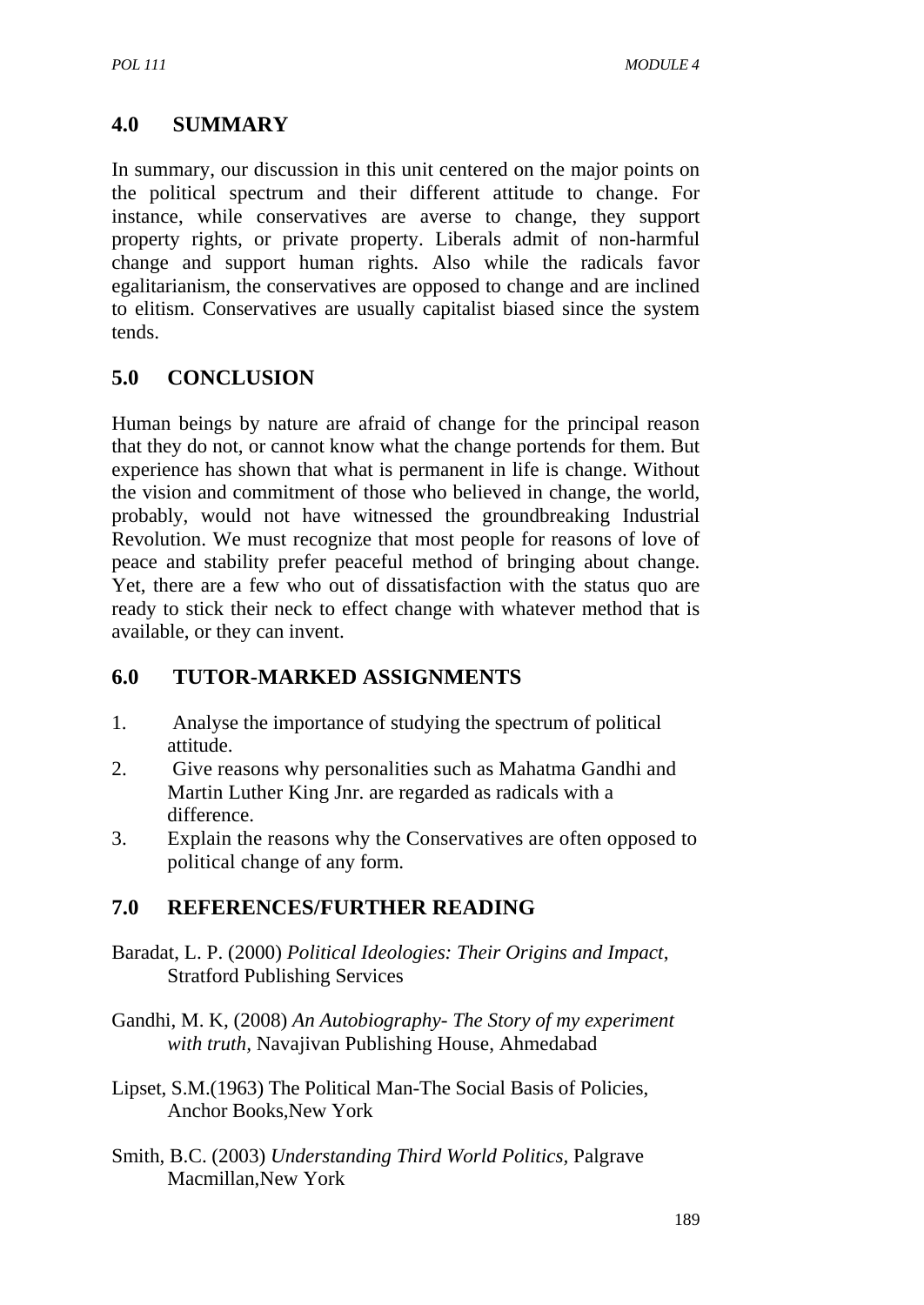## **UNIT 2 MAJOR POLITICAL IDEOLOGIES**

- 1.0 Introduction
- 2.0 Objectives
- 3.0 Main Contents
	- 3.1 Definition of ideologies
	- 3.2 Capitalism
	- 3.3 Socialism
	- 3.4 Communism
	- 3.5 An Appraisal of Ideologies
- 4.0 Summary
- 5.0 Conclusion
- 6.0 Tutor-Marked Assignment
- 7.0 References/Further Reading

#### **1.0 INTRODUCTION**

Ideologies are controversial, yet potent forces in academic discourse and the real world of politics. This Unit attempts a discussion of the major political ideologies that have dominated the world arena, especially after Adam Smith championed the course of capitalism in his classic, *The Wealth of Nations.* The unit continues with Karl Marx's treatment of evils of capitalism in *Das Capital* and how he along with Fredrick's Engels in the *Manifesto of the Communist Party* made a prediction of the proletarian revolution that will lead to the institution of a classless society. The Unit however goes beyond the doctrinaire or the polemics of the debates, but also employed recent and contemporary historical events/facts to either validate or rebut some of these, essentially, theoretical claims and postulations.

#### **2.0 OBJECTIVES**

At the end of this unit, you should be able to:

- define the concept of ideologies and the role they play in forming political attitudes
- explain the meaning and features of the major world ideologies such as capitalism, socialism and communism
- appraise these ideologies in such a way as to be able to recommend the most suitable or appropriate for your country.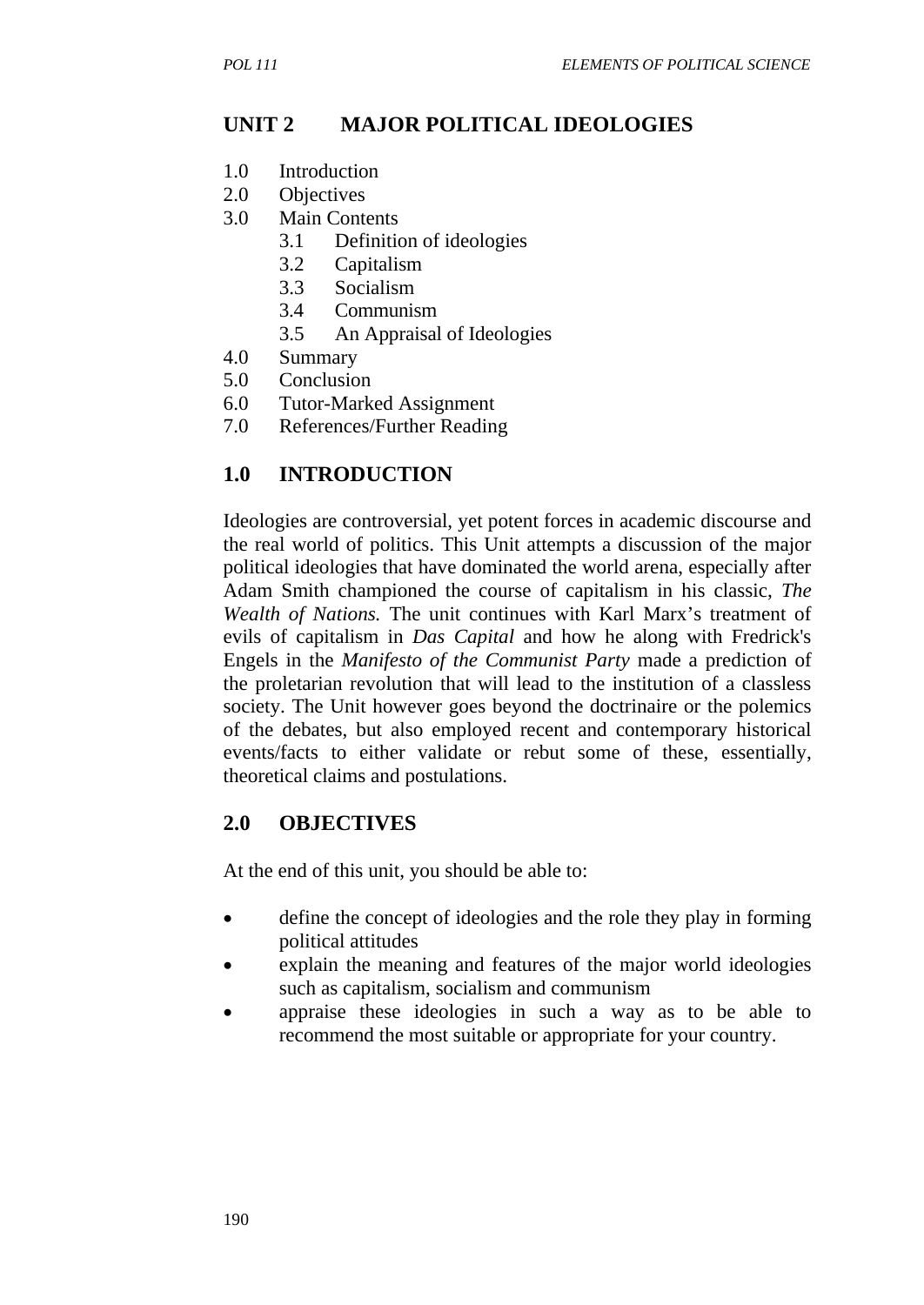## **3.0 MAIN CONTENT**

#### **3.1 Meaning and Definition of an Ideology**

Ideologies were made necessary due to the challenges of the Age of Enlightenment when people believed they could improve their conditions by taking positive action instead of passively accepting life as it came. Prior to the modern era, people were discouraged from seeking solutions to their problems. Politics had not yet become democratized. Ordinary people were not allowed to participate in the political system. Politics was reserved for the kings heading a small ruling class. But this view changed with the democratization of politics, and the social and economic upheavals that accompanied the Industrial Revolution (Baradat 2000).

Political scientists do not agree on the exact definition of the term ideology. Frederick Watkins suggests that ideology comes almost entirely from the political extremes. Ideologies, he argues are always opposed to the status quo. They propose an abrupt change in the existing order; thus, they are usually militant, revolutionary and violent. In his view, most ideologies are stated in simplistic terms, utopian in their objective and usually display great faith in the potentiality of man for finding success and happiness. For example, the American Declaration of Independence, a political statement authored by Thomas Jefferson, and the Communist Manifesto, an economic doctrine, written by Karl Marx and Engels fall within this definition.

David Ingersoll suggests that each ideology includes assessments of the status quo and a view of the future.

Karl Marx argues that ideology is nothing more than a fabrication used by ruling class to justify their rule over the masses. Therefore, the dominant political ideas, or ideology of any society would always reflect the interests of the ruling classes, which according to him, were based on incorrect interpretation of the nature of politics. L.T Sarget argues, that ideologies are based on the value systems of various societies, and provides the believer with the picture of the world both as it is and as it should be.

Although these definitions differ in their emphasis, they all have enough in common to allow for broader understanding of the meaning of ideology. Ideology is primarily a political term, though it can be applied to other contexts. Second, ideology consists of a view of the present and a vision of the future. The preferred future is presented as a materialistic improvement over the present. This desirable future is often attainable, according to the ideology, within a single lifetime. As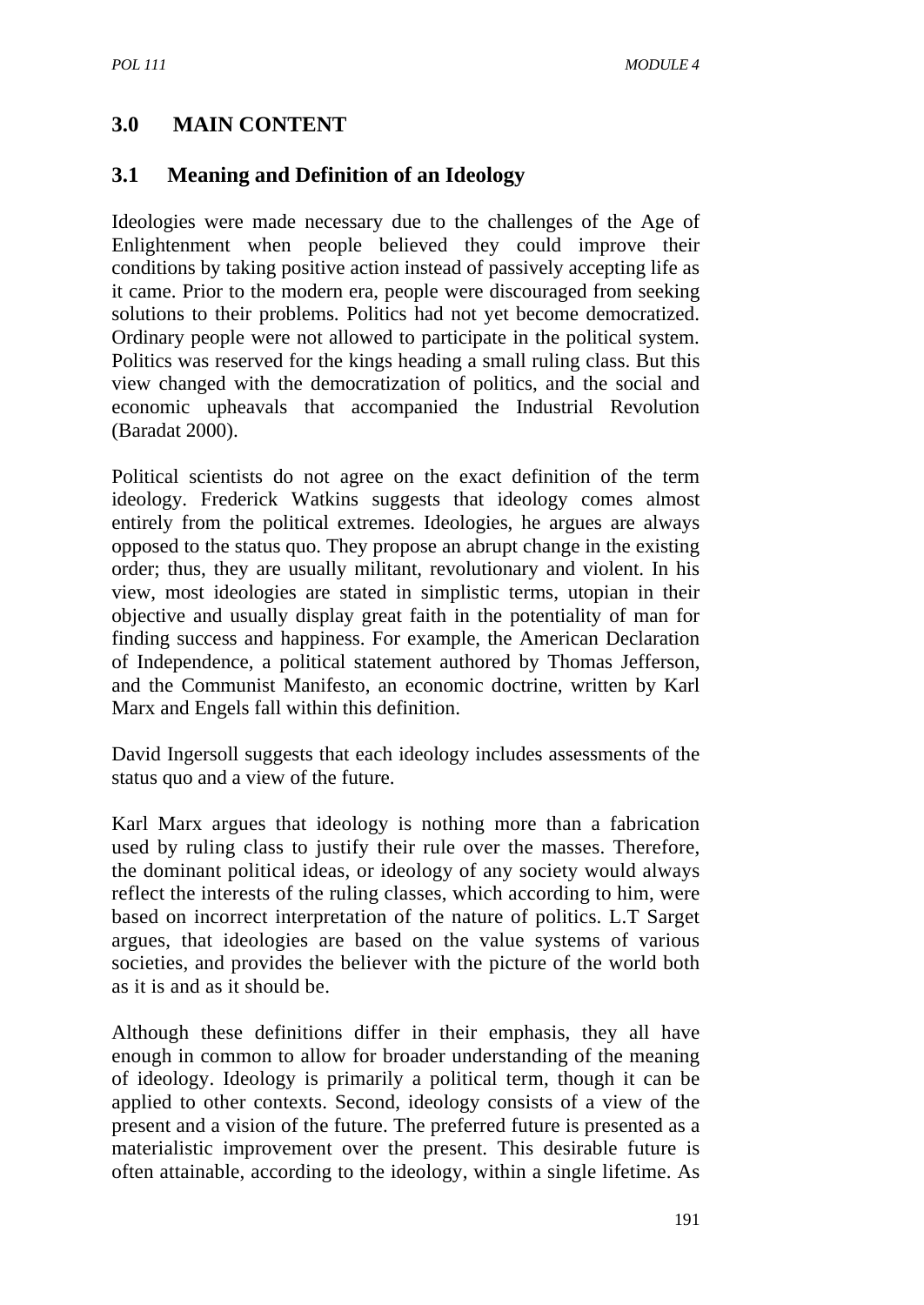a result, one of the outstanding features of an ideology is its offer of hope. Third, ideology is action oriented. It not only describes reality and offers a better future, but most important, it gives specific directions, about steps that must be taken to achieve this goal. Fourth, ideology is directed at the masses (Baradat; 2000).

For example, Karl Marx, Benito Mussolini, Vladimir Lenin, Mao Zedong and Adolf Hitler directed their ideologies to the masses in their countries. In order to appeal to the masses, ideologies are usually couched in motivational forms. In a simple language, ideologies are the set of ideas from which the individual perceives himself; a set of ideas that lay down rules of correct behavior and provides a justification for the behaviour of the citizens; the purpose and ideals of society, the direction in which the nation is going and the norms and values to be upheld in changing circumstances within the life of the nations would be embraced in the national ideology. Having defined ideology from the eyes of different scholars, it is important we discuss some of the world influential ideologies.

#### **SELF-ASSESSMENT EXERCISE 1**

Explain the relevance of an ideology to a political system.

## **3.2 Capitalism**

The rudiments of capitalism were developed from Adam Smith's notion of the "invisible hands" in his book, *The Wealth of Nations*, Smith (1776) advocated the principle of Laissez-Fare, which advocated that government should remain aloof of economic matters, but should rather allow the forces of demand and supply to direct the economy, thereby encouraging competition. Therefore, competition is regarded as the engine of the capitalist system because it rested on the assumption that "the good of the whole is best served when each person pursues his or her own self interest" (Baradat 2000:86). Capitalism can therefore be defined as an economic system under which the ownership of the means of production is concentrated in the hands of the minor section of the society. According to Awolowo (1978:57-61) capitalism has four basic concepts: private property, choice, equality and egoistic altruism. Only the fourth component requires elaboration since the other three are selfexplanatory. Egoistic-altruism or what Smith called the 'invisible hands' suggest that while pursing his economic interest, every individual unconsciously promote at the same time the economic interest of others.

Historically, capitalism developed after the collapse of the feudal system. Its springboard was the Industrial Revolution in  $18<sup>th</sup>$  century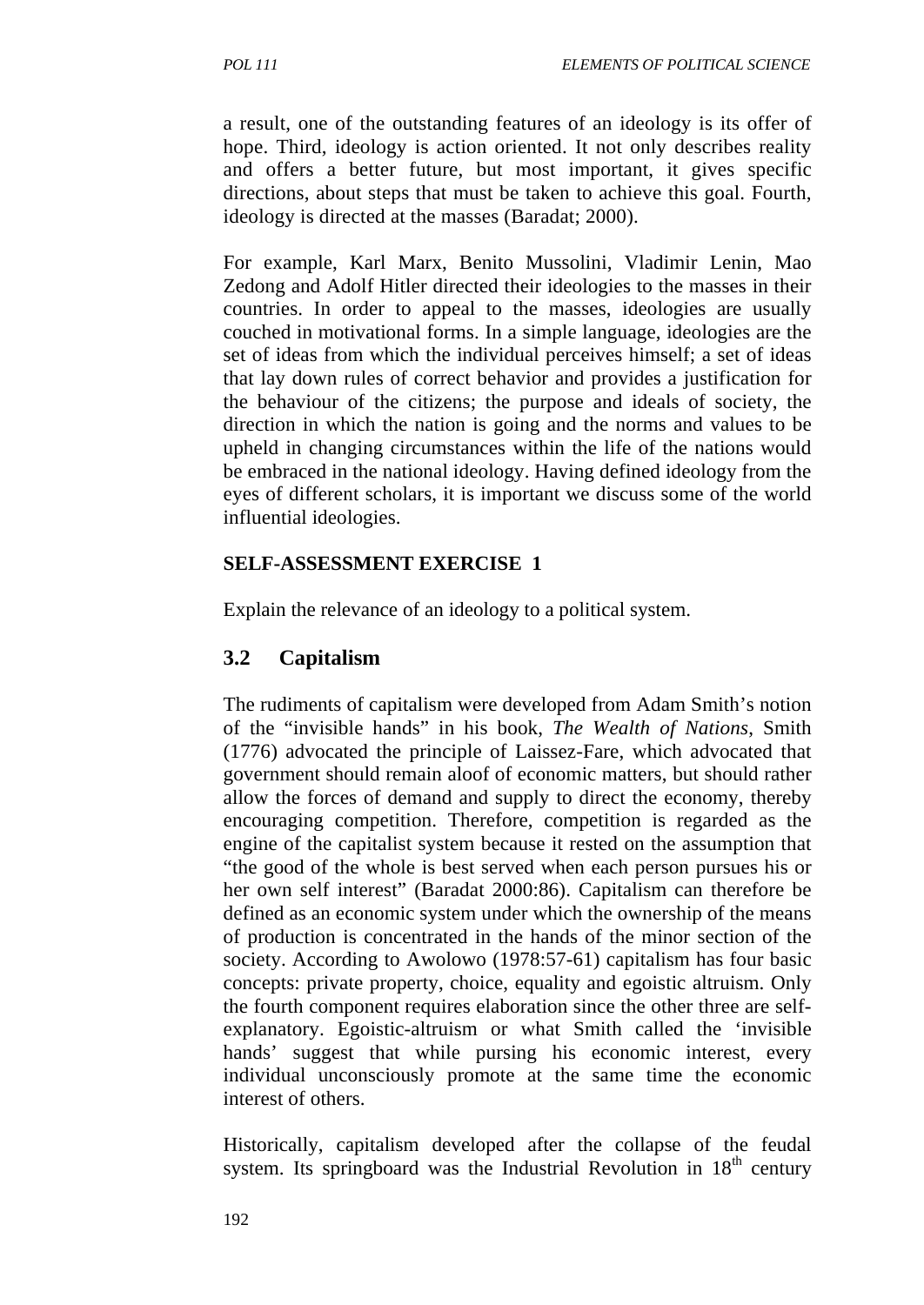England during which mechanization replaced human labor, which led to mass production of goods and services. Capitalism is also related to democracy since both emphasize freedom of choice and individualism, otherwise referred to as the survival of the fittest. Though capitalism originated in Europe, today the United States is regarded as the bastion of capitalism in the world. American capitalism reserves many of its greatest advantages with those with enough wealth to buy into the system. The adage "it takes money to make more money", and indeed to acquire political power, including the presidency, in US is true of American capitalist society.

However, the problem with capitalism is that it is exploitative and corruptive. Capitalism punishes abundance and rewards scarcity, labor is not rewarded in value commensurate to its input, the poor and the rich are left at the mercy of the few, who are rich. By means of monopolies or oligopolies, the capitalists are able to subvert the economy of any state in order to promote their self-interest and to injure the interest of the masses. Because the capitalist system eschews the idea of central planning it is always faced with intermittent crises, alternating between prosperity and recession. Capitalism also promotes fierce division between the upper class and the lower class in the society, thereby encouraging the law of the jungle among men.

However, beginning with the introduction of the welfare system in Europe, and the New Deal under President F. D. Roosevelt in US, attempts have been made to moderate the evils of capitalism. Nevertheless, since the collapse of the Soviet Union in 1991 and the discredit suffered by the socialist alternative because of this, and the apparent triumph of capitalism, Francis Fukuyama perhaps prematurely proclaimed "the end of history." He described the event as "the end point of mankind's ideological evolution and the universalization of western liberal democracy' (Huntington 1996: 31). Since then other countries such as Russia and China, in Asia and Tanzania and Nigeria in Africa have either joined the capitalist bandwagon or grafted free market principles into their system, thereby swelling the rank of the capitalist bloc, led by the United States, Japan, Germany and Britain.

#### **SELF-ASSESSMENT EXERCISE 2**

Identify major characteristics of a capitalist system.

#### **3.3 Socialism**

According to Karl Marx and Fredrick Engels, Socialism is an intermediate stage between capitalism and communism. Socialism is not only an economic system, but a movement and a complex ideology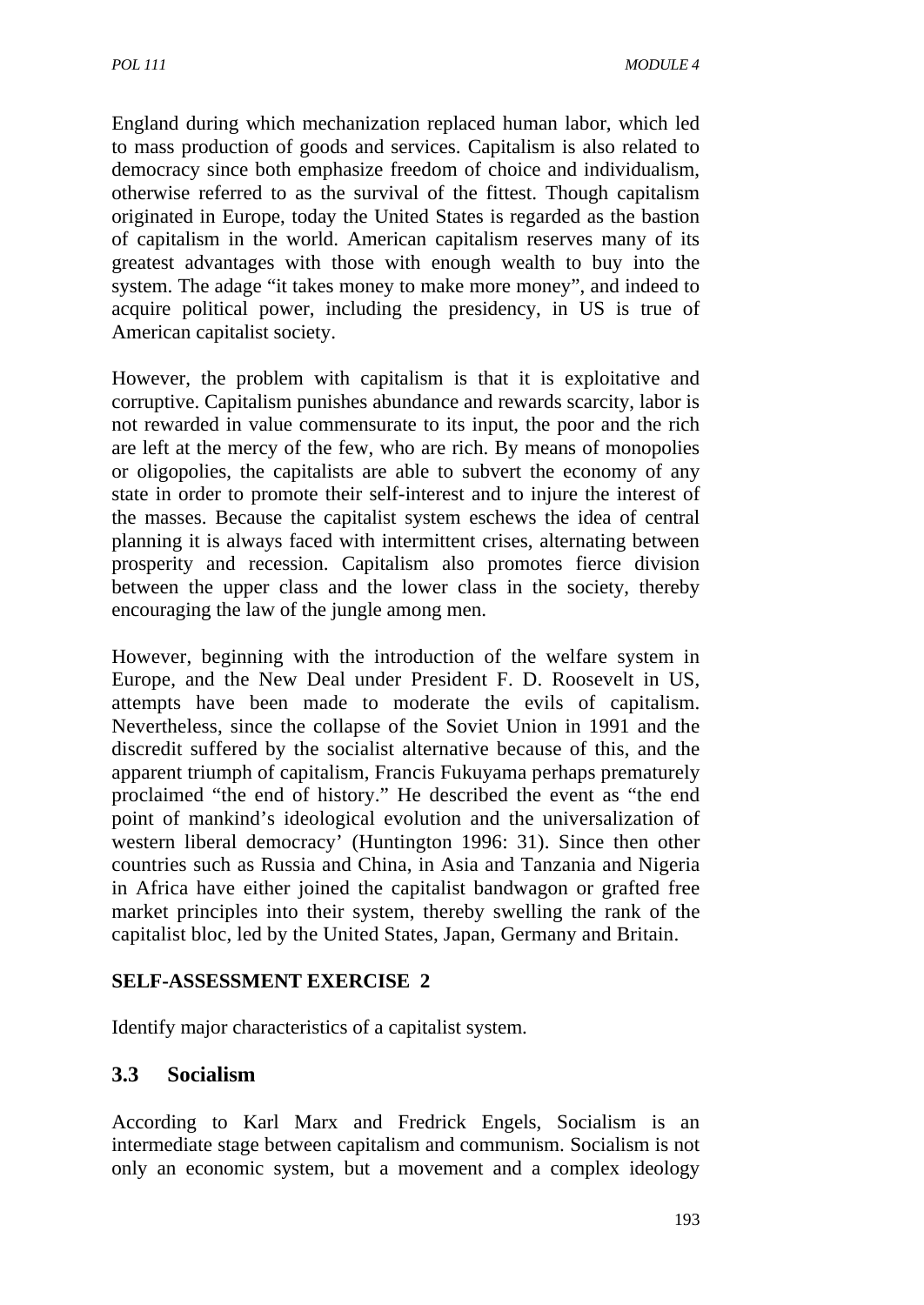embracing social, political, and moral philosophy. Socialism has three basic features: public ownership of the means of production, distribution and finance, the establishment of a welfare state and a socialist intent. Socialism seeks to extend its activities to all undertakings with the objective of promoting equality and social welfare. It desires expansion of state activities not for personal gain but to assure freedom and justice to the individual. In order to achieve this lofty goal, planning is central to socialism. The traditional way to socialize an economy is by nationalization. Nevertheless, because of the problems associated with nationalization, socialists are wary of adopting this measure. Another problem with nationalism is that it has been discovered that some industries are best run and most productive when left with the private sector.

Apart from production, another equally important relevant issue to a socialist society is the distribution of goods and service. The introduction of the New Deal in the 1930s in by President Delano Roosevelt of USA despite being a capitalist state was one major attempt to even out the distribution of wealth in favor of the poor. However, unlike communism, socialism is not completely egalitarian; it merely attempts to narrow the gap between the haves and have-nots. While it recognizes individual differences, which account for differences in status, Socialism seeks to eliminate poverty and to assure reasonable and comfortable life for the citizens. The motto of socialism is "from each according to his ability and to each according to his deed."

The principle of socialist intent set the goal of making the citizens free from material dependence. Since the condition of scarcity under capitalism makes people to compete acutely, under socialism cooperation is expected to replace competition. The replacement of competition with co-operation in the machine age after the Industrial Revolution, the theory posits will lead to greater productivity, and disappearance of class differences, as well as the elimination of tensions within the society. In some respects, one can say that socialism is also compatible with democracy, since it is to the individual economically what democracy is to the individual politically. Socialism is therefore the economic equivalent of democracy.

According to Harold Laski, "Socialism is the logical conclusion of democracy" (cited in Baradat, 2000:191). It is well known that money is a major source of political power. Thus, J. J Rousseau argued that an economic system that distributes wealth more evenly would enhance the practice of democracy.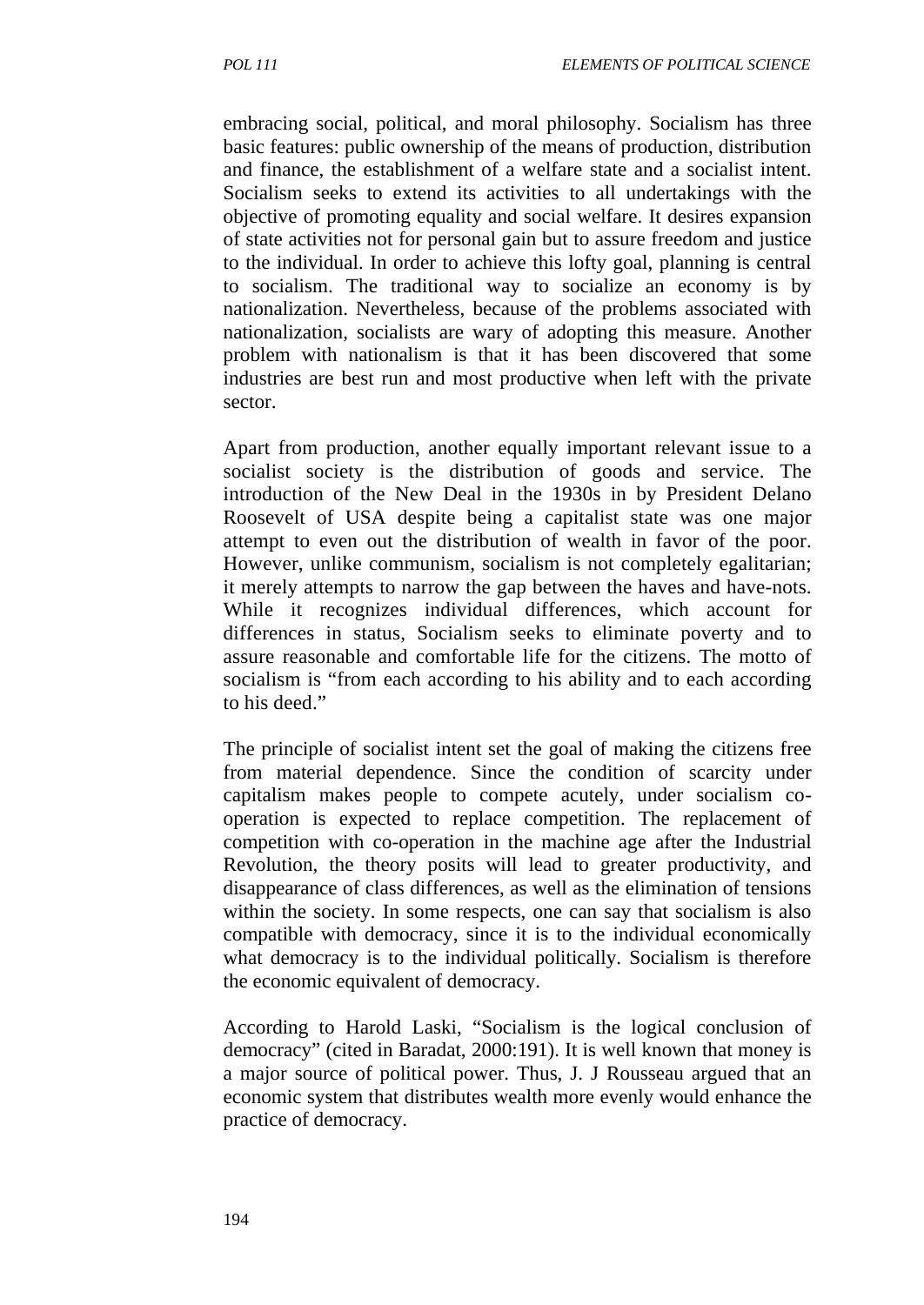The major problem with socialism is that it has many variants. There is the scientific socialism, which strictly followed the doctrinaire exposition of Marx and Engels. The difference in interpretation, and the alleged shift from the original socialist dogma in the practice of the ideology in the former Soviet Union and China was one reason for the historic Sino-Soviet rift in 1950s. The Utopian socialism of Saint Simon and Robert Owen is also different from the Marxian approach because it sought to achieve socialist end through peaceful means. In the early days of African independence, some African leaders, notably, President Nyerere of Tanzania and, and President Kaunda of Zambia toyed with the idea of African socialism, which they called Ujaama and Humanism respectively. In Nigeria, Chief Awolowo equally advocated Democratic Socialism. Because of this lack of unanimity of view about socialism as an ideology, it is not unusual to hear people say: not all socialist are Marxists, but all Marxists are socialists. Before 1991, socialist countries in the world included many countries such as East Germany, Romania, Bulgaria and Poland, largely, if not mainly in Eastern Europe.

#### **SELF-ASSESSMENT EXERCISE 3**

Identify the differences between a capitalist and a socialist system

## **3.4 Communism**

Communism is a social and political system based on the doctrine developed by Karl Marx and Fredrick Engels in their book *The Communist Manifesto* written in 1848. Communism interprets history, as a relentless war between the wealthy, and those who have work to earn a living. It teaches that the economy is the foundations of societies while others: politics, religion etc, which they called the superstructure, are determined by economic factor. The deep-seated conflict of interests between these two groups, they theorized, will lead to a class war between the oppressor and the oppressed class. In the end, the proletariat (the lower class) will emerge victorious, establish their hegemony and create a true socialist commonwealth. The communist reason that since history has shown that those who control power use it to perpetuate their dynasty, the democratic Utopia envisaged can only be attained through revolutionary or violent means (Azikwe, 1979: 26). As a first step, a dictatorship of the proletariat will be installed to eliminate all differences before the state apparatus will disappear.

Under capitalism, the state is an instrument of arbitrary coercion and oppression and its executive "is but a committee for managing the affairs of the bourgeoisie"- in their ruthless exploitation of the working class. As the dictatorship directs the society towards the building of an egalitarian society, there will be more willingness of every man to work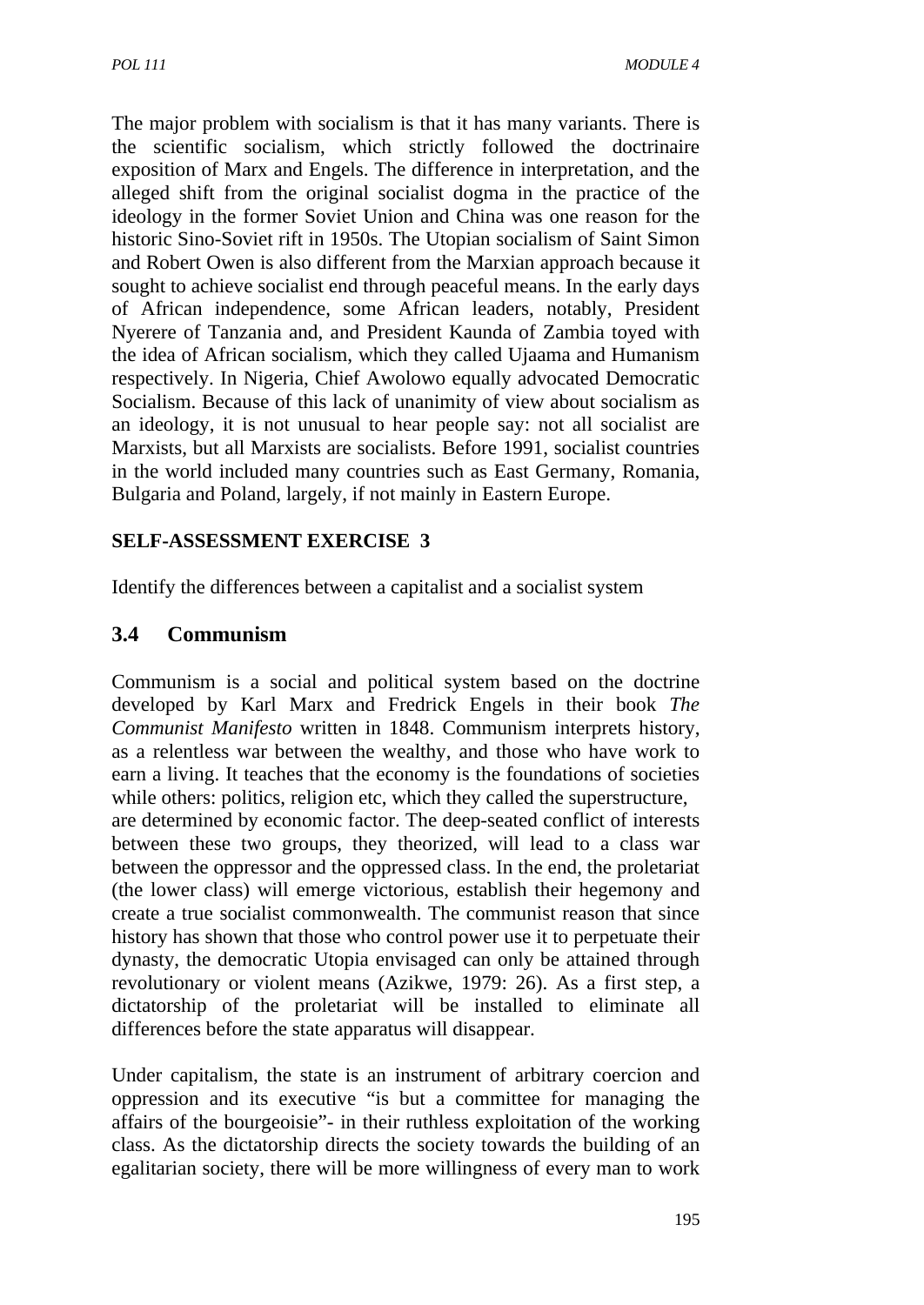to his own capacity since the fruits of labor will be shared more equitably. As the state apparatus withers away, the communist slogan then becomes "from each according to his ability and to each according to his need". However, contrary to the Marxian prediction, the Soviet Union, a non-capitalist country experienced socialist revolution in 1917. And for more than seven decades, until 1991, the Soviet Union remained a socialist state. Yet, it could be argued that Soviet experience did not approximate to genuine communism since the state structure did not "wither away" or disappear as predicted by Marx.

The reason for this is that Soviet Union never attained communism-the last and final stage of societal development. This was confirmed in 1961 when the Russian Communist Party declared that only socialism has been achieved, and in line with the view of the communist historian, Isaac Deutscher, the Bolshevik Revolution of 1917 was the beginning of the journey to communism (Watson 1993: 184). Under communism, the nation state system is distrusted because it developed along with capitalism. Marx argued that nation-states were organized by capitalists to create artificial separation from people who have a great deal in common, since according to him "working men have no country." The socialists Internationalists predicted that as various countries adopt socialism or communism, the need to break the artificial barriers among states would be realized.

A major feature of communism is the dominance of a one party organization. The communist party in Soviet Union before 1991, for example, had a long tradition of obedience to decisions once made by the party's hierarchy; while arguments could only be made about the interpretation of Marxism-Leninism, not about alternative to it. This arrangement complements the centrality of economic planning in such a way that nothing important is left to private enterprise. Communism also demand a strong bureaucracy and a considerable curtailment of freedom until the emergence of Mikhail Gorbachev in 1985 who introduced the ideas of "*Glasnost*" and "*Perestroika*" to reform the practice of communism in the old Soviet Union, and which ultimately led to the collapse of the Soviet-communist state and the abandonment of the ideology.

Since the collapse of Soviet Union, there have been attempts to discredit socialism and communism as alternative ideologies to capitalism. Though it is true that since the end of the Cold War, the socialist bloc has been in disarray, it is not conclusive that socialism has lost all its attractions, or is dead theoretically or politically. Presently, Cuba a Latin American country still believes in superiority of the socialist alternative, in spite of the determination of successive U.S.'s administrations since 1959, to undermine the Fidel (now Rao) Castro led government.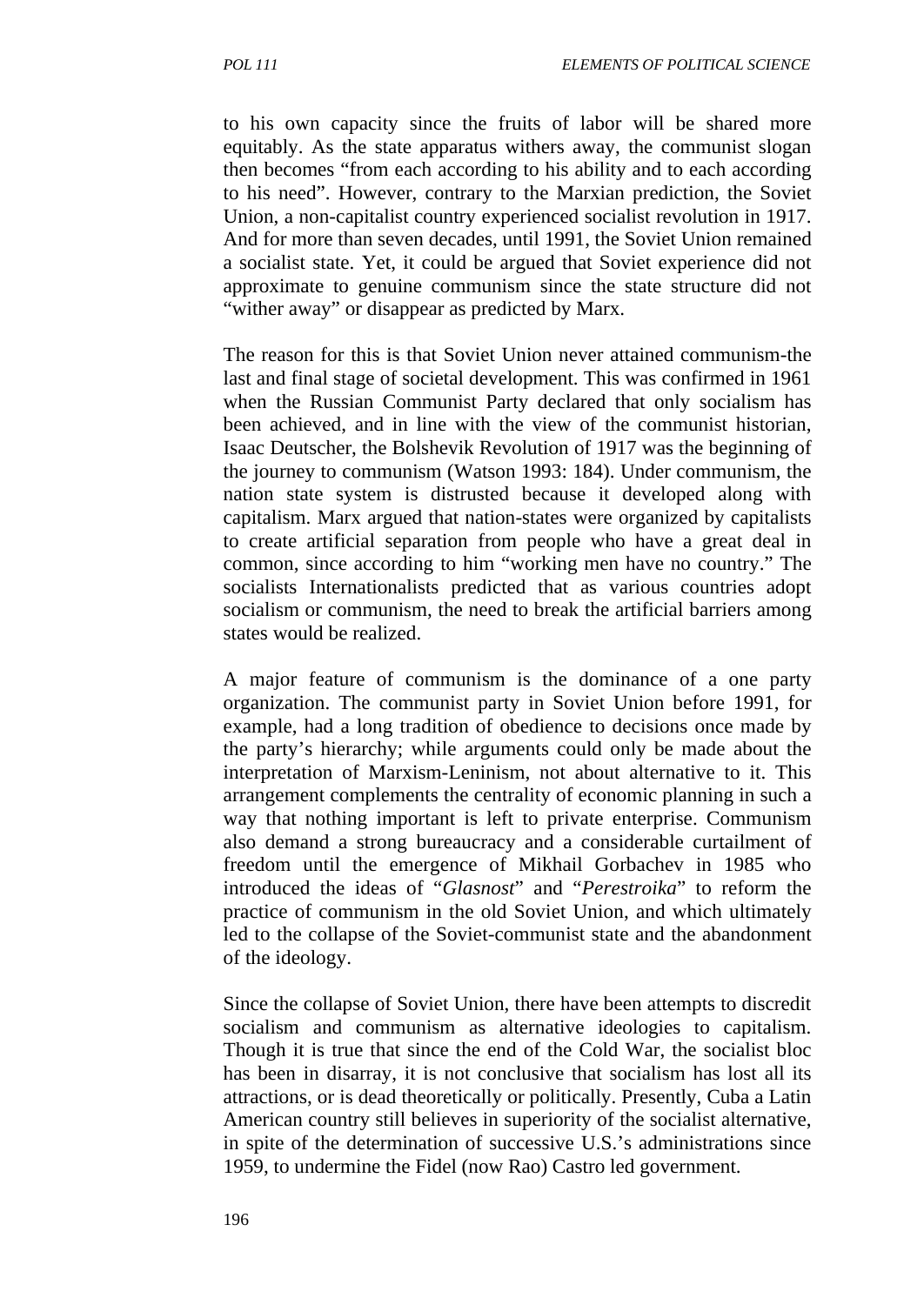#### **SELF-ASSESSMENT EXERCISE 4**

Differentiate between Socialism and Communism.

## **3.5 An Appraisal of different Ideologies**

Having explained the meaning and features of the three main ideologies, it is important that we appraise these ideologies in order to have an idea which of them is the most appropriate for adoption today in the world, or in your country. First, an ideology suitable for a country is the type that its prescriptions have relevance for the peoples' political, economic, legal and educational systems, as well as their social relations. For a post-colonial state like Nigeria, an ideology that will shake off the imperial vestiges inherent in the country's educational system in such a way that its colonial orientation will give way to a development focused system.

An ideology that will wean the nation's legal system from its colonial orientation, in such a way that it is no longer a rehash of English Common Law, but a body of laws reformed in consonance with national values and mores, including the substitution of archaic notion of capital punishment, with a more equitable, just and fair system which is aimed at correcting rather than punishing offenders. An ideology that will create an economic climate conducive to increase capacity utilization and human resources development, as well as bridge the gap between the very many, who are poor, and the very few, who are rich.

The experience of former Soviet Union, and the persistence of the contradictions within her socialist system, is a pointer to the fact that a wholesale technical embrace of an ideology alone is insufficient as a national panacea. We now know that contrary to Karl Max's theoretical predictions, socialism did not lead to the withering away of the State. Mikhail Gorbachev's resort to "*Perestroika*" and "*Glasnost*" was not only an act of desperation but also an open admission that the Soviet system was overdue for reforms. Yet the reforms, novel as it was for an already atrophied system could not stop communism from being taken for a capitalist shock therapy, until it was abandoned by the Soviets.

Like socialism or communism, and in spite of the outward veneer of resilience, capitalism has also not succeeded to overcome its inherent contradictions. What has kept it afloat, and safeguarded it from collapse, is the adoption by most capitalist countries of what Karl Popper in his book *The Poverty of Historicism* has termed "reformist measures." This package is embodied in what is popularly known as welfare policies, such as unemployment benefits, old age-pensions, and state – sponsored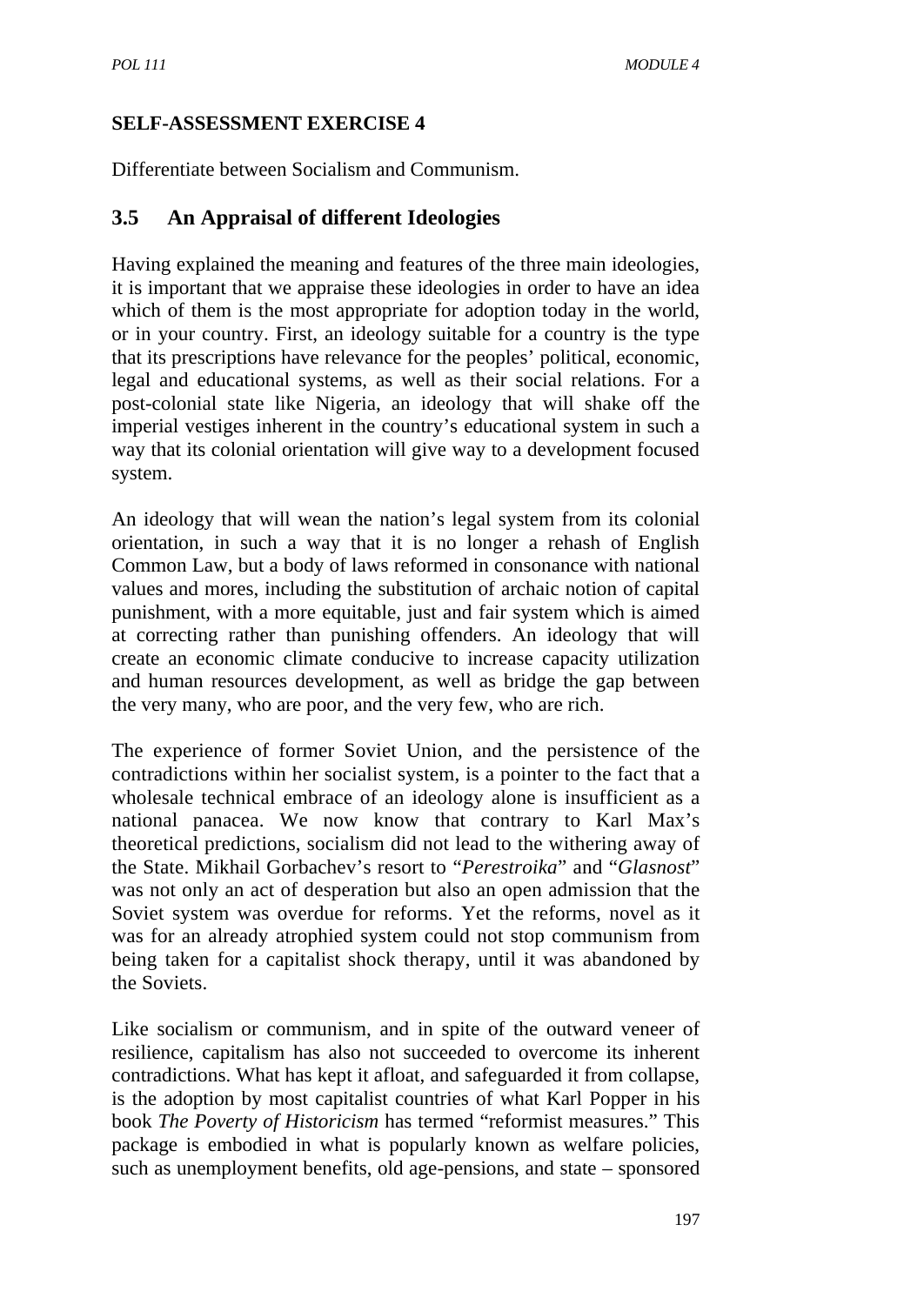Medicare prevalent in capitalist Western European Countries. It alsopredates what Dr. Nnamdi Azikwe (1979) in his book *Ideology for Nigeria* christened Neo-Welfarism (Azikiwe 1977).

If we contrast Azikiwe's "Neo-Welfarism" to Awolowo's preference for "Democratic Socialism", or Nkrumah's "Scientific Socialism" or Nyerere's "Ujaama", it will, therefore, become clear that any discourse on ideology, is a pure academic or polemical exercise in dialectical dissent. We are not saying that ideology is not relevant simply because it is loaded with doctrinaire complications; but a more reasonable attitude is to embrace it with caution. Even before Karl Marx, the utopians Socialists such as Robert Owens and Saints Simon were divided. Joseph Proudhon, for instance, wrote *Philosophy of Poverty,* but Marx in bitter satiric reply wrote his famous *Poverty of Philosophy*. Yet both of them were espousing socialist thought. Karl popper's Open Society and The Poverty of Historicism is perhaps until date, the most devastating assault on Marxism and the theory of dialectics.

While the facts of a given event can be objectively determined and agreed upon by all reasonable people, but where ideology comes in, the interpretation of these facts are influenced by subjective factors, personal beliefs and value judgments. If this is the case, the search for an appropriate ideology for any country should go beyond adopting or rejecting a particular ideology. A suitable ideology, therefore, must be deliberately conceived, and the citizens must be psychologically nurtured to accept and embrace it. In a multi-national country like Nigeria, the reconciliation of the primordial goals of the disparate groups, which make up the country, within the context of an overarching national framework must be the focus of an ideology.

The need for this harmonization of goals and interests become more imperative if we realize that the former imperial powers that brought these groups together, motivated by the expediency of colonial interest, adopted the policy of "Divide and Rule", which tore these groups apart, rather than unite them. Azikiwe (1979:111-9) provided insight into how integration of these ideologies can be done through what he called an eclectic philosophy and the pragmatic approach. This is the only way avisionary leadership; supported by articulate citizenry can make a country attain the goals of socio-economic development and political stability, and not a strait jacket adoption of a national ideology.

#### **SELF-ASSESSMENT EXERCISE 5**

Estimate the justifications for the most suitable ideology for your country.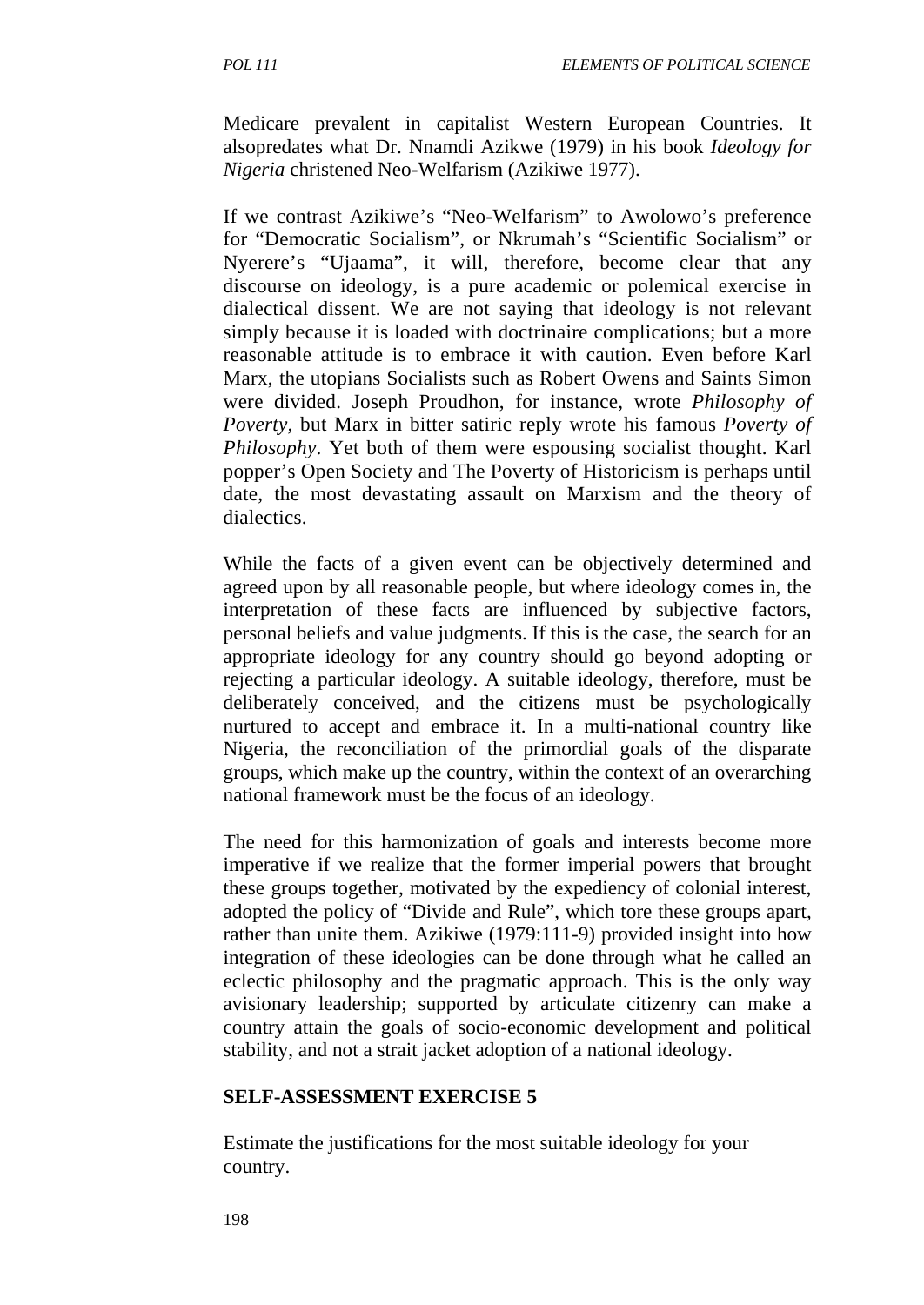## **4.0 SUMMARY**

In this Unit, we have examined the origins as well as the meaning of ideology as a political and philosophical concept. We also discussed the major ideologies and how the world has evolved from one ideology to the other. We noted that Karl Marx employed the principles of dialectics as well as economic determination, or the materialist conception of history to explain the inexorable forces and the motive that have been bringing about these changes. We, however, observed that the Bolshevik Revolution that occurred in 1917 did not technically follow Marx's prediction since Russia was not yet a capitalist state and the event did not lead to the withering away of the state. We ended the discussion by appraising the age-long debates between the supporters of the "status quo" and advocates of a utopian world.

## **5.0 CONCLUSION**

Even before the advent of Marxist thought, any discussion about ideologies has always been a controversial topic. Indeed, until it received its own bouts of criticisms from the radical Marxian ideology, capitalism, in its early days when compared with feudalism was also revolutionary in its impacts. For this reason, most debates on ideologies are often polemical; between the defenders of an existing order, and those who seek the overthrow of that order, and its replacement with a new social order, which in the view of such proponents is considered more just, equitable and egalitarian. However, with the end of the ideological rivalry in 1991 following the collapse of the Soviet Union this disputation over the appropriateness of one ideology or the other has receded. In spite of the discredit that the socialist/communist ideology has received from the scholars who believe in "the end of history thesis", which has made many more countries in the world to embrace the freewheeling capitalist path, there are still a few doctrinaire or dogmatic Marxists who still hold tenaciously to the comparative efficacy of communism.

#### **6.0 TUTOR-MARKED ASSIGNMENTS**

- 1. Describe the role do you think an ideology plays in mass mobilization in any country
- 2. Explain the circumstances that contributed to the failure of the socialist/communist ideology in the former Soviet Union
- 3. Account for the relative triumph or success of the capitalist over the socialist ideology in the world today.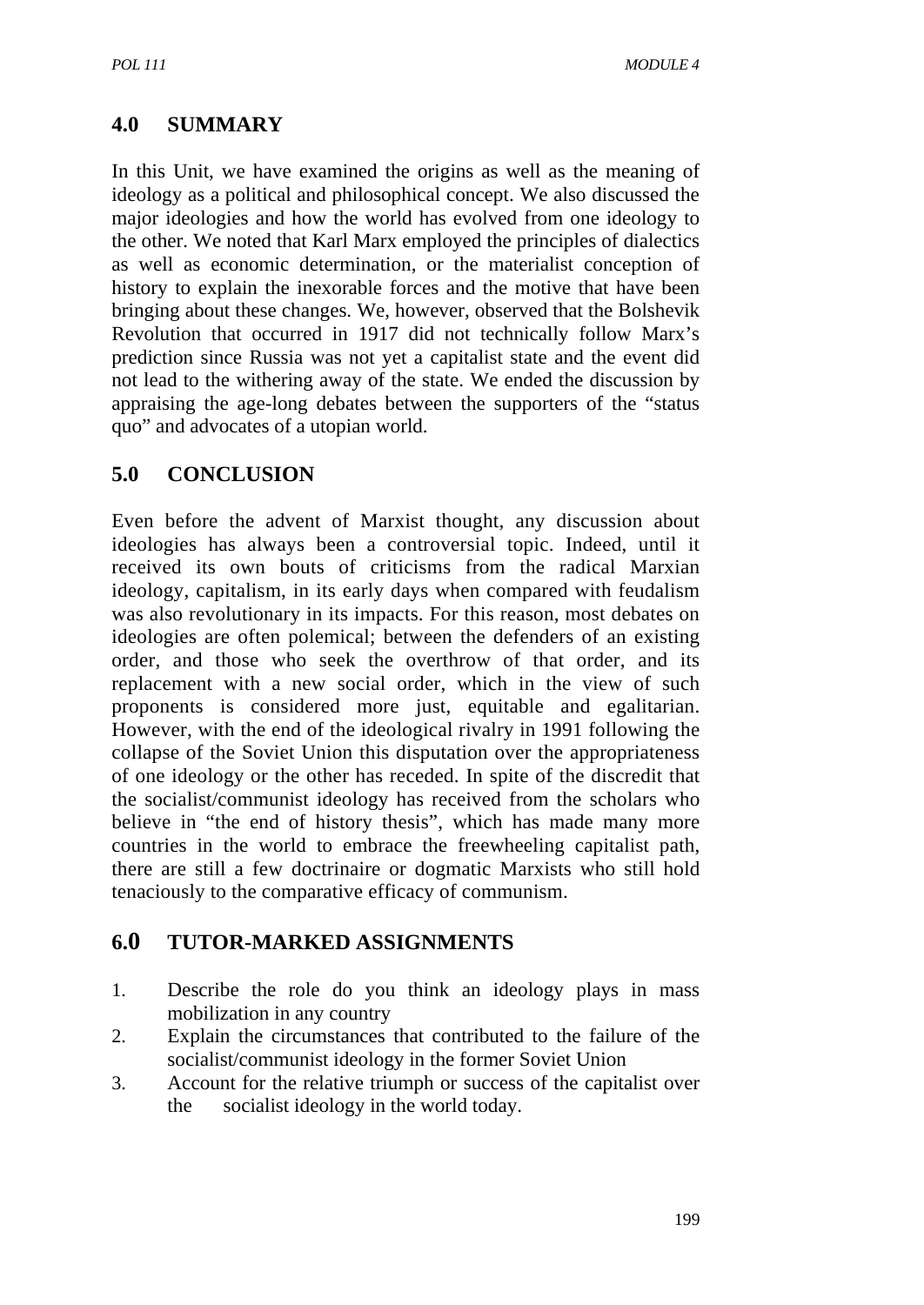#### **7.0 REFERENCES/FURTHER READING**

- Ake, C. (1977) *Revolutionary Pressures in Africa*, Zed African Series
- Ake, C (1980) *Social Science as Imperialism,* University of Ibadan Press, Ibadan.
- Awolowo, O (1978) *The Problems of Africa: The Need for Ideological Reappraisal,*Macmillan Publishers ltd, Ibadan
- Azikiwe , N. (1979) *Ideology for Nigeria,* Spectrum Books Ltd., Lagos
- Baradat, L. P. (2000) *Political Ideologies: Their Origins and Impact***,** Stratford Publishing Services
- Goldstein, J. (2000) *International Relations,* Pearson Education Ltd, New Delhi
- Laski H. (1982) *Grammar of Politics* George Allen and Unwin Publishers Ltd. London.
- Lenin, V. I. (1917) *The State and Revolution,* Foreign Language Publishing House, Peking
- Meredith, M. (2006) *The State of Africa-A History of fifty years of Independence* Simon Schuster, London.
- Nisbet, R. (1973) *The Social Philosophers: Community and Conflict in Western Thought,* Square Press Ltd, London
- Rodney, W. (1972) *How Europe Underdeveloped Africa,* Publishing Incorp, Abuja
- Nkrumah, K. (1957) *Autobiography of Kwame Nkrumah*, Panaf Books Ltd.,London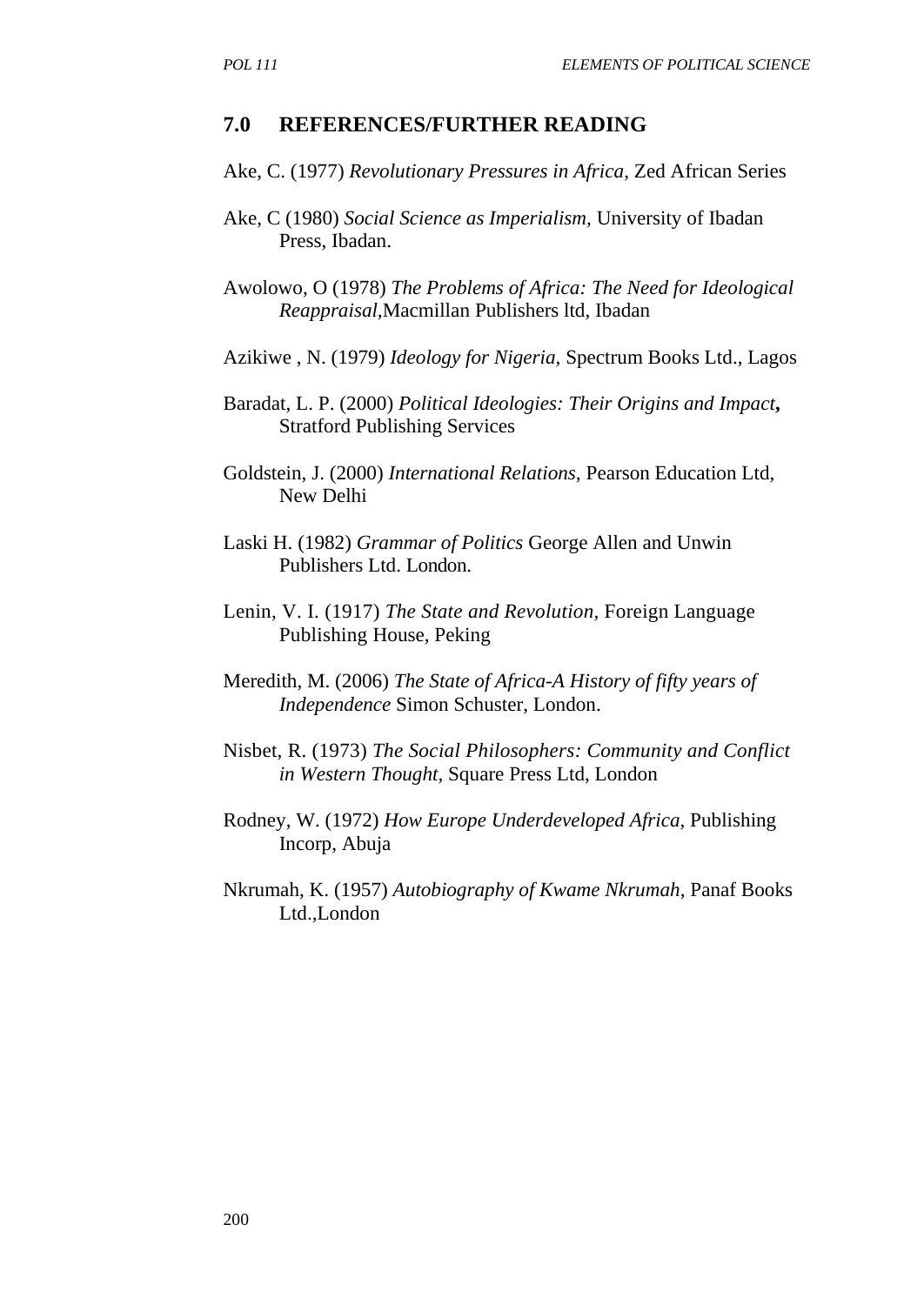## **UNIT 3 REVOLUTION AND SOCIAL CHANGE**

- 1.0 Introduction
- 2.0 Objectives
- 3.0 Main Contents
	- 3.1 Definition and Origins of Revolutionary Movements
	- 3.2 The 1917 Russian Revolution
	- 3.3 The 1949 Chinese Revolution
	- 3.4 The Cuban Revolution
	- 3.5 The African Revolution
- 4.0 Summary
- 5.0 Conclusion
- 6.0 Tutor-Marked Assignments
- 7.0 References/Further Reading

## **1.0 INTRODUCTION**

A revolution is an unusual change of a state of affairs. It is different from an evolution, which is often a gradual, and a stage-by-stage means of adjusting or moderating a *status quo*. This unit takes a global and holistic view of the concept and process of revolution and social change. After defining the concepts, the unit also examines the techniques employed by revolutionaries to achieve their objectives. The unit also takes a historic excursion into different types of revolutions in the world, from the Puritan revolt in Britain, the American war of Independence and the French Revolution as preludes to the more ideologically based Marxist's conception of revolution.

#### **2.0 OBJECTIVES**

At the end of this unit, you should be able to:

- explain the meaning and the origins of the concepts of revolution and social change
- discuss the Unorthodox character of a revolutionary movement especially in the method it employs to achieve its objectives
- explain the differences in the nature of revolutionary movements from one country to another.

#### **3.0 MAIN CONTENT**

#### **3.1 Definition and Origins of Revolutionary Movements**

A revolution is a sudden or abrupt change in the social structure of a society. The concept of a revolution is distinct from evolution. While evolution is a gradual stage-by-stage progression, transition or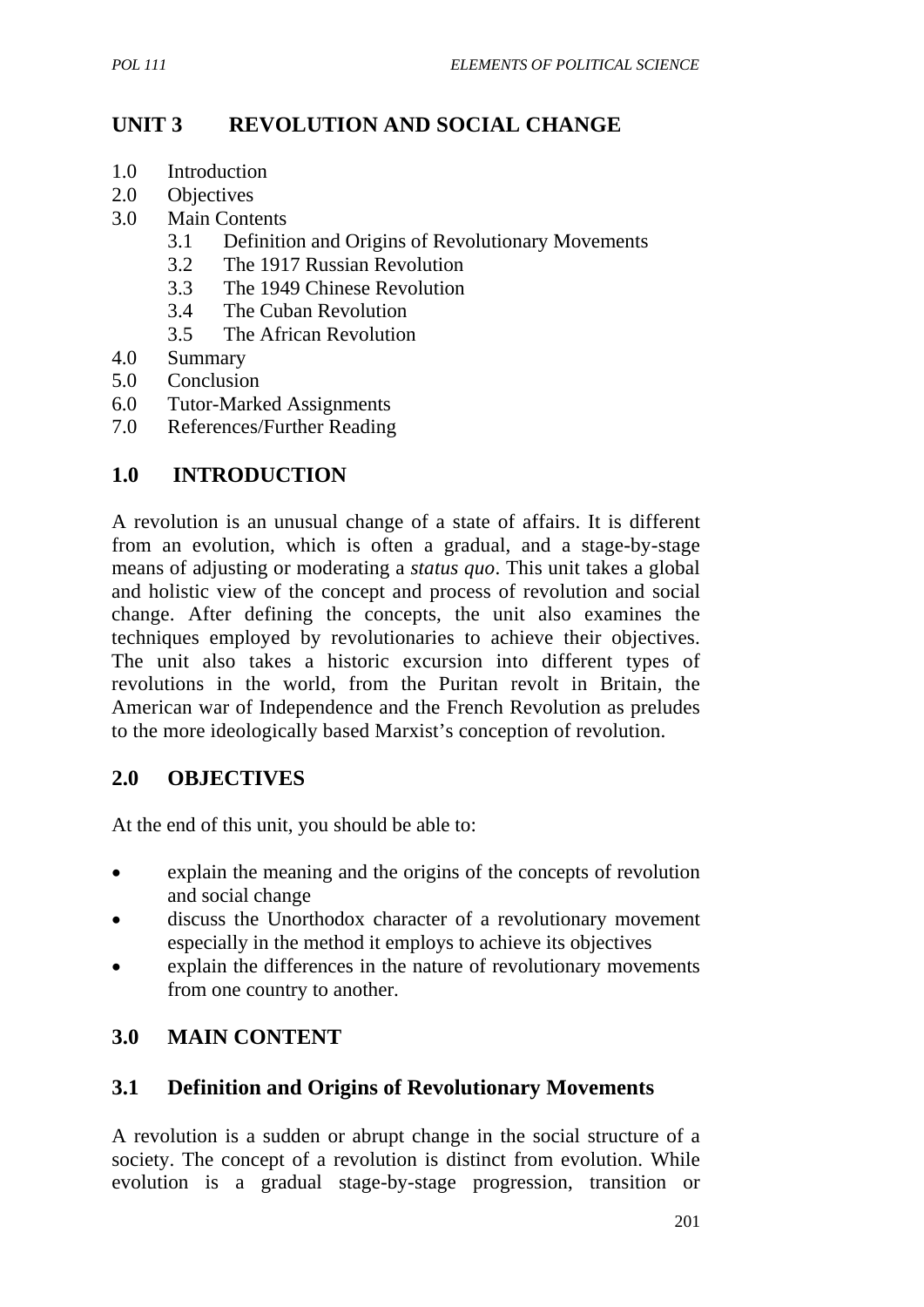development from one level to another, revolution is an unusual and often an un-orthodox means of effecting change. In the liberal social science disciplines there is the preference for the non-violent method of change, which made Claude Ake(1988) to describe "Social Science as imperialism". What Karl Marx and other succeeding generation of radical scholars such as Claude Ake, Ola Oni, Bade Onimode, Edwin Madunagu and Okwudiba Nnoli did was to transform the foot-dragging of bourgeois scholarship to open resistance of the critical school. They all conceive a revolution as political in character: it is concerned with the calculated overthrow of an existing political order, using as much force and terror as are deemed necessary to effect radical changes in men's moral, economic, social and intellectual lives (Nisbet, 1973:207). But for a revolution to succeed it also require two other pre requisites: religious zeal or mentality, in addition to military tactics. Indeed, without the religious, almost messianic preoccupation, the Jacobins would not have succeeded in carrying out the French Revolution. Similarly, V. I. was also clear about *What is to be Done?* In his "*The State and Revolution*" before he led the Bolshevik Revolution in Russia in 1917. Indeed, the resemblance between the words militant and military as weapons of revolution is more than verbal. But a revolution never occurs unless the objective conditions are ripe which makes violent change inevitable. These conditions include poverty, political deprivation or exclusion and social injustice. Lack of access to basic human needs are prime causes of revolutions, especially when poor people see others living much better. Most revolutionary movements therefore espouse egalitarian ideas, a more equitable distribution of wealth and power to appeal and awaken the consciousness in the masses.

Former President John Kennedy once explains one condition that contributes to a revolution, when he said: "those who make peaceful change impossible makes violent change inevitable". Contrary to popular impression, a revolution is not necessarily spontaneous; it has to be planned and be led for it to be meaningful and enduring. As Nisbet explained:

...The heart of every revolution, successful or unsuccessful lies in small minorities-elites as they are known in modern social theory-composed of dedicated, often professional trained individuals, conscious of themselves as communities, and working with technical knowledge as well as moral zeal toward the overthrow of a political order by whatever means are necessary.

Based on the criteria identified above, it is not easy to precisely place or date in history the beginning of the revolutionary tradition. There are those who believed that the American War of Independence in 1776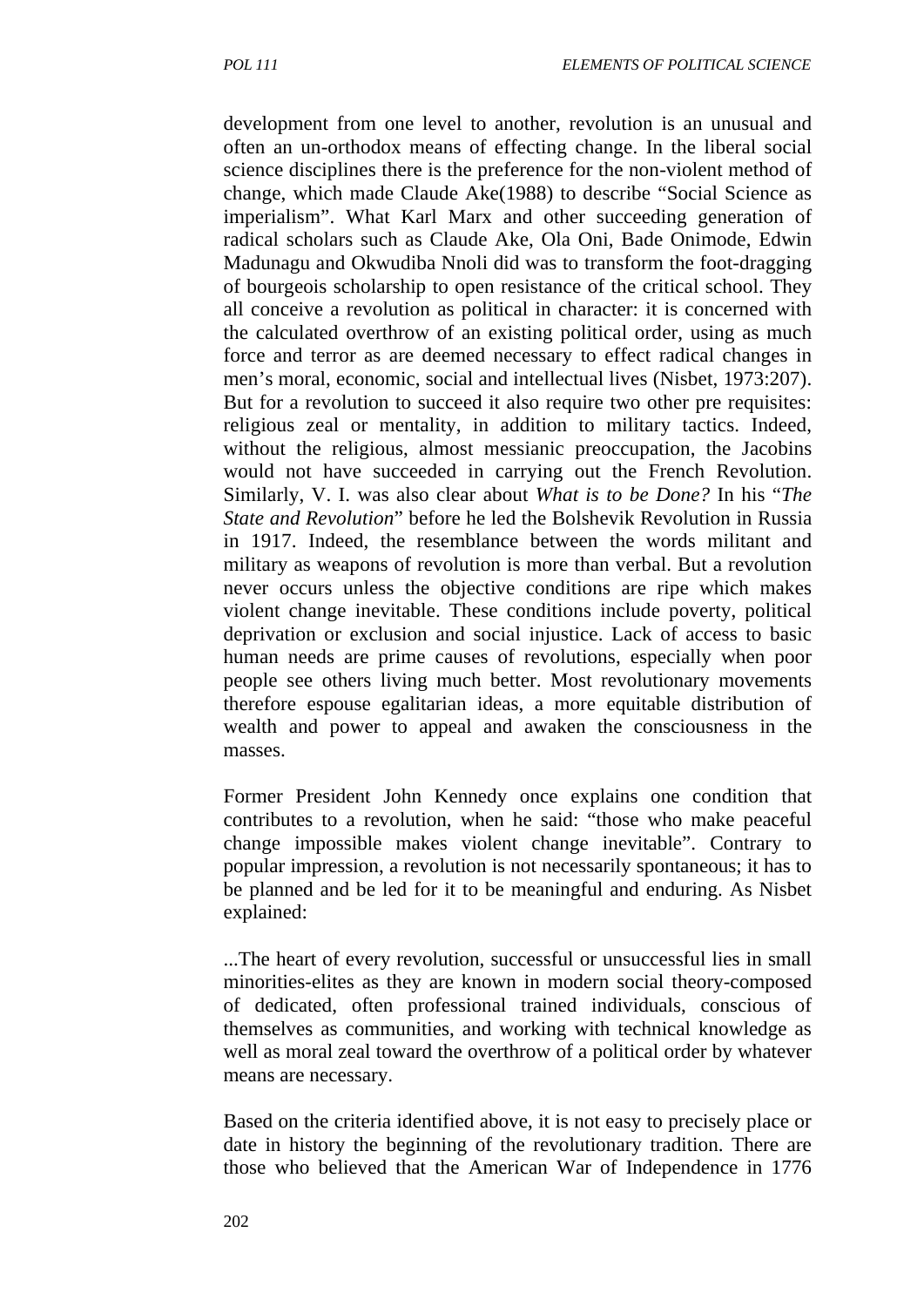marked the onset of revolutionary movement or struggle. Others however argue that in the strict sense of the word, it was not a revolution but a war of liberation from the mother country, since the objective was limited and did not involve a total reconstruction of the fabric of the society. Others are also willing to turn backwards to the Puritan revolt of 1688 in which Cromwell, a soldier, played a vital role, and when after a civil war; the Parliament triumphed in a decisive victory over a now weakened monarchy. But unlike in the French Revolution where the unifying myth was earthly or worldly, the underlying pull and push in the Puritan revolt was eternal, Christian conviction, of the Jesuit order, championed by Ignatius Loyola, himself a retired soldier.

This makes the 1789 French Revolution that marked the end of the period of Royal absolutism of Louis XV the first ideal revolution in modern history because it fully satisfied these criteria. In spite of these different views, what is beyond debate is that each of these struggles represents a rejection or repudiation of the past and a fervent and determined desire for a new order. What is striking in 1776, and perhaps similar to other revolts in sentiments, is that the Americans not only wanted freedom from British rule they also embraced, as it was then, a novel and unprecedented republican democracy. In 1789, the French proclaimed freedom, equality and fraternity-a three-word sloganemployed by the coalition of the common people (The Third Estate) and the nobles (The Second Estate) to embark on the siege of Bastille, where the king (First Estate) held sway.

A similar victory was achieved in 1688 in what later came to be referred to as the Glorious Revolution, when the English rose up against the Catholic tyranny and James II fled to France. Another common theme in these three incidents is that those who desired change were already dissatisfied with the peaceful or conventional method; rather they were prepared for unorthodox means and actually, in all the cases, used violence or force to achieve their related objectives. Indeed, by opting for violence they clearly anticipated Karl Marx who in 1848 along with his life-long collaborator, Fredrick Engels later developed a more profound, brilliantly articulated and scientifically based violent method of reconstructing a new social order.

Examples of revolution in other countries of the world include: Russia 1917, China 1949, Cuba 1959, Algeria 1962, South Vietnam 1975, Cambodia 1975, Angola 1975, Iran 1979, Nicaragua 1979, Afghanistan 1992 and the Orange Revolution in Ukraine in 2004. But we will however discuss a few of them, citing two examples in Europe, one each in Asia and Latin America, including some countries in Africa where popular uprisings or revolts that are commonly referred to as revolutions have occurred.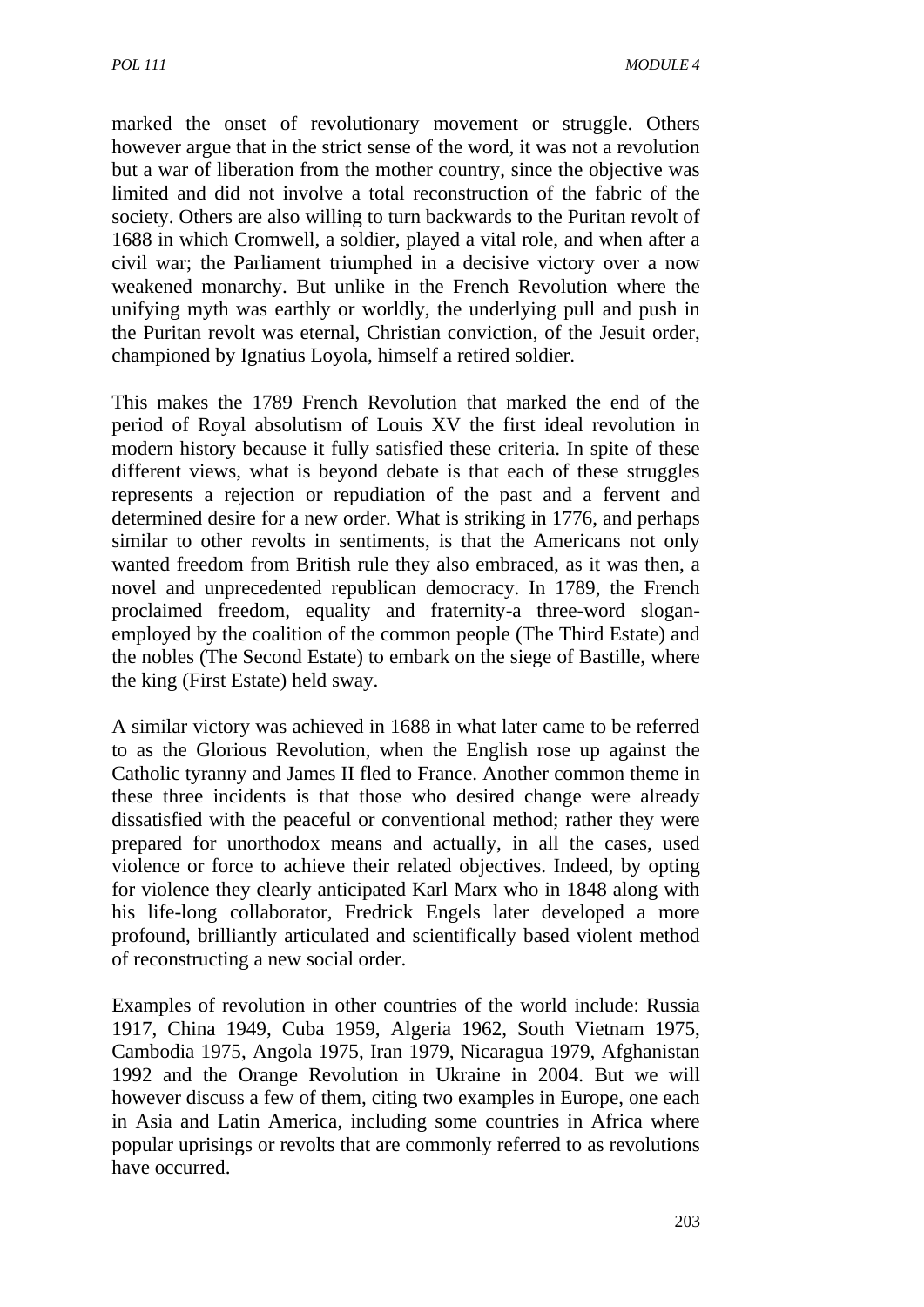#### **SELF-ASSESSMENT EXERCISE 1**

Account for the criteria that will qualify a popular revolt as a revolutionary movement.

### **3.2 The 1917 Russian Revolution**

Vladmir I. Lenin was in exile in Siberia in the year 1898 where he encountered and studied the work of Karl Marx. He was released in 1900 and went to Switzerland where he turned into an apostle of Marxism. He later became part of the leader of the Russian Marxist movement. This movement split into two due to irreconcilable ideological differences over the interpretation and practical application of Marxism. The first group, the Mensheviks was led by the father of Russian Marxism Georgie Plekalov, they were the orthodox Marxists. They insisted that the dialectics had to run its full course before the proletarian revolution. As far they were concerned, Russia was not ripe for a revolution because it was still a feudal society in the pre 1917 years. They believed that without attaining the capitalist stage, a revolution in the Marxian sense was not possible.

On the other hand, the Bolsheviks, led by V. I. Lenin rejected the Menshevik theory as too dogmatic. They argued that under certain circumstances, the proletariat and the peasantries could join forces and take control of the state. Unlike Marx who spent a lot of his time analyzing capitalism and paying little attention to the socialist/communist utopian, Lenin was more pragmatic. Consequently, Lenin devoted himself to developing revolutionary doctrine and applying Marxism to a real situation. Lenin therefore restored violence to the doctrine, amended the theory to make it apply to under developed states and filled in the blank space that Marx had left regarding postrevolution proletarian society.

### **3.2.1 Ways by which V.I. Lenin modified the Marxist theory**

- 1. Violence is the only action that would bring about meaningful change.
- 2. V. I. Lenin believed that the proletariat would not develop classconsciousness without the intervention of a revolutionary group. Someone must ignite the revolution; Lenin recommended not even the labor union because they could be bought over.
- 3. Lenin believed that socialism could be imposed by a minority a revolutionary vanguard - small, discipline, totally, dedicated group which must include total commitment.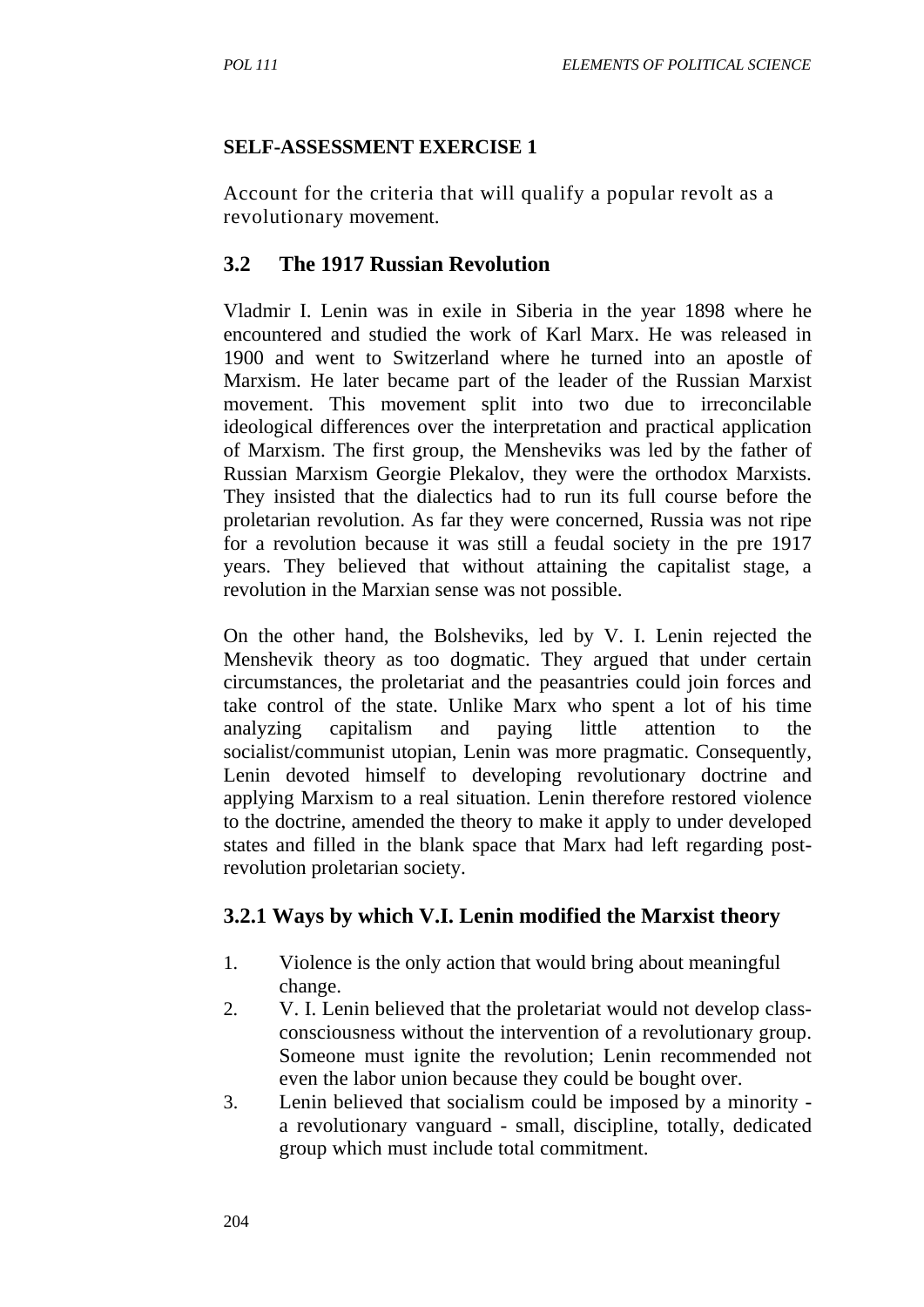- 4. The vanguard of the proletariat in Russia was the Bolshevik party. It was renamed the Communist Party in 1918. The party would carry out the revolt or revolution and then impose a dictatorship on the entire society. As Lenin saw it, it was not to be a dictatorship of the Bolshevik over proletariat.
- 5. Lenin also created a structure for the vanguard of the proletariat and the international movement. He called it the International Communist Movement; (the Committers). Its duty was to encourage socialist revolution would last or endure if other European nations embraced the socialist option.
- 6. Lenin succeeded in October 1917 when the Bolshevik party carried out the socialist revolution in Russia. The revolution eventually led to the formation of USSR led first by Lenin himself, who later died in 1924.

Having laid the foundation of the socialist revolution in USSR, the mantle fell on his successor, Joseph Stalin who also died in 1956. From 1956 Nikita Khrushchev ruled for eight years until he was dismissed in1964. Leon Brezhnev took over and ruled until his death in 1982. A succession of aged leaders from Andropov to Chenecko ruled until 1985 when Mikhail Gorbachev, a relatively young leader emerged on the scene. He reasoned that the 1917 revolution had not really achieved its objectives, given the stagnation of the Soviet economy that had atrophied. Gorbachev therefore introduced far reaching reforms which altered the course of the socialist revolution in Soviet Union and ultimately to the disintegration of the Soviet Empire.

### **SELF-ASSESSMENT EXERCISE 2**

Explain the methods used by V. I. Lenin to actucalise Karl Marx's revolutionary doctrine in Russia in 1917.

### **3.3 The 1949 Chinese Revolution**

The Communist Party of China was founded in the year 1921. Mao Tse-Tung, the leader of the revolution was born in 1893 and later became the communist leader in China. The Soviet Union was interested in China and therefore, V. I. Lenin used the Committers to co-ordinate the efforts of the Communists in China. Mao wrote a book titled *Report on the Human Peasant Movement,* which called upon the Communists to abandon the cities for the countryside because the peasants not the proletariat were China's true revolutionaries. With this document, Mao led the formation of what became 'Maoist thought'. But it was not easy for Mao to get his thought translated into reality. The Nationalists led the government of China. There was a rivalry between the Nationalists and the Communists because the Nationalists were already in control in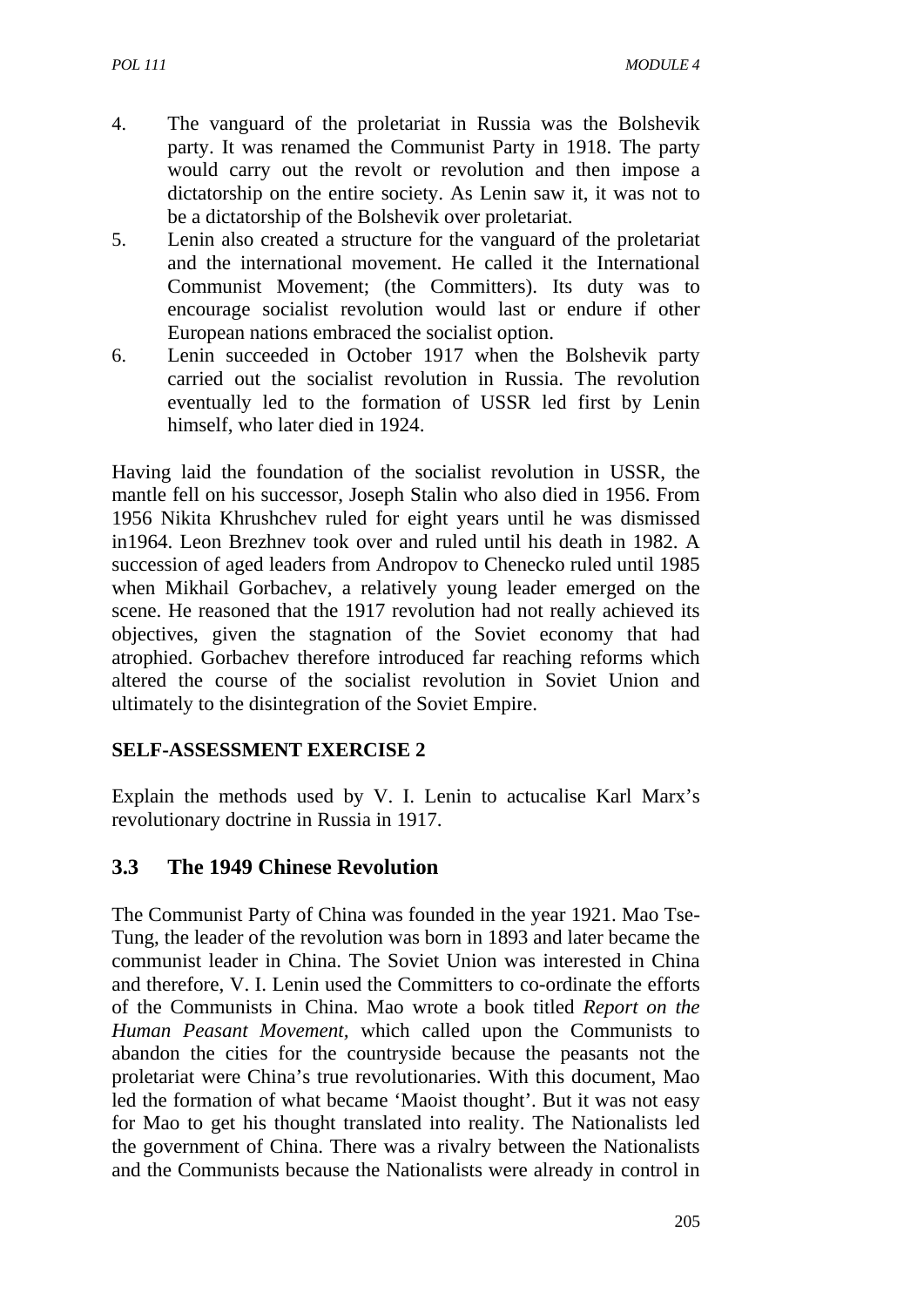China and they saw Mao's idea as a threat to their positions. The nationalists therefore decided to silence the communists. To avoid destruction or annihilation, the communists embarked on a Long March. It lasted a few years. About 100,000 people embarked on that journey which covers 6,000 miles, only 35,000 survived (Baradat, 2000). A new base was established in Shensi province where the March ended. In 1949, Mao led the peasants to successfully overthrow the Nationalists' government in a revolution.

# **3.3.1 Principles of Maoism**

First, when the Communist Party in China took control of government it introduced the five year plan which attacked the absentee`s land lords, sought to socialize the economy and also made it to be collectively owned. Second, Mao allowed the people to criticize his government unlike the Soviet method of suppressing dissent and imposing conformity or uniformity on the people. To achieve this Mao used the phrase: "let a hundred flowers bloom, let a hundred schools contend." Third, Mao believed in the idea of permanent revolution because it is the only means by which people can achieve their goals. Mao did not believe in institutionalization or bureaucratization but in mass movement.

Fourth, Mao rejected Lenin's elitist reliance on the party to lead the revolution. Mao therefore, invoked the slogan "red over expert" and called for the mobilization of the masses, which he called the last line of defense of the revolution.

Fifth, Mao believed in guerilla warfare. Unlike Marx who believed that revolution would happen by itself or Lenin who spoke of a vanguard party to telescope a revolution. Mao believed that revolution would happen over a long period. Sixth, Mao identified two objectives of a revolution: military and political, the two being inseparable, since as he puts it "political power also flows from the barrel of the gun". According to him, the first military goal of a guerilla war is to preserve oneself and destroy the enemy. And this can be done by destroying the fighting capabilities of the opponent. The only thing essential to the guerilla is the safe zone. Politically, war is not won until you have convinced your opponent about the rightness of your course. As Mao put it, "surround the cities with the country side".

Mao said in 1949 when he led the revolution: "From today on, the Chinese people have stood up. Never again will foreigners be able to tramp us."

#### **SELF-ASSESSMENT EXERCISE 3**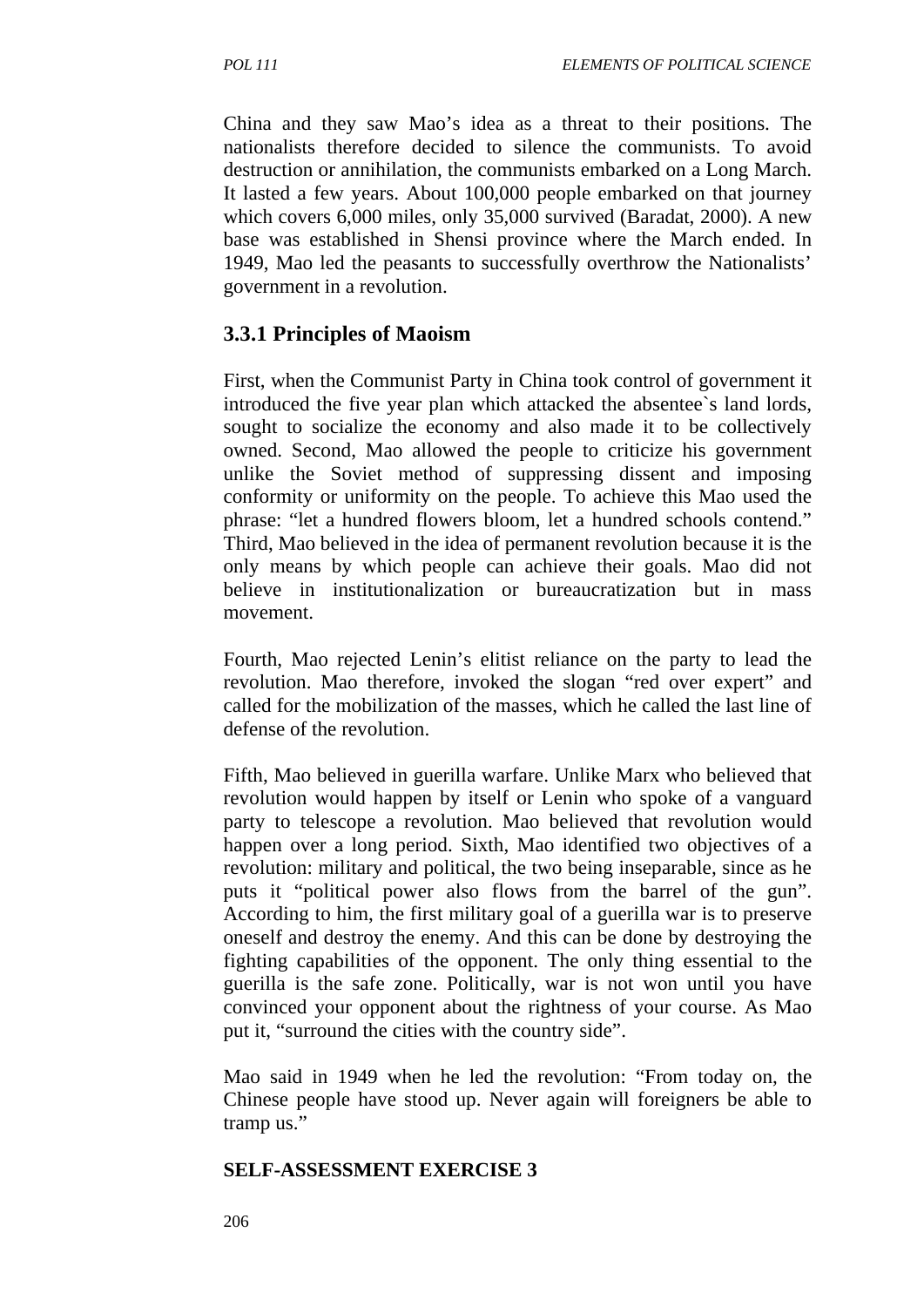Identify the major behind Mao's type of revolution

### **3.4 The 1959 Cuban Revolution**

Fidel Castro was born in 1927. His country, Cuba was under a dictator, named Fuldencio Batista. In 1953, Castro tried to seize a military installation but failed. He was arrested and imprisoned but was later released in 1955. Castro went into exile in Mexico and returned to Cuba in 1956. He built a large following of supporters among the peasantry to whom he promised land reforms and redistribution. Just like Mao, he embarked on guerilla warfare, which eventually toppled or overthrew the government of Batista in December 1959. Since assumption of office in 1959, the communist inspired government of Fidel Castro faced consistent United States' hostility, which reached its peak in 1961 when the John Kennedy's administration sponsored the Bay of Pig insurrection against Castrol's government.

However, with the support of the Soviet Union Castrol was able to ward off this rebellion, including the international outrage and anxiety generated over the Cuban Missile Crisis, a dispute that pitched Washington against Moscow. American consistent grouse against Cuba included Castrol's anti imperialist postures, description of U. S. as the colossus of the North, and his determination to export or ignite revolution in other Latin American countries, including African states, notably, Angola. Despite U S's opposition, Cuba has remained a communist state in the Americas like an oasis in a desert, and Castrol retained his position first as Prime Minister, until 1976 when he took the title of President. Due to ill-health, he yielded his office to his brother, Rao, in 2008. Though still a third world country the 1959 revolution has recorded modest achievements for Cuba in the fields of education, public health and racial equality, including substantial investment in the area of agriculture, especially sugar-cane production, its major foreign exchange earner.

#### **SELF-ASSESSMENT EXERCISE 4**

Assess Fidel Castrol's government in line with the objectives of the 1959 revolution in Cuba.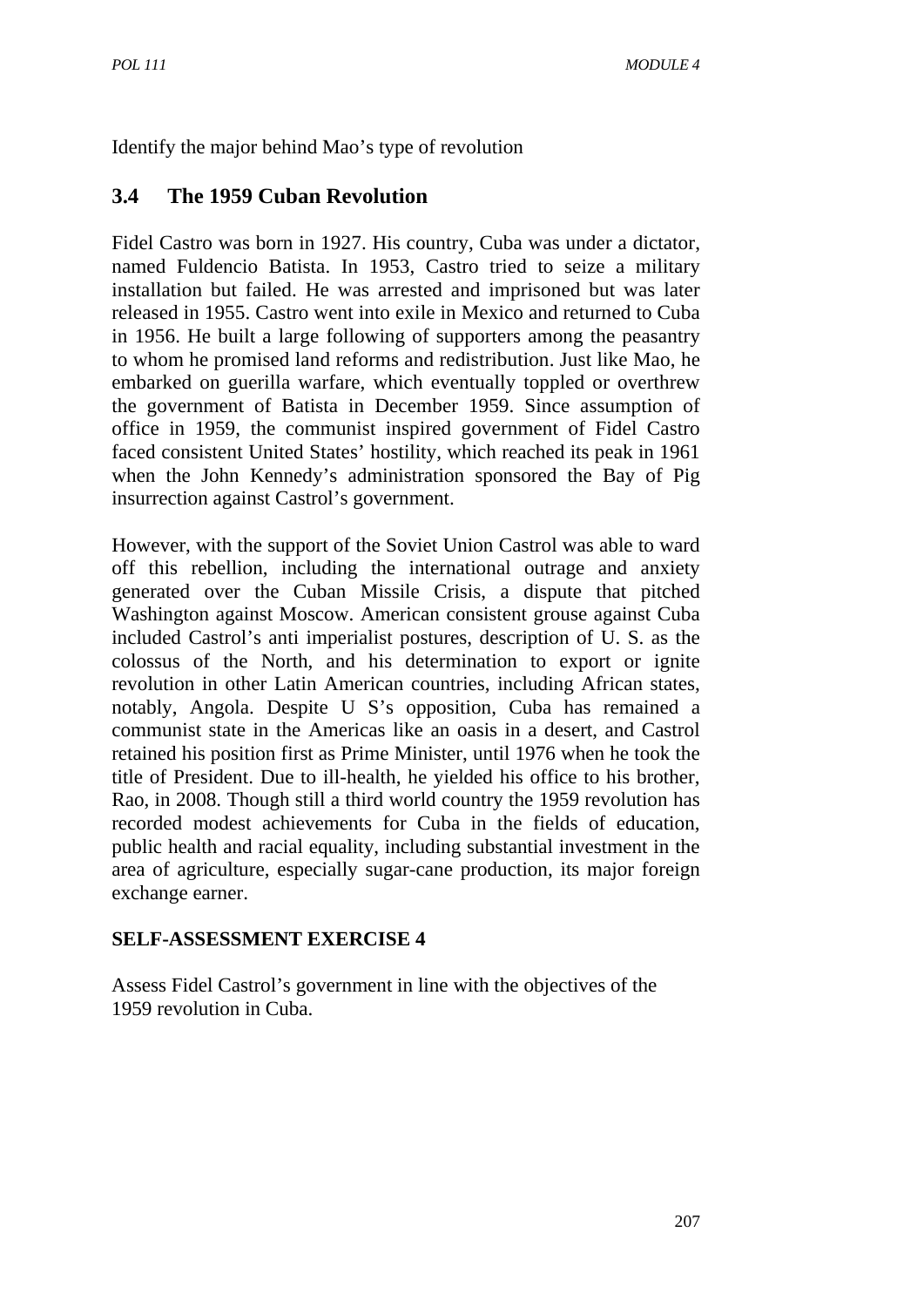### **3.5 Revolution in Third World/African countries**

Most third world and African countries have had revolutionary movements at some times before and since their independence. During the cold war years, the typical third world revolutionary movement was a communist insurgency based in the countryside. Those who view their leaders as promoting what they called US imperialism, which they consider to be against their national interest, organize such revolutions. Consequently, the domestic politics of third world countries were coloured by the great power politics in the East-West contest. In reality, many of these governments and revolutions had little to do with global communism, capitalism or imperialism. They were indeed local power struggle largely between rural ethnic groups into which great powers, for selfish reasons, were drawn.

The end of the Cold War in 1989 removed super power support from both sides of domestic politics; and the collapse of the Soviet Union in 1991, and the adoption of capitalist oriented economic reforms in many countries, including Russia and China, reduced the appeal of communist directed revolution. Although third world revolutions usually advocate for the poor versus rich, nationalism versus imperialism, the particular character of these movements varies across regions. In the Arab world, for instance some of the most potent revolutionary movements are motivated by extreme, or in the Western usage, fundamentalist interpretation of Islamic doctrine as it was successfully launched in Iran in 1979 and Afghanistan in 1982. Islamic political activities in the Middle East derive their main base of strength from championing the cause of the Palestinians against Israel (Zionism), or against the idea of exclusive nuclear club or selective proliferation, or the poor masses against the rich elites. Thus, radical group like the Hezbollah runs school, hospitals, and control 12 seats in Lebanon's parliament as at 2001 (Goldstein). Through such activities, they gain legitimacy in the eyes of their people, rather than being perceived as terrorist organizations.

In Africa also, where colonialism led to the creation of artificial boundaries that were at variance with ethnic divisions, many revolutionary claims or movements have continued to have a strong tribal appeal or primordial base, as it was successfully demonstrated in the secession of Eritrea from Ethiopia, and is ongoing in countries such as Sudan and Cote de Voire. In his book, *Revolutionary Pressures in Africa,* Claude Ake (1977:9) wrote of contradictions that arose between proletarian and bourgeois countries, which has created a class struggle between the two, "brought about revolutionary pressures in Africa" and intensified what he called "mutual alienation." He identified neo-colonial dependency as the most salient feature of a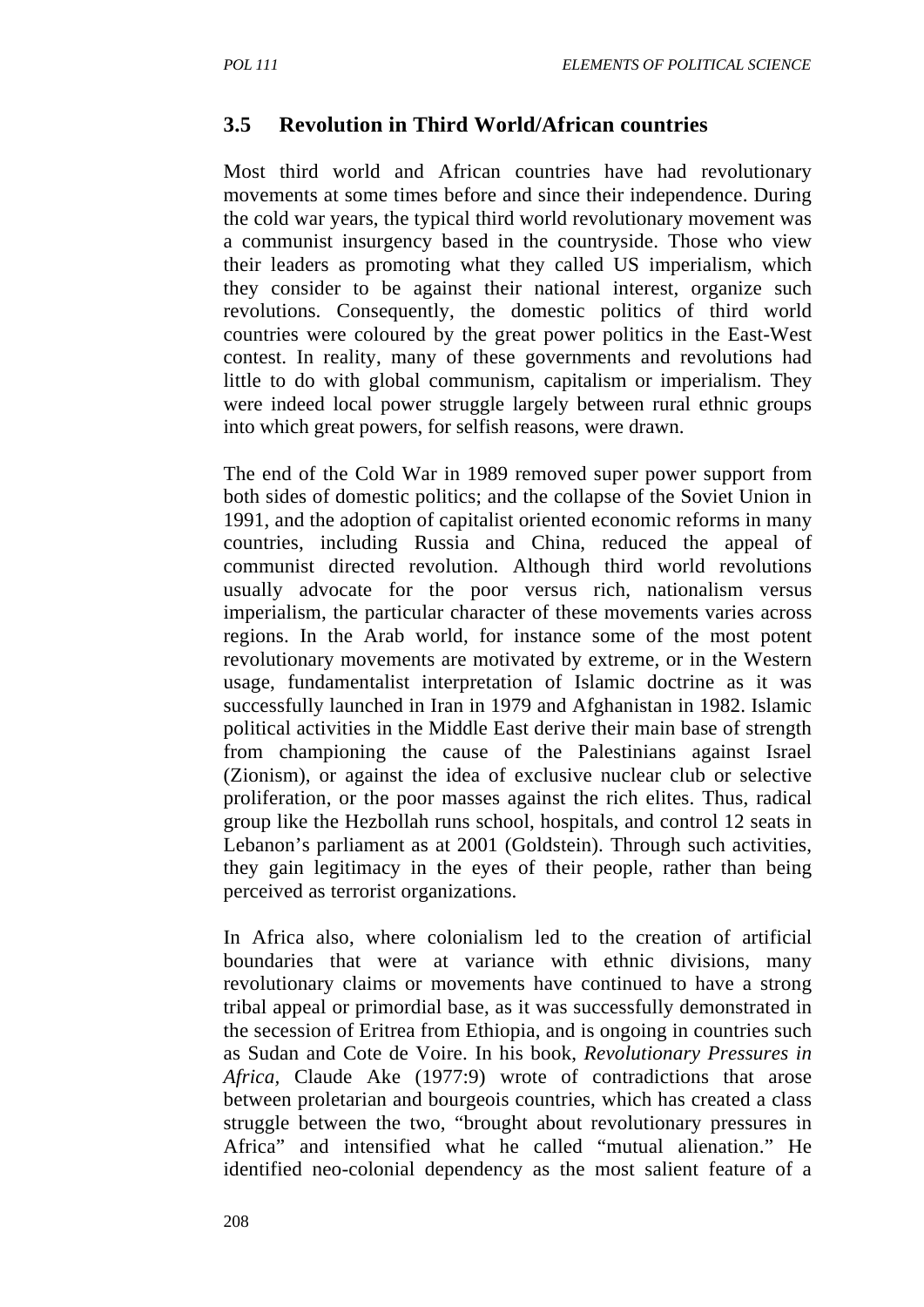post-colonial African state, a condition that is rooted in, and perpetuated by global class struggle. He concluded that the class war can only be brought to an end through "socialist revolution". This however did not occur, especially with the collapse of the Soviet Union, a country that was passionate about spearheading the global overthrow of the capitalist system. However, there are about half a dozen countries in the continent where revolutionary activities, even if they do not approximate to Claude Ake's prediction, have succeeded. They include, among others, Egypt, Algeria, Ghana, Mozambique, Namibia, and South Africa. Let us briefly examine some of them.

# **3.6 Egyptian Revolution**

The Egyptian Revolution was launched in 1952 by Gamely Abdul Nasser when he led the army to overthrow King Farouk. The revolution began under a revolutionary petty-bourgeois leadership that revolted against the incapacity and corruption of the old regime. It proposed to modernize the country by striking at the old conservative order, and bring about a new era of economic progress that will put to an end the imperialist domination of Egypt. One of the objectives of the revolution was to widen considerably the state sector, a factor that led to the nationalization of heavy industries and big banks including the Suez Canal in 1956. Nasser's administration also granted to the workers and peasant a formal majority of seats in the Egyptian National Assembly. These reforms were meant to actualize the goals of Arab-socialism, which was also anti-capitalist.

Despite these reforms, we must point out that due to a number of reasons Nasser was unable able to create a worker's state. The revolution could not stop free buying and selling of land by the bourgeoisie up to a certain ceiling. Similarly, the state structure inherited from the former regime remained largely intact. There were also no organ of workers power, or independent trade unions, or independent workers' party, and no socialist consciousness among the broad masses. All these have made the private sector to remain very strong, if not dominant. Indeed, apart from the symbolic changes made under Abdul Nasser, the few gains of the revolution were not sustainable, as Nasser successors-Anwar Sadat and Hosni Mubarak- have returned Egypt to the pre-1952 era, especially with their enthusiastic embrace of Western powers, particularly, the United States.

# **3.7 Ghanaian Revolution**

The Ghanaian revolution can be seen from two phases. The first phase was noticed during the struggle for independence by Kwame Nkrumah who advocated for independence for "Self-governance-Now" as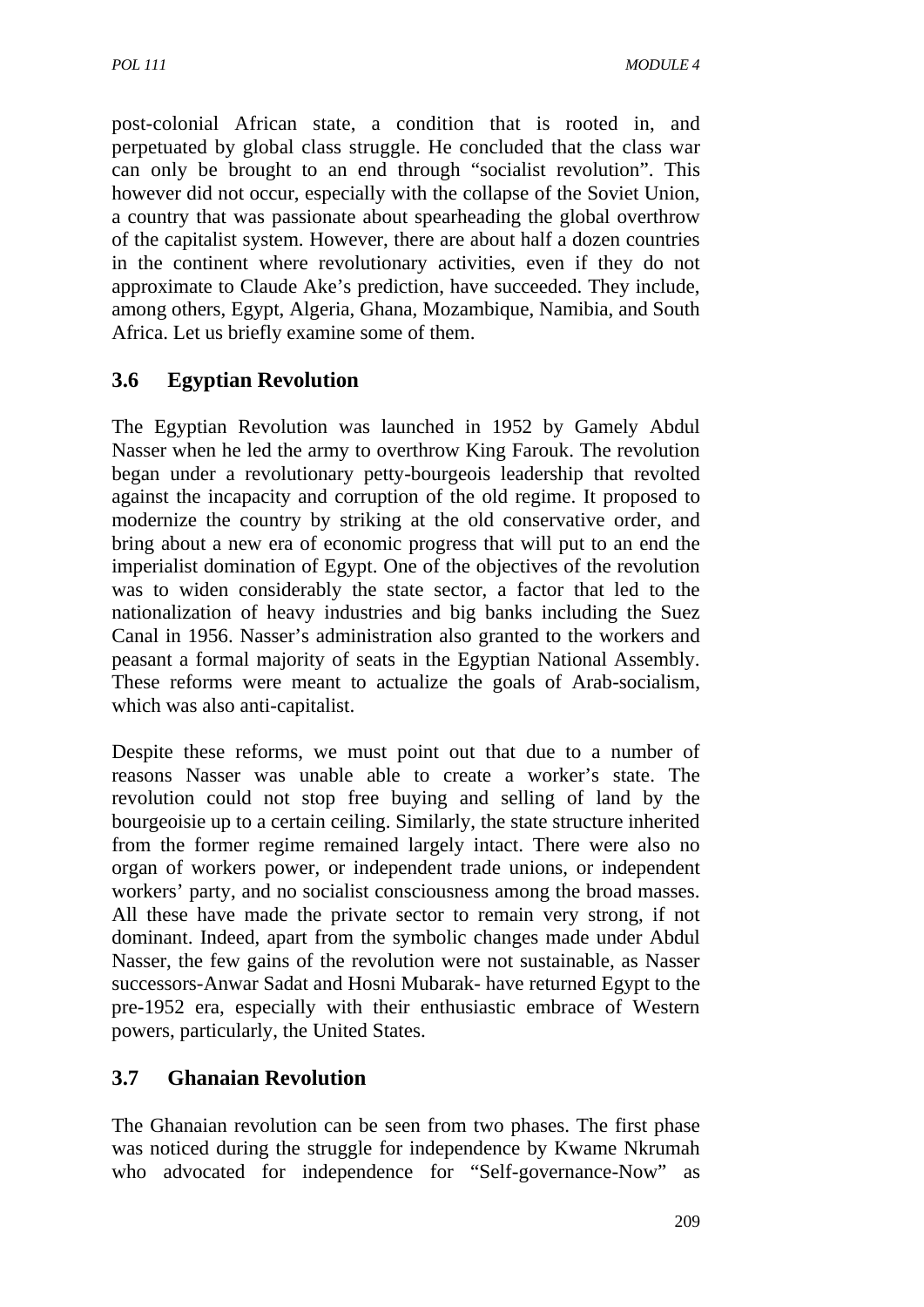opposed to Dr Joseph Danquah, his counterpart of the United Gold Coast Convention (UGCC), whose slogan was 'Self-Government within the shortest possible time'. What actually made the struggle for independence in Ghana to be regarded as a revolution was that the militancy employed by Nkrumah in his slogans (we prefer selfgovernment in danger to servitude in tranquility) and his eloquent (seek ye first the political freedom and every other thing shall be added unto it), though earned him detention where he won a colonial supervised election, but eventually succeeded in making Ghana the first black African country to gain independence in 1957.

The other phase of the Ghanaian Revolution is the cleansing of the socio-political and economic Augean Stable of Ghana, especially through the execution of three past heads of state Achampong, Afrifa and Akuffo, when Jerry John Rawlings came to power in 1981. He transformed the Ghanaian society by flushing out the corrupt structures and people in the system. Afterwards, he transformed from a military rule to democratic leader, organized a successful transition, and laid the foundation in Ghana of what can now be referred to as an oasis of true democracy in the West African desert of guided or flawed democratic practice.

# **3.8 Ethiopian Revolution**

In the early 1974, Ethiopia entered a period of profound political, economic, and social change, frequently accompanied by violence. One major reason for the Ethiopian revolution was the need to confront the traditional status quo by the modern forces in order to effect meaningful changes in the political, economic and social nature of the Ethiopian state. This is because of the government's failure to effect significant change in the economic and political systems in the country falling standard of living, rising inflation, corruption, and famine which affected several provinces. It is important to note that the 1974 Ethiopian Revolution was initiated by the military, acting essentially in its own immediate interests. But this later spread to the civilian population in an outburst of general dissatisfactions.

Specifically, Colonel Mengistu Haile Mariam led the revolution, which ousted Emperor Haile Salaissi from his authoritarian grip on power and exploitative feudal regime. To some extent, the rule of Mengistu Haile Mariam in Ethiopian is one exemption to the general stereotype of military rule in Africa as an aberration, because his revolution was able to liberate the long-oppressed and exploited working class. It created the necessary conditions for the subsequent rise of the Ethiopian workers Party (EWP), and the Peoples Democratic Republic of Ethiopian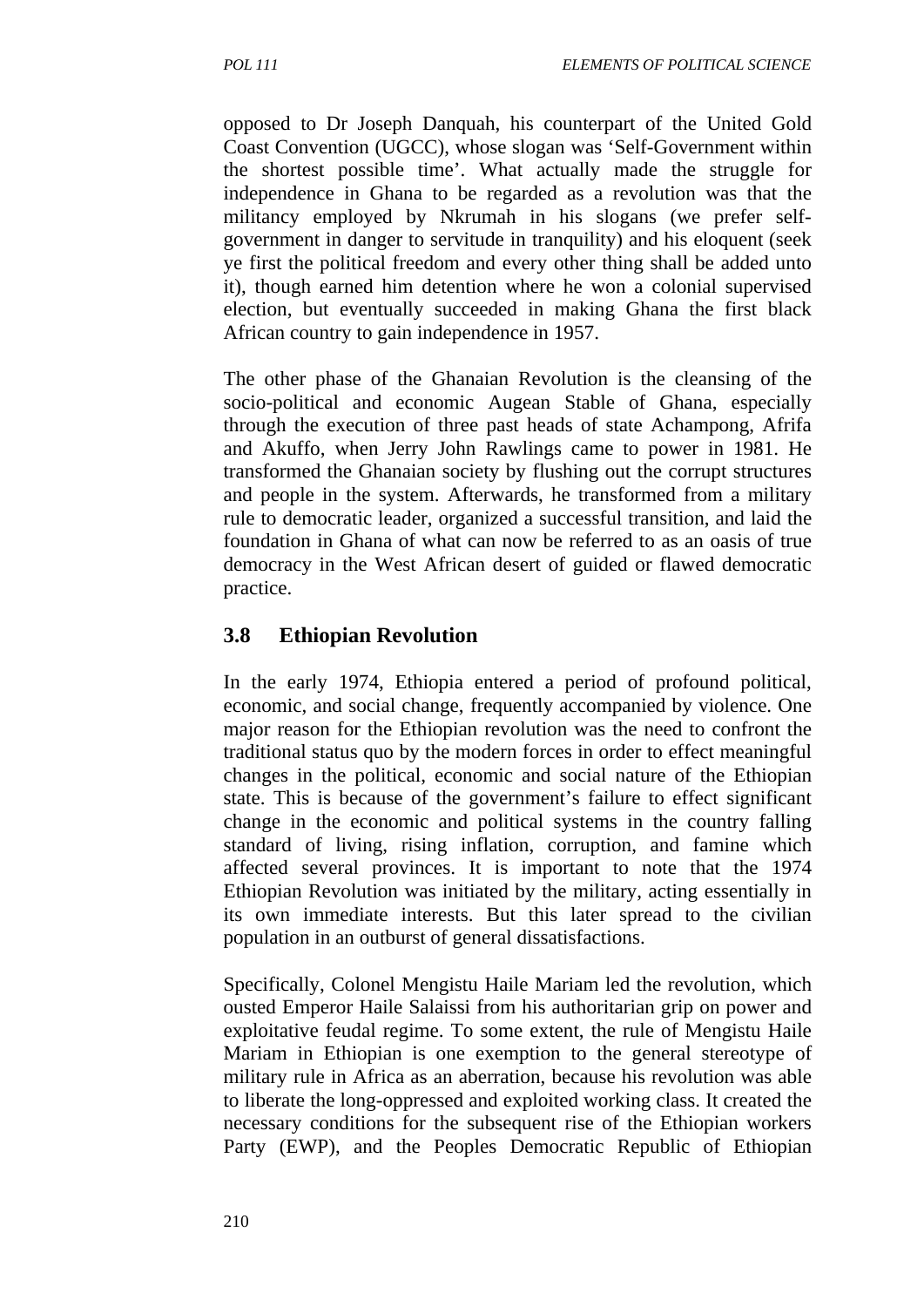(PDRE), with its own new system of provincial divisions and administration for a socialist government in Ethiopia.

# **3.9 Algeria, Zimbabwe, Namibia, and South Africa**

The revolutions in these Africa countries were struggles to liberate these former colonial territories from an oppressive and exploitative regime of colonial powers. This mostly took the form of guerilla warfare aimed at independence. In Algeria the FLNA led by Ahmed Bembella provided the military vanguard while Frantz Fanon supplied the intellectual sinew; in Zimbabwe Robert Mugabe and Joshua Nkomo of the Patriot Front(an amalgam of ZANU and ZAPU) led the struggle; in Mozambique it was Samoral Machel who piloted the struggle; in Namibia Sam Njuoma was the hero of struggle while, in South Africa, the African National Congress, after it was unbanned and its leader, Nelson Mandela was released from prison in 1990, succeeded in achieving majority rule for the country in 1994.

It is important to note that it was not all liberation struggles in Africa that entailed large scale violence; there were countries such as Nigeria, Sierra Leone and Gambia where independence were negotiated. Equally important is the case of Zimbabwe where Robert Mugabe, after more than three decades in office has succumbed to counter revolutionary forces: manipulation of elections and annihilation of opposition forces to remain in power, economic mismanagement, corruption and gross human rights violations. The only pretences to revolution his regime now show include indiscriminate seizure of white owned farmlands, ostensibly to redress alleged past wrongs, and vitriolic verbal attacks on Western imperialists for interfering in Zimbabwe's internal affairs.

Apart from guerilla wars aimed at independence, African revolution also took internal forms like revolution against despotic and authoritarian leaders. One could cite the example of the overthrow of Mobutu Sese Seko, the sit-tight ruler of former Zaire (now DRC) by Laurent Kabila as another variant of a revolution, since in this case, a corrupt and an unpopular leader was changed in a popular revolt and a new government formed.

### **SELF-ASSESSMENT EXERCISE 5**

Examine the character of revolutionary movements in Africa

# **4.0 SUMMARY**

We have discussed in this unit the concepts of revolution and social change. We identified the conditions that create a revolutionary situation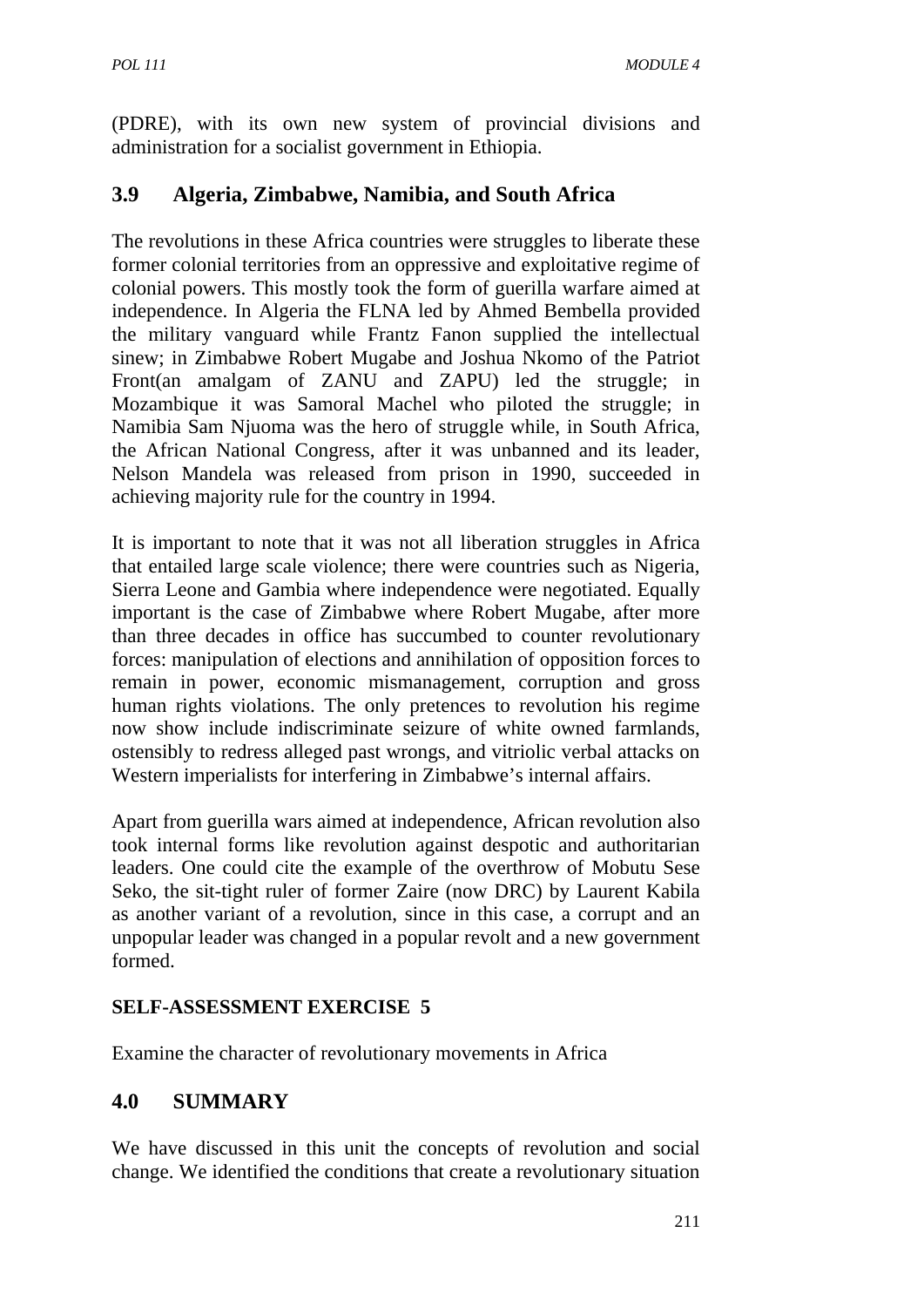and submitted that a revolution is usually political in character. We also cited examples of revolutionary movements from different countries of the world to illustrate the point that, though the emphasis may differ from one country to the other, the objective of every revolution is to bring about a radical change and institute a new social order.

# **5.0 CONCLUSION**

In view of the conventional bias and bourgeois orientation of political science as a discipline, revolution and social change have become much dreaded terms in the template of political discussion. The reason for this is obvious. The mainstream objective of the major courses in political science is how to promote peace and political stability, a major condition that is needed to ensure economic prosperity. But those who advocate revolution asked the questions: Political stability in whose interest and at what cost? Is stability and peace sustainable without social justice, just like Mahatma Gandhi's proverbial description of the situation in colonial India as "the peace of the grave yard? They therefore argue that not until these pertinent questions are objectively answered can we reasonably conclude whether a call for revolution is justified or not.

# **6.0 TUTOR-MARKED ASSIGNMENTS**

- 1. Explain the impacts of 1917 Russian Revolution in inspiring revolutionary situations in other parts of the world.
- 2. Discuss the difference between a revolutionary and evolutionary process.
- 3. Critically analyse how liberation struggle could assume revolutionary dimensions.

# **7.0 REFERENCES/FURTHER READING**

- Ake, C. (1977) *Revolutionary Pressures in Africa*, Zed African Series
- Ake, C (1980) *Social Science as Imperialism,* University of Ibadan Press, Ibadan.

Awolowo, O (1978) *The Problems of Africa: The Need for Ideological Reappraisal,* Macmillan Publishers ltd, Ibadan

- Azikiwe, N. (1979) *Ideology for Nigeria,* Spectrum Books Ltd., Lagos
- Baradat, L. P. (2000) *Political Ideologies: Their Origins and Impact***,** Stratford Publishing Services